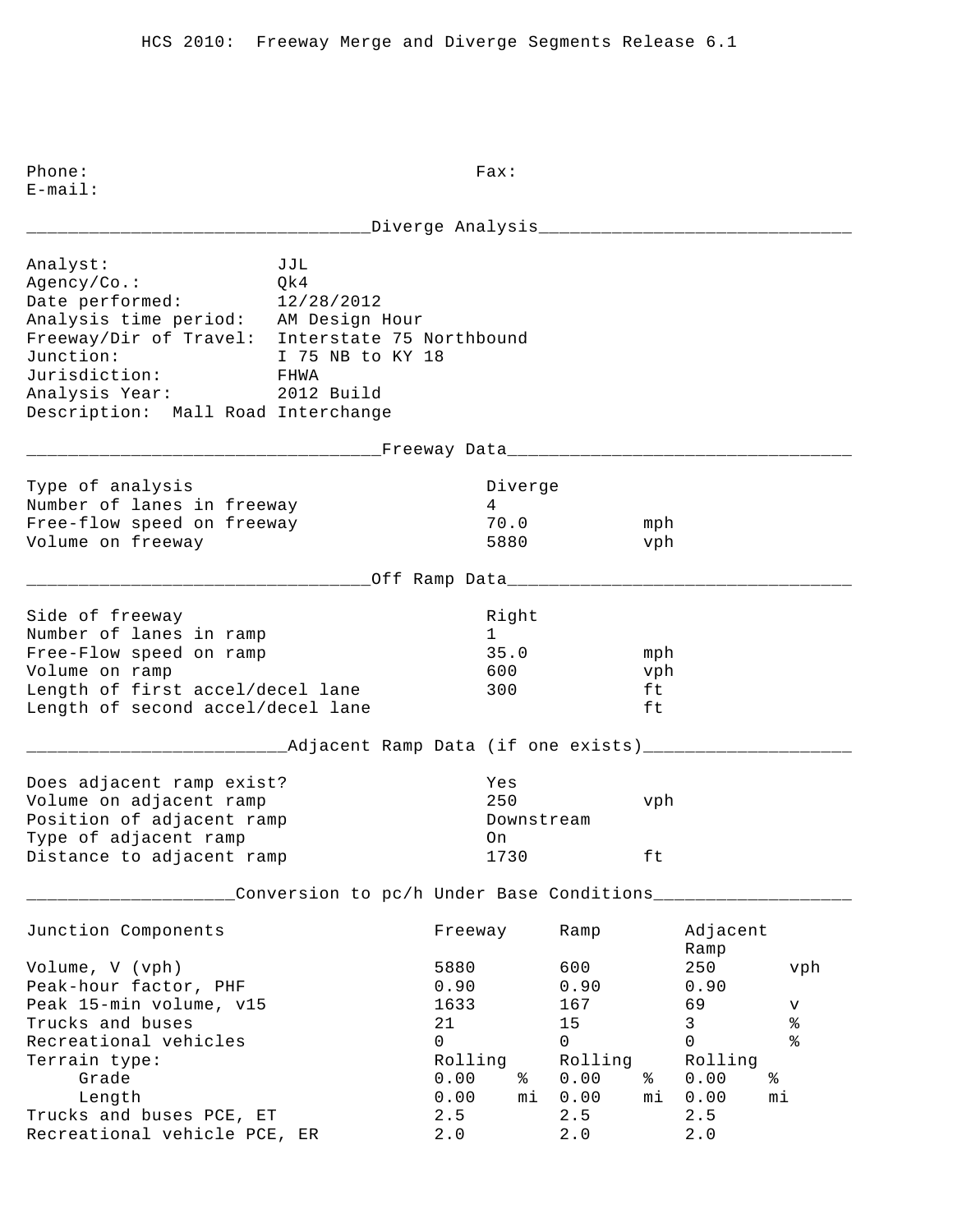| Heavy vehicle adjustment, fHV<br>Driver population factor, fP<br>Flow rate, vp |                | 0.760<br>1.00<br>8591                              | 0.816<br>1.00<br>817 | 0.957<br>1.00<br>290                     | pcph |
|--------------------------------------------------------------------------------|----------------|----------------------------------------------------|----------------------|------------------------------------------|------|
|                                                                                |                | Estimation of V12 Diverge Areas___________         |                      |                                          |      |
| $L =$                                                                          |                | (Equation 13-12 or 13-13)                          |                      |                                          |      |
| EQ<br>FD                                                                       |                | $P = 0.436$ Using Equation 8                       |                      |                                          |      |
|                                                                                | 12 R F R FD    | $v = v + (v - v) P = 4206 p c/h$                   |                      |                                          |      |
|                                                                                |                | _Capacity Checks_________                          |                      |                                          |      |
| $V = V$<br>Fi F                                                                | Actual<br>8591 | Maximum<br>9600                                    |                      | LOS F?<br>No                             |      |
| $V = V - V$                                                                    | 7774           | 9600                                               |                      | Νo                                       |      |
| FO F R<br>V                                                                    | 817            | 2000                                               |                      | Νo                                       |      |
| R<br>v or v<br>$3 \text{ av34}$                                                |                | 2192 pc/h (Equation 13-14 or 13-17)                |                      |                                          |      |
| v or v > 2700 pc/h?<br>Is<br>$3 \text{ av } 34$                                |                | Νo                                                 |                      |                                          |      |
| v or v > 1.5 v / 2<br>Is                                                       |                | No                                                 |                      |                                          |      |
| $3 \text{ av } 34$<br>If $yes, v = 4206$<br>12A                                | 12             |                                                    |                      | (Equation 13-15, 13-16, 13-18, or 13-19) |      |
|                                                                                |                | Flow Entering Diverge Influence Area________       |                      |                                          |      |
| 4206<br>V                                                                      | Actual         | Max Desirable<br>4400                              |                      | Violation?<br>Νo                         |      |
| 12                                                                             |                | Level of Service Determination (if not F)_________ |                      |                                          |      |
| Density,                                                                       |                | $D = 4.252 + 0.0086$ v - 0.009 L = 37.7 pc/mi/ln   |                      |                                          |      |
| R<br>Level of service for ramp-freeway junction areas of influence E           |                | 12                                                 | D                    |                                          |      |
|                                                                                |                | Speed Estimation___________________                |                      |                                          |      |
| Intermediate speed variable,                                                   |                | D                                                  | $= 0.502$            |                                          |      |
| Space mean speed in ramp influence area,                                       |                | S<br>S                                             | $= 56.0$             | mph                                      |      |
| Space mean speed in outer lanes,                                               |                | R<br>S                                             | $= 72.1$             | mph                                      |      |
| Space mean speed for all vehicles,                                             |                | $\Omega$<br>S                                      | $= 63.2$             | mph                                      |      |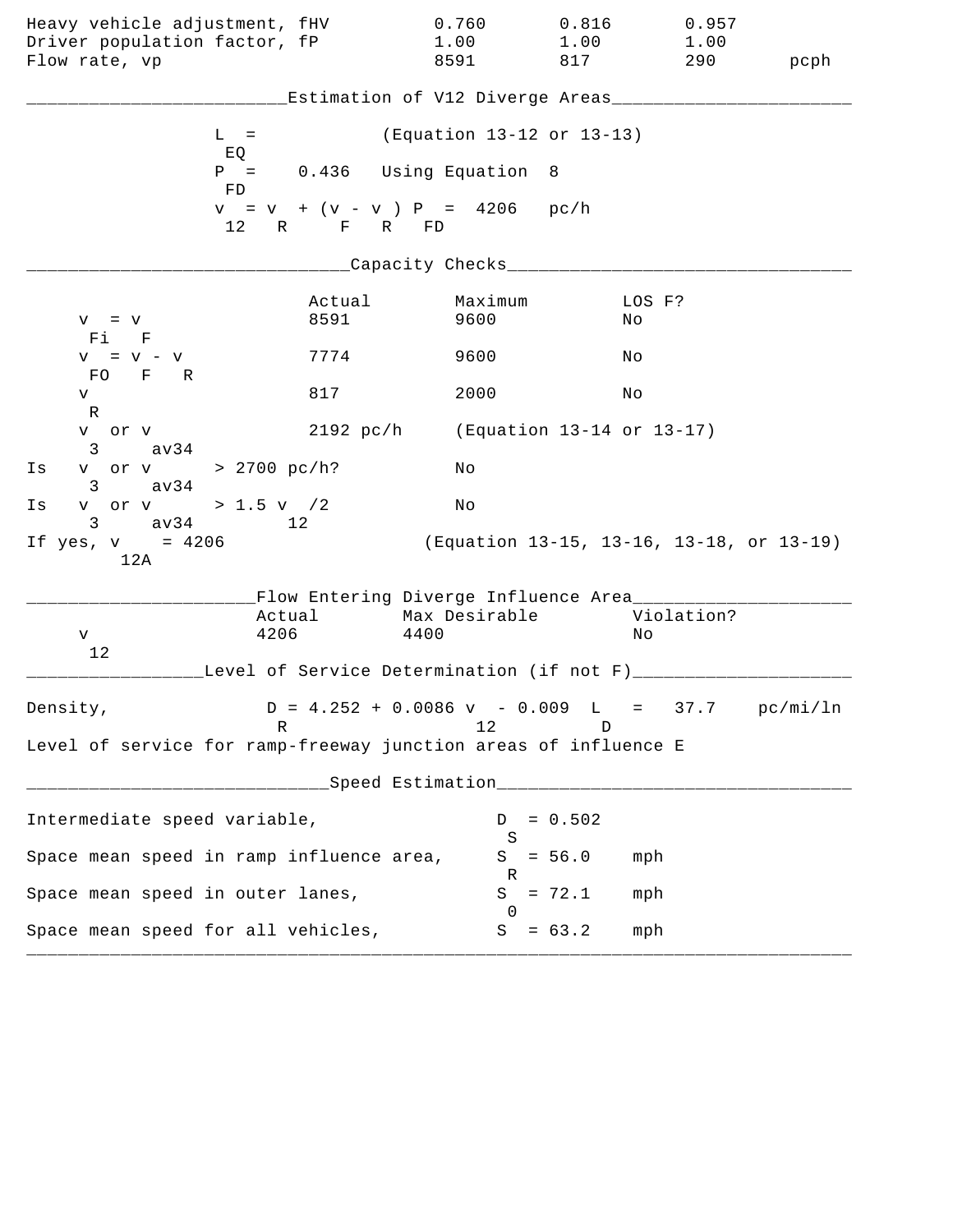\_\_\_\_\_\_\_\_\_\_\_\_\_\_\_\_\_\_\_\_\_\_\_\_\_\_\_\_\_\_\_\_\_Diverge Analysis\_\_\_\_\_\_\_\_\_\_\_\_\_\_\_\_\_\_\_\_\_\_\_\_\_\_\_\_\_\_ Analyst: JJL Agency/Co.: Qk4 Date performed: 12/28/2012 Analysis time period: AM Design Hour Freeway/Dir of Travel: Interstate 75 Northbound Junction: I 75 NB to KY 18 Jurisdiction: FHWA Analysis Year: 2040 Build Description: Mall Road Interchange \_\_\_\_\_\_\_\_\_\_\_\_\_\_\_\_\_\_\_\_\_\_\_\_\_\_\_\_\_\_\_\_\_\_Freeway Data\_\_\_\_\_\_\_\_\_\_\_\_\_\_\_\_\_\_\_\_\_\_\_\_\_\_\_\_\_\_\_\_\_ Type of analysis and the Diverge of analysis and the Diverge Number of lanes in freeway 14 Free-flow speed on freeway 70.0 mph Volume on freeway 1630 vph \_\_\_\_\_\_\_\_\_\_\_\_\_\_\_\_\_\_\_\_\_\_\_\_\_\_\_\_\_\_\_\_\_Off Ramp Data\_\_\_\_\_\_\_\_\_\_\_\_\_\_\_\_\_\_\_\_\_\_\_\_\_\_\_\_\_\_\_\_\_ Side of freeway and the state of the state of the state of the state of the state of the state of the state of Number of lanes in ramp 1 Free-Flow speed on ramp 35.0 mph Volume on ramp and the set of the set of the set of the set of the set of the set of the set of the set of the set of the set of the set of the set of the set of the set of the set of the set of the set of the set of the s Length of first accel/decel lane 300 ft Length of second accel/decel lane ft \_\_\_\_\_\_\_\_\_\_\_\_\_\_\_\_\_\_\_\_\_\_\_\_\_Adjacent Ramp Data (if one exists)\_\_\_\_\_\_\_\_\_\_\_\_\_\_\_\_\_\_\_\_ Does adjacent ramp exist? Yes Volume on adjacent ramp 250 vph Position of adjacent ramp  $\qquad \qquad$  Downstream Type of adjacent ramp on Distance to adjacent ramp 1730 ft \_\_\_\_\_\_\_\_\_\_\_\_\_\_\_\_\_\_\_\_Conversion to pc/h Under Base Conditions\_\_\_\_\_\_\_\_\_\_\_\_\_\_\_\_\_\_\_ Junction Components Freeway Ramp Adjacent Ramp Volume, V (vph) 7630 850 250 vph Peak-hour factor, PHF 0.90 0.90 0.90 Peak 15-min volume, v15 12119 236 69 v Trucks and buses  $21$  and buses  $21$  and  $21$  and  $21$  and  $21$  and  $21$  and  $21$  and  $21$  and  $21$  and  $21$  and  $21$  and  $21$  and  $21$  and  $21$  and  $21$  and  $21$  and  $21$  and  $21$  and  $21$  and  $21$  and  $21$  and  $21$  and Recreational vehicles and the control of the control of  $\sim$  0 0 0 % Terrain type: Terrain type: Terrain type: Rolling Rolling Rolling Grade 0.00 % 0.00 % 0.00 % Length 0.00 mi 0.00 mi 0.00 mi Trucks and buses PCE, ET 2.5 2.5 2.5 Recreational vehicle PCE, ER 2.0 2.0 2.0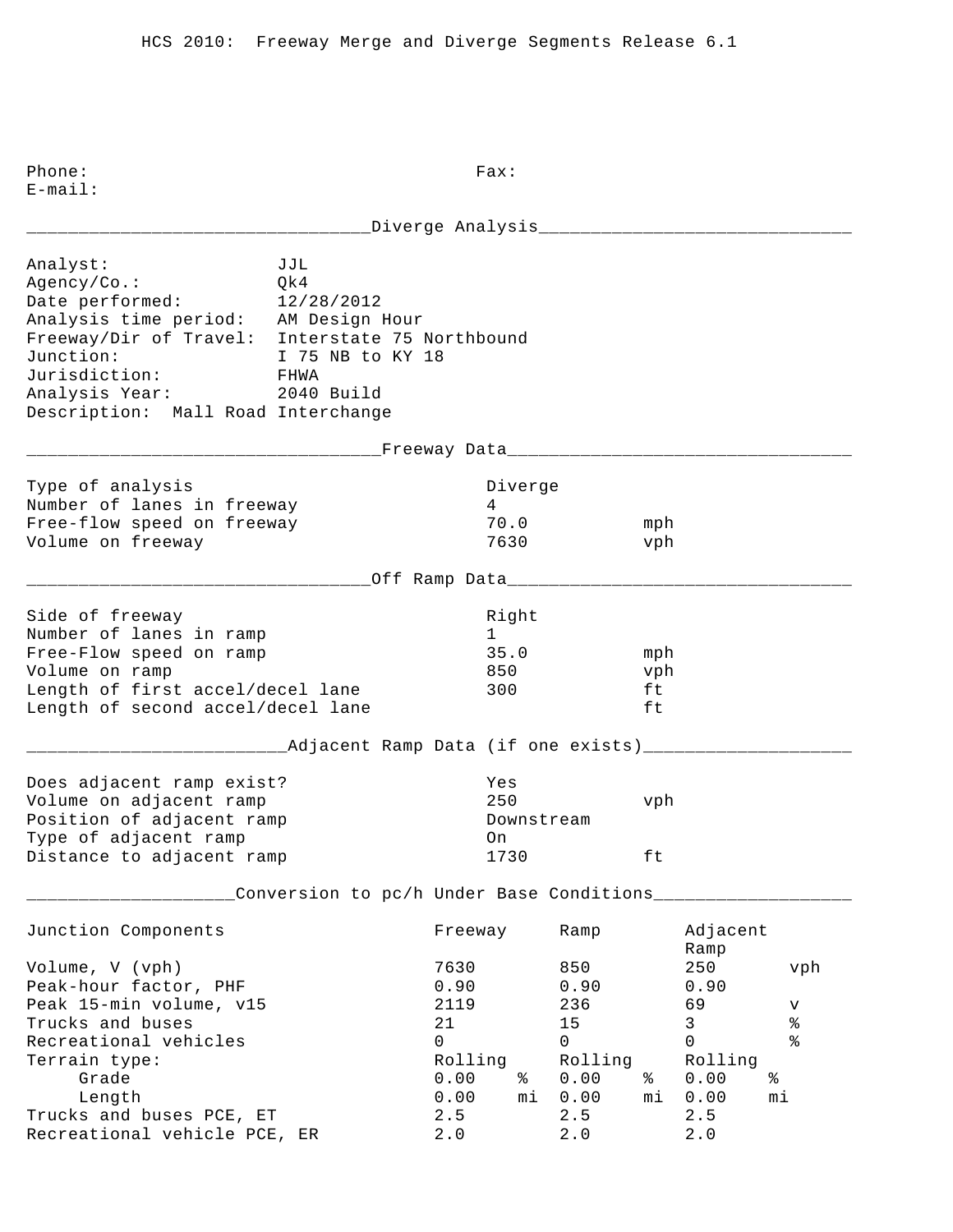| Heavy vehicle adjustment, fHV                                   |                                                  | 0.760                                                                     | 0.816                                    | 0.957      |      |
|-----------------------------------------------------------------|--------------------------------------------------|---------------------------------------------------------------------------|------------------------------------------|------------|------|
| Driver population factor, fP                                    |                                                  | 1.00                                                                      | 1.00                                     | 1.00       |      |
| Flow rate, vp                                                   |                                                  | 11148                                                                     | 1157                                     | 290        | pcph |
|                                                                 |                                                  | Estimation of V12 Diverge Areas__________                                 |                                          |            |      |
|                                                                 | $L =$                                            | (Equation 13-12 or 13-13)                                                 |                                          |            |      |
|                                                                 | EQ                                               |                                                                           |                                          |            |      |
|                                                                 | $P =$<br>FD                                      | 0.436 Using Equation 8                                                    |                                          |            |      |
|                                                                 | $v = v + (v - v) P = 5513 pc/h$<br>12 R F R FD   |                                                                           |                                          |            |      |
|                                                                 |                                                  | ____Capacity Checks__________                                             |                                          |            |      |
|                                                                 | Actual                                           | Maximum                                                                   |                                          | LOS F?     |      |
| $V = V$<br>Fi F                                                 | 11148                                            | 9600                                                                      |                                          | Yes        |      |
| $V = V - V$                                                     | 9991                                             | 9600                                                                      | Yes                                      |            |      |
| FO F R<br>V                                                     | 1157                                             | 2000                                                                      | Νo                                       |            |      |
| $\mathbb R$<br>v or v                                           |                                                  | 2817 pc/h (Equation 13-14 or 13-17)                                       |                                          |            |      |
| $3 \sim$<br>av34                                                |                                                  |                                                                           |                                          |            |      |
| v or v > 2700 pc/h?<br>Is<br>av34<br>$3 \sim$                   |                                                  | Yes                                                                       |                                          |            |      |
| v or v > 1.5 v $/2$<br>Is<br>$3 \text{ av } 34$                 | 12                                               | Νo                                                                        |                                          |            |      |
| If $yes, v = 5748$<br>12A                                       |                                                  |                                                                           | (Equation 13-15, 13-16, 13-18, or 13-19) |            |      |
|                                                                 | Flow Entering Diverge Influence Area________     |                                                                           |                                          |            |      |
|                                                                 | Actual Max Desirable<br>5748                     | 4400                                                                      |                                          | Violation? |      |
| V<br>12A                                                        |                                                  |                                                                           |                                          | Yes        |      |
|                                                                 | Level of Service Determination (if not F)_______ |                                                                           |                                          |            |      |
| Density,                                                        |                                                  | $D = 4.252 + 0.0086 \text{ v} - 0.009 \text{ L} = 51.0 \text{ pc/min/ln}$ |                                          |            |      |
| Level of service for ramp-freeway junction areas of influence F | R                                                | 12                                                                        | D                                        |            |      |
|                                                                 |                                                  | ___Speed Estimation_____________________                                  |                                          |            |      |
|                                                                 |                                                  |                                                                           |                                          |            |      |
| Intermediate speed variable,                                    |                                                  | D<br>S                                                                    | $= 0.532$                                |            |      |
| Space mean speed in ramp influence area,                        |                                                  | S<br>R                                                                    | $= 55.1$                                 | mph        |      |
| Space mean speed in outer lanes,                                |                                                  | S                                                                         | $= 70.2$                                 | mph        |      |
| Space mean speed for all vehicles,                              |                                                  | $\Omega$<br>S                                                             | $= 61.5$                                 | mph        |      |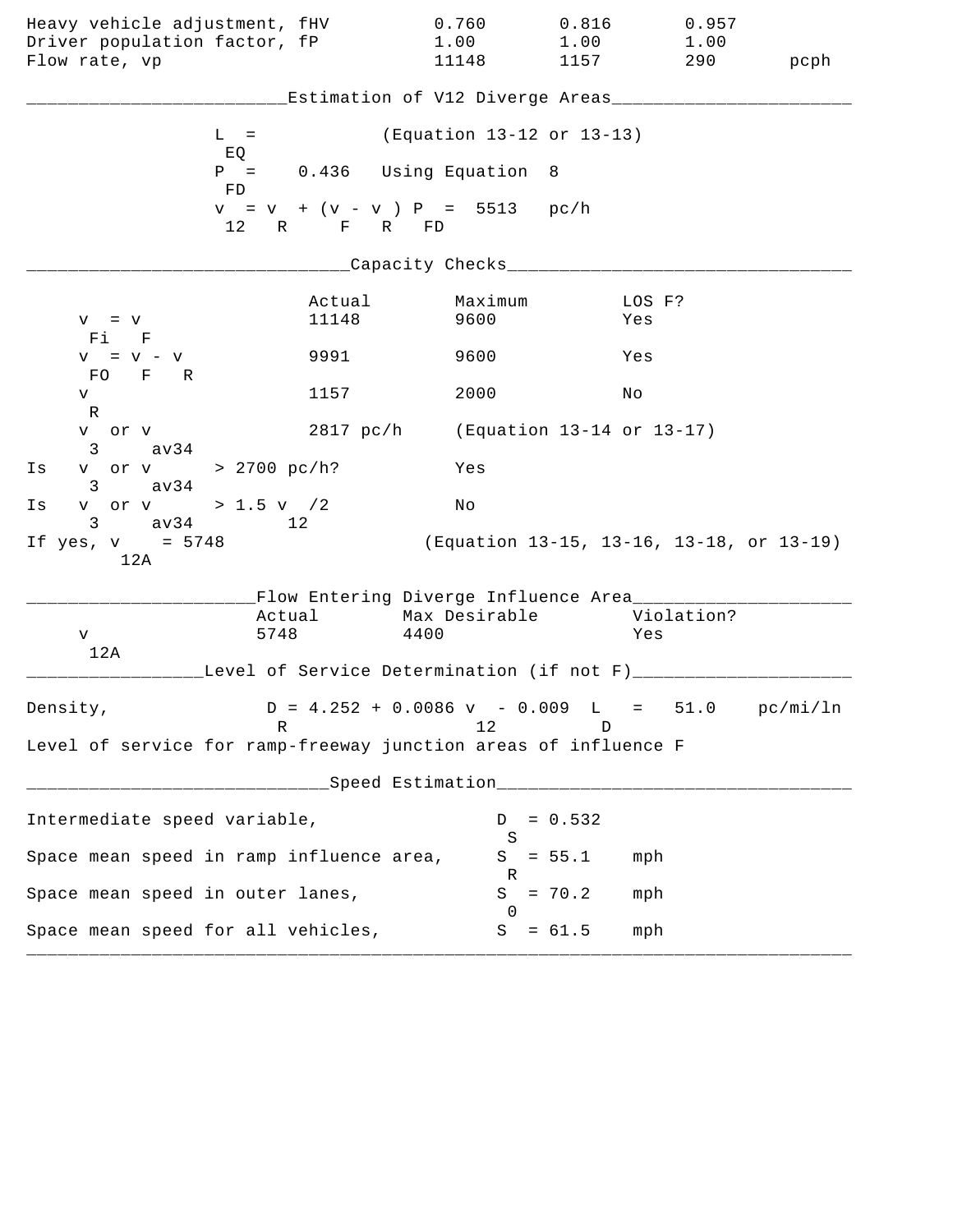\_\_\_\_\_\_\_\_\_\_\_\_\_\_\_\_\_\_\_\_\_\_\_\_\_\_\_\_\_\_\_\_\_Diverge Analysis\_\_\_\_\_\_\_\_\_\_\_\_\_\_\_\_\_\_\_\_\_\_\_\_\_\_\_\_\_\_ Analyst: JJL Agency/Co.: Qk4 Date performed: 12/28/2012 Analysis time period: PM Design Hour Freeway/Dir of Travel: Interstate 75 Northbound Junction: I 75 NB to KY 18 Jurisdiction: FHWA Analysis Year: 2012 Build Description: Mall Road Interchange \_\_\_\_\_\_\_\_\_\_\_\_\_\_\_\_\_\_\_\_\_\_\_\_\_\_\_\_\_\_\_\_\_\_Freeway Data\_\_\_\_\_\_\_\_\_\_\_\_\_\_\_\_\_\_\_\_\_\_\_\_\_\_\_\_\_\_\_\_\_ Type of analysis and the Diverge of analysis and the Diverge Number of lanes in freeway 14 Free-flow speed on freeway 70.0 mph Volume on freeway 5930 vph \_\_\_\_\_\_\_\_\_\_\_\_\_\_\_\_\_\_\_\_\_\_\_\_\_\_\_\_\_\_\_\_\_Off Ramp Data\_\_\_\_\_\_\_\_\_\_\_\_\_\_\_\_\_\_\_\_\_\_\_\_\_\_\_\_\_\_\_\_\_ Side of freeway and the state of the state of the state of the state of the state of the state of the state of Number of lanes in ramp 1 Free-Flow speed on ramp 35.0 mph Volume on ramp 550 vph Length of first accel/decel lane 300 ft Length of second accel/decel lane ft \_\_\_\_\_\_\_\_\_\_\_\_\_\_\_\_\_\_\_\_\_\_\_\_\_Adjacent Ramp Data (if one exists)\_\_\_\_\_\_\_\_\_\_\_\_\_\_\_\_\_\_\_\_ Does adjacent ramp exist? Yes Volume on adjacent ramp 180 vph Position of adjacent ramp  $\qquad \qquad$  Downstream Type of adjacent ramp on Distance to adjacent ramp 1730 ft \_\_\_\_\_\_\_\_\_\_\_\_\_\_\_\_\_\_\_\_Conversion to pc/h Under Base Conditions\_\_\_\_\_\_\_\_\_\_\_\_\_\_\_\_\_\_\_ Junction Components Freeway Ramp Adjacent Ramp Volume, V (vph) 5930 550 180 vph Peak-hour factor, PHF 0.90 0.90 0.90 Peak 15-min volume, v15 1647 153 50 v Prucks and buses and buses and buses and buses and the service of  $21$  and  $15$  and  $3$  and  $8$  and  $21$  and  $15$  and  $3$  and  $8$ Recreational vehicles and the control of the control of  $\sim$  0 0 0 % Terrain type: Terrain type: Terrain type: Rolling Rolling Rolling Grade 0.00 % 0.00 % 0.00 % Length 0.00 mi 0.00 mi 0.00 mi Trucks and buses PCE, ET 2.5 2.5 2.5 Recreational vehicle PCE, ER 2.0 2.0 2.0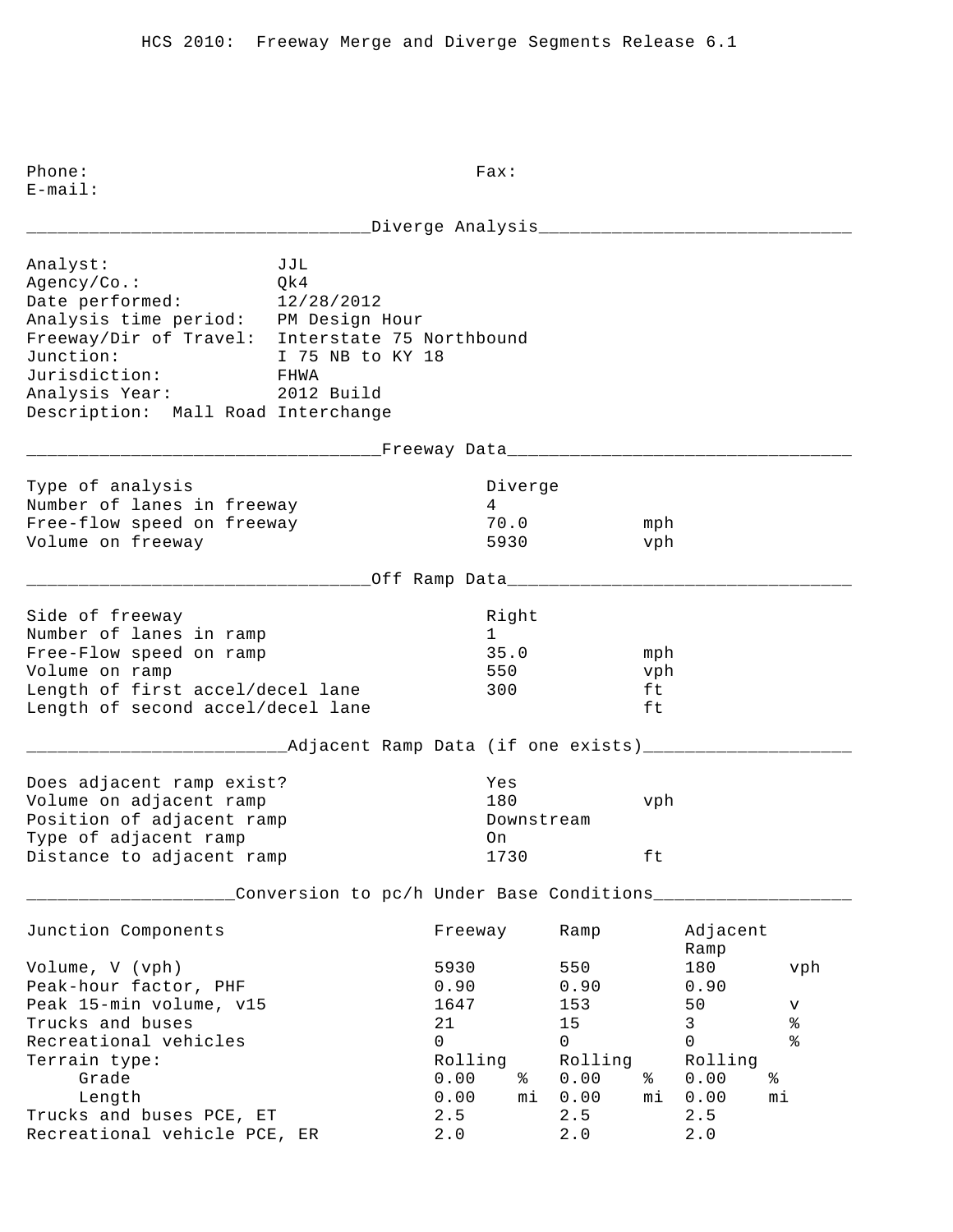| Heavy vehicle adjustment, fHV<br>Driver population factor, fP   |                                                 | 0.760<br>1.00<br>8664                                                     | 0.816<br>1.00<br>749                     | 0.957<br>1.00<br>209 |      |
|-----------------------------------------------------------------|-------------------------------------------------|---------------------------------------------------------------------------|------------------------------------------|----------------------|------|
| Flow rate, vp                                                   |                                                 |                                                                           |                                          |                      | pcph |
|                                                                 |                                                 | Estimation of V12 Diverge Areas________                                   |                                          |                      |      |
| $L =$<br>EQ                                                     |                                                 | (Equation 13-12 or 13-13)                                                 |                                          |                      |      |
| FD                                                              | $P =$                                           | 0.436 Using Equation 8                                                    |                                          |                      |      |
|                                                                 | $v = v + (v - v) P = 4200 pc/h$<br>12 R F R FD  |                                                                           |                                          |                      |      |
|                                                                 |                                                 | ____Capacity Checks____                                                   |                                          |                      |      |
| $V = V$<br>Fi F                                                 | Actual<br>8664                                  | Maximum<br>9600                                                           | Νo                                       | LOS F?               |      |
| $V = V - V$<br>FO F R                                           | 7915                                            | 9600                                                                      | Νo                                       |                      |      |
| V<br>R                                                          | 749                                             | 2000                                                                      | No                                       |                      |      |
| v or v<br>$3 \text{ av } 34$                                    |                                                 | 2232 pc/h (Equation 13-14 or 13-17)                                       |                                          |                      |      |
| v or v > 2700 pc/h?<br>Is<br>$3 \text{ av } 34$                 |                                                 | Νo                                                                        |                                          |                      |      |
| v or v > 1.5 v / 2<br>Is<br>$3 \text{ av } 34$                  | 12                                              | No                                                                        |                                          |                      |      |
| If $yes, v = 4200$<br>12A                                       |                                                 |                                                                           | (Equation 13-15, 13-16, 13-18, or 13-19) |                      |      |
|                                                                 | Flow Entering Diverge Influence Area________    |                                                                           |                                          |                      |      |
| V                                                               | Actual<br>4200                                  | Max Desirable<br>4400                                                     | Νo                                       | Violation?           |      |
| 12                                                              | Level of Service Determination (if not F)______ |                                                                           |                                          |                      |      |
| Density,                                                        |                                                 | $D = 4.252 + 0.0086 \text{ v} - 0.009 \text{ L} = 37.7 \text{ pc/min/ln}$ |                                          |                      |      |
| Level of service for ramp-freeway junction areas of influence E | R                                               | 12                                                                        | D                                        |                      |      |
|                                                                 |                                                 | Speed Estimation____________                                              |                                          |                      |      |
| Intermediate speed variable,                                    |                                                 | D                                                                         | $= 0.495$                                |                      |      |
| Space mean speed in ramp influence area,                        |                                                 | S<br>S                                                                    | $= 56.1$                                 | mph                  |      |
| Space mean speed in outer lanes,                                |                                                 | R<br>S                                                                    | $= 72.0$<br>mph                          |                      |      |
| Space mean speed for all vehicles,                              |                                                 | $\Omega$<br>S                                                             | $= 63.3$                                 | mph                  |      |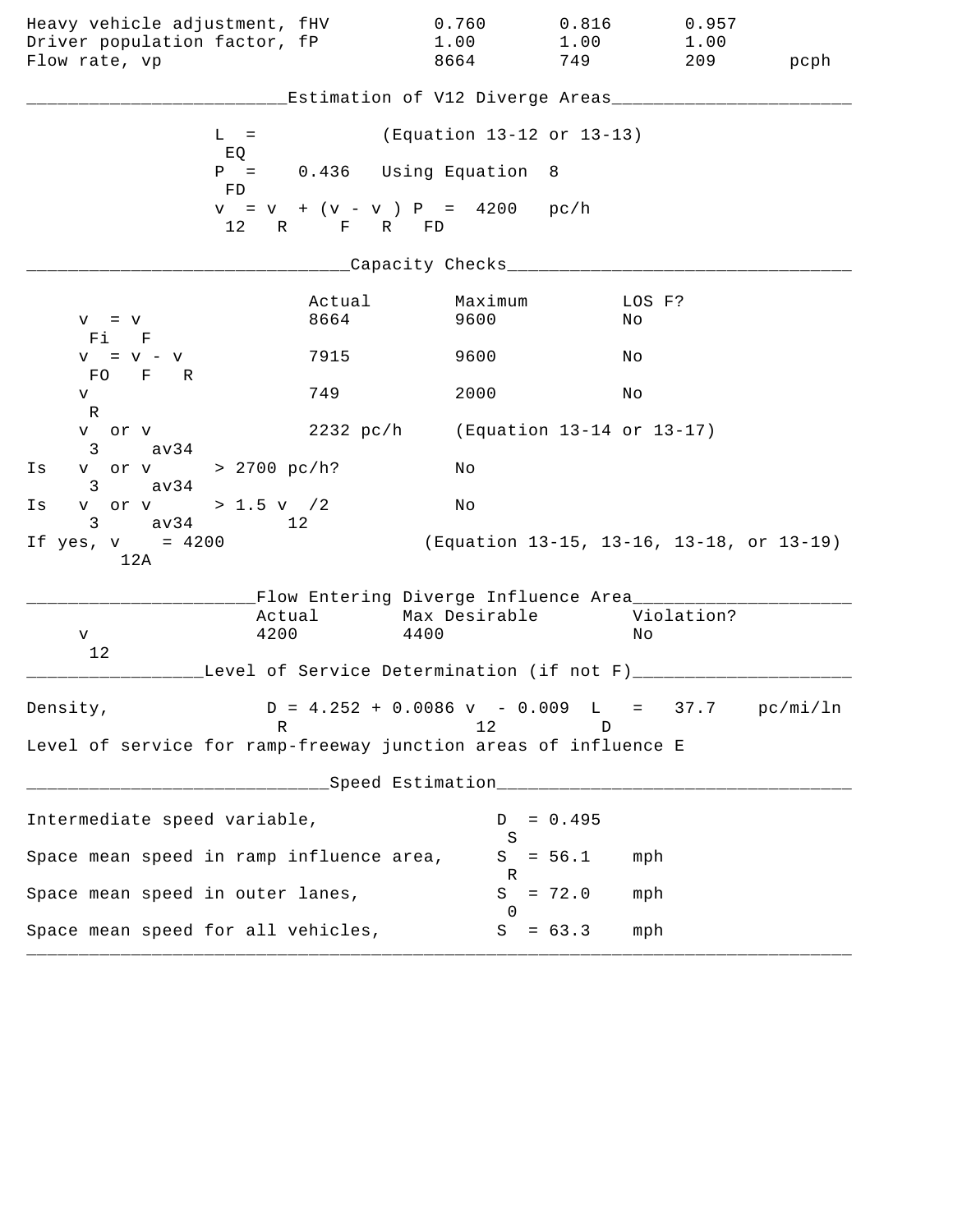\_\_\_\_\_\_\_\_\_\_\_\_\_\_\_\_\_\_\_\_\_\_\_\_\_\_\_\_\_\_\_\_\_Diverge Analysis\_\_\_\_\_\_\_\_\_\_\_\_\_\_\_\_\_\_\_\_\_\_\_\_\_\_\_\_\_\_ Analyst: JJL Agency/Co.: Qk4 Date performed: 12/28/2012 Analysis time period: PM Design Hour Freeway/Dir of Travel: Interstate 75 Northbound Junction: I 75 NB to KY 18 Jurisdiction: FHWA Analysis Year: 2040 Build Description: Mall Road Interchange \_\_\_\_\_\_\_\_\_\_\_\_\_\_\_\_\_\_\_\_\_\_\_\_\_\_\_\_\_\_\_\_\_\_Freeway Data\_\_\_\_\_\_\_\_\_\_\_\_\_\_\_\_\_\_\_\_\_\_\_\_\_\_\_\_\_\_\_\_\_ Type of analysis and the Diverge of analysis and the Diverge Number of lanes in freeway 14 Free-flow speed on freeway 70.0 mph Volume on freeway 1680 vph \_\_\_\_\_\_\_\_\_\_\_\_\_\_\_\_\_\_\_\_\_\_\_\_\_\_\_\_\_\_\_\_\_Off Ramp Data\_\_\_\_\_\_\_\_\_\_\_\_\_\_\_\_\_\_\_\_\_\_\_\_\_\_\_\_\_\_\_\_\_ Side of freeway and the state of the state of the state of the state of the state of the state of the state of Number of lanes in ramp 1 Free-Flow speed on ramp 35.0 mph Volume on ramp and the set of the set of the set of the set of the set of the set of the set of the set of the set of the set of the set of the set of the set of the set of the set of the set of the set of the set of the s Length of first accel/decel lane 300 ft Length of second accel/decel lane ft \_\_\_\_\_\_\_\_\_\_\_\_\_\_\_\_\_\_\_\_\_\_\_\_\_Adjacent Ramp Data (if one exists)\_\_\_\_\_\_\_\_\_\_\_\_\_\_\_\_\_\_\_\_ Does adjacent ramp exist? Yes Volume on adjacent ramp 240 vph Position of adjacent ramp  $\qquad \qquad$  Downstream Type of adjacent ramp on Distance to adjacent ramp 1730 ft \_\_\_\_\_\_\_\_\_\_\_\_\_\_\_\_\_\_\_\_Conversion to pc/h Under Base Conditions\_\_\_\_\_\_\_\_\_\_\_\_\_\_\_\_\_\_\_ Junction Components Freeway Ramp Adjacent Ramp Volume, V (vph) 7680 800 240 vph Peak-hour factor, PHF 0.90 0.90 0.90 Peak 15-min volume, v15 2133 222 67 v Trucks and buses  $21$  and  $3$   $3$   $3$   $3$   $4$ <br>Recreational vehicles  $0$  and  $0$  and  $0$  and  $2$   $15$  and  $2$   $2$ Recreational vehicles and the control of the control of  $\sim$  0 0 0 % Terrain type: Terrain type: Terrain type: Rolling Rolling Rolling Grade 0.00 % 0.00 % 0.00 % Length 0.00 mi 0.00 mi 0.00 mi Trucks and buses PCE, ET 2.5 2.5 2.5 Recreational vehicle PCE, ER 2.0 2.0 2.0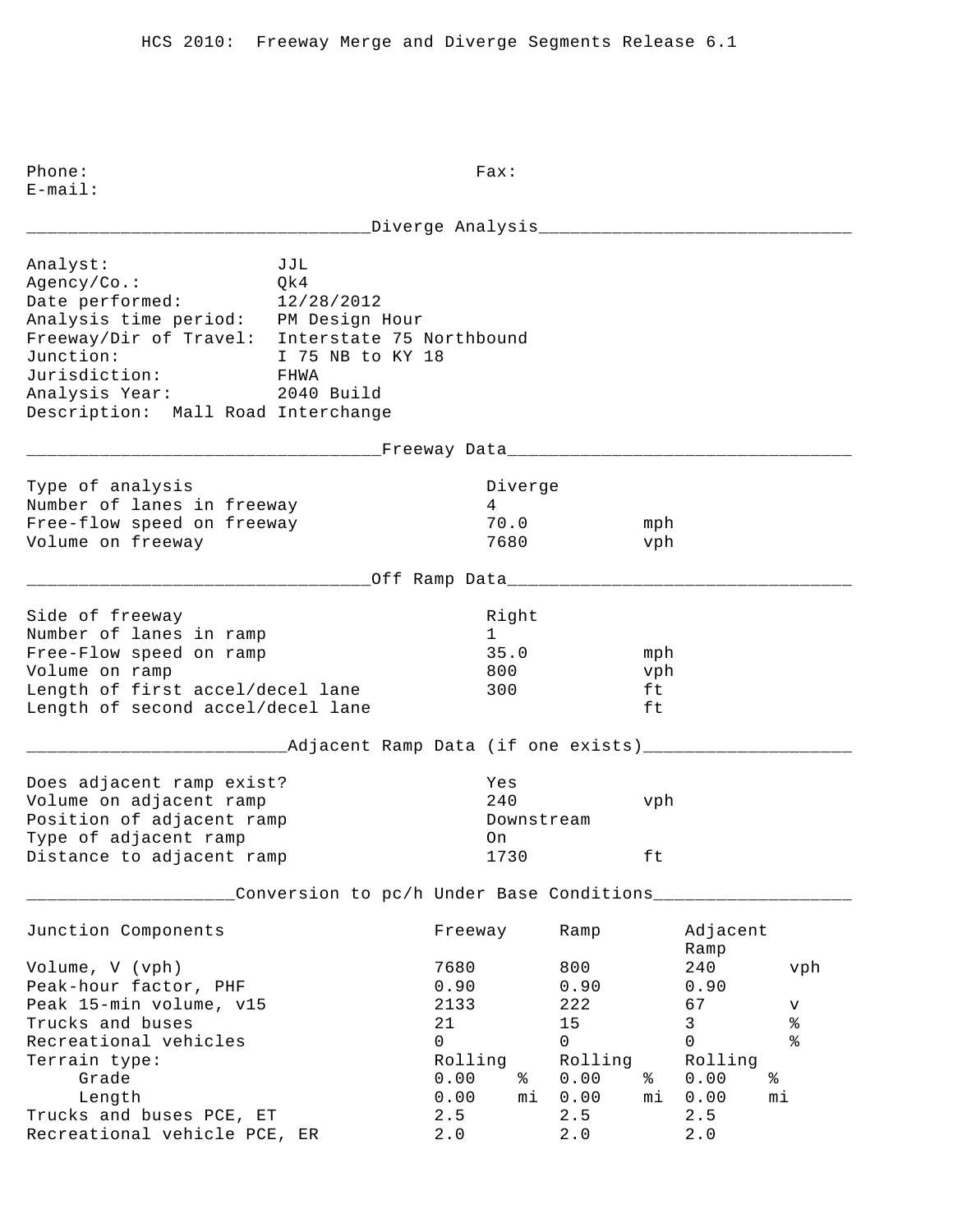| Heavy vehicle adjustment, fHV<br>Driver population factor, fP   |                                                 | 0.760<br>1.00                                                             | 0.816<br>1.00                            | 0.957<br>1.00 |      |
|-----------------------------------------------------------------|-------------------------------------------------|---------------------------------------------------------------------------|------------------------------------------|---------------|------|
| Flow rate, vp                                                   |                                                 | 11221                                                                     | 1089                                     | 279           | pcph |
|                                                                 |                                                 | Estimation of V12 Diverge Areas___                                        |                                          |               |      |
|                                                                 | $L =$<br>EQ                                     | (Equation 13-12 or 13-13)                                                 |                                          |               |      |
|                                                                 | $P =$<br>FD                                     | 0.436 Using Equation 8                                                    |                                          |               |      |
|                                                                 | $v = v + (v - v) P = 5507 pc/h$<br>12 R F R FD  |                                                                           |                                          |               |      |
|                                                                 |                                                 | ____Capacity Checks____                                                   |                                          |               |      |
| $V = V$<br>Fi F                                                 | Actual<br>11221                                 | Maximum<br>9600                                                           | Yes                                      | LOS F?        |      |
| $V = V - V$<br>FO F R                                           | 10132                                           | 9600                                                                      | Yes                                      |               |      |
| V<br>R                                                          | 1089                                            | 2000                                                                      | Νo                                       |               |      |
| v or v<br>$3 \text{ av } 34$                                    |                                                 | 2857 pc/h (Equation 13-14 or 13-17)                                       |                                          |               |      |
| v or v > 2700 pc/h?<br>Is<br>$3 \text{ av } 34$                 |                                                 | Yes                                                                       |                                          |               |      |
| v or v > 1.5 v /2<br>Is<br>$3 \text{ av } 34$                   | 12 <sup>°</sup>                                 | No                                                                        |                                          |               |      |
| If $yes, v = 5821$<br>12A                                       |                                                 |                                                                           | (Equation 13-15, 13-16, 13-18, or 13-19) |               |      |
|                                                                 | Flow Entering Diverge Influence Area________    |                                                                           |                                          |               |      |
| v                                                               | Actual<br>5821                                  | Max Desirable<br>4400                                                     | Yes                                      | Violation?    |      |
| 12A                                                             | Level of Service Determination (if not F)______ |                                                                           |                                          |               |      |
| Density,                                                        |                                                 | $D = 4.252 + 0.0086 \text{ v} - 0.009 \text{ L} = 51.6 \text{ pc/min/ln}$ |                                          |               |      |
| Level of service for ramp-freeway junction areas of influence F | R                                               | 12                                                                        | D                                        |               |      |
|                                                                 |                                                 | Speed Estimation                                                          |                                          |               |      |
| Intermediate speed variable,                                    |                                                 | D                                                                         | $= 0.526$                                |               |      |
| Space mean speed in ramp influence area,                        |                                                 | S<br>S                                                                    | $= 55.3$<br>mph                          |               |      |
| Space mean speed in outer lanes,                                |                                                 | R<br>S                                                                    | $= 70.2$<br>mph                          |               |      |
| Space mean speed for all vehicles,                              |                                                 | $\Omega$<br>S                                                             | $= 61.6$<br>mph                          |               |      |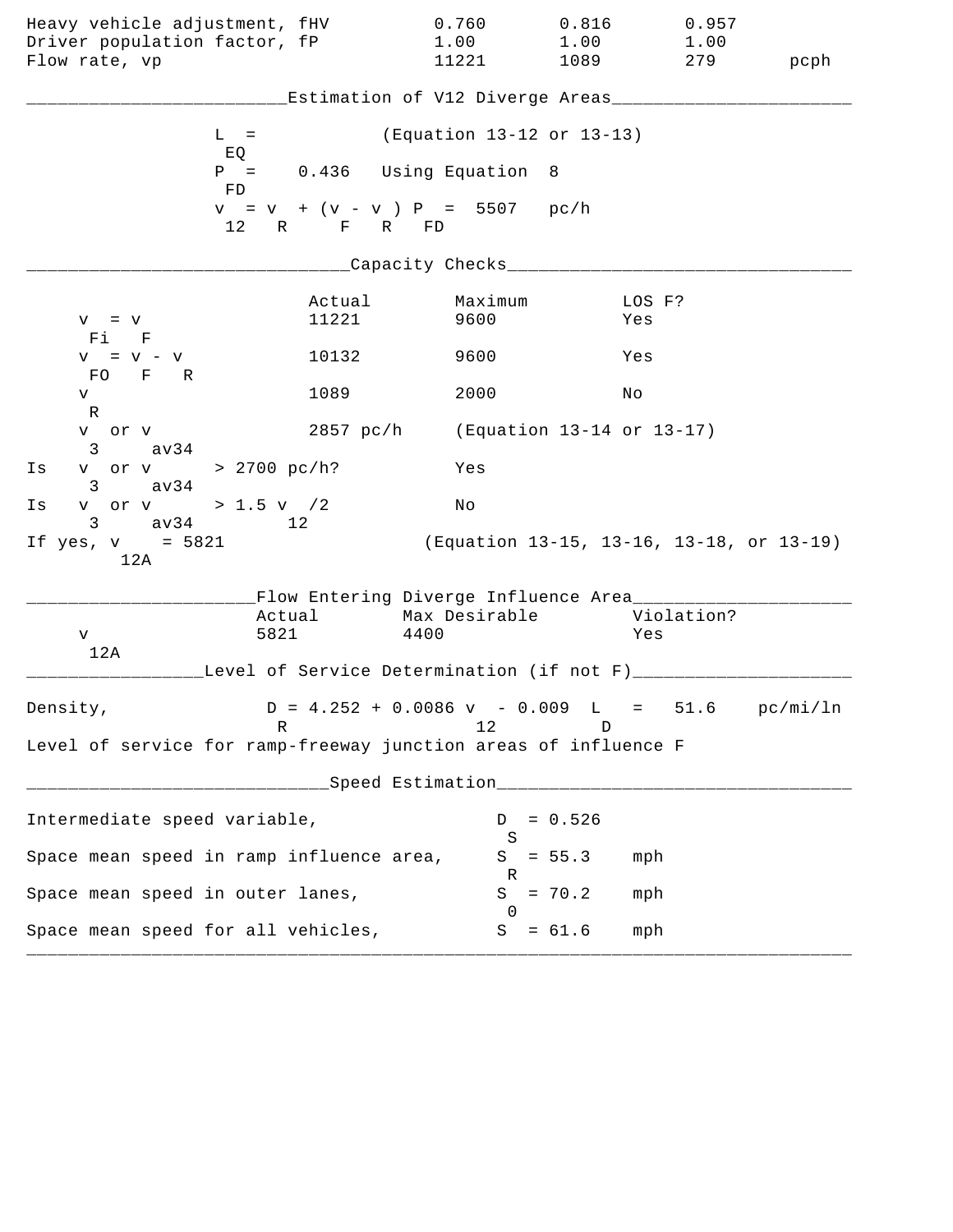| Analyst:<br>Agency/Co.:<br>Date performed:<br>Analysis time period: AM Design Hour<br>Freeway/Dir of Travel: Interstate 75 Northbound<br>Junction:<br>Jurisdiction:<br>Analysis Year: 2012 No Build<br>Description: Mall Road Interchange | JJL<br>Qk4<br>12/28/2012<br>I 75 NB to KY 18<br>FHWA |                                                                   |                         |                                                                            |                        |                                                                                     |                                     |
|-------------------------------------------------------------------------------------------------------------------------------------------------------------------------------------------------------------------------------------------|------------------------------------------------------|-------------------------------------------------------------------|-------------------------|----------------------------------------------------------------------------|------------------------|-------------------------------------------------------------------------------------|-------------------------------------|
|                                                                                                                                                                                                                                           | ___________Freeway Data_____________________         |                                                                   |                         |                                                                            |                        |                                                                                     |                                     |
| Type of analysis<br>Number of lanes in freeway<br>Free-flow speed on freeway<br>Volume on freeway                                                                                                                                         |                                                      | 4                                                                 | Diverge<br>70.0<br>5970 |                                                                            | mph<br>vph             |                                                                                     |                                     |
|                                                                                                                                                                                                                                           | __________Off Ramp Data____________                  |                                                                   |                         |                                                                            |                        |                                                                                     |                                     |
| Side of freeway<br>Number of lanes in ramp<br>Free-Flow speed on ramp<br>Volume on ramp<br>Length of first accel/decel lane<br>Length of second accel/decel lane                                                                          |                                                      | $1 \quad \blacksquare$<br>300                                     | Right<br>35.0<br>470    |                                                                            | mph<br>vph<br>ft<br>ft |                                                                                     |                                     |
|                                                                                                                                                                                                                                           | ____Adjacent Ramp Data (if one exists)______         |                                                                   |                         |                                                                            |                        |                                                                                     |                                     |
| Does adjacent ramp exist?<br>Volume on adjacent ramp<br>Position of adjacent ramp<br>Type of adjacent ramp<br>Distance to adjacent ramp                                                                                                   |                                                      | Yes<br>370<br>On                                                  | 1730                    | Downstream                                                                 | vph<br>ft              |                                                                                     |                                     |
|                                                                                                                                                                                                                                           | Conversion to pc/h Under Base Conditions             |                                                                   |                         |                                                                            |                        |                                                                                     |                                     |
| Junction Components                                                                                                                                                                                                                       |                                                      | Freeway                                                           |                         | Ramp                                                                       |                        | Adjacent<br>Ramp                                                                    |                                     |
| Volume, V (vph)<br>Peak-hour factor, PHF<br>Peak 15-min volume, v15<br>Trucks and buses<br>Recreational vehicles<br>Terrain type:<br>Grade<br>Length<br>Trucks and buses PCE, ET                                                          |                                                      | 5970<br>0.90<br>1658<br>21<br>0<br>Rolling<br>0.00<br>0.00<br>2.5 | ႜ<br>mi                 | 470<br>0.90<br>131<br>15<br>$\mathsf{O}$<br>Rolling<br>0.00<br>0.00<br>2.5 | ႜ<br>mi                | 370<br>0.90<br>103<br>$\mathsf{3}$<br>$\mathbf 0$<br>Rolling<br>0.00<br>0.00<br>2.5 | vph<br>v<br>ి<br>ە<br>ج<br>နွ<br>mi |
| Recreational vehicle PCE, ER                                                                                                                                                                                                              |                                                      | 2.0                                                               |                         | 2.0                                                                        |                        | 2.0                                                                                 |                                     |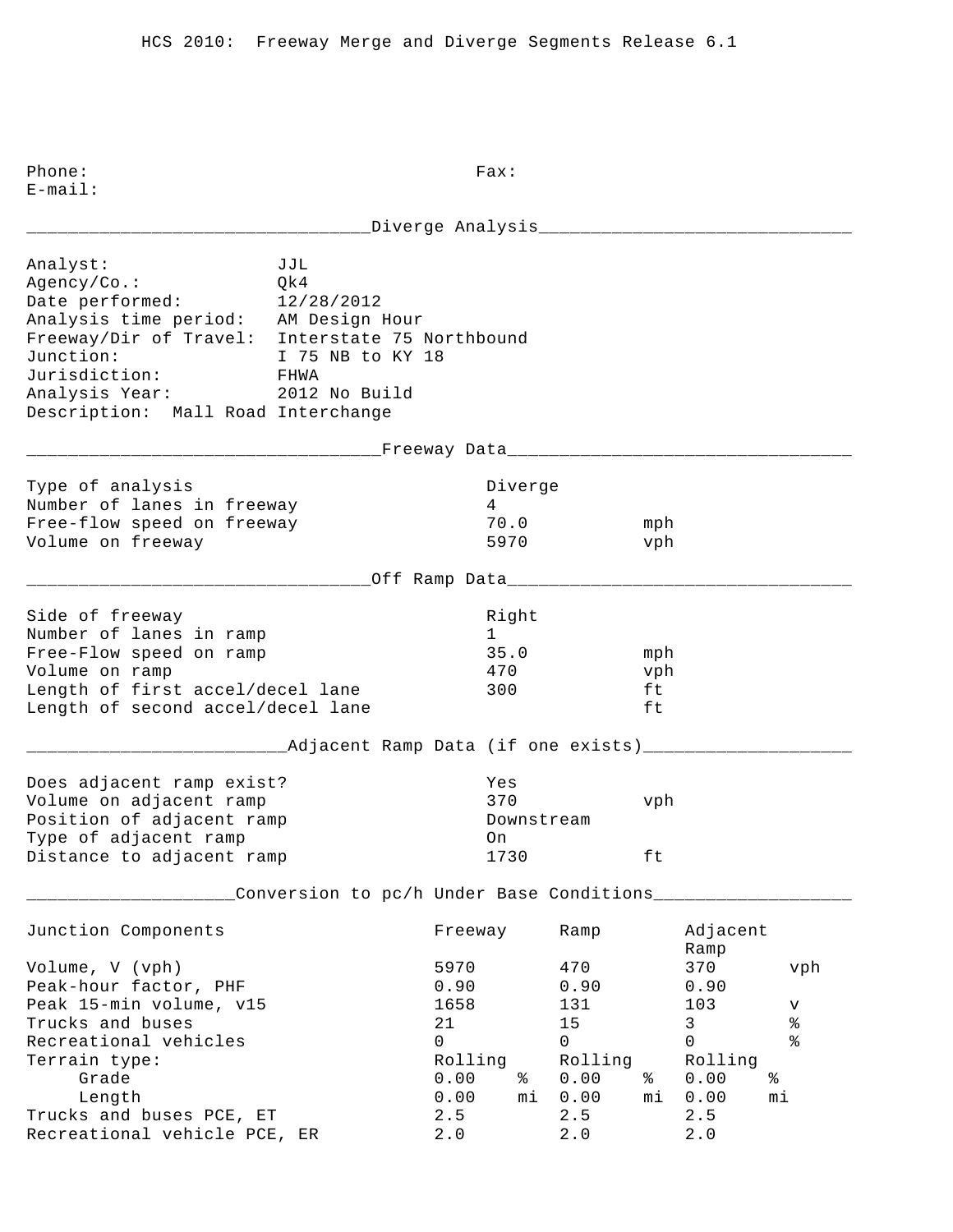| Heavy vehicle adjustment, fHV<br>Driver population factor, fP<br>Flow rate, vp |                                                                 | 0.760<br>1.00<br>8723                                                           | 0.816<br>1.00<br>640                     | 0.957<br>1.00<br>430 | pcph |
|--------------------------------------------------------------------------------|-----------------------------------------------------------------|---------------------------------------------------------------------------------|------------------------------------------|----------------------|------|
|                                                                                |                                                                 | Estimation of V12 Diverge Areas__________                                       |                                          |                      |      |
|                                                                                | $L =$                                                           | (Equation 13-12 or 13-13)                                                       |                                          |                      |      |
|                                                                                | EQ<br>$P = 0.436$ Using Equation 8<br>FD                        |                                                                                 |                                          |                      |      |
|                                                                                | $v = v + (v - v) P = 4164 pc/h$<br>12 R F R FD                  |                                                                                 |                                          |                      |      |
|                                                                                |                                                                 | ___Capacity Checks____                                                          |                                          |                      |      |
| $V = V$<br>Fi F                                                                | Actual<br>8723                                                  | Maximum<br>9600                                                                 | No                                       | LOS F?               |      |
| $V = V - V$                                                                    | 8083                                                            | 9600                                                                            | Νo                                       |                      |      |
| FO F R<br>V                                                                    | 640                                                             | 2000                                                                            | Νo                                       |                      |      |
| R<br>v or v<br>av34<br>3                                                       |                                                                 | 2279 pc/h (Equation 13-14 or 13-17)                                             |                                          |                      |      |
| Is<br>av34<br>$3 \sim$                                                         | v or v > 2700 pc/h?                                             | Νo                                                                              |                                          |                      |      |
| Is                                                                             | v or v > 1.5 v /2                                               | No                                                                              |                                          |                      |      |
| $3 \text{ av } 34$<br>If $yes, v = 4164$<br>12A                                | 12                                                              |                                                                                 | (Equation 13-15, 13-16, 13-18, or 13-19) |                      |      |
|                                                                                |                                                                 | Flow Entering Diverge Influence Area________                                    |                                          |                      |      |
| V                                                                              | Actual<br>4164                                                  | Max Desirable<br>4400                                                           | Νo                                       | Violation?           |      |
| 12                                                                             | Level of Service Determination (if not F)_________              |                                                                                 |                                          |                      |      |
| Density,                                                                       | R                                                               | $D = 4.252 + 0.0086 \text{ v} - 0.009 \text{ L} = 37.4 \text{ pc/min/ln}$<br>12 | D                                        |                      |      |
|                                                                                | Level of service for ramp-freeway junction areas of influence E |                                                                                 |                                          |                      |      |
|                                                                                |                                                                 | Speed Estimation__________________                                              |                                          |                      |      |
| Intermediate speed variable,                                                   |                                                                 | D                                                                               | $= 0.486$                                |                      |      |
|                                                                                | Space mean speed in ramp influence area,                        | S                                                                               | $S = 56.4$                               | mph                  |      |
| Space mean speed in outer lanes,                                               |                                                                 | R<br>S                                                                          | $= 71.8$                                 | mph                  |      |
|                                                                                | Space mean speed for all vehicles,                              | 0<br>S                                                                          | $= 63.5$                                 | mph                  |      |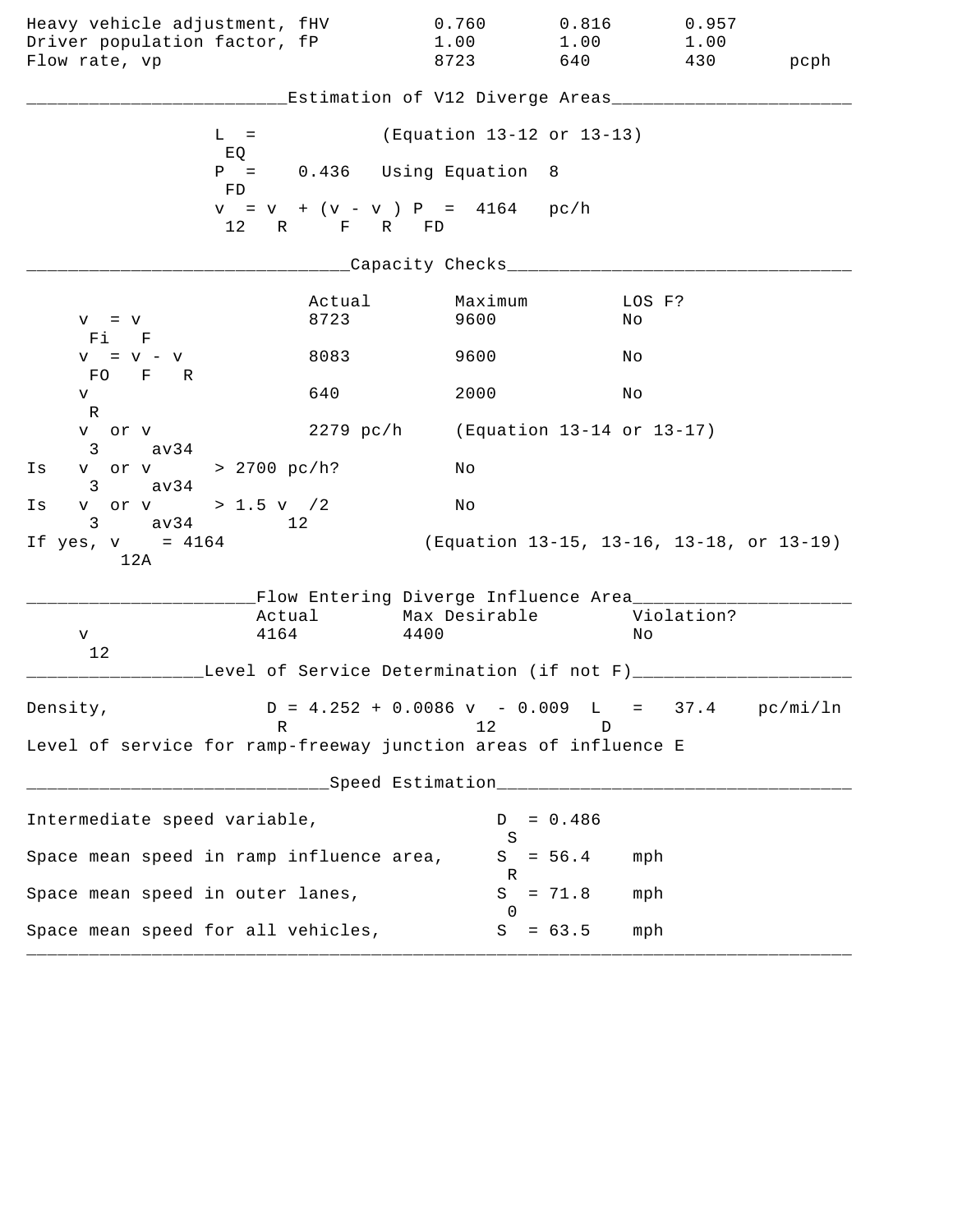\_\_\_\_\_\_\_\_\_\_\_\_\_\_\_\_\_\_\_\_\_\_\_\_\_\_\_\_\_\_\_\_\_Diverge Analysis\_\_\_\_\_\_\_\_\_\_\_\_\_\_\_\_\_\_\_\_\_\_\_\_\_\_\_\_\_\_ Analyst: JJL Agency/Co.: Qk4 Date performed: 12/28/2012 Analysis time period: AM Design Hour Freeway/Dir of Travel: Interstate 75 Northbound Junction: I 75 NB to KY 18 Jurisdiction: FHWA Analysis Year: 2040 No Build Description: Mall Road Interchange \_\_\_\_\_\_\_\_\_\_\_\_\_\_\_\_\_\_\_\_\_\_\_\_\_\_\_\_\_\_\_\_\_\_Freeway Data\_\_\_\_\_\_\_\_\_\_\_\_\_\_\_\_\_\_\_\_\_\_\_\_\_\_\_\_\_\_\_\_\_ Type of analysis and the Diverge of analysis and the Diverge Number of lanes in freeway 14 Free-flow speed on freeway 70.0 mph Volume on freeway 1830 vph \_\_\_\_\_\_\_\_\_\_\_\_\_\_\_\_\_\_\_\_\_\_\_\_\_\_\_\_\_\_\_\_\_Off Ramp Data\_\_\_\_\_\_\_\_\_\_\_\_\_\_\_\_\_\_\_\_\_\_\_\_\_\_\_\_\_\_\_\_\_ Side of freeway and the state of the state of the state of the state of the state of the state of the state of Number of lanes in ramp 1 Free-Flow speed on ramp 35.0 mph Volume on ramp 700 vph Length of first accel/decel lane 300 ft Length of second accel/decel lane ft \_\_\_\_\_\_\_\_\_\_\_\_\_\_\_\_\_\_\_\_\_\_\_\_\_Adjacent Ramp Data (if one exists)\_\_\_\_\_\_\_\_\_\_\_\_\_\_\_\_\_\_\_\_ Does adjacent ramp exist? Yes Volume on adjacent ramp 510 vph Position of adjacent ramp  $\qquad \qquad$  Downstream Type of adjacent ramp on Distance to adjacent ramp 1730 ft \_\_\_\_\_\_\_\_\_\_\_\_\_\_\_\_\_\_\_\_Conversion to pc/h Under Base Conditions\_\_\_\_\_\_\_\_\_\_\_\_\_\_\_\_\_\_\_ Junction Components Freeway Ramp Adjacent Ramp Volume, V (vph) 7830 700 510 vph Peak-hour factor, PHF 0.90 0.90 0.90 0.90 Peak 15-min volume, v15 1975 194 142 v Trucks and buses  $21$  and  $3$   $3$   $3$   $3$   $4$ <br>Recreational vehicles  $0$  and  $0$  and  $0$  and  $2$   $15$  and  $2$   $2$ Recreational vehicles and the control of the control of  $\sim$  0 0 0 % Terrain type: Terrain type: Terrain type: Rolling Rolling Rolling Grade 0.00 % 0.00 % 0.00 % Length 0.00 mi 0.00 mi 0.00 mi Trucks and buses PCE, ET 2.5 2.5 2.5 Recreational vehicle PCE, ER 2.0 2.0 2.0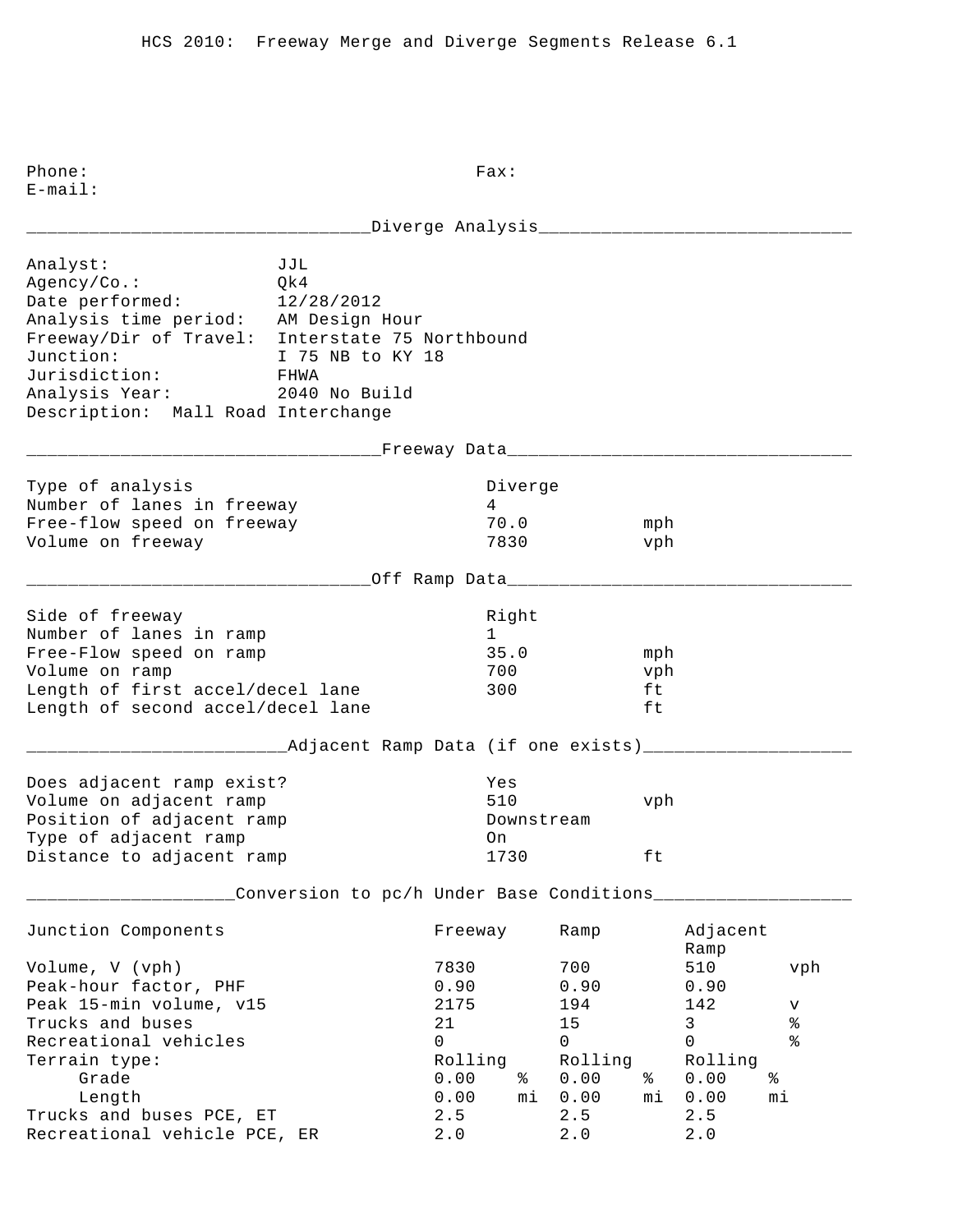| Heavy vehicle adjustment, fHV                                   |                                                  | 0.760                                                                     | 0.816                                    | 0.957      |      |
|-----------------------------------------------------------------|--------------------------------------------------|---------------------------------------------------------------------------|------------------------------------------|------------|------|
| Driver population factor, fP                                    |                                                  | 1.00                                                                      | 1.00                                     | 1.00       |      |
| Flow rate, vp                                                   |                                                  | 11441                                                                     | 953                                      | 592        | pcph |
|                                                                 |                                                  | Estimation of V12 Diverge Areas_________                                  |                                          |            |      |
| $L =$                                                           |                                                  | (Equation 13-12 or 13-13)                                                 |                                          |            |      |
| EQ<br>$P =$<br>FD                                               |                                                  | 0.436 Using Equation 8                                                    |                                          |            |      |
|                                                                 | $v = v + (v - v) P = 5526 pc/h$<br>12 R F R FD   |                                                                           |                                          |            |      |
|                                                                 |                                                  | __Capacity Checks_______________                                          |                                          |            |      |
|                                                                 | Actual                                           | Maximum                                                                   |                                          | LOS F?     |      |
| $V = V$<br>Fi F                                                 | 11441                                            | 9600                                                                      | Yes                                      |            |      |
| $V = V - V$<br>FO F R                                           | 10488                                            | 9600                                                                      | Yes                                      |            |      |
| V<br>R                                                          | 953                                              | 2000                                                                      | Νo                                       |            |      |
| v or v<br>$3 \sim$<br>av34                                      |                                                  | 2957 pc/h (Equation 13-14 or 13-17)                                       |                                          |            |      |
| v or v > 2700 pc/h?<br>Is<br>av34<br>$3 \sim$                   |                                                  | Yes                                                                       |                                          |            |      |
| v or v > 1.5 v $/2$<br>Is<br>$3 \text{ av } 34$                 | 12                                               | No                                                                        |                                          |            |      |
| If $yes, v = 6041$<br>12A                                       |                                                  |                                                                           | (Equation 13-15, 13-16, 13-18, or 13-19) |            |      |
|                                                                 | Flow Entering Diverge Influence Area________     |                                                                           |                                          |            |      |
|                                                                 | Actual                                           | Max Desirable                                                             |                                          | Violation? |      |
| V<br>12A                                                        | 6041                                             | 4400                                                                      |                                          | Yes        |      |
|                                                                 | Level of Service Determination (if not F)_______ |                                                                           |                                          |            |      |
| Density,                                                        |                                                  | $D = 4.252 + 0.0086 \text{ v} - 0.009 \text{ L} = 53.5 \text{ pc/min/ln}$ |                                          |            |      |
| Level of service for ramp-freeway junction areas of influence F | R                                                | 12                                                                        | D                                        |            |      |
|                                                                 |                                                  | ___Speed Estimation_______________________                                |                                          |            |      |
| Intermediate speed variable,                                    |                                                  | D                                                                         | $= 0.514$                                |            |      |
| Space mean speed in ramp influence area,                        |                                                  | S<br>S                                                                    | $= 55.6$                                 | mph        |      |
| Space mean speed in outer lanes,                                |                                                  | R<br>S                                                                    | $= 70.2$                                 | mph        |      |
| Space mean speed for all vehicles,                              |                                                  | $\Omega$<br>S                                                             | $= 61.6$                                 | mph        |      |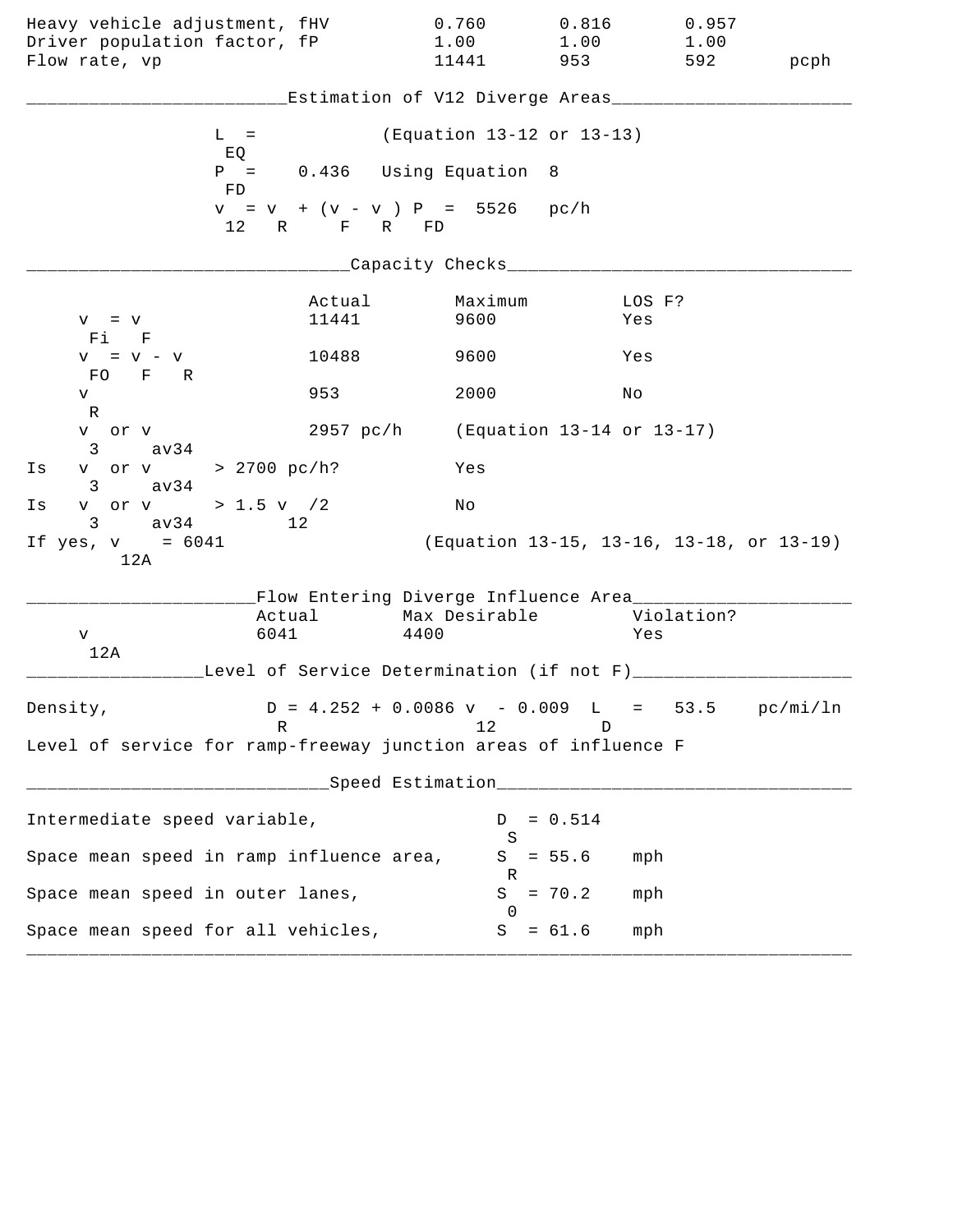|                                                                                                                                                                                                                                                           | ________Diverge Analysis______________                          |                                                      |                                               |                                                     |                        |                                                              |                                 |
|-----------------------------------------------------------------------------------------------------------------------------------------------------------------------------------------------------------------------------------------------------------|-----------------------------------------------------------------|------------------------------------------------------|-----------------------------------------------|-----------------------------------------------------|------------------------|--------------------------------------------------------------|---------------------------------|
| Analyst:<br>Agency/Co.:<br>Date performed: 12/28/2012<br>Analysis time period: PM Design Hour<br>Freeway/Dir of Travel: Interstate 75 Northbound<br>Junction:<br>Jurisdiction: FHWA<br>Analysis Year: 2012 No Build<br>Description: Mall Road Interchange | JJL<br>Qk4<br>I 75 NB to KY 18                                  |                                                      |                                               |                                                     |                        |                                                              |                                 |
|                                                                                                                                                                                                                                                           | ____________________Freeway Data_______________________________ |                                                      |                                               |                                                     |                        |                                                              |                                 |
| Type of analysis<br>Number of lanes in freeway<br>Free-flow speed on freeway<br>Volume on freeway                                                                                                                                                         |                                                                 | 4                                                    | Diverge<br>70.0<br>5740                       |                                                     | mph<br>vph             |                                                              |                                 |
|                                                                                                                                                                                                                                                           | ___________Off Ramp Data_____________________                   |                                                      |                                               |                                                     |                        |                                                              |                                 |
| Side of freeway<br>Number of lanes in ramp<br>Free-Flow speed on ramp<br>Volume on ramp<br>Length of first accel/decel lane<br>Length of second accel/decel lane                                                                                          |                                                                 |                                                      | Right<br>$1 \quad \Box$<br>35.0<br>700<br>300 |                                                     | mph<br>vph<br>ft<br>ft |                                                              |                                 |
|                                                                                                                                                                                                                                                           | ________Adjacent Ramp Data (if one exists)_______________       |                                                      |                                               |                                                     |                        |                                                              |                                 |
| Does adjacent ramp exist?<br>Volume on adjacent ramp<br>Position of adjacent ramp<br>Type of adjacent ramp<br>Distance to adjacent ramp                                                                                                                   |                                                                 | On                                                   | Yes<br>510<br>Downstream<br>1730              |                                                     | vph<br>ft              |                                                              |                                 |
|                                                                                                                                                                                                                                                           | Conversion to pc/h Under Base Conditions____                    |                                                      |                                               |                                                     |                        |                                                              |                                 |
| Junction Components                                                                                                                                                                                                                                       |                                                                 | Freeway                                              |                                               | Ramp                                                |                        | Adjacent<br>Ramp                                             |                                 |
| Volume, V (vph)<br>Peak-hour factor, PHF<br>Peak 15-min volume, v15<br>Trucks and buses<br>Recreational vehicles<br>Terrain type:                                                                                                                         |                                                                 | 5740<br>0.90<br>1594<br>21<br>$\mathbf 0$<br>Rolling |                                               | 700<br>0.90<br>194<br>15<br>$\mathsf{O}$<br>Rolling |                        | 510<br>0.90<br>142<br>$\mathsf{3}$<br>$\mathbf 0$<br>Rolling | vph<br>v<br>$\,$ $\,$<br>ి<br>ఄ |
| Grade<br>Length<br>Trucks and buses PCE, ET<br>Recreational vehicle PCE, ER                                                                                                                                                                               |                                                                 | 0.00<br>0.00<br>2.5<br>2.0                           | နွ<br>mi                                      | 0.00<br>0.00<br>2.5<br>2.0                          | ႜ<br>mi                | 0.00<br>0.00<br>2.5<br>$2.0$                                 | mi                              |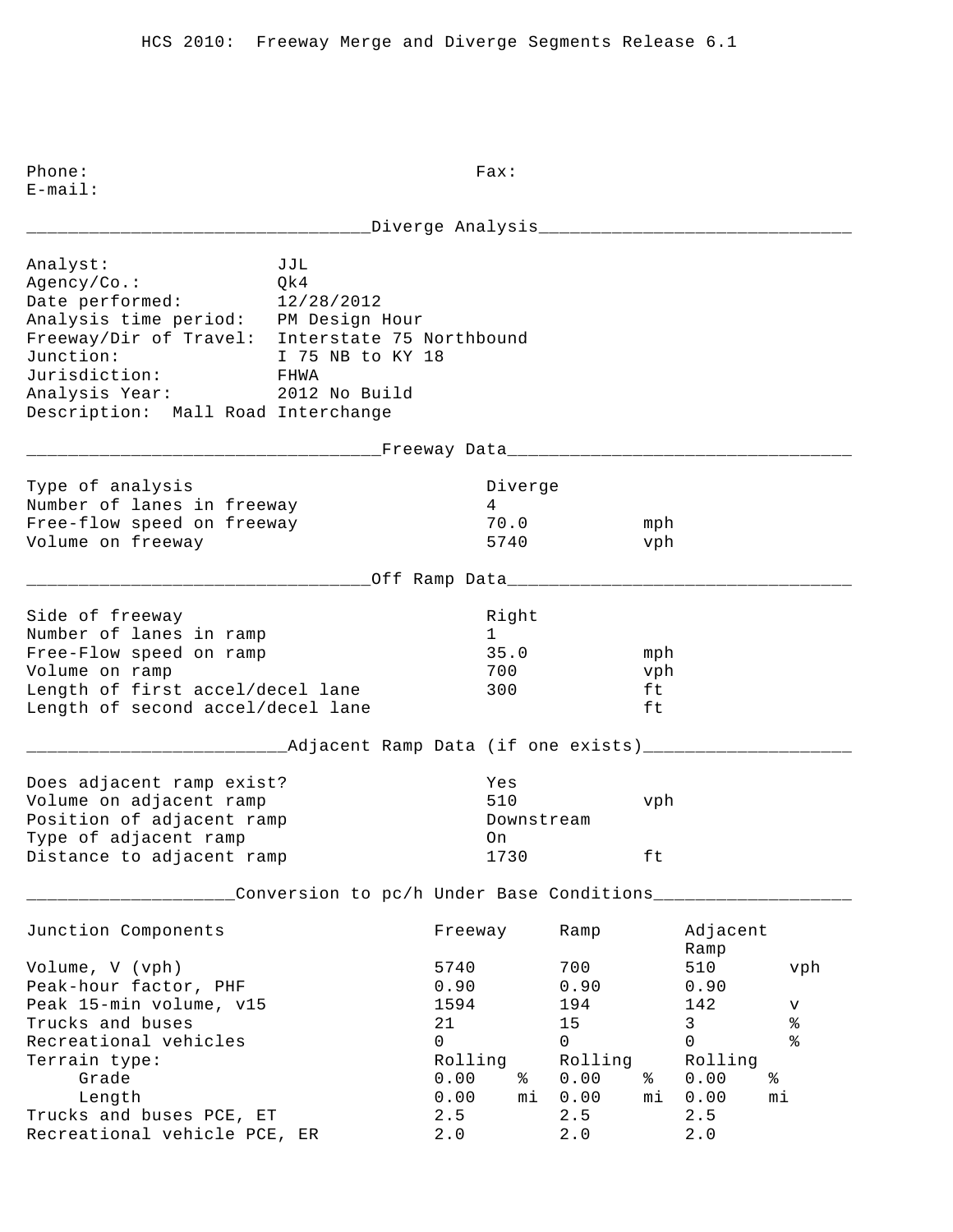| Heavy vehicle adjustment, fHV<br>Driver population factor, fP<br>Flow rate, vp |                                                                 | 0.760<br>1.00<br>8387                                                           | 0.816<br>1.00<br>953                     | 0.957<br>1.00<br>592 | pcph |
|--------------------------------------------------------------------------------|-----------------------------------------------------------------|---------------------------------------------------------------------------------|------------------------------------------|----------------------|------|
|                                                                                |                                                                 | Estimation of V12 Diverge Areas__________                                       |                                          |                      |      |
|                                                                                | $L =$                                                           | (Equation 13-12 or 13-13)                                                       |                                          |                      |      |
|                                                                                | EQ<br>$P = 0.436$ Using Equation 8<br>FD                        |                                                                                 |                                          |                      |      |
|                                                                                | $v = v + (v - v) P = 4194$ pc/h<br>12 R F R FD                  |                                                                                 |                                          |                      |      |
|                                                                                |                                                                 | ____Capacity Checks____                                                         |                                          |                      |      |
| $V = V$<br>Fi F                                                                | Actual<br>8387                                                  | Maximum<br>9600                                                                 | No                                       | LOS F?               |      |
| $V = V - V$                                                                    | 7434                                                            | 9600                                                                            | Νo                                       |                      |      |
| FO F R<br>V                                                                    | 953                                                             | 2000                                                                            | Νo                                       |                      |      |
| R<br>v or v<br>av34<br>3                                                       |                                                                 | 2096 pc/h (Equation 13-14 or 13-17)                                             |                                          |                      |      |
| Is<br>av34<br>$3 \sim$                                                         | v or v > 2700 pc/h?                                             | Νo                                                                              |                                          |                      |      |
| Is                                                                             | v or v > 1.5 v /2                                               | No                                                                              |                                          |                      |      |
| $3 \text{ av } 34$<br>If $yes, v = 4194$<br>12A                                | 12                                                              |                                                                                 | (Equation 13-15, 13-16, 13-18, or 13-19) |                      |      |
|                                                                                |                                                                 | Flow Entering Diverge Influence Area________                                    |                                          |                      |      |
| V                                                                              | Actual<br>4194                                                  | Max Desirable<br>4400                                                           | Νo                                       | Violation?           |      |
| 12                                                                             | Level of Service Determination (if not F) _________             |                                                                                 |                                          |                      |      |
| Density,                                                                       | R                                                               | $D = 4.252 + 0.0086 \text{ v} - 0.009 \text{ L} = 37.6 \text{ pc/min/ln}$<br>12 | D                                        |                      |      |
|                                                                                | Level of service for ramp-freeway junction areas of influence E |                                                                                 |                                          |                      |      |
|                                                                                |                                                                 | Speed Estimation__________________                                              |                                          |                      |      |
| Intermediate speed variable,                                                   |                                                                 | D                                                                               | $= 0.514$                                |                      |      |
|                                                                                | Space mean speed in ramp influence area,                        | S                                                                               | $S = 55.6$                               | mph                  |      |
| Space mean speed in outer lanes,                                               |                                                                 | R<br>S                                                                          | $= 72.5$                                 | mph                  |      |
|                                                                                | Space mean speed for all vehicles,                              | $\Omega$<br>S                                                                   | $= 62.9$                                 | mph                  |      |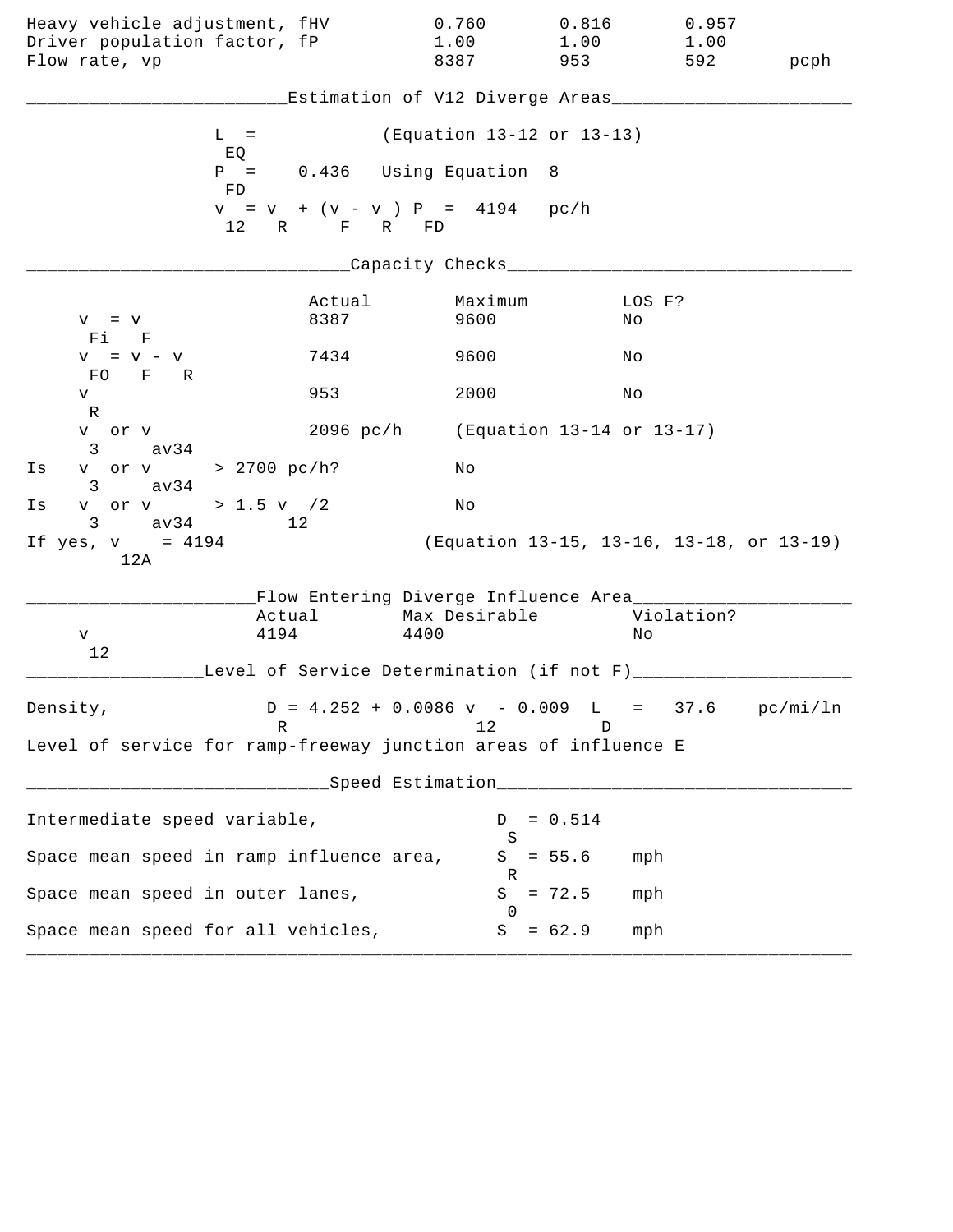\_\_\_\_\_\_\_\_\_\_\_\_\_\_\_\_\_\_\_\_\_\_\_\_\_\_\_\_\_\_\_\_\_Diverge Analysis\_\_\_\_\_\_\_\_\_\_\_\_\_\_\_\_\_\_\_\_\_\_\_\_\_\_\_\_\_\_ Analyst: JJL Agency/Co.: Qk4 Date performed: 12/28/2012 Analysis time period: PM Design Hour Freeway/Dir of Travel: Interstate 75 Northbound Junction: I 75 NB to KY 18 Jurisdiction: FHWA Analysis Year: 2040 No Build Description: Mall Road Interchange \_\_\_\_\_\_\_\_\_\_\_\_\_\_\_\_\_\_\_\_\_\_\_\_\_\_\_\_\_\_\_\_\_\_Freeway Data\_\_\_\_\_\_\_\_\_\_\_\_\_\_\_\_\_\_\_\_\_\_\_\_\_\_\_\_\_\_\_\_\_ Type of analysis and the Diverge of analysis and the Diverge Number of lanes in freeway 14 Free-flow speed on freeway 70.0 mph Volume on freeway 1880 vph \_\_\_\_\_\_\_\_\_\_\_\_\_\_\_\_\_\_\_\_\_\_\_\_\_\_\_\_\_\_\_\_\_Off Ramp Data\_\_\_\_\_\_\_\_\_\_\_\_\_\_\_\_\_\_\_\_\_\_\_\_\_\_\_\_\_\_\_\_\_ Side of freeway and the state of the state of the state of the state of the state of the state of the state of Number of lanes in ramp 1 Free-Flow speed on ramp 35.0 mph Volume on ramp and the contract of the contract of the contract of the contract of the vibration of the vibration of the vibration of the vibration of the vibration of the vibration of the vibration of the vibration of the Length of first accel/decel lane 300 ft Length of second accel/decel lane ft \_\_\_\_\_\_\_\_\_\_\_\_\_\_\_\_\_\_\_\_\_\_\_\_\_Adjacent Ramp Data (if one exists)\_\_\_\_\_\_\_\_\_\_\_\_\_\_\_\_\_\_\_\_ Does adjacent ramp exist? Yes Volume on adjacent ramp 350 vph Position of adjacent ramp  $\qquad \qquad$  Downstream Type of adjacent ramp on Distance to adjacent ramp 1730 ft \_\_\_\_\_\_\_\_\_\_\_\_\_\_\_\_\_\_\_\_Conversion to pc/h Under Base Conditions\_\_\_\_\_\_\_\_\_\_\_\_\_\_\_\_\_\_\_ Junction Components Freeway Ramp Adjacent Ramp Volume, V (vph) 7880 650 350 vph Peak-hour factor, PHF 0.90 0.90 0.90 Peak 15-min volume, v15 181 2189 181 181 97 v Trucks and buses  $21$  and buses  $21$  and  $21$  and  $21$  and  $21$  and  $21$  and  $21$  and  $21$  and  $21$  and  $21$  and  $21$  and  $21$  and  $21$  and  $21$  and  $21$  and  $21$  and  $21$  and  $21$  and  $21$  and  $21$  and  $21$  and  $21$  and Recreational vehicles and the control of the control of  $\sim$  0 0 0 % Terrain type: Terrain type: Terrain type: Rolling Rolling Rolling Grade 0.00 % 0.00 % 0.00 % Length 0.00 mi 0.00 mi 0.00 mi Trucks and buses PCE, ET 2.5 2.5 2.5 Recreational vehicle PCE, ER 2.0 2.0 2.0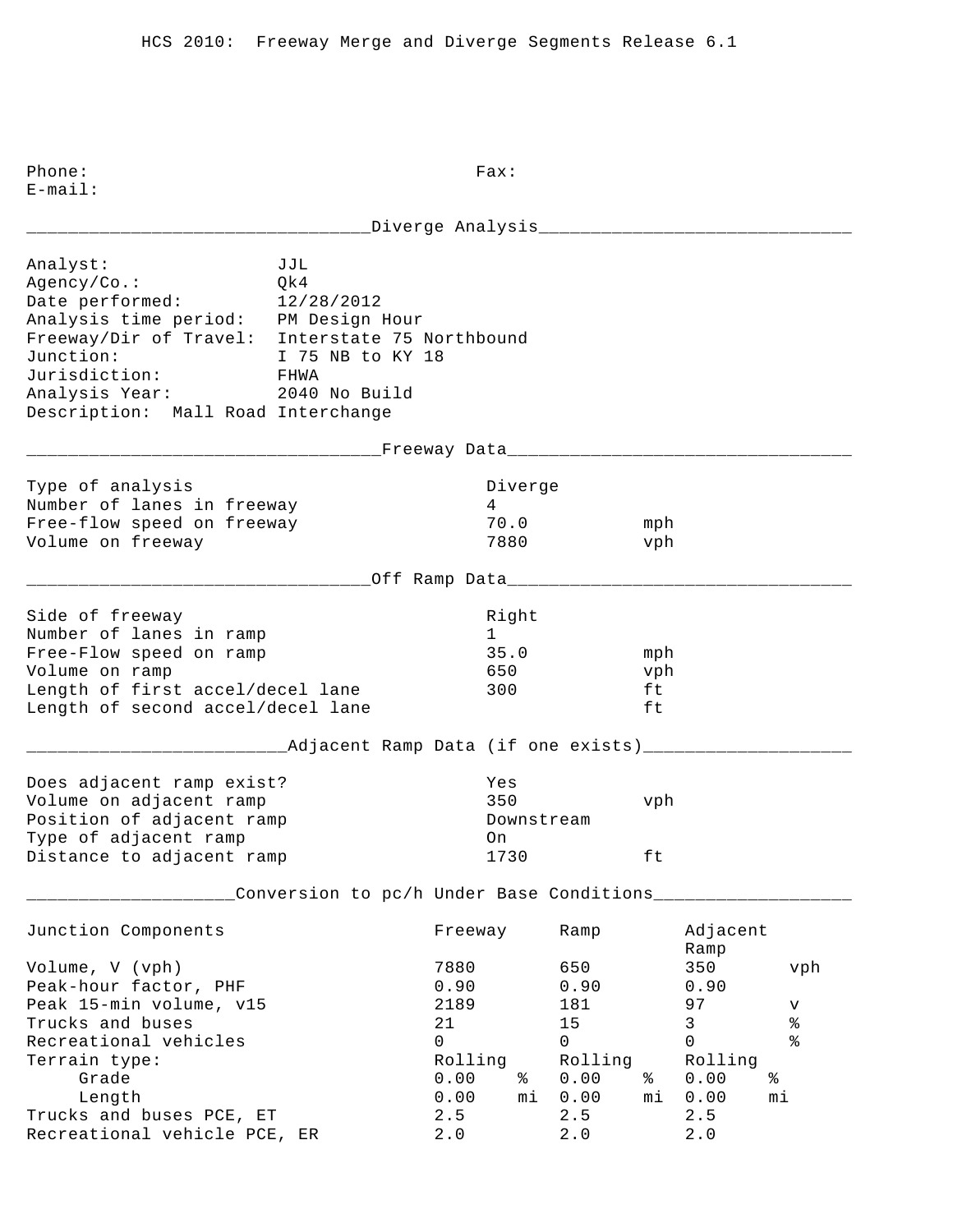| Heavy vehicle adjustment, fHV                                   |                                                  | 0.760                                                                     | 0.816                                    | 0.957             |      |
|-----------------------------------------------------------------|--------------------------------------------------|---------------------------------------------------------------------------|------------------------------------------|-------------------|------|
| Driver population factor, fP<br>Flow rate, vp                   |                                                  | 1.00<br>11514                                                             | 1.00<br>885                              | 1.00<br>406       | pcph |
|                                                                 |                                                  |                                                                           |                                          |                   |      |
|                                                                 |                                                  | Estimation of V12 Diverge Areas__________                                 |                                          |                   |      |
|                                                                 | $L =$                                            | (Equation 13-12 or 13-13)                                                 |                                          |                   |      |
|                                                                 | EQ<br>$P =$                                      | 0.436 Using Equation 8                                                    |                                          |                   |      |
|                                                                 | FD                                               |                                                                           |                                          |                   |      |
|                                                                 | $v = v + (v - v) P = 5519 pc/h$<br>12 R F R FD   |                                                                           |                                          |                   |      |
|                                                                 |                                                  | ____Capacity Checks__________                                             |                                          |                   |      |
| $V = V$                                                         | Actual<br>11514                                  | Maximum<br>9600                                                           | Yes                                      | LOS F?            |      |
| Fi F<br>$V = V - V$                                             | 10629                                            | 9600                                                                      | Yes                                      |                   |      |
| FO F R<br>V                                                     | 885                                              | 2000                                                                      | Νo                                       |                   |      |
| $\mathbb R$<br>v or v                                           |                                                  | 2997 pc/h (Equation 13-14 or 13-17)                                       |                                          |                   |      |
| $3 \sim$<br>av34<br>Is                                          | v or v > 2700 pc/h?                              | Yes                                                                       |                                          |                   |      |
| $3 \text{ av } 34$<br>v or v > 1.5 v $/2$<br>Is                 |                                                  | Νo                                                                        |                                          |                   |      |
| $3 \text{ av } 34$<br>If $yes, v = 6114$<br>12A                 | 12 <sup>°</sup>                                  |                                                                           | (Equation 13-15, 13-16, 13-18, or 13-19) |                   |      |
|                                                                 | Flow Entering Diverge Influence Area________     |                                                                           |                                          |                   |      |
| V                                                               | 6114                                             | Actual Max Desirable<br>4400                                              |                                          | Violation?<br>Yes |      |
| 12A                                                             | Level of Service Determination (if not F)_______ |                                                                           |                                          |                   |      |
| Density,                                                        |                                                  | $D = 4.252 + 0.0086 \text{ v} - 0.009 \text{ L} = 54.1 \text{ pc/min/ln}$ |                                          |                   |      |
| Level of service for ramp-freeway junction areas of influence F | R                                                | 12                                                                        | D                                        |                   |      |
|                                                                 |                                                  | ___Speed Estimation_____________________                                  |                                          |                   |      |
| Intermediate speed variable,                                    |                                                  | D                                                                         | $= 0.508$                                |                   |      |
|                                                                 |                                                  | S                                                                         |                                          |                   |      |
|                                                                 | Space mean speed in ramp influence area,         | S<br>R                                                                    | $= 55.8$                                 | mph               |      |
| Space mean speed in outer lanes,                                |                                                  | S<br>$\Omega$                                                             | $= 70.2$                                 | mph               |      |
| Space mean speed for all vehicles,                              |                                                  | S                                                                         | $= 61.7$                                 | mph               |      |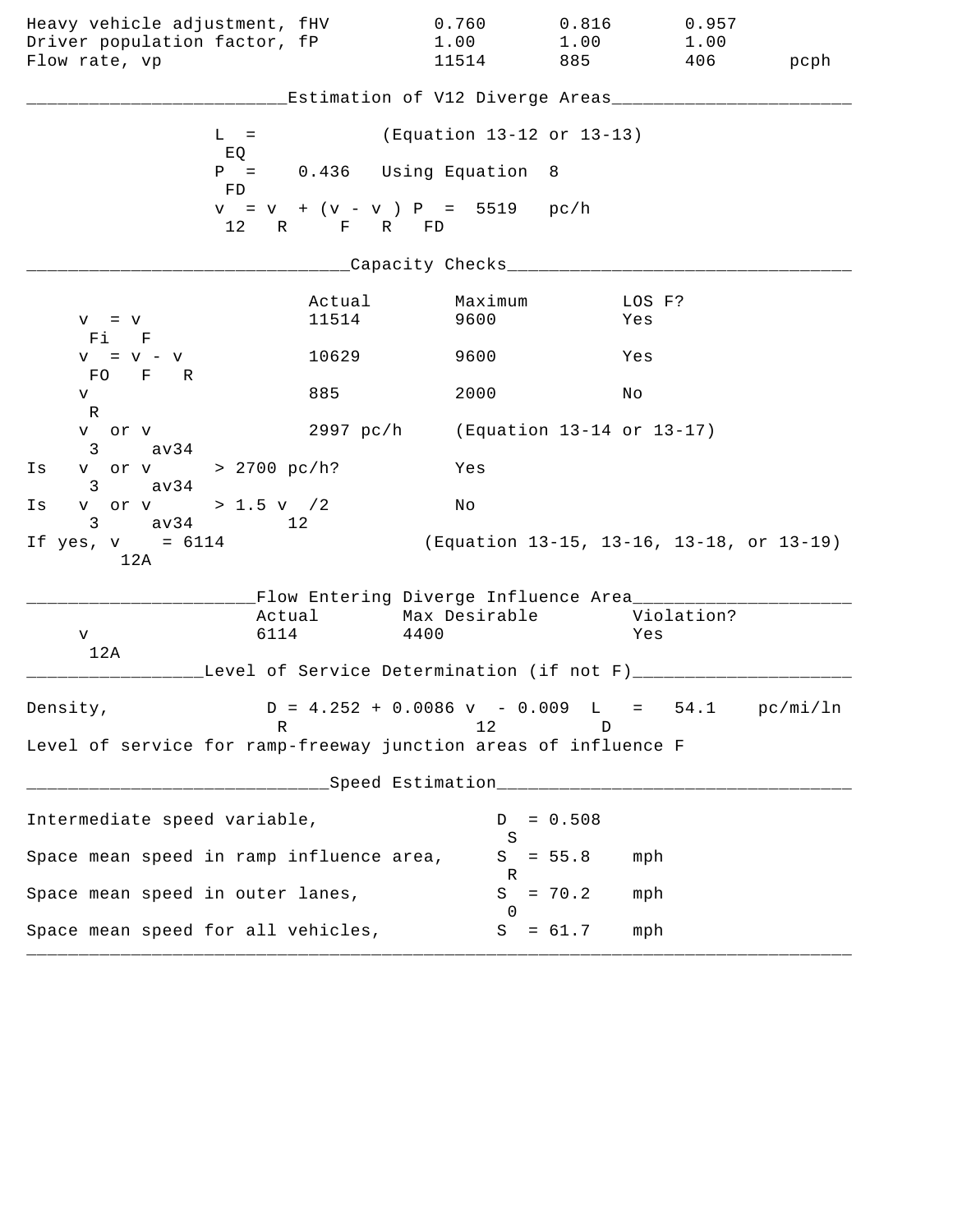\_\_\_\_\_\_\_\_\_\_\_\_\_\_\_\_\_\_\_\_\_\_\_\_\_\_\_\_\_\_\_\_\_Diverge Analysis\_\_\_\_\_\_\_\_\_\_\_\_\_\_\_\_\_\_\_\_\_\_\_\_\_\_\_\_\_\_ Analyst: JJL Agency/Co.: Qk4 Date performed: 12/28/2012 Analysis time period: AM Design Hour Freeway/Dir of Travel: Interstate 75 Northbound Junction: I75 NB to US 42<br>Jurisdiction: KYTC Jurisdiction: Analysis Year: 2012 Build Description: Mall Road Interchange \_\_\_\_\_\_\_\_\_\_\_\_\_\_\_\_\_\_\_\_\_\_\_\_\_\_\_\_\_\_\_\_\_\_Freeway Data\_\_\_\_\_\_\_\_\_\_\_\_\_\_\_\_\_\_\_\_\_\_\_\_\_\_\_\_\_\_\_\_\_ Type of analysis and the Diverge of analysis and the Diverge Number of lanes in freeway 14 Free-flow speed on freeway 70.0 mph Volume on freeway 5130 vph \_\_\_\_\_\_\_\_\_\_\_\_\_\_\_\_\_\_\_\_\_\_\_\_\_\_\_\_\_\_\_\_\_Off Ramp Data\_\_\_\_\_\_\_\_\_\_\_\_\_\_\_\_\_\_\_\_\_\_\_\_\_\_\_\_\_\_\_\_\_ Side of freeway and the state of the state of the state of the state of the state of the state of the state of Number of lanes in ramp 1 Free-Flow speed on ramp and the set of 45.0 mph Volume on ramp  $\sim$  450 vph Length of first accel/decel lane 410 ft Length of second accel/decel lane ft \_\_\_\_\_\_\_\_\_\_\_\_\_\_\_\_\_\_\_\_\_\_\_\_\_Adjacent Ramp Data (if one exists)\_\_\_\_\_\_\_\_\_\_\_\_\_\_\_\_\_\_\_\_ Does adjacent ramp exist? Yes Volume on adjacent ramp and the set of  $\lambda$  850 vph Position of adjacent ramp  $\qquad \qquad$  Downstream Type of adjacent ramp on Distance to adjacent ramp 570 ft \_\_\_\_\_\_\_\_\_\_\_\_\_\_\_\_\_\_\_\_Conversion to pc/h Under Base Conditions\_\_\_\_\_\_\_\_\_\_\_\_\_\_\_\_\_\_\_ Junction Components Freeway Ramp Adjacent Ramp Volume, V (vph) 5130 450 850 vph Peak-hour factor, PHF 0.90 0.90 0.90 0.90 Peak 15-min volume, v15 1425 125 125 236 v Trucks and buses<br>
Recreational vehicles<br>
Recreational vehicles<br>
8<br>
8<br>
8<br>
8<br>
8<br>
8<br>
8<br>
8<br>
8<br>
8<br>
8<br>
8 Recreational vehicles and the control of the control of  $\sim$  0 0 0 % Terrain type: Terrain type: Terrain type: Rolling Rolling Rolling Grade 0.00 % 0.00 % 0.00 % Length 0.00 mi 0.00 mi 0.00 mi Trucks and buses PCE, ET 2.5 2.5 2.5 Recreational vehicle PCE, ER 2.0 2.0 2.0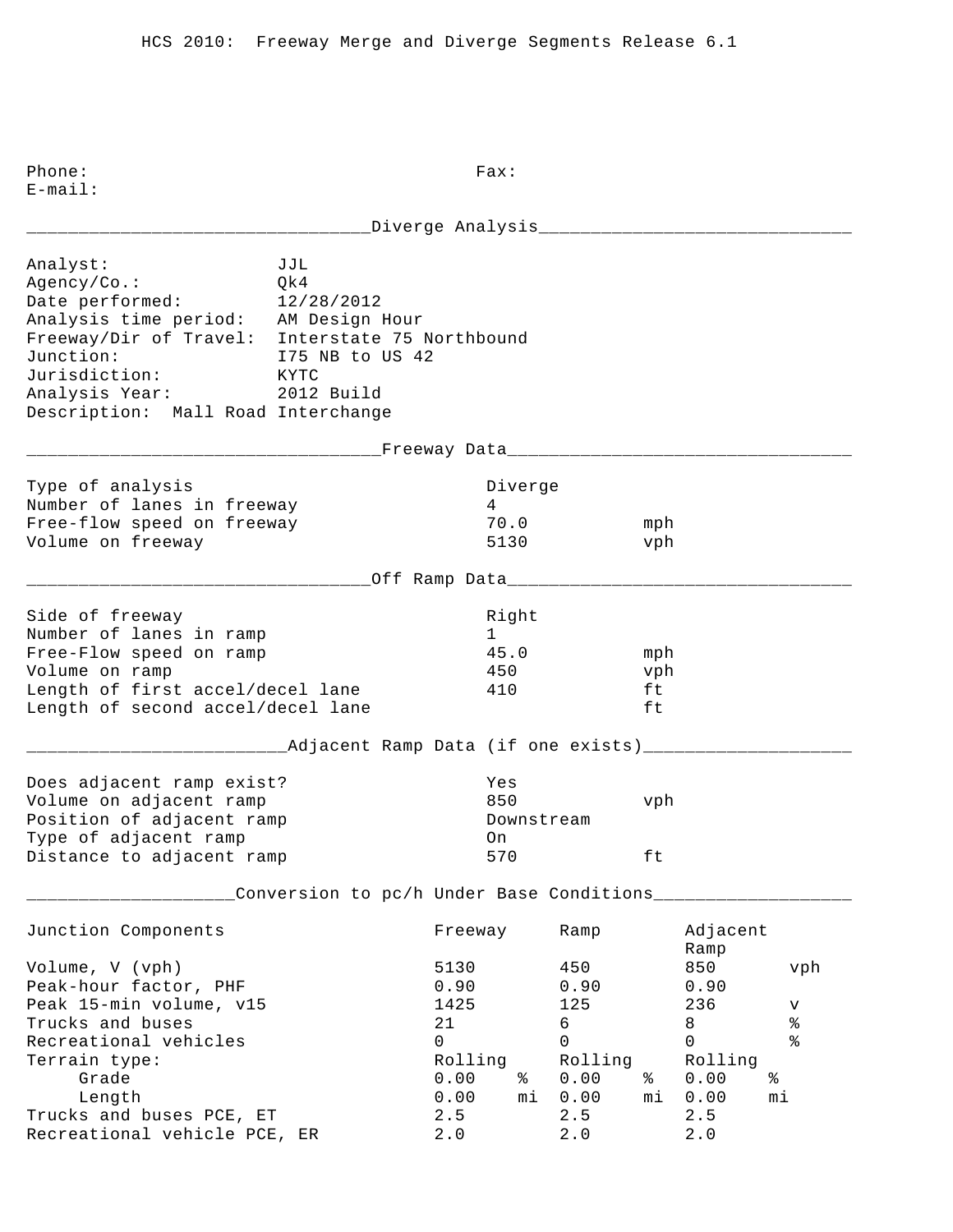| Heavy vehicle adjustment, fHV<br>Driver population factor, fP<br>Flow rate, vp |                | 0.760<br>1.00<br>7496                                                     | 0.917<br>1.00<br>545                     | 0.893<br>1.00<br>1058 | pcph |
|--------------------------------------------------------------------------------|----------------|---------------------------------------------------------------------------|------------------------------------------|-----------------------|------|
|                                                                                |                | Estimation of V12 Diverge Areas____________                               |                                          |                       |      |
| $L =$                                                                          |                | (Equation 13-12 or 13-13)                                                 |                                          |                       |      |
| EQ<br>FD                                                                       |                | $P = 0.436$ Using Equation 8                                              |                                          |                       |      |
|                                                                                | 12 R F R FD    | $v = v + (v - v) P = 3576 p c/h$                                          |                                          |                       |      |
|                                                                                |                | _Capacity Checks_________                                                 |                                          |                       |      |
| $V = V$<br>Fi F                                                                | Actual<br>7496 | Maximum<br>9600                                                           | No                                       | LOS F?                |      |
| $V = V - V$                                                                    | 6951           | 9600                                                                      | Νo                                       |                       |      |
| FO F R<br>V                                                                    | 545            | 2100                                                                      | Νo                                       |                       |      |
| R<br>v or v<br>$3 \text{ av34}$                                                |                | 1960 pc/h (Equation 13-14 or 13-17)                                       |                                          |                       |      |
| v or v > 2700 pc/h?<br>Is<br>$3 \text{ av } 34$                                |                | Νo                                                                        |                                          |                       |      |
| v or v > 1.5 v / 2<br>Is<br>$3 \text{ av } 34$                                 | 12             | No                                                                        |                                          |                       |      |
| If $yes, v = 3576$<br>12A                                                      |                |                                                                           | (Equation 13-15, 13-16, 13-18, or 13-19) |                       |      |
|                                                                                | Actual         | Flow Entering Diverge Influence Area________<br>Max Desirable             |                                          | Violation?            |      |
| 3576<br>V<br>12                                                                |                | 4400<br>Level of Service Determination (if not F)_________                |                                          | Νo                    |      |
| Density,                                                                       |                | $D = 4.252 + 0.0086 \text{ v} - 0.009 \text{ L} = 31.3 \text{ pc/min/ln}$ |                                          |                       |      |
| R<br>Level of service for ramp-freeway junction areas of influence D           |                | 12                                                                        | D                                        |                       |      |
|                                                                                |                | Speed Estimation____________________                                      |                                          |                       |      |
| Intermediate speed variable,                                                   |                | D                                                                         | $= 0.347$                                |                       |      |
| Space mean speed in ramp influence area,                                       |                | S<br>S                                                                    | $= 60.3$                                 | mph                   |      |
| Space mean speed in outer lanes,                                               |                | R<br>S                                                                    | $= 73.0$                                 | mph                   |      |
| Space mean speed for all vehicles,                                             |                | $\Omega$<br>S                                                             | $= 66.3$                                 | mph                   |      |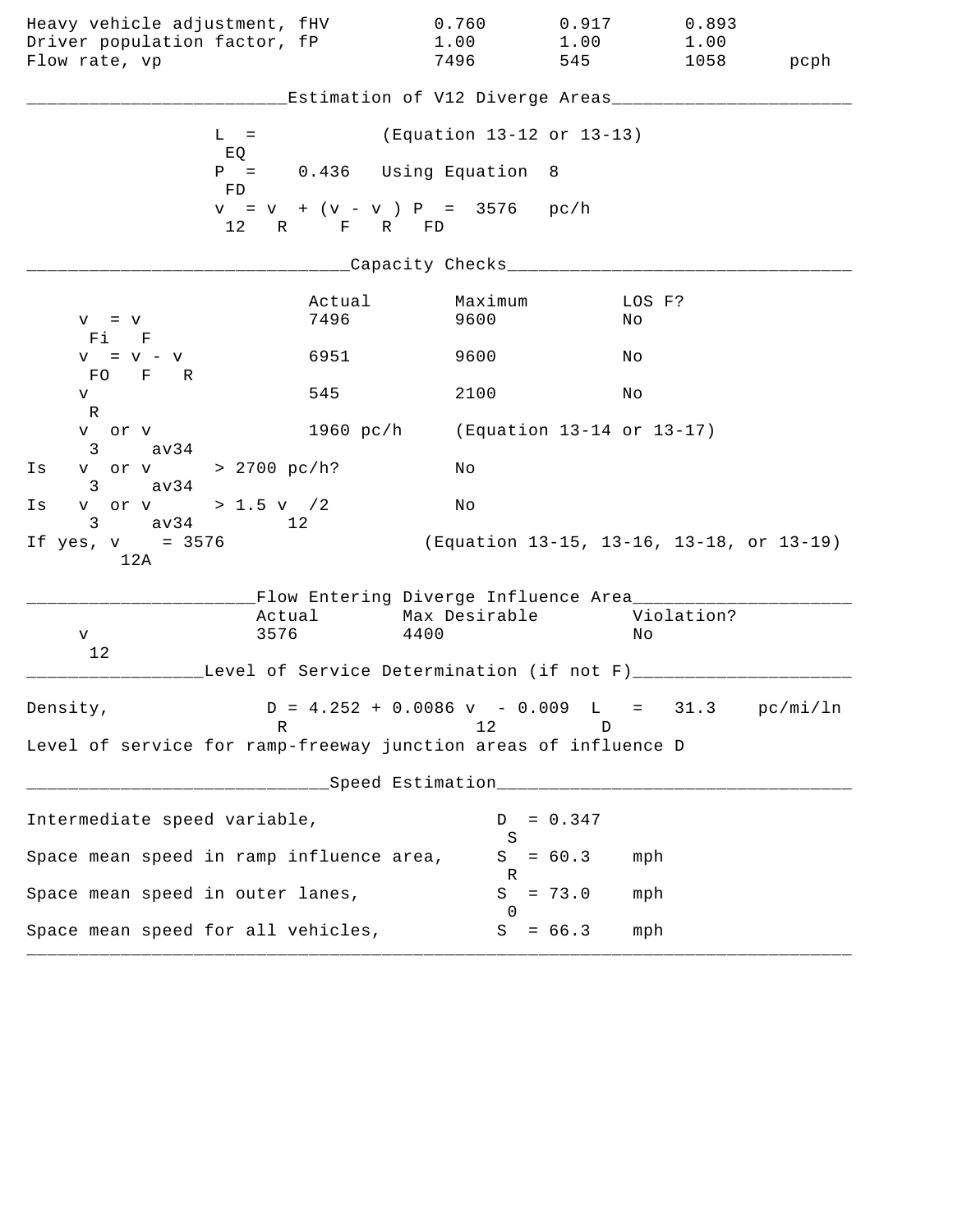\_\_\_\_\_\_\_\_\_\_\_\_\_\_\_\_\_\_\_\_\_\_\_\_\_\_\_\_\_\_\_\_\_Diverge Analysis\_\_\_\_\_\_\_\_\_\_\_\_\_\_\_\_\_\_\_\_\_\_\_\_\_\_\_\_\_\_ Analyst: JJL Agency/Co.: Qk4 Date performed: 12/28/2012 Analysis time period: AM Design Hour Freeway/Dir of Travel: Interstate 75 Northbound Junction: I75 NB to US 42<br>Jurisdiction: KYTC Jurisdiction: Analysis Year: 2040 Build Description: Mall Road Interchange \_\_\_\_\_\_\_\_\_\_\_\_\_\_\_\_\_\_\_\_\_\_\_\_\_\_\_\_\_\_\_\_\_\_Freeway Data\_\_\_\_\_\_\_\_\_\_\_\_\_\_\_\_\_\_\_\_\_\_\_\_\_\_\_\_\_\_\_\_\_ Type of analysis and the Diverge of analysis and the Diverge Number of lanes in freeway 14 Free-flow speed on freeway 70.0 mph Volume on freeway and the control of the control of the vehicle of the vehicle of the vehicle of the vehicle of the vehicle of the vehicle of the vehicle of the vehicle of the vehicle of the vehicle of the vehicle of the v \_\_\_\_\_\_\_\_\_\_\_\_\_\_\_\_\_\_\_\_\_\_\_\_\_\_\_\_\_\_\_\_\_Off Ramp Data\_\_\_\_\_\_\_\_\_\_\_\_\_\_\_\_\_\_\_\_\_\_\_\_\_\_\_\_\_\_\_\_\_ Side of freeway and the state of the state of the state of the state of the state of the state of the state of Number of lanes in ramp 1 Free-Flow speed on ramp and the set of 45.0 mph Volume on ramp 600 vph Length of first accel/decel lane 410 ft Length of second accel/decel lane ft \_\_\_\_\_\_\_\_\_\_\_\_\_\_\_\_\_\_\_\_\_\_\_\_\_Adjacent Ramp Data (if one exists)\_\_\_\_\_\_\_\_\_\_\_\_\_\_\_\_\_\_\_\_ Does adjacent ramp exist? Yes Volume on adjacent ramp 900 vph Position of adjacent ramp  $\qquad \qquad$  Downstream Type of adjacent ramp on Distance to adjacent ramp 570 ft \_\_\_\_\_\_\_\_\_\_\_\_\_\_\_\_\_\_\_\_Conversion to pc/h Under Base Conditions\_\_\_\_\_\_\_\_\_\_\_\_\_\_\_\_\_\_\_ Junction Components Freeway Ramp Adjacent Ramp Volume, V (vph) 6710 600 900 vph Peak-hour factor, PHF 0.90 0.90 0.90 0.90 Peak 15-min volume, v15 1864 167 250 v Trucks and buses<br>
Recreational vehicles<br>
Recreational vehicles<br>
8<br>
8<br>
8<br>
8<br>
8<br>
8<br>
8<br>
8<br>
8<br>
8<br>
8<br>
8 Recreational vehicles and the control of the control of  $\sim$  0 0 0 % Terrain type: Terrain type: Terrain type: Rolling Rolling Rolling Grade 0.00 % 0.00 % 0.00 % Length 0.00 mi 0.00 mi 0.00 mi Trucks and buses PCE, ET 2.5 2.5 2.5 Recreational vehicle PCE, ER 2.0 2.0 2.0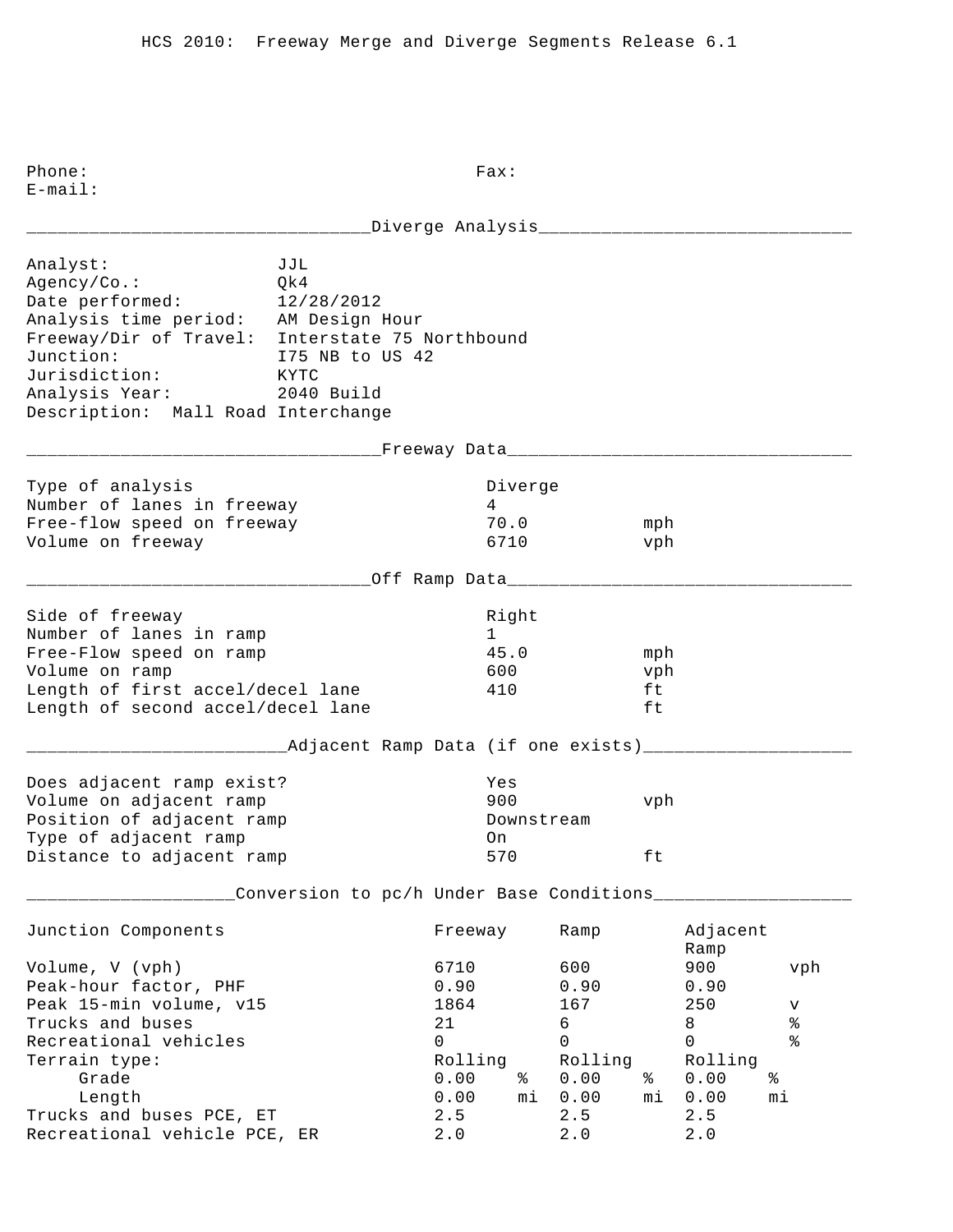| Heavy vehicle adjustment, fHV<br>Driver population factor, fP<br>Flow rate, vp |                | 0.760<br>1.00<br>9804                                                           | 0.917<br>1.00<br>727 | 0.893<br>1.00<br>1120                    | pcph |
|--------------------------------------------------------------------------------|----------------|---------------------------------------------------------------------------------|----------------------|------------------------------------------|------|
|                                                                                |                | Estimation of V12 Diverge Areas___________                                      |                      |                                          |      |
| $L =$                                                                          |                | (Equation 13-12 or 13-13)                                                       |                      |                                          |      |
| EQ<br>FD                                                                       |                | $P = 0.436$ Using Equation 8                                                    |                      |                                          |      |
|                                                                                | 12 R F R FD    | $v = v + (v - v) P = 4685 pc/h$                                                 |                      |                                          |      |
|                                                                                |                | _Capacity Checks____                                                            |                      |                                          |      |
| $V = V$<br>Fi F                                                                | Actual<br>9804 | Maximum<br>9600                                                                 |                      | LOS F?<br>Yes                            |      |
| $V = V - V$                                                                    | 9077           | 9600                                                                            | Νo                   |                                          |      |
| FO F R<br>V<br>R                                                               | 727            | 2100                                                                            | Νo                   |                                          |      |
| v or v<br>$3 \text{ av34}$                                                     |                | 2559 pc/h (Equation 13-14 or 13-17)                                             |                      |                                          |      |
| v or v > 2700 pc/h?<br>Is<br>$3 \text{ av } 34$                                |                | Νo                                                                              |                      |                                          |      |
| v or v > 1.5 v / 2<br>Is<br>$3 \text{ av } 34$                                 | 12             | No                                                                              |                      |                                          |      |
| If $yes, v = 4685$<br>12A                                                      |                |                                                                                 |                      | (Equation 13-15, 13-16, 13-18, or 13-19) |      |
|                                                                                |                | Flow Entering Diverge Influence Area________                                    |                      |                                          |      |
| 4685<br>V                                                                      | Actual         | Max Desirable<br>4400                                                           |                      | Violation?<br>Yes                        |      |
| 12                                                                             |                | Level of Service Determination (if not F)________                               |                      |                                          |      |
| Density,<br>R                                                                  |                | $D = 4.252 + 0.0086 \text{ v} - 0.009 \text{ L} = 40.9 \text{ pc/min/ln}$<br>12 | D                    |                                          |      |
| Level of service for ramp-freeway junction areas of influence F                |                |                                                                                 |                      |                                          |      |
|                                                                                |                | Speed Estimation____________________                                            |                      |                                          |      |
| Intermediate speed variable,                                                   |                | D                                                                               | $= 0.363$            |                                          |      |
| Space mean speed in ramp influence area,                                       |                | S<br>S                                                                          | $= 59.8$             | mph                                      |      |
| Space mean speed in outer lanes,                                               |                | R<br>S                                                                          | $= 70.7$             | mph                                      |      |
| Space mean speed for all vehicles,                                             |                | $\Omega$<br>S                                                                   | $= 65.1$             | mph                                      |      |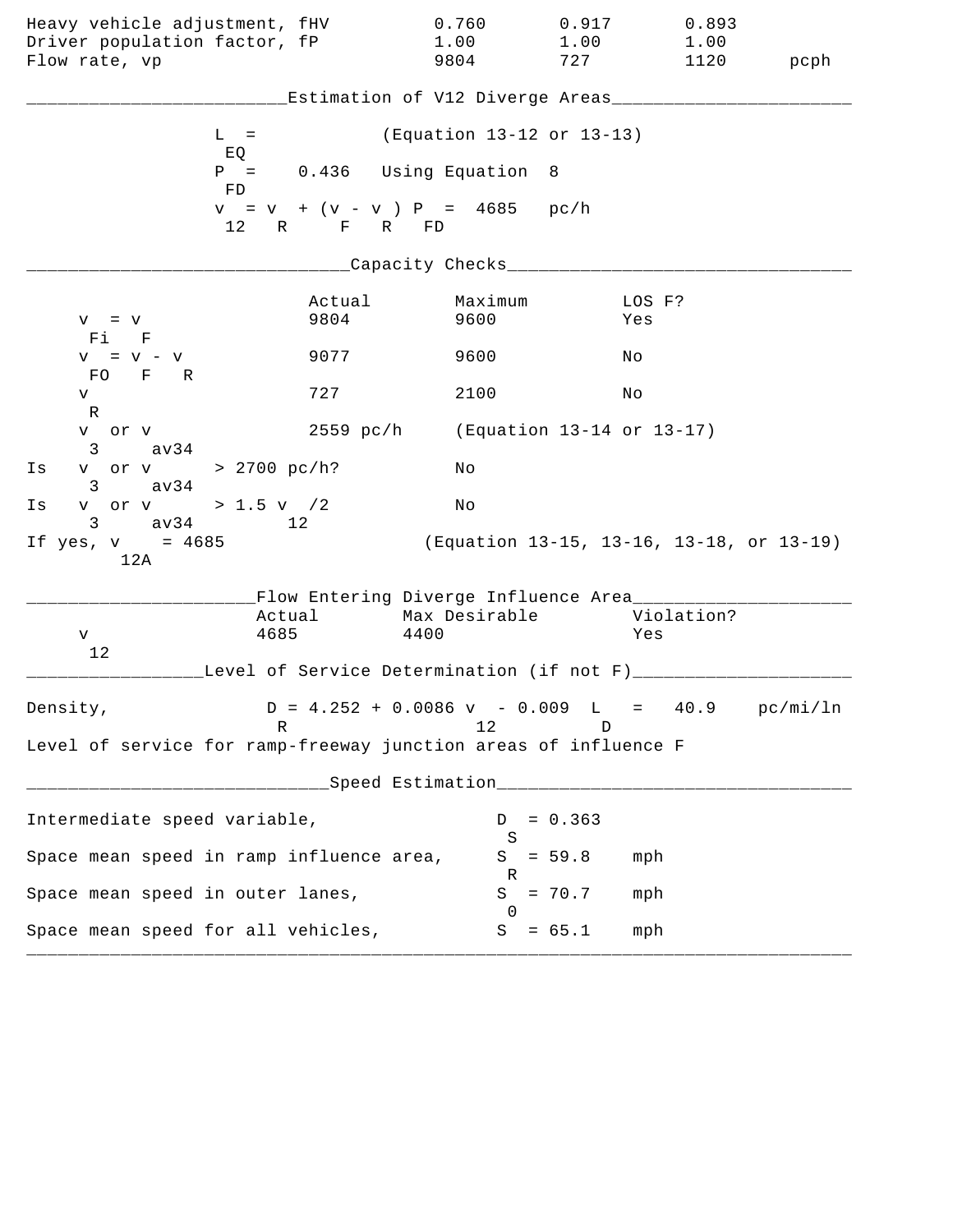\_\_\_\_\_\_\_\_\_\_\_\_\_\_\_\_\_\_\_\_\_\_\_\_\_\_\_\_\_\_\_\_\_Diverge Analysis\_\_\_\_\_\_\_\_\_\_\_\_\_\_\_\_\_\_\_\_\_\_\_\_\_\_\_\_\_\_ Analyst: JJL Agency/Co.: Qk4 Date performed: 12/28/2012 Analysis time period: PM Design Hour Freeway/Dir of Travel: Interstate 75 Northbound Junction: I75 NB to US 42<br>Jurisdiction: KYTC Jurisdiction: Analysis Year: 2012 Build Description: Mall Road Interchange \_\_\_\_\_\_\_\_\_\_\_\_\_\_\_\_\_\_\_\_\_\_\_\_\_\_\_\_\_\_\_\_\_\_Freeway Data\_\_\_\_\_\_\_\_\_\_\_\_\_\_\_\_\_\_\_\_\_\_\_\_\_\_\_\_\_\_\_\_\_ Type of analysis and the Diverge of analysis and the Diverge Number of lanes in freeway 1988 1989 Free-flow speed on freeway 70.0 mph Volume on freeway 5180 vph \_\_\_\_\_\_\_\_\_\_\_\_\_\_\_\_\_\_\_\_\_\_\_\_\_\_\_\_\_\_\_\_\_Off Ramp Data\_\_\_\_\_\_\_\_\_\_\_\_\_\_\_\_\_\_\_\_\_\_\_\_\_\_\_\_\_\_\_\_\_ Side of freeway and the state of the state of the state of the state of the state of the state of the state of Number of lanes in ramp 1 Free-Flow speed on ramp and the set of 45.0 mph Volume on ramp  $\begin{array}{ccc} 400 & & \text{vph} \end{array}$ Length of first accel/decel lane 410 ft Length of second accel/decel lane ft \_\_\_\_\_\_\_\_\_\_\_\_\_\_\_\_\_\_\_\_\_\_\_\_\_Adjacent Ramp Data (if one exists)\_\_\_\_\_\_\_\_\_\_\_\_\_\_\_\_\_\_\_\_ Does adjacent ramp exist? Yes Volume on adjacent ramp 550 vph Position of adjacent ramp  $\qquad \qquad$  Downstream Type of adjacent ramp on Distance to adjacent ramp 570 ft \_\_\_\_\_\_\_\_\_\_\_\_\_\_\_\_\_\_\_\_Conversion to pc/h Under Base Conditions\_\_\_\_\_\_\_\_\_\_\_\_\_\_\_\_\_\_\_ Junction Components Freeway Ramp Adjacent Ramp Volume, V (vph) 5180 400 550 vph Peak-hour factor, PHF 0.90 0.90 0.90 0.90 Peak 15-min volume, v15 1439 111 153 v Trucks and buses 21 6 8 % Recreational vehicles and the control of the control of  $\sim$  0 0 0 % Terrain type: Terrain type: Terrain type: Rolling Rolling Rolling Grade 0.00 % 0.00 % 0.00 % Length 0.00 mi 0.00 mi 0.00 mi Trucks and buses PCE, ET 2.5 2.5 2.5 Recreational vehicle PCE, ER 2.0 2.0 2.0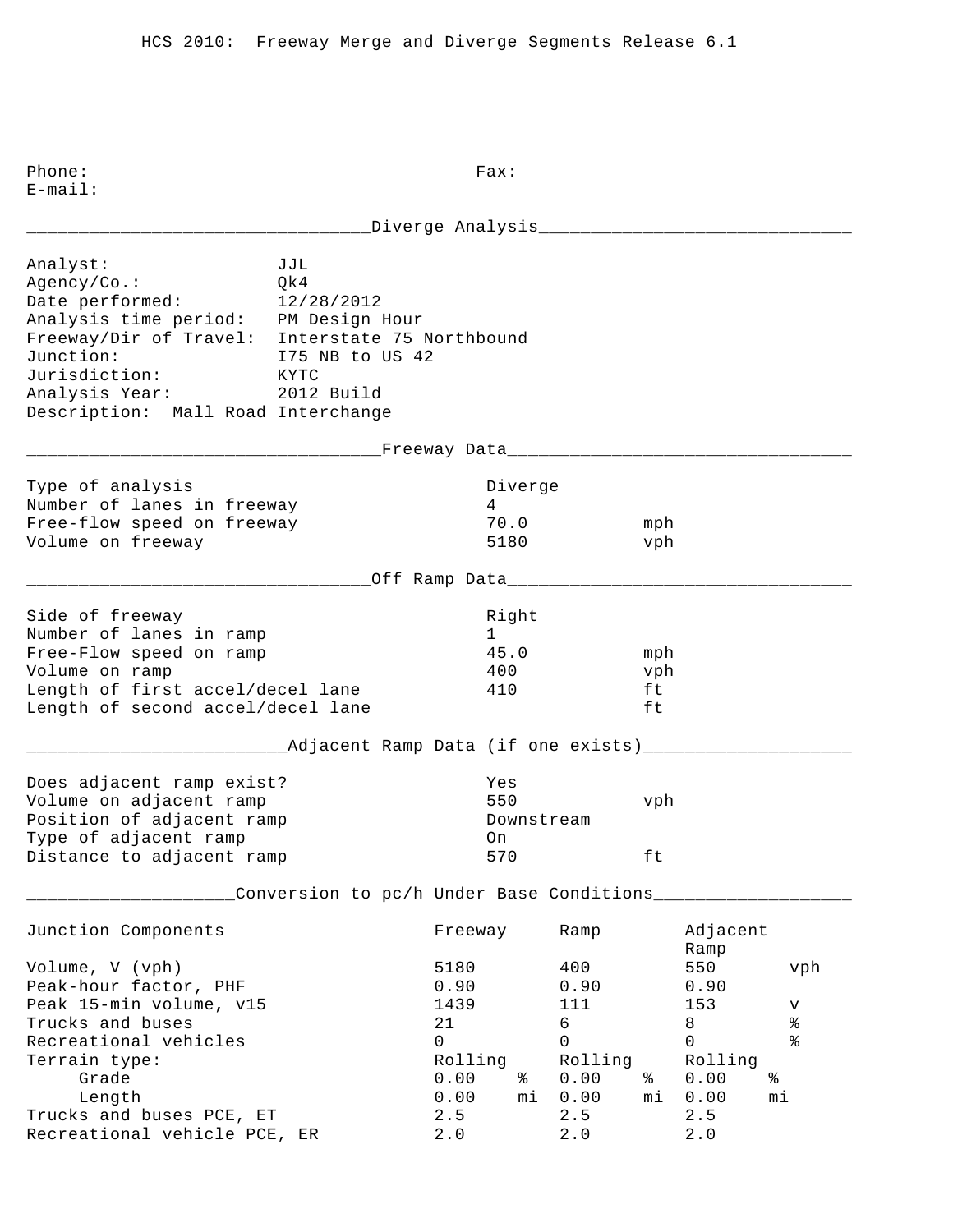| Heavy vehicle adjustment, fHV<br>Driver population factor, fP   |                                                 | 0.760<br>1.00                                                             | 0.917<br>1.00                            | 0.893<br>1.00 |      |
|-----------------------------------------------------------------|-------------------------------------------------|---------------------------------------------------------------------------|------------------------------------------|---------------|------|
| Flow rate, vp                                                   |                                                 | 7569                                                                      | 484                                      | 684           | pcph |
|                                                                 |                                                 | Estimation of V12 Diverge Areas________                                   |                                          |               |      |
| $L =$                                                           |                                                 | (Equation 13-12 or 13-13)                                                 |                                          |               |      |
| EQ<br>$P =$<br>FD                                               |                                                 | 0.436 Using Equation 8                                                    |                                          |               |      |
|                                                                 | $v = v + (v - v) P = 3573 pc/h$<br>12 R F R FD  |                                                                           |                                          |               |      |
|                                                                 |                                                 | ____Capacity Checks____                                                   |                                          |               |      |
| $V = V$<br>Fi F                                                 | Actual<br>7569                                  | Maximum<br>9600                                                           | Νo                                       | LOS F?        |      |
| $V = V - V$<br>FO F R                                           | 7085                                            | 9600                                                                      | Νo                                       |               |      |
| V<br>R                                                          | 484                                             | 2100                                                                      | No                                       |               |      |
| v or v<br>$3 \text{ av } 34$                                    |                                                 | 1998 pc/h (Equation 13-14 or 13-17)                                       |                                          |               |      |
| v or v > 2700 pc/h?<br>Is<br>$3 \text{ av } 34$                 |                                                 | Νo                                                                        |                                          |               |      |
| v or v > 1.5 v / 2<br>Is<br>$3 \text{ av } 34$                  | 12 <sup>°</sup>                                 | No                                                                        |                                          |               |      |
| If $yes, v = 3573$<br>12A                                       |                                                 |                                                                           | (Equation 13-15, 13-16, 13-18, or 13-19) |               |      |
|                                                                 | Flow Entering Diverge Influence Area________    |                                                                           |                                          |               |      |
| V                                                               | Actual<br>3573                                  | Max Desirable<br>4400                                                     | Νo                                       | Violation?    |      |
| 12                                                              | Level of Service Determination (if not F)______ |                                                                           |                                          |               |      |
| Density,                                                        |                                                 | $D = 4.252 + 0.0086 \text{ v} - 0.009 \text{ L} = 31.3 \text{ pc/min/ln}$ |                                          |               |      |
| Level of service for ramp-freeway junction areas of influence D | R                                               | 12                                                                        | D                                        |               |      |
|                                                                 |                                                 |                                                                           |                                          |               |      |
| Intermediate speed variable,                                    |                                                 | D                                                                         | $= 0.342$                                |               |      |
| Space mean speed in ramp influence area,                        |                                                 | S<br>S                                                                    | $= 60.4$                                 | mph           |      |
| Space mean speed in outer lanes,                                |                                                 | R<br>S                                                                    | $= 72.9$                                 | mph           |      |
| Space mean speed for all vehicles,                              |                                                 | $\Omega$<br>S                                                             | $= 66.4$                                 | mph           |      |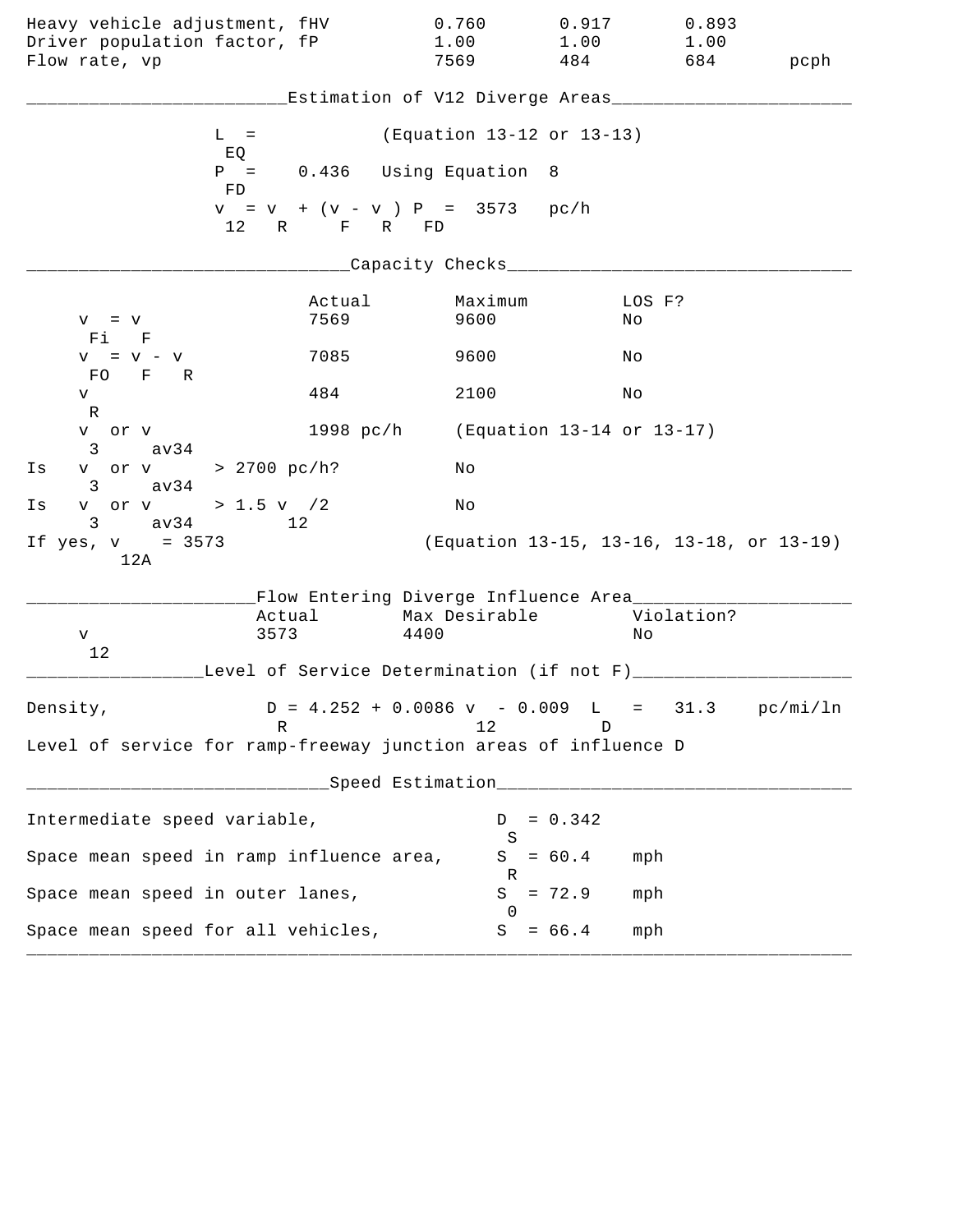\_\_\_\_\_\_\_\_\_\_\_\_\_\_\_\_\_\_\_\_\_\_\_\_\_\_\_\_\_\_\_\_\_Diverge Analysis\_\_\_\_\_\_\_\_\_\_\_\_\_\_\_\_\_\_\_\_\_\_\_\_\_\_\_\_\_\_ Analyst: JJL Agency/Co.: Qk4 Date performed: 12/28/2012 Analysis time period: PM Design Hour Freeway/Dir of Travel: Interstate 75 Northbound Junction: I75 NB to US 42<br>Jurisdiction: KYTC Jurisdiction: Analysis Year: 2040 Build Description: Mall Road Interchange \_\_\_\_\_\_\_\_\_\_\_\_\_\_\_\_\_\_\_\_\_\_\_\_\_\_\_\_\_\_\_\_\_\_Freeway Data\_\_\_\_\_\_\_\_\_\_\_\_\_\_\_\_\_\_\_\_\_\_\_\_\_\_\_\_\_\_\_\_\_ Type of analysis and the Diverge of analysis and the Diverge Number of lanes in freeway 1988 1989 Free-flow speed on freeway 70.0 mph Volume on freeway and the control of  $\sim$  6760 vph \_\_\_\_\_\_\_\_\_\_\_\_\_\_\_\_\_\_\_\_\_\_\_\_\_\_\_\_\_\_\_\_\_Off Ramp Data\_\_\_\_\_\_\_\_\_\_\_\_\_\_\_\_\_\_\_\_\_\_\_\_\_\_\_\_\_\_\_\_\_ Side of freeway and the state of the state of the state of the state of the state of the state of the state of Number of lanes in ramp 1 Free-Flow speed on ramp and the set of 45.0 mph Volume on ramp 550 vph Length of first accel/decel lane 410 ft Length of second accel/decel lane ft \_\_\_\_\_\_\_\_\_\_\_\_\_\_\_\_\_\_\_\_\_\_\_\_\_Adjacent Ramp Data (if one exists)\_\_\_\_\_\_\_\_\_\_\_\_\_\_\_\_\_\_\_\_ Does adjacent ramp exist? Yes Volume on adjacent ramp 550 vph Position of adjacent ramp  $\qquad \qquad$  Downstream Type of adjacent ramp on Distance to adjacent ramp 570 ft \_\_\_\_\_\_\_\_\_\_\_\_\_\_\_\_\_\_\_\_Conversion to pc/h Under Base Conditions\_\_\_\_\_\_\_\_\_\_\_\_\_\_\_\_\_\_\_ Junction Components Freeway Ramp Adjacent Ramp Volume, V (vph) 6760 550 550 vph Peak-hour factor, PHF 0.90 0.90 0.90 0.90 Peak 15-min volume, v15 1878 1878 153 v Trucks and buses 21 6 8 % Recreational vehicles and the control of the control of  $\sim$  0 0 0 % Terrain type: Terrain type: Terrain type: Rolling Rolling Rolling Grade 0.00 % 0.00 % 0.00 % Length 0.00 mi 0.00 mi 0.00 mi Trucks and buses PCE, ET 2.5 2.5 2.5 Recreational vehicle PCE, ER 2.0 2.0 2.0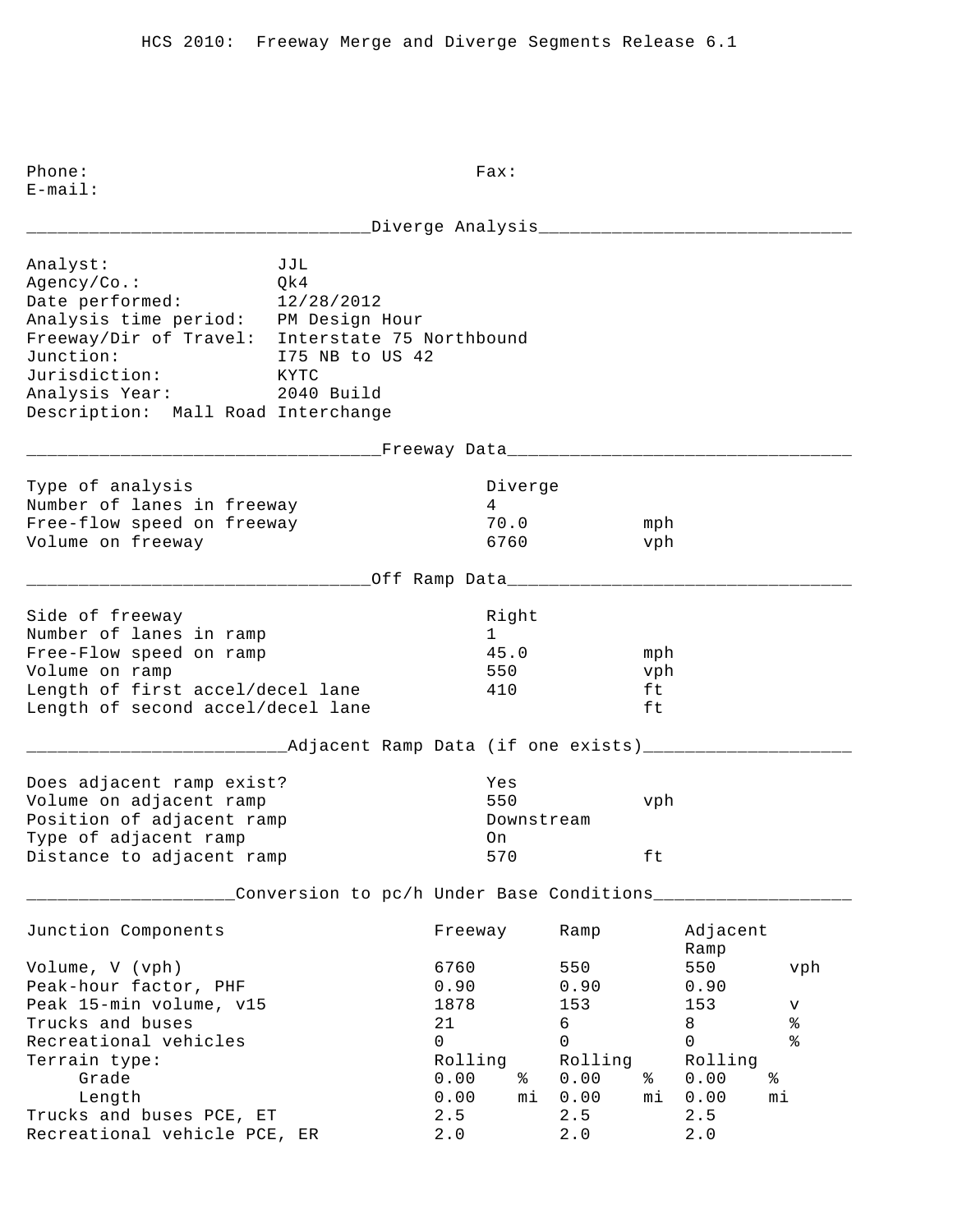| Heavy vehicle adjustment, fHV<br>Driver population factor, fP<br>Flow rate, vp |                                                                           | 0.760<br>1.00<br>9877                   | 0.917<br>1.00<br>666 11                  | 0.893<br>1.00<br>684 | pcph |
|--------------------------------------------------------------------------------|---------------------------------------------------------------------------|-----------------------------------------|------------------------------------------|----------------------|------|
|                                                                                |                                                                           | Estimation of V12 Diverge Areas________ |                                          |                      |      |
|                                                                                | $L =$                                                                     | (Equation 13-12 or 13-13)               |                                          |                      |      |
|                                                                                | EQ<br>$P =$                                                               | 0.436 Using Equation 8                  |                                          |                      |      |
|                                                                                | FD<br>$v = v + (v - v) P = 4682$ pc/h<br>12 R F R FD                      |                                         |                                          |                      |      |
|                                                                                |                                                                           | ____Capacity Checks____                 |                                          |                      |      |
| $V = V$<br>Fi F                                                                | Actual<br>9877                                                            | Maximum<br>9600                         | Yes                                      | LOS F?               |      |
| $V = V - V$<br>FO F R                                                          | 9211                                                                      | 9600                                    | Νo                                       |                      |      |
| V                                                                              | 666                                                                       | 2100                                    | No                                       |                      |      |
| R<br>v or v<br>$3 \text{ av } 34$                                              |                                                                           | 2597 pc/h (Equation 13-14 or 13-17)     |                                          |                      |      |
| v or v > 2700 pc/h?<br>Is                                                      |                                                                           | Νo                                      |                                          |                      |      |
| $3 \text{ av } 34$<br>v or v > 1.5 v / 2<br>Is                                 |                                                                           | No                                      |                                          |                      |      |
| $3 \text{ av } 34$<br>If $yes, v = 4682$<br>12A                                | 12 <sup>°</sup>                                                           |                                         | (Equation 13-15, 13-16, 13-18, or 13-19) |                      |      |
|                                                                                | Flow Entering Diverge Influence Area________                              |                                         |                                          |                      |      |
| V                                                                              | Actual<br>4682                                                            | Max Desirable<br>4400                   |                                          | Violation?<br>Yes    |      |
| 12                                                                             | Level of Service Determination (if not F)______                           |                                         |                                          |                      |      |
| Density,                                                                       | $D = 4.252 + 0.0086 \text{ v} - 0.009 \text{ L} = 40.8 \text{ pc/min/ln}$ |                                         |                                          |                      |      |
| Level of service for ramp-freeway junction areas of influence F                | R                                                                         | 12                                      | D                                        |                      |      |
|                                                                                |                                                                           | Speed Estimation ____________           |                                          |                      |      |
| Intermediate speed variable,                                                   |                                                                           | D                                       | $= 0.358$                                |                      |      |
| Space mean speed in ramp influence area,                                       |                                                                           | S<br>S                                  | $= 60.0$                                 | mph                  |      |
| Space mean speed in outer lanes,                                               |                                                                           | R<br>S                                  | $= 70.6$                                 | mph                  |      |
| Space mean speed for all vehicles,                                             |                                                                           | $\Omega$<br>S                           | $= 65.1$                                 | mph                  |      |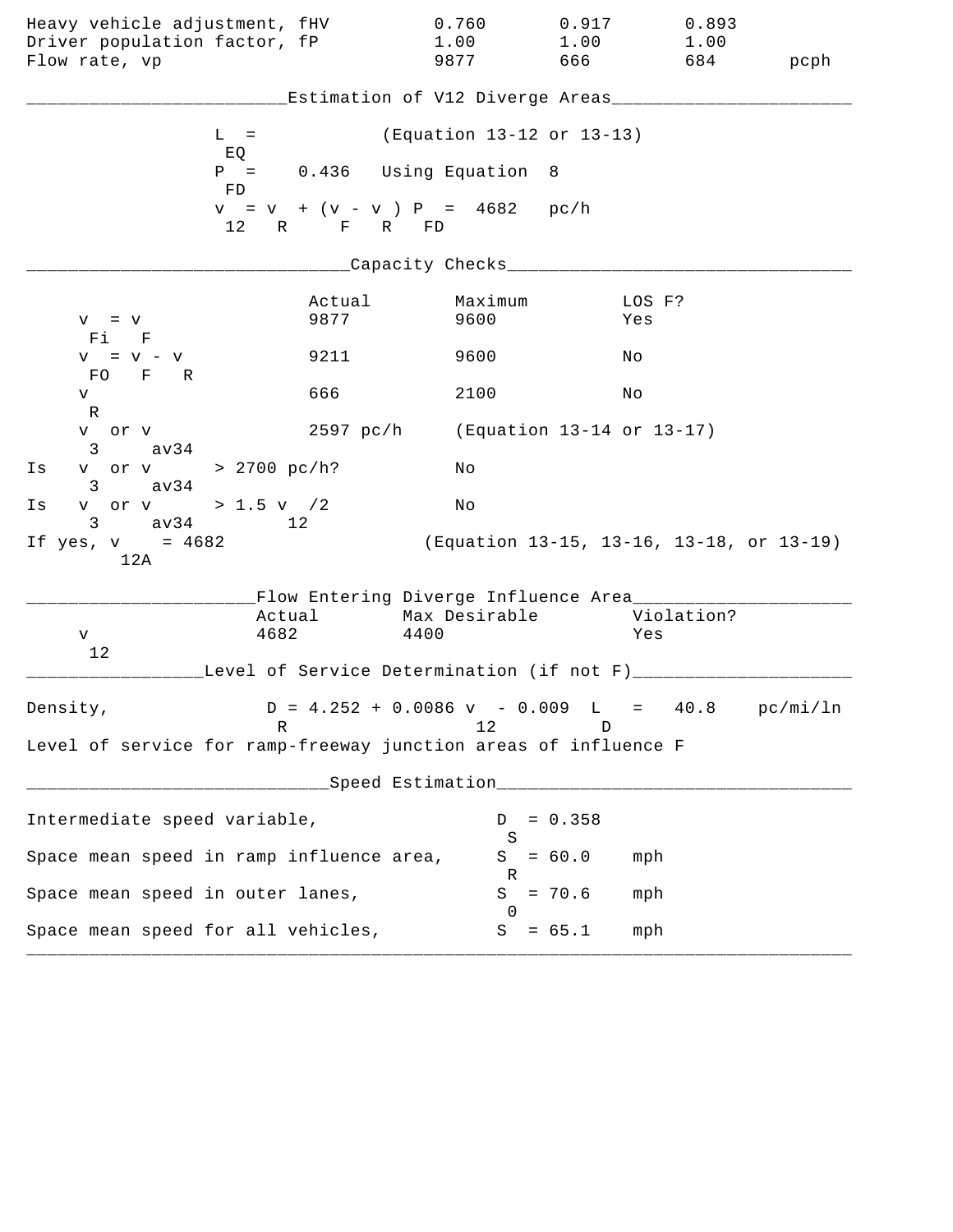\_\_\_\_\_\_\_\_\_\_\_\_\_\_\_\_\_\_\_\_\_\_\_\_\_\_\_\_\_\_\_\_\_Diverge Analysis\_\_\_\_\_\_\_\_\_\_\_\_\_\_\_\_\_\_\_\_\_\_\_\_\_\_\_\_\_\_ Analyst: JJL Agency/Co.: Qk4 Date performed: 12/28/2012 Analysis time period: AM Design Hour Freeway/Dir of Travel: Interstate 75 Northbound Junction: I75 NB to US 42<br>Jurisdiction: KYTC Jurisdiction: Analysis Year: 2012 No Build Description: Mall Road Interchange \_\_\_\_\_\_\_\_\_\_\_\_\_\_\_\_\_\_\_\_\_\_\_\_\_\_\_\_\_\_\_\_\_\_Freeway Data\_\_\_\_\_\_\_\_\_\_\_\_\_\_\_\_\_\_\_\_\_\_\_\_\_\_\_\_\_\_\_\_\_ Type of analysis and the Diverge of analysis and the Diverge Number of lanes in freeway 1988 1989 Free-flow speed on freeway 70.0 mph Volume on freeway and the settlement of the settlement of the 4980 vph \_\_\_\_\_\_\_\_\_\_\_\_\_\_\_\_\_\_\_\_\_\_\_\_\_\_\_\_\_\_\_\_\_Off Ramp Data\_\_\_\_\_\_\_\_\_\_\_\_\_\_\_\_\_\_\_\_\_\_\_\_\_\_\_\_\_\_\_\_\_ Side of freeway and the state of the state of the state of the state of the state of the state of the state of Number of lanes in ramp 1 Free-Flow speed on ramp and the set of 45.0 mph Volume on ramp 600 vph Length of first accel/decel lane 410 ft Length of second accel/decel lane ft \_\_\_\_\_\_\_\_\_\_\_\_\_\_\_\_\_\_\_\_\_\_\_\_\_Adjacent Ramp Data (if one exists)\_\_\_\_\_\_\_\_\_\_\_\_\_\_\_\_\_\_\_\_ Does adjacent ramp exist? Yes Volume on adjacent ramp 780 vph Position of adjacent ramp  $\qquad \qquad$  Downstream Type of adjacent ramp on Distance to adjacent ramp 570 ft \_\_\_\_\_\_\_\_\_\_\_\_\_\_\_\_\_\_\_\_Conversion to pc/h Under Base Conditions\_\_\_\_\_\_\_\_\_\_\_\_\_\_\_\_\_\_\_ Junction Components Freeway Ramp Adjacent Ramp Volume, V (vph) 4980 600 780 vph Peak-hour factor, PHF 0.90 0.90 0.90 0.90 Peak 15-min volume, v15 1383 167 217 v Trucks and buses  $21$  6<br>Recreational vehicles 6 8 8 % Recreational vehicles and the control of the control of  $\sim$  0 0 0 % Terrain type: Terrain type: Terrain type: Rolling Rolling Rolling Grade 0.00 % 0.00 % 0.00 % Length 0.00 mi 0.00 mi 0.00 mi Trucks and buses PCE, ET 2.5 2.5 2.5 Recreational vehicle PCE, ER 2.0 2.0 2.0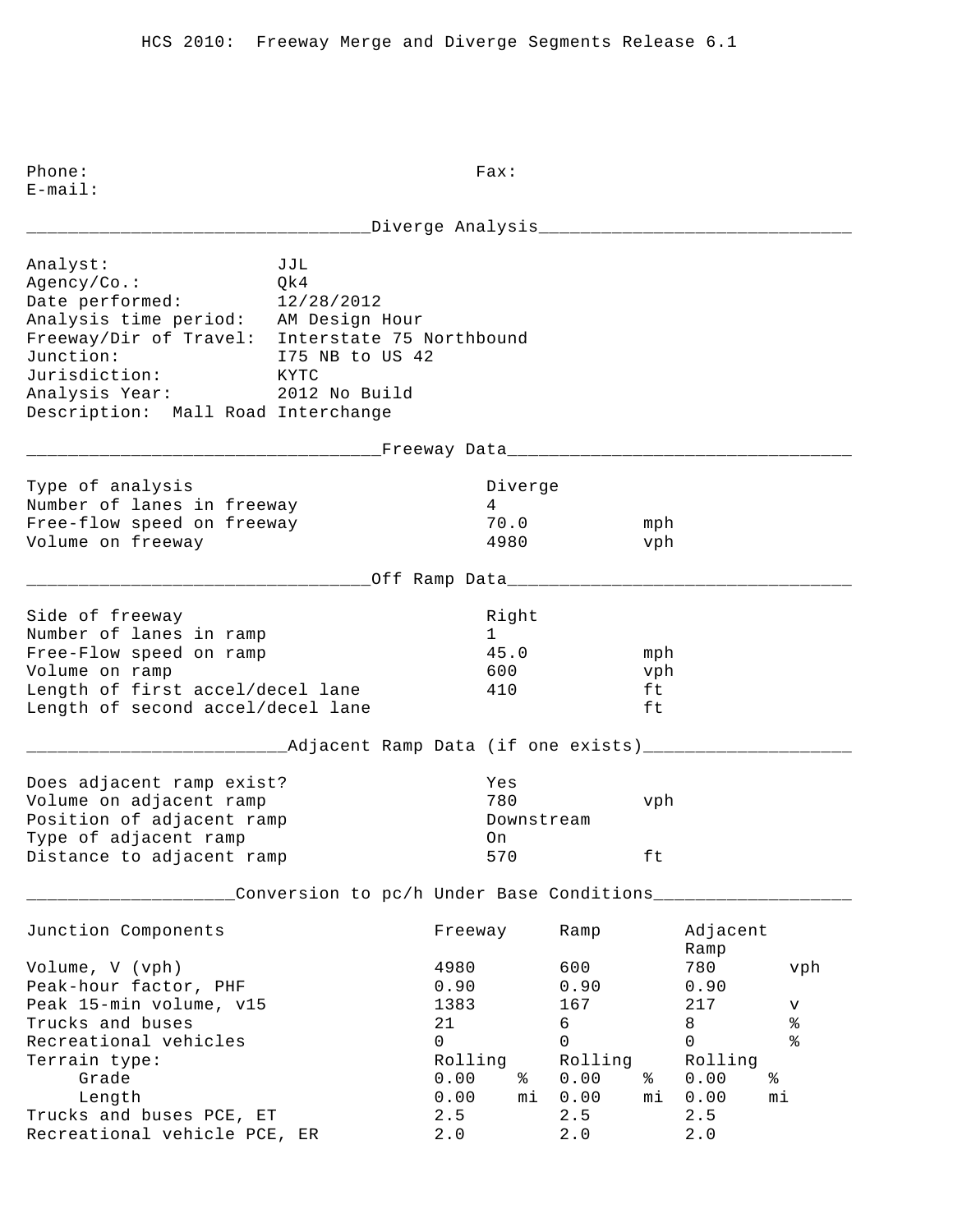| Heavy vehicle adjustment, fHV<br>Driver population factor, fP<br>Flow rate, vp |                | 0.760<br>1.00<br>7276                                  | 0.917<br>1.00<br>727                     | 0.893<br>1.00<br>971 | pcph |
|--------------------------------------------------------------------------------|----------------|--------------------------------------------------------|------------------------------------------|----------------------|------|
|                                                                                |                | Estimation of V12 Diverge Areas___                     |                                          |                      |      |
| $L =$                                                                          |                | (Equation 13-12 or 13-13)                              |                                          |                      |      |
| EQ<br>FD.                                                                      |                | $P = 0.436$ Using Equation                             | - 8                                      |                      |      |
|                                                                                | 12 R F R FD    | $v = v + (v - v) P = 3582$ pc/h                        |                                          |                      |      |
|                                                                                |                | __Capacity Checks__                                    |                                          |                      |      |
| $V = V$<br>Fi F                                                                | Actual<br>7276 | Maximum<br>9600                                        | Νo                                       | LOS F?               |      |
| $V = V - V$                                                                    | 6549           | 9600                                                   | Νo                                       |                      |      |
| FO F R<br>V                                                                    | 727            | 2100                                                   | Νo                                       |                      |      |
| R<br>v or v<br>$3 \text{ av } 34$                                              | 1847 pc/h      |                                                        | (Equation 13-14 or 13-17)                |                      |      |
| v or v > 2700 pc/h?<br>Is<br>$3 \text{ av}34$                                  |                | Νo                                                     |                                          |                      |      |
| v or v > 1.5 v / 2<br>Is<br>$3 \text{ av } 34$                                 | 12             | Νo                                                     |                                          |                      |      |
| If $yes, v = 3582$<br>12A                                                      |                |                                                        | (Equation 13-15, 13-16, 13-18, or 13-19) |                      |      |
|                                                                                |                | Flow Entering Diverge Influence Area                   |                                          |                      |      |
| V                                                                              | Actual<br>3582 | Max Desirable<br>4400                                  | Νo                                       | Violation?           |      |
| 12                                                                             |                | Level of Service Determination (if not F)______        |                                          |                      |      |
| Density,                                                                       | R              | $D = 4.252 + 0.0086$ v - 0.009 L = 31.4 pc/mi/ln<br>12 | D                                        |                      |      |
| Level of service for ramp-freeway junction areas of influence D                |                |                                                        |                                          |                      |      |
|                                                                                |                | ____Speed Estimation_________________                  |                                          |                      |      |
| Intermediate speed variable,                                                   |                | D                                                      | $= 0.363$                                |                      |      |
| Space mean speed in ramp influence area,                                       |                | S                                                      | $S = 59.8$                               | mph                  |      |
| Space mean speed in outer lanes,                                               |                | R<br>S                                                 | $= 73.5$                                 | mph                  |      |
| Space mean speed for all vehicles,                                             |                | $\Omega$                                               | $S = 66.1$                               | mph                  |      |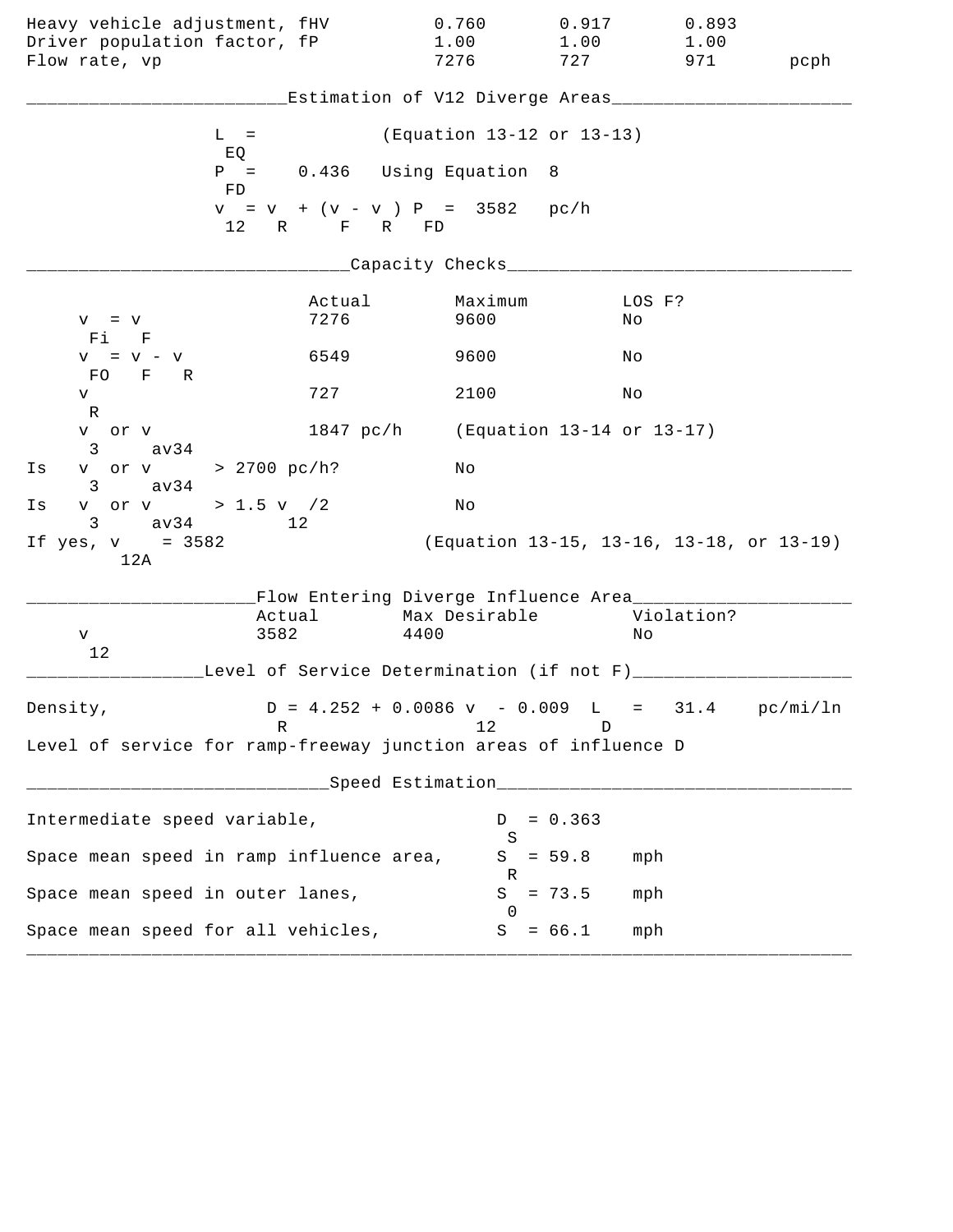\_\_\_\_\_\_\_\_\_\_\_\_\_\_\_\_\_\_\_\_\_\_\_\_\_\_\_\_\_\_\_\_\_Diverge Analysis\_\_\_\_\_\_\_\_\_\_\_\_\_\_\_\_\_\_\_\_\_\_\_\_\_\_\_\_\_\_ Analyst: JJL Agency/Co.: Qk4 Date performed: 12/28/2012 Analysis time period: AM Design Hour Freeway/Dir of Travel: Interstate 75 Northbound Junction: I75 NB to US 42<br>Jurisdiction: KYTC Jurisdiction: Analysis Year: 2040 No Build Description: Mall Road Interchange \_\_\_\_\_\_\_\_\_\_\_\_\_\_\_\_\_\_\_\_\_\_\_\_\_\_\_\_\_\_\_\_\_\_Freeway Data\_\_\_\_\_\_\_\_\_\_\_\_\_\_\_\_\_\_\_\_\_\_\_\_\_\_\_\_\_\_\_\_\_ Type of analysis and the Diverge of analysis and the Diverge Number of lanes in freeway 1988 1989 Free-flow speed on freeway 70.0 mph Volume on freeway and the control of the control of the control of the control of the vehicle of the vehicle of the vehicle of the vehicle of the vehicle of the vehicle of the vehicle of the vehicle of the vehicle of the v \_\_\_\_\_\_\_\_\_\_\_\_\_\_\_\_\_\_\_\_\_\_\_\_\_\_\_\_\_\_\_\_\_Off Ramp Data\_\_\_\_\_\_\_\_\_\_\_\_\_\_\_\_\_\_\_\_\_\_\_\_\_\_\_\_\_\_\_\_\_ Side of freeway and the state of the state of the state of the state of the state of the state of the state of Number of lanes in ramp 1 Free-Flow speed on ramp and the set of 45.0 mph Volume on ramp 600 vph Length of first accel/decel lane 410 ft Length of second accel/decel lane ft \_\_\_\_\_\_\_\_\_\_\_\_\_\_\_\_\_\_\_\_\_\_\_\_\_Adjacent Ramp Data (if one exists)\_\_\_\_\_\_\_\_\_\_\_\_\_\_\_\_\_\_\_\_ Does adjacent ramp exist? Yes Volume on adjacent ramp 1100 vph Position of adjacent ramp  $\qquad \qquad$  Downstream Type of adjacent ramp on Distance to adjacent ramp 570 ft \_\_\_\_\_\_\_\_\_\_\_\_\_\_\_\_\_\_\_\_Conversion to pc/h Under Base Conditions\_\_\_\_\_\_\_\_\_\_\_\_\_\_\_\_\_\_\_ Junction Components Freeway Ramp Adjacent Ramp Volume, V (vph) 6840 600 1100 vph Peak-hour factor, PHF 0.90 0.90 0.90 0.90 Peak 15-min volume, v15 1900 167 306 v Trucks and buses<br>
Recreational vehicles<br>
Recreational vehicles<br>
8<br>
8<br>
8<br>
8<br>
8<br>
8<br>
8<br>
8<br>
8<br>
8<br>
8<br>
8 Recreational vehicles and the control of the control of  $\sim$  0 0 0 % Terrain type: Terrain type: Terrain type: Rolling Rolling Rolling Grade 0.00 % 0.00 % 0.00 % Length 0.00 mi 0.00 mi 0.00 mi Trucks and buses PCE, ET 2.5 2.5 2.5 Recreational vehicle PCE, ER 2.0 2.0 2.0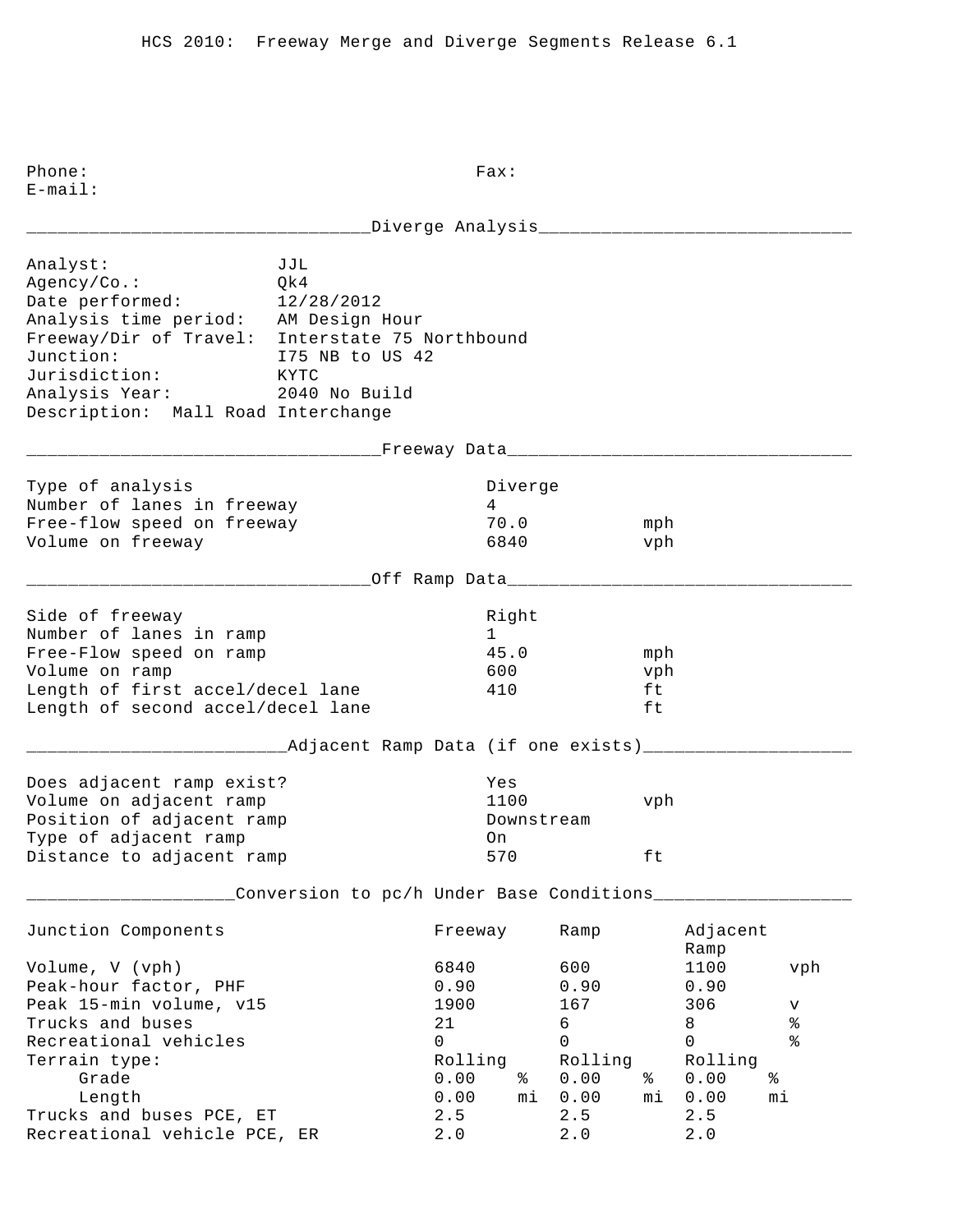| Heavy vehicle adjustment, fHV<br>Driver population factor, fP<br>Flow rate, vp |                | 0.760<br>1.00<br>9994                                                           | 0.917<br>1.00<br>727 | 0.893<br>1.00                            | 1369 pcph |
|--------------------------------------------------------------------------------|----------------|---------------------------------------------------------------------------------|----------------------|------------------------------------------|-----------|
|                                                                                |                | Estimation of V12 Diverge Areas___________                                      |                      |                                          |           |
| $L =$                                                                          |                | (Equation 13-12 or 13-13)                                                       |                      |                                          |           |
| EQ<br>FD                                                                       |                | $P = 0.436$ Using Equation 8                                                    |                      |                                          |           |
|                                                                                | 12 R F R FD    | $v = v + (v - v) P = 4767 pc/h$                                                 |                      |                                          |           |
|                                                                                |                | _Capacity Checks____                                                            |                      |                                          |           |
| $V = V$<br>Fi F                                                                | Actual<br>9994 | Maximum<br>9600                                                                 |                      | LOS F?<br>Yes                            |           |
| $V = V - V$                                                                    | 9267           | 9600                                                                            |                      | Νo                                       |           |
| FO F R<br>V<br>R                                                               | 727            | 2100                                                                            |                      | Νo                                       |           |
| v or v<br>$3 \text{ av34}$                                                     |                | 2613 pc/h (Equation 13-14 or 13-17)                                             |                      |                                          |           |
| v or v > 2700 pc/h?<br>Is<br>$3 \text{ av } 34$                                |                | Νo                                                                              |                      |                                          |           |
| v or v > 1.5 v / 2<br>Is<br>$3 \text{ av } 34$                                 | 12             | No                                                                              |                      |                                          |           |
| If yes, $v = 4767$<br>12A                                                      |                |                                                                                 |                      | (Equation 13-15, 13-16, 13-18, or 13-19) |           |
|                                                                                |                | Flow Entering Diverge Influence Area_______                                     |                      |                                          |           |
| 4767<br>V                                                                      | Actual         | Max Desirable<br>4400                                                           |                      | Violation?<br>Yes                        |           |
| 12                                                                             |                | Level of Service Determination (if not F)________                               |                      |                                          |           |
| Density,<br>R                                                                  |                | $D = 4.252 + 0.0086 \text{ v} - 0.009 \text{ L} = 41.6 \text{ pc/min/ln}$<br>12 | D                    |                                          |           |
| Level of service for ramp-freeway junction areas of influence F                |                |                                                                                 |                      |                                          |           |
|                                                                                |                | Speed Estimation____________________                                            |                      |                                          |           |
| Intermediate speed variable,                                                   |                | D                                                                               | $= 0.363$            |                                          |           |
| Space mean speed in ramp influence area,                                       |                | S<br>S                                                                          | $= 59.8$             | mph                                      |           |
| Space mean speed in outer lanes,                                               |                | R<br>S<br>$\Omega$                                                              | $= 70.5$             | mph                                      |           |
| Space mean speed for all vehicles,                                             |                | S                                                                               | $= 65.0$             | mph                                      |           |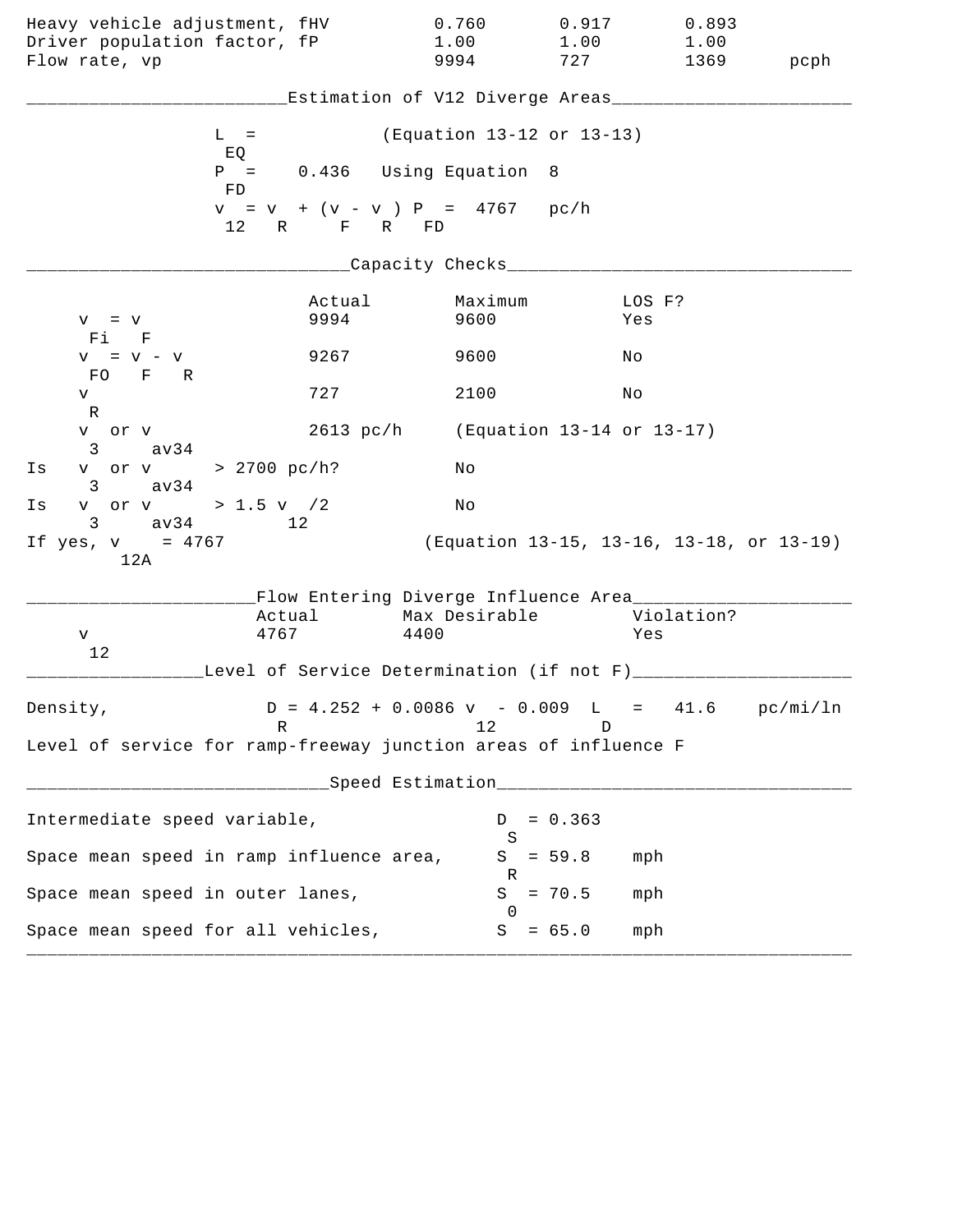\_\_\_\_\_\_\_\_\_\_\_\_\_\_\_\_\_\_\_\_\_\_\_\_\_\_\_\_\_\_\_\_\_Diverge Analysis\_\_\_\_\_\_\_\_\_\_\_\_\_\_\_\_\_\_\_\_\_\_\_\_\_\_\_\_\_\_ Analyst: JJL Agency/Co.: Qk4 Date performed: 12/28/2012 Analysis time period: PM Design Hour Freeway/Dir of Travel: Interstate 75 Northbound Junction: I75 NB to US 42<br>Jurisdiction: KYTC Jurisdiction: Analysis Year: 2012 No Build Description: Mall Road Interchange \_\_\_\_\_\_\_\_\_\_\_\_\_\_\_\_\_\_\_\_\_\_\_\_\_\_\_\_\_\_\_\_\_\_Freeway Data\_\_\_\_\_\_\_\_\_\_\_\_\_\_\_\_\_\_\_\_\_\_\_\_\_\_\_\_\_\_\_\_\_ Type of analysis and the Diverge of analysis and the Diverge Number of lanes in freeway 1988 1989 Free-flow speed on freeway 70.0 mph Volume on freeway 5030 vph \_\_\_\_\_\_\_\_\_\_\_\_\_\_\_\_\_\_\_\_\_\_\_\_\_\_\_\_\_\_\_\_\_Off Ramp Data\_\_\_\_\_\_\_\_\_\_\_\_\_\_\_\_\_\_\_\_\_\_\_\_\_\_\_\_\_\_\_\_\_ Side of freeway and the state of the state of the state of the state of the state of the state of the state of Number of lanes in ramp 1 Free-Flow speed on ramp and the set of 45.0 mph Volume on ramp 550 vph Length of first accel/decel lane 410 ft Length of second accel/decel lane ft \_\_\_\_\_\_\_\_\_\_\_\_\_\_\_\_\_\_\_\_\_\_\_\_\_Adjacent Ramp Data (if one exists)\_\_\_\_\_\_\_\_\_\_\_\_\_\_\_\_\_\_\_\_ Does adjacent ramp exist? Yes Volume on adjacent ramp 550 vph Position of adjacent ramp  $\qquad \qquad$  Downstream Type of adjacent ramp on Distance to adjacent ramp 570 ft \_\_\_\_\_\_\_\_\_\_\_\_\_\_\_\_\_\_\_\_Conversion to pc/h Under Base Conditions\_\_\_\_\_\_\_\_\_\_\_\_\_\_\_\_\_\_\_ Junction Components Freeway Ramp Adjacent Ramp Volume, V (vph) 5030 550 550 vph Peak-hour factor, PHF 0.90 0.90 0.90 0.90 Peak 15-min volume, v15 1397 153 153 v Trucks and buses 21 6 8 % Recreational vehicles and the control of the control of  $\sim$  0 0 0 % Terrain type: Terrain type: Terrain type: Rolling Rolling Rolling Grade 0.00 % 0.00 % 0.00 % Length 0.00 mi 0.00 mi 0.00 mi Trucks and buses PCE, ET 2.5 2.5 2.5 Recreational vehicle PCE, ER 2.0 2.0 2.0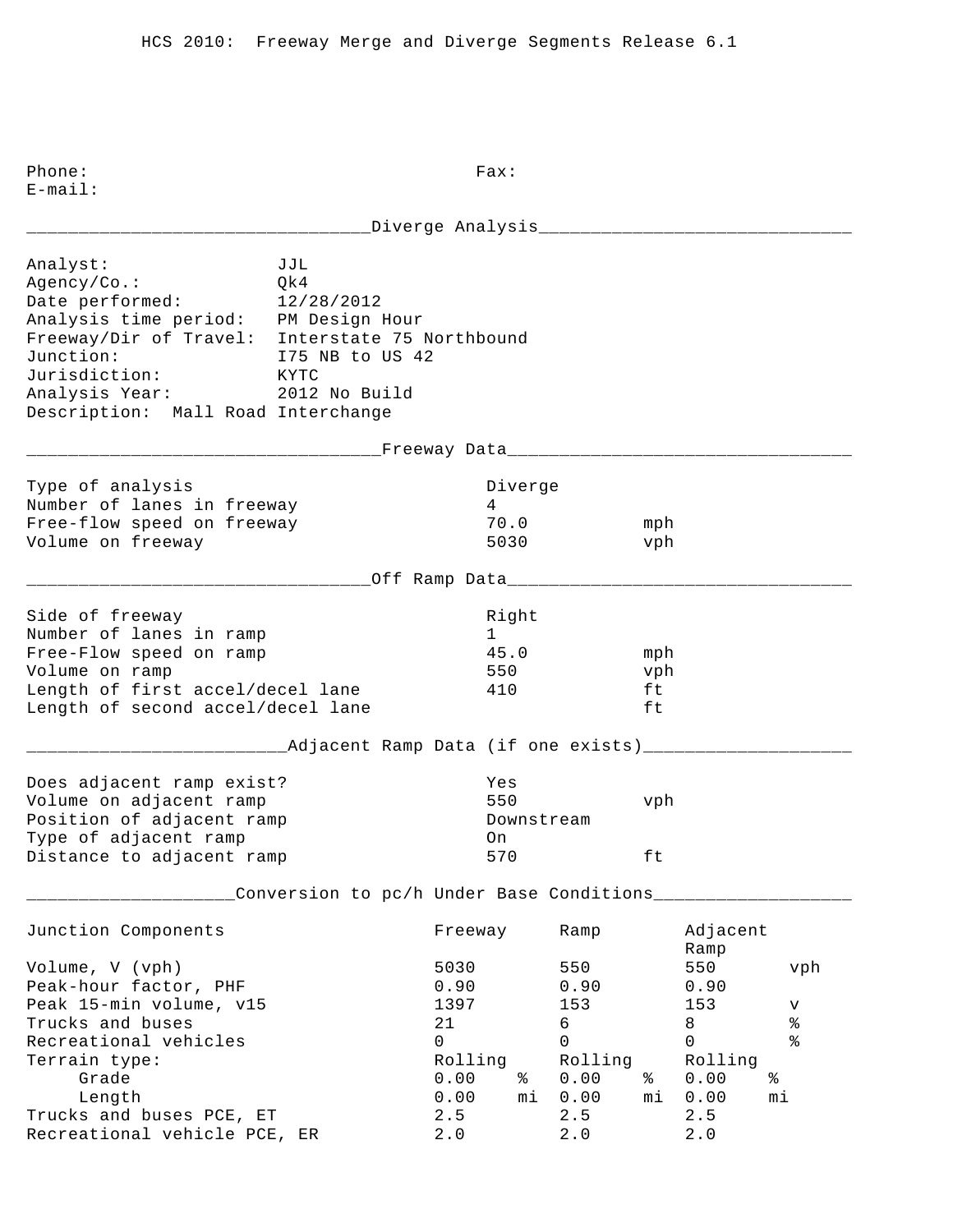| Heavy vehicle adjustment, fHV<br>Driver population factor, fP<br>Flow rate, vp |                                                    | 0.760<br>1.00<br>7349                                                     | 0.917<br>1.00<br>666 10                  | 0.893<br>1.00 | 684 pcph |
|--------------------------------------------------------------------------------|----------------------------------------------------|---------------------------------------------------------------------------|------------------------------------------|---------------|----------|
|                                                                                |                                                    | Estimation of V12 Diverge Areas_________                                  |                                          |               |          |
|                                                                                | $L =$                                              | (Equation 13-12 or 13-13)                                                 |                                          |               |          |
|                                                                                | EQ<br>$P = 0.436$ Using Equation<br>FD             |                                                                           | 8                                        |               |          |
|                                                                                | $v = v + (v - v) P = 3580 pc/h$<br>12 R F R FD     |                                                                           |                                          |               |          |
|                                                                                |                                                    | __Capacity Checks____                                                     |                                          |               |          |
| $V = V$<br>Fi F                                                                | Actual<br>7349                                     | Maximum<br>9600                                                           | No                                       | LOS F?        |          |
| $V = V - V$                                                                    | 6683                                               | 9600                                                                      | Νo                                       |               |          |
| FO F R<br>V                                                                    | 666                                                | 2100                                                                      | Νo                                       |               |          |
| R<br>v or v<br>av34<br>3                                                       |                                                    | 1884 pc/h (Equation 13-14 or 13-17)                                       |                                          |               |          |
| v or v > 2700 pc/h?<br>Is<br>av34<br>$3 \sim$                                  |                                                    | Νo                                                                        |                                          |               |          |
| v or v > 1.5 v $/2$<br>Is                                                      |                                                    | No                                                                        |                                          |               |          |
| $3 \text{ av}34$<br>If $yes, v = 3580$<br>12A                                  | 12                                                 |                                                                           | (Equation 13-15, 13-16, 13-18, or 13-19) |               |          |
|                                                                                | Flow Entering Diverge Influence Area________       |                                                                           |                                          |               |          |
| V                                                                              | Actual<br>3580                                     | Max Desirable<br>4400                                                     | Νo                                       | Violation?    |          |
| 12                                                                             | Level of Service Determination (if not F)_________ |                                                                           |                                          |               |          |
| Density,                                                                       |                                                    | $D = 4.252 + 0.0086 \text{ v} - 0.009 \text{ L} = 31.4 \text{ pc/min/ln}$ |                                          |               |          |
| Level of service for ramp-freeway junction areas of influence D                | R                                                  | 12                                                                        | D                                        |               |          |
|                                                                                |                                                    | Speed Estimation__________________                                        |                                          |               |          |
| Intermediate speed variable,                                                   |                                                    | D                                                                         | $= 0.358$                                |               |          |
|                                                                                | Space mean speed in ramp influence area,           | S<br>S                                                                    | $= 60.0$                                 | mph           |          |
| Space mean speed in outer lanes,                                               |                                                    | R<br>S                                                                    | $= 73.3$                                 | mph           |          |
| Space mean speed for all vehicles,                                             |                                                    | $\Omega$<br>S                                                             | $= 66.2$                                 | mph           |          |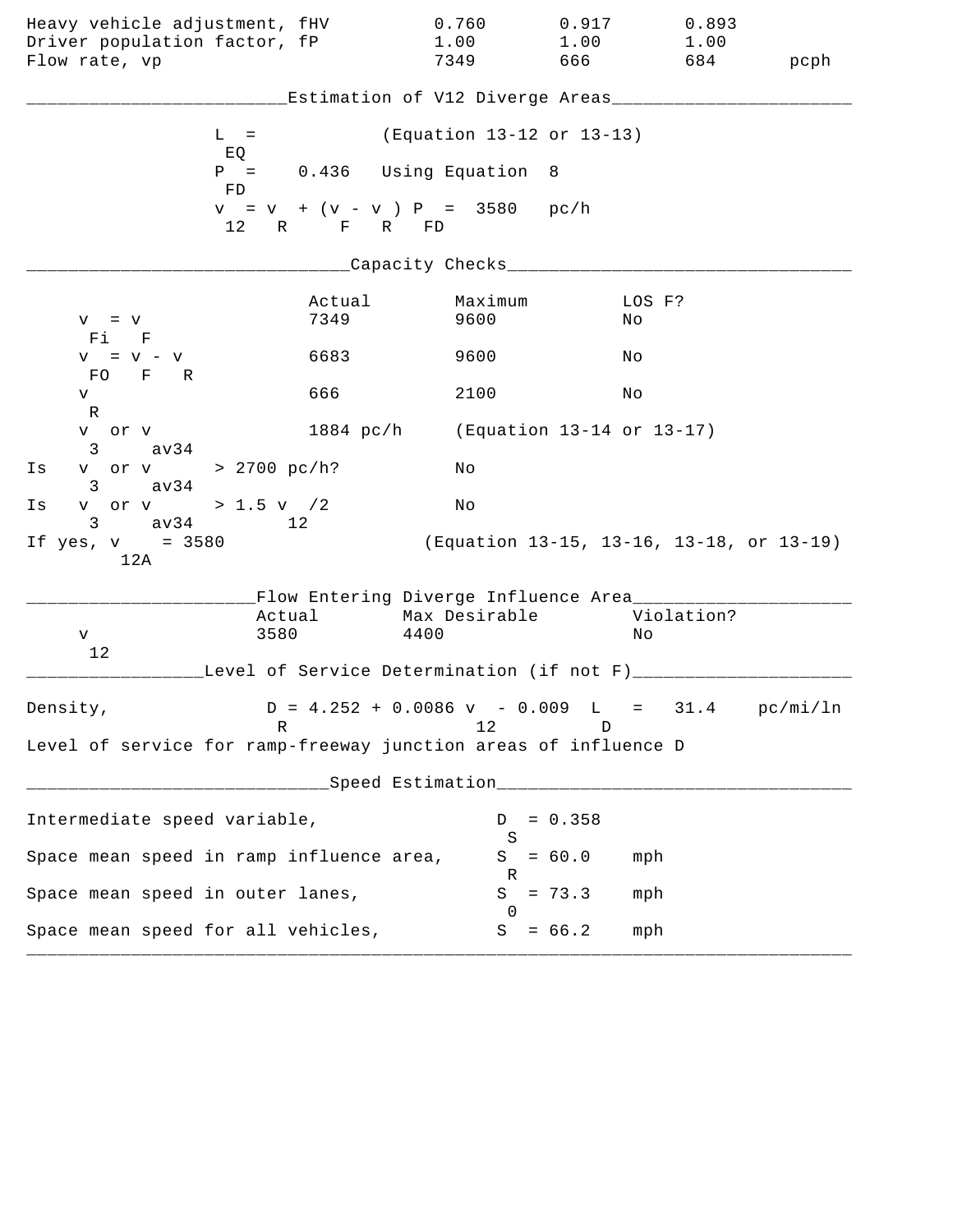\_\_\_\_\_\_\_\_\_\_\_\_\_\_\_\_\_\_\_\_\_\_\_\_\_\_\_\_\_\_\_\_\_Diverge Analysis\_\_\_\_\_\_\_\_\_\_\_\_\_\_\_\_\_\_\_\_\_\_\_\_\_\_\_\_\_\_ Analyst: JJL Agency/Co.: Qk4 Date performed: 12/28/2012 Analysis time period: PM Design Hour Freeway/Dir of Travel: Interstate 75 Northbound Junction: I75 NB to US 42<br>Jurisdiction: KYTC Jurisdiction: Analysis Year: 2040 No Build Description: Mall Road Interchange \_\_\_\_\_\_\_\_\_\_\_\_\_\_\_\_\_\_\_\_\_\_\_\_\_\_\_\_\_\_\_\_\_\_Freeway Data\_\_\_\_\_\_\_\_\_\_\_\_\_\_\_\_\_\_\_\_\_\_\_\_\_\_\_\_\_\_\_\_\_ Type of analysis and the Diverge of analysis and the Diverge Number of lanes in freeway 1988 1989 Free-flow speed on freeway  $\begin{array}{ccc} 70.0 & \text{mph} \\ \text{Volume on frequency} & 6990 & \text{vph} \end{array}$ Volume on freeway and the control of the control of the control of the control of the vehicle of the vehicle of the vehicle of the vehicle of the vehicle of the vehicle of the vehicle of the vehicle of the vehicle of the v \_\_\_\_\_\_\_\_\_\_\_\_\_\_\_\_\_\_\_\_\_\_\_\_\_\_\_\_\_\_\_\_\_Off Ramp Data\_\_\_\_\_\_\_\_\_\_\_\_\_\_\_\_\_\_\_\_\_\_\_\_\_\_\_\_\_\_\_\_\_ Side of freeway and the state of the state of the state of the state of the state of the state of the state of Number of lanes in ramp 1 Free-Flow speed on ramp and the set of 45.0 mph Volume on ramp  $\sim$  450 vph Length of first accel/decel lane 410 ft Length of second accel/decel lane ft \_\_\_\_\_\_\_\_\_\_\_\_\_\_\_\_\_\_\_\_\_\_\_\_\_Adjacent Ramp Data (if one exists)\_\_\_\_\_\_\_\_\_\_\_\_\_\_\_\_\_\_\_\_ Does adjacent ramp exist? Yes Volume on adjacent ramp 650 vph Position of adjacent ramp  $\qquad \qquad$  Downstream Type of adjacent ramp on Distance to adjacent ramp 570 ft \_\_\_\_\_\_\_\_\_\_\_\_\_\_\_\_\_\_\_\_Conversion to pc/h Under Base Conditions\_\_\_\_\_\_\_\_\_\_\_\_\_\_\_\_\_\_\_ Junction Components Freeway Ramp Adjacent Ramp Volume, V (vph) 6990 450 650 vph Peak-hour factor, PHF 0.90 0.90 0.90 0.90 Peak 15-min volume, v15 1942 125 181 v Trucks and buses 21 6 8 % Recreational vehicles and the control of the control of  $\sim$  0 0 0 % Terrain type: Terrain type: Terrain type: Rolling Rolling Rolling Grade 0.00 % 0.00 % 0.00 % Length 0.00 mi 0.00 mi 0.00 mi Trucks and buses PCE, ET 2.5 2.5 2.5 Recreational vehicle PCE, ER 2.0 2.0 2.0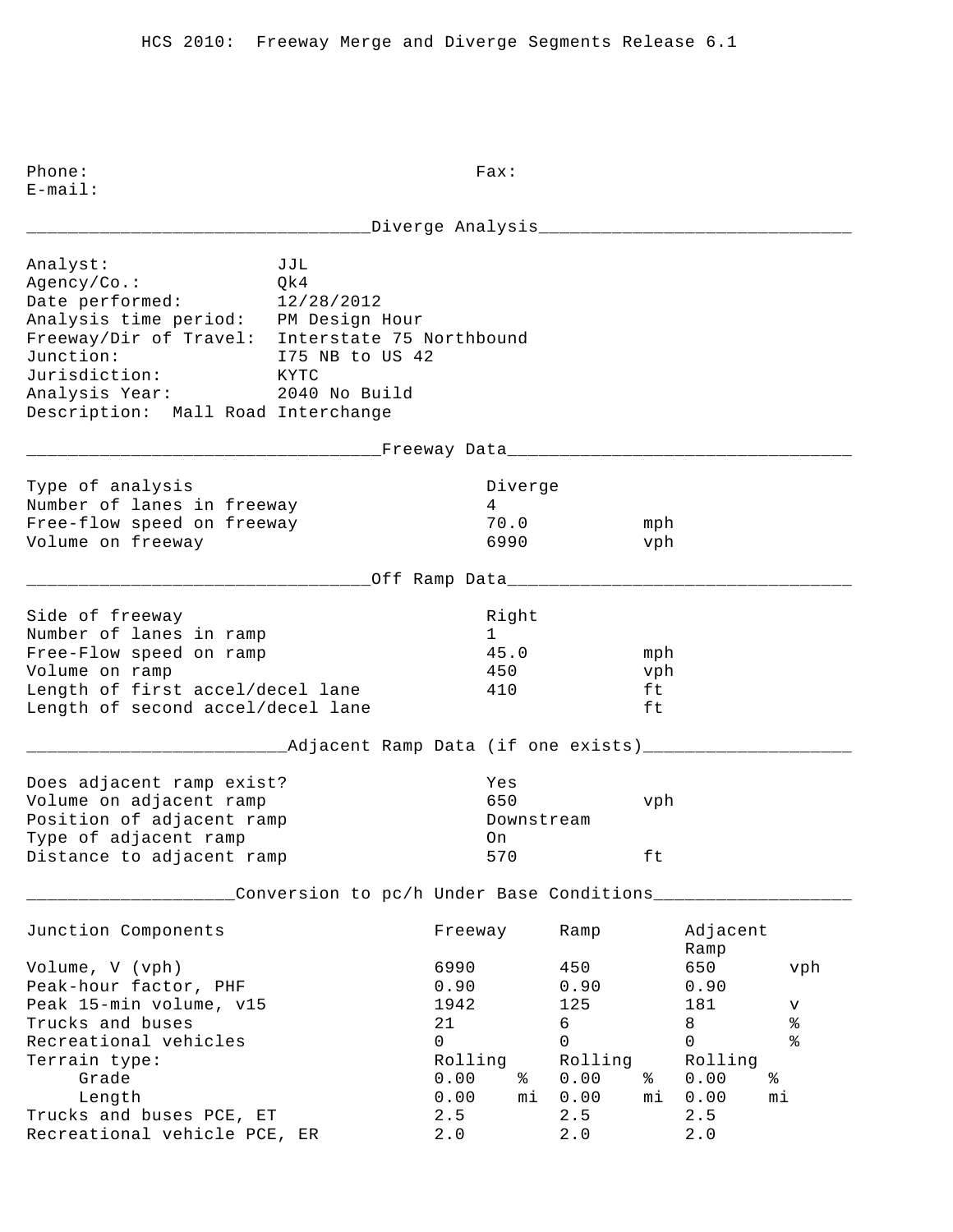| Heavy vehicle adjustment, fHV<br>Driver population factor, fP<br>Flow rate, vp |                                                      | 0.760<br>1.00<br>10213                                                    | 0.917<br>1.00<br>545 | 0.893<br>1.00<br>809 | pcph |
|--------------------------------------------------------------------------------|------------------------------------------------------|---------------------------------------------------------------------------|----------------------|----------------------|------|
|                                                                                |                                                      | Estimation of V12 Diverge Areas________                                   |                      |                      |      |
|                                                                                | $L =$                                                | (Equation 13-12 or 13-13)                                                 |                      |                      |      |
|                                                                                | EQ<br>$P =$                                          | 0.436 Using Equation 8                                                    |                      |                      |      |
|                                                                                | FD<br>$v = v + (v - v) P = 4760 pc/h$<br>12 R F R FD |                                                                           |                      |                      |      |
|                                                                                |                                                      | ____Capacity Checks____                                                   |                      |                      |      |
| $V = V$<br>Fi F                                                                | Actual<br>10213                                      | Maximum<br>9600                                                           | Yes                  | LOS F?               |      |
| $V = V - V$<br>FO F R                                                          | 9668                                                 | 9600                                                                      | Yes                  |                      |      |
| V                                                                              | 545                                                  | 2100                                                                      | Νo                   |                      |      |
| R<br>v or v                                                                    |                                                      | 2726 pc/h (Equation 13-14 or 13-17)                                       |                      |                      |      |
| $3 \text{ av } 34$<br>v or v > 2700 pc/h?<br>Is<br>$3 \text{ av } 34$          |                                                      | Yes                                                                       |                      |                      |      |
| v or v > 1.5 v /2<br>Is<br>$3 \text{ av } 34$                                  | 12 <sup>°</sup>                                      | No                                                                        |                      |                      |      |
| If $yes, v = 4813$<br>12A                                                      |                                                      | (Equation 13-15, 13-16, 13-18, or 13-19)                                  |                      |                      |      |
|                                                                                | Flow Entering Diverge Influence Area________         |                                                                           |                      |                      |      |
| v                                                                              | Actual<br>4813                                       | Max Desirable<br>4400                                                     |                      | Violation?<br>Yes    |      |
| 12A                                                                            | Level of Service Determination (if not F)______      |                                                                           |                      |                      |      |
| Density,                                                                       |                                                      | $D = 4.252 + 0.0086 \text{ v} - 0.009 \text{ L} = 42.0 \text{ pc/min/ln}$ |                      |                      |      |
| Level of service for ramp-freeway junction areas of influence F                | R                                                    | 12                                                                        | D                    |                      |      |
|                                                                                |                                                      | Speed Estimation ___________                                              |                      |                      |      |
| Intermediate speed variable,                                                   |                                                      | D                                                                         | $= 0.347$            |                      |      |
| Space mean speed in ramp influence area,                                       |                                                      | S<br>S                                                                    | $= 60.3$             | mph                  |      |
| Space mean speed in outer lanes,                                               |                                                      | R<br>S                                                                    | $= 70.2$             | mph                  |      |
| Space mean speed for all vehicles,                                             |                                                      | $\Omega$<br>S                                                             | $= 65.1$             | mph                  |      |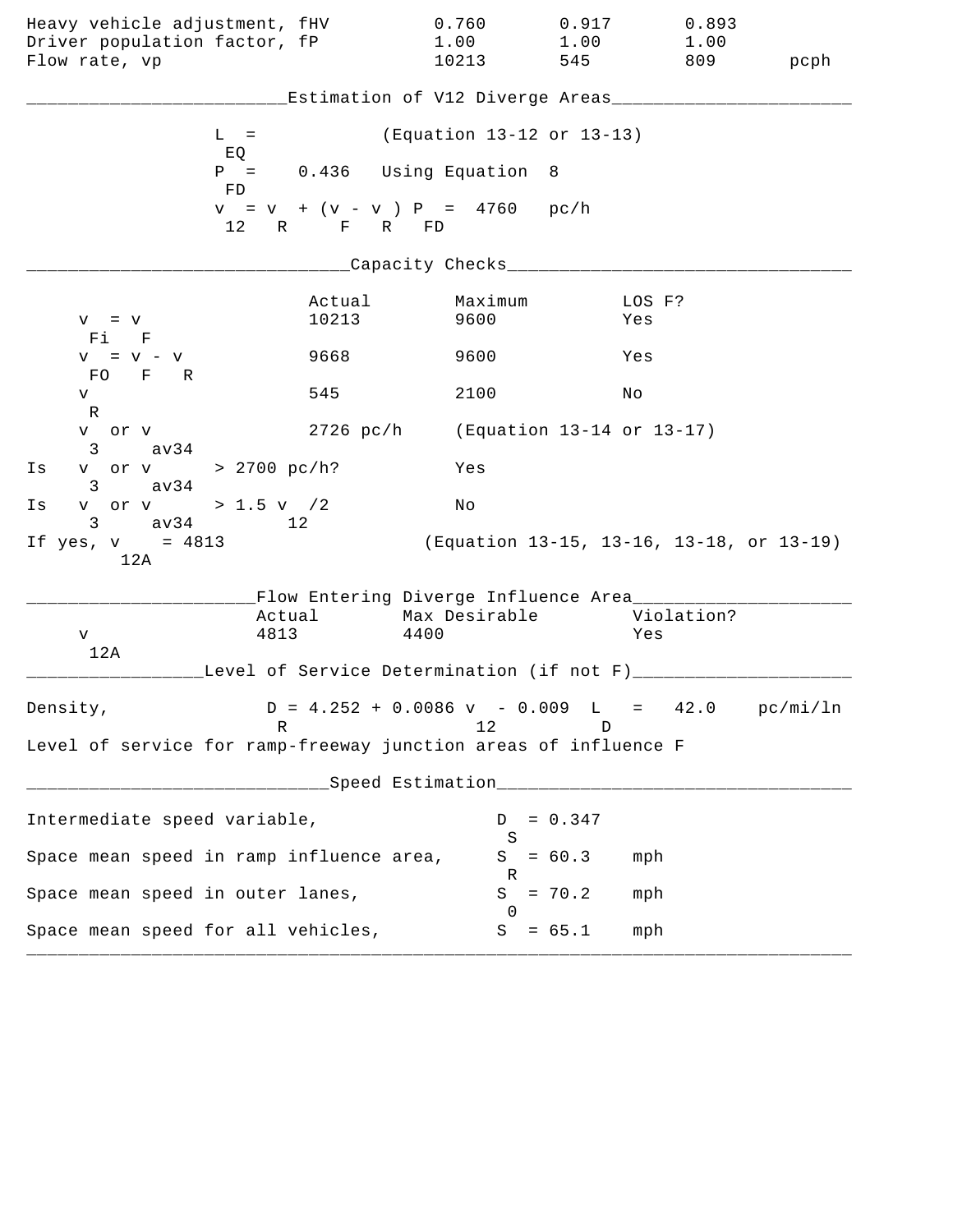| Analyst:<br>Agency/Co.:<br>Date performed:<br>Analysis time period: AM Design Hour<br>Freeway/Dir of Travel: Interstate 75 Southbound<br>Junction:<br>Jurisdiction: FHWA<br>Analysis Year: 2012 Build<br>Description: Mall Road Interchange | JJL<br>Qk4<br>12/28/2012<br>I 75 SB to Mall Rd     |                                                                      |                                                |                                                                    |                        |                                                          |                                                              |
|---------------------------------------------------------------------------------------------------------------------------------------------------------------------------------------------------------------------------------------------|----------------------------------------------------|----------------------------------------------------------------------|------------------------------------------------|--------------------------------------------------------------------|------------------------|----------------------------------------------------------|--------------------------------------------------------------|
|                                                                                                                                                                                                                                             | _____________Freeway Data______________________    |                                                                      |                                                |                                                                    |                        |                                                          |                                                              |
| Type of analysis<br>Number of lanes in freeway<br>Free-flow speed on freeway<br>Volume on freeway                                                                                                                                           |                                                    | 4                                                                    | Diverge<br>70.0<br>6080                        |                                                                    | mph<br>vph             |                                                          |                                                              |
|                                                                                                                                                                                                                                             | _________Off Ramp Data__________________           |                                                                      |                                                |                                                                    |                        |                                                          |                                                              |
| Side of freeway<br>Number of lanes in ramp<br>Free-Flow speed on ramp<br>Volume on ramp<br>Length of first accel/decel lane<br>Length of second accel/decel lane                                                                            |                                                    | 270                                                                  | Right<br>$1 \quad \blacksquare$<br>35.0<br>250 |                                                                    | mph<br>vph<br>ft<br>ft |                                                          |                                                              |
|                                                                                                                                                                                                                                             | _____Adjacent Ramp Data (if one exists)___________ |                                                                      |                                                |                                                                    |                        |                                                          |                                                              |
| Does adjacent ramp exist?<br>Volume on adjacent ramp<br>Position of adjacent ramp<br>Type of adjacent ramp<br>Distance to adjacent ramp                                                                                                     |                                                    | Yes<br>950<br>Off                                                    | 1490                                           | Downstream                                                         | vph<br>ft              |                                                          |                                                              |
|                                                                                                                                                                                                                                             | Conversion to pc/h Under Base Conditions___        |                                                                      |                                                |                                                                    |                        |                                                          |                                                              |
| Junction Components                                                                                                                                                                                                                         |                                                    | Freeway                                                              |                                                | Ramp                                                               |                        | Adjacent<br>Ramp                                         |                                                              |
| Volume, V (vph)<br>Peak-hour factor, PHF<br>Peak 15-min volume, v15<br>Trucks and buses<br>Recreational vehicles<br>Terrain type:<br>Grade<br>Length                                                                                        |                                                    | 6080<br>0.90<br>1689<br>21<br>$\mathbf 0$<br>Rolling<br>0.00<br>0.00 | နွ<br>mi                                       | 250<br>0.90<br>69<br>25<br>$\mathsf{O}$<br>Rolling<br>0.00<br>0.00 | ႜ<br>mi                | 950<br>0.90<br>264<br>19<br>0<br>Rolling<br>0.00<br>0.00 | vph<br>v<br>$\,$ $\,$<br>$\,{}^{\circ}\!\!\delta$<br>ఄ<br>mi |
| Trucks and buses PCE, ET<br>Recreational vehicle PCE, ER                                                                                                                                                                                    |                                                    | 2.5<br>2.0                                                           |                                                | 2.5<br>2.0                                                         |                        | 2.5<br>$2.0$                                             |                                                              |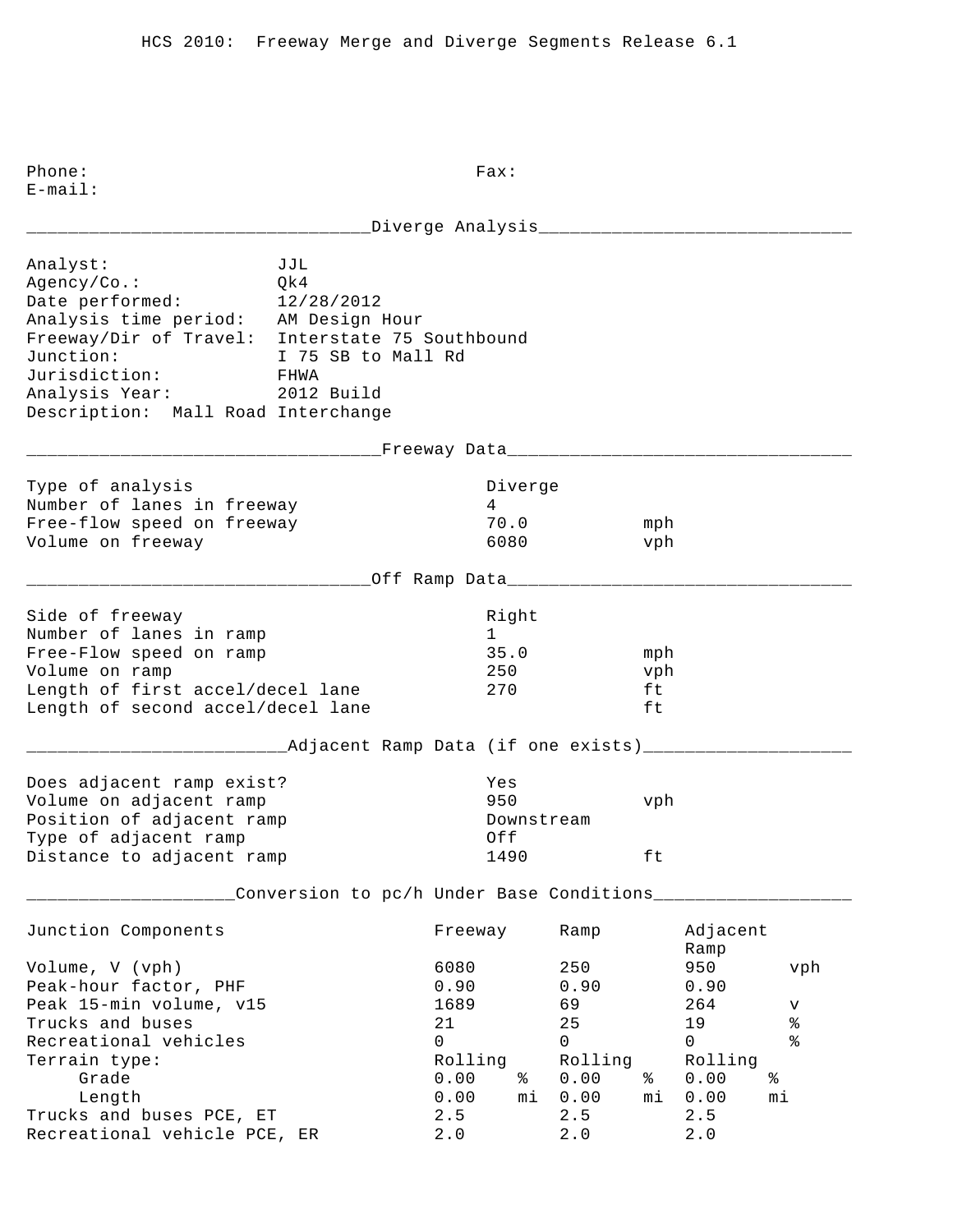| Heavy vehicle adjustment, fHV<br>Driver population factor, fP<br>Flow rate, vp   |                | 0.760<br>1.00<br>8884                                                           | 0.727<br>1.00<br>382                     | 0.778<br>1.00<br>1356 | pcph |
|----------------------------------------------------------------------------------|----------------|---------------------------------------------------------------------------------|------------------------------------------|-----------------------|------|
|                                                                                  |                | Estimation of V12 Diverge Areas___                                              |                                          |                       |      |
| $L =$                                                                            |                | (Equation 13-12 or 13-13)                                                       |                                          |                       |      |
| EQ<br>FD.                                                                        |                | $P = 0.436$ Using Equation                                                      | - 8                                      |                       |      |
|                                                                                  | 12 R F R FD    | $v = v + (v - v) P = 4089 pc/h$                                                 |                                          |                       |      |
|                                                                                  |                | ____Capacity Checks______________                                               |                                          |                       |      |
| $V = V$<br>Fi F                                                                  | Actual<br>8884 | Maximum<br>9600                                                                 | No                                       | LOS F?                |      |
| $V = V - V$<br>FO F R                                                            | 8502           | 9600                                                                            | Νo                                       |                       |      |
| V                                                                                | 382            | 2000                                                                            | Νo                                       |                       |      |
| R<br>v or v<br>av34<br>3                                                         | 2397 pc/h      | (Equation 13-14 or 13-17)                                                       |                                          |                       |      |
| v or v > 2700 pc/h?<br>Is<br>$3 \text{ av } 34$                                  |                | Νo                                                                              |                                          |                       |      |
| v or v > 1.5 v $/2$<br>Is<br>$3 \text{ av } 34$                                  | 12             | Νo                                                                              |                                          |                       |      |
| If $yes, v = 4089$<br>12A                                                        |                |                                                                                 | (Equation 13-15, 13-16, 13-18, or 13-19) |                       |      |
|                                                                                  |                | Flow Entering Diverge Influence Area________                                    |                                          |                       |      |
| V                                                                                | Actual<br>4089 | Max Desirable<br>4400                                                           | Νo                                       | Violation?            |      |
| 12                                                                               |                | Level of Service Determination (if not F)______                                 |                                          |                       |      |
| Density,                                                                         | R              | $D = 4.252 + 0.0086 \text{ v} - 0.009 \text{ L} = 37.0 \text{ pc/min/ln}$<br>12 | D                                        |                       |      |
| Level of service for ramp-freeway junction areas of influence E                  |                |                                                                                 |                                          |                       |      |
| ______________________________Speed Estimation__________________________________ |                |                                                                                 |                                          |                       |      |
| Intermediate speed variable,                                                     |                |                                                                                 | $D = 0.462$                              |                       |      |
| Space mean speed in ramp influence area,                                         |                | S                                                                               | $S = 57.1$<br>mph                        |                       |      |
| Space mean speed in outer lanes,                                                 |                | R                                                                               | $S = 71.3$<br>mph                        |                       |      |
| Space mean speed for all vehicles,                                               |                | 0                                                                               | $S = 64.0$                               | mph                   |      |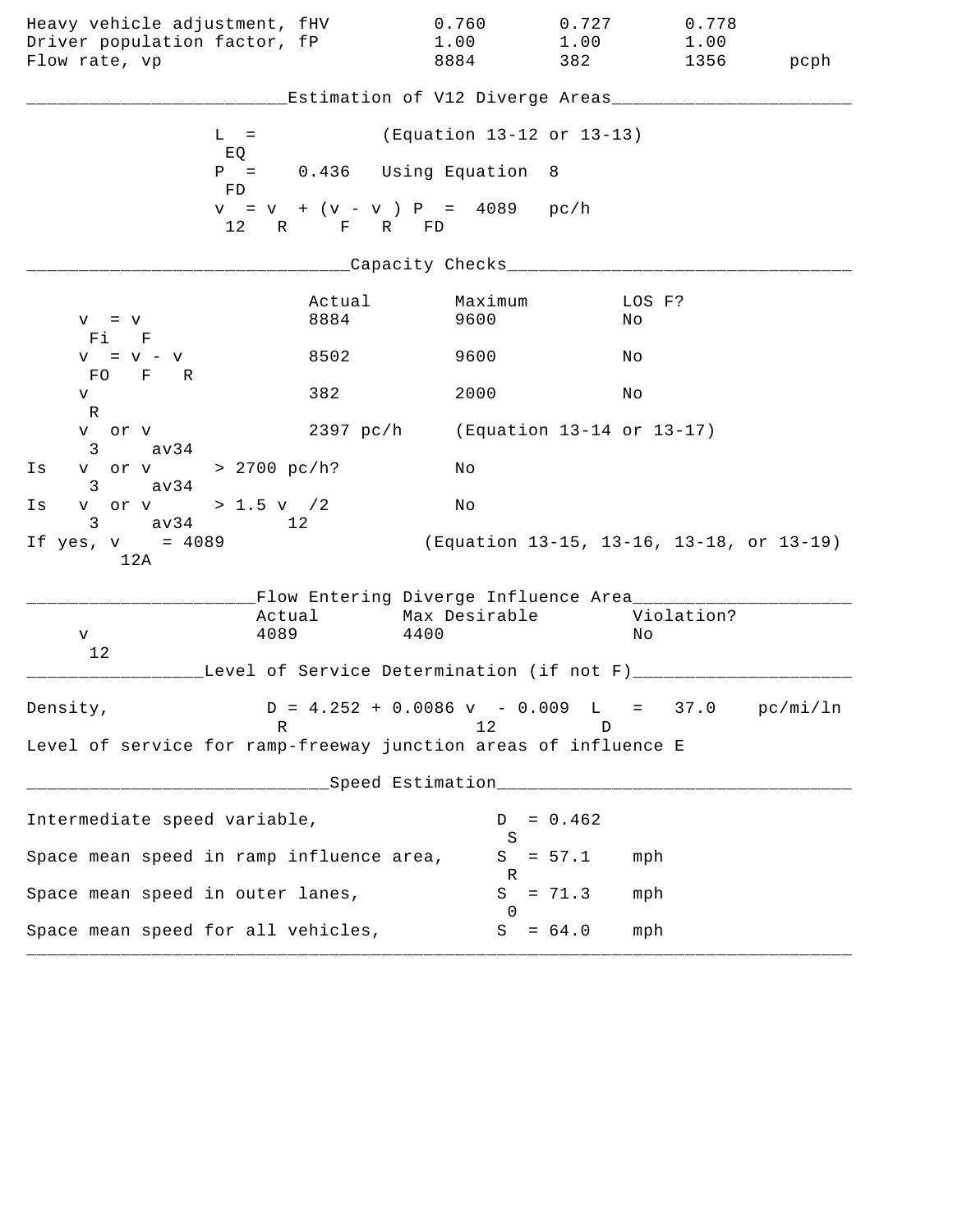| ________Diverge Analysis______________                                                                                                                                                                                                                 |                                                                   |                                                      |                                               |                                                    |                        |                                           |                                                   |
|--------------------------------------------------------------------------------------------------------------------------------------------------------------------------------------------------------------------------------------------------------|-------------------------------------------------------------------|------------------------------------------------------|-----------------------------------------------|----------------------------------------------------|------------------------|-------------------------------------------|---------------------------------------------------|
| Analyst:<br>Agency/Co.:<br>Date performed: 12/28/2012<br>Analysis time period: AM Design Hour<br>Freeway/Dir of Travel: Interstate 75 Southbound<br>Junction:<br>Jurisdiction: FHWA<br>Analysis Year: 2040 Build<br>Description: Mall Road Interchange | JJL<br>Qk4<br>I 75 SB to Mall Rd                                  |                                                      |                                               |                                                    |                        |                                           |                                                   |
|                                                                                                                                                                                                                                                        | _____________________Freeway Data________________________________ |                                                      |                                               |                                                    |                        |                                           |                                                   |
| Type of analysis<br>Number of lanes in freeway<br>Free-flow speed on freeway<br>Volume on freeway                                                                                                                                                      |                                                                   | 4                                                    | Diverge<br>70.0<br>7980                       |                                                    | mph<br>vph             |                                           |                                                   |
|                                                                                                                                                                                                                                                        | _________Off Ramp Data________________________                    |                                                      |                                               |                                                    |                        |                                           |                                                   |
| Side of freeway<br>Number of lanes in ramp<br>Free-Flow speed on ramp<br>Volume on ramp<br>Length of first accel/decel lane<br>Length of second accel/decel lane                                                                                       |                                                                   |                                                      | Right<br>$1 \quad \Box$<br>35.0<br>350<br>270 |                                                    | mph<br>vph<br>ft<br>ft |                                           |                                                   |
|                                                                                                                                                                                                                                                        | _______Adjacent Ramp Data (if one exists)_______________          |                                                      |                                               |                                                    |                        |                                           |                                                   |
| Does adjacent ramp exist?<br>Volume on adjacent ramp<br>Position of adjacent ramp<br>Type of adjacent ramp<br>Distance to adjacent ramp                                                                                                                |                                                                   | Yes<br>Off                                           | Downstream<br>1490                            | 1250                                               | vph<br>ft              |                                           |                                                   |
|                                                                                                                                                                                                                                                        | Conversion to pc/h Under Base Conditions____                      |                                                      |                                               |                                                    |                        |                                           |                                                   |
| Junction Components                                                                                                                                                                                                                                    |                                                                   | Freeway                                              |                                               | Ramp                                               |                        | Adjacent<br>Ramp                          |                                                   |
| Volume, V (vph)<br>Peak-hour factor, PHF<br>Peak 15-min volume, v15<br>Trucks and buses<br>Recreational vehicles<br>Terrain type:                                                                                                                      |                                                                   | 7980<br>0.90<br>2217<br>21<br>$\mathbf 0$<br>Rolling |                                               | 350<br>0.90<br>97<br>25<br>$\mathsf{O}$<br>Rolling |                        | 1250<br>0.90<br>347<br>19<br>0<br>Rolling | vph<br>v<br>$\,$ $\,$<br>$\,{}^{\circ}\!\!\delta$ |
| Grade<br>Length<br>Trucks and buses PCE, ET<br>Recreational vehicle PCE, ER                                                                                                                                                                            |                                                                   | 0.00<br>0.00<br>2.5<br>2.0                           | နွ<br>mi                                      | 0.00<br>0.00<br>2.5<br>2.0                         | ႜ<br>mi                | 0.00<br>0.00<br>2.5<br>$2.0$              | ఄ<br>mi                                           |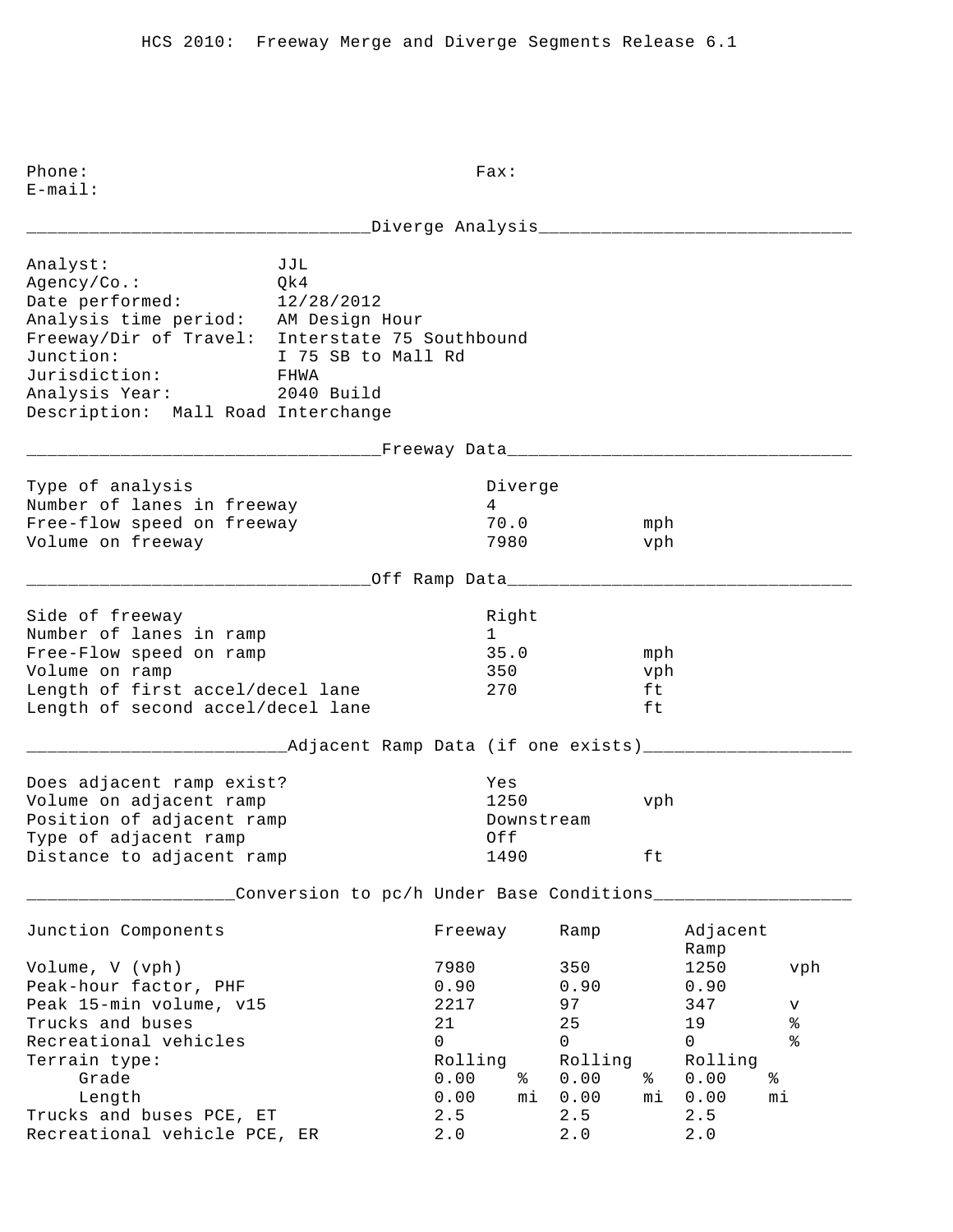| Heavy vehicle adjustment, fHV                                   |                                                  | 0.760                                                                     | 0.727                                    | 0.778             |      |
|-----------------------------------------------------------------|--------------------------------------------------|---------------------------------------------------------------------------|------------------------------------------|-------------------|------|
| Driver population factor, fP<br>Flow rate, vp                   |                                                  | 1.00<br>11660                                                             | 1.00<br>535                              | 1.00<br>1785      | pcph |
|                                                                 |                                                  |                                                                           |                                          |                   |      |
|                                                                 |                                                  | Estimation of V12 Diverge Areas_________                                  |                                          |                   |      |
|                                                                 | $L =$                                            | (Equation 13-12 or 13-13)                                                 |                                          |                   |      |
|                                                                 | EQ<br>$P =$<br>FD                                | 0.436 Using Equation 8                                                    |                                          |                   |      |
|                                                                 | $v = v + (v - v) P = 5385 pc/h$<br>12 R F R FD   |                                                                           |                                          |                   |      |
|                                                                 |                                                  | __Capacity Checks_______________                                          |                                          |                   |      |
| $V = V$<br>Fi F                                                 | Actual<br>11660                                  | Maximum<br>9600                                                           |                                          | LOS F?<br>Yes     |      |
| $V = V - V$<br>FO F R                                           | 11125                                            | 9600                                                                      |                                          | Yes               |      |
| V<br>R                                                          | 535                                              | 2000                                                                      | Νo                                       |                   |      |
| v or v<br>$3 \sim$<br>av34                                      |                                                  | 3137 pc/h (Equation 13-14 or 13-17)                                       |                                          |                   |      |
| Is<br>av34<br>$3 \sim$                                          | v or v > 2700 pc/h?                              | Yes                                                                       |                                          |                   |      |
| v or v > 1.5 v $/2$<br>Is<br>$3 \text{ av } 34$                 | 12                                               | No                                                                        |                                          |                   |      |
| If $yes, v = 6260$<br>12A                                       |                                                  |                                                                           | (Equation 13-15, 13-16, 13-18, or 13-19) |                   |      |
|                                                                 |                                                  | Flow Entering Diverge Influence Area________                              |                                          |                   |      |
| V                                                               | Actual<br>6260                                   | Max Desirable<br>4400                                                     |                                          | Violation?<br>Yes |      |
| 12A                                                             | Level of Service Determination (if not F)_______ |                                                                           |                                          |                   |      |
| Density,                                                        |                                                  | $D = 4.252 + 0.0086 \text{ v} - 0.009 \text{ L} = 55.7 \text{ pc/min/ln}$ |                                          |                   |      |
| Level of service for ramp-freeway junction areas of influence F | R                                                | 12                                                                        | D                                        |                   |      |
|                                                                 |                                                  | ___Speed Estimation_______________________                                |                                          |                   |      |
| Intermediate speed variable,                                    |                                                  | D                                                                         | $= 0.476$                                |                   |      |
|                                                                 | Space mean speed in ramp influence area,         | S<br>S<br>R                                                               | $= 56.7$                                 | mph               |      |
| Space mean speed in outer lanes,                                |                                                  | S<br>$\Omega$                                                             | $= 70.2$                                 | mph               |      |
| Space mean speed for all vehicles,                              |                                                  | S                                                                         | $= 62.2$                                 | mph               |      |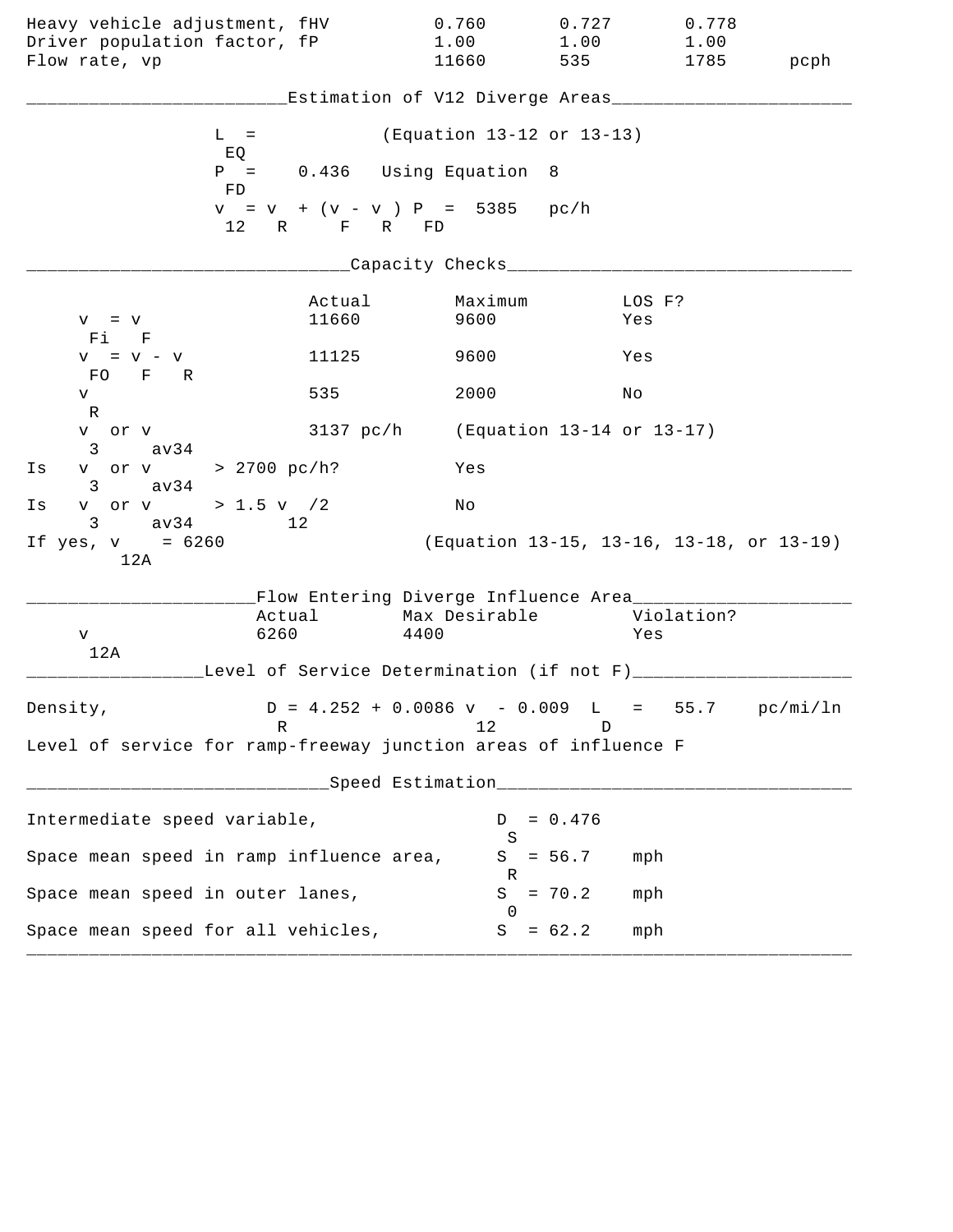| Analyst:<br>Agency/Co.:<br>Date performed:<br>Analysis time period: PM Design Hour<br>Freeway/Dir of Travel: Interstate 75 Southbound<br>Junction:<br>Jurisdiction: FHWA<br>Analysis Year: 2012 Build<br>Description: Mall Road Interchange | JJL<br>Qk4<br>12/28/2012<br>I 75 SB to Mall Rd     |                                                              |                                                 |                                                              |                        |                                                   |                                             |
|---------------------------------------------------------------------------------------------------------------------------------------------------------------------------------------------------------------------------------------------|----------------------------------------------------|--------------------------------------------------------------|-------------------------------------------------|--------------------------------------------------------------|------------------------|---------------------------------------------------|---------------------------------------------|
|                                                                                                                                                                                                                                             | _____________Freeway Data______________________    |                                                              |                                                 |                                                              |                        |                                                   |                                             |
| Type of analysis<br>Number of lanes in freeway<br>Free-flow speed on freeway<br>Volume on freeway                                                                                                                                           |                                                    | 4                                                            | Diverge<br>70.0<br>5250                         |                                                              | mph<br>vph             |                                                   |                                             |
|                                                                                                                                                                                                                                             | _____________Off Ramp Data________________________ |                                                              |                                                 |                                                              |                        |                                                   |                                             |
| Side of freeway<br>Number of lanes in ramp<br>Free-Flow speed on ramp<br>Volume on ramp<br>Length of first accel/decel lane<br>Length of second accel/decel lane                                                                            |                                                    | 270                                                          | Right<br>$1 \quad \blacksquare$<br>35.0<br>1080 |                                                              | mph<br>vph<br>ft<br>ft |                                                   |                                             |
|                                                                                                                                                                                                                                             | _____Adjacent Ramp Data (if one exists)___________ |                                                              |                                                 |                                                              |                        |                                                   |                                             |
| Does adjacent ramp exist?<br>Volume on adjacent ramp<br>Position of adjacent ramp<br>Type of adjacent ramp<br>Distance to adjacent ramp                                                                                                     |                                                    | Yes<br>Off                                                   | 1150<br>1490                                    | Downstream                                                   | vph<br>ft              |                                                   |                                             |
|                                                                                                                                                                                                                                             | Conversion to pc/h Under Base Conditions___        |                                                              |                                                 |                                                              |                        |                                                   |                                             |
| Junction Components                                                                                                                                                                                                                         |                                                    | Freeway                                                      |                                                 | Ramp                                                         |                        | Adjacent<br>Ramp                                  |                                             |
| Volume, V (vph)<br>Peak-hour factor, PHF<br>Peak 15-min volume, v15<br>Trucks and buses<br>Recreational vehicles<br>Terrain type:<br>Grade                                                                                                  |                                                    | 5250<br>0.90<br>1458<br>21<br>$\mathbf 0$<br>Rolling<br>0.00 | နွ                                              | 1080<br>0.90<br>300<br>25<br>$\mathsf{O}$<br>Rolling<br>0.00 | ႜ                      | 1150<br>0.90<br>319<br>19<br>0<br>Rolling<br>0.00 | vph<br>v<br>$\,$ %<br>$\,{}^{\circ}\!$<br>ఄ |
| Length<br>Trucks and buses PCE, ET<br>Recreational vehicle PCE, ER                                                                                                                                                                          |                                                    | 0.00<br>2.5<br>2.0                                           | mi                                              | 0.00<br>2.5<br>2.0                                           | mi                     | 0.00<br>2.5<br>$2.0$                              | mi                                          |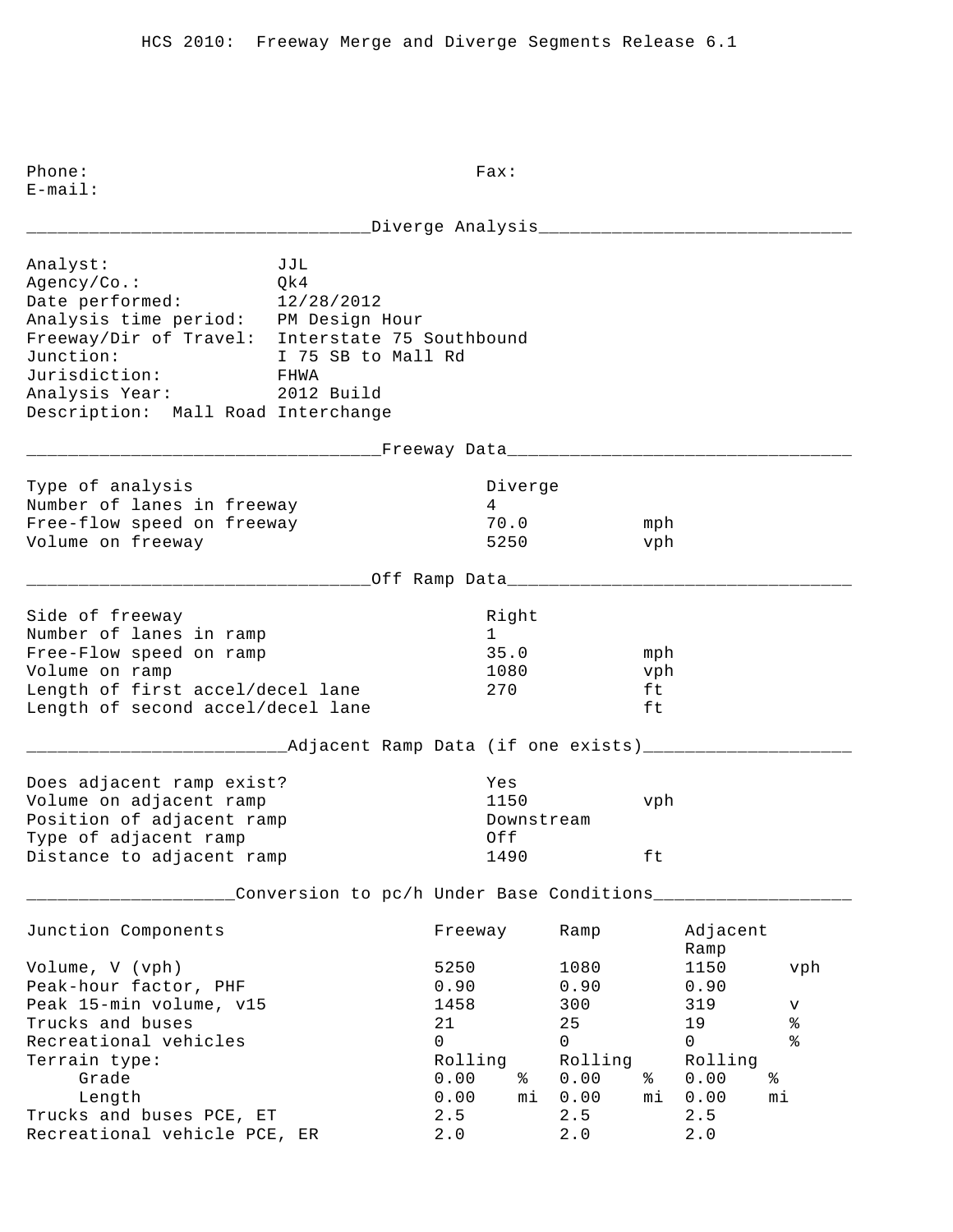| Heavy vehicle adjustment, fHV<br>Driver population factor, fP<br>Flow rate, vp |                | 0.760<br>1.00<br>7671                                                     | 0.727<br>1.00<br>1650                    | 0.778<br>1.00 | 1642 pcph |
|--------------------------------------------------------------------------------|----------------|---------------------------------------------------------------------------|------------------------------------------|---------------|-----------|
|                                                                                |                | Estimation of V12 Diverge Areas___________                                |                                          |               |           |
| $L =$                                                                          |                | (Equation 13-12 or 13-13)                                                 |                                          |               |           |
| EQ<br>FD                                                                       |                | $P = 0.436$ Using Equation 8                                              |                                          |               |           |
|                                                                                | 12 R F R FD    | $v = v + (v - v) P = 4275 pc/h$                                           |                                          |               |           |
|                                                                                |                | _Capacity Checks_________                                                 |                                          |               |           |
| $V = V$<br>Fi F                                                                | Actual<br>7671 | Maximum<br>9600                                                           | No                                       | LOS F?        |           |
| $V = V - V$<br>FO F R                                                          | 6021           | 9600                                                                      | Νo                                       |               |           |
| V                                                                              | 1650           | 2000                                                                      | Νo                                       |               |           |
| R<br>v or v<br>$3 \text{ av } 34$                                              |                | 1698 pc/h (Equation 13-14 or 13-17)                                       |                                          |               |           |
| v or v > 2700 pc/h?<br>Is<br>$3 \text{ av } 34$                                |                | Νo                                                                        |                                          |               |           |
| v or v > 1.5 v / 2<br>Is                                                       |                | No                                                                        |                                          |               |           |
| $3 \text{ av } 34$<br>If $yes, v = 4275$<br>12A                                | 12             |                                                                           | (Equation 13-15, 13-16, 13-18, or 13-19) |               |           |
|                                                                                |                | Flow Entering Diverge Influence Area________                              |                                          |               |           |
| V                                                                              | Actual<br>4275 | Max Desirable<br>4400                                                     | Νo                                       | Violation?    |           |
| 12                                                                             |                | Level of Service Determination (if not F)_________                        |                                          |               |           |
| Density,                                                                       |                | $D = 4.252 + 0.0086 \text{ v} - 0.009 \text{ L} = 38.6 \text{ pc/min/ln}$ |                                          |               |           |
| Level of service for ramp-freeway junction areas of influence E                | R              | 12                                                                        | D                                        |               |           |
|                                                                                |                | Speed Estimation___________________                                       |                                          |               |           |
| Intermediate speed variable,                                                   |                | D                                                                         | $= 0.576$                                |               |           |
| Space mean speed in ramp influence area,                                       |                | S<br>S                                                                    | $= 53.9$                                 | mph           |           |
| Space mean speed in outer lanes,                                               |                | R<br>S                                                                    | $= 74.1$                                 | mph           |           |
| Space mean speed for all vehicles,                                             |                | $\Omega$<br>S                                                             | $= 61.3$                                 | mph           |           |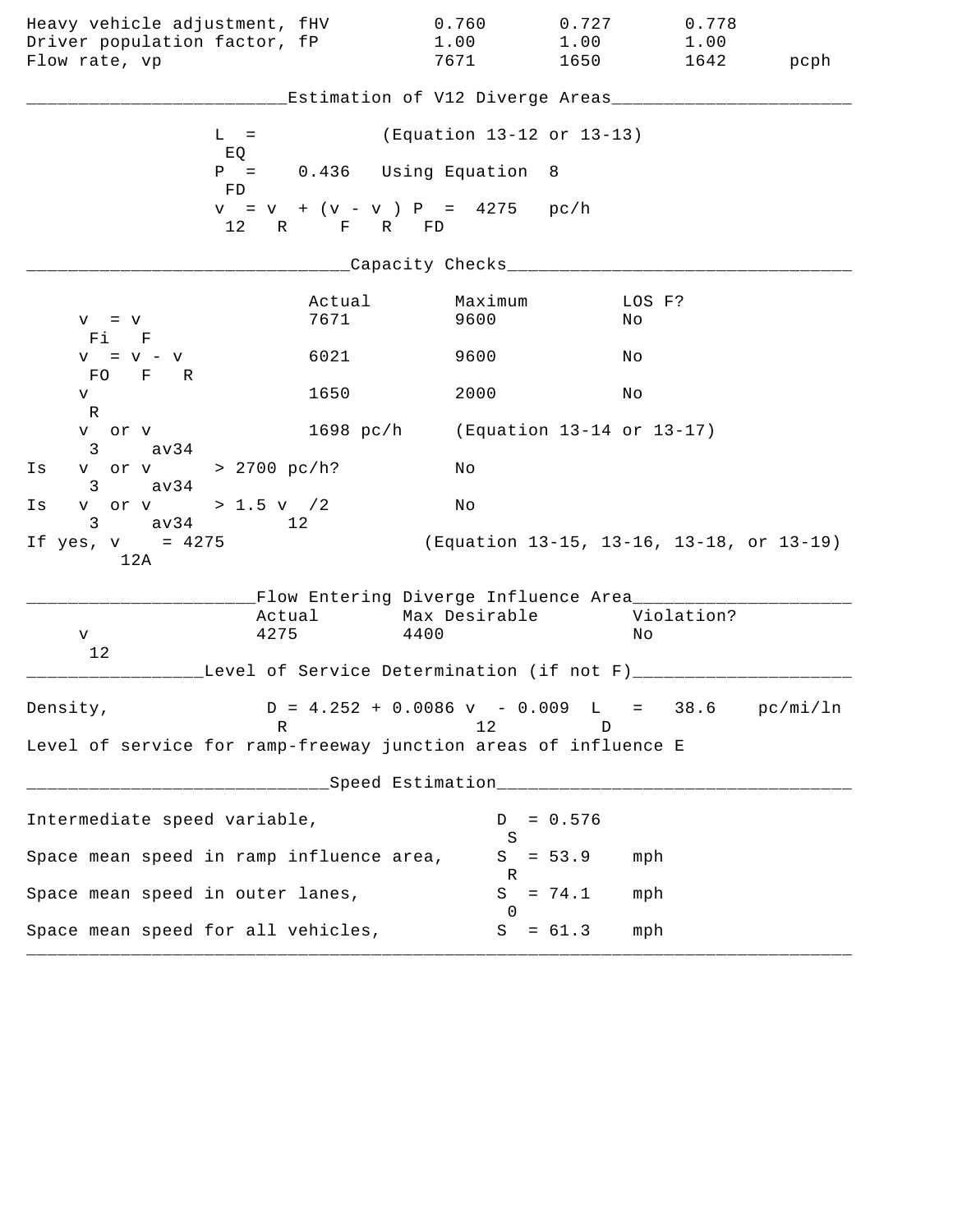|                                                                                                                                                                                                                             |                                                                      |                                                                   |                                          | Diverge Analysis________________                                 |                        |                                                           |                                                        |
|-----------------------------------------------------------------------------------------------------------------------------------------------------------------------------------------------------------------------------|----------------------------------------------------------------------|-------------------------------------------------------------------|------------------------------------------|------------------------------------------------------------------|------------------------|-----------------------------------------------------------|--------------------------------------------------------|
| Analyst:<br>Agency/Co.:<br>Date performed:<br>Analysis time period: PM Design Hour<br>Freeway/Dir of Travel: Interstate 75 Southbound<br>Junction:<br>Jurisdiction:<br>Analysis Year:<br>Description: Mall Road Interchange | JJL<br>Qk4<br>12/28/2012<br>I 75 SB to Mall Rd<br>FHWA<br>2040 Build |                                                                   |                                          |                                                                  |                        |                                                           |                                                        |
|                                                                                                                                                                                                                             | __________Freeway Data______________________                         |                                                                   |                                          |                                                                  |                        |                                                           |                                                        |
| Type of analysis<br>Number of lanes in freeway<br>Free-flow speed on freeway<br>Volume on freeway                                                                                                                           |                                                                      |                                                                   | Diverge<br>$4 \quad$<br>70.0<br>6910     |                                                                  | mph<br>vph             |                                                           |                                                        |
|                                                                                                                                                                                                                             | _____________Off Ramp Data____________________                       |                                                                   |                                          |                                                                  |                        |                                                           |                                                        |
| Side of freeway<br>Number of lanes in ramp<br>Free-Flow speed on ramp<br>Volume on ramp<br>Length of first accel/decel lane<br>Length of second accel/decel lane                                                            |                                                                      |                                                                   | Right<br>1<br>35.0<br>1420<br>270        |                                                                  | mph<br>vph<br>ft<br>ft |                                                           |                                                        |
|                                                                                                                                                                                                                             | _Adjacent Ramp Data (if one exists)______                            |                                                                   |                                          |                                                                  |                        |                                                           |                                                        |
| Does adjacent ramp exist?<br>Volume on adjacent ramp<br>Position of adjacent ramp<br>Type of adjacent ramp<br>Distance to adjacent ramp                                                                                     |                                                                      |                                                                   | Yes<br>1400<br>Downstream<br>Off<br>1490 |                                                                  | vph<br>ft              |                                                           |                                                        |
|                                                                                                                                                                                                                             | Conversion to pc/h Under Base Conditions____                         |                                                                   |                                          |                                                                  |                        |                                                           |                                                        |
| Junction Components                                                                                                                                                                                                         |                                                                      | Freeway                                                           |                                          | Ramp                                                             |                        | Adjacent<br>Ramp                                          |                                                        |
| Volume, V (vph)<br>Peak-hour factor, PHF<br>Peak 15-min volume, v15<br>Trucks and buses<br>Recreational vehicles<br>Terrain type:<br>Grade<br>Length                                                                        |                                                                      | 6910<br>0.90<br>1919<br>21<br>$\Omega$<br>Rolling<br>0.00<br>0.00 | ႜ<br>mi                                  | 1420<br>0.90<br>394<br>25<br>$\Omega$<br>Rolling<br>0.00<br>0.00 | ႜ<br>mi                | 1400<br>0.90<br>389<br>19<br>0<br>Rolling<br>0.00<br>0.00 | vph<br>v<br>$\,{}^{\circ}\!\!\delta$<br>နွ<br>နွ<br>mi |
| Trucks and buses PCE, ET<br>Recreational vehicle PCE, ER                                                                                                                                                                    |                                                                      | 2.5<br>2.0                                                        |                                          | 2.5<br>2.0                                                       |                        | 2.5<br>2.0                                                |                                                        |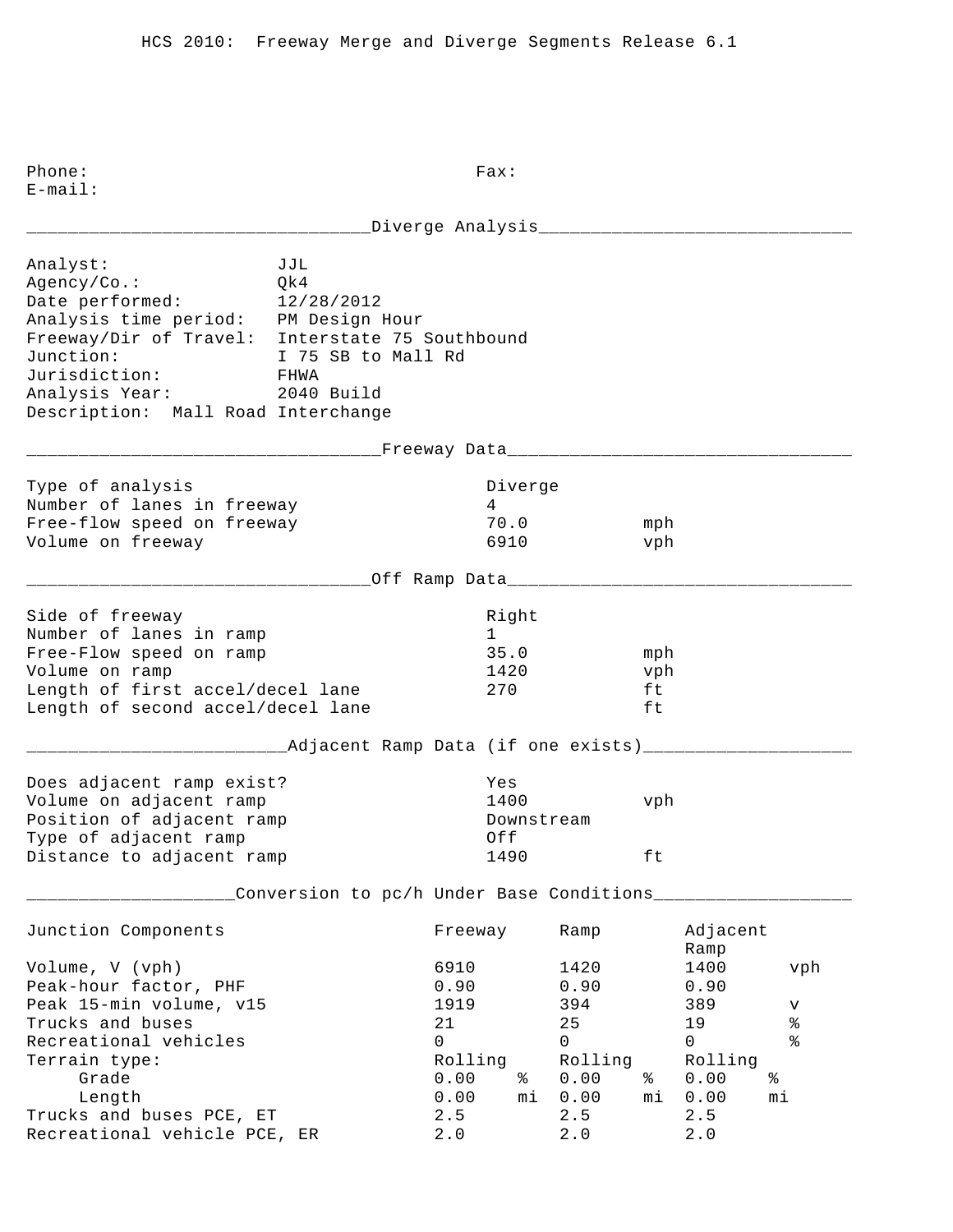| Heavy vehicle adjustment, fHV<br>Driver population factor, fP<br>Flow rate, vp |                 | 0.760<br>1.00<br>10096                            | 0.727<br>2169             | 0.778<br>1.00<br>1.00<br>1999                                             | pcph |
|--------------------------------------------------------------------------------|-----------------|---------------------------------------------------|---------------------------|---------------------------------------------------------------------------|------|
|                                                                                |                 |                                                   |                           | Estimation of V12 Diverge Areas____________                               |      |
| $L =$                                                                          |                 | (Equation 13-12 or 13-13)                         |                           |                                                                           |      |
| EQ<br>FD                                                                       |                 | $P = 0.436$ Using Equation 8                      |                           |                                                                           |      |
|                                                                                | 12 R F R FD     | $v = v + (v - v) P = 5625 pc/h$                   |                           |                                                                           |      |
|                                                                                |                 | _Capacity Checks____                              |                           |                                                                           |      |
| $V = V$<br>Fi F                                                                | Actual<br>10096 | Maximum<br>9600                                   |                           | LOS F?<br>Yes                                                             |      |
| $V = V - V$                                                                    | 7927            | 9600                                              |                           | No                                                                        |      |
| FO F R<br>V                                                                    | 2169            | 2000                                              |                           | Yes                                                                       |      |
| R<br>v or v<br>$3 \text{ av34}$                                                |                 | 2235 pc/h (Equation 13-14 or 13-17)               |                           |                                                                           |      |
| v or v > 2700 pc/h?<br>Is<br>$3 \text{ av } 34$                                |                 | Νo                                                |                           |                                                                           |      |
| v or v > 1.5 v / 2<br>Is<br>$3 \text{ av } 34$                                 | 12              | No                                                |                           |                                                                           |      |
| If $yes, v = 5625$<br>12A                                                      |                 |                                                   |                           | (Equation 13-15, 13-16, 13-18, or 13-19)                                  |      |
|                                                                                |                 | Flow Entering Diverge Influence Area________      |                           |                                                                           |      |
| 5625<br>V                                                                      |                 | Actual Max Desirable<br>4400                      |                           | Violation?<br>Yes                                                         |      |
| 12                                                                             |                 | Level of Service Determination (if not F)________ |                           |                                                                           |      |
| Density,<br>R                                                                  |                 | 12                                                | D                         | $D = 4.252 + 0.0086 \text{ v} - 0.009 \text{ L} = 50.2 \text{ pc/min/ln}$ |      |
| Level of service for ramp-freeway junction areas of influence F                |                 |                                                   |                           |                                                                           |      |
|                                                                                |                 | Speed Estimation_________________                 |                           |                                                                           |      |
| Intermediate speed variable,                                                   |                 |                                                   | $= 0.623$<br>D            |                                                                           |      |
| Space mean speed in ramp influence area,                                       |                 |                                                   | S<br>$S = 52.6$           | mph                                                                       |      |
| Space mean speed in outer lanes,                                               |                 | S                                                 | R<br>$= 72.0$             | mph                                                                       |      |
| Space mean speed for all vehicles,                                             |                 |                                                   | $\Omega$<br>$= 59.7$<br>S | mph                                                                       |      |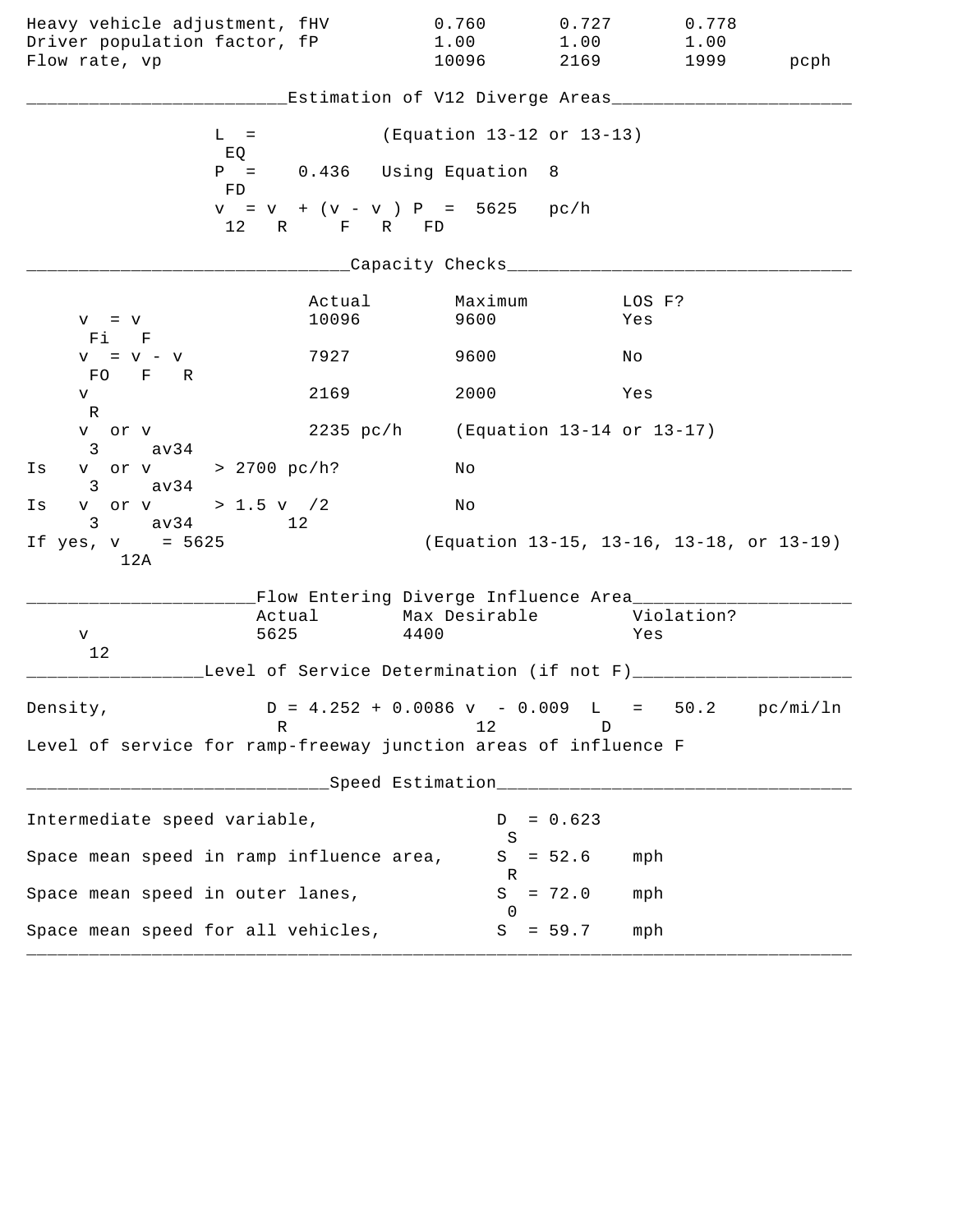|                                                                                                                                                                                                                                           | ________Diverge Analysis_________________              |                                                                             |                         |                                                                           |                        |                                                                            |                                                  |
|-------------------------------------------------------------------------------------------------------------------------------------------------------------------------------------------------------------------------------------------|--------------------------------------------------------|-----------------------------------------------------------------------------|-------------------------|---------------------------------------------------------------------------|------------------------|----------------------------------------------------------------------------|--------------------------------------------------|
| Analyst:<br>Agency/Co.:<br>Date performed:<br>Analysis time period: AM Design Hour<br>Freeway/Dir of Travel: Interstate 75 Southbound<br>Junction:<br>Jurisdiction:<br>Analysis Year: 2012 No Build<br>Description: Mall Road Interchange | JJL<br>Qk4<br>12/28/2012<br>I 75 SB to Mall Rd<br>FHWA |                                                                             |                         |                                                                           |                        |                                                                            |                                                  |
|                                                                                                                                                                                                                                           | ___________Freeway Data_____________________           |                                                                             |                         |                                                                           |                        |                                                                            |                                                  |
| Type of analysis<br>Number of lanes in freeway<br>Free-flow speed on freeway<br>Volume on freeway                                                                                                                                         |                                                        | $4\degree$                                                                  | Diverge<br>70.0<br>6340 |                                                                           | mph<br>vph             |                                                                            |                                                  |
|                                                                                                                                                                                                                                           | _______Off Ramp Data_____________                      |                                                                             |                         |                                                                           |                        |                                                                            |                                                  |
| Side of freeway<br>Number of lanes in ramp<br>Free-Flow speed on ramp<br>Volume on ramp<br>Length of first accel/decel lane<br>Length of second accel/decel lane                                                                          |                                                        | $1 \quad \Box$<br>270                                                       | Right<br>35.0<br>250    |                                                                           | mph<br>vph<br>ft<br>ft |                                                                            |                                                  |
|                                                                                                                                                                                                                                           | ____Adjacent Ramp Data (if one exists)_____            |                                                                             |                         |                                                                           |                        |                                                                            |                                                  |
| Does adjacent ramp exist?<br>Volume on adjacent ramp<br>Position of adjacent ramp<br>Type of adjacent ramp<br>Distance to adjacent ramp                                                                                                   |                                                        | Yes<br>940<br>Off                                                           | 1490                    | Downstream                                                                | vph<br>ft              |                                                                            |                                                  |
|                                                                                                                                                                                                                                           | Conversion to pc/h Under Base Conditions               |                                                                             |                         |                                                                           |                        |                                                                            |                                                  |
| Junction Components                                                                                                                                                                                                                       |                                                        | Freeway                                                                     |                         | Ramp                                                                      |                        | Adjacent<br>Ramp                                                           |                                                  |
| Volume, V (vph)<br>Peak-hour factor, PHF<br>Peak 15-min volume, v15<br>Trucks and buses<br>Recreational vehicles<br>Terrain type:<br>Grade<br>Length<br>Trucks and buses PCE, ET                                                          |                                                        | 6340<br>0.90<br>1761<br>21<br>$\mathbf 0$<br>Rolling<br>0.00<br>0.00<br>2.5 | ႜႜ<br>mi                | 250<br>0.90<br>69<br>25<br>$\mathsf{O}$<br>Rolling<br>0.00<br>0.00<br>2.5 | ႜ<br>mi                | 940<br>0.90<br>261<br>19<br>$\mathsf{O}$<br>Rolling<br>0.00<br>0.00<br>2.5 | vph<br>V<br>$\, \mathrm{e}$<br>ە<br>ج<br>ి<br>mi |
| Recreational vehicle PCE, ER                                                                                                                                                                                                              |                                                        | 2.0                                                                         |                         | 2.0                                                                       |                        | 2.0                                                                        |                                                  |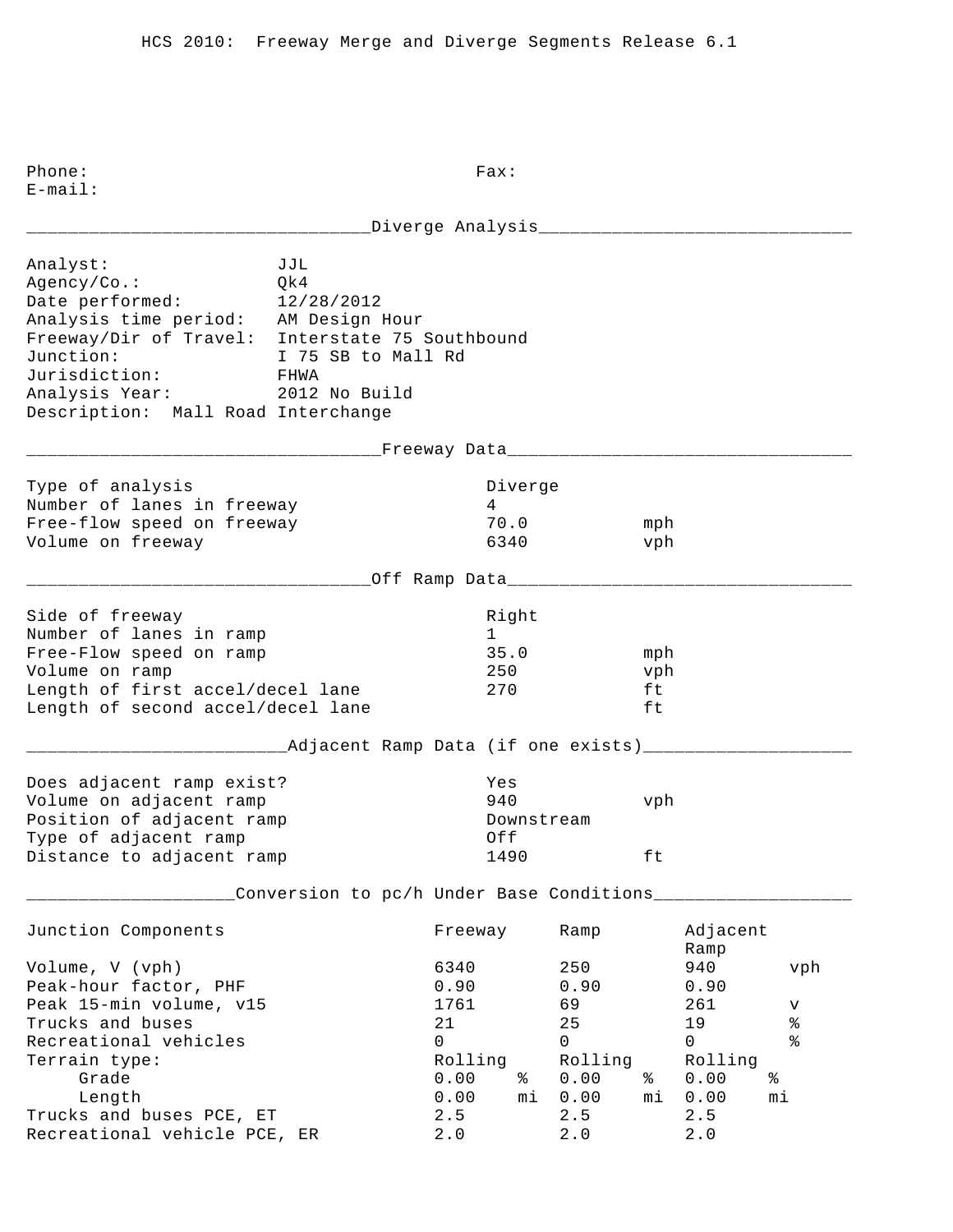| Heavy vehicle adjustment, fHV<br>Driver population factor, fP<br>Flow rate, vp |                                                 | 0.760<br>1.00<br>9263                                                           | 0.727<br>1.00<br>382 | 0.778<br>1.00<br>1342                    | pcph |
|--------------------------------------------------------------------------------|-------------------------------------------------|---------------------------------------------------------------------------------|----------------------|------------------------------------------|------|
|                                                                                |                                                 | Estimation of V12 Diverge Areas____                                             |                      |                                          |      |
|                                                                                | $L =$                                           | (Equation 13-12 or 13-13)                                                       |                      |                                          |      |
|                                                                                | EQ<br>$P = 0.436$ Using Equation 8<br>FD.       |                                                                                 |                      |                                          |      |
|                                                                                | $v = v + (v - v) P = 4254 p c/h$<br>12 R F R FD |                                                                                 |                      |                                          |      |
|                                                                                |                                                 | ____Capacity Checks___                                                          |                      |                                          |      |
| $V = V$<br>$Fi$ $F$                                                            | Actual<br>9263                                  | Maximum<br>9600                                                                 | No                   | LOS F?                                   |      |
| $V = V - V$<br>FO F R                                                          | 8881                                            | 9600                                                                            | Νo                   |                                          |      |
| V<br>R                                                                         | 382                                             | 2000                                                                            | Νo                   |                                          |      |
| v or v<br>$3 \text{ av } 34$                                                   |                                                 | 2504 pc/h (Equation 13-14 or 13-17)                                             |                      |                                          |      |
| v or v > 2700 pc/h?<br>Is<br>av34<br>$3 \sim$                                  |                                                 | Νo                                                                              |                      |                                          |      |
| v or v > 1.5 v $/2$<br>Is<br>$3 \text{ av } 34$ 12                             |                                                 | Νo                                                                              |                      |                                          |      |
| If $yes, v = 4254$<br>12A                                                      |                                                 |                                                                                 |                      | (Equation 13-15, 13-16, 13-18, or 13-19) |      |
|                                                                                | Flow Entering Diverge Influence Area________    | Max Desirable                                                                   |                      |                                          |      |
| V                                                                              | Actual<br>4254                                  | 4400                                                                            |                      | Violation?<br>Νo                         |      |
| 12                                                                             | Level of Service Determination (if not F)______ |                                                                                 |                      |                                          |      |
| Density,                                                                       | R                                               | $D = 4.252 + 0.0086 \text{ v} - 0.009 \text{ L} = 38.4 \text{ pc/min/ln}$<br>12 | D                    |                                          |      |
| Level of service for ramp-freeway junction areas of influence E                |                                                 |                                                                                 |                      |                                          |      |
|                                                                                |                                                 | ___Speed Estimation_________________                                            |                      |                                          |      |
| Intermediate speed variable,                                                   |                                                 | D<br>S                                                                          | $= 0.462$            |                                          |      |
| Space mean speed in ramp influence area,                                       |                                                 | R                                                                               | $S = 57.1$           | mph                                      |      |
| Space mean speed in outer lanes,                                               |                                                 | S<br>$\Omega$                                                                   | $= 70.9$             | mph                                      |      |
| Space mean speed for all vehicles,                                             |                                                 |                                                                                 | $S = 63.8$           | mph                                      |      |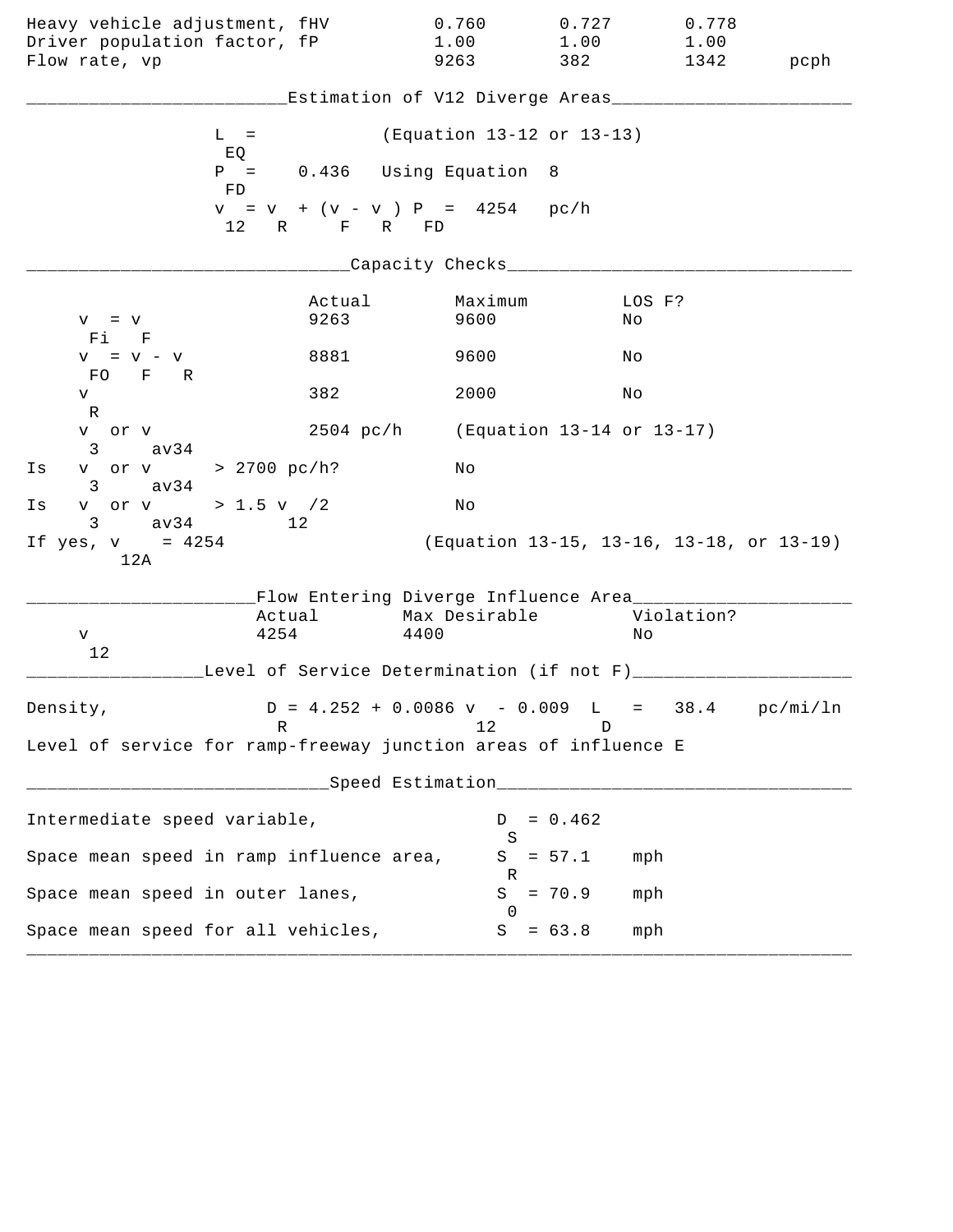\_\_\_\_\_\_\_\_\_\_\_\_\_\_\_\_\_\_\_\_\_\_\_\_\_\_\_\_\_\_\_\_\_Diverge Analysis\_\_\_\_\_\_\_\_\_\_\_\_\_\_\_\_\_\_\_\_\_\_\_\_\_\_\_\_\_\_ Analyst: JJL Agency/Co.: Qk4 Date performed: 12/28/2012 Analysis time period: AM Design Hour Freeway/Dir of Travel: Interstate 75 Southbound Junction: I 75 SB to Mall Rd Jurisdiction: FHWA Analysis Year: 2040 No Build Description: Mall Road Interchange \_\_\_\_\_\_\_\_\_\_\_\_\_\_\_\_\_\_\_\_\_\_\_\_\_\_\_\_\_\_\_\_\_\_Freeway Data\_\_\_\_\_\_\_\_\_\_\_\_\_\_\_\_\_\_\_\_\_\_\_\_\_\_\_\_\_\_\_\_\_ Type of analysis and the Diverge of analysis and the Diverge Number of lanes in freeway 1988 1989 Free-flow speed on freeway 70.0 mph Volume on freeway and the settlement of the settlement of the settlement of the settlement of the vehicle  $\mathcal{B}010$ \_\_\_\_\_\_\_\_\_\_\_\_\_\_\_\_\_\_\_\_\_\_\_\_\_\_\_\_\_\_\_\_\_Off Ramp Data\_\_\_\_\_\_\_\_\_\_\_\_\_\_\_\_\_\_\_\_\_\_\_\_\_\_\_\_\_\_\_\_\_ Side of freeway and the state of the state of the state of the state of the state of the state of the state of Number of lanes in ramp 1 Free-Flow speed on ramp 35.0 mph Volume on ramp  $340$  vph Length of first accel/decel lane 270 ft Length of second accel/decel lane ft \_\_\_\_\_\_\_\_\_\_\_\_\_\_\_\_\_\_\_\_\_\_\_\_\_Adjacent Ramp Data (if one exists)\_\_\_\_\_\_\_\_\_\_\_\_\_\_\_\_\_\_\_\_ Does adjacent ramp exist? Yes Volume on adjacent ramp 1150 vph Position of adjacent ramp  $\qquad \qquad$  Downstream Type of adjacent ramp  $Off$ Distance to adjacent ramp 1490 ft \_\_\_\_\_\_\_\_\_\_\_\_\_\_\_\_\_\_\_\_Conversion to pc/h Under Base Conditions\_\_\_\_\_\_\_\_\_\_\_\_\_\_\_\_\_\_\_ Junction Components Freeway Ramp Adjacent Ramp Ramp and the state of the state of the state of the state of the state of the state of the state of the state of the state of the state of the state of the state of the state of the state of the state of the state of Volume, V (vph) 8010 340 1150 vph Peak-hour factor, PHF 0.90 0.90 0.90 0.90 Peak 15-min volume, v15 2225 94 319 v Trucks and buses 21 25 19 % Recreational vehicles and the control of the control of  $\sim$  0 0 0 % Terrain type: Terrain type: Terrain type: Rolling Rolling Rolling Grade 0.00 % 0.00 % 0.00 % Length 0.00 mi 0.00 mi 0.00 mi Trucks and buses PCE, ET 2.5 2.5 2.5 Recreational vehicle PCE, ER 2.0 2.0 2.0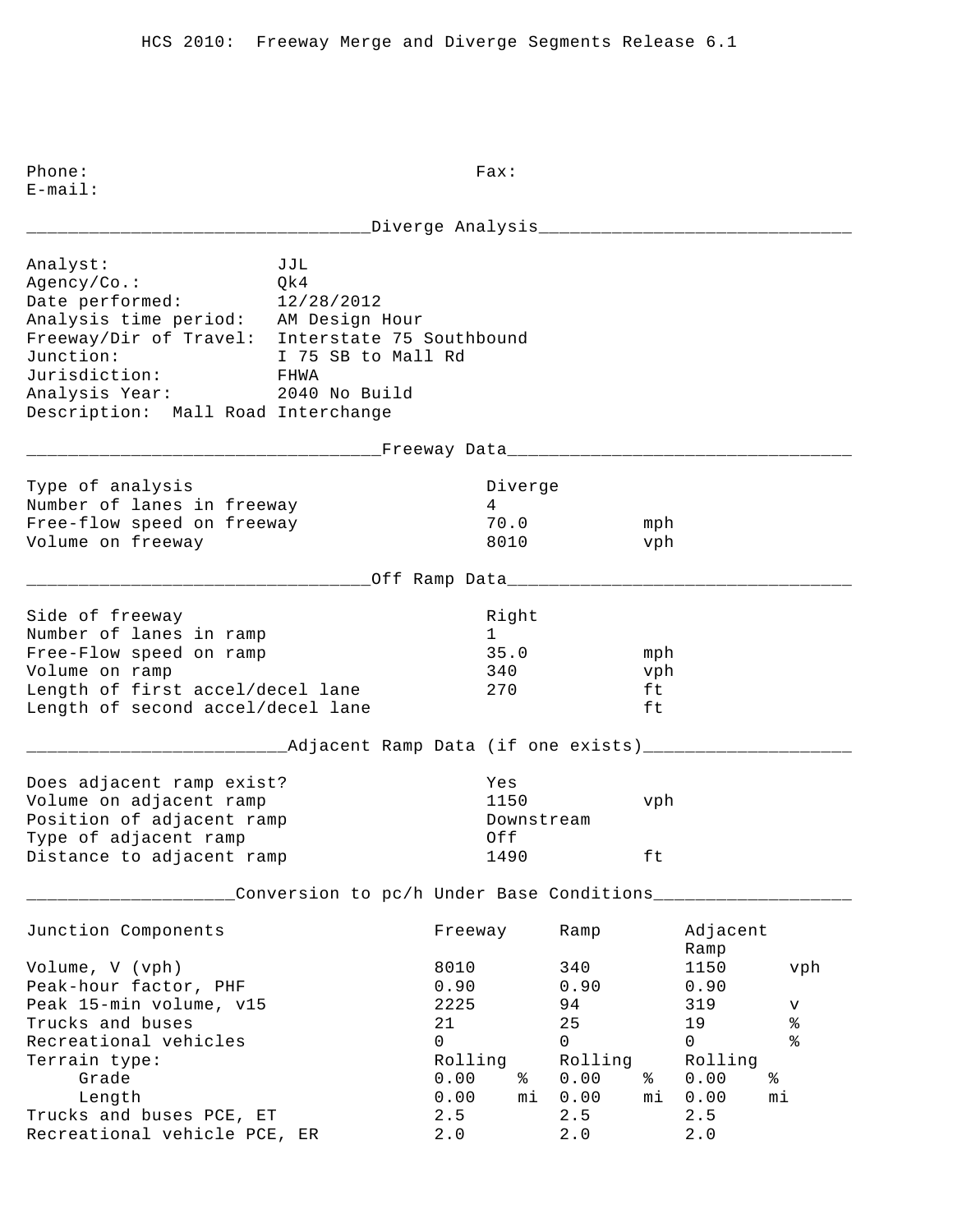| Heavy vehicle adjustment, fHV<br>Driver population factor, fP<br>Flow rate, vp |                                                 | 0.760<br>1.00<br>11704                                                          | 0.727<br>1.00<br>519                     | 0.778<br>1.00<br>1642 | pcph |
|--------------------------------------------------------------------------------|-------------------------------------------------|---------------------------------------------------------------------------------|------------------------------------------|-----------------------|------|
|                                                                                |                                                 | Estimation of V12 Diverge Areas___                                              |                                          |                       |      |
|                                                                                |                                                 |                                                                                 |                                          |                       |      |
|                                                                                | $L =$<br>EQ                                     | (Equation 13-12 or 13-13)                                                       |                                          |                       |      |
|                                                                                | $P =$<br>FD                                     | 0.436 Using Equation 8                                                          |                                          |                       |      |
|                                                                                | $v = v + (v - v) P = 5396 pc/h$<br>12 R F R FD  |                                                                                 |                                          |                       |      |
|                                                                                |                                                 | ____Capacity Checks____                                                         |                                          |                       |      |
| $V = V$<br>Fi F                                                                | Actual<br>11704                                 | Maximum<br>9600                                                                 | Yes                                      | LOS F?                |      |
| $V = V - V$                                                                    | 11185                                           | 9600                                                                            | Yes                                      |                       |      |
| FO F R<br>V                                                                    | 519                                             | 2000                                                                            | Νo                                       |                       |      |
| R<br>v or v<br>$3 \text{ av } 34$                                              |                                                 | 3154 pc/h (Equation 13-14 or 13-17)                                             |                                          |                       |      |
| Is                                                                             | v or v > 2700 pc/h?                             | Yes                                                                             |                                          |                       |      |
| $3 \text{ av } 34$<br>v or v > 1.5 v /2<br>Is                                  |                                                 | No                                                                              |                                          |                       |      |
| $3 \text{ av } 34$<br>If $yes, v = 6304$<br>12A                                | 12 <sup>°</sup>                                 |                                                                                 | (Equation 13-15, 13-16, 13-18, or 13-19) |                       |      |
|                                                                                |                                                 | Flow Entering Diverge Influence Area________                                    |                                          |                       |      |
| V                                                                              | 6304                                            | Actual Max Desirable<br>4400                                                    |                                          | Violation?<br>Yes     |      |
| 12A                                                                            | Level of Service Determination (if not F)______ |                                                                                 |                                          |                       |      |
| Density,                                                                       | R                                               | $D = 4.252 + 0.0086 \text{ v} - 0.009 \text{ L} = 56.0 \text{ pc/min/ln}$<br>12 | D                                        |                       |      |
| Level of service for ramp-freeway junction areas of influence F                |                                                 |                                                                                 |                                          |                       |      |
|                                                                                |                                                 | Speed Estimation___________                                                     |                                          |                       |      |
| Intermediate speed variable,                                                   |                                                 | D                                                                               | $= 0.475$                                |                       |      |
| Space mean speed in ramp influence area,                                       |                                                 | S<br>S                                                                          | $= 56.7$                                 | mph                   |      |
| Space mean speed in outer lanes,                                               |                                                 | R<br>S                                                                          | $= 70.2$                                 | mph                   |      |
| Space mean speed for all vehicles,                                             |                                                 | $\Omega$<br>S                                                                   | $= 62.2$                                 | mph                   |      |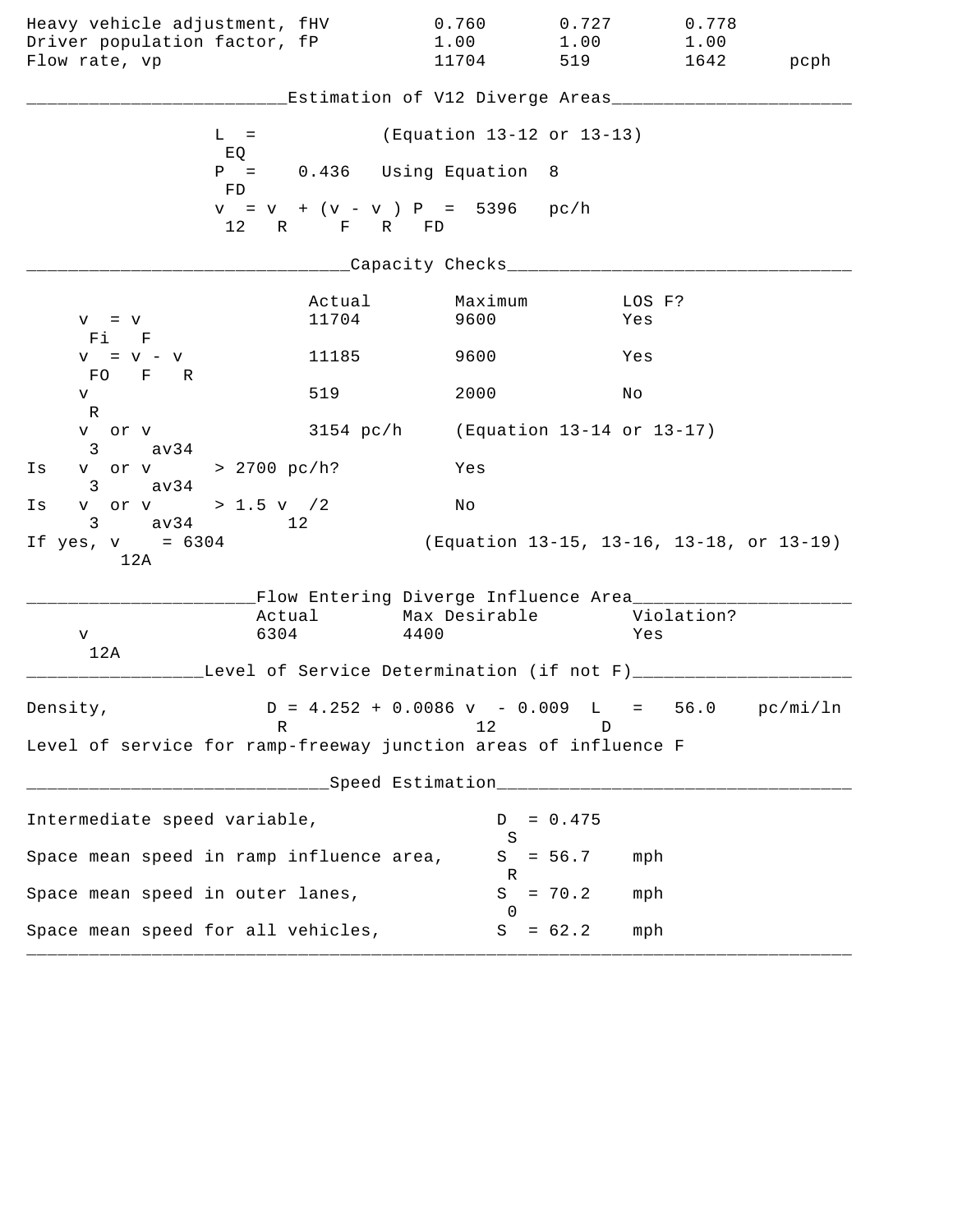\_\_\_\_\_\_\_\_\_\_\_\_\_\_\_\_\_\_\_\_\_\_\_\_\_\_\_\_\_\_\_\_\_Diverge Analysis\_\_\_\_\_\_\_\_\_\_\_\_\_\_\_\_\_\_\_\_\_\_\_\_\_\_\_\_\_\_ Analyst: JJL Agency/Co.: Qk4 Date performed: 12/28/2012 Analysis time period: PM Design Hour Freeway/Dir of Travel: Interstate 75 Southbound Junction: I 75 SB to Mall Rd Jurisdiction: FHWA Analysis Year: 2012 No Build Description: Mall Road Interchange \_\_\_\_\_\_\_\_\_\_\_\_\_\_\_\_\_\_\_\_\_\_\_\_\_\_\_\_\_\_\_\_\_\_Freeway Data\_\_\_\_\_\_\_\_\_\_\_\_\_\_\_\_\_\_\_\_\_\_\_\_\_\_\_\_\_\_\_\_\_ Type of analysis and the Diverge of analysis and the Diverge Number of lanes in freeway 1988 1989 Free-flow speed on freeway 70.0 mph Volume on freeway and the settlement of the settlement of the settlement of the vehicle  $\gamma$ \_\_\_\_\_\_\_\_\_\_\_\_\_\_\_\_\_\_\_\_\_\_\_\_\_\_\_\_\_\_\_\_\_Off Ramp Data\_\_\_\_\_\_\_\_\_\_\_\_\_\_\_\_\_\_\_\_\_\_\_\_\_\_\_\_\_\_\_\_\_ Side of freeway and the state of the state of the state of the state of the state of the state of the state of Number of lanes in ramp 1 Free-Flow speed on ramp 35.0 mph Volume on ramp 440 vph Length of first accel/decel lane 270 ft Length of second accel/decel lane ft \_\_\_\_\_\_\_\_\_\_\_\_\_\_\_\_\_\_\_\_\_\_\_\_\_Adjacent Ramp Data (if one exists)\_\_\_\_\_\_\_\_\_\_\_\_\_\_\_\_\_\_\_\_ Does adjacent ramp exist? Yes Volume on adjacent ramp 1100 vph Position of adjacent ramp  $\qquad \qquad$  Downstream Type of adjacent ramp  $Off$ Distance to adjacent ramp 1490 ft \_\_\_\_\_\_\_\_\_\_\_\_\_\_\_\_\_\_\_\_Conversion to pc/h Under Base Conditions\_\_\_\_\_\_\_\_\_\_\_\_\_\_\_\_\_\_\_ Junction Components Freeway Ramp Adjacent Ramp Ramp and the state of the state of the state of the state of the state of the state of the state of the state of the state of the state of the state of the state of the state of the state of the state of the state of Volume, V (vph) 6150 440 1100 vph Peak-hour factor, PHF 0.90 0.90 0.90 0.90 Peak 15-min volume, v15 1708 122 306 v Trucks and buses 21 25 19 % Recreational vehicles and the control of the control of  $\sim$  0 0 0 % Terrain type: Terrain type: Terrain type: Rolling Rolling Rolling Grade 0.00 % 0.00 % 0.00 % Length 0.00 mi 0.00 mi 0.00 mi Trucks and buses PCE, ET 2.5 2.5 2.5 Recreational vehicle PCE, ER 2.0 2.0 2.0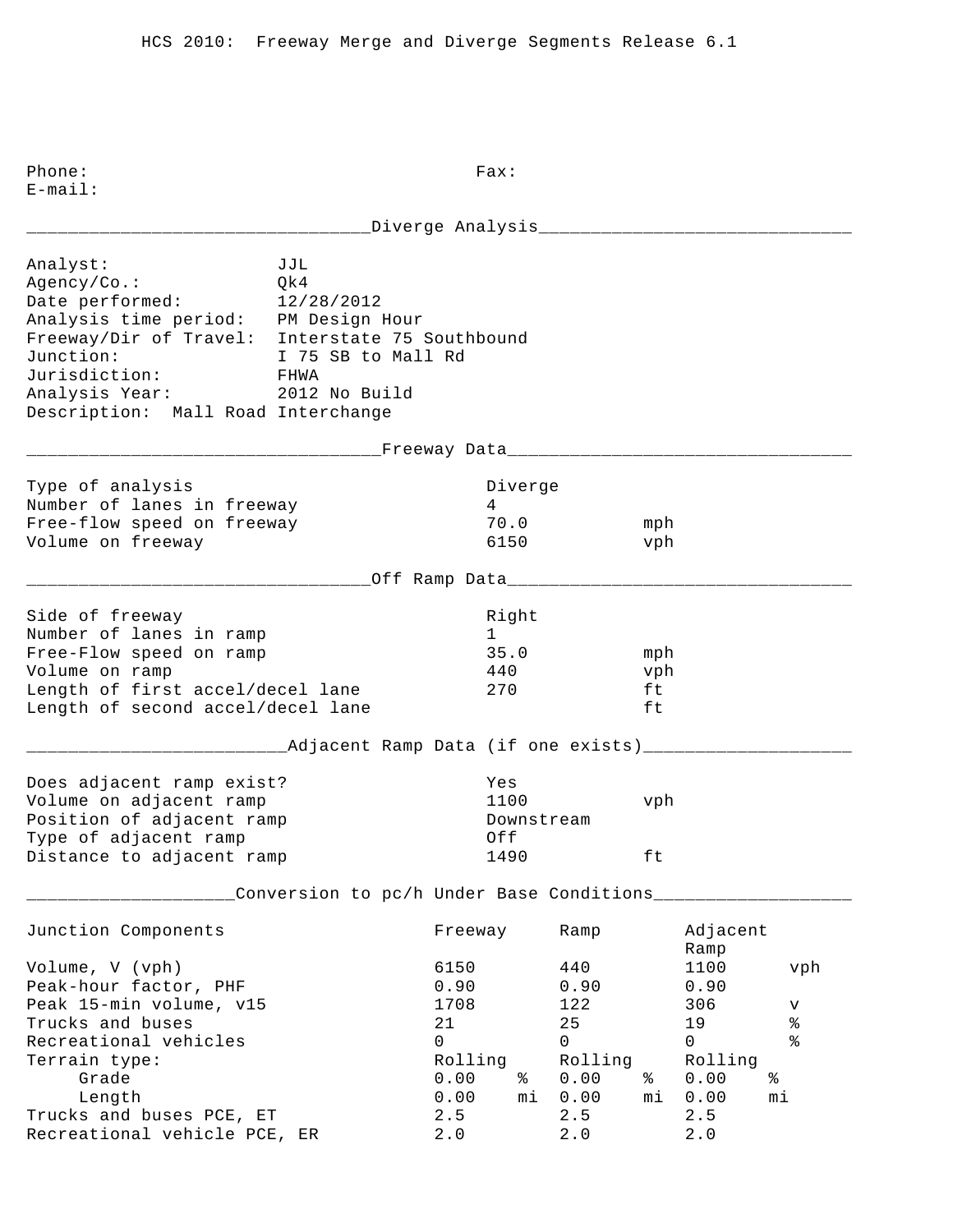| Heavy vehicle adjustment, fHV<br>Driver population factor, fP<br>Flow rate, vp |                                                                                | 0.760<br>1.00<br>8986                | 0.727<br>1.00<br>672 | 0.778<br>1.00<br>1571                    | pcph |
|--------------------------------------------------------------------------------|--------------------------------------------------------------------------------|--------------------------------------|----------------------|------------------------------------------|------|
|                                                                                |                                                                                | Estimation of V12 Diverge Areas___   |                      |                                          |      |
|                                                                                | $L =$                                                                          | (Equation 13-12 or 13-13)            |                      |                                          |      |
|                                                                                | EQ<br>$P = 0.436$ Using Equation<br>FD.                                        |                                      | - 8                  |                                          |      |
|                                                                                | $v = v + (v - v) P = 4297 pc/h$<br>12 R F R FD                                 |                                      |                      |                                          |      |
|                                                                                |                                                                                | ____Capacity Checks___               |                      |                                          |      |
| $V = V$<br>$Fi$ $F$                                                            | Actual<br>8986                                                                 | Maximum<br>9600                      | No                   | LOS F?                                   |      |
| $V = V - V$<br>FO F R                                                          | 8314                                                                           | 9600                                 | Νo                   |                                          |      |
| V<br>R                                                                         | 672                                                                            | 2000                                 | No                   |                                          |      |
| v or v<br>$3 \text{ av } 34$                                                   |                                                                                | 2344 pc/h (Equation 13-14 or 13-17)  |                      |                                          |      |
| v or v > 2700 pc/h?<br>Is<br>av34<br>$3 \sim$                                  |                                                                                | Νo                                   |                      |                                          |      |
| v or v > 1.5 v $/2$<br>Is<br>$3 \text{ av } 34$                                | $\sim$ 12                                                                      | Νo                                   |                      |                                          |      |
| If $yes, v = 4297$<br>12A                                                      |                                                                                |                                      |                      | (Equation 13-15, 13-16, 13-18, or 13-19) |      |
|                                                                                | Flow Entering Diverge Influence Area_______                                    |                                      |                      | Violation?                               |      |
| V                                                                              | Actual<br>4297                                                                 | Max Desirable<br>4400                |                      | Νo                                       |      |
| 12                                                                             | Level of Service Determination (if not F)_____                                 |                                      |                      |                                          |      |
| Density,                                                                       | $D = 4.252 + 0.0086 \text{ v} - 0.009 \text{ L} = 38.8 \text{ pc/min/ln}$<br>R | 12                                   | D                    |                                          |      |
| Level of service for ramp-freeway junction areas of influence E                |                                                                                |                                      |                      |                                          |      |
|                                                                                |                                                                                | ___Speed Estimation_________________ |                      |                                          |      |
| Intermediate speed variable,                                                   |                                                                                | D<br>S                               | $= 0.488$            |                                          |      |
| Space mean speed in ramp influence area,                                       |                                                                                |                                      | $S = 56.3$           | mph                                      |      |
| Space mean speed in outer lanes,                                               |                                                                                | R<br>S                               | $= 71.5$             | mph                                      |      |
| Space mean speed for all vehicles,                                             |                                                                                | $\Omega$                             | $S = 63.4$           | mph                                      |      |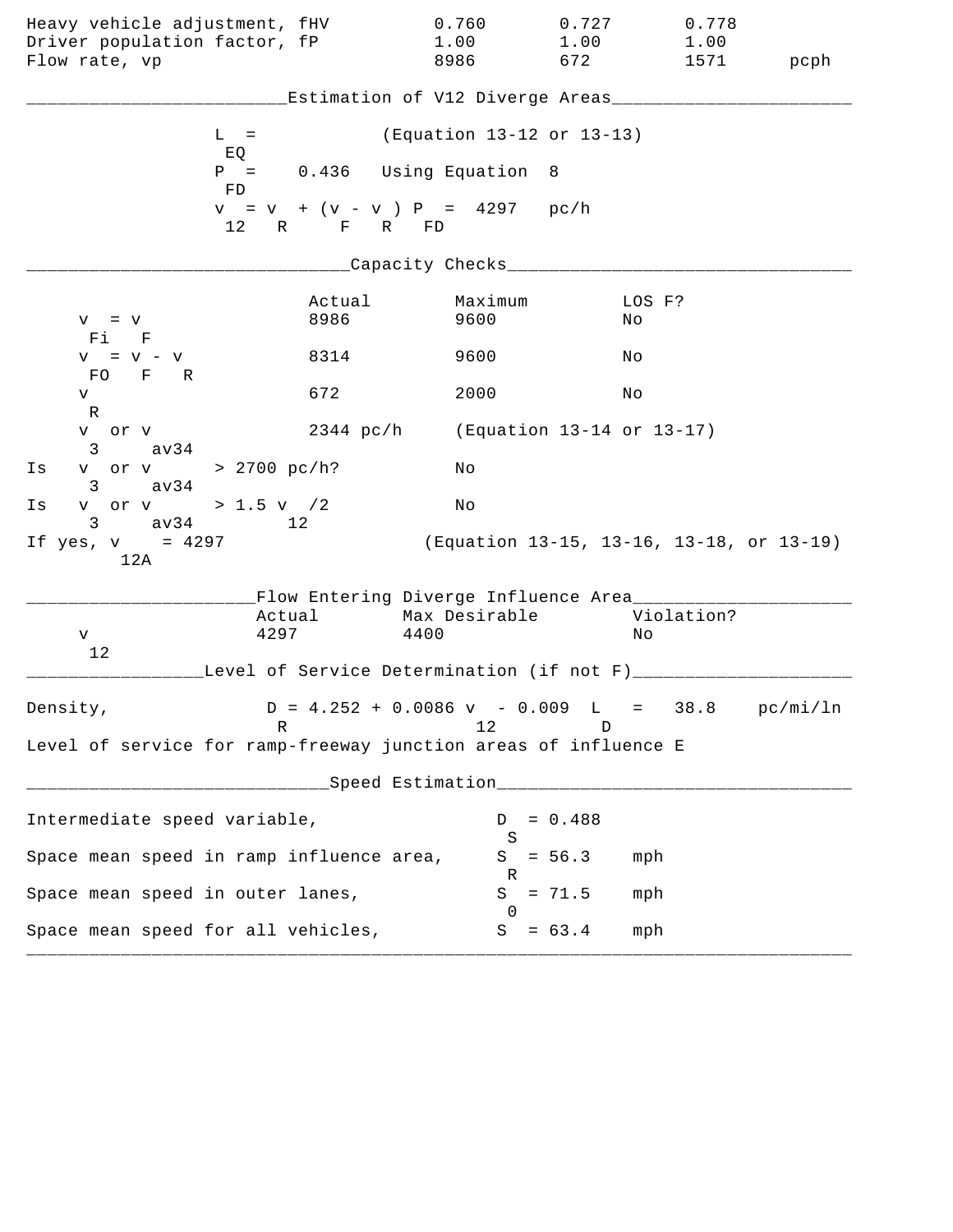\_\_\_\_\_\_\_\_\_\_\_\_\_\_\_\_\_\_\_\_\_\_\_\_\_\_\_\_\_\_\_\_\_Diverge Analysis\_\_\_\_\_\_\_\_\_\_\_\_\_\_\_\_\_\_\_\_\_\_\_\_\_\_\_\_\_\_ Analyst: JJL Agency/Co.: Qk4 Date performed: 12/28/2012 Analysis time period: PM Design Hour Freeway/Dir of Travel: Interstate 75 Southbound Junction: I 75 SB to Mall Rd Jurisdiction: FHWA Analysis Year: 2040 No Build Description: Mall Road Interchange \_\_\_\_\_\_\_\_\_\_\_\_\_\_\_\_\_\_\_\_\_\_\_\_\_\_\_\_\_\_\_\_\_\_Freeway Data\_\_\_\_\_\_\_\_\_\_\_\_\_\_\_\_\_\_\_\_\_\_\_\_\_\_\_\_\_\_\_\_\_ Type of analysis and the Diverge of analysis and the Diverge Number of lanes in freeway 1988 1989 Free-flow speed on freeway 70.0 mph Volume on freeway 7250 vph \_\_\_\_\_\_\_\_\_\_\_\_\_\_\_\_\_\_\_\_\_\_\_\_\_\_\_\_\_\_\_\_\_Off Ramp Data\_\_\_\_\_\_\_\_\_\_\_\_\_\_\_\_\_\_\_\_\_\_\_\_\_\_\_\_\_\_\_\_\_ Side of freeway and the state of the state of the state of the state of the state of the state of the state of Number of lanes in ramp 1 Free-Flow speed on ramp 35.0 mph Volume on ramp  $1100$  vph Length of first accel/decel lane 270 ft Length of second accel/decel lane ft \_\_\_\_\_\_\_\_\_\_\_\_\_\_\_\_\_\_\_\_\_\_\_\_\_Adjacent Ramp Data (if one exists)\_\_\_\_\_\_\_\_\_\_\_\_\_\_\_\_\_\_\_\_ Does adjacent ramp exist? Yes Volume on adjacent ramp 1400 vph Position of adjacent ramp  $\qquad \qquad$  Downstream Type of adjacent ramp  $Off$ Distance to adjacent ramp 1490 ft \_\_\_\_\_\_\_\_\_\_\_\_\_\_\_\_\_\_\_\_Conversion to pc/h Under Base Conditions\_\_\_\_\_\_\_\_\_\_\_\_\_\_\_\_\_\_\_ Junction Components Freeway Ramp Adjacent Ramp Ramp and the state of the state of the state of the state of the state of the state of the state of the state of the state of the state of the state of the state of the state of the state of the state of the state of Volume, V (vph) 7250 1100 1400 vph Peak-hour factor, PHF 0.90 0.90 0.90 0.90 Peak 15-min volume, v15 2014 306 389 v Trucks and buses 21 25 19 % Recreational vehicles and the control of the control of  $\sim$  0 0 0 % Terrain type: Terrain type: Terrain type: Rolling Rolling Rolling Grade 0.00 % 0.00 % 0.00 % Length 0.00 mi 0.00 mi 0.00 mi Trucks and buses PCE, ET 2.5 2.5 2.5 Recreational vehicle PCE, ER 2.0 2.0 2.0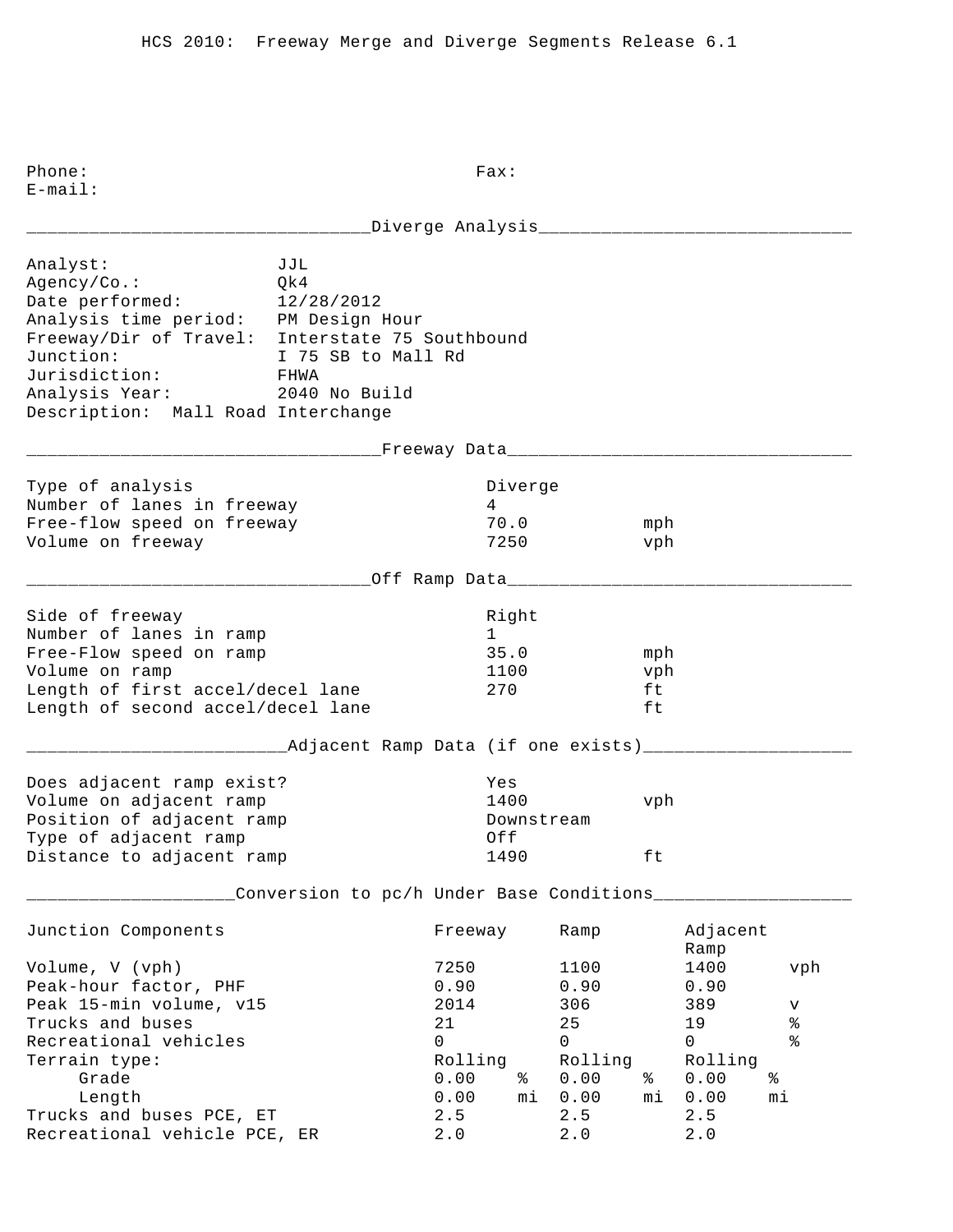| Heavy vehicle adjustment, fHV<br>Driver population factor, fP<br>Flow rate, vp |                                                                 | 0.760<br>1.00<br>10593                                                          | 0.727<br>1.00<br>1681                    | 0.778<br>1.00     | 1999 pcph |
|--------------------------------------------------------------------------------|-----------------------------------------------------------------|---------------------------------------------------------------------------------|------------------------------------------|-------------------|-----------|
|                                                                                |                                                                 | Estimation of V12 Diverge Areas___________                                      |                                          |                   |           |
|                                                                                | $L =$                                                           | (Equation 13-12 or 13-13)                                                       |                                          |                   |           |
|                                                                                | EQ<br>$P = 0.436$ Using Equation<br>FD                          |                                                                                 | - 8                                      |                   |           |
|                                                                                | $v = v + (v - v) P = 5567 pc/h$<br>12 R F R FD                  |                                                                                 |                                          |                   |           |
|                                                                                |                                                                 | ___Capacity Checks____                                                          |                                          |                   |           |
| $V = V$<br>Fi F                                                                | Actual<br>10593                                                 | Maximum<br>9600                                                                 | Yes                                      | LOS F?            |           |
| $V = V - V$                                                                    | 8912                                                            | 9600                                                                            | Νo                                       |                   |           |
| FO F R<br>V                                                                    | 1681                                                            | 2000                                                                            | Νo                                       |                   |           |
| R<br>v or v<br>av34<br>$3 \sim$                                                |                                                                 | 2513 pc/h (Equation 13-14 or 13-17)                                             |                                          |                   |           |
| Is                                                                             | v or v > 2700 pc/h?                                             | Νo                                                                              |                                          |                   |           |
| av34<br>$3 \sim$<br>v or v > 1.5 v /2<br>Is                                    |                                                                 | Νo                                                                              |                                          |                   |           |
| $3 \text{ av } 34$<br>If $yes, v = 5567$<br>12A                                | 12                                                              |                                                                                 | (Equation 13-15, 13-16, 13-18, or 13-19) |                   |           |
|                                                                                |                                                                 | Flow Entering Diverge Influence Area________                                    |                                          |                   |           |
| V                                                                              | Actual<br>5567                                                  | Max Desirable<br>4400                                                           |                                          | Violation?<br>Yes |           |
| 12                                                                             | Level of Service Determination (if not F)________               |                                                                                 |                                          |                   |           |
| Density,                                                                       | R                                                               | $D = 4.252 + 0.0086 \text{ v} - 0.009 \text{ L} = 49.7 \text{ pc/min/ln}$<br>12 | D                                        |                   |           |
|                                                                                | Level of service for ramp-freeway junction areas of influence F |                                                                                 |                                          |                   |           |
|                                                                                |                                                                 | Speed Estimation_________________                                               |                                          |                   |           |
| Intermediate speed variable,                                                   |                                                                 | D                                                                               | $= 0.579$                                |                   |           |
|                                                                                | Space mean speed in ramp influence area,                        | S<br>S                                                                          | $= 53.8$                                 | mph               |           |
| Space mean speed in outer lanes,                                               |                                                                 | R<br>S                                                                          | $= 70.9$                                 | mph               |           |
| Space mean speed for all vehicles,                                             |                                                                 | $\Omega$<br>S                                                                   | $= 60.7$                                 | mph               |           |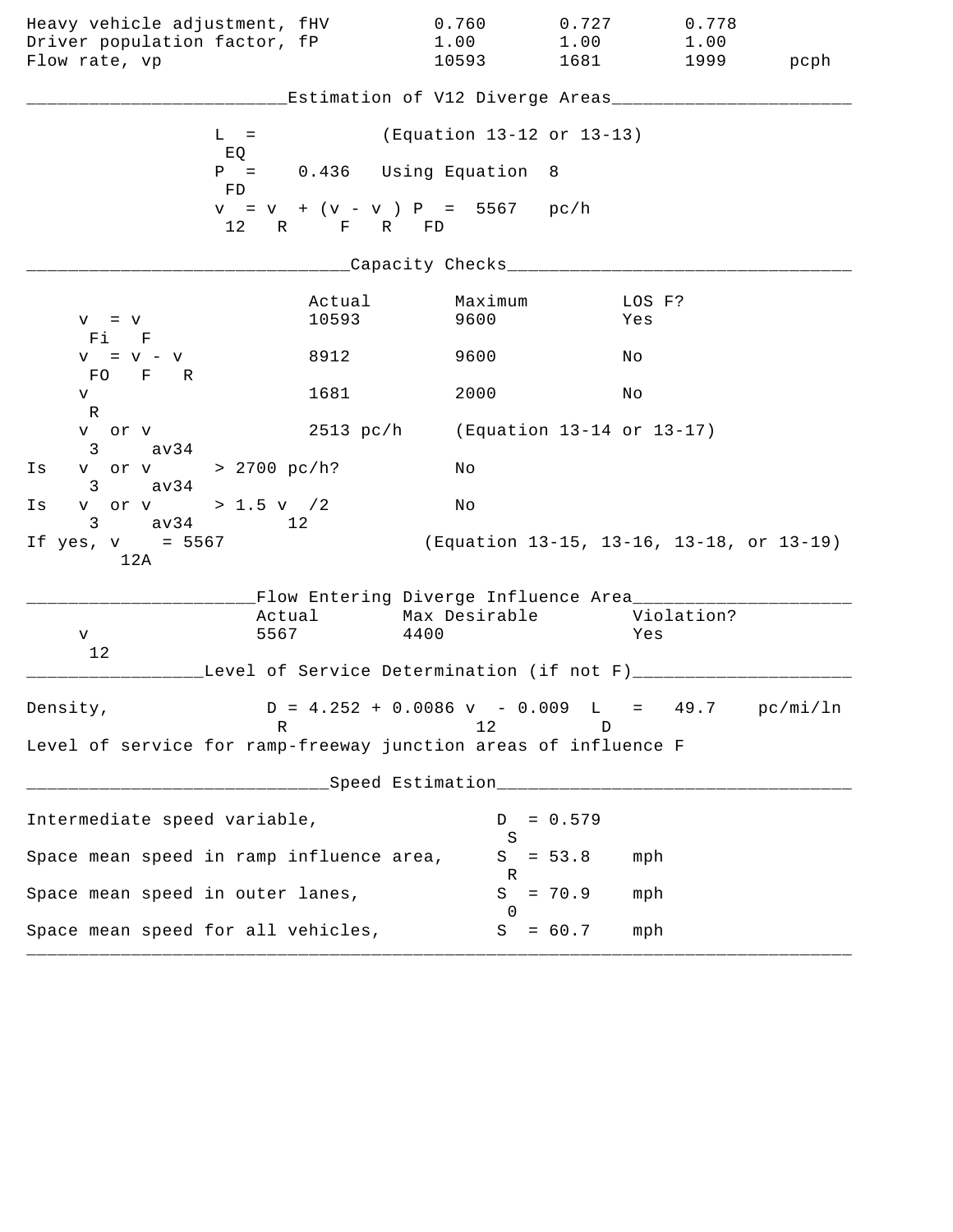\_\_\_\_\_\_\_\_\_\_\_\_\_\_\_\_\_\_\_\_\_\_\_\_\_\_\_\_\_\_\_\_\_Diverge Analysis\_\_\_\_\_\_\_\_\_\_\_\_\_\_\_\_\_\_\_\_\_\_\_\_\_\_\_\_\_\_ Analyst: JJL Agency/Co.: Qk4 Date performed: 12/28/2012 Analysis time period: AM Design Hour Freeway/Dir of Travel: Interstate 75 Southbound Junction: I 75 SB to US 42 Jurisdiction: FHWA Analysis Year: Build 2012 Description: Mall Road Interchange \_\_\_\_\_\_\_\_\_\_\_\_\_\_\_\_\_\_\_\_\_\_\_\_\_\_\_\_\_\_\_\_\_\_Freeway Data\_\_\_\_\_\_\_\_\_\_\_\_\_\_\_\_\_\_\_\_\_\_\_\_\_\_\_\_\_\_\_\_\_ Type of analysis and the Diverge of analysis and the Diverge Number of lanes in freeway 1988 1989 Free-flow speed on freeway 70.0 mph Volume on freeway and the settlement of the settlement of the settlement of the vehicle  $4830$  vph \_\_\_\_\_\_\_\_\_\_\_\_\_\_\_\_\_\_\_\_\_\_\_\_\_\_\_\_\_\_\_\_\_Off Ramp Data\_\_\_\_\_\_\_\_\_\_\_\_\_\_\_\_\_\_\_\_\_\_\_\_\_\_\_\_\_\_\_\_\_ Side of freeway and the state of the state of the state of the state of the state of the state of the state of Number of lanes in ramp 1 Free-Flow speed on ramp 35.0 mph Volume on ramp 950 vph Length of first accel/decel lane 430 ft Length of second accel/decel lane ft \_\_\_\_\_\_\_\_\_\_\_\_\_\_\_\_\_\_\_\_\_\_\_\_\_Adjacent Ramp Data (if one exists)\_\_\_\_\_\_\_\_\_\_\_\_\_\_\_\_\_\_\_\_ Does adjacent ramp exist? Yes Volume on adjacent ramp 250 vph Position of adjacent ramp and the Upstream Type of adjacent ramp  $Off$ Distance to adjacent ramp 1490 ft \_\_\_\_\_\_\_\_\_\_\_\_\_\_\_\_\_\_\_\_Conversion to pc/h Under Base Conditions\_\_\_\_\_\_\_\_\_\_\_\_\_\_\_\_\_\_\_ Junction Components Freeway Ramp Adjacent Ramp Ramp and the state of the state of the state of the state of the state of the state of the state of the state of the state of the state of the state of the state of the state of the state of the state of the state of Volume, V (vph) 4830 950 250 vph Peak-hour factor, PHF 0.90 0.90 0.90 Peak 15-min volume, v15 1342 69 v Prucks and buses and buses and buses the control of the control of the control of the control of the control o<br>
The control of the control of the control of the control of the control of the control of the control of the c Recreational vehicles and the control of the control of  $\sim$  0 0 0 % Terrain type: Terrain type: Terrain type: Rolling Rolling Rolling Grade 0.00 % 0.00 % 0.00 % Length 0.00 mi 0.00 mi 0.00 mi Trucks and buses PCE, ET 2.5 2.5 2.5 Recreational vehicle PCE, ER 2.0 2.0 2.0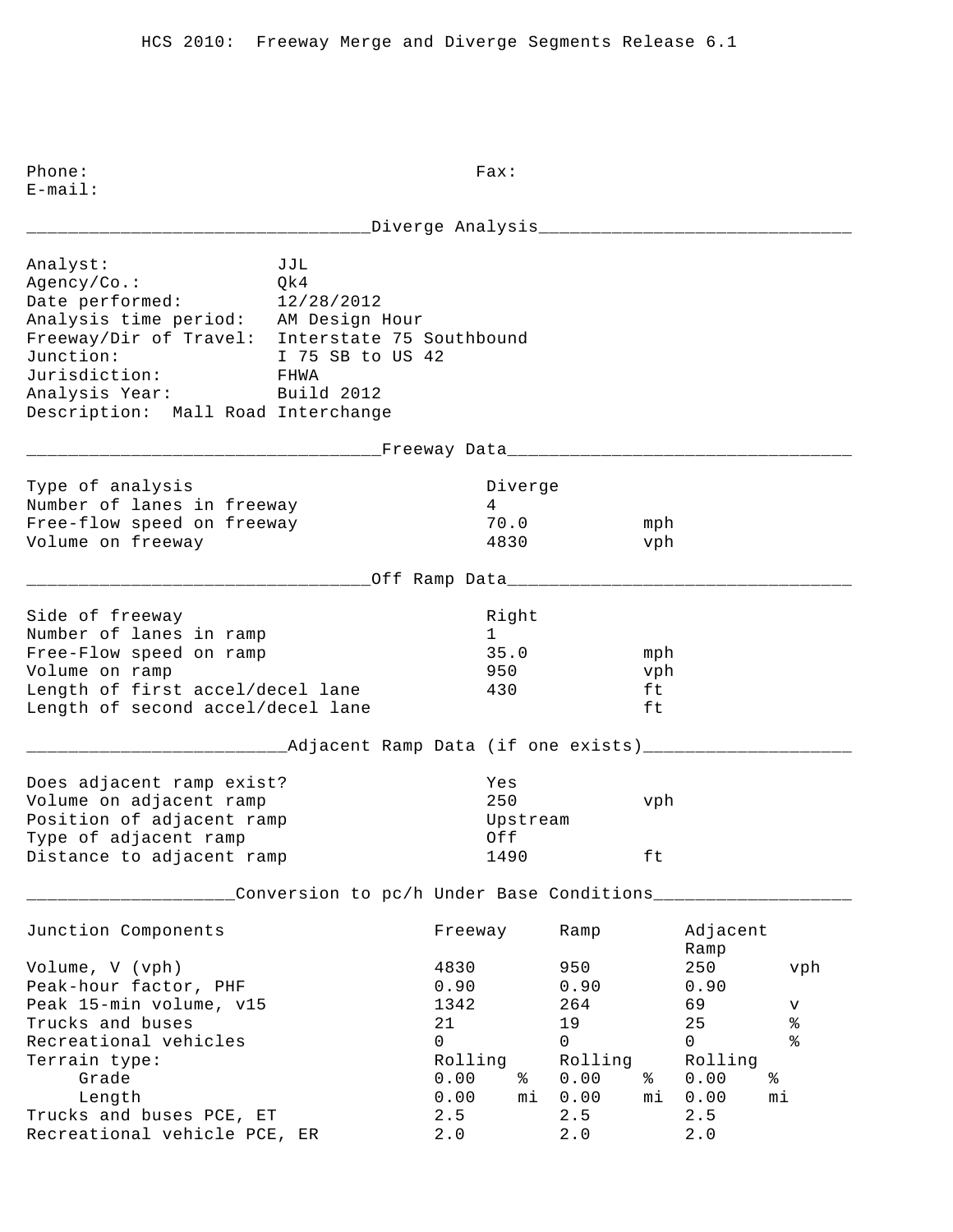| Heavy vehicle adjustment, fHV<br>Driver population factor, fP<br>Flow rate, vp |                | 0.760<br>1.00<br>7057                                                     | 0.778<br>1.00<br>1356                    | 0.727<br>1.00<br>382 | pcph |
|--------------------------------------------------------------------------------|----------------|---------------------------------------------------------------------------|------------------------------------------|----------------------|------|
|                                                                                |                | Estimation of V12 Diverge Areas___________                                |                                          |                      |      |
| $L =$                                                                          |                | (Equation 13-12 or 13-13)                                                 |                                          |                      |      |
| EQ<br>FD                                                                       |                | $P = 0.436$ Using Equation 8                                              |                                          |                      |      |
|                                                                                | 12 R F R FD    | $v = v + (v - v) P = 3842$ pc/h                                           |                                          |                      |      |
|                                                                                |                | _Capacity Checks_________                                                 |                                          |                      |      |
| $V = V$<br>Fi F                                                                | Actual<br>7057 | Maximum<br>9600                                                           | No                                       | LOS F?               |      |
| $V = V - V$                                                                    | 5701           | 9600                                                                      | Νo                                       |                      |      |
| FO F R<br>V                                                                    | 1356           | 2000                                                                      | Νo                                       |                      |      |
| R<br>v or v<br>$3 \text{ av34}$                                                |                | 1607 pc/h (Equation 13-14 or 13-17)                                       |                                          |                      |      |
| v or v > 2700 pc/h?<br>Is<br>$3 \text{ av } 34$                                |                | Νo                                                                        |                                          |                      |      |
| v or v > 1.5 v / 2<br>Is                                                       |                | No                                                                        |                                          |                      |      |
| $3 \text{ av } 34$<br>If $yes, v = 3842$<br>12A                                | 12             |                                                                           | (Equation 13-15, 13-16, 13-18, or 13-19) |                      |      |
|                                                                                |                | Flow Entering Diverge Influence Area________                              |                                          |                      |      |
| V                                                                              | Actual<br>3842 | Max Desirable<br>4400                                                     | Νo                                       | Violation?           |      |
| 12                                                                             |                | Level of Service Determination (if not F)_________                        |                                          |                      |      |
| Density,                                                                       |                | $D = 4.252 + 0.0086 \text{ v} - 0.009 \text{ L} = 33.4 \text{ pc/min/ln}$ |                                          |                      |      |
| Level of service for ramp-freeway junction areas of influence D                | R              | 12                                                                        | D                                        |                      |      |
|                                                                                |                | Speed Estimation___________________                                       |                                          |                      |      |
| Intermediate speed variable,                                                   |                | D                                                                         | $= 0.550$                                |                      |      |
| Space mean speed in ramp influence area,                                       |                | S<br>S                                                                    | $= 54.6$                                 | mph                  |      |
| Space mean speed in outer lanes,                                               |                | R<br>S                                                                    | $= 74.4$                                 | mph                  |      |
| Space mean speed for all vehicles,                                             |                | $\Omega$<br>S                                                             | $= 62.1$                                 | mph                  |      |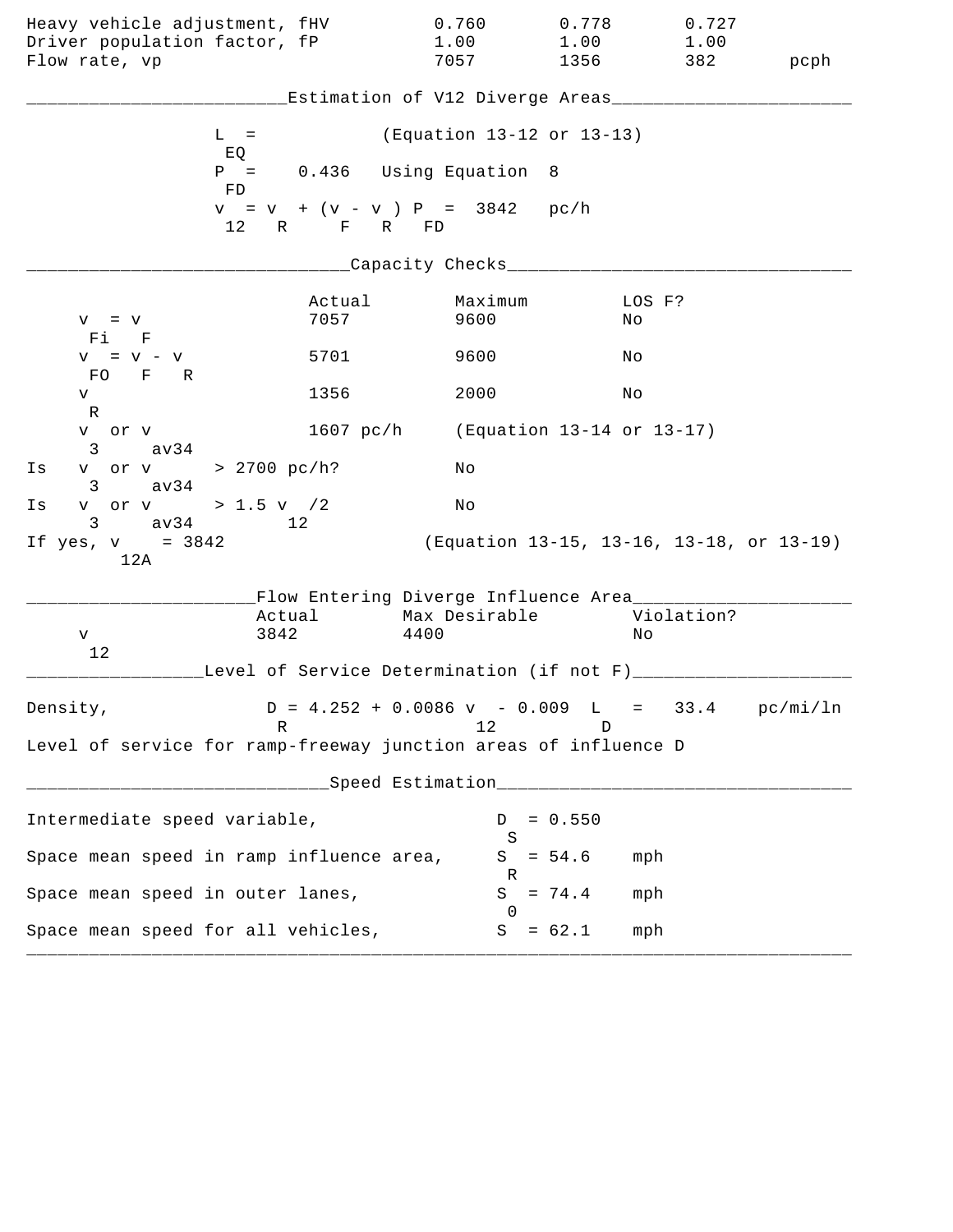| JJL<br>Qk4<br>12/28/2012<br>FHWA<br>Analysis Year: Build 2040<br>Description: Mall Road Interchange |                                                                  |                         |                                                                                                                                                                                                                    |                                                                     |                                                                                |                                                                                                                                        |
|-----------------------------------------------------------------------------------------------------|------------------------------------------------------------------|-------------------------|--------------------------------------------------------------------------------------------------------------------------------------------------------------------------------------------------------------------|---------------------------------------------------------------------|--------------------------------------------------------------------------------|----------------------------------------------------------------------------------------------------------------------------------------|
|                                                                                                     |                                                                  |                         |                                                                                                                                                                                                                    |                                                                     |                                                                                |                                                                                                                                        |
| Number of lanes in freeway<br>Free-flow speed on freeway                                            |                                                                  |                         |                                                                                                                                                                                                                    |                                                                     |                                                                                |                                                                                                                                        |
|                                                                                                     |                                                                  |                         |                                                                                                                                                                                                                    |                                                                     |                                                                                |                                                                                                                                        |
| Length of first accel/decel lane<br>Length of second accel/decel lane                               |                                                                  |                         |                                                                                                                                                                                                                    | ft<br>ft                                                            |                                                                                |                                                                                                                                        |
|                                                                                                     |                                                                  |                         |                                                                                                                                                                                                                    |                                                                     |                                                                                |                                                                                                                                        |
| Does adjacent ramp exist?<br>Position of adjacent ramp<br>Distance to adjacent ramp                 |                                                                  |                         |                                                                                                                                                                                                                    | ft                                                                  |                                                                                |                                                                                                                                        |
|                                                                                                     |                                                                  |                         |                                                                                                                                                                                                                    |                                                                     |                                                                                |                                                                                                                                        |
|                                                                                                     |                                                                  |                         | Ramp                                                                                                                                                                                                               |                                                                     | Ramp                                                                           |                                                                                                                                        |
| Trucks and buses PCE, ET                                                                            | 6360<br>0.90<br>1767<br>21<br>$\mathbf 0$<br>0.00<br>0.00<br>2.5 | ႜ<br>mi                 | 1250<br>0.90<br>347<br>19<br>$\Omega$<br>Rolling<br>0.00<br>0.00<br>2.5                                                                                                                                            | ∻<br>mi                                                             | 350<br>0.90<br>97<br>25<br>$\mathsf{O}$<br>Rolling<br>0.00<br>0.00<br>2.5      | vph<br>v<br>ి<br>န့<br>နွ<br>mi                                                                                                        |
|                                                                                                     | Recreational vehicle PCE, ER                                     | I 75 SB to US 42<br>2.0 | Analysis time period: AM Design Hour<br>Freeway/Dir of Travel: Interstate 75 Southbound<br>$4\degree$<br>6360<br>Right<br>$1 \quad \blacksquare$<br>35.0<br>1250<br>430<br>Yes<br>350<br>Off<br>Freeway<br>Rolling | Diverge<br>70.0<br>_Off Ramp Data_______<br>Upstream<br>1490<br>2.0 | ________Freeway Data_____________<br>Conversion to pc/h Under Base Conditions_ | ____Diverge Analysis______________<br>mph<br>vph<br>mph<br>vph<br>____Adjacent Ramp Data (if one exists)____<br>vph<br>Adjacent<br>2.0 |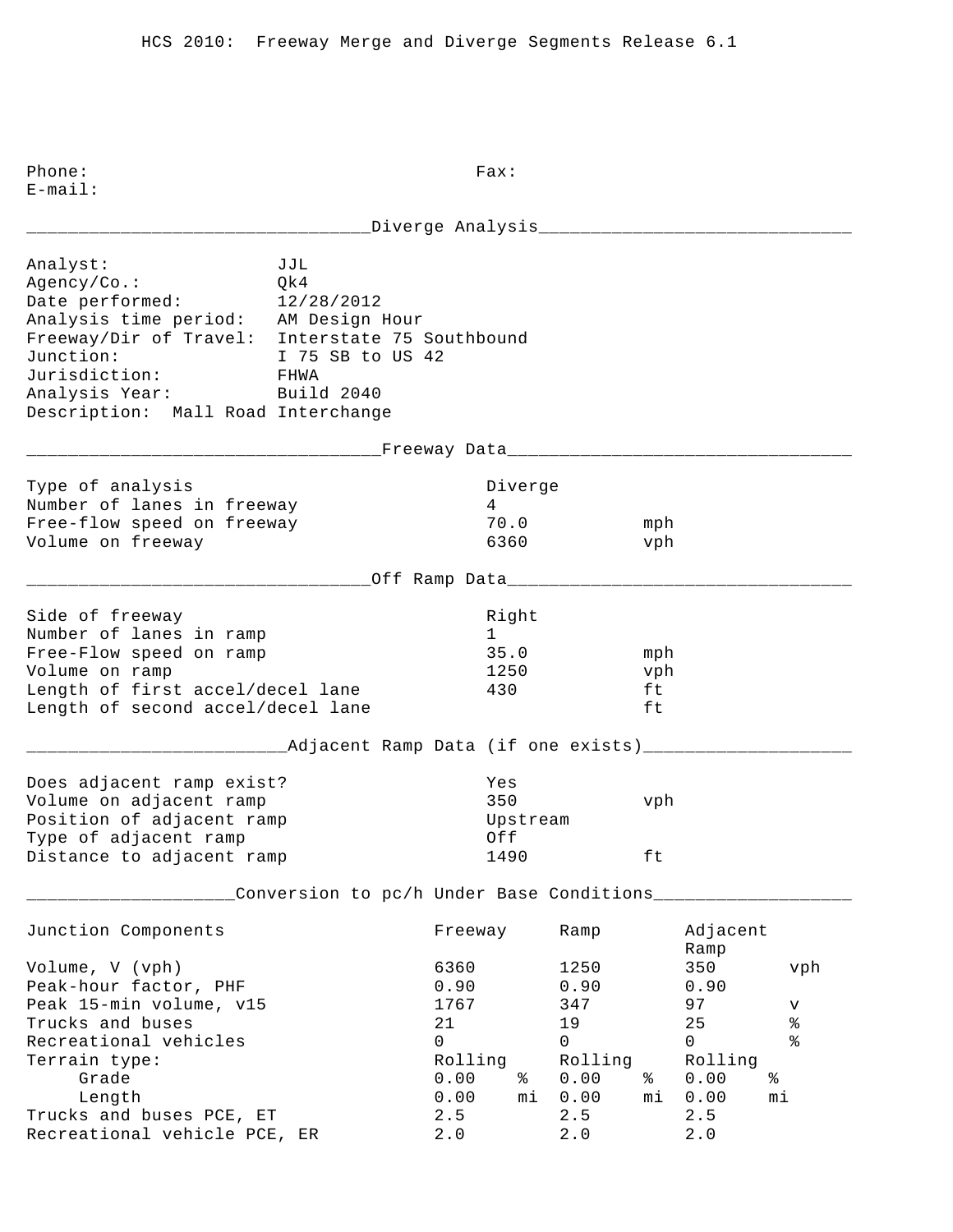| Heavy vehicle adjustment, fHV<br>Driver population factor, fP<br>Flow rate, vp   |                | 0.760<br>1.00<br>9293                                                           | 0.778<br>1.00<br>1785                    | 0.727<br>1.00<br>535 | pcph |
|----------------------------------------------------------------------------------|----------------|---------------------------------------------------------------------------------|------------------------------------------|----------------------|------|
|                                                                                  |                | Estimation of V12 Diverge Areas___                                              |                                          |                      |      |
| $L =$                                                                            |                | (Equation 13-12 or 13-13)                                                       |                                          |                      |      |
| EQ<br>FD.                                                                        |                | $P = 0.436$ Using Equation                                                      | - 8                                      |                      |      |
|                                                                                  | 12 R F R FD    | $v = v + (v - v) P = 5058 pc/h$                                                 |                                          |                      |      |
|                                                                                  |                | ____Capacity Checks__________                                                   |                                          |                      |      |
| $V = V$<br>$F1$ F                                                                | Actual<br>9293 | Maximum<br>9600                                                                 | Νo                                       | LOS F?               |      |
| $V = V - V$<br>FO F R                                                            | 7508           | 9600                                                                            | Νo                                       |                      |      |
| V                                                                                | 1785           | 2000                                                                            | Νo                                       |                      |      |
| R<br>v or v<br>av34<br>3                                                         | 2117~pc/h      |                                                                                 | (Equation 13-14 or 13-17)                |                      |      |
| v or v > 2700 pc/h?<br>Is<br>$3 \text{ av } 34$                                  |                | Νo                                                                              |                                          |                      |      |
| v or v > 1.5 v /2<br>Is<br>$3 \text{ av } 34$                                    | 12             | Νo                                                                              |                                          |                      |      |
| If $yes, v = 5058$<br>12A                                                        |                |                                                                                 | (Equation 13-15, 13-16, 13-18, or 13-19) |                      |      |
|                                                                                  |                | Flow Entering Diverge Influence Area_______                                     |                                          |                      |      |
| V                                                                                | Actual<br>5058 | Max Desirable<br>4400                                                           |                                          | Violation?<br>Yes    |      |
| 12                                                                               |                | Level of Service Determination (if not F)_____                                  |                                          |                      |      |
| Density,                                                                         | R              | $D = 4.252 + 0.0086 \text{ v} - 0.009 \text{ L} = 43.9 \text{ pc/min/ln}$<br>12 | D                                        |                      |      |
| Level of service for ramp-freeway junction areas of influence E                  |                |                                                                                 |                                          |                      |      |
| ------------------------------Speed Estimation__________________________________ |                |                                                                                 |                                          |                      |      |
| Intermediate speed variable,                                                     |                | S                                                                               | $D = 0.589$                              |                      |      |
| Space mean speed in ramp influence area,                                         |                |                                                                                 | $S = 53.5$<br>mph                        |                      |      |
| Space mean speed in outer lanes,                                                 |                | R                                                                               | $S = 72.4$<br>mph                        |                      |      |
| Space mean speed for all vehicles,                                               |                | $\Omega$                                                                        | $S = 60.7$                               | mph                  |      |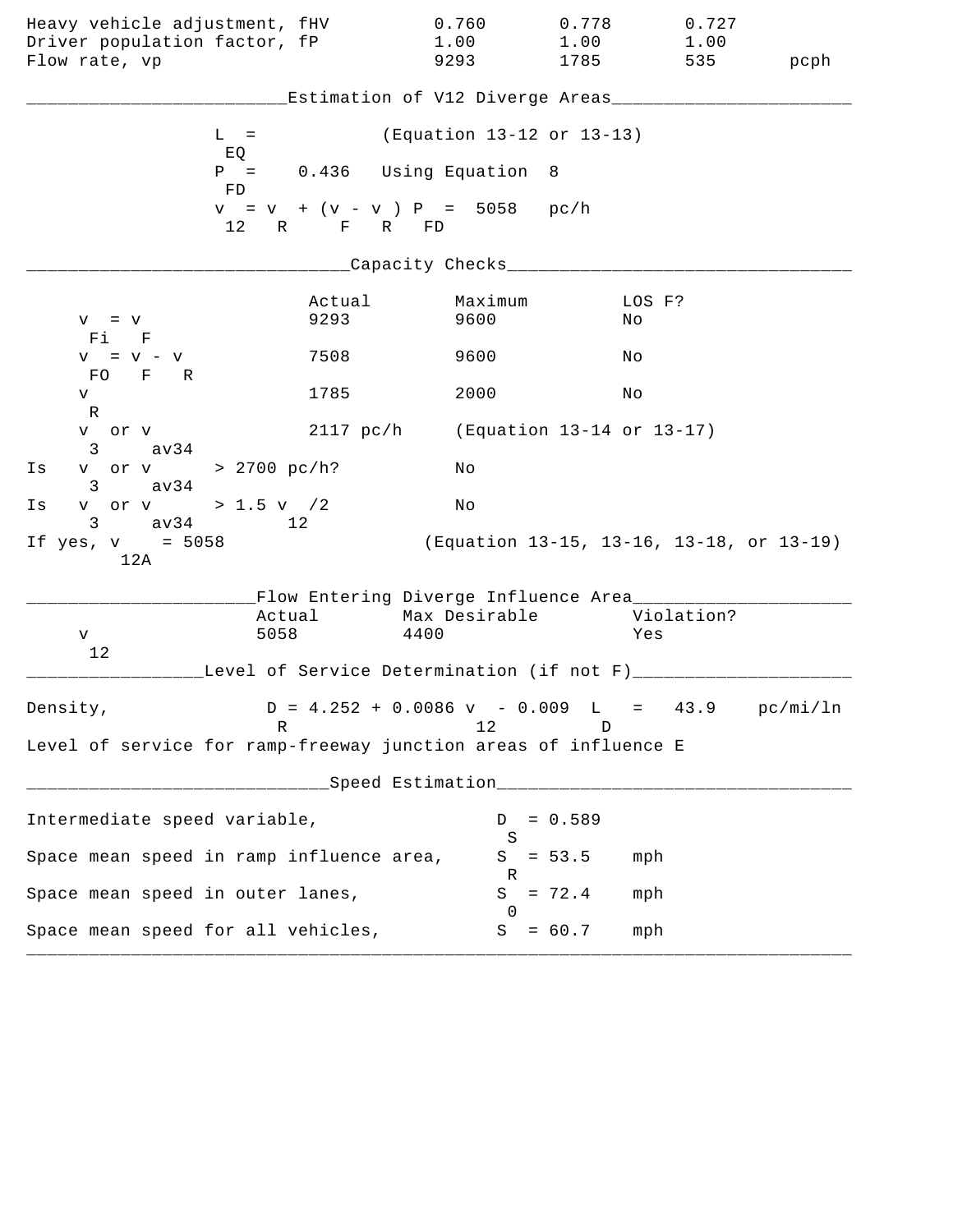Phone: Fax: E-mail: \_\_\_\_\_\_\_\_\_\_\_\_\_\_\_\_\_\_\_\_\_\_\_\_\_\_\_\_\_\_\_\_\_Diverge Analysis\_\_\_\_\_\_\_\_\_\_\_\_\_\_\_\_\_\_\_\_\_\_\_\_\_\_\_\_\_\_ Analyst: JJL Agency/Co.: Qk4 Date performed: 12/28/2012 Analysis time period: PM Design Hour Freeway/Dir of Travel: Interstate 75 Southbound Junction: I 75 SB to US 42 Jurisdiction: FHWA Analysis Year: Build 2012 Description: Mall Road Interchange \_\_\_\_\_\_\_\_\_\_\_\_\_\_\_\_\_\_\_\_\_\_\_\_\_\_\_\_\_\_\_\_\_\_Freeway Data\_\_\_\_\_\_\_\_\_\_\_\_\_\_\_\_\_\_\_\_\_\_\_\_\_\_\_\_\_\_\_\_\_ Type of analysis and a set of the Diverge Number of lanes in freeway 4 Free-flow speed on freeway 70.0 mph Volume on freeway 4630 vph \_\_\_\_\_\_\_\_\_\_\_\_\_\_\_\_\_\_\_\_\_\_\_\_\_\_\_\_\_\_\_\_\_Off Ramp Data\_\_\_\_\_\_\_\_\_\_\_\_\_\_\_\_\_\_\_\_\_\_\_\_\_\_\_\_\_\_\_\_\_

| Right |     |
|-------|-----|
|       |     |
| 35.0  | mph |
| 1150  | vph |
| 430   | ft  |
|       | ft. |
|       |     |

## \_\_\_\_\_\_\_\_\_\_\_\_\_\_\_\_\_\_\_\_\_\_\_\_\_Adjacent Ramp Data (if one exists)\_\_\_\_\_\_\_\_\_\_\_\_\_\_\_\_\_\_\_\_

| Does adjacent ramp exist? | Yes      |     |
|---------------------------|----------|-----|
| Volume on adjacent ramp   | 1080     | vph |
| Position of adjacent ramp | Upstream |     |
| Type of adjacent ramp     | Of f     |     |
| Distance to adjacent ramp | 1490     | ft  |

\_\_\_\_\_\_\_\_\_\_\_\_\_Conversion to pc/h Under Base Conditions\_\_\_\_\_\_\_\_\_\_\_\_\_\_\_\_\_\_\_\_\_\_\_\_\_\_\_

| Junction Components          | Freeway |    | Ramp    |    | Adjacent<br>Ramp |             |
|------------------------------|---------|----|---------|----|------------------|-------------|
| Volume, V (vph)              | 4630    |    | 1150    |    | 1080             | vph         |
| Peak-hour factor, PHF        | 0.90    |    | 0.90    |    | 0.90             |             |
| Peak 15-min volume, v15      | 1286    |    | 319     |    | 300              | $\mathbf v$ |
| Trucks and buses             | 21      |    | 19      |    | 25               | %           |
| Recreational vehicles        | 0       |    | 0       |    | 0                | န့          |
| Terrain type:                | Rolling |    | Rolling |    | Rolling          |             |
| Grade                        | 0.00    | ႜ  | 0.00    | ႜ  | 0.00             | ిన          |
| Length                       | 0.00    | mi | 0.00    | mi | 0.00             | mi          |
| Trucks and buses PCE, ET     | 2.5     |    | 2.5     |    | 2.5              |             |
| Recreational vehicle PCE, ER | 2.0     |    | 2.0     |    | 2.0              |             |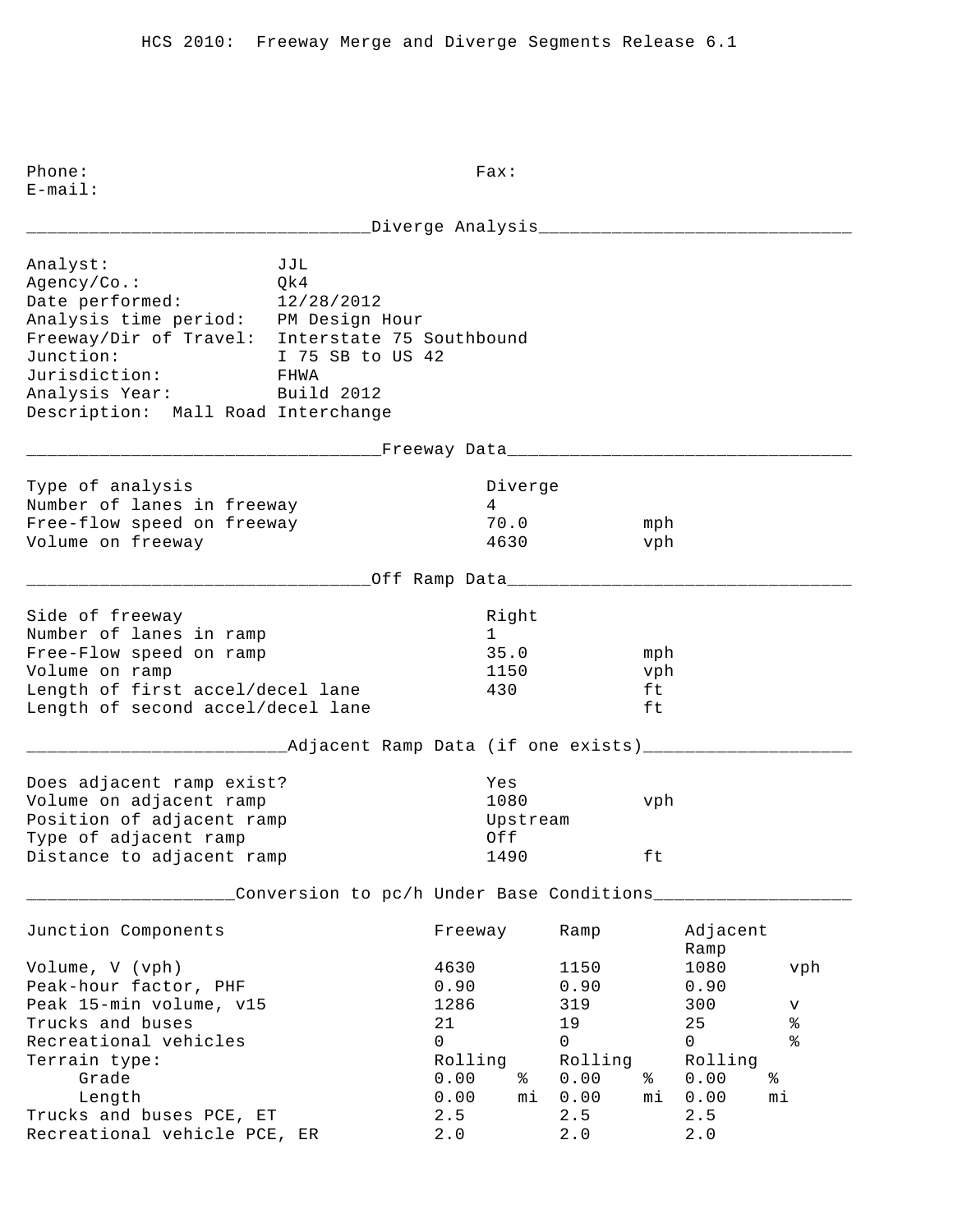| Heavy vehicle adjustment, fHV<br>Driver population factor, fP<br>Flow rate, vp |                | 0.760<br>1.00<br>6765                                                           | 0.778<br>1.00<br>1642                    | 0.727<br>1.00<br>1650 | pcph |
|--------------------------------------------------------------------------------|----------------|---------------------------------------------------------------------------------|------------------------------------------|-----------------------|------|
|                                                                                |                | Estimation of V12 Diverge Areas___________                                      |                                          |                       |      |
| $L =$                                                                          |                | (Equation 13-12 or 13-13)                                                       |                                          |                       |      |
| EQ<br>FD                                                                       |                | $P = 0.436$ Using Equation 8                                                    |                                          |                       |      |
|                                                                                | 12 R F R FD    | $v = v + (v - v) P = 3876$ pc/h                                                 |                                          |                       |      |
|                                                                                |                | _Capacity Checks____                                                            |                                          |                       |      |
| $V = V$<br>Fi F                                                                | Actual<br>6765 | Maximum<br>9600                                                                 | No                                       | LOS F?                |      |
| $V = V - V$<br>FO F R                                                          | 5123           | 9600                                                                            | Νo                                       |                       |      |
| V                                                                              | 1642           | 2000                                                                            | Νo                                       |                       |      |
| R<br>v or v<br>$3 \text{ av34}$                                                |                | 1444 pc/h (Equation 13-14 or 13-17)                                             |                                          |                       |      |
| v or v > 2700 pc/h?<br>Is<br>$3 \text{ av } 34$                                |                | Νo                                                                              |                                          |                       |      |
| v or v > 1.5 v / 2<br>Is                                                       |                | No                                                                              |                                          |                       |      |
| $3 \text{ av } 34$<br>If $yes, v = 3876$<br>12A                                | 12             |                                                                                 | (Equation 13-15, 13-16, 13-18, or 13-19) |                       |      |
|                                                                                |                | Flow Entering Diverge Influence Area________                                    |                                          |                       |      |
| V                                                                              | Actual<br>3876 | Max Desirable<br>4400                                                           | Νo                                       | Violation?            |      |
| 12                                                                             |                | Level of Service Determination (if not F)_________                              |                                          |                       |      |
| Density,                                                                       | R              | $D = 4.252 + 0.0086 \text{ v} - 0.009 \text{ L} = 33.7 \text{ pc/min/ln}$<br>12 | D                                        |                       |      |
| Level of service for ramp-freeway junction areas of influence D                |                |                                                                                 |                                          |                       |      |
|                                                                                |                | Speed Estimation___________________                                             |                                          |                       |      |
| Intermediate speed variable,                                                   |                | D                                                                               | $= 0.576$                                |                       |      |
| Space mean speed in ramp influence area,                                       |                | S<br>S                                                                          | $= 53.9$                                 | mph                   |      |
| Space mean speed in outer lanes,                                               |                | R<br>S                                                                          | $= 75.1$                                 | mph                   |      |
| Space mean speed for all vehicles,                                             |                | $\Omega$<br>S                                                                   | $= 61.3$                                 | mph                   |      |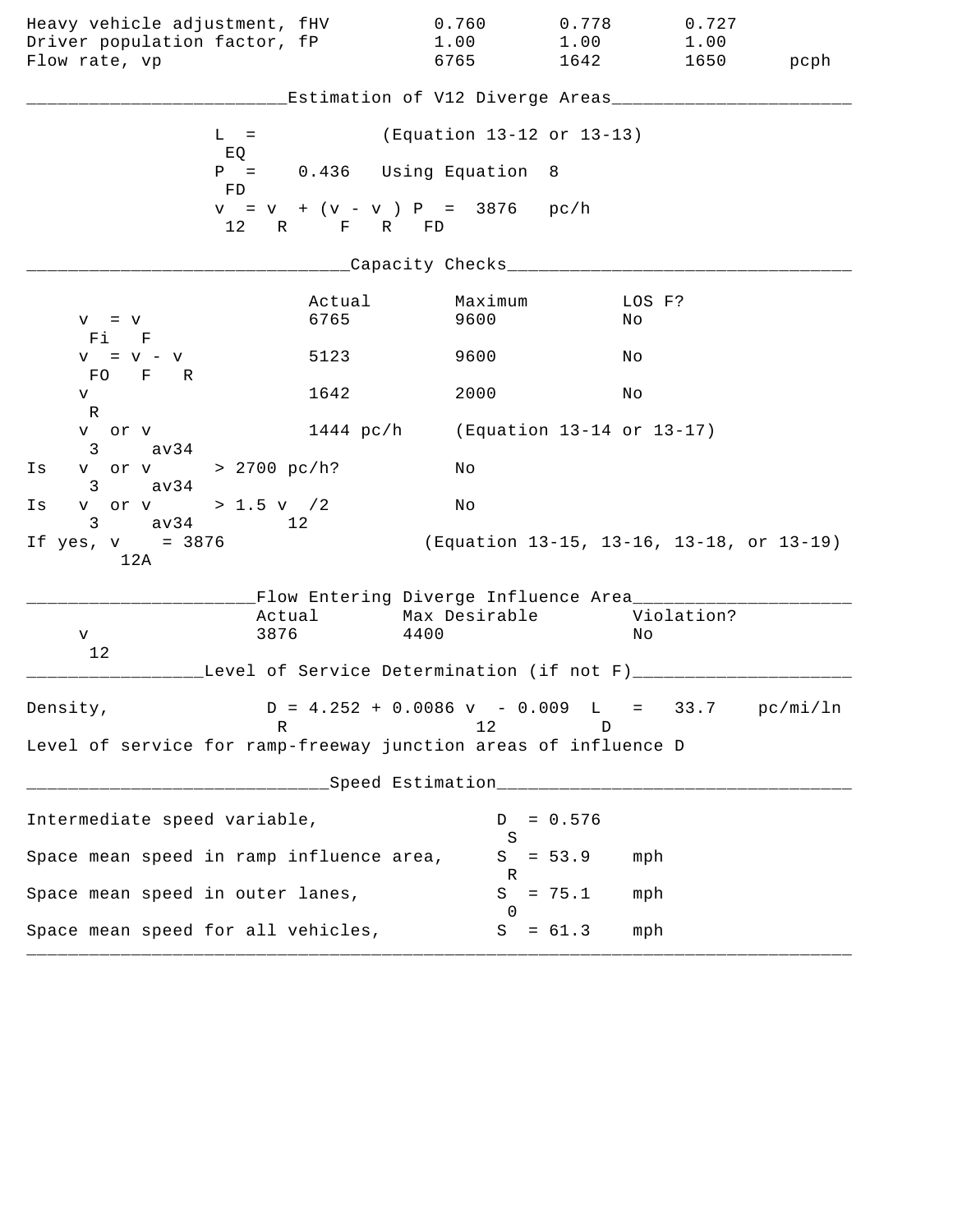|                                                                                                                                                                                                                                             |                                                   |                                                                   |                                        | _Diverge Analysis____________________                            |                        |                                                           |                                                |
|---------------------------------------------------------------------------------------------------------------------------------------------------------------------------------------------------------------------------------------------|---------------------------------------------------|-------------------------------------------------------------------|----------------------------------------|------------------------------------------------------------------|------------------------|-----------------------------------------------------------|------------------------------------------------|
| Analyst:<br>Agency/Co.:<br>Date performed:<br>Analysis time period: PM Design Hour<br>Freeway/Dir of Travel: Interstate 75 Southbound<br>Junction:<br>Jurisdiction: FHWA<br>Analysis Year: Build 2040<br>Description: Mall Road Interchange | JJL<br>Qk4<br>12/28/2012<br>I 75 SB to US 42      |                                                                   |                                        |                                                                  |                        |                                                           |                                                |
|                                                                                                                                                                                                                                             | _________Freeway Data__________________________   |                                                                   |                                        |                                                                  |                        |                                                           |                                                |
| Type of analysis<br>Number of lanes in freeway<br>Free-flow speed on freeway<br>Volume on freeway                                                                                                                                           |                                                   | 4                                                                 | Diverge<br>70.0<br>6210                |                                                                  | mph<br>vph             |                                                           |                                                |
|                                                                                                                                                                                                                                             | ___________Off Ramp Data_________________________ |                                                                   |                                        |                                                                  |                        |                                                           |                                                |
| Side of freeway<br>Number of lanes in ramp<br>Free-Flow speed on ramp<br>Volume on ramp<br>Length of first accel/decel lane<br>Length of second accel/decel lane                                                                            |                                                   | 1                                                                 | Right<br>35.0<br>1400<br>430           |                                                                  | mph<br>vph<br>ft<br>ft |                                                           |                                                |
|                                                                                                                                                                                                                                             | _Adjacent Ramp Data (if one exists)________       |                                                                   |                                        |                                                                  |                        |                                                           |                                                |
| Does adjacent ramp exist?<br>Volume on adjacent ramp<br>Position of adjacent ramp<br>Type of adjacent ramp<br>Distance to adjacent ramp                                                                                                     |                                                   |                                                                   | Yes<br>1420<br>Upstream<br>Off<br>1490 |                                                                  | vph<br>ft              |                                                           |                                                |
|                                                                                                                                                                                                                                             | Conversion to pc/h Under Base Conditions__        |                                                                   |                                        |                                                                  |                        |                                                           |                                                |
| Junction Components                                                                                                                                                                                                                         |                                                   | Freeway                                                           |                                        | Ramp                                                             |                        | Adjacent<br>Ramp                                          |                                                |
| Volume, V (vph)<br>Peak-hour factor, PHF<br>Peak 15-min volume, v15<br>Trucks and buses<br>Recreational vehicles<br>Terrain type:<br>Grade<br>Length                                                                                        |                                                   | 6210<br>0.90<br>1725<br>21<br>$\Omega$<br>Rolling<br>0.00<br>0.00 | နွ<br>mi                               | 1400<br>0.90<br>389<br>19<br>$\Omega$<br>Rolling<br>0.00<br>0.00 | နွ<br>mi               | 1420<br>0.90<br>394<br>25<br>0<br>Rolling<br>0.00<br>0.00 | vph<br>v<br>$\,$ %<br>$\frac{8}{6}$<br>ႜ<br>mi |
| Trucks and buses PCE, ET<br>Recreational vehicle PCE, ER                                                                                                                                                                                    |                                                   | 2.5<br>2.0                                                        |                                        | 2.5<br>2.0                                                       |                        | 2.5<br>$2 \cdot 0$                                        |                                                |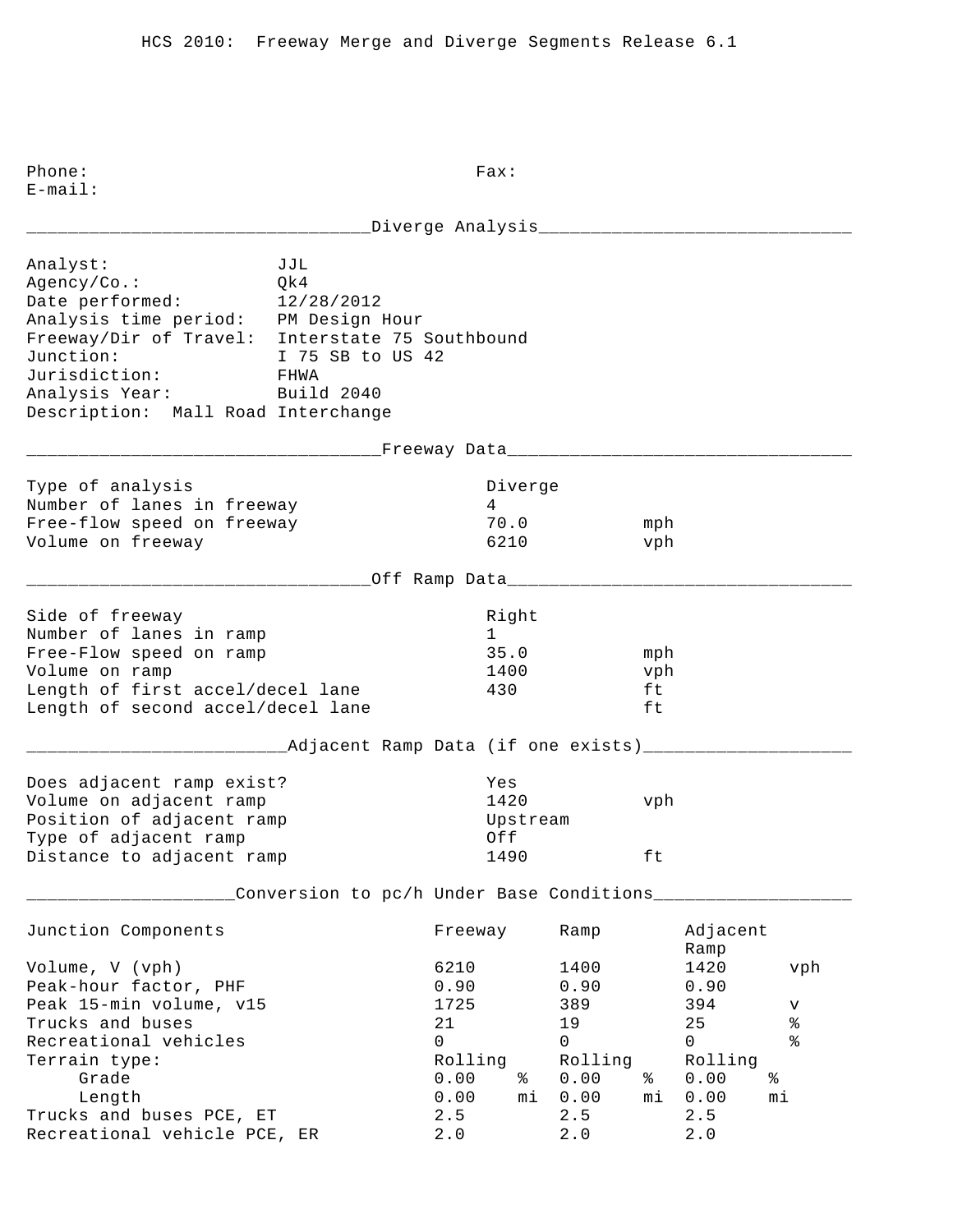| Heavy vehicle adjustment, fHV<br>Driver population factor, fP<br>Flow rate, vp   |                | 0.760<br>1.00<br>9074                                  | 0.778<br>1.00<br>1999 | 0.727<br>1.00<br>2169                    | pcph |
|----------------------------------------------------------------------------------|----------------|--------------------------------------------------------|-----------------------|------------------------------------------|------|
|                                                                                  |                | Estimation of V12 Diverge Areas___                     |                       |                                          |      |
| $L =$                                                                            |                | (Equation 13-12 or 13-13)                              |                       |                                          |      |
| EQ<br>FD.                                                                        |                | $P = 0.436$ Using Equation                             | - 8                   |                                          |      |
|                                                                                  | 12 R F R FD    | $v = v + (v - v) P = 5084$ pc/h                        |                       |                                          |      |
|                                                                                  |                | ____Capacity Checks___________                         |                       |                                          |      |
| $V = V$<br>$F1$ F                                                                | Actual<br>9074 | Maximum<br>9600                                        |                       | LOS F?<br>Νo                             |      |
| $V = V - V$<br>FO F R                                                            | 7075           | 9600                                                   |                       | Νo                                       |      |
| V<br>R                                                                           | 1999           | 2000                                                   |                       | Νo                                       |      |
| v or v<br>$3 \text{ av } 34$                                                     | 1995 $pc/h$    | (Equation 13-14 or 13-17)                              |                       |                                          |      |
| v or v > 2700 pc/h?<br>Is<br>$3 \text{ av } 34$                                  |                | Νo                                                     |                       |                                          |      |
| v or v > 1.5 v /2<br>Is<br>$3 \text{ av } 34$                                    | 12             | Νo                                                     |                       |                                          |      |
| If $yes, v = 5084$<br>12A                                                        |                |                                                        |                       | (Equation 13-15, 13-16, 13-18, or 13-19) |      |
|                                                                                  |                | Flow Entering Diverge Influence Area_______            |                       |                                          |      |
| 5084<br>V                                                                        | Actual         | Max Desirable<br>4400                                  |                       | Violation?<br>Yes                        |      |
| 12                                                                               |                | Level of Service Determination (if not F)______        |                       |                                          |      |
| Density,<br>R                                                                    |                | $D = 4.252 + 0.0086$ v - 0.009 L = 44.1 pc/mi/ln<br>12 | D                     |                                          |      |
| Level of service for ramp-freeway junction areas of influence E                  |                |                                                        |                       |                                          |      |
| ------------------------------Speed Estimation__________________________________ |                |                                                        |                       |                                          |      |
| Intermediate speed variable,                                                     |                | S                                                      | $D = 0.608$           |                                          |      |
| Space mean speed in ramp influence area,                                         |                | R                                                      | $S = 53.0$            | mph                                      |      |
| Space mean speed in outer lanes,                                                 |                | $\Omega$                                               | $S = 72.9$            | mph                                      |      |
| Space mean speed for all vehicles,                                               |                |                                                        | $S = 60.2$            | mph                                      |      |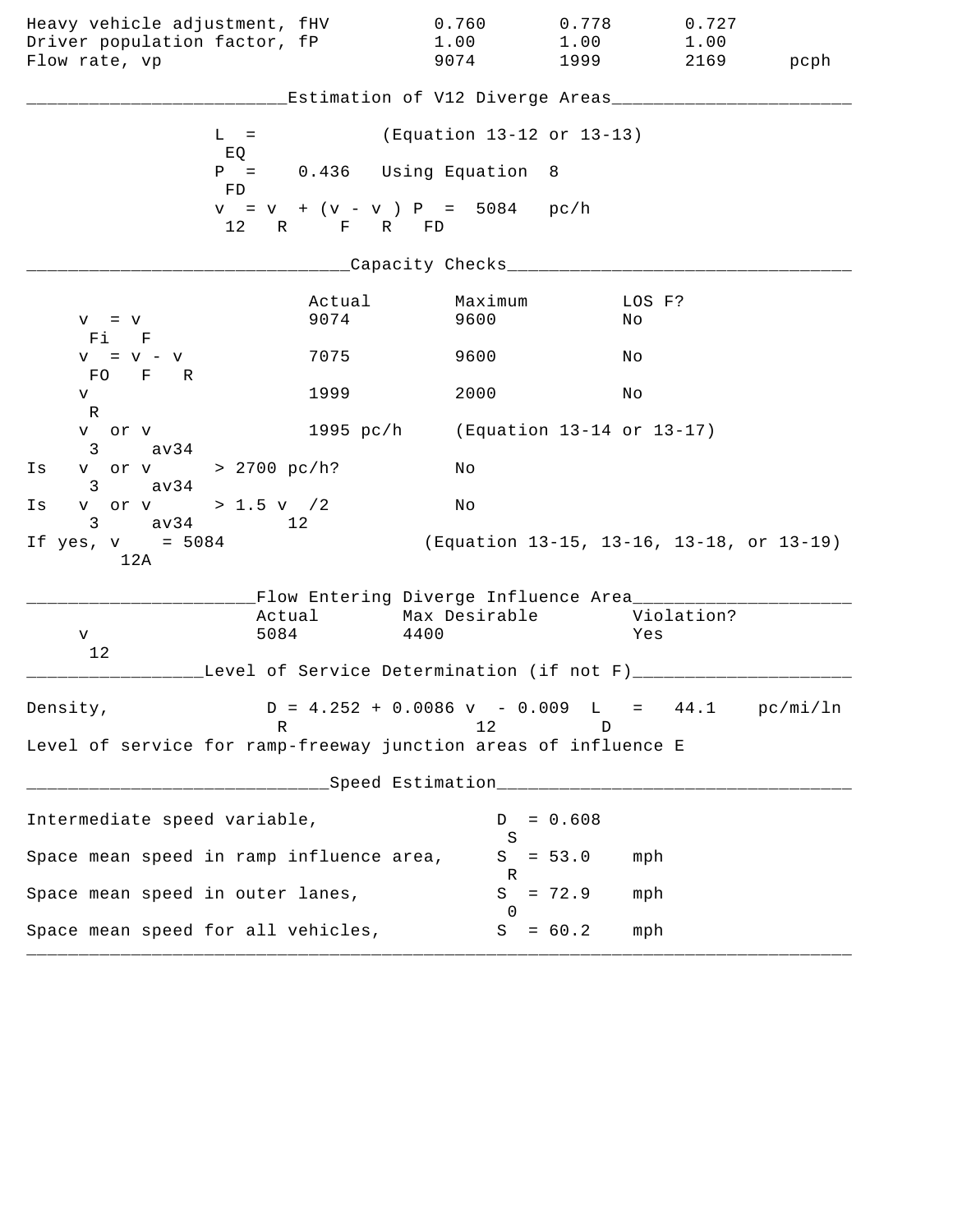|                                                                                                                                                                                                                                           |                                                      | Diverge Analysis_____________________________                                 |                                                                            |                        |                                                                           |                                                          |
|-------------------------------------------------------------------------------------------------------------------------------------------------------------------------------------------------------------------------------------------|------------------------------------------------------|-------------------------------------------------------------------------------|----------------------------------------------------------------------------|------------------------|---------------------------------------------------------------------------|----------------------------------------------------------|
| Analyst:<br>Agency/Co.:<br>Date performed:<br>Analysis time period: AM Design Hour<br>Freeway/Dir of Travel: Interstate 75 Southbound<br>Junction:<br>Jurisdiction:<br>Analysis Year: No Build 2012<br>Description: Mall Road Interchange | JJL<br>Qk4<br>12/28/2012<br>I 75 SB to US 42<br>FHWA |                                                                               |                                                                            |                        |                                                                           |                                                          |
|                                                                                                                                                                                                                                           | _________________Freeway Data___________________     |                                                                               |                                                                            |                        |                                                                           |                                                          |
| Type of analysis<br>Number of lanes in freeway<br>Free-flow speed on freeway<br>Volume on freeway                                                                                                                                         |                                                      | Diverge<br>4<br>70.0<br>5170                                                  |                                                                            | mph<br>vph             |                                                                           |                                                          |
|                                                                                                                                                                                                                                           |                                                      |                                                                               |                                                                            |                        |                                                                           |                                                          |
| Side of freeway<br>Number of lanes in ramp<br>Free-Flow speed on ramp<br>Volume on ramp<br>Length of first accel/decel lane<br>Length of second accel/decel lane                                                                          |                                                      | Right<br>$\mathbf{1}$<br>35.0<br>940<br>430                                   |                                                                            | mph<br>vph<br>ft<br>ft |                                                                           |                                                          |
|                                                                                                                                                                                                                                           | __Adjacent Ramp Data (if one exists)_______          |                                                                               |                                                                            |                        |                                                                           |                                                          |
| Does adjacent ramp exist?<br>Volume on adjacent ramp<br>Position of adjacent ramp<br>Type of adjacent ramp<br>Distance to adjacent ramp                                                                                                   |                                                      | Yes<br>250<br>Off<br>1490                                                     | Upstream                                                                   | vph<br>ft              |                                                                           |                                                          |
|                                                                                                                                                                                                                                           | Conversion to pc/h Under Base Conditions___          |                                                                               |                                                                            |                        |                                                                           |                                                          |
| Junction Components                                                                                                                                                                                                                       |                                                      | Freeway                                                                       | Ramp                                                                       |                        | Adjacent<br>Ramp                                                          |                                                          |
| Volume, V (vph)<br>Peak-hour factor, PHF<br>Peak 15-min volume, v15<br>Trucks and buses<br>Recreational vehicles<br>Terrain type:<br>Grade<br>Length<br>Trucks and buses PCE, ET                                                          |                                                      | 5170<br>0.90<br>1436<br>21<br>0<br>Rolling<br>0.00<br>နွ<br>0.00<br>mi<br>2.5 | 940<br>0.90<br>261<br>19<br>$\mathsf{O}$<br>Rolling<br>0.00<br>0.00<br>2.5 | နွ<br>mi               | 250<br>0.90<br>69<br>25<br>$\mathsf{O}$<br>Rolling<br>0.00<br>0.00<br>2.5 | vph<br>v<br>$\, \mathrm{e}$<br>$\frac{8}{6}$<br>ిం<br>mi |
| Recreational vehicle PCE, ER                                                                                                                                                                                                              |                                                      | 2.0                                                                           | $2.0$                                                                      |                        | 2.0                                                                       |                                                          |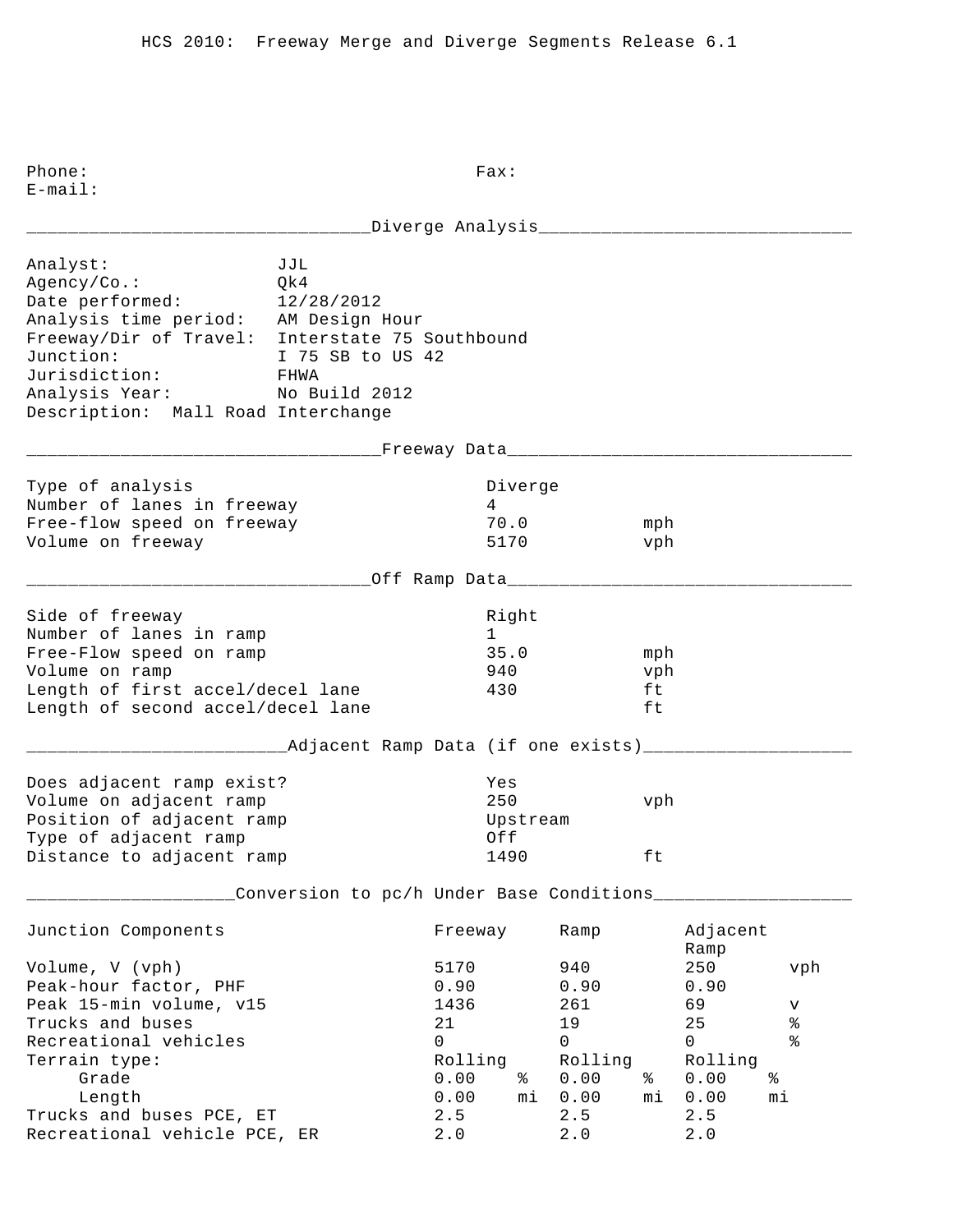| Heavy vehicle adjustment, fHV<br>Driver population factor, fP<br>Flow rate, vp |                                                | 0.760<br>1.00<br>7554                                                           | 0.778<br>1.00<br>1342                    | 0.727<br>1.00<br>382 | pcph |
|--------------------------------------------------------------------------------|------------------------------------------------|---------------------------------------------------------------------------------|------------------------------------------|----------------------|------|
|                                                                                |                                                | Estimation of V12 Diverge Areas___                                              |                                          |                      |      |
|                                                                                | $L =$                                          | (Equation 13-12 or 13-13)                                                       |                                          |                      |      |
|                                                                                | EQ<br>$P = 0.436$ Using Equation<br>FD.        |                                                                                 | - 8                                      |                      |      |
|                                                                                | $v = v + (v - v) P = 4050 pc/h$<br>12 R F R FD |                                                                                 |                                          |                      |      |
|                                                                                |                                                | ____Capacity Checks___                                                          |                                          |                      |      |
| $V = V$<br>$Fi$ $F$                                                            | Actual<br>7554                                 | Maximum<br>9600                                                                 | No                                       | LOS F?               |      |
| $V = V - V$<br>FO F R                                                          | 6212                                           | 9600                                                                            | Νo                                       |                      |      |
| V<br>R                                                                         | 1342                                           | 2000                                                                            | Νo                                       |                      |      |
| v or v<br>$3 \text{ av } 34$                                                   |                                                | 1752 pc/h (Equation 13-14 or 13-17)                                             |                                          |                      |      |
| v or v > 2700 pc/h?<br>Is<br>av34<br>$3 \sim$                                  |                                                | Νo                                                                              |                                          |                      |      |
| v or v > 1.5 v $/2$<br>Is<br>$3 \text{ av } 34$                                | 12                                             | Νo                                                                              |                                          |                      |      |
| If $yes, v = 4050$<br>12A                                                      |                                                |                                                                                 | (Equation 13-15, 13-16, 13-18, or 13-19) |                      |      |
|                                                                                | Flow Entering Diverge Influence Area________   | Max Desirable                                                                   |                                          | Violation?           |      |
| V<br>12                                                                        | Actual<br>4050                                 | 4400                                                                            | Νo                                       |                      |      |
|                                                                                | Level of Service Determination (if not F)_____ |                                                                                 |                                          |                      |      |
| Density,                                                                       | R                                              | $D = 4.252 + 0.0086 \text{ v} - 0.009 \text{ L} = 35.2 \text{ pc/min/ln}$<br>12 | D                                        |                      |      |
| Level of service for ramp-freeway junction areas of influence E                |                                                |                                                                                 |                                          |                      |      |
|                                                                                |                                                | ___Speed Estimation_________________                                            |                                          |                      |      |
| Intermediate speed variable,                                                   |                                                | D<br>S                                                                          | $= 0.549$                                |                      |      |
| Space mean speed in ramp influence area,                                       |                                                |                                                                                 | $S = 54.6$                               | mph                  |      |
| Space mean speed in outer lanes,                                               |                                                | R<br>S                                                                          | $= 73.9$                                 | mph                  |      |
| Space mean speed for all vehicles,                                             |                                                | $\Omega$                                                                        | $S = 62.1$                               | mph                  |      |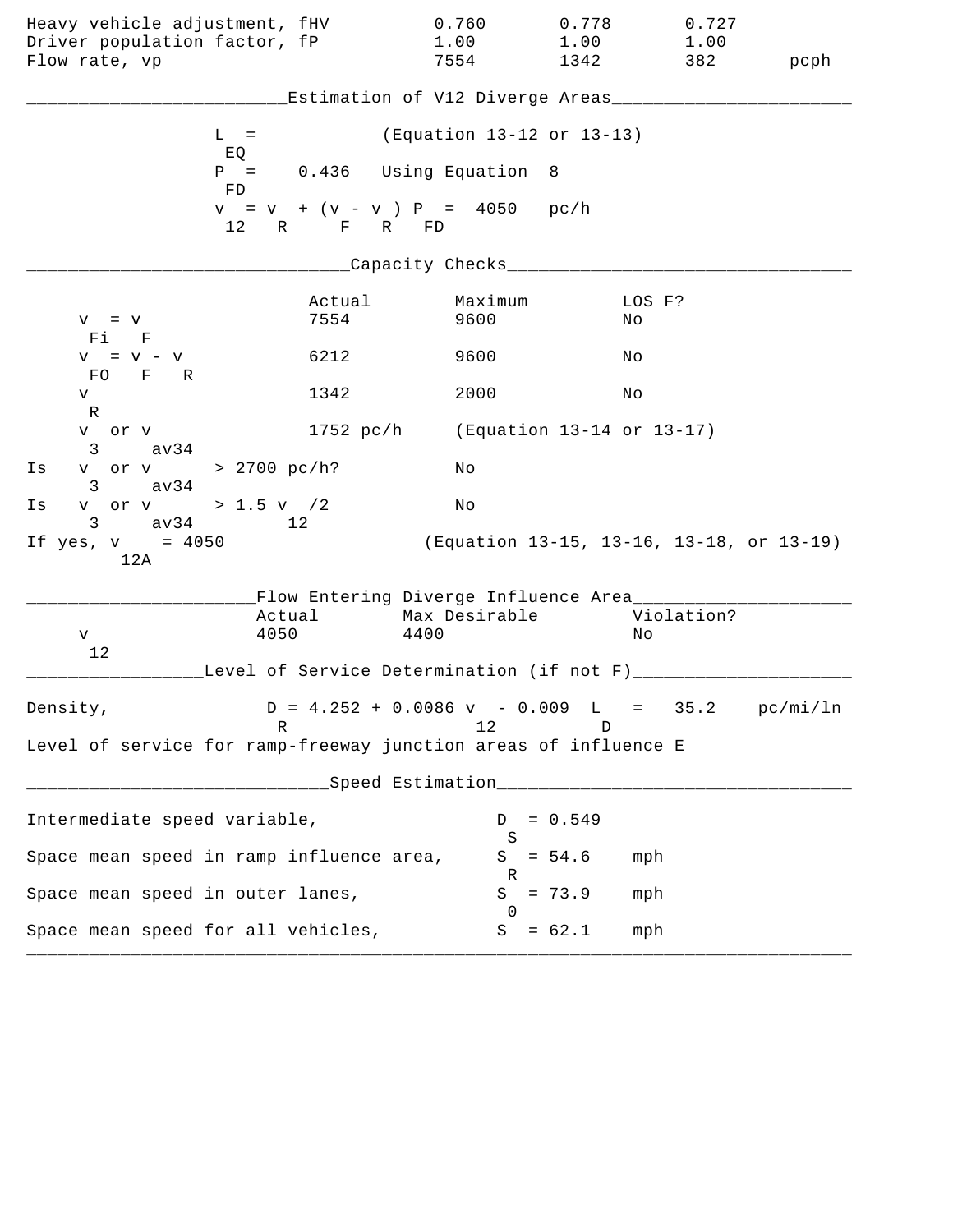\_\_\_\_\_\_\_\_\_\_\_\_\_\_\_\_\_\_\_\_\_\_\_\_\_\_\_\_\_\_\_\_\_Diverge Analysis\_\_\_\_\_\_\_\_\_\_\_\_\_\_\_\_\_\_\_\_\_\_\_\_\_\_\_\_\_\_ Analyst: JJL Agency/Co.: Qk4 Date performed: 12/28/2012 Analysis time period: AM Design Hour Freeway/Dir of Travel: Interstate 75 Southbound Junction: I 75 SB to US 42 Jurisdiction: FHWA Analysis Year: No Build 2040 Description: Mall Road Interchange \_\_\_\_\_\_\_\_\_\_\_\_\_\_\_\_\_\_\_\_\_\_\_\_\_\_\_\_\_\_\_\_\_\_Freeway Data\_\_\_\_\_\_\_\_\_\_\_\_\_\_\_\_\_\_\_\_\_\_\_\_\_\_\_\_\_\_\_\_\_ Type of analysis and the Diverge of analysis and the Diverge Number of lanes in freeway 1988 1989 Free-flow speed on freeway 70.0 mph Volume on freeway and the control of the control of the control of the vehicle of the vehicle of the vehicle of the vehicle of the vehicle of the vehicle of the vehicle of the vehicle of the vehicle of the vehicle of the v \_\_\_\_\_\_\_\_\_\_\_\_\_\_\_\_\_\_\_\_\_\_\_\_\_\_\_\_\_\_\_\_\_Off Ramp Data\_\_\_\_\_\_\_\_\_\_\_\_\_\_\_\_\_\_\_\_\_\_\_\_\_\_\_\_\_\_\_\_\_ Side of freeway and the state of the state of the state of the state of the state of the state of the state of Number of lanes in ramp 1 Free-Flow speed on ramp 35.0 mph Volume on ramp  $1150$  vph Length of first accel/decel lane 430 ft Length of second accel/decel lane ft \_\_\_\_\_\_\_\_\_\_\_\_\_\_\_\_\_\_\_\_\_\_\_\_\_Adjacent Ramp Data (if one exists)\_\_\_\_\_\_\_\_\_\_\_\_\_\_\_\_\_\_\_\_ Does adjacent ramp exist? Yes Volume on adjacent ramp 340 vph Position of adjacent ramp and the Upstream Type of adjacent ramp  $Off$ Distance to adjacent ramp 1490 ft \_\_\_\_\_\_\_\_\_\_\_\_\_\_\_\_\_\_\_\_Conversion to pc/h Under Base Conditions\_\_\_\_\_\_\_\_\_\_\_\_\_\_\_\_\_\_\_ Junction Components Freeway Ramp Adjacent Ramp Ramp and the state of the state of the state of the state of the state of the state of the state of the state of the state of the state of the state of the state of the state of the state of the state of the state of Volume, V (vph) 6560 1150 340 vph Peak-hour factor, PHF 0.90 0.90 0.90 Peak 15-min volume, v15 1822 319 94 v Prucks and buses and buses and buses the control of the control of the control of the control of the control o<br>
The control of the control of the control of the control of the control of the control of the control of the c Recreational vehicles and the control of the control of  $\sim$  0 0 0 % Terrain type: Terrain type: Terrain type: Rolling Rolling Rolling Grade 0.00 % 0.00 % 0.00 % Length 0.00 mi 0.00 mi 0.00 mi Trucks and buses PCE, ET 2.5 2.5 2.5 Recreational vehicle PCE, ER 2.0 2.0 2.0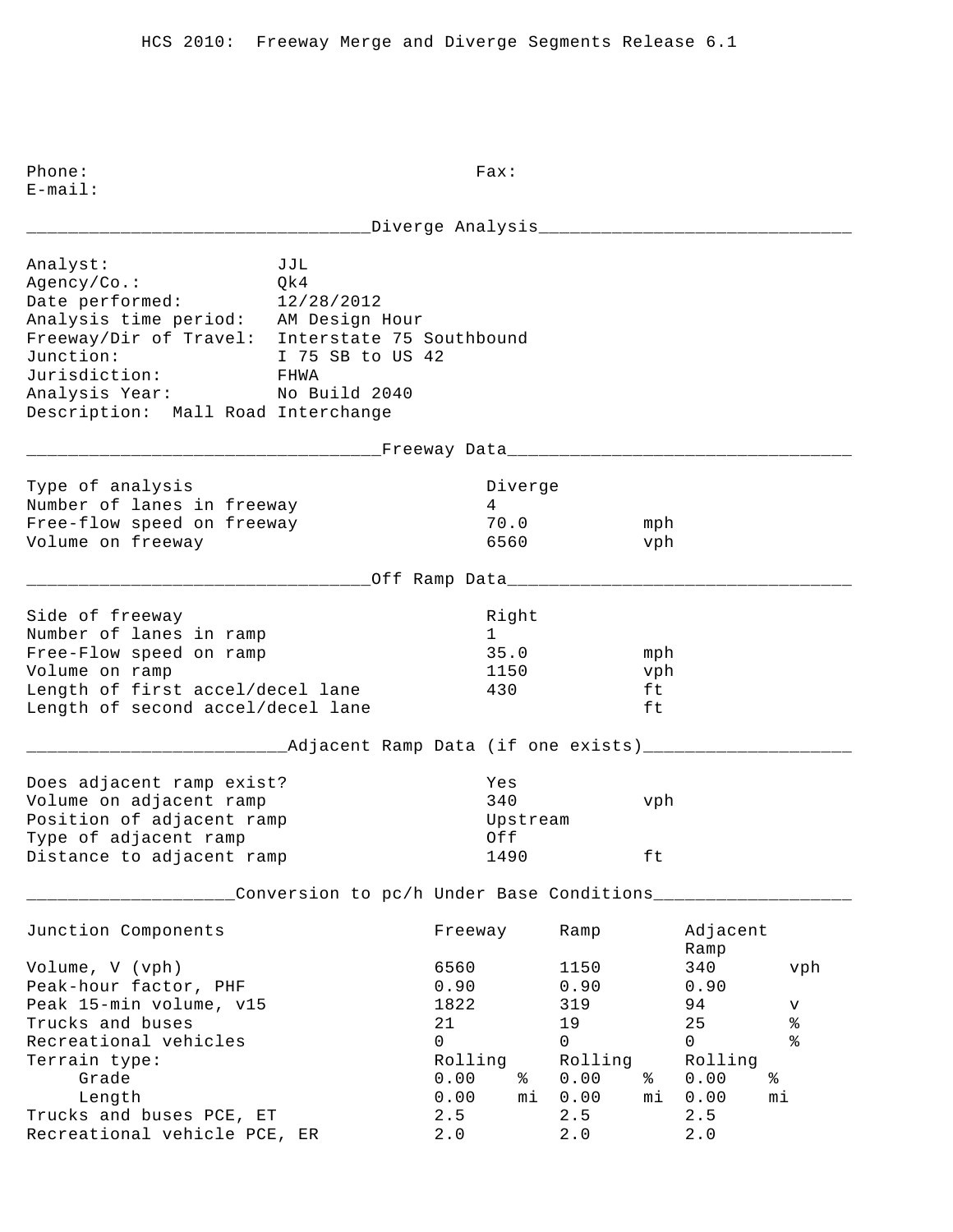| Heavy vehicle adjustment, fHV<br>Driver population factor, fP<br>Flow rate, vp |                | 0.760<br>1.00<br>9585                                                           | 0.778<br>1.00<br>1642                    | 0.727<br>1.00<br>519 | pcph |
|--------------------------------------------------------------------------------|----------------|---------------------------------------------------------------------------------|------------------------------------------|----------------------|------|
|                                                                                |                | Estimation of V12 Diverge Areas___________                                      |                                          |                      |      |
| $L =$                                                                          |                | (Equation 13-12 or 13-13)                                                       |                                          |                      |      |
| EQ<br>FD                                                                       |                | $P = 0.436$ Using Equation 8                                                    |                                          |                      |      |
|                                                                                | 12 R F R FD    | $v = v + (v - v) P = 5105 pc/h$                                                 |                                          |                      |      |
|                                                                                |                | _Capacity Checks____                                                            |                                          |                      |      |
| $V = V$<br>Fi F                                                                | Actual<br>9585 | Maximum<br>9600                                                                 | No                                       | LOS F?               |      |
| $V = V - V$                                                                    | 7943           | 9600                                                                            | Νo                                       |                      |      |
| FO F R<br>V                                                                    | 1642           | 2000                                                                            | Νo                                       |                      |      |
| R<br>v or v<br>$3 \text{ av34}$                                                |                | 2240 pc/h (Equation 13-14 or 13-17)                                             |                                          |                      |      |
| v or v > 2700 pc/h?<br>Is<br>$3 \text{ av } 34$                                |                | Νo                                                                              |                                          |                      |      |
| v or v > 1.5 v / 2<br>Is                                                       |                | No                                                                              |                                          |                      |      |
| $3 \text{ av } 34$<br>If $yes, v = 5105$<br>12A                                | 12             |                                                                                 | (Equation 13-15, 13-16, 13-18, or 13-19) |                      |      |
|                                                                                |                | Flow Entering Diverge Influence Area________                                    |                                          |                      |      |
| V                                                                              | 5105           | Actual Max Desirable<br>4400                                                    | Yes                                      | Violation?           |      |
| 12                                                                             |                | Level of Service Determination (if not F)________                               |                                          |                      |      |
| Density,                                                                       | R              | $D = 4.252 + 0.0086 \text{ v} - 0.009 \text{ L} = 44.3 \text{ pc/min/ln}$<br>12 | D                                        |                      |      |
| Level of service for ramp-freeway junction areas of influence E                |                |                                                                                 |                                          |                      |      |
|                                                                                |                | Speed Estimation____________________                                            |                                          |                      |      |
| Intermediate speed variable,                                                   |                | D                                                                               | $= 0.576$                                |                      |      |
| Space mean speed in ramp influence area,                                       |                | S<br>S                                                                          | $= 53.9$<br>mph                          |                      |      |
| Space mean speed in outer lanes,                                               |                | R<br>S                                                                          | $= 72.0$<br>mph                          |                      |      |
| Space mean speed for all vehicles,                                             |                | $\Omega$<br>S                                                                   | $= 61.0$<br>mph                          |                      |      |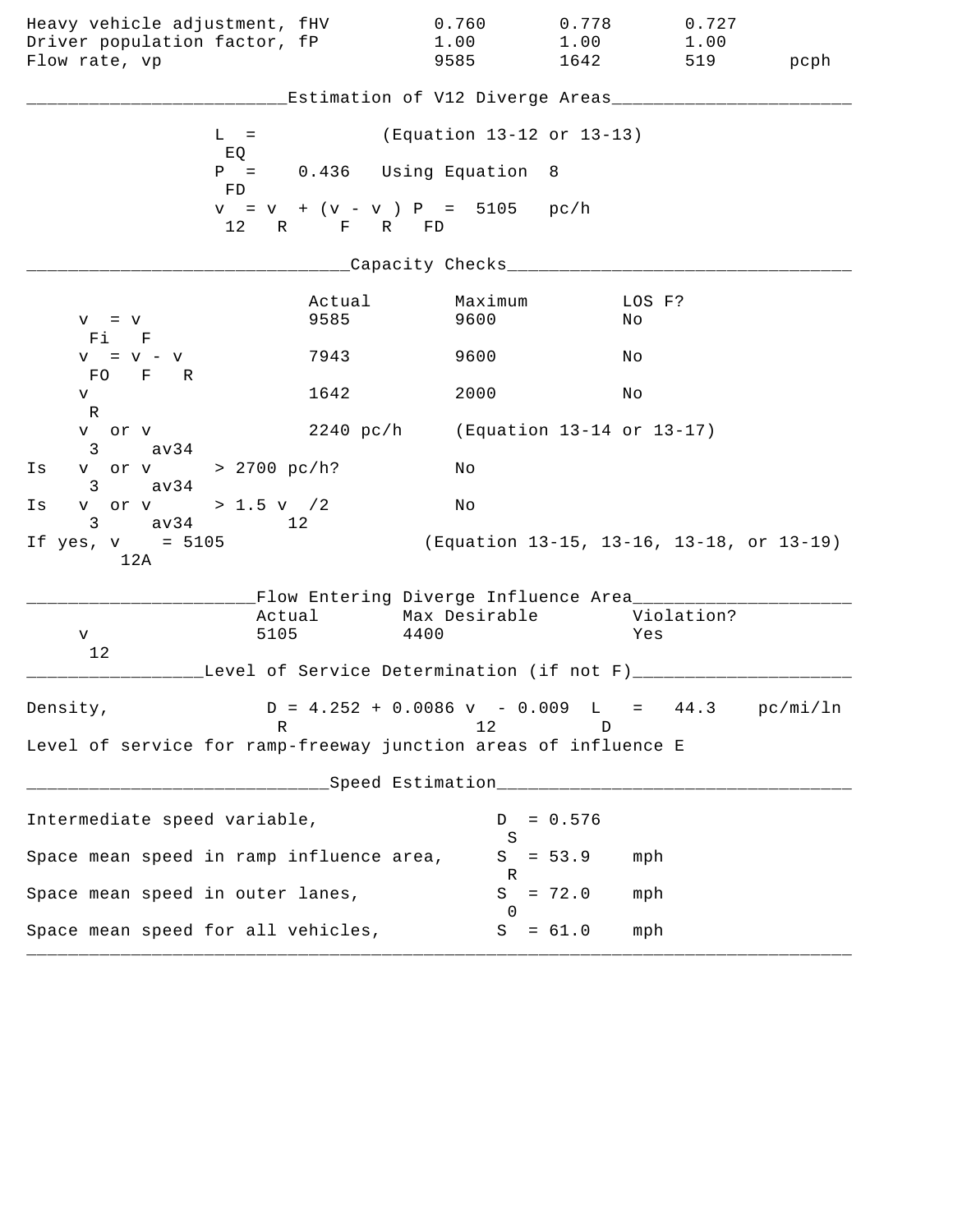|                                                                                                                                                                                                                                           |                                                      |                                                                       |                              | Diverge Analysis_____________________________                        |                        |                                                          |                                                 |
|-------------------------------------------------------------------------------------------------------------------------------------------------------------------------------------------------------------------------------------------|------------------------------------------------------|-----------------------------------------------------------------------|------------------------------|----------------------------------------------------------------------|------------------------|----------------------------------------------------------|-------------------------------------------------|
| Analyst:<br>Agency/Co.:<br>Date performed:<br>Analysis time period: PM Design Hour<br>Freeway/Dir of Travel: Interstate 75 Southbound<br>Junction:<br>Jurisdiction:<br>Analysis Year: No Build 2012<br>Description: Mall Road Interchange | JJL<br>Qk4<br>12/28/2012<br>I 75 SB to US 42<br>FHWA |                                                                       |                              |                                                                      |                        |                                                          |                                                 |
|                                                                                                                                                                                                                                           | __________________Freeway Data____________________   |                                                                       |                              |                                                                      |                        |                                                          |                                                 |
| Type of analysis<br>Number of lanes in freeway<br>Free-flow speed on freeway<br>Volume on freeway                                                                                                                                         |                                                      | 4                                                                     | Diverge<br>70.0<br>5010      |                                                                      | mph<br>vph             |                                                          |                                                 |
|                                                                                                                                                                                                                                           |                                                      |                                                                       |                              |                                                                      |                        |                                                          |                                                 |
| Side of freeway<br>Number of lanes in ramp<br>Free-Flow speed on ramp<br>Volume on ramp<br>Length of first accel/decel lane<br>Length of second accel/decel lane                                                                          |                                                      | 1                                                                     | Right<br>35.0<br>1100<br>430 |                                                                      | mph<br>vph<br>ft<br>ft |                                                          |                                                 |
|                                                                                                                                                                                                                                           | __Adjacent Ramp Data (if one exists)______           |                                                                       |                              |                                                                      |                        |                                                          |                                                 |
| Does adjacent ramp exist?<br>Volume on adjacent ramp<br>Position of adjacent ramp<br>Type of adjacent ramp<br>Distance to adjacent ramp                                                                                                   |                                                      | Yes<br>440<br>Off                                                     | Upstream<br>1490             |                                                                      | vph<br>ft              |                                                          |                                                 |
|                                                                                                                                                                                                                                           | Conversion to pc/h Under Base Conditions___          |                                                                       |                              |                                                                      |                        |                                                          |                                                 |
| Junction Components                                                                                                                                                                                                                       |                                                      | Freeway                                                               |                              | Ramp                                                                 |                        | Adjacent<br>Ramp                                         |                                                 |
| Volume, V (vph)<br>Peak-hour factor, PHF<br>Peak 15-min volume, v15<br>Trucks and buses<br>Recreational vehicles<br>Terrain type:<br>Grade                                                                                                |                                                      | 5010<br>0.90<br>1392<br>21<br>$\mathsf{O}$<br>Rolling<br>0.00<br>0.00 | နွ<br>mi                     | 1100<br>0.90<br>306<br>19<br>$\mathsf{O}$<br>Rolling<br>0.00<br>0.00 | နွ<br>mi               | 440<br>0.90<br>122<br>25<br>0<br>Rolling<br>0.00<br>0.00 | vph<br>v<br>$\,$ %<br>$\frac{8}{6}$<br>ిం<br>mi |
| Length<br>Trucks and buses PCE, ET<br>Recreational vehicle PCE, ER                                                                                                                                                                        |                                                      | 2.5<br>2.0                                                            |                              | 2.5<br>$2.0$                                                         |                        | 2.5<br>2.0                                               |                                                 |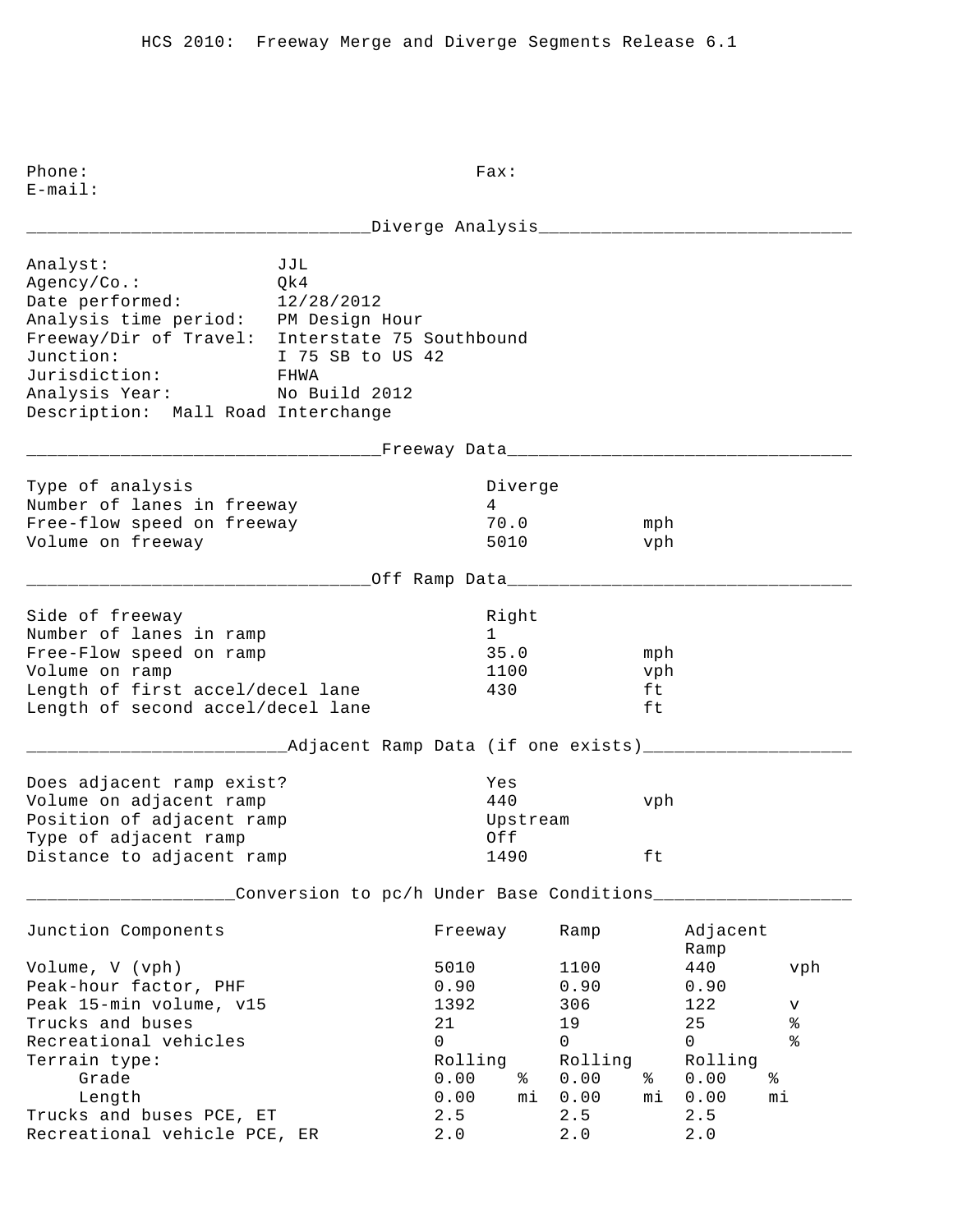| Heavy vehicle adjustment, fHV<br>Driver population factor, fP<br>Flow rate, vp   |                | 0.760<br>1.00<br>7320                                                           | 0.778<br>1.00<br>1571     | 0.727<br>1.00<br>672                     | pcph |
|----------------------------------------------------------------------------------|----------------|---------------------------------------------------------------------------------|---------------------------|------------------------------------------|------|
|                                                                                  |                | Estimation of V12 Diverge Areas___                                              |                           |                                          |      |
| $L =$                                                                            |                | (Equation 13-12 or 13-13)                                                       |                           |                                          |      |
| EQ<br>FD.                                                                        |                | $P = 0.436$ Using Equation                                                      | - 8                       |                                          |      |
|                                                                                  | 12 R F R FD    | $v = v + (v - v) P = 4078 pc/h$                                                 |                           |                                          |      |
|                                                                                  |                | __Capacity Checks__________                                                     |                           |                                          |      |
| $V = V$<br>Fi F                                                                  | Actual<br>7320 | Maximum<br>9600                                                                 |                           | LOS F?<br>Νo                             |      |
| $V = V - V$<br>FO F R                                                            | 5749           | 9600                                                                            |                           | Νo                                       |      |
| V                                                                                | 1571           | 2000                                                                            |                           | Νo                                       |      |
| R<br>v or v<br>av34<br>3                                                         | 1621~pc/h      |                                                                                 | (Equation 13-14 or 13-17) |                                          |      |
| v or v > 2700 pc/h?<br>Is<br>$3 \text{ av } 34$                                  |                | Νo                                                                              |                           |                                          |      |
| v or v > 1.5 v $/2$<br>Is<br>$3 \text{ av } 34$                                  | 12             | Νo                                                                              |                           |                                          |      |
| If $yes, v = 4078$<br>12A                                                        |                |                                                                                 |                           | (Equation 13-15, 13-16, 13-18, or 13-19) |      |
|                                                                                  |                | Flow Entering Diverge Influence Area_______                                     |                           |                                          |      |
| 4078<br>V<br>12                                                                  | Actual         | Max Desirable<br>4400                                                           |                           | Violation?<br>Νo                         |      |
|                                                                                  |                | Level of Service Determination (if not F)______                                 |                           |                                          |      |
| Density,<br>R                                                                    |                | $D = 4.252 + 0.0086 \text{ v} - 0.009 \text{ L} = 35.5 \text{ pc/min/ln}$<br>12 | D                         |                                          |      |
| Level of service for ramp-freeway junction areas of influence E                  |                |                                                                                 |                           |                                          |      |
| ______________________________Speed Estimation__________________________________ |                |                                                                                 |                           |                                          |      |
| Intermediate speed variable,                                                     |                |                                                                                 | $D = 0.569$               |                                          |      |
| Space mean speed in ramp influence area,                                         |                | S                                                                               | $S = 54.1$                | mph                                      |      |
| Space mean speed in outer lanes,                                                 |                | R<br>S                                                                          | $= 74.4$                  | mph                                      |      |
| Space mean speed for all vehicles,                                               |                | $\Omega$                                                                        | $S = 61.5$                | mph                                      |      |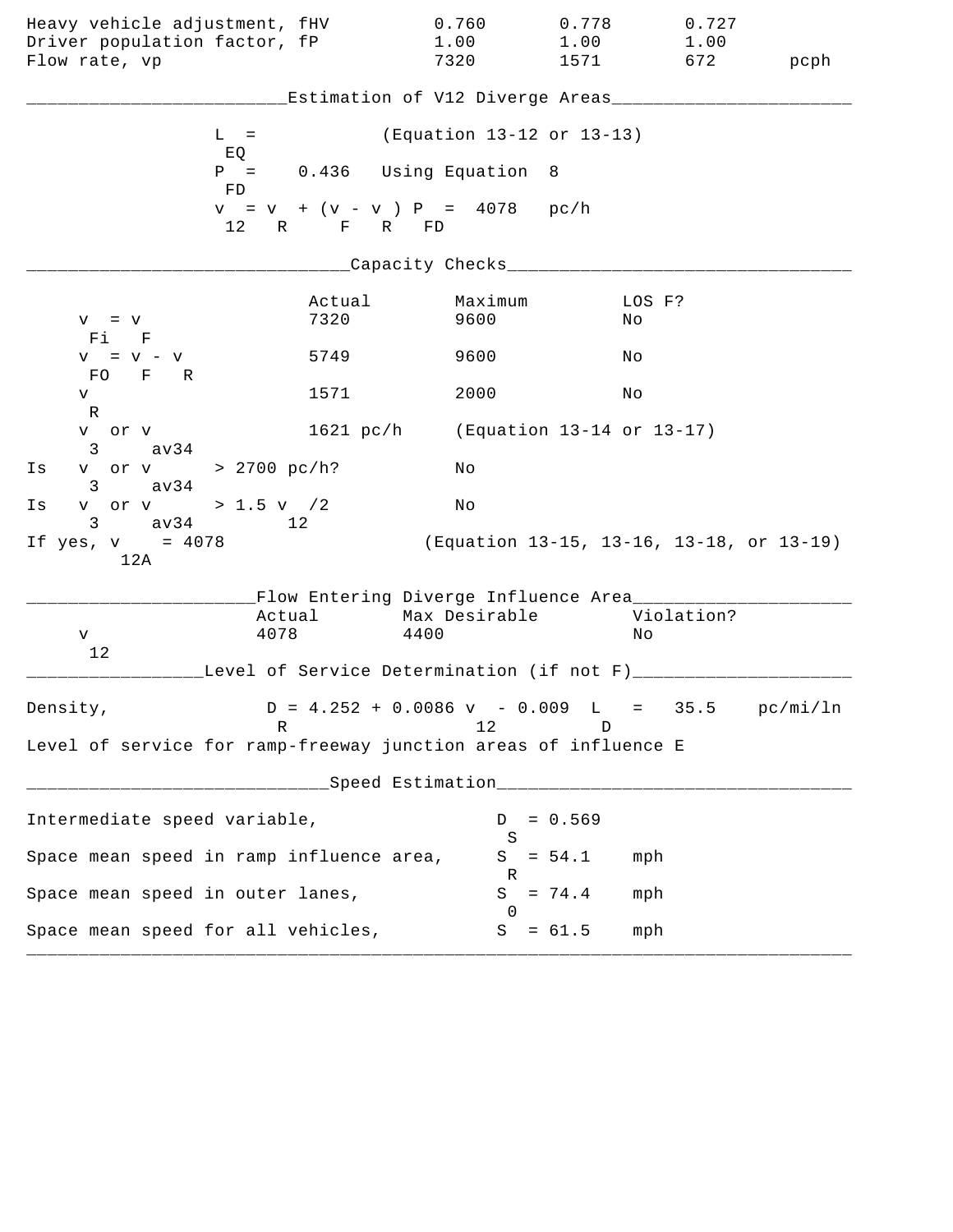| Analyst:<br>Agency/Co.:<br>Date performed:<br>Analysis time period: PM Design Hour<br>Freeway/Dir of Travel: Interstate 75 Southbound<br>Junction:<br>Jurisdiction:<br>Analysis Year: No Build 2040<br>Description: Mall Road Interchange | JJL<br>Qk4<br>12/28/2012<br>I 75 SB to US 42<br>FHWA    |                                                                   |                   |                         |                                                                             |                        |                                                                             |                                                              |
|-------------------------------------------------------------------------------------------------------------------------------------------------------------------------------------------------------------------------------------------|---------------------------------------------------------|-------------------------------------------------------------------|-------------------|-------------------------|-----------------------------------------------------------------------------|------------------------|-----------------------------------------------------------------------------|--------------------------------------------------------------|
|                                                                                                                                                                                                                                           | _______________________Freeway Data____________________ |                                                                   |                   |                         |                                                                             |                        |                                                                             |                                                              |
| Type of analysis<br>Number of lanes in freeway<br>Free-flow speed on freeway<br>Volume on freeway                                                                                                                                         |                                                         |                                                                   | $4\overline{ }$   | Diverge<br>70.0<br>6310 |                                                                             | mph<br>vph             |                                                                             |                                                              |
|                                                                                                                                                                                                                                           |                                                         |                                                                   |                   |                         |                                                                             |                        |                                                                             |                                                              |
| Side of freeway<br>Number of lanes in ramp<br>Free-Flow speed on ramp<br>Volume on ramp<br>Length of first accel/decel lane<br>Length of second accel/decel lane                                                                          |                                                         |                                                                   | Right<br>1<br>430 | 35.0<br>1400            |                                                                             | mph<br>vph<br>ft<br>ft |                                                                             |                                                              |
| _____________________________Adjacent Ramp Data (if one exists)___________<br>Does adjacent ramp exist?<br>Volume on adjacent ramp<br>Position of adjacent ramp<br>Type of adjacent ramp<br>Distance to adjacent ramp                     |                                                         |                                                                   | Yes<br>Off        | 1100<br>Upstream        | 1490                                                                        | vph<br>ft              |                                                                             |                                                              |
|                                                                                                                                                                                                                                           | Conversion to pc/h Under Base Conditions__________      |                                                                   |                   |                         |                                                                             |                        |                                                                             |                                                              |
| Junction Components                                                                                                                                                                                                                       |                                                         | Freeway                                                           |                   |                         | Ramp                                                                        |                        | Adjacent<br>Ramp                                                            |                                                              |
| Volume, V (vph)<br>Peak-hour factor, PHF<br>Peak 15-min volume, v15<br>Trucks and buses<br>Recreational vehicles<br>Terrain type:<br>Grade<br>Length<br>Trucks and buses PCE, ET                                                          |                                                         | 6310<br>0.90<br>1753<br>21<br>0<br>Rolling<br>0.00<br>0.00<br>2.5 |                   | နွ<br>mi                | 1400<br>0.90<br>389<br>19<br>$\mathsf{O}$<br>Rolling<br>0.00<br>0.00<br>2.5 | နွ<br>mi               | 1100<br>0.90<br>306<br>25<br>$\mathsf{O}$<br>Rolling<br>0.00<br>0.00<br>2.5 | vph<br>v<br>$\, \,{}^{\circ}\!$<br>$\frac{8}{6}$<br>ిం<br>mi |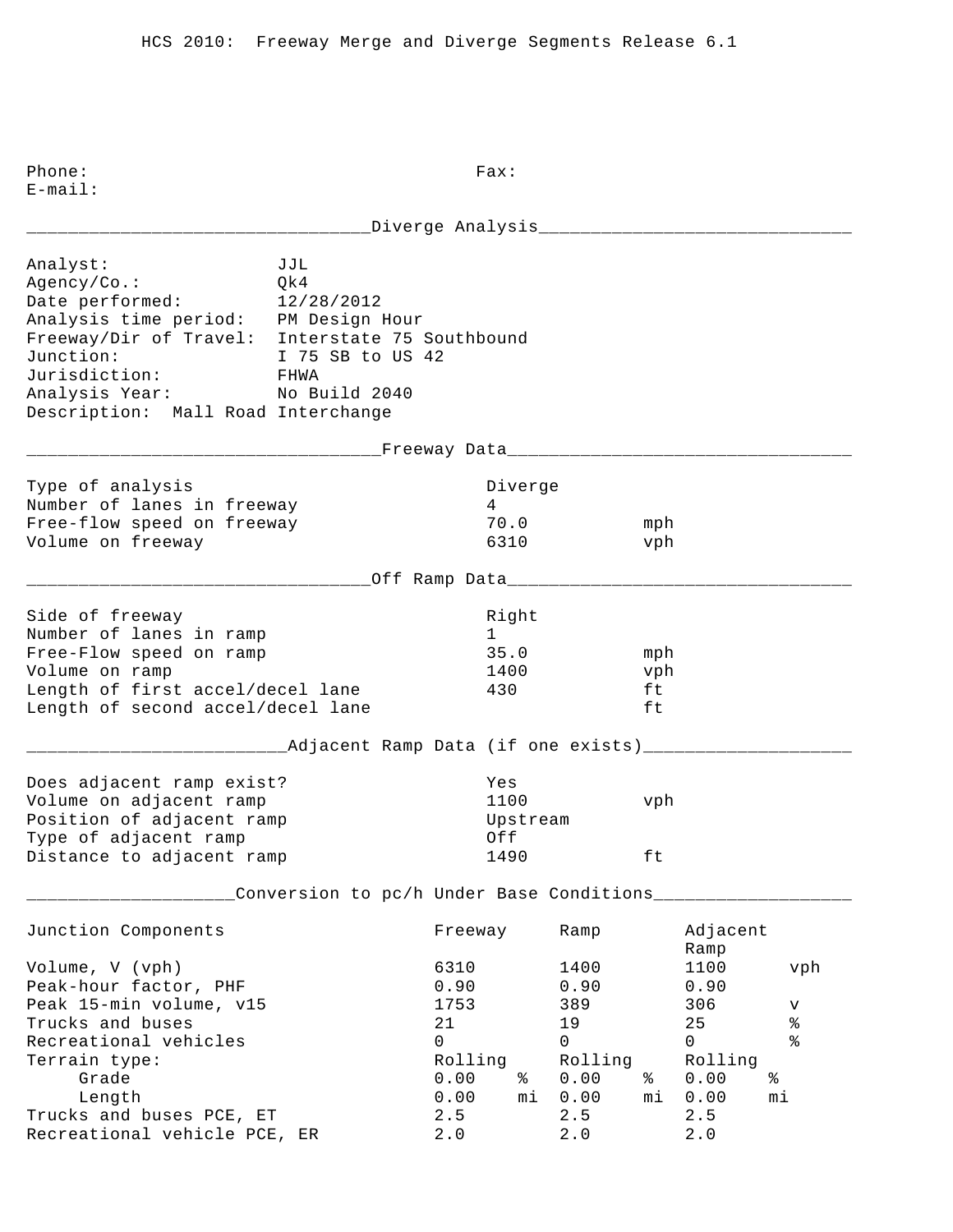| Heavy vehicle adjustment, fHV<br>Driver population factor, fP<br>Flow rate, vp   |                | 0.760<br>1.00<br>9220                                                           | 0.778<br>1.00<br>1999                    | 0.727<br>1.00<br>1681 | pcph |  |  |
|----------------------------------------------------------------------------------|----------------|---------------------------------------------------------------------------------|------------------------------------------|-----------------------|------|--|--|
| Estimation of V12 Diverge Areas___                                               |                |                                                                                 |                                          |                       |      |  |  |
| $L =$                                                                            |                | (Equation 13-12 or 13-13)                                                       |                                          |                       |      |  |  |
| EQ<br>FD.                                                                        |                | $P = 0.436$ Using Equation                                                      | 8 <sup>8</sup>                           |                       |      |  |  |
|                                                                                  | 12 R F R FD    | $v = v + (v - v) P = 5147 pc/h$                                                 |                                          |                       |      |  |  |
|                                                                                  |                | ____Capacity Checks__________                                                   |                                          |                       |      |  |  |
| $V = V$<br>Fi F                                                                  | Actual<br>9220 | Maximum<br>9600                                                                 | Νo                                       | LOS F?                |      |  |  |
| $V = V - V$<br>FO F R                                                            | 7221           | 9600                                                                            | Νo                                       |                       |      |  |  |
| V                                                                                | 1999           | 2000                                                                            | Νo                                       |                       |      |  |  |
| R<br>v or v<br>$3 \text{ av } 34$                                                | 2036~pc/h      | (Equation 13-14 or 13-17)                                                       |                                          |                       |      |  |  |
| v or v > 2700 pc/h?<br>Is<br>$3 \text{ av } 34$                                  |                | Νo                                                                              |                                          |                       |      |  |  |
| v or v > 1.5 v $/2$<br>Is<br>$3 \text{ av } 34$<br>12                            |                | Νo                                                                              |                                          |                       |      |  |  |
| If yes, $v = 5147$<br>12A                                                        |                |                                                                                 | (Equation 13-15, 13-16, 13-18, or 13-19) |                       |      |  |  |
|                                                                                  |                | Flow Entering Diverge Influence Area_______                                     |                                          |                       |      |  |  |
| V<br>12                                                                          | Actual<br>5147 | Max Desirable<br>4400                                                           |                                          | Violation?<br>Yes     |      |  |  |
| Level of Service Determination (if not F)______                                  |                |                                                                                 |                                          |                       |      |  |  |
| Density,                                                                         | R              | $D = 4.252 + 0.0086 \text{ v} - 0.009 \text{ L} = 44.6 \text{ pc/min/ln}$<br>12 | D                                        |                       |      |  |  |
| Level of service for ramp-freeway junction areas of influence E                  |                |                                                                                 |                                          |                       |      |  |  |
| ------------------------------Speed Estimation__________________________________ |                |                                                                                 |                                          |                       |      |  |  |
| Intermediate speed variable,                                                     |                | S                                                                               | $D = 0.608$                              |                       |      |  |  |
| Space mean speed in ramp influence area,                                         |                |                                                                                 | $S = 53.0$                               | mph                   |      |  |  |
| Space mean speed in outer lanes,                                                 |                | R                                                                               | $S = 72.7$                               | mph                   |      |  |  |
| Space mean speed for all vehicles,                                               |                | $\Omega$                                                                        | $S = 60.2$                               | mph                   |      |  |  |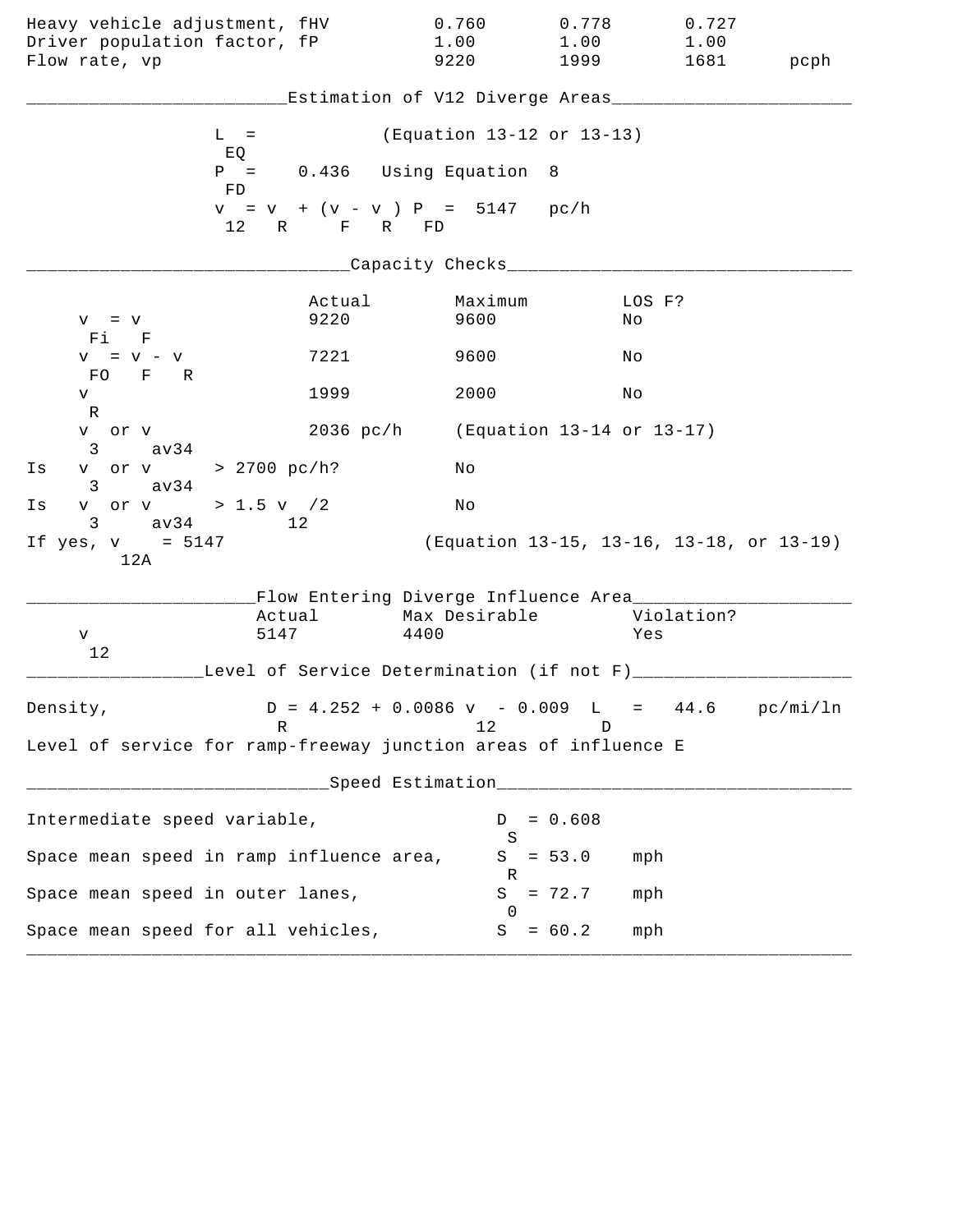Phone: Fax: E-mail: \_\_\_\_\_\_\_\_\_\_\_\_\_\_\_\_\_\_\_\_\_\_\_\_\_\_\_\_\_\_\_\_\_Merge Analysis\_\_\_\_\_\_\_\_\_\_\_\_\_\_\_\_\_\_\_\_\_\_\_\_\_\_\_\_\_\_\_\_ Analyst: JJL Agency/Co.: Qk4 Date performed: 12/28/2012 Analysis time period: AM Design Hour Freeway/Dir of Travel: Interstate 75 Southbound Junction: KY 18/US 42 to I 75 SB Jurisdiction: FHWA Analysis Year: Build 2012 Description: Mall Road Interchange \_\_\_\_\_\_\_\_\_\_\_\_\_\_\_\_\_\_\_\_\_\_\_\_\_\_\_\_\_\_\_\_\_\_Freeway Data\_\_\_\_\_\_\_\_\_\_\_\_\_\_\_\_\_\_\_\_\_\_\_\_\_\_\_\_\_\_\_\_\_ Type of analysis and a series of analysis and a series of the Merge Number of lanes in freeway 14 Free-flow speed on freeway 70.0 mph Volume on freeway 4630 vph \_\_\_\_\_\_\_\_\_\_\_\_\_\_\_\_\_\_\_\_\_\_\_\_\_\_\_\_\_\_\_\_\_\_On Ramp Data\_\_\_\_\_\_\_\_\_\_\_\_\_\_\_\_\_\_\_\_\_\_\_\_\_\_\_\_\_\_\_\_\_ Side of freeway and the state of the state of the state of the state of the state of the state of the state of Number of lanes in ramp 1 Free-flow speed on ramp  $40.0$  mph Volume on ramp  $860$  vph Length of first accel/decel lane 550 ft Length of second accel/decel lane ft \_\_\_\_\_\_\_\_\_\_\_\_\_\_\_\_\_\_\_\_\_\_\_\_\_Adjacent Ramp Data (if one exists)\_\_\_\_\_\_\_\_\_\_\_\_\_\_\_\_\_\_\_\_ Does adjacent ramp exist? Yes Volume on adjacent Ramp 950 vph Position of adjacent Ramp and Upstream Type of adjacent Ramp  $Off$ Distance to adjacent Ramp  $2230$  ft \_\_\_\_\_\_\_\_\_\_\_\_\_\_\_\_\_\_\_\_Conversion to pc/h Under Base Conditions\_\_\_\_\_\_\_\_\_\_\_\_\_\_\_\_\_\_\_ Junction Components Freeway Ramp Adjacent Ramp Ramp and the state of the state of the state of the state of the state of the state of the state of the state of the state of the state of the state of the state of the state of the state of the state of the state of Volume, V (vph) 4630 860 950 vph Peak-hour factor, PHF 0.90 0.90 0.90 0.90 Peak 15-min volume, v15 1286 239 264 v Trucks and buses  $\begin{array}{ccccccc}\n & & & & & & 0 & & & 0 & & 0 & & 8 \\
\text{Recreational vehicles} & & & & & & 0 & & 0 & & 0 & & \frac{9}{2}\n\end{array}$ Recreational vehicles and the control of the control of  $\sim$  0 0 0 % Terrain type: Terrain type: Terrain type: Rolling Rolling Rolling Grade  $\frac{1}{2}$  Grade  $\frac{1}{2}$   $\frac{1}{2}$   $\frac{1}{2}$   $\frac{1}{2}$   $\frac{1}{2}$   $\frac{1}{2}$   $\frac{1}{2}$   $\frac{1}{2}$   $\frac{1}{2}$   $\frac{1}{2}$   $\frac{1}{2}$   $\frac{1}{2}$   $\frac{1}{2}$   $\frac{1}{2}$   $\frac{1}{2}$   $\frac{1}{2}$   $\frac{1}{2}$   $\frac{1}{2}$   $\frac{1}{2}$   $\frac{1}{2}$ and buses PCE, ET and the contract of the contract of the contract of the contract of the contract of the contra<br>
cs and buses PCE, ET and the contract of the contract of the contract of the contract of the contract of the Trucks and buses PCE, ET 2.5 2.5 2.5 Recreational vehicle PCE, ER 2.0 2.0 2.0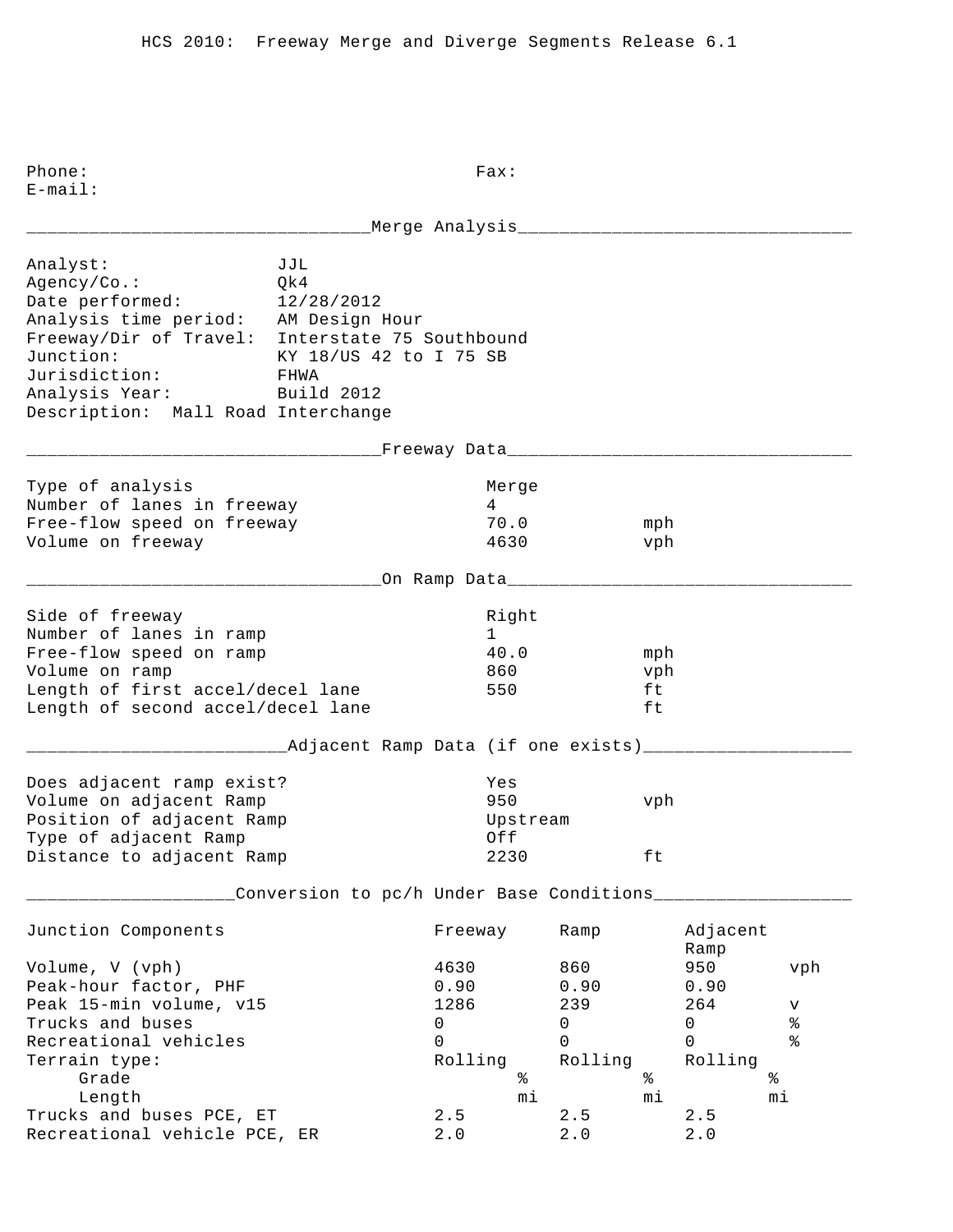| Heavy vehicle adjustment, fHV<br>Driver population factor, fP                                                                                    |                                               | 1.000<br>1.00                       | 1.000<br>1.00 | 1.000<br>1.00                            |      |
|--------------------------------------------------------------------------------------------------------------------------------------------------|-----------------------------------------------|-------------------------------------|---------------|------------------------------------------|------|
| Flow rate, vp                                                                                                                                    |                                               | 5144                                | 956 —         | 1056                                     | pcph |
|                                                                                                                                                  | Estimation of V12 Merge Areas___              |                                     |               |                                          |      |
| $L =$<br>EQ                                                                                                                                      |                                               | (Equation 13-6 or 13-7)             |               |                                          |      |
| $P =$<br>FМ                                                                                                                                      | 0.098 Using Equation 4                        |                                     |               |                                          |      |
| 12                                                                                                                                               | $v = v (P) = 506$<br>$F =$<br>FM              | pc/h                                |               |                                          |      |
|                                                                                                                                                  |                                               | Capacity Checks___                  |               |                                          |      |
| V<br>FO.                                                                                                                                         | Actual<br>6100                                | Maximum<br>9600                     |               | LOS F?<br>Νo                             |      |
| v or v<br>3<br>av34                                                                                                                              |                                               | 2319 pc/h (Equation 13-14 or 13-17) |               |                                          |      |
| v or v > 2700 pc/h?<br>Is<br>$3 \text{ av34}$                                                                                                    |                                               | Νo                                  |               |                                          |      |
| v or v > 1.5 v /2<br>Ιs<br>$3 \text{ av } 34$<br>12                                                                                              |                                               | Yes                                 |               |                                          |      |
| If $yes, v = 2057$<br>12A                                                                                                                        |                                               |                                     |               | (Equation 13-15, 13-16, 13-18, or 13-19) |      |
| Actual<br>6100<br>v<br>12A                                                                                                                       | __Flow Entering Merge Influence Area________  | Max Desirable<br>4600               |               | Violation?<br>Νo                         |      |
|                                                                                                                                                  | Level of Service Determination (if not F)____ |                                     |               |                                          |      |
| Density, $D = 5.475 + 0.00734 v + 0.0078 v - 0.00627 L = 25.1 pc/min/ln$<br>R<br>Level of service for ramp-freeway junction areas of influence C | R 12                                          |                                     | Α             |                                          |      |
|                                                                                                                                                  | Speed Estimation                              |                                     |               |                                          |      |
| Intermediate speed variable,                                                                                                                     |                                               | М                                   | $= 0.356$     |                                          |      |
| Space mean speed in ramp influence area,                                                                                                         |                                               | S<br>S                              | $= 60.0$      | mph                                      |      |
| Space mean speed in outer lanes,                                                                                                                 |                                               | ĸ<br>S<br>$\left( \right)$          | $= 66.2$      | mph                                      |      |
| Space mean speed for all vehicles,                                                                                                               |                                               | S                                   | $= 63.0$      | mph                                      |      |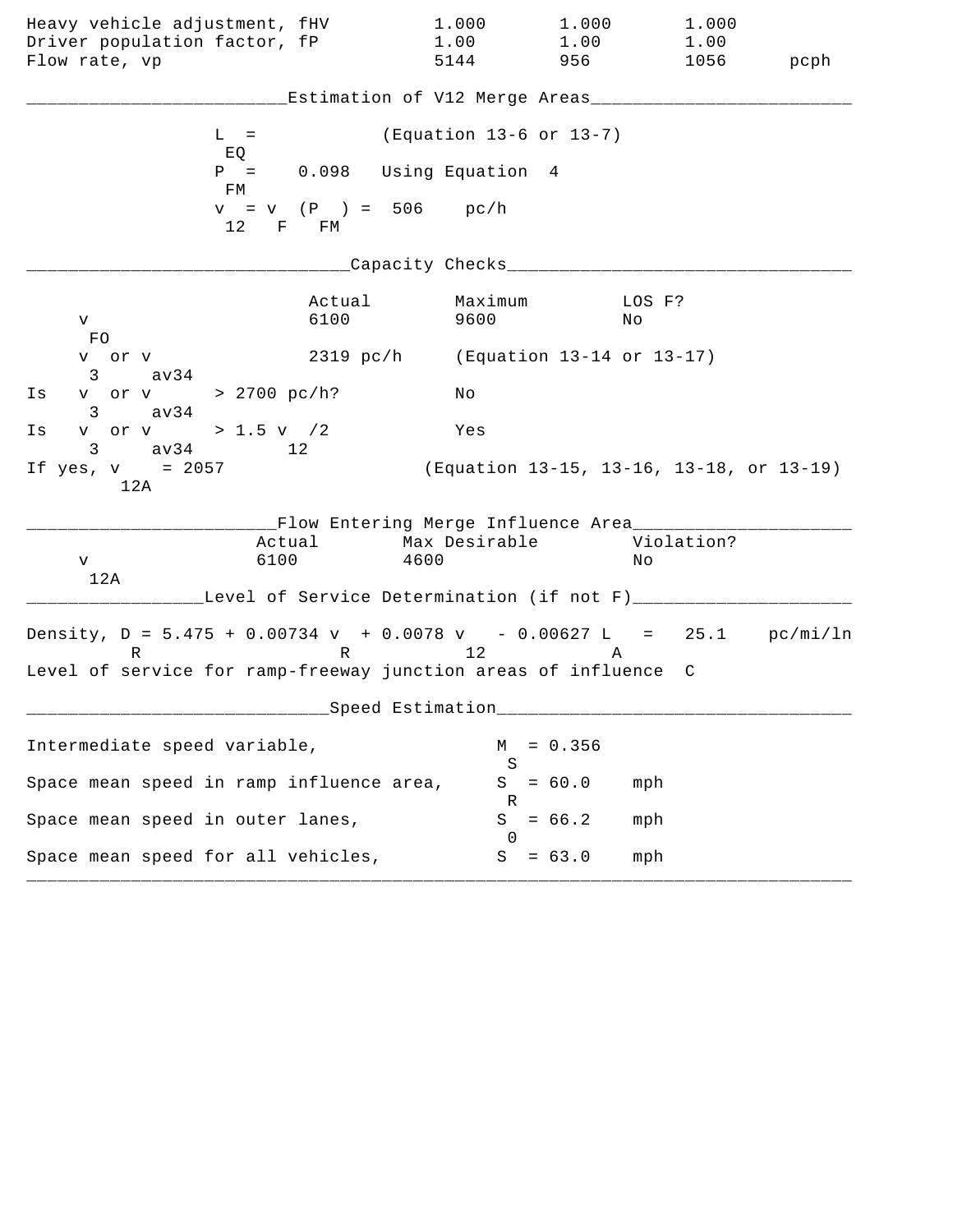Phone: Fax: E-mail: \_\_\_\_\_\_\_\_\_\_\_\_\_\_\_\_\_\_\_\_\_\_\_\_\_\_\_\_\_\_\_\_\_Merge Analysis\_\_\_\_\_\_\_\_\_\_\_\_\_\_\_\_\_\_\_\_\_\_\_\_\_\_\_\_\_\_\_\_ Analyst: JJL Agency/Co.: Qk4 Date performed: 12/28/2012 Analysis time period: AM Design Hour Freeway/Dir of Travel: Interstate 75 Southbound Junction: KY 18/US 42 to I 75 SB Jurisdiction: FHWA Analysis Year: Build 2040 Description: Mall Road Interchange \_\_\_\_\_\_\_\_\_\_\_\_\_\_\_\_\_\_\_\_\_\_\_\_\_\_\_\_\_\_\_\_\_\_Freeway Data\_\_\_\_\_\_\_\_\_\_\_\_\_\_\_\_\_\_\_\_\_\_\_\_\_\_\_\_\_\_\_\_\_ Type of analysis and a series of analysis and a series of the Merge Number of lanes in freeway 14 Free-flow speed on freeway 70.0 mph Volume on freeway 6080 vph \_\_\_\_\_\_\_\_\_\_\_\_\_\_\_\_\_\_\_\_\_\_\_\_\_\_\_\_\_\_\_\_\_\_On Ramp Data\_\_\_\_\_\_\_\_\_\_\_\_\_\_\_\_\_\_\_\_\_\_\_\_\_\_\_\_\_\_\_\_\_ Side of freeway and the state of the state of the state of the state of the state of the state of the state of Number of lanes in ramp 1 Free-flow speed on ramp  $40.0$  mph Volume on ramp 950 vph Length of first accel/decel lane 550 ft Length of second accel/decel lane ft \_\_\_\_\_\_\_\_\_\_\_\_\_\_\_\_\_\_\_\_\_\_\_\_\_Adjacent Ramp Data (if one exists)\_\_\_\_\_\_\_\_\_\_\_\_\_\_\_\_\_\_\_\_ Does adjacent ramp exist? Yes Volume on adjacent Ramp 1250 vph Position of adjacent Ramp and Upstream Type of adjacent Ramp  $Off$ Distance to adjacent Ramp  $2230$  ft \_\_\_\_\_\_\_\_\_\_\_\_\_\_\_\_\_\_\_\_Conversion to pc/h Under Base Conditions\_\_\_\_\_\_\_\_\_\_\_\_\_\_\_\_\_\_\_ Junction Components Freeway Ramp Adjacent Ramp Ramp and the state of the state of the state of the state of the state of the state of the state of the state of the state of the state of the state of the state of the state of the state of the state of the state of Volume, V (vph) 6080 950 1250 vph Peak-hour factor, PHF 0.90 0.90 0.90 0.90 Peak 15-min volume, v15 1689 264 347 v Trucks and buses 0 0 0 % Recreational vehicles and the control of the control of  $\sim$  0 0 0 % ncereacromar venicies<br>Terrain type: Terrain type: Rolling Rolling Rolling Rolling Grade  $\frac{1}{2}$  Grade  $\frac{1}{2}$   $\frac{1}{2}$   $\frac{1}{2}$   $\frac{1}{2}$   $\frac{1}{2}$   $\frac{1}{2}$   $\frac{1}{2}$   $\frac{1}{2}$   $\frac{1}{2}$   $\frac{1}{2}$   $\frac{1}{2}$   $\frac{1}{2}$   $\frac{1}{2}$   $\frac{1}{2}$   $\frac{1}{2}$   $\frac{1}{2}$   $\frac{1}{2}$   $\frac{1}{2}$   $\frac{1}{2}$   $\frac{1}{2}$ and buses PCE, ET and the contract of the contract of the contract of the contract of the contract of the contra<br>
cs and buses PCE, ET and the contract of the contract of the contract of the contract of the contract of the Trucks and buses PCE, ET 2.5 2.5 Recreational vehicle PCE, ER 2.0 2.0 2.0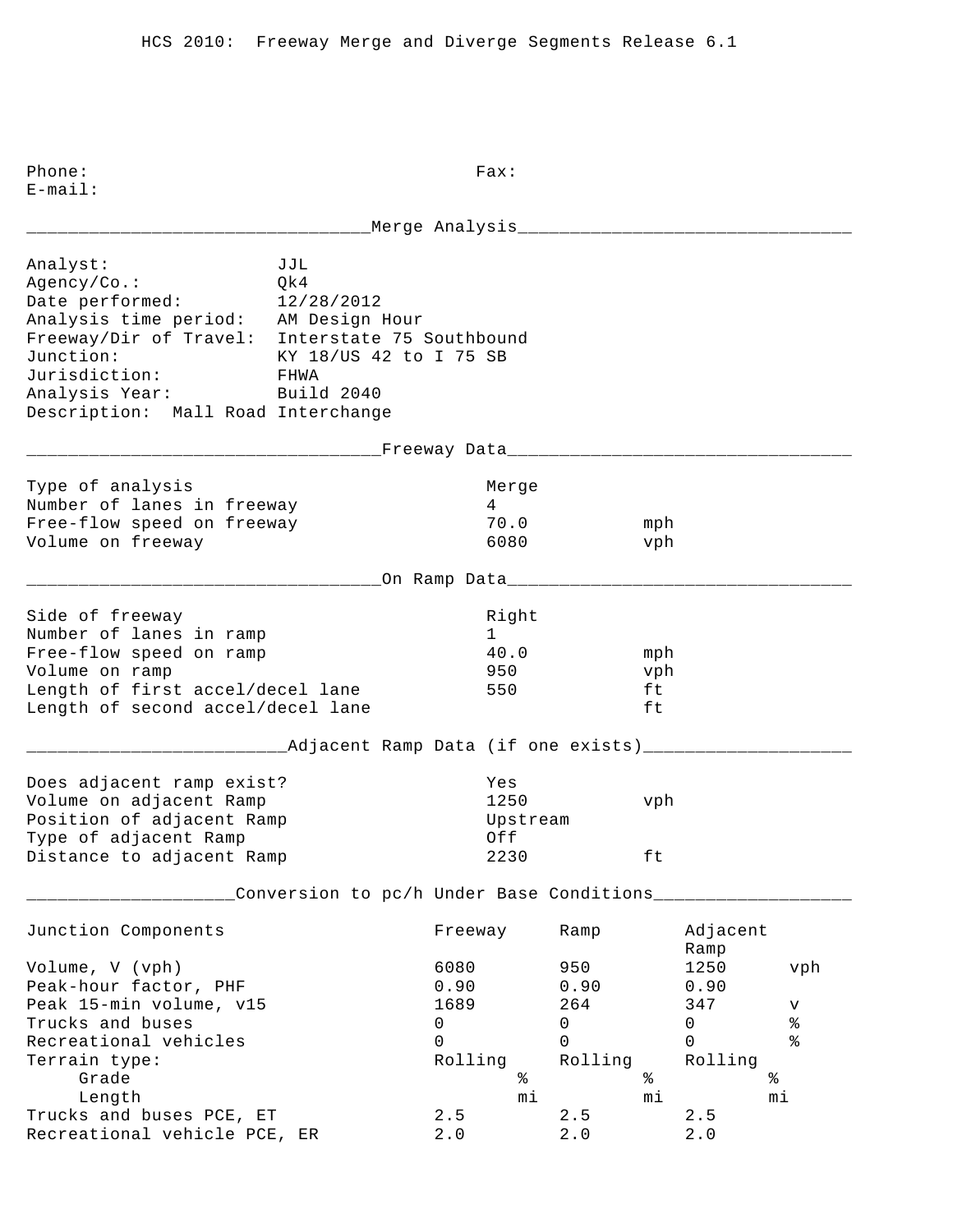| Heavy vehicle adjustment, fHV<br>Driver population factor, fP<br>Flow rate, vp                                                                            |                | 1.000<br>1.00<br>6756                                              | 1.000<br>1.00<br>1056 700 | 1.000<br>1.00<br>1389                    | pcph |
|-----------------------------------------------------------------------------------------------------------------------------------------------------------|----------------|--------------------------------------------------------------------|---------------------------|------------------------------------------|------|
|                                                                                                                                                           |                | Estimation of V12 Merge Areas___                                   |                           |                                          |      |
| $L =$                                                                                                                                                     |                | (Equation 13-6 or 13-7)                                            |                           |                                          |      |
| EQ<br>$P =$<br>FM                                                                                                                                         |                | 0.086 Using Equation 4                                             |                           |                                          |      |
| 12                                                                                                                                                        | F FM           | $v = v$ (P) = 580 pc/h                                             |                           |                                          |      |
|                                                                                                                                                           |                | Capacity Checks___                                                 |                           |                                          |      |
| V –<br>FO                                                                                                                                                 | Actual<br>7812 | Maximum<br>9600                                                    |                           | LOS F?<br>Νo                             |      |
| v or v<br>3 av34                                                                                                                                          |                | 3088 pc/h (Equation 13-14 or 13-17)                                |                           |                                          |      |
| v or v > 2700 pc/h?<br>Is<br>$3 \text{ av34}$                                                                                                             |                | Yes                                                                |                           |                                          |      |
| v or v > 1.5 v $/2$<br>Is<br>$3 \text{ av } 34$<br>$\sim$ 12                                                                                              |                | Yes                                                                |                           |                                          |      |
| If $yes, v = 2702$<br>12A                                                                                                                                 |                |                                                                    |                           | (Equation 13-15, 13-16, 13-18, or 13-19) |      |
| Actual<br>7812<br>V<br>12A                                                                                                                                |                | __Flow Entering Merge Influence Area_____<br>Max Desirable<br>4600 |                           | Violation?<br>Νo                         |      |
|                                                                                                                                                           |                | Level of Service Determination (if not F)___                       |                           |                                          |      |
| Density, $D = 5.475 + 0.00734 v + 0.0078 v - 0.00627 L = 30.9 pc/min/ln$<br>$R \sim 1$<br>Level of service for ramp-freeway junction areas of influence D |                | R 12                                                               | A                         |                                          |      |
|                                                                                                                                                           |                | ___Speed Estimation_                                               |                           |                                          |      |
| Intermediate speed variable,                                                                                                                              |                | M                                                                  | $= 0.444$                 |                                          |      |
| Space mean speed in ramp influence area,                                                                                                                  |                | S                                                                  | $S = 57.6$                | mph                                      |      |
| Space mean speed in outer lanes,                                                                                                                          |                | R<br>S<br>$\Omega$                                                 | $= 64.5$                  | mph                                      |      |
| Space mean speed for all vehicles,                                                                                                                        |                |                                                                    | $S = 61.0$                | mph                                      |      |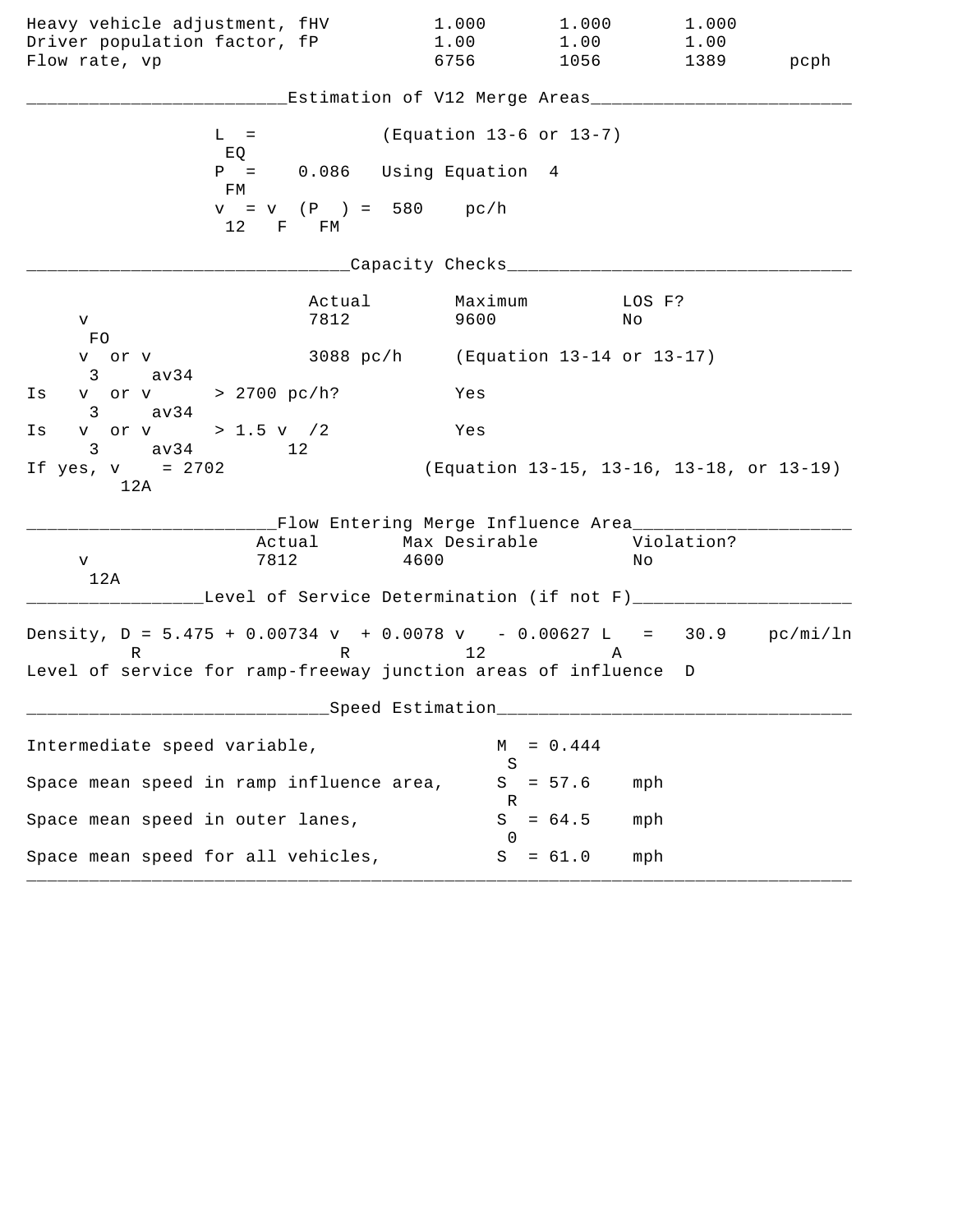Phone: Fax: E-mail: \_\_\_\_\_\_\_\_\_\_\_\_\_\_\_\_\_\_\_\_\_\_\_\_\_\_\_\_\_\_\_\_\_Merge Analysis\_\_\_\_\_\_\_\_\_\_\_\_\_\_\_\_\_\_\_\_\_\_\_\_\_\_\_\_\_\_\_\_ Analyst: JJL Agency/Co.: Qk4 Date performed: 12/28/2012 Analysis time period: PM Design Hour Freeway/Dir of Travel: Interstate 75 Southbound Junction: KY 18/US 42 to I 75 SB Jurisdiction: FHWA Analysis Year: Build 2012 Description: Mall Road Interchange \_\_\_\_\_\_\_\_\_\_\_\_\_\_\_\_\_\_\_\_\_\_\_\_\_\_\_\_\_\_\_\_\_\_Freeway Data\_\_\_\_\_\_\_\_\_\_\_\_\_\_\_\_\_\_\_\_\_\_\_\_\_\_\_\_\_\_\_\_\_ Type of analysis and a series of analysis and a series of the Merge Number of lanes in freeway 14 Free-flow speed on freeway 70.0 mph Volume on freeway 4630 vph \_\_\_\_\_\_\_\_\_\_\_\_\_\_\_\_\_\_\_\_\_\_\_\_\_\_\_\_\_\_\_\_\_\_On Ramp Data\_\_\_\_\_\_\_\_\_\_\_\_\_\_\_\_\_\_\_\_\_\_\_\_\_\_\_\_\_\_\_\_\_ Side of freeway and the state of the state of the state of the state of the state of the state of the state of Number of lanes in ramp 1 Free-flow speed on ramp  $40.0$  mph Volume on ramp  $1340$  vph Length of first accel/decel lane 550 ft Length of second accel/decel lane ft \_\_\_\_\_\_\_\_\_\_\_\_\_\_\_\_\_\_\_\_\_\_\_\_\_Adjacent Ramp Data (if one exists)\_\_\_\_\_\_\_\_\_\_\_\_\_\_\_\_\_\_\_\_ Does adjacent ramp exist? Yes Volume on adjacent Ramp 1150 vph Position of adjacent Ramp and Upstream Type of adjacent Ramp  $Off$ Distance to adjacent Ramp  $2230$  ft \_\_\_\_\_\_\_\_\_\_\_\_\_\_\_\_\_\_\_\_Conversion to pc/h Under Base Conditions\_\_\_\_\_\_\_\_\_\_\_\_\_\_\_\_\_\_\_ Junction Components Freeway Ramp Adjacent Ramp Ramp and the state of the state of the state of the state of the state of the state of the state of the state of the state of the state of the state of the state of the state of the state of the state of the state of Volume, V (vph) 4630 1340 1150 vph Peak-hour factor, PHF 0.90 0.90 0.90 0.90 Peak 15-min volume, v15 1286 372 319 v Trucks and buses 0 0 0 % Recreational vehicles and the control of the control of  $\sim$  0 0 0 % Terrain type: Rolling Rolling Rolling Grade  $\frac{1}{2}$  Grade  $\frac{1}{2}$   $\frac{1}{2}$   $\frac{1}{2}$   $\frac{1}{2}$   $\frac{1}{2}$   $\frac{1}{2}$   $\frac{1}{2}$   $\frac{1}{2}$   $\frac{1}{2}$   $\frac{1}{2}$   $\frac{1}{2}$   $\frac{1}{2}$   $\frac{1}{2}$   $\frac{1}{2}$   $\frac{1}{2}$   $\frac{1}{2}$   $\frac{1}{2}$   $\frac{1}{2}$   $\frac{1}{2}$   $\frac{1}{2}$  Length mi mi mi Trucks and buses PCE,  $ET$  2.5 2.5 2.5 Recreational vehicle PCE, ER 2.0 2.0 2.0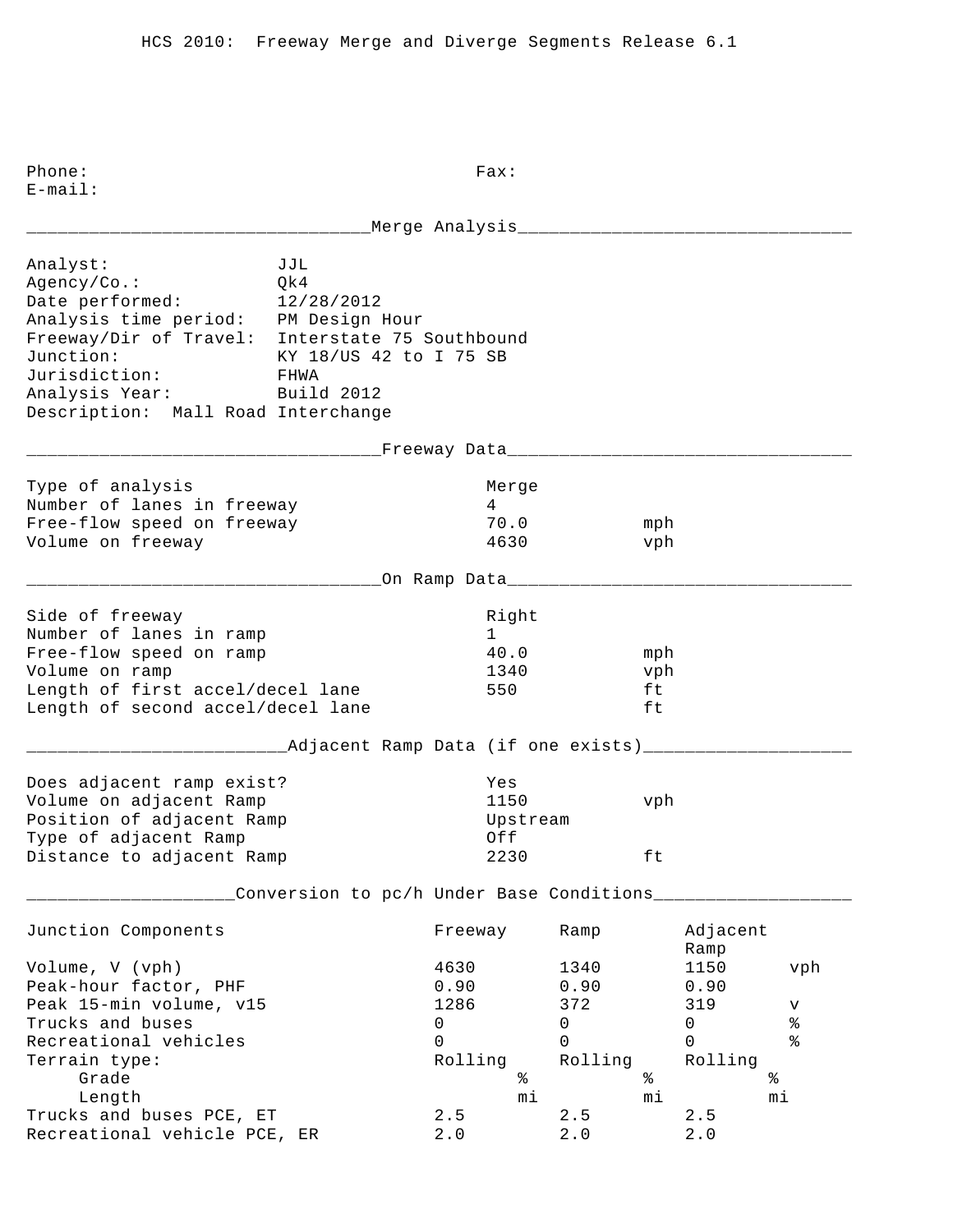| Heavy vehicle adjustment, fHV<br>Driver population factor, fP                                                                                    | 1.000<br>1.00                                                         |                                          | 1.000<br>1.00 | 1.000<br>1.00 |      |
|--------------------------------------------------------------------------------------------------------------------------------------------------|-----------------------------------------------------------------------|------------------------------------------|---------------|---------------|------|
| Flow rate, vp                                                                                                                                    | 5144                                                                  |                                          | 1489          | 1278          | pcph |
|                                                                                                                                                  | Estimation of V12 Merge Areas__                                       |                                          |               |               |      |
| $L =$<br>EQ                                                                                                                                      |                                                                       | (Equation 13-6 or 13-7)                  |               |               |      |
| $P =$<br>FМ                                                                                                                                      | 0.032 Using Equation 4                                                |                                          |               |               |      |
| 12<br>F FM                                                                                                                                       | $v = v$ (P) = 163 pc/h                                                |                                          |               |               |      |
|                                                                                                                                                  | Capacity Checks___                                                    |                                          |               |               |      |
| V<br>FO.                                                                                                                                         | Actual<br>6633                                                        | Maximum<br>9600                          | LOS F?<br>Νo  |               |      |
| v or v<br>3<br>av34                                                                                                                              | 2490 pc/h (Equation 13-14 or 13-17)                                   |                                          |               |               |      |
| v or v > 2700 pc/h?<br>Is<br>$3 \text{ av34}$                                                                                                    |                                                                       | Νo                                       |               |               |      |
| v or v > 1.5 v $/2$<br>Ιs<br>$3 \text{ av } 34$<br>12                                                                                            |                                                                       | Yes                                      |               |               |      |
| If $yes, v = 2057$<br>12A                                                                                                                        |                                                                       | (Equation 13-15, 13-16, 13-18, or 13-19) |               |               |      |
| Actual<br>6633<br>V<br>12A                                                                                                                       | __Flow Entering Merge Influence Area________<br>Max Desirable<br>4600 |                                          | Νo            | Violation?    |      |
|                                                                                                                                                  | Level of Service Determination (if not F)____                         |                                          |               |               |      |
| Density, $D = 5.475 + 0.00734 v + 0.0078 v - 0.00627 L = 29.0 pc/min/ln$<br>R<br>Level of service for ramp-freeway junction areas of influence D | R 12                                                                  |                                          | Α             |               |      |
|                                                                                                                                                  | Speed Estimation                                                      |                                          |               |               |      |
| Intermediate speed variable,                                                                                                                     |                                                                       | М                                        | $= 0.412$     |               |      |
| Space mean speed in ramp influence area,                                                                                                         |                                                                       | S<br>S<br>$= 58.5$                       | mph           |               |      |
| Space mean speed in outer lanes,                                                                                                                 |                                                                       | ĸ<br>$= 66.2$<br>S<br>$\left( \right)$   | mph           |               |      |
| Space mean speed for all vehicles,                                                                                                               |                                                                       | S<br>$= 61.8$                            | mph           |               |      |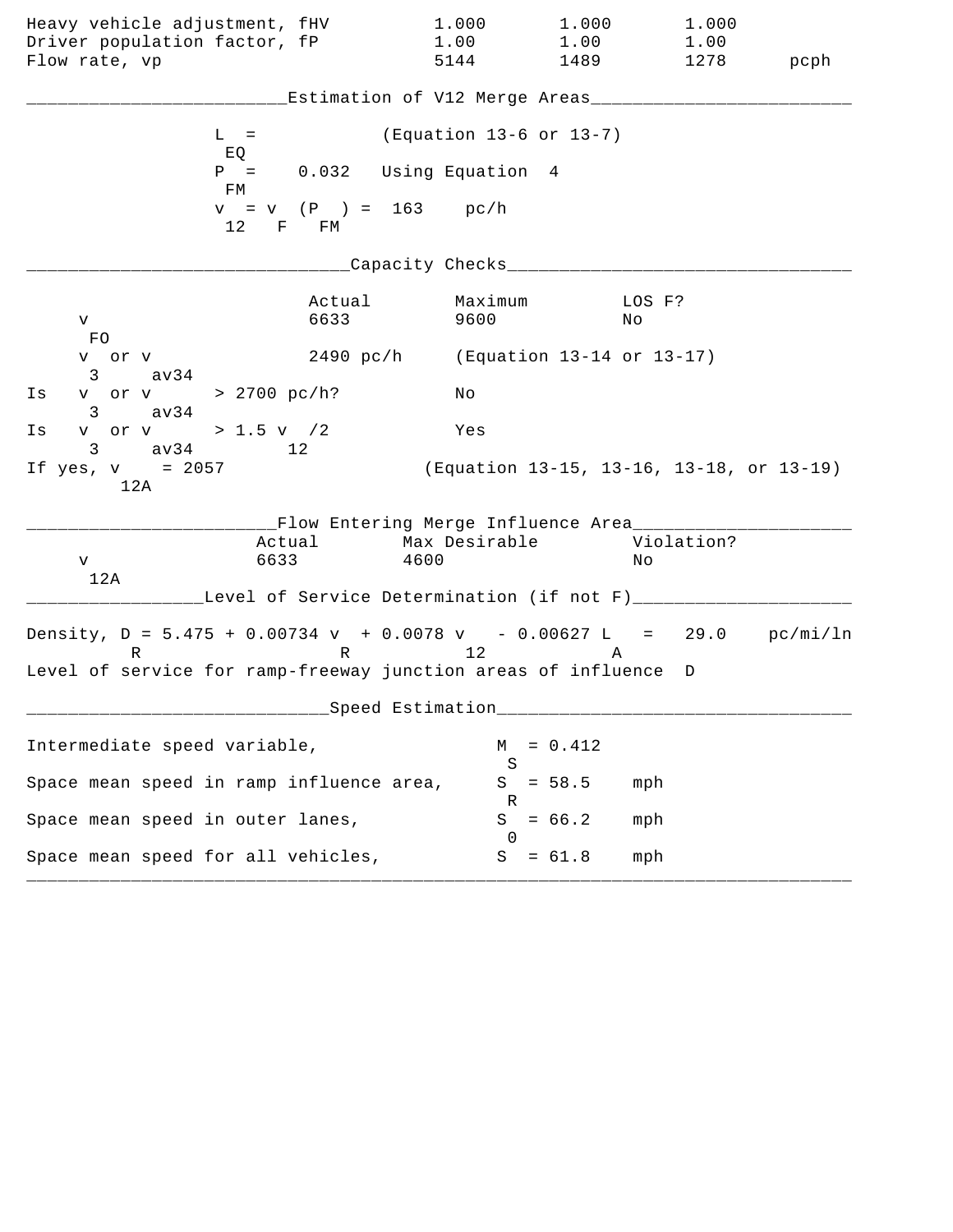Phone: Fax: E-mail: \_\_\_\_\_\_\_\_\_\_\_\_\_\_\_\_\_\_\_\_\_\_\_\_\_\_\_\_\_\_\_\_\_Merge Analysis\_\_\_\_\_\_\_\_\_\_\_\_\_\_\_\_\_\_\_\_\_\_\_\_\_\_\_\_\_\_\_\_ Analyst: JJL Agency/Co.: Qk4 Date performed: 12/28/2012 Analysis time period: PM Design Hour Freeway/Dir of Travel: Interstate 75 Southbound Junction: KY 18/US 42 to I 75 SB Jurisdiction: FHWA Analysis Year: Build 2040 Description: Mall Road Interchange \_\_\_\_\_\_\_\_\_\_\_\_\_\_\_\_\_\_\_\_\_\_\_\_\_\_\_\_\_\_\_\_\_\_Freeway Data\_\_\_\_\_\_\_\_\_\_\_\_\_\_\_\_\_\_\_\_\_\_\_\_\_\_\_\_\_\_\_\_\_ Type of analysis and a series of analysis and a series of the Merge Number of lanes in freeway 14 Free-flow speed on freeway 70.0 mph Volume on freeway 6080 vph \_\_\_\_\_\_\_\_\_\_\_\_\_\_\_\_\_\_\_\_\_\_\_\_\_\_\_\_\_\_\_\_\_\_On Ramp Data\_\_\_\_\_\_\_\_\_\_\_\_\_\_\_\_\_\_\_\_\_\_\_\_\_\_\_\_\_\_\_\_\_ Side of freeway and the state of the state of the state of the state of the state of the state of the state of Number of lanes in ramp 1 Free-flow speed on ramp  $40.0$  mph Volume on ramp 1790 vph Length of first accel/decel lane 550 ft Length of second accel/decel lane ft \_\_\_\_\_\_\_\_\_\_\_\_\_\_\_\_\_\_\_\_\_\_\_\_\_Adjacent Ramp Data (if one exists)\_\_\_\_\_\_\_\_\_\_\_\_\_\_\_\_\_\_\_\_ Does adjacent ramp exist? Yes Volume on adjacent Ramp 1400 vph Position of adjacent Ramp and Upstream Type of adjacent Ramp  $Off$ Distance to adjacent Ramp  $2230$  ft \_\_\_\_\_\_\_\_\_\_\_\_\_\_\_\_\_\_\_\_Conversion to pc/h Under Base Conditions\_\_\_\_\_\_\_\_\_\_\_\_\_\_\_\_\_\_\_ Junction Components Freeway Ramp Adjacent Ramp Ramp and the state of the state of the state of the state of the state of the state of the state of the state of the state of the state of the state of the state of the state of the state of the state of the state of Volume, V (vph) 6080 1790 1400 vph Peak-hour factor, PHF 0.90 0.90 0.90 Peak 15-min volume, v15 1689 1689 1997 1998 1999 v Trucks and buses 0 0 0 % Recreational vehicles and the control of the control of  $\sim$  0 0 0 % ncereacromar venicies<br>Terrain type: Terrain type: Rolling Rolling Rolling Rolling Grade  $\frac{1}{2}$  Grade  $\frac{1}{2}$   $\frac{1}{2}$   $\frac{1}{2}$   $\frac{1}{2}$   $\frac{1}{2}$   $\frac{1}{2}$   $\frac{1}{2}$   $\frac{1}{2}$   $\frac{1}{2}$   $\frac{1}{2}$   $\frac{1}{2}$   $\frac{1}{2}$   $\frac{1}{2}$   $\frac{1}{2}$   $\frac{1}{2}$   $\frac{1}{2}$   $\frac{1}{2}$   $\frac{1}{2}$   $\frac{1}{2}$   $\frac{1}{2}$  Length mi mi mi Trucks and buses PCE,  $ET$  2.5 2.5 2.5 Recreational vehicle PCE, ER 2.0 2.0 2.0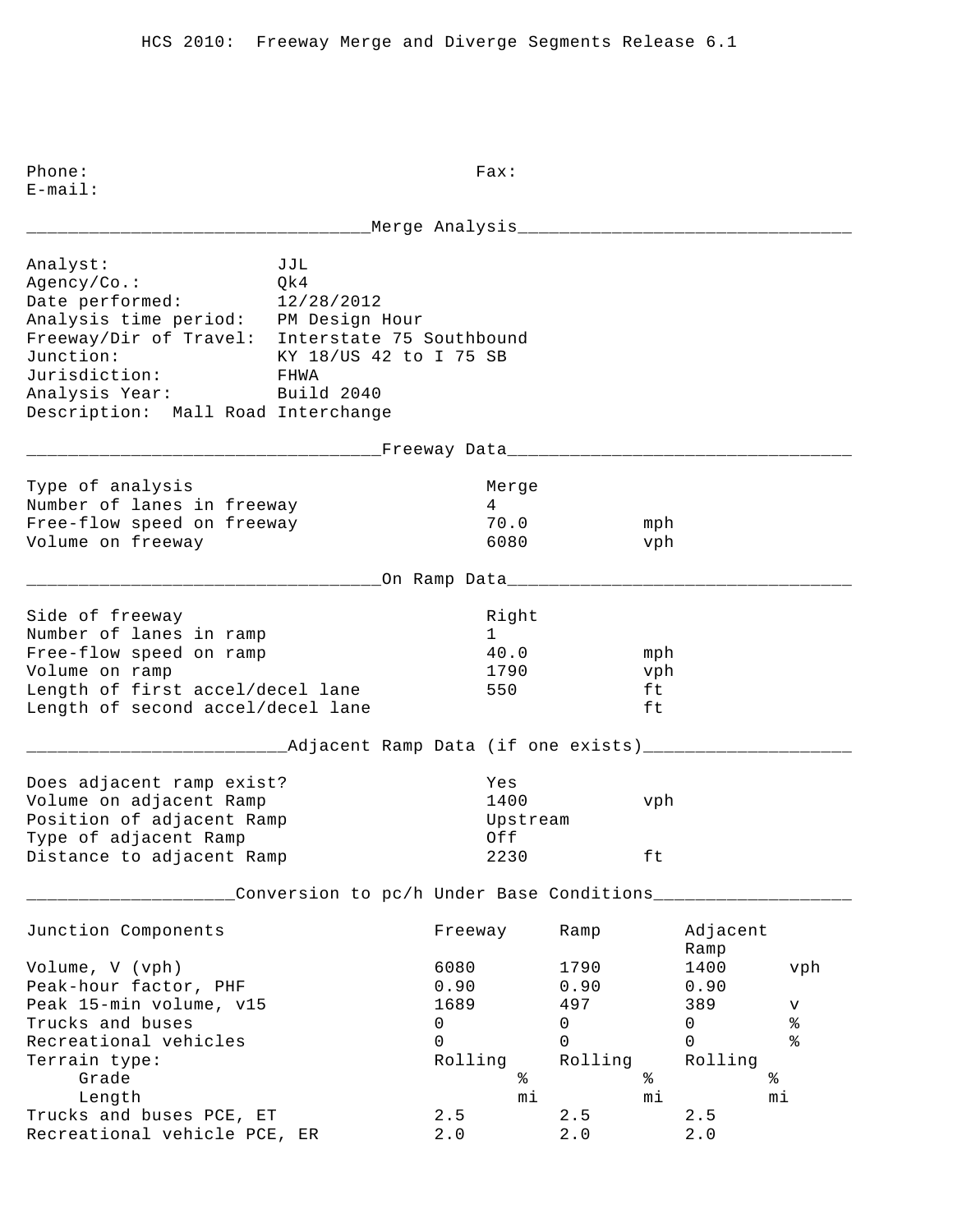| Heavy vehicle adjustment, fHV                                                 |                          | 1.000                                                | 1.000               | 1.000                                    |      |
|-------------------------------------------------------------------------------|--------------------------|------------------------------------------------------|---------------------|------------------------------------------|------|
| Driver population factor, fP<br>Flow rate, vp                                 |                          | 1.00<br>6756                                         | 1.00<br>1989   1989 | 1.00<br>1556                             | pcph |
|                                                                               |                          | Estimation of V12 Merge Areas___                     |                     |                                          |      |
| $L =$<br>EQ                                                                   |                          | (Equation 13-6 or 13-7)                              |                     |                                          |      |
| $P =$<br>FM                                                                   |                          | -0.031 Using Equation 4                              |                     |                                          |      |
| 12 F FM                                                                       | $v = v$ (P ) = -207 pc/h |                                                      |                     |                                          |      |
|                                                                               |                          | Capacity Checks________                              |                     |                                          |      |
| V<br>FO                                                                       | Actual<br>8745           | Maximum<br>9600                                      |                     | LOS F?<br>No                             |      |
| v or v<br>$3 \text{ av34}$                                                    |                          | 3481 pc/h (Equation 13-14 or 13-17)                  |                     |                                          |      |
| v or v > 2700 pc/h?<br>Is<br>$3 \text{ av}34$                                 |                          | Yes                                                  |                     |                                          |      |
| v or v > 1.5 v / 2<br>Is<br>$3 \text{ av } 34$ 12                             |                          | Yes                                                  |                     |                                          |      |
| If $yes, v = 2702$<br>12A                                                     |                          |                                                      |                     | (Equation 13-15, 13-16, 13-18, or 13-19) |      |
| Actual<br>8745<br>V<br>12A                                                    |                          | __Flow Entering Merge Influence Area________<br>4600 |                     | Max Desirable Violation?<br>Yes          |      |
|                                                                               |                          | Level of Service Determination (if not F)___         |                     |                                          |      |
| Density, $D = 5.475 + 0.00734 v + 0.0078 v - 0.00627 L = 37.7 pc/min/ln$<br>R |                          | R 12                                                 | A                   |                                          |      |
| Level of service for ramp-freeway junction areas of influence E               |                          |                                                      |                     |                                          |      |
|                                                                               |                          | Speed Estimation                                     |                     |                                          |      |
| Intermediate speed variable,                                                  |                          | М<br>S                                               | $= 0.702$           |                                          |      |
| Space mean speed in ramp influence area,                                      |                          | S<br>R                                               | $= 50.3$            | mph                                      |      |
| Space mean speed in outer lanes,                                              |                          | S<br>$\cup$                                          | $= 64.5$            | mph                                      |      |
| Space mean speed for all vehicles,                                            |                          | S                                                    | $= 56.0$            | mph                                      |      |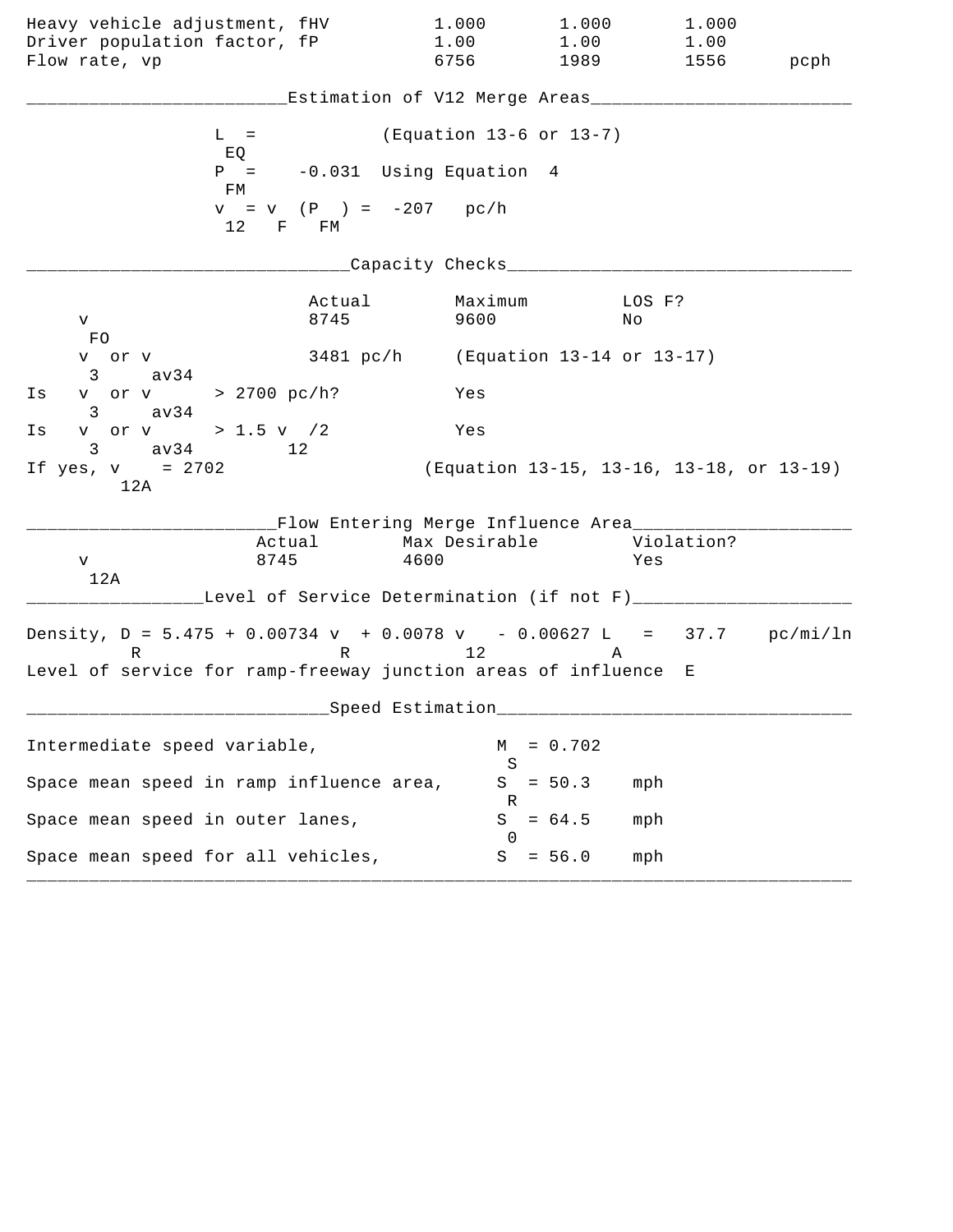E-mail: \_\_\_\_\_\_\_\_\_\_\_\_\_\_\_\_\_\_\_\_\_\_\_\_\_\_\_\_\_\_\_\_\_Merge Analysis\_\_\_\_\_\_\_\_\_\_\_\_\_\_\_\_\_\_\_\_\_\_\_\_\_\_\_\_\_\_\_\_ Analyst: JJL Agency/Co.: Qk4 Date performed: 12/28/2012 Analysis time period: AM Design Hour Freeway/Dir of Travel: Interstate 75 Southbound Junction: KY 18/US 42 to I 75 SB Jurisdiction: FHWA Analysis Year: No Build 2012 Description: Mall Road Interchange \_\_\_\_\_\_\_\_\_\_\_\_\_\_\_\_\_\_\_\_\_\_\_\_\_\_\_\_\_\_\_\_\_\_Freeway Data\_\_\_\_\_\_\_\_\_\_\_\_\_\_\_\_\_\_\_\_\_\_\_\_\_\_\_\_\_\_\_\_\_ Type of analysis and a series of the Merge Number of lanes in freeway 14 Free-flow speed on freeway 70.0 mph Volume on freeway 4930 vph \_\_\_\_\_\_\_\_\_\_\_\_\_\_\_\_\_\_\_\_\_\_\_\_\_\_\_\_\_\_\_\_\_\_On Ramp Data\_\_\_\_\_\_\_\_\_\_\_\_\_\_\_\_\_\_\_\_\_\_\_\_\_\_\_\_\_\_\_\_\_ Side of freeway and the state of the state of the state of the state of the state of the state of the state of Number of lanes in ramp 1 Free-flow speed on ramp  $40.0$  mph Volume on ramp 580 vph Length of first accel/decel lane 550 ft Length of second accel/decel lane ft \_\_\_\_\_\_\_\_\_\_\_\_\_\_\_\_\_\_\_\_\_\_\_\_\_Adjacent Ramp Data (if one exists)\_\_\_\_\_\_\_\_\_\_\_\_\_\_\_\_\_\_\_\_ Does adjacent ramp exist? Yes Volume on adjacent Ramp 940 vph Position of adjacent Ramp and Upstream Type of adjacent Ramp  $Off$ Distance to adjacent Ramp  $2230$  ft \_\_\_\_\_\_\_\_\_\_\_\_\_\_\_\_\_\_\_\_Conversion to pc/h Under Base Conditions\_\_\_\_\_\_\_\_\_\_\_\_\_\_\_\_\_\_\_ Junction Components Freeway Ramp Adjacent Ramp Ramp and the state of the state of the state of the state of the state of the state of the state of the state of the state of the state of the state of the state of the state of the state of the state of the state of Volume, V (vph) 4930 580 940 vph Peak-hour factor, PHF 0.90 0.90 0.90 0.90 Peak 15-min volume, v15 1369 161 261 v Trucks and buses 0 0 0 % Recreational vehicles and the control of the control of  $\sim$  0 0 0 % Terrain type: Terrain type: Terrain type: Rolling Rolling Rolling Grade  $\frac{1}{2}$  Grade  $\frac{1}{2}$   $\frac{1}{2}$   $\frac{1}{2}$   $\frac{1}{2}$   $\frac{1}{2}$   $\frac{1}{2}$   $\frac{1}{2}$   $\frac{1}{2}$   $\frac{1}{2}$   $\frac{1}{2}$   $\frac{1}{2}$   $\frac{1}{2}$   $\frac{1}{2}$   $\frac{1}{2}$   $\frac{1}{2}$   $\frac{1}{2}$   $\frac{1}{2}$   $\frac{1}{2}$   $\frac{1}{2}$   $\frac{1}{2}$ and buses PCE, ET and the contract of the contract of the contract of the contract of the contract of the contra<br>
cs and buses PCE, ET and the contract of the contract of the contract of the contract of the contract of the Trucks and buses PCE, ET 2.5 2.5 2.5 Recreational vehicle PCE, ER 2.0 2.0 2.0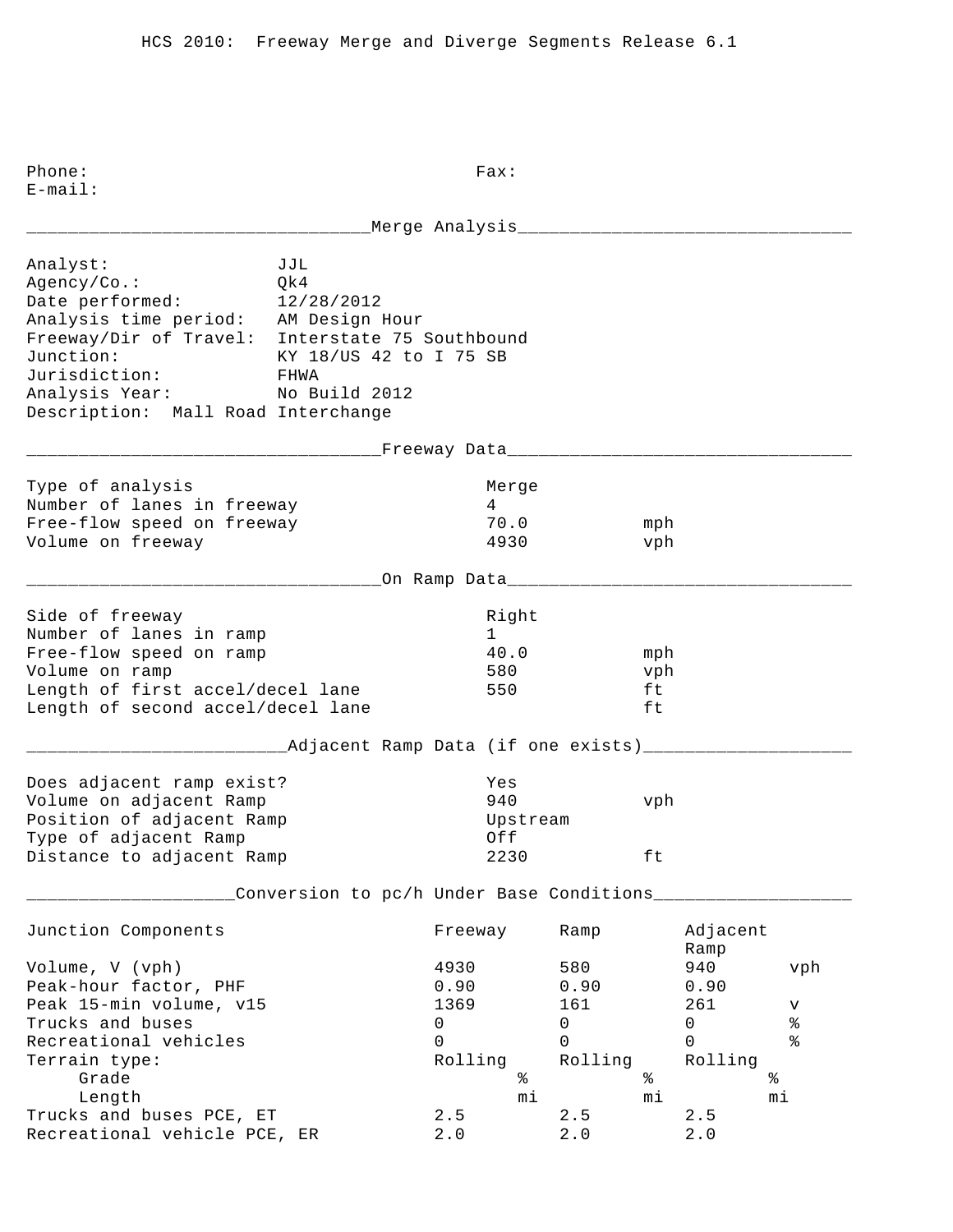| Heavy vehicle adjustment, fHV<br>Driver population factor, fP<br>Flow rate, vp                                                                            |                | 1.000<br>1.00<br>5478                                                                                              | 1.000<br>1.00<br>644                     | 1.000<br>1.00<br>1044 | pcph |
|-----------------------------------------------------------------------------------------------------------------------------------------------------------|----------------|--------------------------------------------------------------------------------------------------------------------|------------------------------------------|-----------------------|------|
|                                                                                                                                                           |                | Estimation of V12 Merge Areas___                                                                                   |                                          |                       |      |
| $L =$<br>EQ                                                                                                                                               |                | (Equation 13-6 or 13-7)                                                                                            |                                          |                       |      |
| $P =$<br>FМ                                                                                                                                               |                | 0.137 Using Equation 4                                                                                             |                                          |                       |      |
| 12 F FM                                                                                                                                                   |                | $v = v$ (P) = 752 pc/h                                                                                             |                                          |                       |      |
|                                                                                                                                                           |                | Capacity Checks___                                                                                                 |                                          |                       |      |
| V –<br>FO                                                                                                                                                 | Actual<br>6122 | Maximum<br>9600                                                                                                    | Νo                                       | LOS F?                |      |
| v or v<br>3 av34                                                                                                                                          |                | 2363 pc/h (Equation 13-14 or 13-17)                                                                                |                                          |                       |      |
| v or v > 2700 pc/h?<br>Is<br>$3 \text{ av34}$                                                                                                             |                | Νo                                                                                                                 |                                          |                       |      |
| v or v > 1.5 v $/2$<br>Is<br>$3 \text{ av } 34$<br>12                                                                                                     |                | Yes                                                                                                                |                                          |                       |      |
| If $yes, v = 2191$<br>12A                                                                                                                                 |                |                                                                                                                    | (Equation 13-15, 13-16, 13-18, or 13-19) |                       |      |
| Actual<br>6122<br>V<br>12A                                                                                                                                |                | __Flow Entering Merge Influence Area_____<br>Max Desirable<br>4600<br>Level of Service Determination (if not F)___ |                                          | Violation?<br>Νo      |      |
| Density, $D = 5.475 + 0.00734 v + 0.0078 v - 0.00627 L = 23.8 pc/min/ln$<br>$R \sim 1$<br>Level of service for ramp-freeway junction areas of influence C |                | R 12                                                                                                               | A                                        |                       |      |
|                                                                                                                                                           |                | ___Speed Estimation_                                                                                               |                                          |                       |      |
| Intermediate speed variable,                                                                                                                              |                | M                                                                                                                  | $= 0.343$                                |                       |      |
| Space mean speed in ramp influence area,                                                                                                                  |                | S                                                                                                                  | $S = 60.4$                               | mph                   |      |
| Space mean speed in outer lanes,                                                                                                                          |                | R<br>S<br>$\Omega$                                                                                                 | $= 65.9$                                 | mph                   |      |
| Space mean speed for all vehicles,                                                                                                                        |                |                                                                                                                    | $S = 63.2$                               | mph                   |      |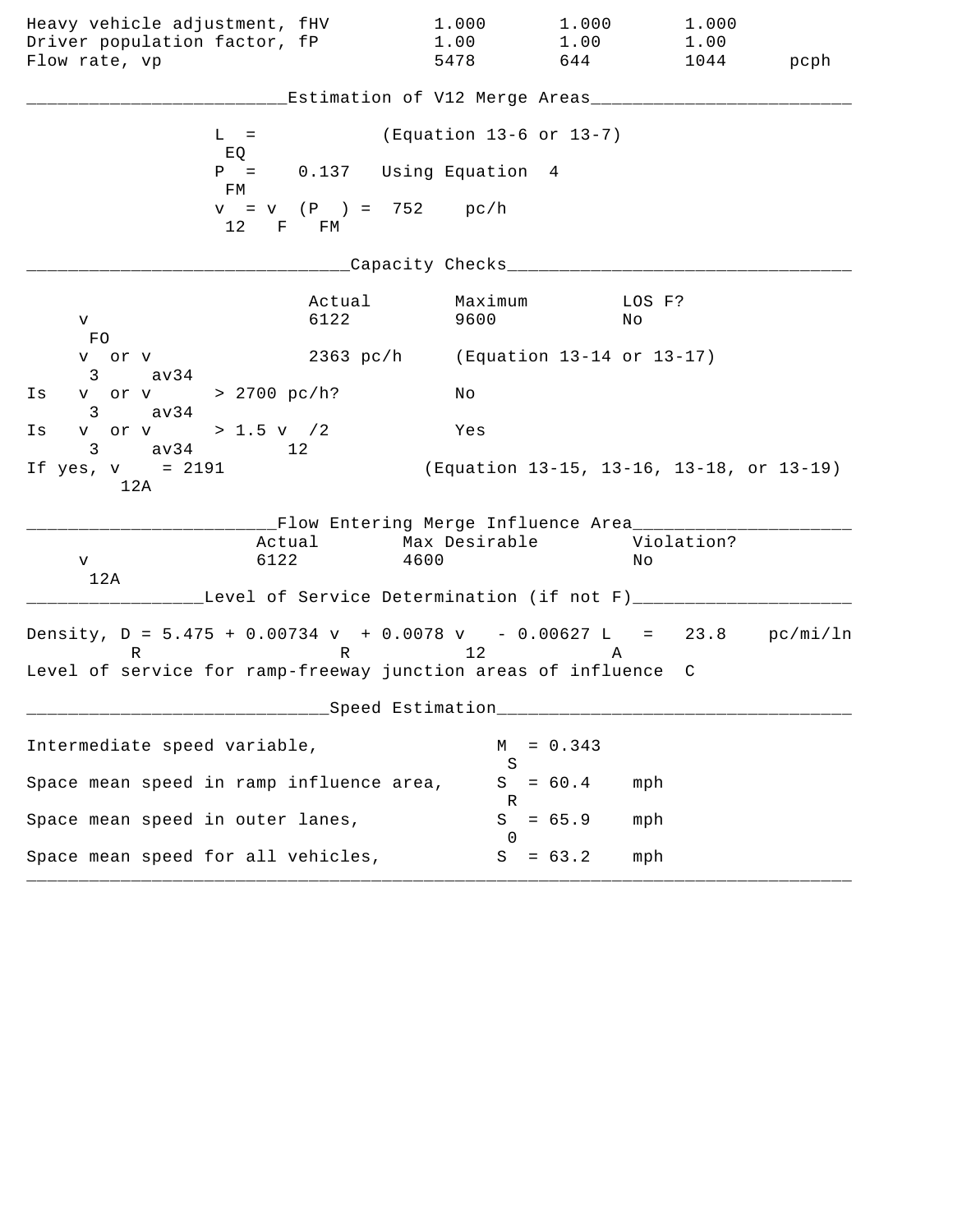E-mail: \_\_\_\_\_\_\_\_\_\_\_\_\_\_\_\_\_\_\_\_\_\_\_\_\_\_\_\_\_\_\_\_\_Merge Analysis\_\_\_\_\_\_\_\_\_\_\_\_\_\_\_\_\_\_\_\_\_\_\_\_\_\_\_\_\_\_\_\_ Analyst: JJL Agency/Co.: Qk4 Date performed: 12/28/2012 Analysis time period: AM Design Hour Freeway/Dir of Travel: Interstate 75 Southbound Junction: KY 18/US 42 to I 75 SB Jurisdiction: FHWA Analysis Year: No Build 2040 Description: Mall Road Interchange \_\_\_\_\_\_\_\_\_\_\_\_\_\_\_\_\_\_\_\_\_\_\_\_\_\_\_\_\_\_\_\_\_\_Freeway Data\_\_\_\_\_\_\_\_\_\_\_\_\_\_\_\_\_\_\_\_\_\_\_\_\_\_\_\_\_\_\_\_\_ Type of analysis and a series of the Merge Number of lanes in freeway 14 Free-flow speed on freeway 70.0 mph Volume on freeway 6170 vph \_\_\_\_\_\_\_\_\_\_\_\_\_\_\_\_\_\_\_\_\_\_\_\_\_\_\_\_\_\_\_\_\_\_On Ramp Data\_\_\_\_\_\_\_\_\_\_\_\_\_\_\_\_\_\_\_\_\_\_\_\_\_\_\_\_\_\_\_\_\_ Side of freeway and the state of the state of the state of the state of the state of the state of the state of Number of lanes in ramp 1 Free-flow speed on ramp  $40.0$  mph Volume on ramp and the set of the set of the set of the set of the set of the set of the set of the set of the set of the set of the set of the set of the set of the set of the set of the set of the set of the set of the s Length of first accel/decel lane 550 ft Length of second accel/decel lane ft \_\_\_\_\_\_\_\_\_\_\_\_\_\_\_\_\_\_\_\_\_\_\_\_\_Adjacent Ramp Data (if one exists)\_\_\_\_\_\_\_\_\_\_\_\_\_\_\_\_\_\_\_\_ Does adjacent ramp exist? Yes Volume on adjacent Ramp 1150 vph Position of adjacent Ramp and Upstream Type of adjacent Ramp  $Off$ Distance to adjacent Ramp  $2230$  ft \_\_\_\_\_\_\_\_\_\_\_\_\_\_\_\_\_\_\_\_Conversion to pc/h Under Base Conditions\_\_\_\_\_\_\_\_\_\_\_\_\_\_\_\_\_\_\_ Junction Components Freeway Ramp Adjacent Ramp Ramp and the state of the state of the state of the state of the state of the state of the state of the state of the state of the state of the state of the state of the state of the state of the state of the state of Volume, V (vph) 6170 800 1150 vph Peak-hour factor, PHF 0.90 0.90 0.90 0.90 Peak 15-min volume, v15 1714 222 319 v Trucks and buses 0 0 0 % Recreational vehicles and the control of the control of  $\sim$  0 0 0 % Terrain type:<br>
Grade<br>
Length<br>
Terrain type:<br>  $\begin{matrix}\n\text{Grade} \\
\text{length}\n\end{matrix}$  Rolling<br>
Rolling<br>  $\begin{matrix}\n\text{R}\end{matrix}$  Rolling<br>  $\begin{matrix}\n\text{R}\end{matrix}$  Rolling<br>  $\begin{matrix}\n\text{R}\end{matrix}$  Rolling<br>  $\begin{matrix}\n\text{R}\end{matrix}$  Rolling<br>  $\begin{matrix}\n\text{R}\end{matrix}$  Rollin Grade  $\frac{1}{2}$  Grade  $\frac{1}{2}$   $\frac{1}{2}$   $\frac{1}{2}$   $\frac{1}{2}$   $\frac{1}{2}$   $\frac{1}{2}$   $\frac{1}{2}$   $\frac{1}{2}$   $\frac{1}{2}$   $\frac{1}{2}$   $\frac{1}{2}$   $\frac{1}{2}$   $\frac{1}{2}$   $\frac{1}{2}$   $\frac{1}{2}$   $\frac{1}{2}$   $\frac{1}{2}$   $\frac{1}{2}$   $\frac{1}{2}$   $\frac{1}{2}$  Length mi mi mi Trucks and buses PCE,  $ET$  2.5 2.5 2.5 Recreational vehicle PCE, ER 2.0 2.0 2.0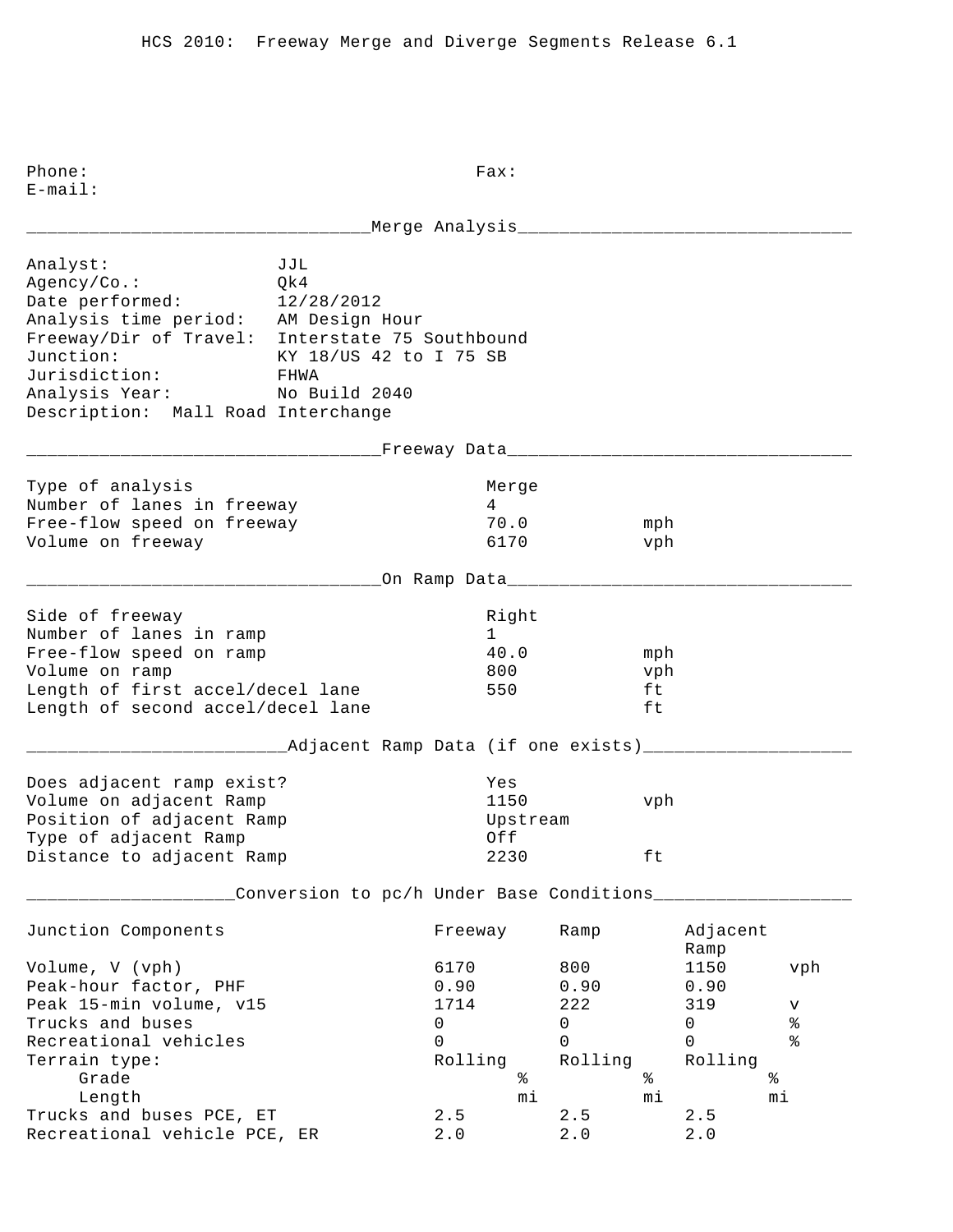| Heavy vehicle adjustment, fHV<br>Driver population factor, fP<br>Flow rate, vp |                                               | 1.000<br>1.00<br>6856   | 1.000<br>1.00<br>889 | 1.000<br>1.00<br>1278                    | pcph |
|--------------------------------------------------------------------------------|-----------------------------------------------|-------------------------|----------------------|------------------------------------------|------|
|                                                                                |                                               |                         |                      |                                          |      |
|                                                                                | Estimation of V12 Merge Areas___              |                         |                      |                                          |      |
| $L =$<br>EQ                                                                    |                                               | (Equation 13-6 or 13-7) |                      |                                          |      |
| $P =$<br>FМ                                                                    | 0.107 Using Equation 4                        |                         |                      |                                          |      |
| 12                                                                             | $v = v$ (P) = 731 pc/h<br>F FM                |                         |                      |                                          |      |
|                                                                                |                                               | Capacity Checks___      |                      |                                          |      |
| V<br>FO.                                                                       | Actual<br>7745                                | Maximum<br>9600         |                      | LOS F?<br>Νo                             |      |
| v or v<br>$3 \text{ av34}$                                                     | 3062 pc/h (Equation 13-14 or 13-17)           |                         |                      |                                          |      |
| v or v > 2700 pc/h?<br>Is<br>$3 \text{ av34}$                                  |                                               | Yes                     |                      |                                          |      |
| v or v > 1.5 v $/2$<br>Ιs<br>$3 \text{ av } 34$                                | 12                                            | Yes                     |                      |                                          |      |
| If $yes, v = 2742$<br>12A                                                      |                                               |                         |                      | (Equation 13-15, 13-16, 13-18, or 13-19) |      |
|                                                                                | __Flow Entering Merge Influence Area________  |                         |                      |                                          |      |
| Actual<br>7745<br>v                                                            |                                               | Max Desirable<br>4600   |                      | Violation?<br>Νo                         |      |
| 12A                                                                            | Level of Service Determination (if not F)____ |                         |                      |                                          |      |
| Density, $D = 5.475 + 0.00734 v + 0.0078 v - 0.00627 L = 29.9 pc/min/ln$<br>R  | R 12                                          |                         | Α                    |                                          |      |
| Level of service for ramp-freeway junction areas of influence D                |                                               |                         |                      |                                          |      |
|                                                                                | Speed Estimation                              |                         |                      |                                          |      |
| Intermediate speed variable,                                                   |                                               | М<br>S                  | $= 0.424$            |                                          |      |
| Space mean speed in ramp influence area,                                       |                                               | S<br>К                  | $= 58.1$             | mph                                      |      |
| Space mean speed in outer lanes,                                               |                                               | S<br>$\left( \right)$   | $= 64.4$             | mph                                      |      |
| Space mean speed for all vehicles,                                             |                                               | S                       | $= 61.3$             | mph                                      |      |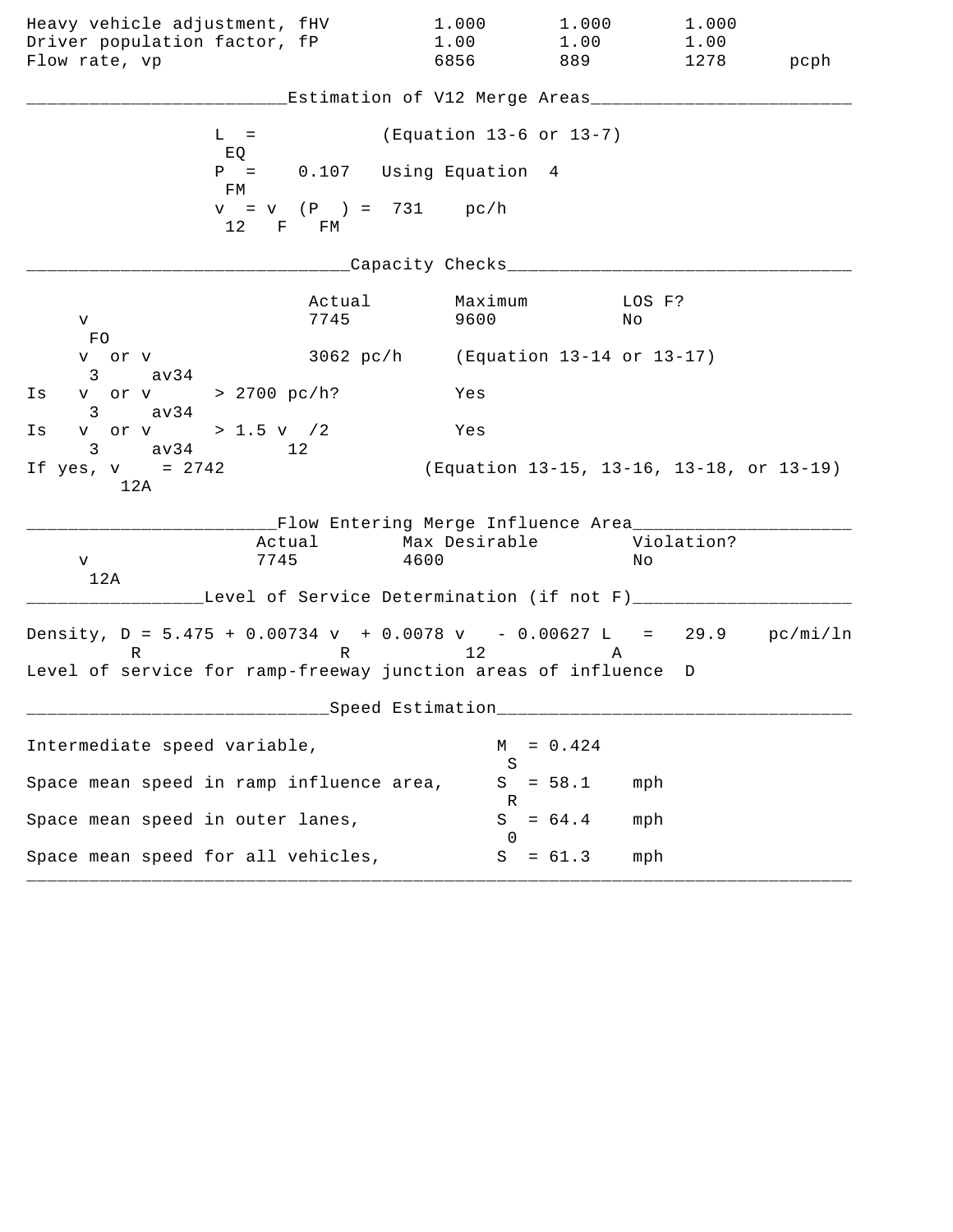E-mail: \_\_\_\_\_\_\_\_\_\_\_\_\_\_\_\_\_\_\_\_\_\_\_\_\_\_\_\_\_\_\_\_\_Merge Analysis\_\_\_\_\_\_\_\_\_\_\_\_\_\_\_\_\_\_\_\_\_\_\_\_\_\_\_\_\_\_\_\_ Analyst: JJL Agency/Co.: Qk4 Date performed: 12/28/2012 Analysis time period: PM Design Hour Freeway/Dir of Travel: Interstate 75 Southbound Junction: KY 18/US 42 to I 75 SB Jurisdiction: FHWA Analysis Year: No Build 2012 Description: Mall Road Interchange \_\_\_\_\_\_\_\_\_\_\_\_\_\_\_\_\_\_\_\_\_\_\_\_\_\_\_\_\_\_\_\_\_\_Freeway Data\_\_\_\_\_\_\_\_\_\_\_\_\_\_\_\_\_\_\_\_\_\_\_\_\_\_\_\_\_\_\_\_\_ Type of analysis and a series of the Merge Number of lanes in freeway 14 Free-flow speed on freeway 70.0 mph Volume on freeway 4930 vph \_\_\_\_\_\_\_\_\_\_\_\_\_\_\_\_\_\_\_\_\_\_\_\_\_\_\_\_\_\_\_\_\_\_On Ramp Data\_\_\_\_\_\_\_\_\_\_\_\_\_\_\_\_\_\_\_\_\_\_\_\_\_\_\_\_\_\_\_\_\_ Side of freeway and the state of the state of the state of the state of the state of the state of the state of Number of lanes in ramp 1 Free-flow speed on ramp  $40.0$  mph Volume on ramp  $1400$  vph Length of first accel/decel lane 550 ft Length of second accel/decel lane ft \_\_\_\_\_\_\_\_\_\_\_\_\_\_\_\_\_\_\_\_\_\_\_\_\_Adjacent Ramp Data (if one exists)\_\_\_\_\_\_\_\_\_\_\_\_\_\_\_\_\_\_\_\_ Does adjacent ramp exist? Yes Volume on adjacent Ramp 1100 vph Position of adjacent Ramp and Upstream Type of adjacent Ramp  $Off$ Distance to adjacent Ramp  $2230$  ft \_\_\_\_\_\_\_\_\_\_\_\_\_\_\_\_\_\_\_\_Conversion to pc/h Under Base Conditions\_\_\_\_\_\_\_\_\_\_\_\_\_\_\_\_\_\_\_ Junction Components Freeway Ramp Adjacent Ramp Ramp and the state of the state of the state of the state of the state of the state of the state of the state of the state of the state of the state of the state of the state of the state of the state of the state of Volume, V (vph) 4930 1400 1100 vph Peak-hour factor, PHF 0.90 0.90 0.90 0.90 Peak 15-min volume, v15 1369 389 306 v Trucks and buses  $\begin{array}{ccccccccccc}\n & & & & & & & 0 & & & 0 & & & 0 & & 8 \\
\text{Recreational vehicles} & & & & & & & 0 & & & 0 & & 0 & & 8\n\end{array}$ Recreational vehicles and the control of the control of  $\sim$  0 0 0 % ncereacromar venicies<br>Terrain type: Terrain type: Rolling Rolling Rolling Rolling Grade  $\frac{1}{2}$  Grade  $\frac{1}{2}$   $\frac{1}{2}$   $\frac{1}{2}$   $\frac{1}{2}$   $\frac{1}{2}$   $\frac{1}{2}$   $\frac{1}{2}$   $\frac{1}{2}$   $\frac{1}{2}$   $\frac{1}{2}$   $\frac{1}{2}$   $\frac{1}{2}$   $\frac{1}{2}$   $\frac{1}{2}$   $\frac{1}{2}$   $\frac{1}{2}$   $\frac{1}{2}$   $\frac{1}{2}$   $\frac{1}{2}$   $\frac{1}{2}$  Length mi mi mi Trucks and buses PCE,  $ET$  2.5 2.5 2.5 Recreational vehicle PCE, ER 2.0 2.0 2.0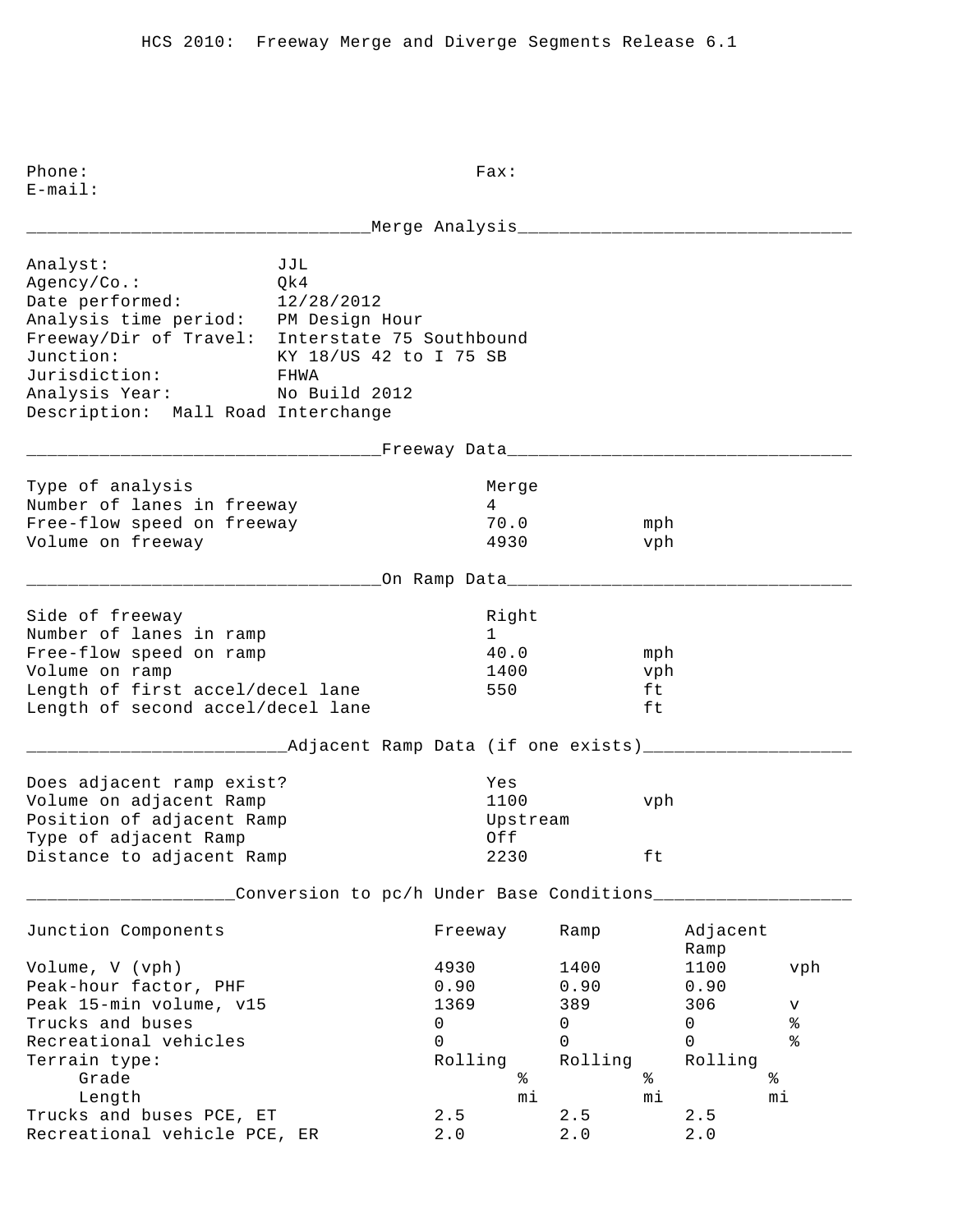| Heavy vehicle adjustment, fHV<br>Driver population factor, fP<br>Flow rate, vp         |                                | 1.000<br>1.00<br>5478                                                                                              | 1.000<br>1.00<br>1556 159                | 1.000<br>1.00<br>1222 | pcph |
|----------------------------------------------------------------------------------------|--------------------------------|--------------------------------------------------------------------------------------------------------------------|------------------------------------------|-----------------------|------|
|                                                                                        |                                | Estimation of V12 Merge Areas___                                                                                   |                                          |                       |      |
| $L =$<br>EQ                                                                            |                                | (Equation 13-6 or 13-7)                                                                                            |                                          |                       |      |
| $P =$<br>FM                                                                            |                                | 0.023 Using Equation 4                                                                                             |                                          |                       |      |
| 12                                                                                     | $v = v$ (P) = 128 pc/h<br>F FM |                                                                                                                    |                                          |                       |      |
|                                                                                        |                                | Capacity Checks___                                                                                                 |                                          |                       |      |
| V –<br>FO                                                                              | Actual<br>7034                 | Maximum<br>9600                                                                                                    | Νo                                       | LOS F?                |      |
| v or v<br>3 av34                                                                       |                                | 2675 pc/h (Equation 13-14 or 13-17)                                                                                |                                          |                       |      |
| v or v > 2700 pc/h?<br>Is<br>$3 \text{ av34}$                                          |                                | Νo                                                                                                                 |                                          |                       |      |
| v or v > 1.5 v $/2$<br>Is<br>$3 \text{ av } 34$<br>12                                  |                                | Yes                                                                                                                |                                          |                       |      |
| If $yes, v = 2191$<br>12A                                                              |                                |                                                                                                                    | (Equation 13-15, 13-16, 13-18, or 13-19) |                       |      |
| 7034<br>V<br>12A                                                                       | Actual                         | __Flow Entering Merge Influence Area_____<br>Max Desirable<br>4600<br>Level of Service Determination (if not F)___ |                                          | Violation?<br>Νo      |      |
| Density, $D = 5.475 + 0.00734 v + 0.0078 v - 0.00627 L = 30.5 pc/min/ln$<br>$R \sim 1$ |                                | R 12                                                                                                               | Α                                        |                       |      |
| Level of service for ramp-freeway junction areas of influence D                        |                                |                                                                                                                    |                                          |                       |      |
|                                                                                        |                                | ___Speed Estimation_                                                                                               |                                          |                       |      |
| Intermediate speed variable,                                                           |                                | M<br>S                                                                                                             | $= 0.442$                                |                       |      |
| Space mean speed in ramp influence area,                                               |                                | R                                                                                                                  | $S = 57.6$                               | mph                   |      |
| Space mean speed in outer lanes,                                                       |                                | S<br>$\Omega$                                                                                                      | $= 65.9$                                 | mph                   |      |
| Space mean speed for all vehicles,                                                     |                                |                                                                                                                    | $S = 61.2$                               | mph                   |      |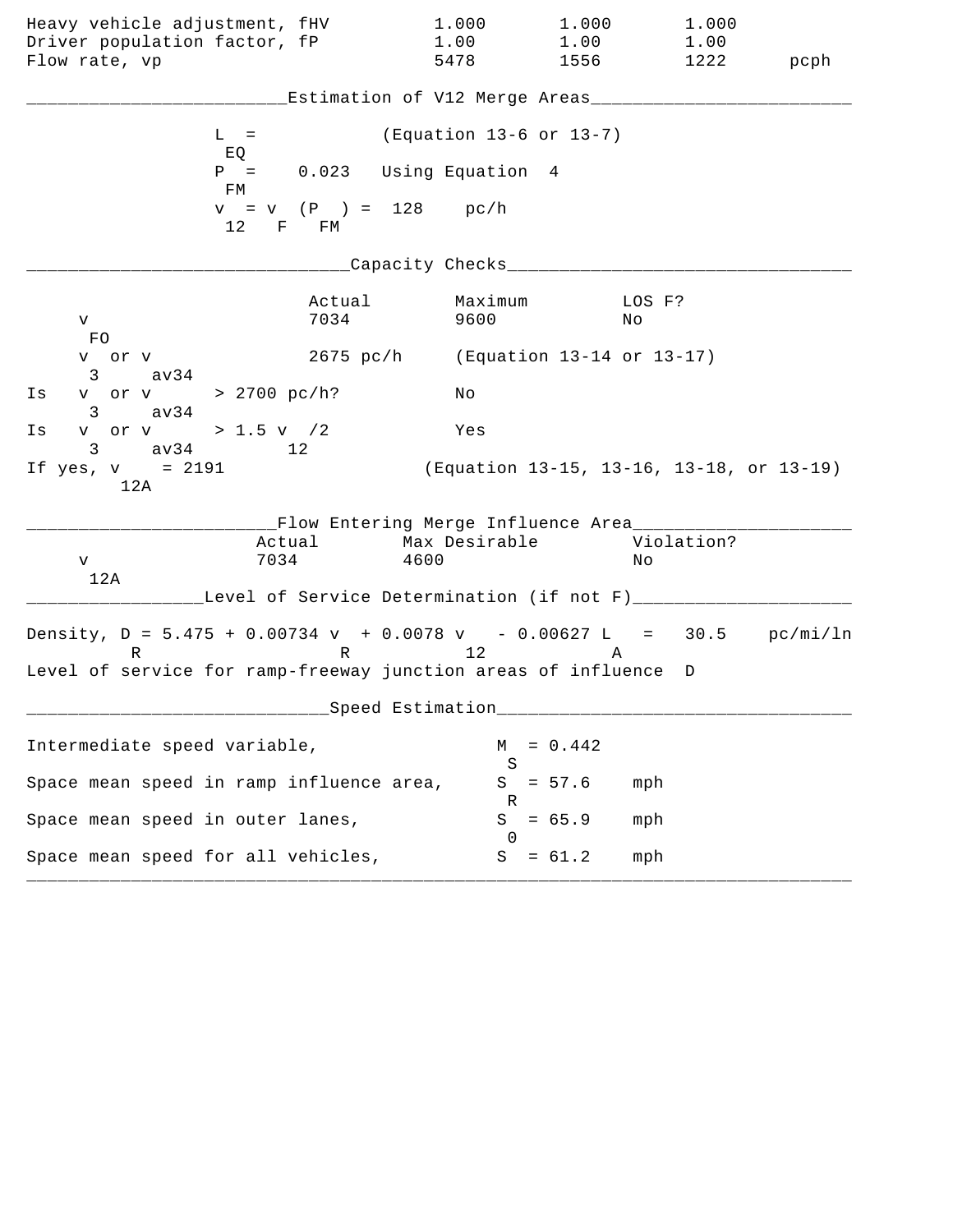E-mail: \_\_\_\_\_\_\_\_\_\_\_\_\_\_\_\_\_\_\_\_\_\_\_\_\_\_\_\_\_\_\_\_\_Merge Analysis\_\_\_\_\_\_\_\_\_\_\_\_\_\_\_\_\_\_\_\_\_\_\_\_\_\_\_\_\_\_\_\_ Analyst: JJL Agency/Co.: Qk4 Date performed: 12/28/2012 Analysis time period: PM Design Hour Freeway/Dir of Travel: Interstate 75 Southbound Junction: KY 18/US 42 to I 75 SB Jurisdiction: FHWA Analysis Year: No Build 2040 Description: Mall Road Interchange \_\_\_\_\_\_\_\_\_\_\_\_\_\_\_\_\_\_\_\_\_\_\_\_\_\_\_\_\_\_\_\_\_\_Freeway Data\_\_\_\_\_\_\_\_\_\_\_\_\_\_\_\_\_\_\_\_\_\_\_\_\_\_\_\_\_\_\_\_\_ Type of analysis and a series of the Merge Number of lanes in freeway 14 Free-flow speed on freeway 70.0 mph Volume on freeway 6170 vph \_\_\_\_\_\_\_\_\_\_\_\_\_\_\_\_\_\_\_\_\_\_\_\_\_\_\_\_\_\_\_\_\_\_On Ramp Data\_\_\_\_\_\_\_\_\_\_\_\_\_\_\_\_\_\_\_\_\_\_\_\_\_\_\_\_\_\_\_\_\_ Side of freeway and the state of the state of the state of the state of the state of the state of the state of Number of lanes in ramp 1 Free-flow speed on ramp  $40.0$  mph Volume on ramp 1850 vph Length of first accel/decel lane 550 ft Length of second accel/decel lane ft \_\_\_\_\_\_\_\_\_\_\_\_\_\_\_\_\_\_\_\_\_\_\_\_\_Adjacent Ramp Data (if one exists)\_\_\_\_\_\_\_\_\_\_\_\_\_\_\_\_\_\_\_\_ Does adjacent ramp exist? Yes Volume on adjacent Ramp 1400 vph Position of adjacent Ramp and Upstream Type of adjacent Ramp  $Off$ Distance to adjacent Ramp  $2230$  ft \_\_\_\_\_\_\_\_\_\_\_\_\_\_\_\_\_\_\_\_Conversion to pc/h Under Base Conditions\_\_\_\_\_\_\_\_\_\_\_\_\_\_\_\_\_\_\_ Junction Components Freeway Ramp Adjacent Ramp Ramp and the state of the state of the state of the state of the state of the state of the state of the state of the state of the state of the state of the state of the state of the state of the state of the state of Volume, V (vph) 6170 1850 1400 vph Peak-hour factor, PHF 0.90 0.90 0.90 Peak 15-min volume, v15 1714 514 514 389 v Trucks and buses 0 0 0 % Recreational vehicles and the control of the control of  $\sim$  0 0 0 % ncereacromar venicies<br>Terrain type: Terrain type: Rolling Rolling Rolling Rolling Grade  $\frac{1}{2}$  Grade  $\frac{1}{2}$   $\frac{1}{2}$   $\frac{1}{2}$   $\frac{1}{2}$   $\frac{1}{2}$   $\frac{1}{2}$   $\frac{1}{2}$   $\frac{1}{2}$   $\frac{1}{2}$   $\frac{1}{2}$   $\frac{1}{2}$   $\frac{1}{2}$   $\frac{1}{2}$   $\frac{1}{2}$   $\frac{1}{2}$   $\frac{1}{2}$   $\frac{1}{2}$   $\frac{1}{2}$   $\frac{1}{2}$   $\frac{1}{2}$  Length mi mi mi Trucks and buses PCE,  $ET$  2.5 2.5 2.5 Recreational vehicle PCE, ER 2.0 2.0 2.0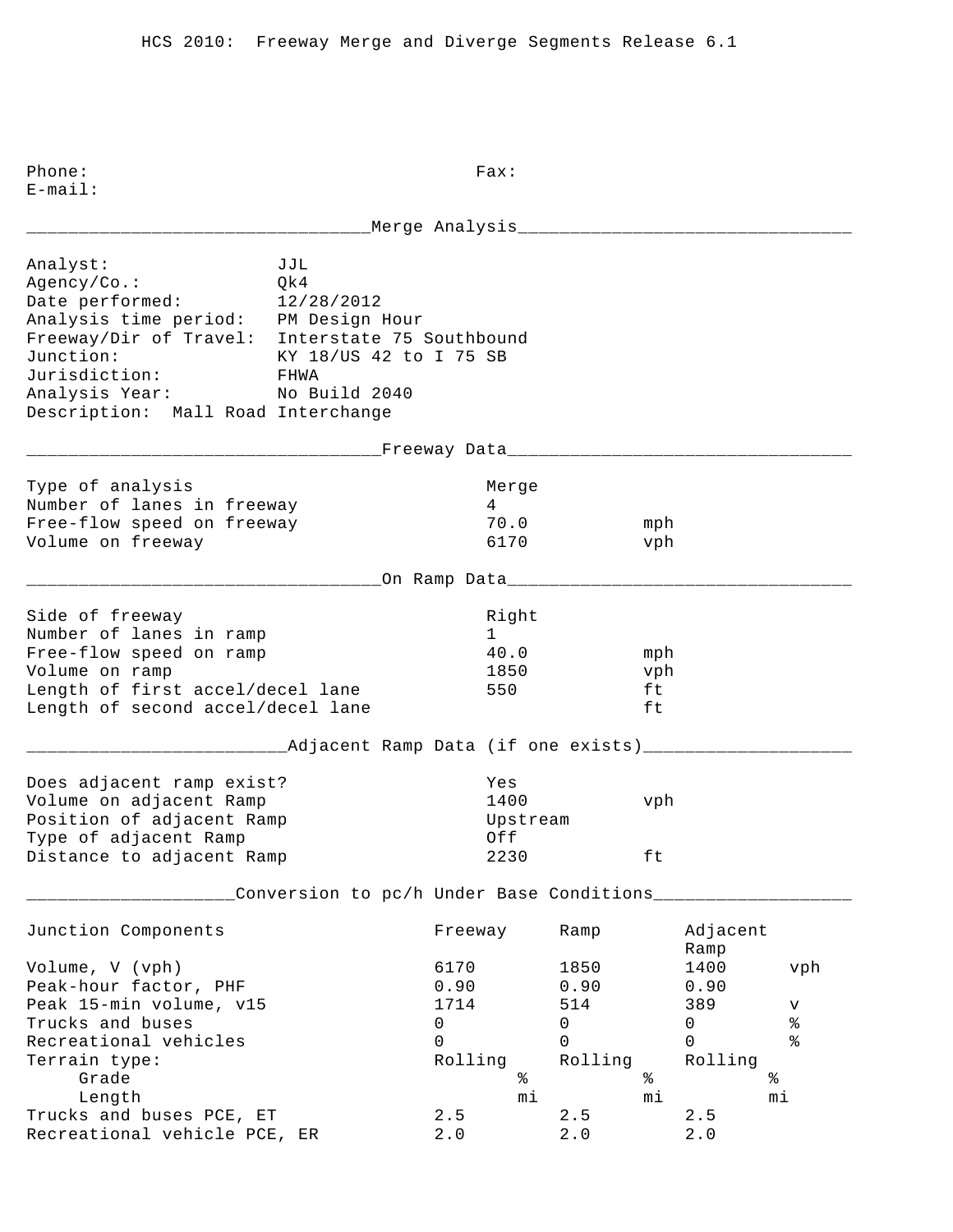| Heavy vehicle adjustment, fHV<br>Driver population factor, fP<br>Flow rate, vp                                                                          |                | 1.000<br>1.00<br>6856                                              | 1.000<br>1.00<br>2056 700 | 1.000<br>1.00<br>1556                    | pcph |
|---------------------------------------------------------------------------------------------------------------------------------------------------------|----------------|--------------------------------------------------------------------|---------------------------|------------------------------------------|------|
|                                                                                                                                                         |                | Estimation of V12 Merge Areas___                                   |                           |                                          |      |
| $L =$<br>EQ                                                                                                                                             |                | (Equation 13-6 or 13-7)                                            |                           |                                          |      |
| $P =$<br>FM                                                                                                                                             |                | -0.039 Using Equation 4                                            |                           |                                          |      |
| 12 F FM                                                                                                                                                 |                | $v = v$ (P ) = -268 pc/h                                           |                           |                                          |      |
|                                                                                                                                                         |                | Capacity Checks___                                                 |                           |                                          |      |
| V –<br>FO.                                                                                                                                              | Actual<br>8912 | Maximum<br>9600                                                    |                           | LOS F?<br>No                             |      |
| v or v<br>$3 \text{ av34}$                                                                                                                              |                | 3562 pc/h (Equation 13-14 or 13-17)                                |                           |                                          |      |
| v or v > 2700 pc/h?<br>Is<br>$3 \text{ av34}$                                                                                                           |                | Yes                                                                |                           |                                          |      |
| v or v > 1.5 v $/2$<br>Is<br>$3 \text{ av } 34$ 12                                                                                                      |                | Yes                                                                |                           |                                          |      |
| If $yes, v = 2742$<br>12A                                                                                                                               |                |                                                                    |                           | (Equation 13-15, 13-16, 13-18, or 13-19) |      |
| Actual<br>8912<br>V<br>12A                                                                                                                              |                | __Flow Entering Merge Influence Area_____<br>Max Desirable<br>4600 |                           | Violation?<br>Yes                        |      |
|                                                                                                                                                         |                | Level of Service Determination (if not F)___                       |                           |                                          |      |
| Density, $D = 5.475 + 0.00734 v + 0.0078 v - 0.00627 L = 38.5 pc/min/ln$<br>$R \sim 1$<br>Level of service for ramp-freeway junction areas of influence |                | R 12                                                               | Α                         | E                                        |      |
|                                                                                                                                                         |                | ___Speed Estimation_                                               |                           |                                          |      |
| Intermediate speed variable,                                                                                                                            |                | M                                                                  | $= 0.750$                 |                                          |      |
| Space mean speed in ramp influence area,                                                                                                                |                | S<br>S                                                             | $= 49.0$                  | mph                                      |      |
| Space mean speed in outer lanes,                                                                                                                        |                | R<br>S<br>$\Omega$                                                 | $= 64.4$                  | mph                                      |      |
| Space mean speed for all vehicles,                                                                                                                      |                | S                                                                  | $= 55.1$                  | mph                                      |      |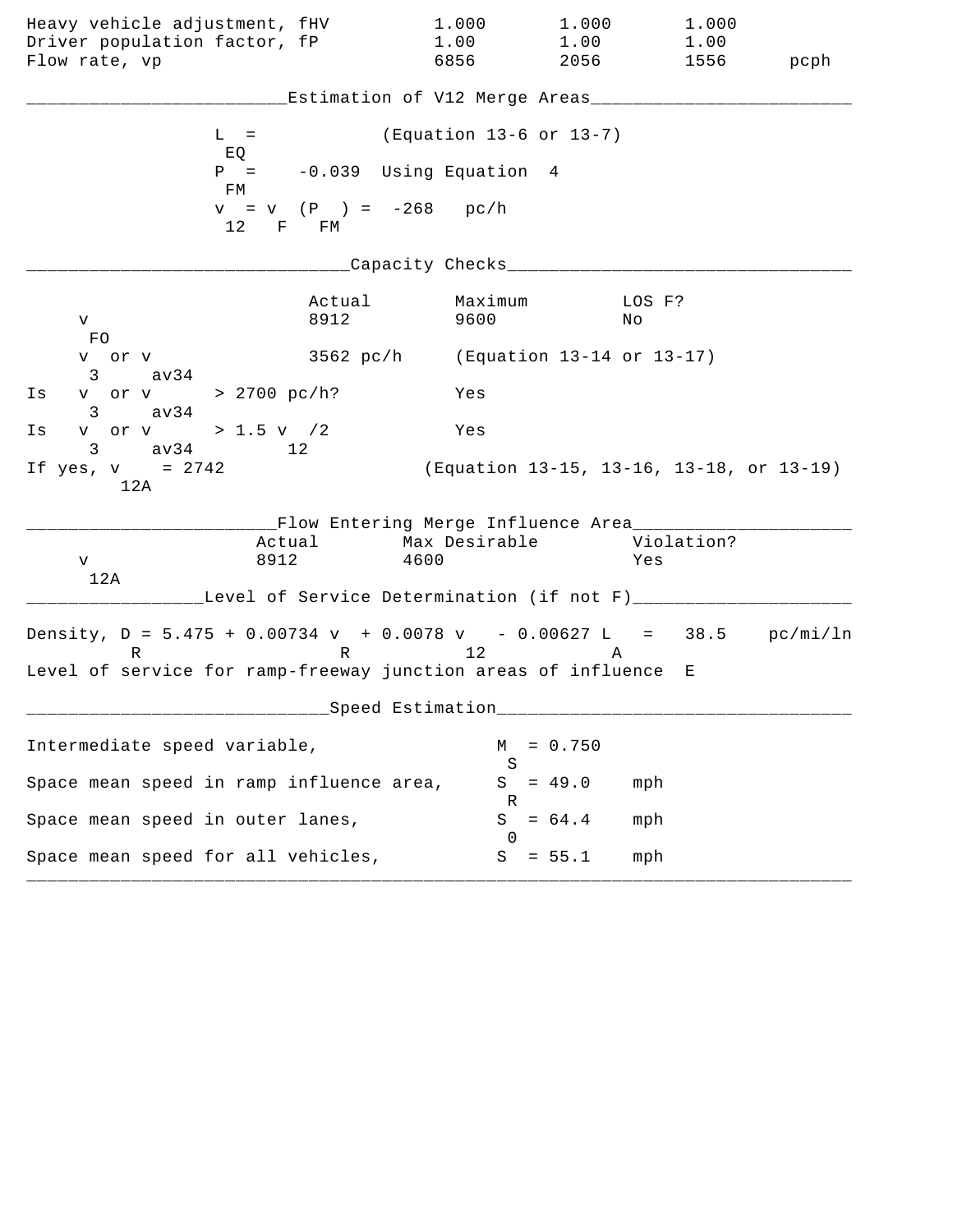E-mail: \_\_\_\_\_\_\_\_\_\_\_\_\_\_\_\_\_\_\_\_\_\_\_\_\_\_\_\_\_\_\_\_\_Merge Analysis\_\_\_\_\_\_\_\_\_\_\_\_\_\_\_\_\_\_\_\_\_\_\_\_\_\_\_\_\_\_\_\_ Analyst: JJL Agency/Co.: Qk4 Date performed: 12/28/2012 Analysis time period: AM Design Hour Freeway/Dir of Travel: Interstate 75 Northbound Junction: Mall Rd to I 75 NB Jurisdiction: FHWA Analysis Year: 2012 Build Description: Mall Road Interchange \_\_\_\_\_\_\_\_\_\_\_\_\_\_\_\_\_\_\_\_\_\_\_\_\_\_\_\_\_\_\_\_\_\_Freeway Data\_\_\_\_\_\_\_\_\_\_\_\_\_\_\_\_\_\_\_\_\_\_\_\_\_\_\_\_\_\_\_\_\_ Type of analysis and a series of the Merge Number of lanes in freeway 14 Free-flow speed on freeway 70.0 mph Volume on freeway 5970 vph \_\_\_\_\_\_\_\_\_\_\_\_\_\_\_\_\_\_\_\_\_\_\_\_\_\_\_\_\_\_\_\_\_\_On Ramp Data\_\_\_\_\_\_\_\_\_\_\_\_\_\_\_\_\_\_\_\_\_\_\_\_\_\_\_\_\_\_\_\_\_ Side of freeway and the state of the state of the state of the state of the state of the state of the state of Number of lanes in ramp 1 Free-flow speed on ramp  $45.0$  mph Volume on ramp 250 vph Length of first accel/decel lane 830 ft Length of second accel/decel lane ft \_\_\_\_\_\_\_\_\_\_\_\_\_\_\_\_\_\_\_\_\_\_\_\_\_Adjacent Ramp Data (if one exists)\_\_\_\_\_\_\_\_\_\_\_\_\_\_\_\_\_\_\_\_ Does adjacent ramp exist? Yes Volume on adjacent Ramp 600 vph Position of adjacent Ramp and Upstream Type of adjacent Ramp  $Off$ Distance to adjacent Ramp 1730 ft \_\_\_\_\_\_\_\_\_\_\_\_\_\_\_\_\_\_\_\_Conversion to pc/h Under Base Conditions\_\_\_\_\_\_\_\_\_\_\_\_\_\_\_\_\_\_\_ Junction Components Freeway Ramp Adjacent Ramp Ramp and the state of the state of the state of the state of the state of the state of the state of the state of the state of the state of the state of the state of the state of the state of the state of the state of Volume, V (vph) 5970 250 600 vph Peak-hour factor, PHF 0.90 0.90 0.90 0.90 Peak 15-min volume, v15 1658 69 167 v Trucks and buses  $21$  and buses  $21$  and  $3$  and  $21$  and  $3$  and  $21$  and  $3$  and  $3$  and  $4$  and  $2$  and  $3$  and  $3$  and  $3$  and  $3$  and  $3$  and  $3$  and  $3$  and  $3$  and  $3$  and  $3$  and  $3$  and  $3$  and  $3$  and  $3$  and  $3$ Recreational vehicles and the control of the control of  $\sim$  0 0 0 % Terrain type: Terrain type: Terrain type: Terrain type: Rolling Rolling Rolling Rolling Grade  $\frac{1}{2}$  Grade  $\frac{1}{2}$   $\frac{1}{2}$   $\frac{1}{2}$   $\frac{1}{2}$   $\frac{1}{2}$   $\frac{1}{2}$   $\frac{1}{2}$   $\frac{1}{2}$   $\frac{1}{2}$   $\frac{1}{2}$   $\frac{1}{2}$   $\frac{1}{2}$   $\frac{1}{2}$   $\frac{1}{2}$   $\frac{1}{2}$   $\frac{1}{2}$   $\frac{1}{2}$   $\frac{1}{2}$   $\frac{1}{2}$   $\frac{1}{2}$  Length mi mi mi Trucks and buses PCE,  $ET$  2.5 2.5 2.5 Recreational vehicle PCE, ER 2.0 2.0 2.0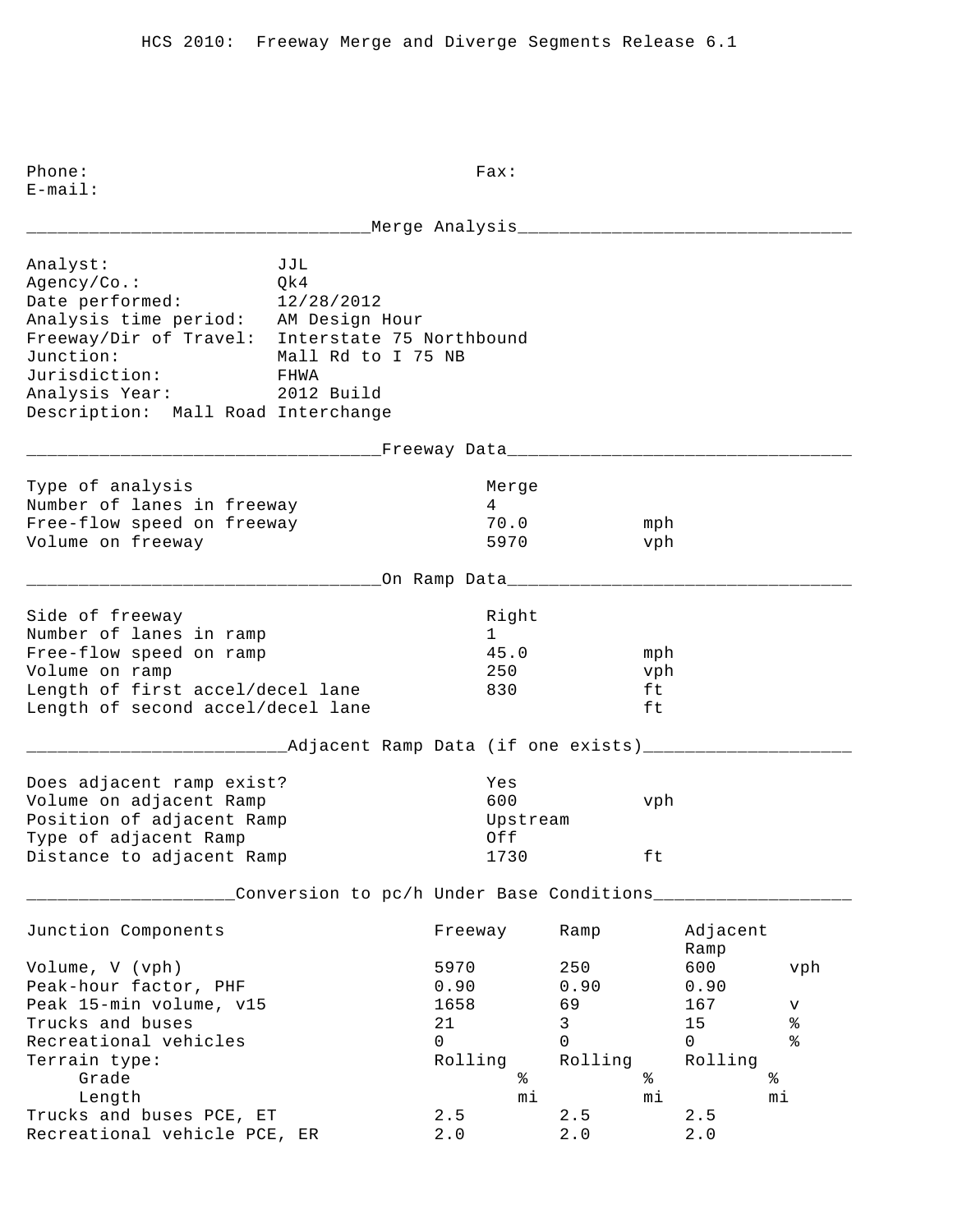| Heavy vehicle adjustment, fHV<br>Driver population factor, fP<br>Flow rate, vp                                                                   |                | 0.760<br>1.00<br>8723                                             | 0.957<br>1.00<br>290 | 0.816<br>1.00<br>817                     | pcph |
|--------------------------------------------------------------------------------------------------------------------------------------------------|----------------|-------------------------------------------------------------------|----------------------|------------------------------------------|------|
|                                                                                                                                                  |                | Estimation of V12 Merge Areas___                                  |                      |                                          |      |
| $L =$<br>EQ                                                                                                                                      |                | (Equation 13-6 or 13-7)                                           |                      |                                          |      |
| $P =$<br>FM                                                                                                                                      |                | 0.182 Using Equation 4                                            |                      |                                          |      |
| 12 F FM                                                                                                                                          |                | $v = v$ (P ) = 1584 pc/h                                          |                      |                                          |      |
|                                                                                                                                                  |                | Capacity Checks___                                                |                      |                                          |      |
| V.<br>FO.                                                                                                                                        | Actual<br>9013 | Maximum<br>9600                                                   | No                   | LOS F?                                   |      |
| v or v<br>$3 \text{ av34}$                                                                                                                       |                | 3569 pc/h (Equation 13-14 or 13-17)                               |                      |                                          |      |
| v or v > 2700 pc/h?<br>Is<br>$3 \text{ av } 34$                                                                                                  |                | Yes                                                               |                      |                                          |      |
| v or v > 1.5 v $/2$<br>Is<br>$3 \text{ av } 34$ 12                                                                                               |                | Yes                                                               |                      |                                          |      |
| If $yes, v = 3489$<br>12A                                                                                                                        |                |                                                                   |                      | (Equation 13-15, 13-16, 13-18, or 13-19) |      |
| Actual<br>9013<br>V<br>12A                                                                                                                       |                | __Flow Entering Merge Influence Area____<br>Max Desirable<br>4600 |                      | Violation?<br>Νo                         |      |
|                                                                                                                                                  |                | Level of Service Determination (if not F)___                      |                      |                                          |      |
| Density, $D = 5.475 + 0.00734 v + 0.0078 v - 0.00627 L = 29.6 pc/min/ln$<br>R<br>Level of service for ramp-freeway junction areas of influence D |                | R 12                                                              | Α                    |                                          |      |
|                                                                                                                                                  |                | ___Speed Estimation_                                              |                      |                                          |      |
| Intermediate speed variable,                                                                                                                     |                | M                                                                 | $= 0.417$            |                                          |      |
| Space mean speed in ramp influence area,                                                                                                         |                | S<br>S                                                            | $= 58.3$             | mph                                      |      |
| Space mean speed in outer lanes,                                                                                                                 |                | R<br>S<br>$\Omega$                                                | $= 61.6$             | mph                                      |      |
| Space mean speed for all vehicles,                                                                                                               |                | S                                                                 | $= 60.2$             | mph                                      |      |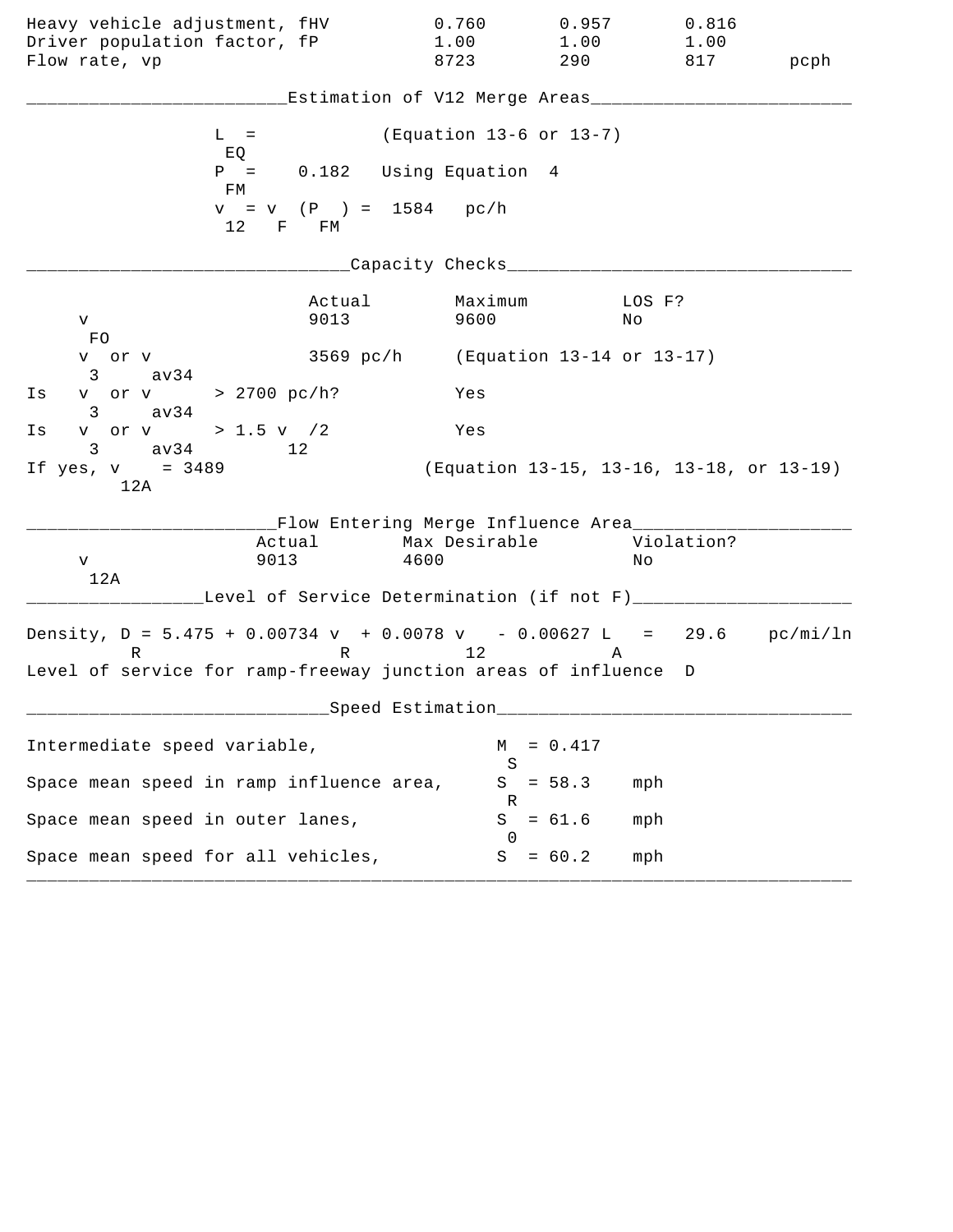E-mail: \_\_\_\_\_\_\_\_\_\_\_\_\_\_\_\_\_\_\_\_\_\_\_\_\_\_\_\_\_\_\_\_\_Merge Analysis\_\_\_\_\_\_\_\_\_\_\_\_\_\_\_\_\_\_\_\_\_\_\_\_\_\_\_\_\_\_\_\_ Analyst: JJL Agency/Co.: Qk4 Date performed: 12/28/2012 Analysis time period: AM Design Hour Freeway/Dir of Travel: Interstate 75 Northbound Junction: Mall Rd to I 75 NB Jurisdiction: FHWA Analysis Year: 2040 Build Description: Mall Road Interchange \_\_\_\_\_\_\_\_\_\_\_\_\_\_\_\_\_\_\_\_\_\_\_\_\_\_\_\_\_\_\_\_\_\_Freeway Data\_\_\_\_\_\_\_\_\_\_\_\_\_\_\_\_\_\_\_\_\_\_\_\_\_\_\_\_\_\_\_\_\_ Type of analysis and a series of analysis and a series of the Merge Number of lanes in freeway 14 Free-flow speed on freeway 70.0 mph Volume on freeway 7590 vph \_\_\_\_\_\_\_\_\_\_\_\_\_\_\_\_\_\_\_\_\_\_\_\_\_\_\_\_\_\_\_\_\_\_On Ramp Data\_\_\_\_\_\_\_\_\_\_\_\_\_\_\_\_\_\_\_\_\_\_\_\_\_\_\_\_\_\_\_\_\_ Side of freeway and the state of the state of the state of the state of the state of the state of the state of Number of lanes in ramp 1 Free-flow speed on ramp  $45.0$  mph Volume on ramp 250 vph Length of first accel/decel lane 830 ft Length of second accel/decel lane ft \_\_\_\_\_\_\_\_\_\_\_\_\_\_\_\_\_\_\_\_\_\_\_\_\_Adjacent Ramp Data (if one exists)\_\_\_\_\_\_\_\_\_\_\_\_\_\_\_\_\_\_\_\_ Does adjacent ramp exist? Yes Volume on adjacent Ramp 850 vph Position of adjacent Ramp and Upstream Type of adjacent Ramp  $Off$ Distance to adjacent Ramp 1730 ft \_\_\_\_\_\_\_\_\_\_\_\_\_\_\_\_\_\_\_\_Conversion to pc/h Under Base Conditions\_\_\_\_\_\_\_\_\_\_\_\_\_\_\_\_\_\_\_ Junction Components Freeway Ramp Adjacent Ramp Ramp and the state of the state of the state of the state of the state of the state of the state of the state of the state of the state of the state of the state of the state of the state of the state of the state of Volume, V (vph) 7590 250 850 vph Peak-hour factor, PHF 0.90 0.90 0.90 0.90 Peak 15-min volume, v15 2108 69 236 v Trucks and buses  $21$  and buses  $21$  and  $3$  and  $21$  and  $3$  and  $3$  and  $3$  and  $3$  and  $3$  and  $3$  and  $3$  and  $3$  and  $3$  and  $3$  and  $3$  and  $3$  and  $3$  and  $3$  and  $3$  and  $3$  and  $3$  and  $3$  and  $3$  and  $3$  and  $3$ Recreational vehicles and the control of the control of  $\sim$  0 0 0 % Terrain type: Terrain type: Terrain type: Rolling Rolling Rolling Grade  $\frac{1}{2}$  Grade  $\frac{1}{2}$   $\frac{1}{2}$   $\frac{1}{2}$   $\frac{1}{2}$   $\frac{1}{2}$   $\frac{1}{2}$   $\frac{1}{2}$   $\frac{1}{2}$   $\frac{1}{2}$   $\frac{1}{2}$   $\frac{1}{2}$   $\frac{1}{2}$   $\frac{1}{2}$   $\frac{1}{2}$   $\frac{1}{2}$   $\frac{1}{2}$   $\frac{1}{2}$   $\frac{1}{2}$   $\frac{1}{2}$   $\frac{1}{2}$  Length mi mi mi Trucks and buses PCE,  $ET$  2.5 2.5 2.5

Recreational vehicle PCE, ER 2.0 2.0 2.0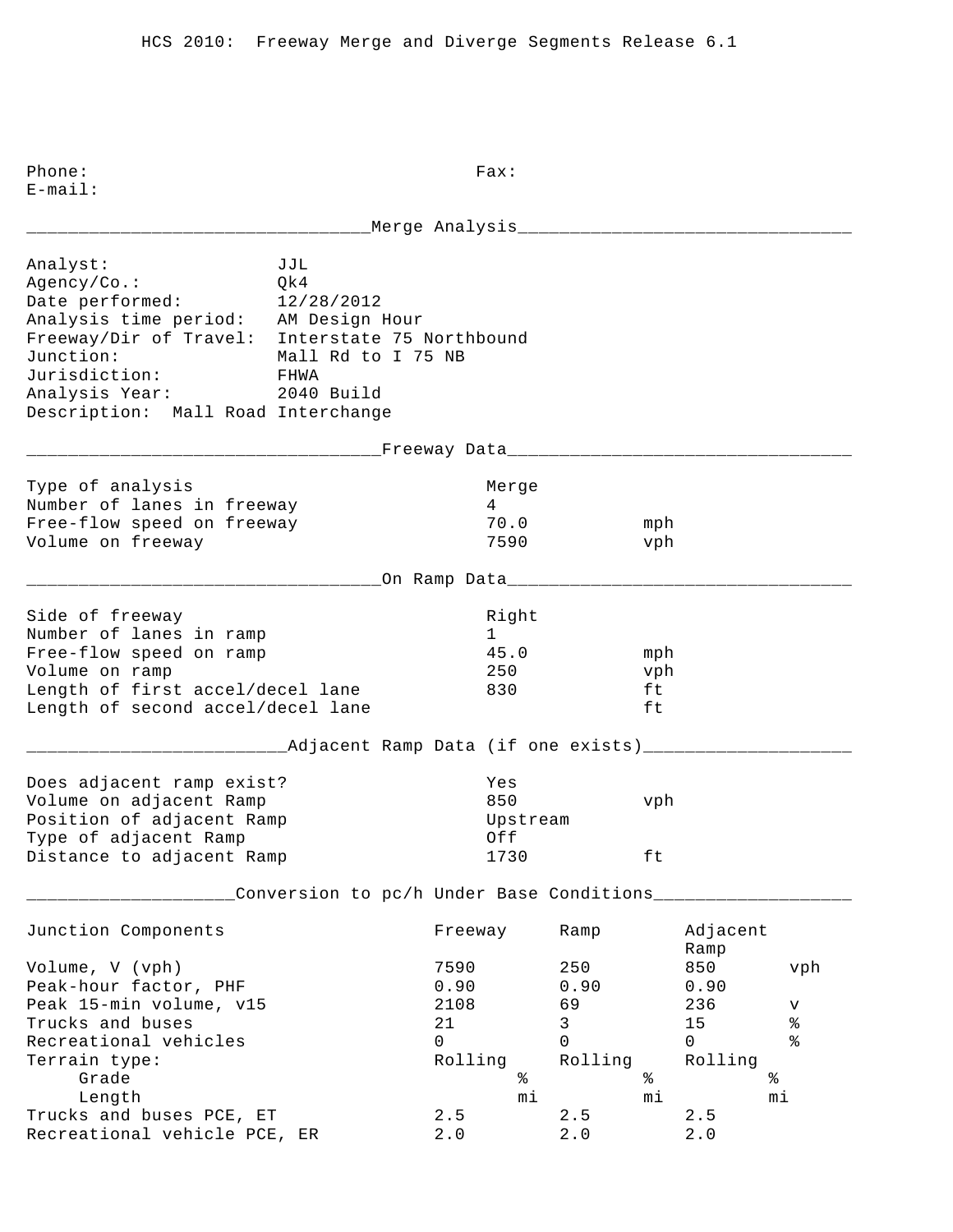| Heavy vehicle adjustment, fHV                                                 |                                     | 0.760                                                                                   | 0.957     | 0.816                                    |      |
|-------------------------------------------------------------------------------|-------------------------------------|-----------------------------------------------------------------------------------------|-----------|------------------------------------------|------|
| Driver population factor, fP                                                  |                                     | 1.00                                                                                    | 1.00      | 1.00                                     |      |
| Flow rate, vp                                                                 |                                     | 11090                                                                                   | 290       | 1157                                     | pcph |
|                                                                               |                                     | Estimation of V12 Merge Areas___                                                        |           |                                          |      |
| $L =$<br>EQ                                                                   |                                     | (Equation 13-6 or 13-7)                                                                 |           |                                          |      |
| FM                                                                            |                                     | $P = 0.182$ Using Equation 4                                                            |           |                                          |      |
|                                                                               | $v = v$ (P ) = 2013 pc/h<br>12 F FM |                                                                                         |           |                                          |      |
|                                                                               |                                     | Capacity Checks_________                                                                |           |                                          |      |
| V                                                                             | Actual<br>11380                     | Maximum<br>9600                                                                         |           | LOS F?<br>Yes                            |      |
| FO.<br>v or v<br>$3 \text{ av34}$                                             |                                     | 4538 pc/h (Equation 13-14 or 13-17)                                                     |           |                                          |      |
| v or v > 2700 pc/h?<br>Is<br>$3 \text{ av } 34$                               |                                     | Yes                                                                                     |           |                                          |      |
| v or v > 1.5 v / 2<br>Is<br>3 av34 12                                         |                                     | Yes                                                                                     |           |                                          |      |
| If yes, $v = 4436$<br>12A                                                     |                                     |                                                                                         |           | (Equation 13-15, 13-16, 13-18, or 13-19) |      |
| V<br>12A                                                                      | 11380                               | __Flow Entering Merge Influence Area________<br>Actual Max Desirable Violation?<br>4600 |           | Yes                                      |      |
|                                                                               |                                     | Level of Service Determination (if not F)___                                            |           |                                          |      |
| Density, $D = 5.475 + 0.00734 v + 0.0078 v - 0.00627 L = 37.0 pc/min/ln$<br>R |                                     | R 12                                                                                    | A         |                                          |      |
| Level of service for ramp-freeway junction areas of influence F               |                                     |                                                                                         |           |                                          |      |
|                                                                               |                                     | Speed Estimation                                                                        |           |                                          |      |
| Intermediate speed variable,                                                  |                                     | М<br>S                                                                                  | $= 0.686$ |                                          |      |
| Space mean speed in ramp influence area,                                      |                                     | S<br>R                                                                                  | $= 50.8$  | mph                                      |      |
| Space mean speed in outer lanes,                                              |                                     | S<br>$\cup$                                                                             | $= 57.3$  | mph                                      |      |
| Space mean speed for all vehicles,                                            |                                     | S                                                                                       | $= 54.4$  | mph                                      |      |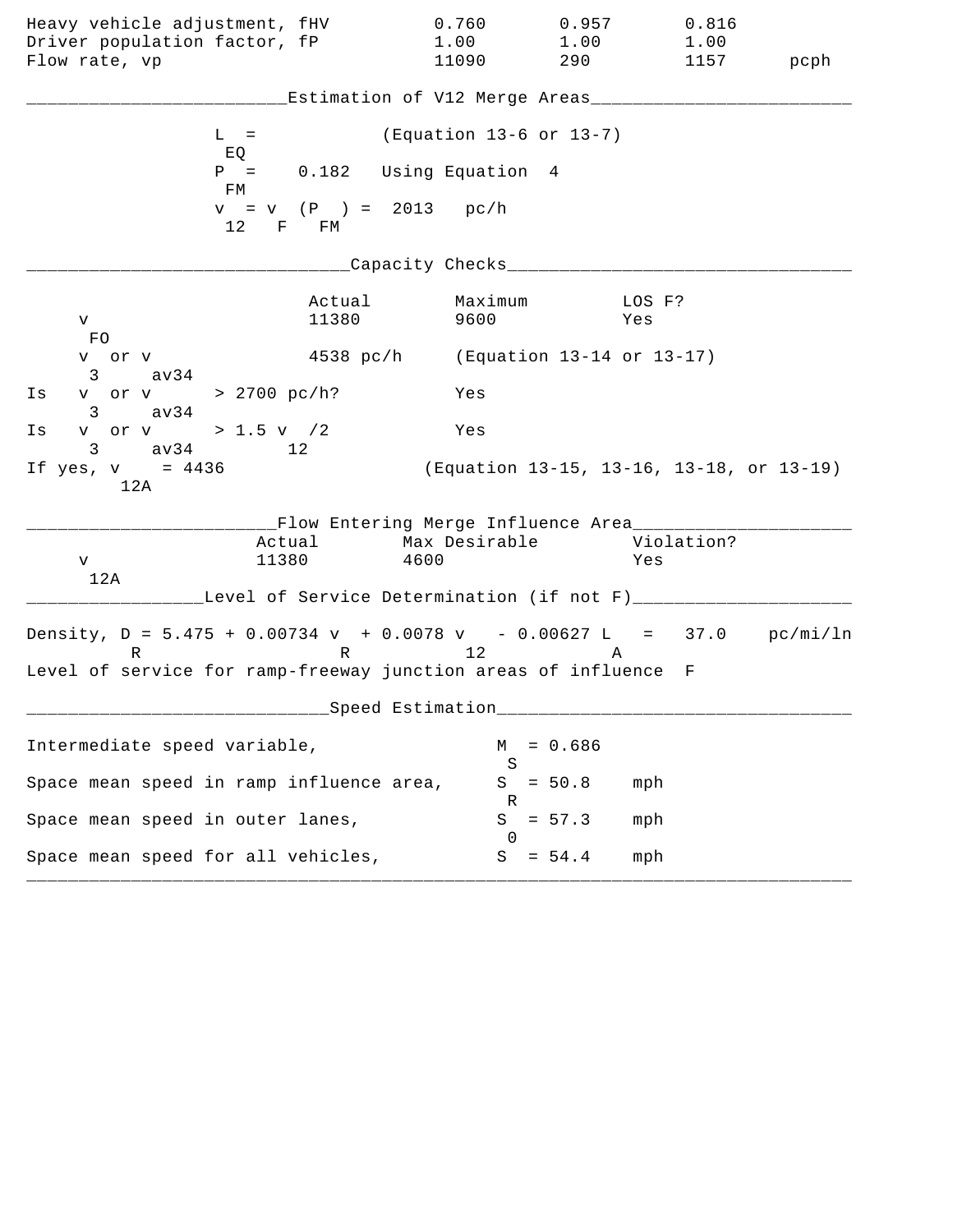E-mail: \_\_\_\_\_\_\_\_\_\_\_\_\_\_\_\_\_\_\_\_\_\_\_\_\_\_\_\_\_\_\_\_\_Merge Analysis\_\_\_\_\_\_\_\_\_\_\_\_\_\_\_\_\_\_\_\_\_\_\_\_\_\_\_\_\_\_\_\_ Analyst: JJL Agency/Co.: Qk4 Date performed: 12/28/2012 Analysis time period: PM Design Hour Freeway/Dir of Travel: Interstate 75 Northbound Junction: Mall Rd to I 75 NB Jurisdiction: FHWA Analysis Year: 2012 Build Description: Mall Road Interchange \_\_\_\_\_\_\_\_\_\_\_\_\_\_\_\_\_\_\_\_\_\_\_\_\_\_\_\_\_\_\_\_\_\_Freeway Data\_\_\_\_\_\_\_\_\_\_\_\_\_\_\_\_\_\_\_\_\_\_\_\_\_\_\_\_\_\_\_\_\_ Type of analysis and a series of analysis and a series of the Merge Number of lanes in freeway 14 Free-flow speed on freeway 70.0 mph Volume on freeway 5970 vph \_\_\_\_\_\_\_\_\_\_\_\_\_\_\_\_\_\_\_\_\_\_\_\_\_\_\_\_\_\_\_\_\_\_On Ramp Data\_\_\_\_\_\_\_\_\_\_\_\_\_\_\_\_\_\_\_\_\_\_\_\_\_\_\_\_\_\_\_\_\_ Side of freeway and the state of the state of the state of the state of the state of the state of the state of Number of lanes in ramp 1 Free-flow speed on ramp  $45.0$  mph Volume on ramp 180 vph Length of first accel/decel lane 830 ft Length of second accel/decel lane ft \_\_\_\_\_\_\_\_\_\_\_\_\_\_\_\_\_\_\_\_\_\_\_\_\_Adjacent Ramp Data (if one exists)\_\_\_\_\_\_\_\_\_\_\_\_\_\_\_\_\_\_\_\_ Does adjacent ramp exist? Yes Volume on adjacent Ramp 550 vph Position of adjacent Ramp and Upstream Type of adjacent Ramp  $Off$ Distance to adjacent Ramp 1730 ft \_\_\_\_\_\_\_\_\_\_\_\_\_\_\_\_\_\_\_\_Conversion to pc/h Under Base Conditions\_\_\_\_\_\_\_\_\_\_\_\_\_\_\_\_\_\_\_ Junction Components Freeway Ramp Adjacent Ramp Ramp and the state of the state of the state of the state of the state of the state of the state of the state of the state of the state of the state of the state of the state of the state of the state of the state of Volume, V (vph) 5970 180 550 vph Peak-hour factor, PHF 0.90 0.90 0.90 0.90 Peak 15-min volume, v15 1658 50 153 v Trucks and buses  $21$  and buses  $21$  and  $3$  and  $21$  and  $3$  and  $21$  and  $3$  and  $3$  and  $4$  and  $2$  and  $3$  and  $3$  and  $3$  and  $3$  and  $3$  and  $3$  and  $3$  and  $3$  and  $3$  and  $3$  and  $3$  and  $3$  and  $3$  and  $3$  and  $3$ Recreational vehicles and the control of the control of  $\sim$  0 0 0 % Terrain type: Rolling Rolling Rolling Grade  $\frac{1}{2}$  Grade  $\frac{1}{2}$   $\frac{1}{2}$   $\frac{1}{2}$   $\frac{1}{2}$   $\frac{1}{2}$   $\frac{1}{2}$   $\frac{1}{2}$   $\frac{1}{2}$   $\frac{1}{2}$   $\frac{1}{2}$   $\frac{1}{2}$   $\frac{1}{2}$   $\frac{1}{2}$   $\frac{1}{2}$   $\frac{1}{2}$   $\frac{1}{2}$   $\frac{1}{2}$   $\frac{1}{2}$   $\frac{1}{2}$   $\frac{1}{2}$  Length mi mi mi Trucks and buses PCE,  $ET$  2.5 2.5 2.5 Recreational vehicle PCE, ER 2.0 2.0 2.0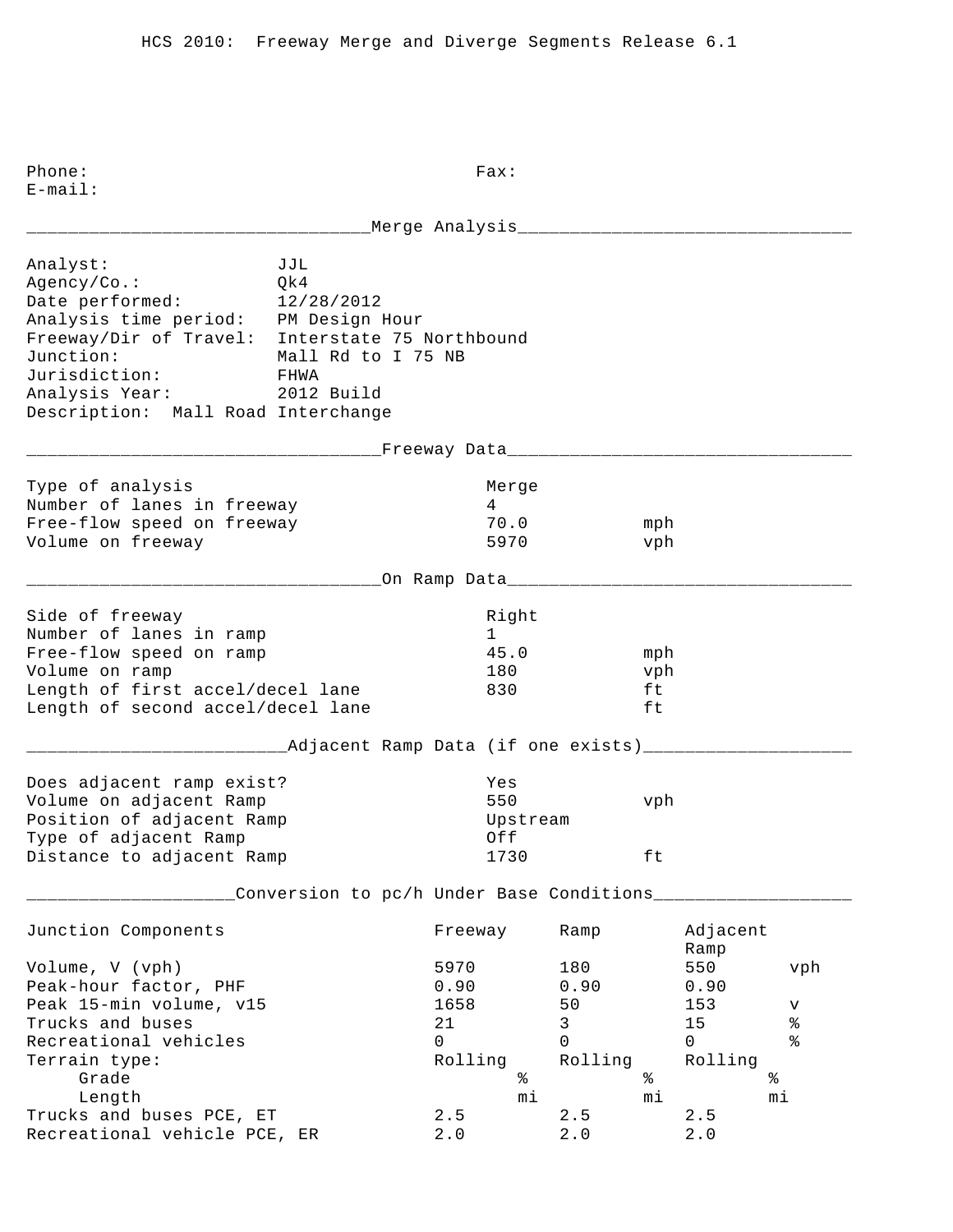| Heavy vehicle adjustment, fHV<br>Driver population factor, fP                                                                                    |                         | 0.760<br>1.00                                                        | 0.957<br>1.00<br>209 | 0.816<br>1.00                            |      |
|--------------------------------------------------------------------------------------------------------------------------------------------------|-------------------------|----------------------------------------------------------------------|----------------------|------------------------------------------|------|
| Flow rate, vp                                                                                                                                    |                         | 8723                                                                 |                      | 749                                      | pcph |
|                                                                                                                                                  |                         | Estimation of V12 Merge Areas___                                     |                      |                                          |      |
| $L =$<br>EQ                                                                                                                                      |                         | (Equation 13-6 or 13-7)                                              |                      |                                          |      |
| $P =$<br>FM                                                                                                                                      |                         | 0.192 Using Equation 4                                               |                      |                                          |      |
| 12 F FM                                                                                                                                          | $v = v$ (P) = 1672 pc/h |                                                                      |                      |                                          |      |
|                                                                                                                                                  |                         | Capacity Checks___                                                   |                      |                                          |      |
| V<br>FO.                                                                                                                                         | Actual<br>8932          | Maximum<br>9600                                                      |                      | LOS F?<br>No                             |      |
| v or v<br>3<br>av34                                                                                                                              |                         | 3525 $pc/h$ (Equation 13-14 or 13-17)                                |                      |                                          |      |
| v or v > 2700 pc/h?<br>Is<br>av34<br>$3 \sim$                                                                                                    |                         | Yes                                                                  |                      |                                          |      |
| v or v > 1.5 v /2<br>Is<br>$3 \text{ av } 34$                                                                                                    | 12                      | Yes                                                                  |                      |                                          |      |
| If $yes, v = 3489$<br>12A                                                                                                                        |                         |                                                                      |                      | (Equation 13-15, 13-16, 13-18, or 13-19) |      |
| 8932<br>V<br>12A                                                                                                                                 | Actual                  | __Flow Entering Merge Influence Area_______<br>Max Desirable<br>4600 |                      | Violation?<br>Νo                         |      |
|                                                                                                                                                  |                         | Level of Service Determination (if not F)_____                       |                      |                                          |      |
| Density, $D = 5.475 + 0.00734 v + 0.0078 v - 0.00627 L = 29.0 pc/min/ln$<br>R<br>Level of service for ramp-freeway junction areas of influence D |                         | R 12                                                                 | A                    |                                          |      |
|                                                                                                                                                  |                         | Speed Estimation                                                     |                      |                                          |      |
|                                                                                                                                                  |                         |                                                                      |                      |                                          |      |
| Intermediate speed variable,                                                                                                                     |                         | М<br>S                                                               | $= 0.404$            |                                          |      |
| Space mean speed in ramp influence area,                                                                                                         |                         | S<br>R                                                               | $= 58.7$             | mph                                      |      |
| Space mean speed in outer lanes,                                                                                                                 |                         | S<br>$\left( \right)$                                                | $= 61.6$             | mph                                      |      |
| Space mean speed for all vehicles,                                                                                                               |                         | S                                                                    | $= 60.3$             | mph                                      |      |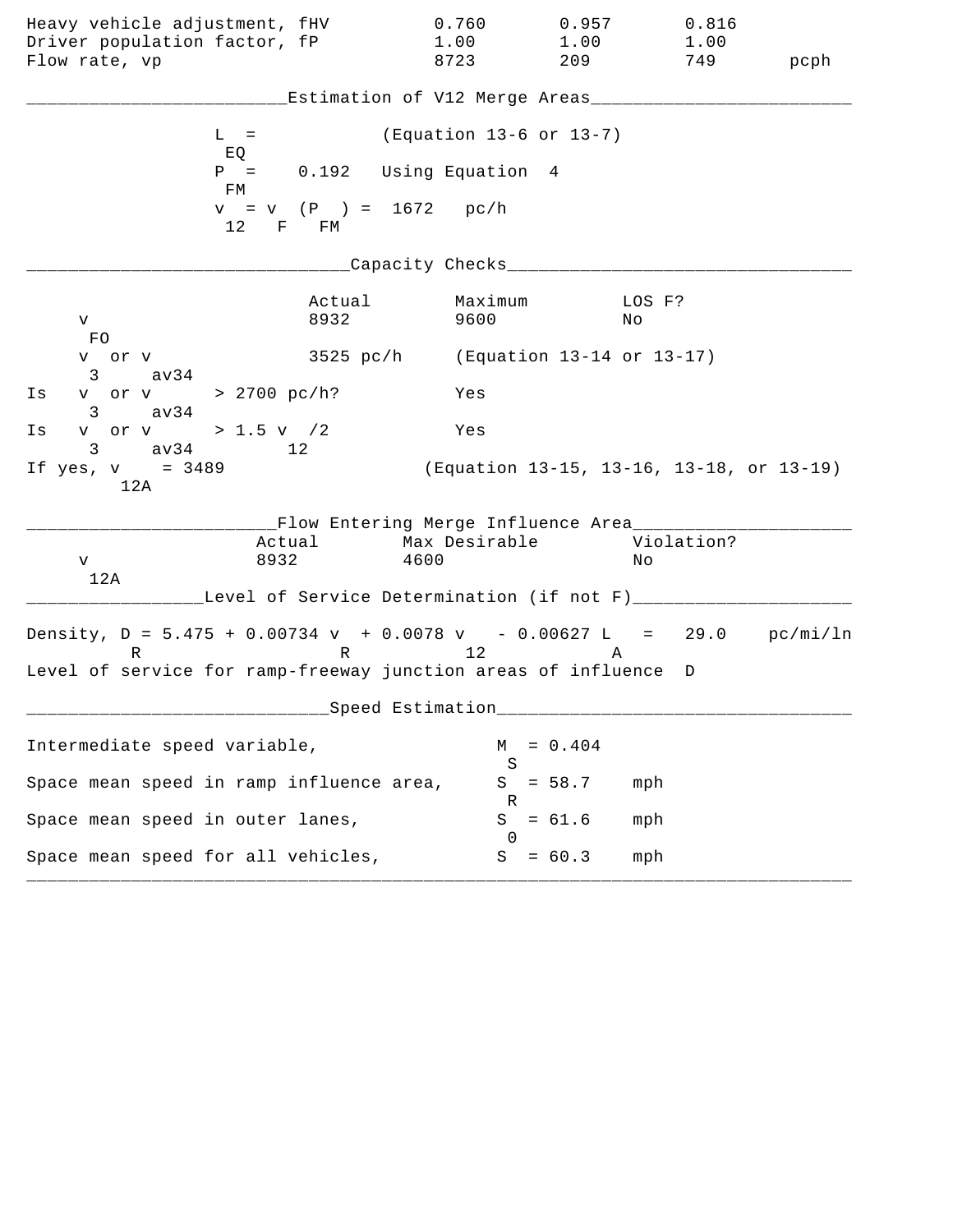E-mail: \_\_\_\_\_\_\_\_\_\_\_\_\_\_\_\_\_\_\_\_\_\_\_\_\_\_\_\_\_\_\_\_\_Merge Analysis\_\_\_\_\_\_\_\_\_\_\_\_\_\_\_\_\_\_\_\_\_\_\_\_\_\_\_\_\_\_\_\_ Analyst: JJL Agency/Co.: Qk4 Date performed: 12/28/2012 Analysis time period: PM Design Hour Freeway/Dir of Travel: Interstate 75 Northbound Junction: Mall Rd to I 75 NB Jurisdiction: FHWA Analysis Year: 2040 Build Description: Mall Road Interchange \_\_\_\_\_\_\_\_\_\_\_\_\_\_\_\_\_\_\_\_\_\_\_\_\_\_\_\_\_\_\_\_\_\_Freeway Data\_\_\_\_\_\_\_\_\_\_\_\_\_\_\_\_\_\_\_\_\_\_\_\_\_\_\_\_\_\_\_\_\_ Type of analysis and a series of analysis and a series of the Merge Number of lanes in freeway 14 Free-flow speed on freeway 70.0 mph Volume on freeway 7590 vph \_\_\_\_\_\_\_\_\_\_\_\_\_\_\_\_\_\_\_\_\_\_\_\_\_\_\_\_\_\_\_\_\_\_On Ramp Data\_\_\_\_\_\_\_\_\_\_\_\_\_\_\_\_\_\_\_\_\_\_\_\_\_\_\_\_\_\_\_\_\_ Side of freeway and the state of the state of the state of the state of the state of the state of the state of Number of lanes in ramp 1 Free-flow speed on ramp  $45.0$  mph Volume on ramp  $240$  vph Length of first accel/decel lane 830 ft Length of second accel/decel lane ft \_\_\_\_\_\_\_\_\_\_\_\_\_\_\_\_\_\_\_\_\_\_\_\_\_Adjacent Ramp Data (if one exists)\_\_\_\_\_\_\_\_\_\_\_\_\_\_\_\_\_\_\_\_ Does adjacent ramp exist? Yes Volume on adjacent Ramp 800 vph Position of adjacent Ramp and Upstream Type of adjacent Ramp  $Off$ Distance to adjacent Ramp 1730 ft \_\_\_\_\_\_\_\_\_\_\_\_\_\_\_\_\_\_\_\_Conversion to pc/h Under Base Conditions\_\_\_\_\_\_\_\_\_\_\_\_\_\_\_\_\_\_\_ Junction Components Freeway Ramp Adjacent Ramp Ramp and the state of the state of the state of the state of the state of the state of the state of the state of the state of the state of the state of the state of the state of the state of the state of the state of Volume, V (vph) 7590 240 800 vph Peak-hour factor, PHF 0.90 0.90 0.90 0.90 Peak 15-min volume, v15 12108 67 222 v Trucks and buses  $21$  and buses  $21$  and  $3$  and  $15$  and  $8$  and  $15$  and  $8$  and  $15$  and  $15$  and  $15$  and  $15$  and  $15$  and  $15$  and  $15$  and  $15$  and  $15$  and  $15$  and  $15$  and  $15$  and  $15$  and  $15$  and  $15$  and  $15$ Recreational vehicles and the control of the control of  $\sim$  0 0 0 % Terrain type:<br>
Terrain type:<br>
Grade<br>
Length<br>
Trusks (sol) Grade  $\frac{1}{2}$  Grade  $\frac{1}{2}$   $\frac{1}{2}$   $\frac{1}{2}$   $\frac{1}{2}$   $\frac{1}{2}$   $\frac{1}{2}$   $\frac{1}{2}$   $\frac{1}{2}$   $\frac{1}{2}$   $\frac{1}{2}$   $\frac{1}{2}$   $\frac{1}{2}$   $\frac{1}{2}$   $\frac{1}{2}$   $\frac{1}{2}$   $\frac{1}{2}$   $\frac{1}{2}$   $\frac{1}{2}$   $\frac{1}{2}$   $\frac{1}{2}$  Length mi mi mi Trucks and buses PCE,  $ET$  2.5 2.5 2.5

Recreational vehicle PCE, ER 2.0 2.0 2.0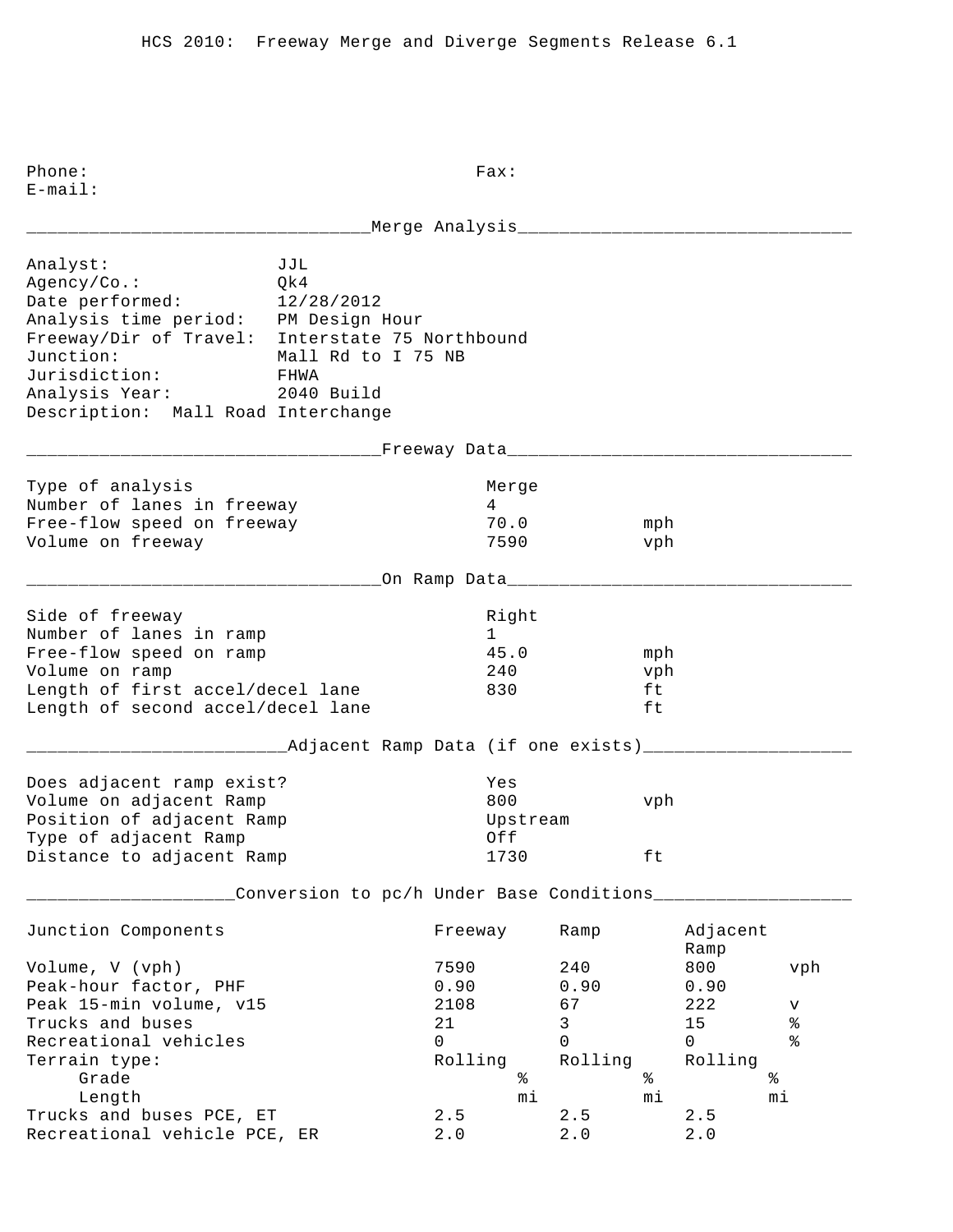| Heavy vehicle adjustment, fHV                                                                                                                    |                                                                             | 0.760                      | 0.957       | 0.816                                    |      |
|--------------------------------------------------------------------------------------------------------------------------------------------------|-----------------------------------------------------------------------------|----------------------------|-------------|------------------------------------------|------|
| Driver population factor, fP<br>Flow rate, vp                                                                                                    |                                                                             | 1.00<br>11090              | 1.00<br>279 | 1.00<br>1089                             | pcph |
|                                                                                                                                                  | Estimation of V12 Merge Areas___                                            |                            |             |                                          |      |
| $L =$<br>EQ                                                                                                                                      |                                                                             | (Equation 13-6 or 13-7)    |             |                                          |      |
| $P =$<br>FM                                                                                                                                      | 0.183 Using Equation 4                                                      |                            |             |                                          |      |
| 12 F FM                                                                                                                                          | $v = v$ (P) = 2029 pc/h                                                     |                            |             |                                          |      |
|                                                                                                                                                  | Capacity Checks___                                                          |                            |             |                                          |      |
| V<br>FO.                                                                                                                                         | Actual<br>11369                                                             | Maximum<br>9600            |             | LOS F?<br>Yes                            |      |
| v or v<br>$3 \sim$<br>av34                                                                                                                       | 4530 pc/h (Equation 13-14 or 13-17)                                         |                            |             |                                          |      |
| v or v > 2700 pc/h?<br>Is<br>av34<br>$3 \sim$                                                                                                    |                                                                             | Yes                        |             |                                          |      |
| v or v > 1.5 v $/2$<br>Is<br>$3 \text{ av } 34$ 12                                                                                               |                                                                             | Yes                        |             |                                          |      |
| If $yes, v = 4436$<br>12A                                                                                                                        |                                                                             |                            |             | (Equation 13-15, 13-16, 13-18, or 13-19) |      |
| 11369<br>V<br>12A                                                                                                                                | __Flow Entering Merge Influence Area_______<br>Actual Max Desirable<br>4600 |                            |             | Violation?<br>Yes                        |      |
|                                                                                                                                                  | Level of Service Determination (if not F)_____                              |                            |             |                                          |      |
| Density, $D = 5.475 + 0.00734 v + 0.0078 v - 0.00627 L = 36.9 pc/min/ln$<br>R<br>Level of service for ramp-freeway junction areas of influence F |                                                                             | R 12                       | A           |                                          |      |
|                                                                                                                                                  | Speed Estimation                                                            |                            |             |                                          |      |
| Intermediate speed variable,                                                                                                                     |                                                                             | М                          | $= 0.682$   |                                          |      |
| Space mean speed in ramp influence area,                                                                                                         |                                                                             | S<br>S                     | $= 50.9$    | mph                                      |      |
| Space mean speed in outer lanes,                                                                                                                 |                                                                             | R<br>S<br>$\left( \right)$ | $= 57.3$    | mph                                      |      |
| Space mean speed for all vehicles,                                                                                                               |                                                                             | S                          | $= 54.5$    | mph                                      |      |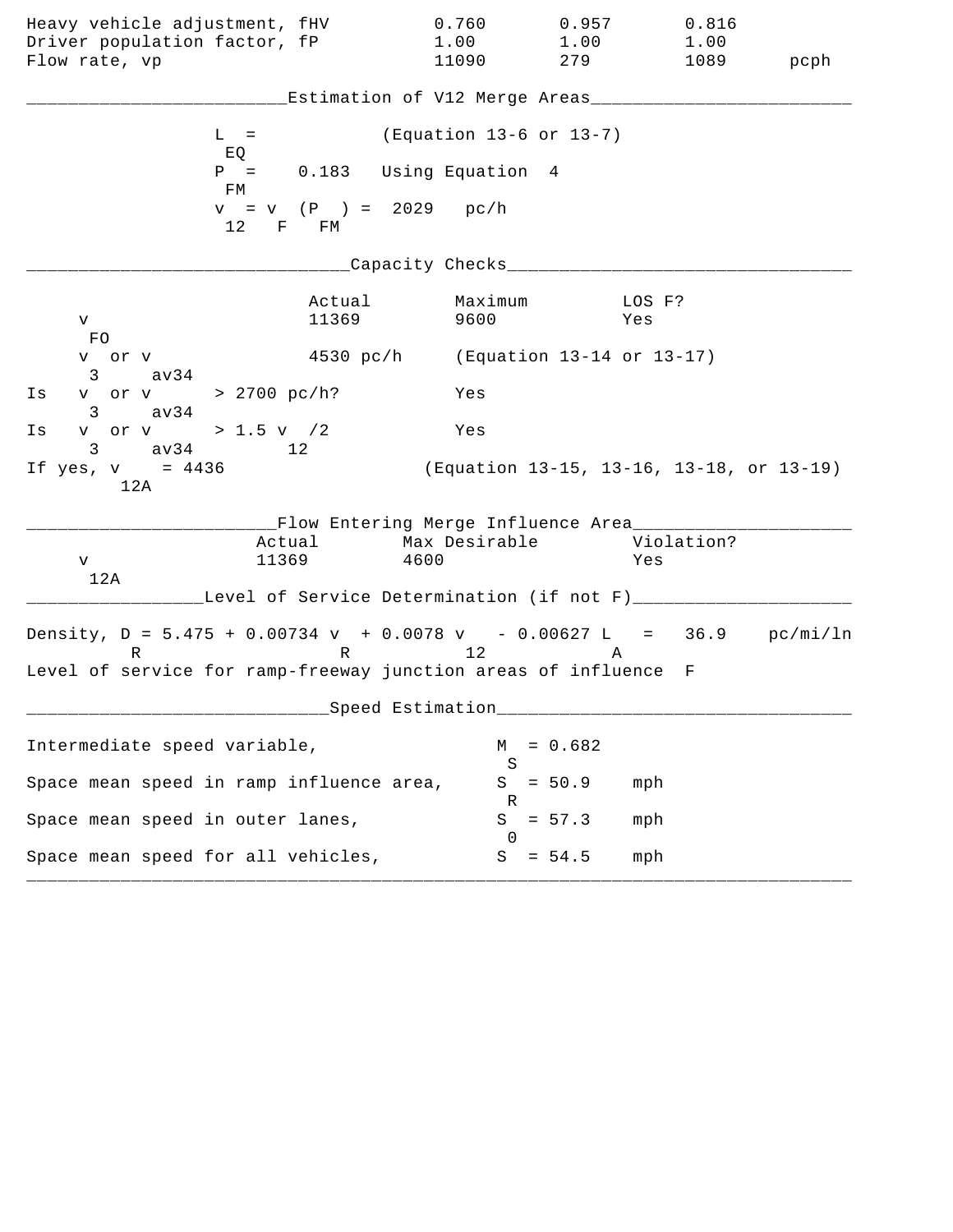Phone: Fax:

E-mail: \_\_\_\_\_\_\_\_\_\_\_\_\_\_\_\_\_\_\_\_\_\_\_\_\_\_\_\_\_\_\_\_\_Merge Analysis\_\_\_\_\_\_\_\_\_\_\_\_\_\_\_\_\_\_\_\_\_\_\_\_\_\_\_\_\_\_\_\_ Analyst: JJL Agency/Co.: Qk4 Date performed: 12/28/2012 Analysis time period: AM Design Hour Freeway/Dir of Travel: Interstate 75 Northbound Junction: Mall Rd to I 75 NB Jurisdiction: FHWA Analysis Year: 2012 No Build Description: Mall Road Interchange \_\_\_\_\_\_\_\_\_\_\_\_\_\_\_\_\_\_\_\_\_\_\_\_\_\_\_\_\_\_\_\_\_\_Freeway Data\_\_\_\_\_\_\_\_\_\_\_\_\_\_\_\_\_\_\_\_\_\_\_\_\_\_\_\_\_\_\_\_\_ Type of analysis and a series of analysis and a series of the Merge Number of lanes in freeway 14 Free-flow speed on freeway 70.0 mph Volume on freeway 6240 vph \_\_\_\_\_\_\_\_\_\_\_\_\_\_\_\_\_\_\_\_\_\_\_\_\_\_\_\_\_\_\_\_\_\_On Ramp Data\_\_\_\_\_\_\_\_\_\_\_\_\_\_\_\_\_\_\_\_\_\_\_\_\_\_\_\_\_\_\_\_\_ Side of freeway and the state of the state of the state of the state of the state of the state of the state of Number of lanes in ramp 1 Free-flow speed on ramp  $45.0$  mph Volume on ramp  $\sim$  370 vph Length of first accel/decel lane 830 ft Length of second accel/decel lane ft \_\_\_\_\_\_\_\_\_\_\_\_\_\_\_\_\_\_\_\_\_\_\_\_\_Adjacent Ramp Data (if one exists)\_\_\_\_\_\_\_\_\_\_\_\_\_\_\_\_\_\_\_\_ Does adjacent ramp exist? Yes Volume on adjacent Ramp 470 vph Position of adjacent Ramp and Upstream Type of adjacent Ramp  $Off$ Distance to adjacent Ramp 1730 ft \_\_\_\_\_\_\_\_\_\_\_\_\_\_\_\_\_\_\_\_Conversion to pc/h Under Base Conditions\_\_\_\_\_\_\_\_\_\_\_\_\_\_\_\_\_\_\_ Junction Components Freeway Ramp Adjacent Ramp Ramp and the state of the state of the state of the state of the state of the state of the state of the state of the state of the state of the state of the state of the state of the state of the state of the state of Volume, V (vph) 6240 370 470 vph Peak-hour factor, PHF 0.90 0.90 0.90 0.90 Peak 15-min volume, v15 1733 103 131 v Trucks and buses 21 3 15 % Recreational vehicles and the control of the control of  $\sim$  0 0 0 % Terrain type:<br>
Grade<br>
Length<br>
The state<br>
The state<br>
The state<br>  $\begin{array}{ccc}\n\text{Rolling} & \text{Rolling} & \text{Rolling} \\
\text{\AA} & \text{\AA} & \text{\AA}\n\end{array}$ Grade  $\begin{matrix}3 \text{ rad} & 1 \end{matrix}$   $\begin{matrix}3 \text{ rad} & 1 \end{matrix}$   $\begin{matrix}3 \text{ rad} & 1 \end{matrix}$   $\begin{matrix}2 \text{ rad} & 1 \end{matrix}$   $\begin{matrix}2 \text{ rad} & 1 \end{matrix}$   $\begin{matrix}2 \text{ rad} & 1 \end{matrix}$   $\begin{matrix}2 \text{ rad} & 1 \end{matrix}$   $\begin{matrix}2 \text{ rad} & 1 \end{matrix}$   $\begin{matrix}2 \text{ rad} & 1 \end{matrix}$   $\begin{matrix}2 \text{ rad} & 1 \end$  Length mi mi mi Trucks and buses PCE,  $ET$  2.5 2.5 2.5 Recreational vehicle PCE, ER 2.0 2.0 2.0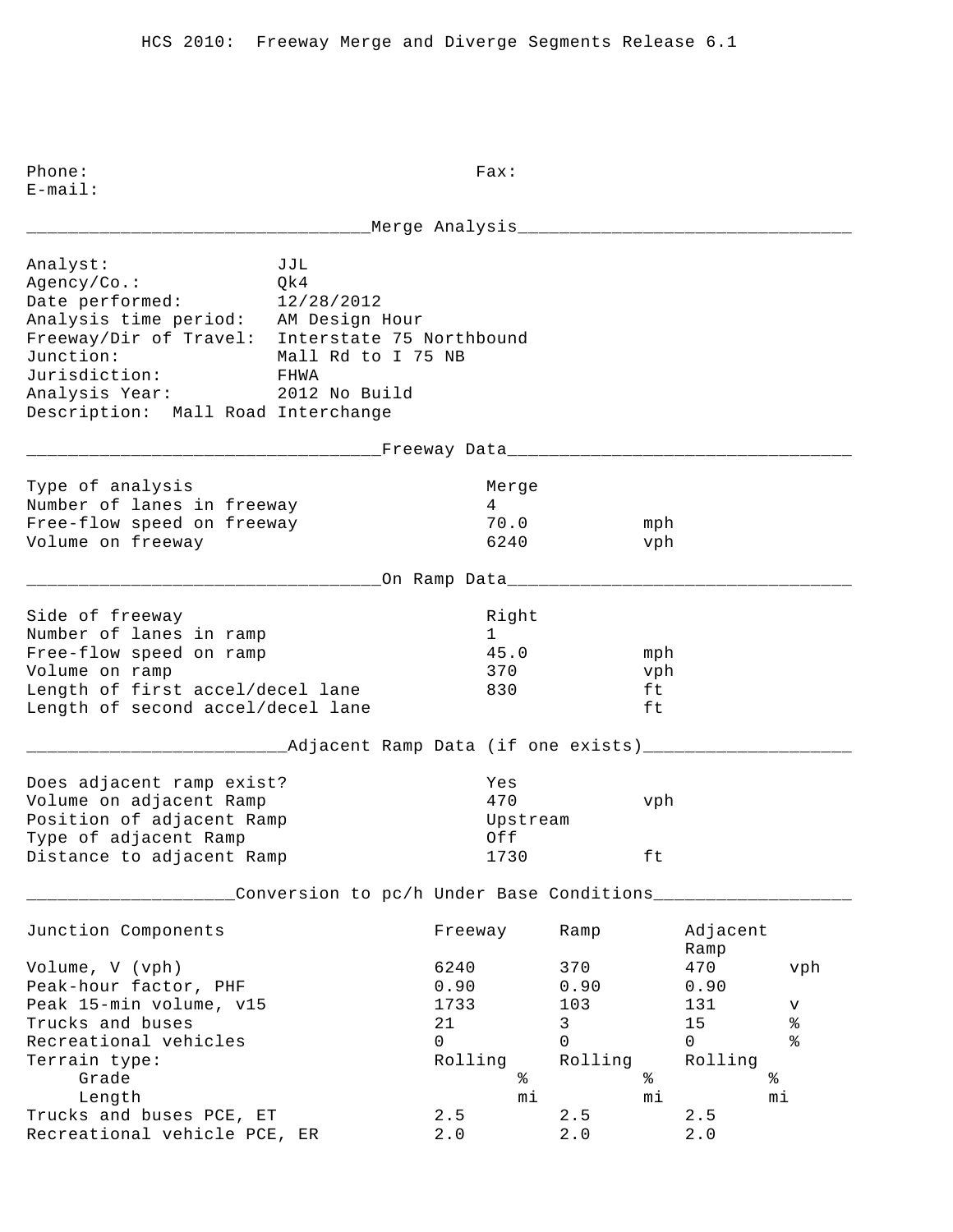| Heavy vehicle adjustment, fHV<br>Driver population factor, fP<br>Flow rate, vp                                                                   |                | 0.760<br>1.00<br>9117                                             | 0.957<br>1.00<br>430 | 0.816<br>1.00<br>640                     | pcph |
|--------------------------------------------------------------------------------------------------------------------------------------------------|----------------|-------------------------------------------------------------------|----------------------|------------------------------------------|------|
|                                                                                                                                                  |                | Estimation of V12 Merge Areas___                                  |                      |                                          |      |
| $L =$<br>EQ                                                                                                                                      |                | (Equation 13-6 or 13-7)                                           |                      |                                          |      |
| $P =$<br>FM                                                                                                                                      |                | 0.164 Using Equation 4                                            |                      |                                          |      |
| 12 F FM                                                                                                                                          |                | $v = v$ (P) = 1496 pc/h                                           |                      |                                          |      |
|                                                                                                                                                  |                | Capacity Checks___                                                |                      |                                          |      |
| V –<br>FO.                                                                                                                                       | Actual<br>9547 | Maximum<br>9600                                                   | No                   | LOS F?                                   |      |
| v or v<br>$3 \text{ av34}$                                                                                                                       |                | 3810 pc/h (Equation 13-14 or 13-17)                               |                      |                                          |      |
| v or v > 2700 pc/h?<br>Is<br>$3 \text{ av } 34$                                                                                                  |                | Yes                                                               |                      |                                          |      |
| v or v > 1.5 v $/2$<br>Is<br>$3 \text{ av } 34$ 12                                                                                               |                | Yes                                                               |                      |                                          |      |
| If $yes, v = 3646$<br>12A                                                                                                                        |                |                                                                   |                      | (Equation 13-15, 13-16, 13-18, or 13-19) |      |
| Actual<br>9547<br>V<br>12A                                                                                                                       |                | __Flow Entering Merge Influence Area____<br>Max Desirable<br>4600 |                      | Violation?<br>Νo                         |      |
|                                                                                                                                                  |                | Level of Service Determination (if not F)___                      |                      |                                          |      |
| Density, $D = 5.475 + 0.00734 v + 0.0078 v - 0.00627 L = 31.9 pc/min/ln$<br>R<br>Level of service for ramp-freeway junction areas of influence D |                | R 12                                                              | Α                    |                                          |      |
|                                                                                                                                                  |                | ___Speed Estimation_                                              |                      |                                          |      |
| Intermediate speed variable,                                                                                                                     |                | M                                                                 | $= 0.476$            |                                          |      |
| Space mean speed in ramp influence area,                                                                                                         |                | S<br>S                                                            | $= 56.7$             | mph                                      |      |
| Space mean speed in outer lanes,                                                                                                                 |                | R<br>S<br>$\Omega$                                                | $= 60.9$             | mph                                      |      |
| Space mean speed for all vehicles,                                                                                                               |                |                                                                   | $S = 59.0$           | mph                                      |      |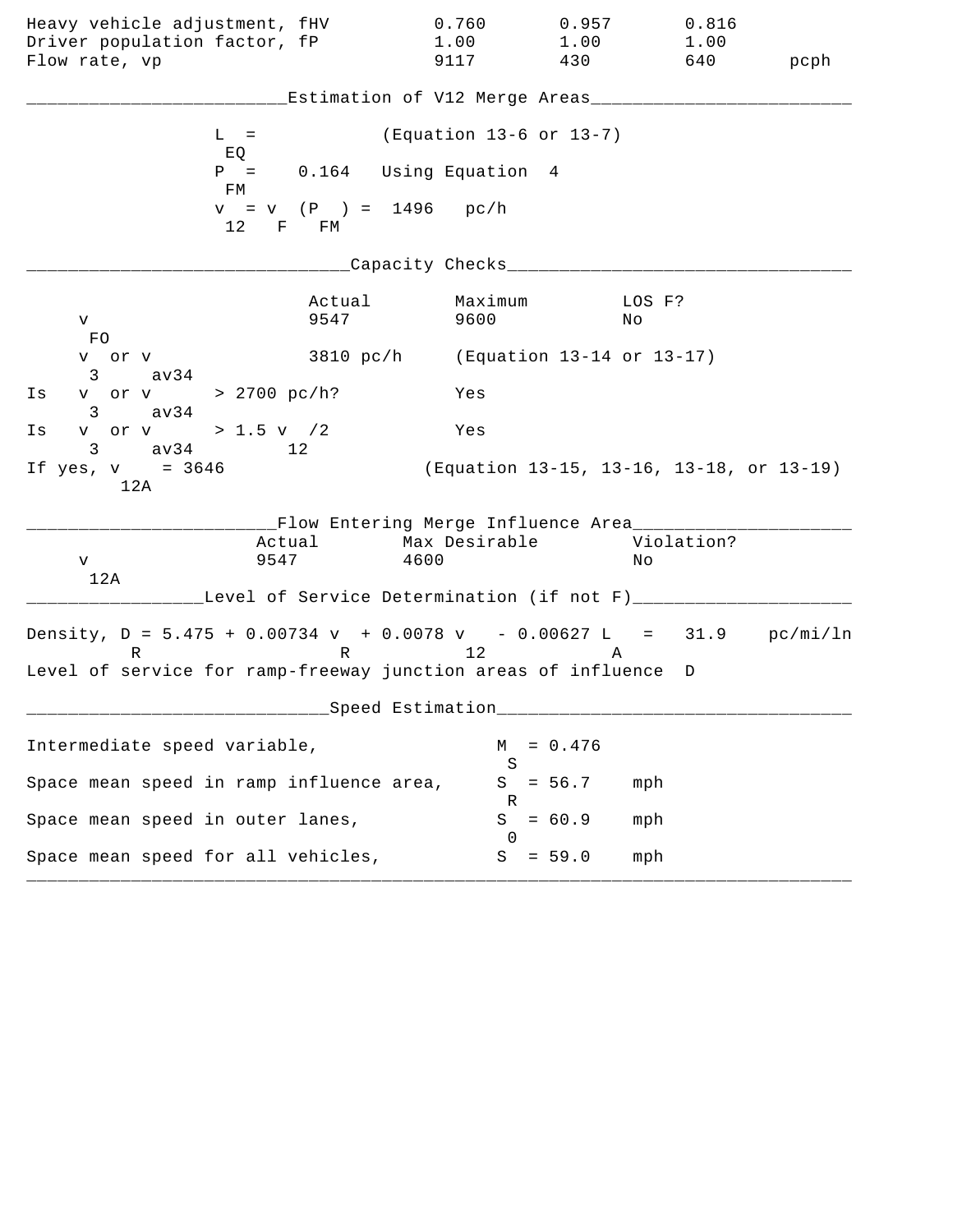E-mail: \_\_\_\_\_\_\_\_\_\_\_\_\_\_\_\_\_\_\_\_\_\_\_\_\_\_\_\_\_\_\_\_\_Merge Analysis\_\_\_\_\_\_\_\_\_\_\_\_\_\_\_\_\_\_\_\_\_\_\_\_\_\_\_\_\_\_\_\_ Analyst: JJL Agency/Co.: Qk4 Date performed: 12/28/2012 Analysis time period: AM Design Hour Freeway/Dir of Travel: Interstate 75 Northbound Junction: Mall Rd to I 75 NB Jurisdiction: FHWA Analysis Year: 2040 No Build Description: Mall Road Interchange \_\_\_\_\_\_\_\_\_\_\_\_\_\_\_\_\_\_\_\_\_\_\_\_\_\_\_\_\_\_\_\_\_\_Freeway Data\_\_\_\_\_\_\_\_\_\_\_\_\_\_\_\_\_\_\_\_\_\_\_\_\_\_\_\_\_\_\_\_\_ Type of analysis and a series of analysis and a series of the Merge Number of lanes in freeway 14 Free-flow speed on freeway 70.0 mph Volume on freeway 1620 vph \_\_\_\_\_\_\_\_\_\_\_\_\_\_\_\_\_\_\_\_\_\_\_\_\_\_\_\_\_\_\_\_\_\_On Ramp Data\_\_\_\_\_\_\_\_\_\_\_\_\_\_\_\_\_\_\_\_\_\_\_\_\_\_\_\_\_\_\_\_\_ Side of freeway and the state of the state of the state of the state of the state of the state of the state of Number of lanes in ramp 1 Free-flow speed on ramp  $45.0$  mph Volume on ramp 510 vph Length of first accel/decel lane 830 ft Length of second accel/decel lane ft \_\_\_\_\_\_\_\_\_\_\_\_\_\_\_\_\_\_\_\_\_\_\_\_\_Adjacent Ramp Data (if one exists)\_\_\_\_\_\_\_\_\_\_\_\_\_\_\_\_\_\_\_\_ Does adjacent ramp exist? Yes Volume on adjacent Ramp 700 vph Position of adjacent Ramp and Upstream Type of adjacent Ramp  $Off$ Distance to adjacent Ramp 1730 ft \_\_\_\_\_\_\_\_\_\_\_\_\_\_\_\_\_\_\_\_Conversion to pc/h Under Base Conditions\_\_\_\_\_\_\_\_\_\_\_\_\_\_\_\_\_\_\_ Junction Components Freeway Ramp Adjacent Ramp Ramp and the state of the state of the state of the state of the state of the state of the state of the state of the state of the state of the state of the state of the state of the state of the state of the state of Volume, V (vph) 7620 510 700 vph Peak-hour factor, PHF 0.90 0.90 0.90 Peak 15-min volume, v15 117 142 194 v Trucks and buses  $21$  and buses  $21$  and  $3$  and  $15$  and  $8$  and  $15$  and  $8$  and  $21$  and  $3$  and  $15$  and  $8$ Recreational vehicles and the control of the control of  $\sim$  0 0 0 % Terrain type:<br>
Grade<br>
Length<br>
The state<br>
The state<br>
The state<br>  $\begin{array}{ccc}\n\text{Rolling} & \text{Rolling} & \text{Rolling} \\
\text{\$} & \text{\$} & \text{\$} \\
\text{Nolling} & \text{Rolling} & \text{Rolling} \\
\text{Nolling} & \text{Rolling} & \text{Rolling} \\
\text{Nolling} & \text{Rolling} & \text{Rolling} \\
\text{Nolling} & \text{Rolling} & \text{Rolling} \\
\text{Nolling} & \text{Rolling$ Grade  $\begin{matrix}3 \end{matrix}$   $\begin{matrix}6 \end{matrix}$   $\begin{matrix}6 \end{matrix}$   $\begin{matrix}6 \end{matrix}$   $\begin{matrix}6 \end{matrix}$   $\begin{matrix}6 \end{matrix}$   $\begin{matrix}6 \end{matrix}$   $\begin{matrix}6 \end{matrix}$   $\begin{matrix}6 \end{matrix}$   $\begin{matrix}6 \end{matrix}$   $\begin{matrix}6 \end{matrix}$   $\begin{matrix}6 \end{matrix}$   $\begin{matrix}6 \end{matrix}$   $\begin{matrix}6 \end{matrix}$   $\begin{matrix}6 \end{matrix}$   $\begin{matrix$  Length mi mi mi Trucks and buses PCE,  $ET$  2.5 2.5 2.5

Recreational vehicle PCE, ER 2.0 2.0 2.0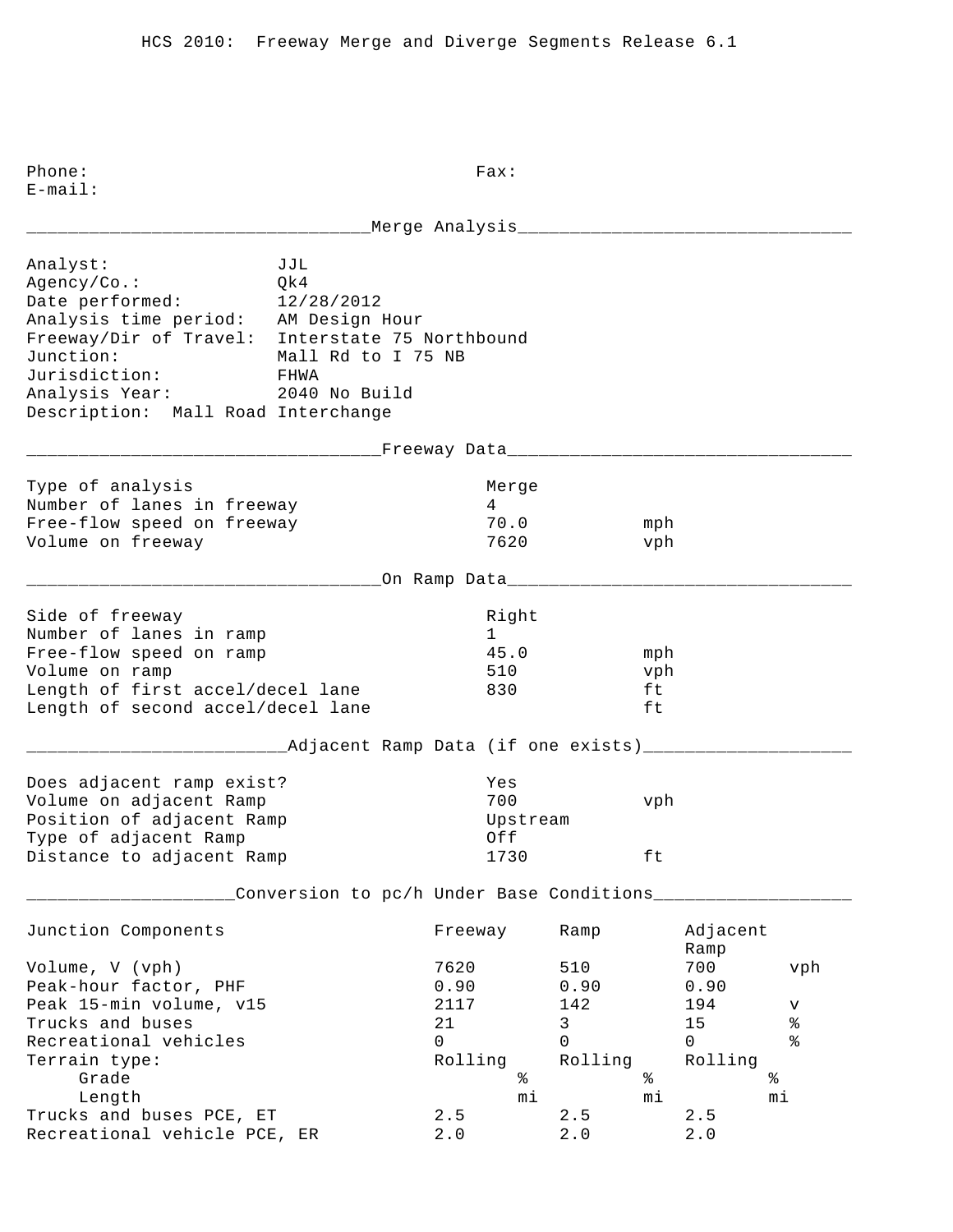| Heavy vehicle adjustment, fHV                                                          |                 | 0.760                                                                                    | 0.957     | 0.816                                    |          |
|----------------------------------------------------------------------------------------|-----------------|------------------------------------------------------------------------------------------|-----------|------------------------------------------|----------|
| Driver population factor, fP<br>Flow rate, vp                                          |                 | 1.00<br>11134                                                                            | 592       | $1.00$ $1.00$                            | 953 pcph |
|                                                                                        |                 |                                                                                          |           |                                          |          |
|                                                                                        |                 | Estimation of V12 Merge Areas___                                                         |           |                                          |          |
| $L =$<br>EQ                                                                            |                 | (Equation 13-6 or 13-7)                                                                  |           |                                          |          |
| FM                                                                                     |                 | $P = 0.144$ Using Equation 4                                                             |           |                                          |          |
| $12$ F FM                                                                              |                 | $v = v$ (P ) = 1601 pc/h                                                                 |           |                                          |          |
|                                                                                        |                 | Capacity Checks___________                                                               |           |                                          |          |
| V<br>FO                                                                                | Actual<br>11726 | Maximum<br>9600                                                                          |           | LOS F?<br>Yes                            |          |
| v or v<br>$3 \text{ av } 34$                                                           |                 | 4766 pc/h (Equation 13-14 or 13-17)                                                      |           |                                          |          |
| v or v > 2700 pc/h?<br>Is<br>$3 \text{ av}34$                                          |                 | Yes                                                                                      |           |                                          |          |
| v or v > 1.5 v $/2$<br>Is<br>$3 \text{ av } 34$ 12                                     |                 | Yes                                                                                      |           |                                          |          |
| If yes, $v = 4453$<br>12A                                                              |                 |                                                                                          |           | (Equation 13-15, 13-16, 13-18, or 13-19) |          |
| V<br>12A                                                                               | 11726           | __Flow Entering Merge Influence Area_________<br>Actual Max Desirable Violation?<br>4600 |           | Yes                                      |          |
|                                                                                        |                 | Level of Service Determination (if not F)___                                             |           |                                          |          |
| Density, $D = 5.475 + 0.00734 v + 0.0078 v - 0.00627 L = 39.3 pc/min/ln$<br>$R \sim 1$ |                 | R 12                                                                                     | A         |                                          |          |
| Level of service for ramp-freeway junction areas of influence F                        |                 |                                                                                          |           |                                          |          |
|                                                                                        |                 | Speed Estimation                                                                         |           |                                          |          |
| Intermediate speed variable,                                                           |                 | М<br>S                                                                                   | $= 0.852$ |                                          |          |
| Space mean speed in ramp influence area,                                               |                 | S<br>R                                                                                   | $= 46.2$  | mph                                      |          |
| Space mean speed in outer lanes,                                                       |                 | S<br>$\cup$                                                                              | $= 57.2$  | mph                                      |          |
| Space mean speed for all vehicles,                                                     |                 | S                                                                                        | $= 51.9$  | mph                                      |          |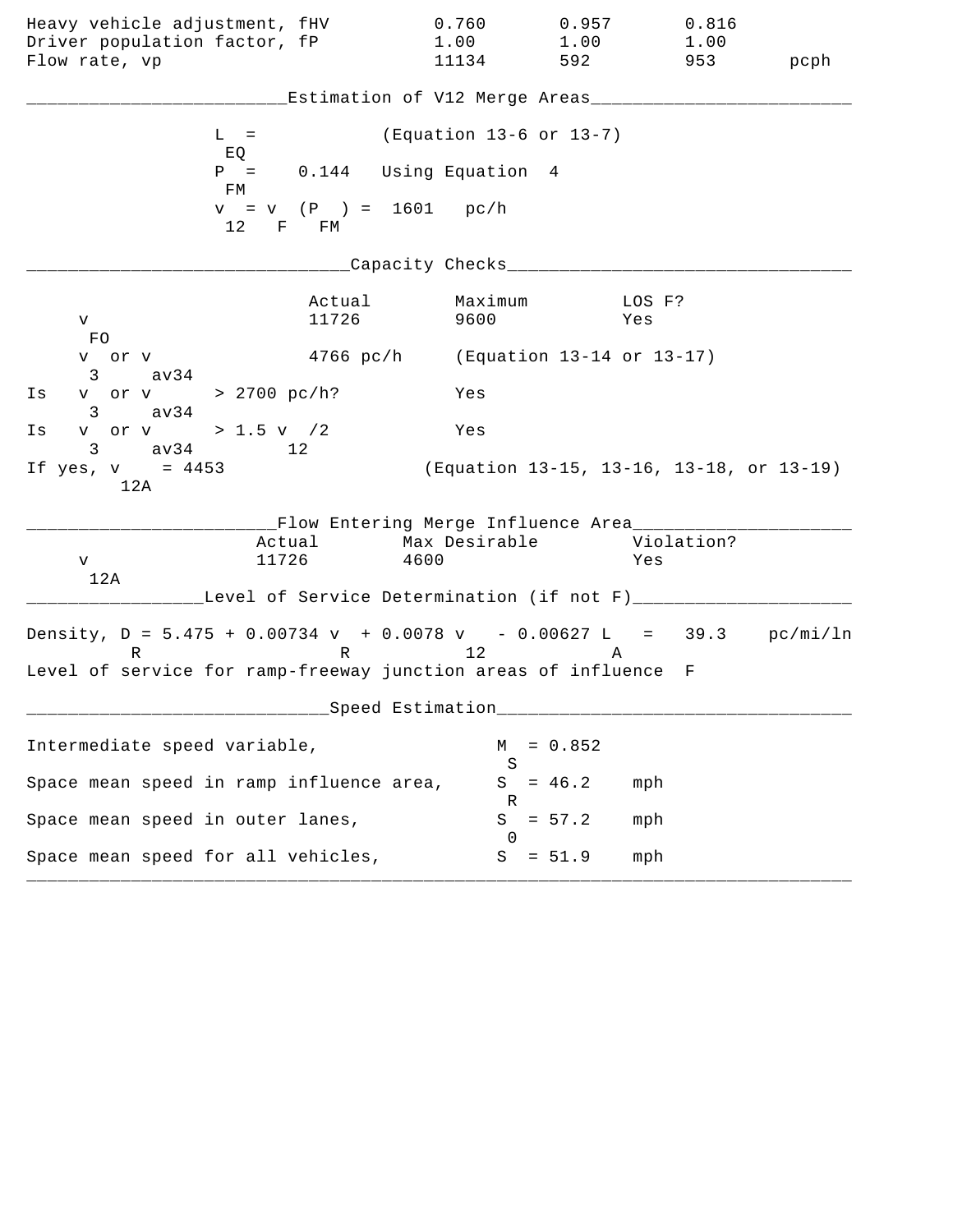E-mail: \_\_\_\_\_\_\_\_\_\_\_\_\_\_\_\_\_\_\_\_\_\_\_\_\_\_\_\_\_\_\_\_\_Merge Analysis\_\_\_\_\_\_\_\_\_\_\_\_\_\_\_\_\_\_\_\_\_\_\_\_\_\_\_\_\_\_\_\_ Analyst: JJL Agency/Co.: Qk4 Date performed: 12/28/2012 Analysis time period: PM Design Hour Freeway/Dir of Travel: Interstate 75 Northbound Junction: Mall Rd to I 75 NB Jurisdiction: FHWA Analysis Year: 2012 No Build Description: Mall Road Interchange \_\_\_\_\_\_\_\_\_\_\_\_\_\_\_\_\_\_\_\_\_\_\_\_\_\_\_\_\_\_\_\_\_\_Freeway Data\_\_\_\_\_\_\_\_\_\_\_\_\_\_\_\_\_\_\_\_\_\_\_\_\_\_\_\_\_\_\_\_\_ Type of analysis and a series of analysis and a series of the Merge Number of lanes in freeway 14 Free-flow speed on freeway 70.0 mph Volume on freeway 6240 vph \_\_\_\_\_\_\_\_\_\_\_\_\_\_\_\_\_\_\_\_\_\_\_\_\_\_\_\_\_\_\_\_\_\_On Ramp Data\_\_\_\_\_\_\_\_\_\_\_\_\_\_\_\_\_\_\_\_\_\_\_\_\_\_\_\_\_\_\_\_\_ Side of freeway and the state of the state of the state of the state of the state of the state of the state of Number of lanes in ramp 1 Free-flow speed on ramp and the set of 45.0 mph Volume on ramp 510 vph Length of first accel/decel lane 830 ft Length of second accel/decel lane ft \_\_\_\_\_\_\_\_\_\_\_\_\_\_\_\_\_\_\_\_\_\_\_\_\_Adjacent Ramp Data (if one exists)\_\_\_\_\_\_\_\_\_\_\_\_\_\_\_\_\_\_\_\_ Does adjacent ramp exist? Yes Volume on adjacent Ramp 700 vph Position of adjacent Ramp and Upstream Type of adjacent Ramp  $Off$ Distance to adjacent Ramp 1730 ft \_\_\_\_\_\_\_\_\_\_\_\_\_\_\_\_\_\_\_\_Conversion to pc/h Under Base Conditions\_\_\_\_\_\_\_\_\_\_\_\_\_\_\_\_\_\_\_ Junction Components Freeway Ramp Adjacent Ramp Ramp and the state of the state of the state of the state of the state of the state of the state of the state of the state of the state of the state of the state of the state of the state of the state of the state of Volume, V (vph) 6240 510 700 vph Peak-hour factor, PHF 0.90 0.90 0.90 Peak 15-min volume, v15 1733 142 194 v Trucks and buses  $21$  and buses  $21$  and  $3$  and  $15$  and  $8$  and  $15$  and  $8$  and  $21$  and  $3$  and  $15$  and  $8$ Recreational vehicles and the control of the control of  $\sim$  0 0 0 % Terrain type:<br>
Grade<br>
Length<br>
The state<br>
The state<br>
The state<br>  $\begin{array}{ccc}\n\text{Rolling} & \text{Rolling} & \text{Rolling} \\
\text{\$} & \text{\$} & \text{\$} \\
\text{Nolling} & \text{Rolling} & \text{Rolling} \\
\text{Nolling} & \text{Rolling} & \text{Rolling} \\
\text{Nolling} & \text{Rolling} & \text{Rolling} \\
\text{Nolling} & \text{Rolling} & \text{Rolling} \\
\text{Nolling} & \text{Rolling$ Grade  $\begin{matrix}3 \end{matrix}$   $\begin{matrix}6 \end{matrix}$   $\begin{matrix}6 \end{matrix}$   $\begin{matrix}6 \end{matrix}$   $\begin{matrix}6 \end{matrix}$   $\begin{matrix}6 \end{matrix}$   $\begin{matrix}6 \end{matrix}$   $\begin{matrix}6 \end{matrix}$   $\begin{matrix}6 \end{matrix}$   $\begin{matrix}6 \end{matrix}$   $\begin{matrix}6 \end{matrix}$   $\begin{matrix}6 \end{matrix}$   $\begin{matrix}6 \end{matrix}$   $\begin{matrix}6 \end{matrix}$   $\begin{matrix}6 \end{matrix}$   $\begin{matrix$  Length mi mi mi Trucks and buses PCE,  $ET$  2.5 2.5 2.5

Recreational vehicle PCE, ER  $2.0$   $2.0$   $2.0$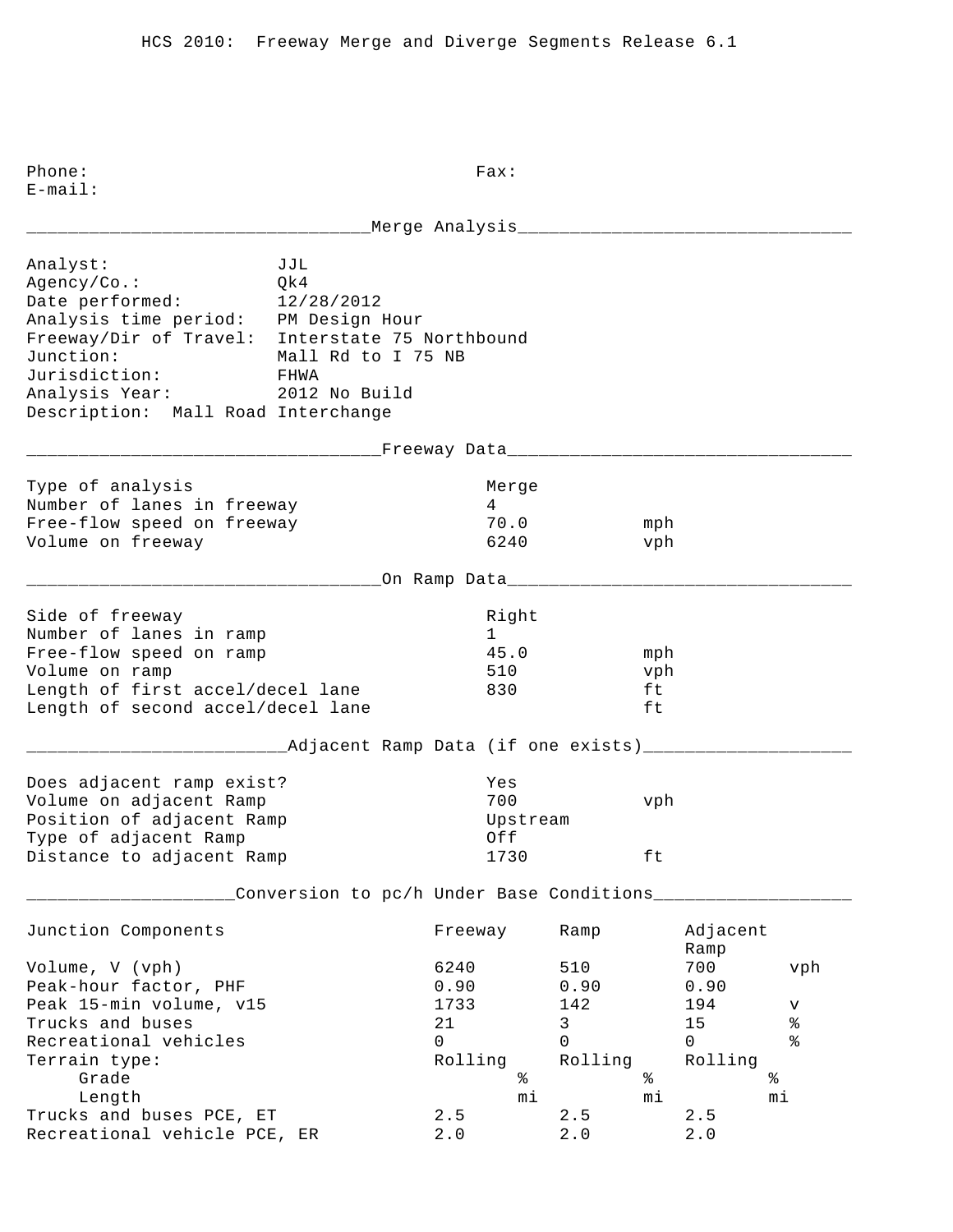| Heavy vehicle adjustment, fHV<br>Driver population factor, fP<br>Flow rate, vp                                                                   | 0.760<br>1.00<br>9117                                                | 0.957<br>1.00<br>592                     | 0.816<br>1.00<br>953 | pcph |
|--------------------------------------------------------------------------------------------------------------------------------------------------|----------------------------------------------------------------------|------------------------------------------|----------------------|------|
|                                                                                                                                                  | Estimation of V12 Merge Areas___                                     |                                          |                      |      |
| $L =$                                                                                                                                            |                                                                      | (Equation 13-6 or 13-7)                  |                      |      |
| EQ<br>$P =$                                                                                                                                      | 0.144 Using Equation 4                                               |                                          |                      |      |
| FM<br>12 F FM                                                                                                                                    | $v = v$ (P) = 1311 pc/h                                              |                                          |                      |      |
|                                                                                                                                                  | Capacity Checks___                                                   |                                          |                      |      |
| 9709<br>V<br>FO.                                                                                                                                 | Actual<br>9600                                                       | Maximum                                  | LOS F?<br>Yes        |      |
| v or v<br>$3 \sim$<br>av34                                                                                                                       | 3903 pc/h (Equation 13-14 or 13-17)                                  |                                          |                      |      |
| v or v > 2700 pc/h?<br>Is<br>av34<br>$3 \sim$                                                                                                    | Yes                                                                  |                                          |                      |      |
| v or v > 1.5 v /2<br>Is<br>$3 \text{ av } 34$<br>12                                                                                              | Yes                                                                  |                                          |                      |      |
| If $yes, v = 3646$<br>12A                                                                                                                        |                                                                      | (Equation 13-15, 13-16, 13-18, or 13-19) |                      |      |
| Actual<br>9709<br>V<br>12A                                                                                                                       | __Flow Entering Merge Influence Area_______<br>Max Desirable<br>4600 |                                          | Violation?<br>Νo     |      |
|                                                                                                                                                  | Level of Service Determination (if not F)_____                       |                                          |                      |      |
| Density, $D = 5.475 + 0.00734 v + 0.0078 v - 0.00627 L = 33.1 pc/min/ln$<br>R<br>Level of service for ramp-freeway junction areas of influence F | R 12                                                                 |                                          | A                    |      |
|                                                                                                                                                  | Speed Estimation                                                     |                                          |                      |      |
| Intermediate speed variable,                                                                                                                     |                                                                      | $= 0.516$<br>М                           |                      |      |
| Space mean speed in ramp influence area,                                                                                                         |                                                                      | S<br>$= 55.5$<br>S<br>R                  | mph                  |      |
| Space mean speed in outer lanes,                                                                                                                 |                                                                      | S<br>$= 60.9$<br>$\left( \right)$        | mph                  |      |
| Space mean speed for all vehicles,                                                                                                               |                                                                      | $= 58.4$<br>S                            | mph                  |      |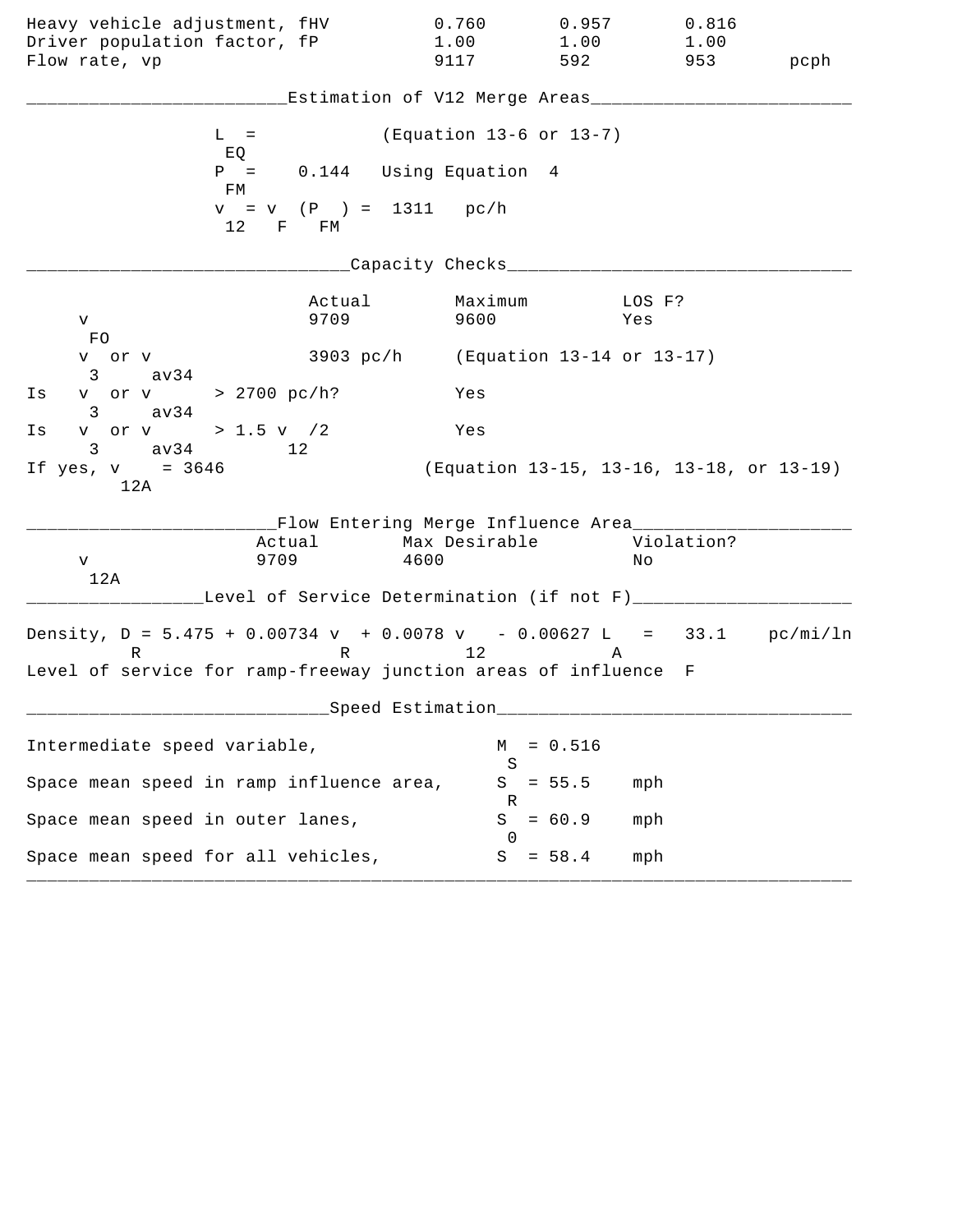E-mail: \_\_\_\_\_\_\_\_\_\_\_\_\_\_\_\_\_\_\_\_\_\_\_\_\_\_\_\_\_\_\_\_\_Merge Analysis\_\_\_\_\_\_\_\_\_\_\_\_\_\_\_\_\_\_\_\_\_\_\_\_\_\_\_\_\_\_\_\_ Analyst: JJL Agency/Co.: Qk4 Date performed: 12/28/2012 Analysis time period: PM Design Hour Freeway/Dir of Travel: Interstate 75 Northbound Junction: Mall Rd to I 75 NB Jurisdiction: FHWA Analysis Year: 2040 No Build Description: Mall Road Interchange \_\_\_\_\_\_\_\_\_\_\_\_\_\_\_\_\_\_\_\_\_\_\_\_\_\_\_\_\_\_\_\_\_\_Freeway Data\_\_\_\_\_\_\_\_\_\_\_\_\_\_\_\_\_\_\_\_\_\_\_\_\_\_\_\_\_\_\_\_\_ Type of analysis and a series of analysis and a series of the Merge Number of lanes in freeway 14 Free-flow speed on freeway 70.0 mph Volume on freeway 1620 vph \_\_\_\_\_\_\_\_\_\_\_\_\_\_\_\_\_\_\_\_\_\_\_\_\_\_\_\_\_\_\_\_\_\_On Ramp Data\_\_\_\_\_\_\_\_\_\_\_\_\_\_\_\_\_\_\_\_\_\_\_\_\_\_\_\_\_\_\_\_\_ Side of freeway and the state of the state of the state of the state of the state of the state of the state of Number of lanes in ramp 1 Free-flow speed on ramp and the set of 45.0 mph Volume on ramp 350 vph Length of first accel/decel lane 830 ft Length of second accel/decel lane ft \_\_\_\_\_\_\_\_\_\_\_\_\_\_\_\_\_\_\_\_\_\_\_\_\_Adjacent Ramp Data (if one exists)\_\_\_\_\_\_\_\_\_\_\_\_\_\_\_\_\_\_\_\_ Does adjacent ramp exist? Yes Volume on adjacent Ramp 650 vph Position of adjacent Ramp and Upstream Type of adjacent Ramp  $Off$ Distance to adjacent Ramp 1730 ft \_\_\_\_\_\_\_\_\_\_\_\_\_\_\_\_\_\_\_\_Conversion to pc/h Under Base Conditions\_\_\_\_\_\_\_\_\_\_\_\_\_\_\_\_\_\_\_ Junction Components Freeway Ramp Adjacent Ramp Ramp and the state of the state of the state of the state of the state of the state of the state of the state of the state of the state of the state of the state of the state of the state of the state of the state of Volume, V (vph) 7620 350 650 vph Peak-hour factor, PHF 0.90 0.90 0.90 0.90 Peak 15-min volume, v15 2117 97 181 v Trucks and buses  $21$  and buses  $21$  and  $3$  and  $21$  and  $3$  and  $3$  and  $3$  and  $3$  and  $3$  and  $3$  and  $3$  and  $3$  and  $3$  and  $3$  and  $3$  and  $3$  and  $3$  and  $3$  and  $3$  and  $3$  and  $3$  and  $3$  and  $3$  and  $3$  and  $3$ Recreational vehicles and the control of the control of  $\sim$  0 0 0 % Terrain type:<br>
Grade<br>
Length<br>
Trusks (1) Grade  $\frac{1}{2}$  Grade  $\frac{1}{2}$   $\frac{1}{2}$   $\frac{1}{2}$   $\frac{1}{2}$   $\frac{1}{2}$   $\frac{1}{2}$   $\frac{1}{2}$   $\frac{1}{2}$   $\frac{1}{2}$   $\frac{1}{2}$   $\frac{1}{2}$   $\frac{1}{2}$   $\frac{1}{2}$   $\frac{1}{2}$   $\frac{1}{2}$   $\frac{1}{2}$   $\frac{1}{2}$   $\frac{1}{2}$   $\frac{1}{2}$   $\frac{1}{2}$  Length mi mi mi Trucks and buses PCE,  $ET$  2.5 2.5 2.5

Recreational vehicle PCE, ER 2.0 2.0 2.0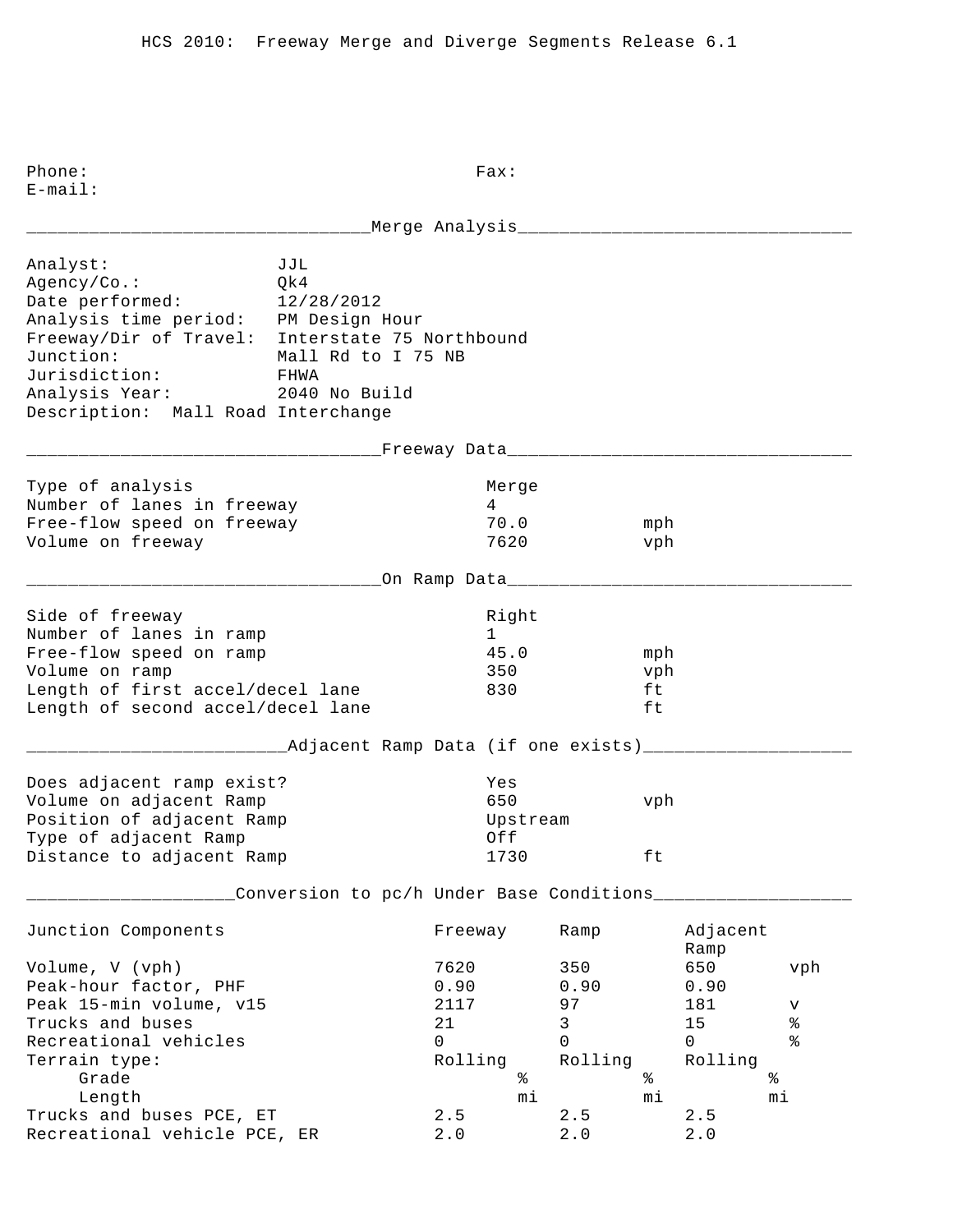| Heavy vehicle adjustment, fHV                                                          |                          | 0.760                                                                                    | 0.957       | 0.816                                    |      |
|----------------------------------------------------------------------------------------|--------------------------|------------------------------------------------------------------------------------------|-------------|------------------------------------------|------|
| Driver population factor, fP<br>Flow rate, vp                                          |                          | 1.00<br>11134                                                                            | 1.00<br>406 | 1.00<br>885                              | pcph |
|                                                                                        |                          |                                                                                          |             |                                          |      |
|                                                                                        |                          | Estimation of V12 Merge Areas___                                                         |             |                                          |      |
| $L =$<br>EQ                                                                            |                          | (Equation 13-6 or 13-7)                                                                  |             |                                          |      |
| FM                                                                                     |                          | $P = 0.167$ Using Equation 4                                                             |             |                                          |      |
| 12 F FM                                                                                | $v = v$ (P ) = 1860 pc/h |                                                                                          |             |                                          |      |
|                                                                                        |                          | _Capacity Checks___________                                                              |             |                                          |      |
| V<br>FO                                                                                | Actual<br>11540          | Maximum<br>9600                                                                          |             | LOS F?<br>Yes                            |      |
| v or v<br>$3 \text{ av } 34$                                                           |                          | 4637 pc/h (Equation 13-14 or 13-17)                                                      |             |                                          |      |
| v or v > 2700 pc/h?<br>Is<br>$3 \text{ av}34$                                          |                          | Yes                                                                                      |             |                                          |      |
| v or v > 1.5 v $/2$<br>Is<br>$3 \text{ av } 34$ 12                                     |                          | Yes                                                                                      |             |                                          |      |
| If yes, $v = 4453$<br>12A                                                              |                          |                                                                                          |             | (Equation 13-15, 13-16, 13-18, or 13-19) |      |
| V<br>12A                                                                               | 11540                    | __Flow Entering Merge Influence Area_________<br>Actual Max Desirable Violation?<br>4600 |             | Yes                                      |      |
|                                                                                        |                          | Level of Service Determination (if not F)___                                             |             |                                          |      |
| Density, $D = 5.475 + 0.00734 v + 0.0078 v - 0.00627 L = 38.0 pc/min/ln$<br>$R \sim 1$ |                          | R 12                                                                                     | A           |                                          |      |
| Level of service for ramp-freeway junction areas of influence F                        |                          |                                                                                          |             |                                          |      |
|                                                                                        |                          | Speed Estimation                                                                         |             |                                          |      |
| Intermediate speed variable,                                                           |                          | М<br>S                                                                                   | $= 0.749$   |                                          |      |
| Space mean speed in ramp influence area,                                               |                          | S<br>R                                                                                   | $= 49.0$    | mph                                      |      |
| Space mean speed in outer lanes,                                                       |                          | S<br>$\cup$                                                                              | $= 57.2$    | mph                                      |      |
| Space mean speed for all vehicles,                                                     |                          | S                                                                                        | $= 53.5$    | mph                                      |      |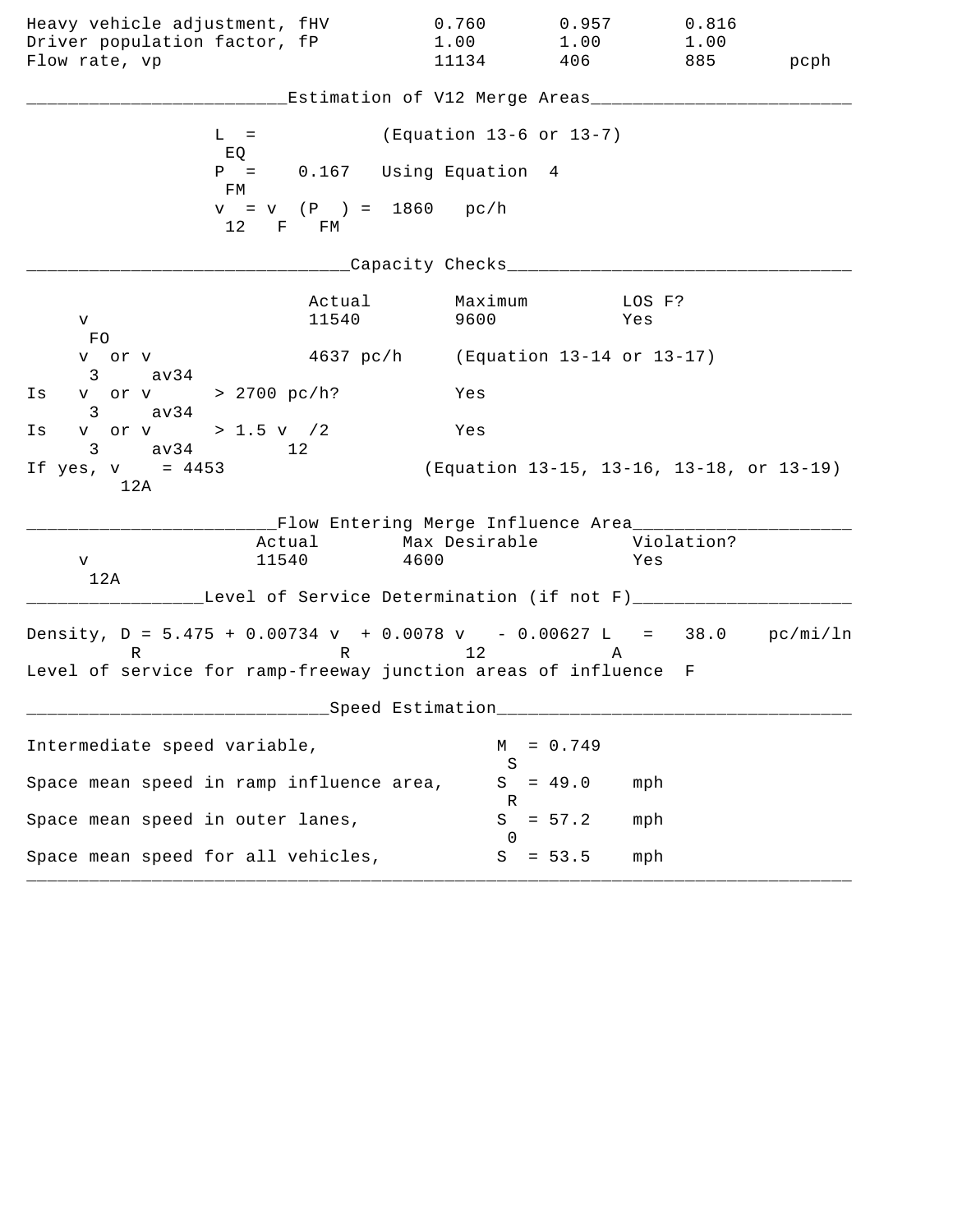Phone: Fax: E-mail: \_\_\_\_\_\_\_\_\_\_\_\_\_\_\_\_\_\_\_\_\_\_\_\_\_\_\_\_\_\_\_\_\_Merge Analysis\_\_\_\_\_\_\_\_\_\_\_\_\_\_\_\_\_\_\_\_\_\_\_\_\_\_\_\_\_\_\_\_ Analyst: JJL Agency/Co.: Qk4 Date performed: 12/28/2012 Analysis time period: AM Design Hour Freeway/Dir of Travel: Interstate 75 Northbound Junction: US 42 EB to I 75 NB Jurisdiction: FHWA Analysis Year: 2012 Build Description: Mall Road Interchange \_\_\_\_\_\_\_\_\_\_\_\_\_\_\_\_\_\_\_\_\_\_\_\_\_\_\_\_\_\_\_\_\_\_Freeway Data\_\_\_\_\_\_\_\_\_\_\_\_\_\_\_\_\_\_\_\_\_\_\_\_\_\_\_\_\_\_\_\_\_ Type of analysis and a series of analysis and a series of the Merge Number of lanes in freeway 14 Free-flow speed on freeway 70.0 mph Volume on freeway 5080 vph \_\_\_\_\_\_\_\_\_\_\_\_\_\_\_\_\_\_\_\_\_\_\_\_\_\_\_\_\_\_\_\_\_\_On Ramp Data\_\_\_\_\_\_\_\_\_\_\_\_\_\_\_\_\_\_\_\_\_\_\_\_\_\_\_\_\_\_\_\_\_ Side of freeway and the state of the state of the state of the state of the state of the state of the state of Number of lanes in ramp 1 Free-flow speed on ramp 30.0 mph Volume on ramp and the set of the set of the set of the set of the set of the set of the set of the set of the set of the set of the set of the set of the set of the set of the set of the set of the set of the set of the s Length of first accel/decel lane 1050 ft Length of second accel/decel lane ft \_\_\_\_\_\_\_\_\_\_\_\_\_\_\_\_\_\_\_\_\_\_\_\_\_Adjacent Ramp Data (if one exists)\_\_\_\_\_\_\_\_\_\_\_\_\_\_\_\_\_\_\_\_ Does adjacent ramp exist? Yes Volume on adjacent Ramp 400 vph Position of adjacent Ramp The Downstream Type of adjacent Ramp on Distance to adjacent Ramp 1900 ft \_\_\_\_\_\_\_\_\_\_\_\_\_\_\_\_\_\_\_\_Conversion to pc/h Under Base Conditions\_\_\_\_\_\_\_\_\_\_\_\_\_\_\_\_\_\_\_ Junction Components Freeway Ramp Adjacent Ramp Ramp and the state of the state of the state of the state of the state of the state of the state of the state of the state of the state of the state of the state of the state of the state of the state of the state of Volume, V (vph) 5080 850 400 vph Peak-hour factor, PHF 0.90 0.90 0.90 Peak 15-min volume, v15 1411 1411 1236 1111 11 Trucks and buses  $21$  and buses  $21$  and  $8$  and  $12$  and  $8$  are  $21$  and  $8$  are  $21$  and  $8$  are  $21$  and  $8$  are  $21$  and  $8$  are  $21$  and  $8$  are  $21$  and  $8$  are  $21$  and  $8$  are  $21$  and  $8$  are  $21$  and  $8$  are  $21$ Recreational vehicles and the control of the control of  $\sim$  0 0 0 % Terrain type:<br>
Grade<br>
Length<br>
The state<br>
The state<br>
The state<br>  $\begin{array}{ccc}\n\text{Rolling} & \text{Rolling} & \text{Rolling} \\
\text{\AA} & \text{\AA} & \text{\AA}\n\end{array}$ Grade  $\begin{matrix}3 \end{matrix}$   $\begin{matrix}6 \end{matrix}$   $\begin{matrix}6 \end{matrix}$   $\begin{matrix}6 \end{matrix}$   $\begin{matrix}6 \end{matrix}$   $\begin{matrix}6 \end{matrix}$   $\begin{matrix}6 \end{matrix}$   $\begin{matrix}6 \end{matrix}$   $\begin{matrix}6 \end{matrix}$   $\begin{matrix}6 \end{matrix}$   $\begin{matrix}6 \end{matrix}$   $\begin{matrix}6 \end{matrix}$   $\begin{matrix}6 \end{matrix}$   $\begin{matrix}6 \end{matrix}$   $\begin{matrix}6 \end{matrix}$   $\begin{matrix$  Length mi mi mi Trucks and buses PCE,  $ET$  2.5 2.5 2.5 Recreational vehicle PCE, ER 2.0 2.0 2.0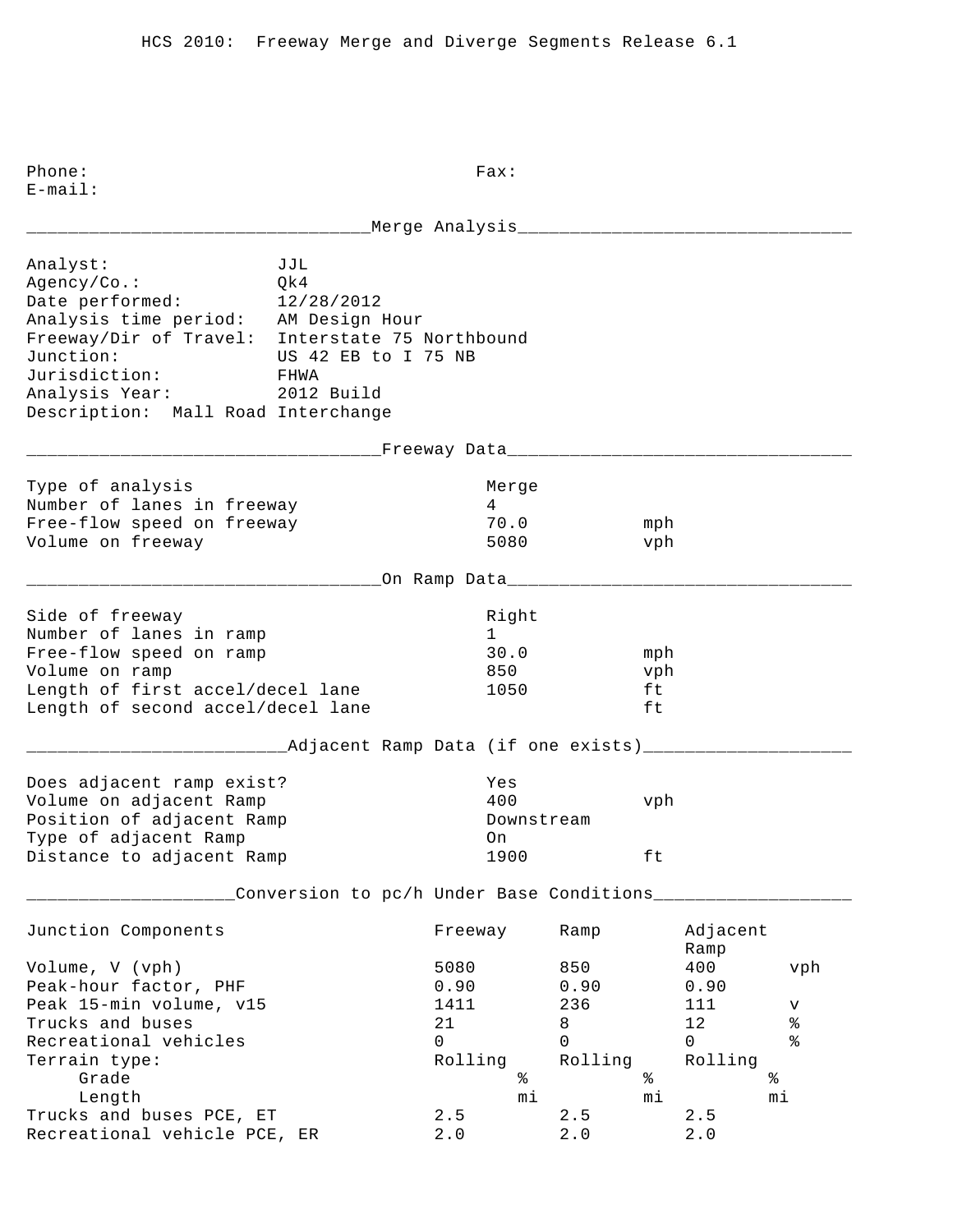| Heavy vehicle adjustment, fHV                                                 |                | 0.760                                                              | 0.893                     | 0.847                                    |      |
|-------------------------------------------------------------------------------|----------------|--------------------------------------------------------------------|---------------------------|------------------------------------------|------|
| Driver population factor, fP<br>Flow rate, vp                                 |                | 1.00<br>7422                                                       | 1.00<br>1058              | 1.00<br>524                              | pcph |
|                                                                               |                | Estimation of V12 Merge Areas_                                     |                           |                                          |      |
| $L =$<br>EQ                                                                   |                | (Equation 13-6 or 13-7)                                            |                           |                                          |      |
| $P =$<br>FМ                                                                   |                | 0.086 Using Equation 4                                             |                           |                                          |      |
| 12                                                                            | F FM           | $v = v$ (P) = 635 pc/h                                             |                           |                                          |      |
|                                                                               |                | Capacity Checks__                                                  |                           |                                          |      |
| V.<br>FO                                                                      | Actual<br>8480 | Maximum<br>9600                                                    |                           | LOS F?<br>Νo                             |      |
| v or v<br>av34<br>3                                                           | 3393 pc/h      |                                                                    | (Equation 13-14 or 13-17) |                                          |      |
| v or v > 2700 pc/h?<br>Is<br>av34<br>$3 \sim$                                 |                | Yes                                                                |                           |                                          |      |
| v or v > 1.5 v / 2<br>Is<br>$3 \text{ av } 34$<br>12                          |                | Yes                                                                |                           |                                          |      |
| If $yes, v = 2968$<br>12A                                                     |                |                                                                    |                           | (Equation 13-15, 13-16, 13-18, or 13-19) |      |
| 8480<br>V<br>12A                                                              | Actual         | __Flow Entering Merge Influence Area_____<br>Max Desirable<br>4600 |                           | Violation?<br>Νo                         |      |
|                                                                               |                | Level of Service Determination (if not F)___                       |                           |                                          |      |
| Density, $D = 5.475 + 0.00734 v + 0.0078 v - 0.00627 L = 29.8 pc/min/ln$<br>R |                | R 12                                                               |                           | Α                                        |      |
| Level of service for ramp-freeway junction areas of influence D               |                |                                                                    |                           |                                          |      |
|                                                                               |                | Speed Estimation                                                   |                           |                                          |      |
| Intermediate speed variable,                                                  |                |                                                                    | $= 0.477$<br>М<br>S       |                                          |      |
| Space mean speed in ramp influence area,                                      |                |                                                                    | S<br>$= 56.7$<br>R        | mph                                      |      |
| Space mean speed in outer lanes,                                              |                |                                                                    | S<br>$= 63.8$<br>$\Omega$ | mph                                      |      |
| Space mean speed for all vehicles,                                            |                |                                                                    | $= 60.2$<br>S             | mph                                      |      |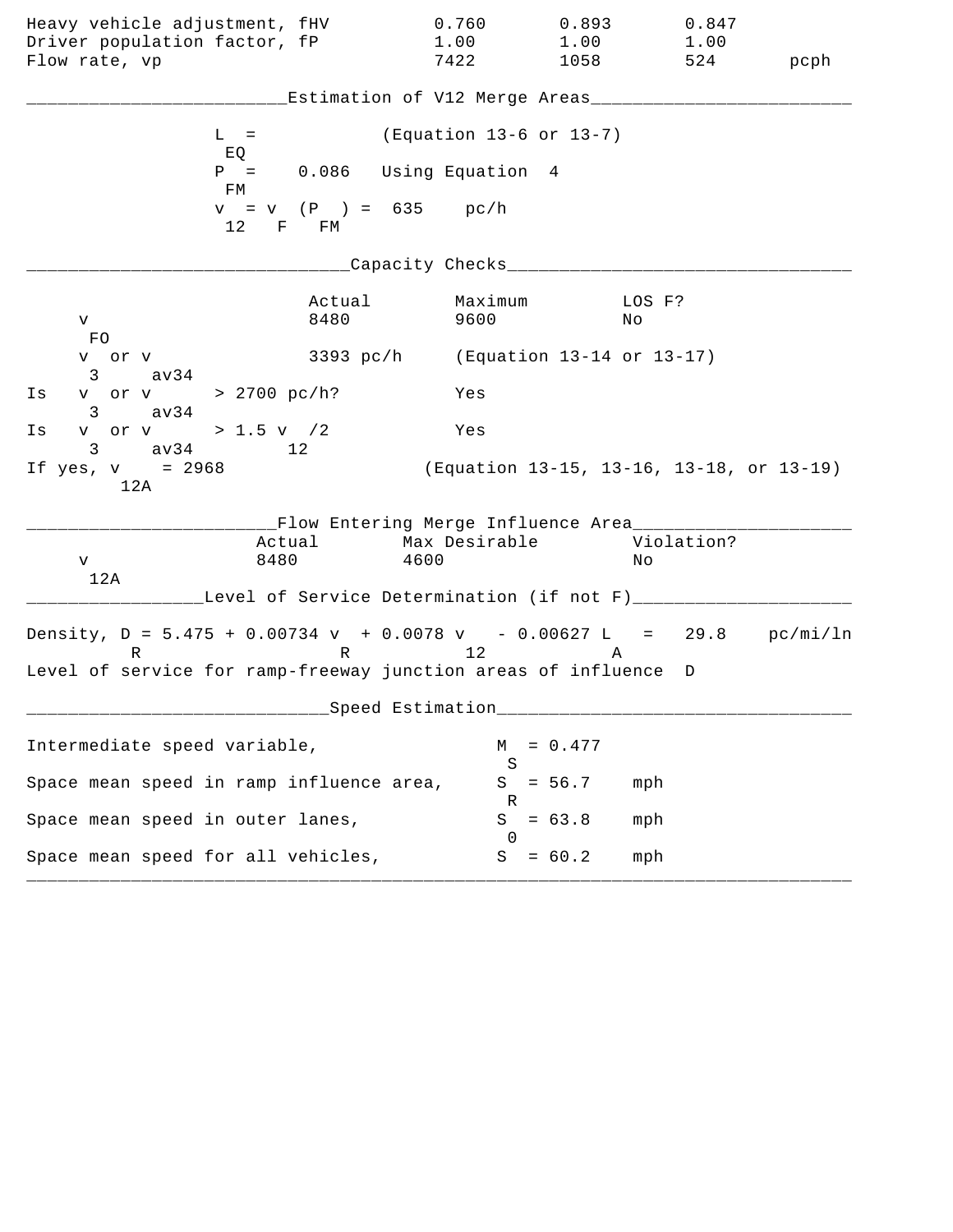Phone: Fax: E-mail: \_\_\_\_\_\_\_\_\_\_\_\_\_\_\_\_\_\_\_\_\_\_\_\_\_\_\_\_\_\_\_\_\_Merge Analysis\_\_\_\_\_\_\_\_\_\_\_\_\_\_\_\_\_\_\_\_\_\_\_\_\_\_\_\_\_\_\_\_ Analyst: JJL Agency/Co.: Qk4 Date performed: 12/28/2012 Analysis time period: AM Design Hour Freeway/Dir of Travel: Interstate 75 Northbound Junction: US 42 EB to I 75 NB Jurisdiction: FHWA Analysis Year: 2040 Build Description: Mall Road Interchange \_\_\_\_\_\_\_\_\_\_\_\_\_\_\_\_\_\_\_\_\_\_\_\_\_\_\_\_\_\_\_\_\_\_Freeway Data\_\_\_\_\_\_\_\_\_\_\_\_\_\_\_\_\_\_\_\_\_\_\_\_\_\_\_\_\_\_\_\_\_ Type of analysis and a series of analysis and a series of the Merge Number of lanes in freeway 14 Free-flow speed on freeway 70.0 mph Volume on freeway 6620 vph \_\_\_\_\_\_\_\_\_\_\_\_\_\_\_\_\_\_\_\_\_\_\_\_\_\_\_\_\_\_\_\_\_\_On Ramp Data\_\_\_\_\_\_\_\_\_\_\_\_\_\_\_\_\_\_\_\_\_\_\_\_\_\_\_\_\_\_\_\_\_ Side of freeway and the state of the state of the state of the state of the state of the state of the state of Number of lanes in ramp 1 Free-flow speed on ramp 30.0 mph Volume on ramp 900 vph Length of first accel/decel lane 1050 ft Length of second accel/decel lane ft \_\_\_\_\_\_\_\_\_\_\_\_\_\_\_\_\_\_\_\_\_\_\_\_\_Adjacent Ramp Data (if one exists)\_\_\_\_\_\_\_\_\_\_\_\_\_\_\_\_\_\_\_\_ Does adjacent ramp exist? Yes Volume on adjacent Ramp 500 vph Position of adjacent Ramp The Downstream Type of adjacent Ramp on Distance to adjacent Ramp 1900 ft \_\_\_\_\_\_\_\_\_\_\_\_\_\_\_\_\_\_\_\_Conversion to pc/h Under Base Conditions\_\_\_\_\_\_\_\_\_\_\_\_\_\_\_\_\_\_\_ Junction Components Freeway Ramp Adjacent Ramp Ramp and the state of the state of the state of the state of the state of the state of the state of the state of the state of the state of the state of the state of the state of the state of the state of the state of Volume, V (vph) 6620 900 500 vph Peak-hour factor, PHF 0.90 0.90 0.90 Peak 15-min volume, v15 1839 250 139 v Trucks and buses  $21$  and buses  $21$  and  $8$  and  $12$  and  $8$  are  $21$  and  $8$  are  $21$  and  $8$  are  $21$  and  $8$  are  $21$  and  $8$  are  $21$  and  $8$  are  $21$  and  $8$  are  $21$  and  $8$  are  $21$  and  $8$  are  $21$  and  $8$  are  $21$ Recreational vehicles and the control of the control of  $\sim$  0 0 0 % Terrain type:<br>
Grade<br>
Length<br>
Terrain type:<br>  $\begin{matrix}\n\text{Grade} \\
\text{length}\n\end{matrix}$  Rolling<br>  $\begin{matrix}\n\text{R}\end{matrix}$ <br>  $\begin{matrix}\n\text{R}\end{matrix}$ <br>  $\begin{matrix}\n\text{R}\end{matrix}$ Grade  $\frac{1}{2}$  Grade  $\frac{1}{2}$   $\frac{1}{2}$   $\frac{1}{2}$   $\frac{1}{2}$   $\frac{1}{2}$   $\frac{1}{2}$   $\frac{1}{2}$   $\frac{1}{2}$   $\frac{1}{2}$   $\frac{1}{2}$   $\frac{1}{2}$   $\frac{1}{2}$   $\frac{1}{2}$   $\frac{1}{2}$   $\frac{1}{2}$   $\frac{1}{2}$   $\frac{1}{2}$   $\frac{1}{2}$   $\frac{1}{2}$   $\frac{1}{2}$  Length mi mi mi Trucks and buses PCE,  $ET$  2.5\* 2.5 2.5 Recreational vehicle PCE, ER  $2.0$   $2.0$   $2.0$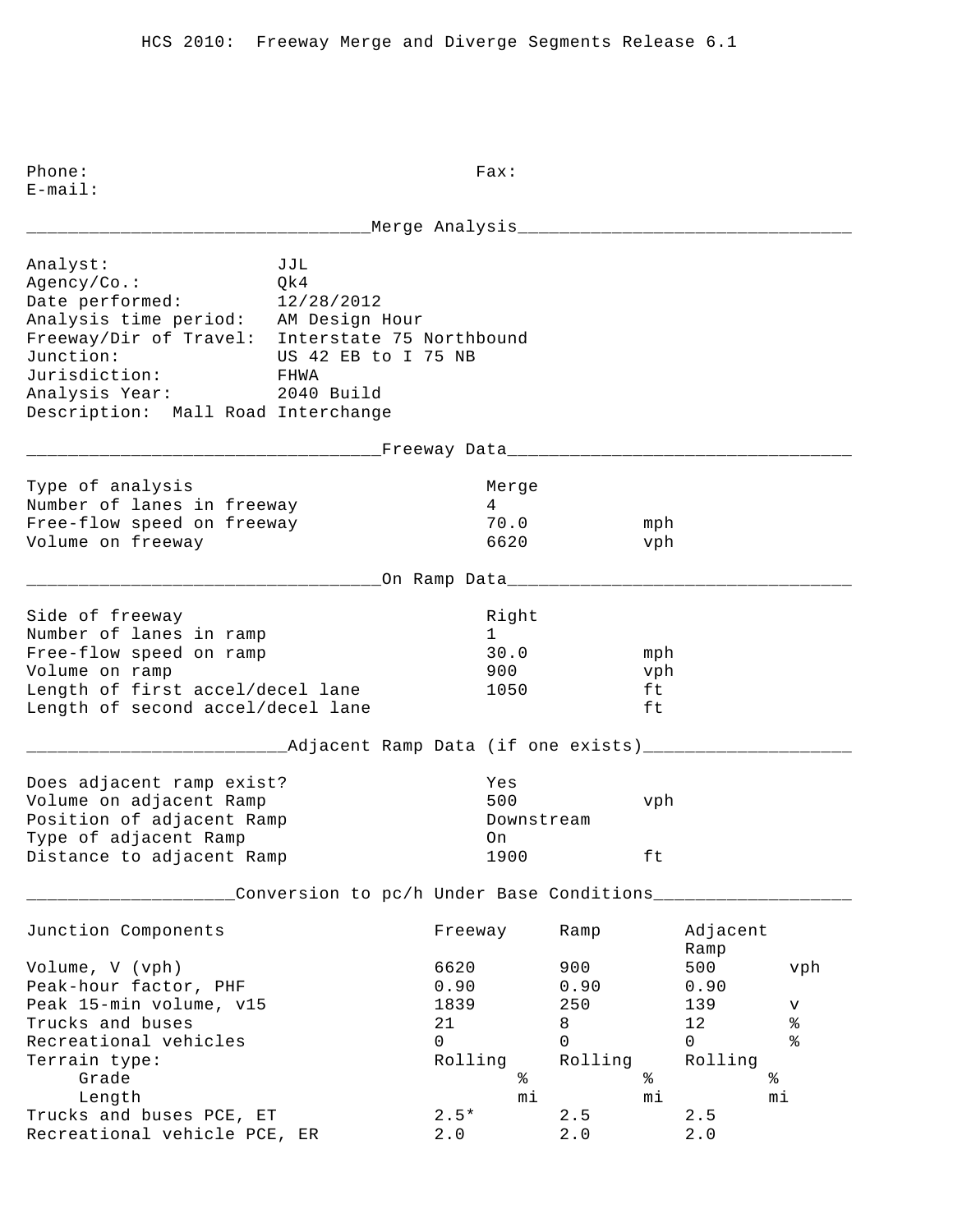| Heavy vehicle adjustment, fHV<br>Driver population factor, fP                                                                                    |                                                     | 0.760<br>1.00           | 0.893<br>1.00 | 0.847<br>1.00                            |      |
|--------------------------------------------------------------------------------------------------------------------------------------------------|-----------------------------------------------------|-------------------------|---------------|------------------------------------------|------|
| Flow rate, vp                                                                                                                                    |                                                     | 9673                    | 1120          | 656                                      | pcph |
|                                                                                                                                                  | Estimation of V12 Merge Areas__                     |                         |               |                                          |      |
| $L =$<br>EQ                                                                                                                                      |                                                     | (Equation 13-6 or 13-7) |               |                                          |      |
| $P =$<br>FМ                                                                                                                                      | 0.078 Using Equation 4                              |                         |               |                                          |      |
| 12                                                                                                                                               | $v = v$ (P ) = 753 pc/h<br>F FM                     |                         |               |                                          |      |
|                                                                                                                                                  |                                                     | Capacity Checks___      |               |                                          |      |
| V<br><b>FO</b>                                                                                                                                   | Actual<br>10793                                     | Maximum<br>9600         |               | LOS F?<br>Yes                            |      |
| v or v<br>3<br>av34                                                                                                                              | 4460 pc/h (Equation 13-14 or 13-17)                 |                         |               |                                          |      |
| v or v > 2700 pc/h?<br>Is<br>$3 \text{ av34}$                                                                                                    |                                                     | Yes                     |               |                                          |      |
| v or v > 1.5 v / 2<br>Ιs<br>$3 \text{ av } 34$                                                                                                   | 12                                                  | Yes                     |               |                                          |      |
| If $yes, v = 3869$<br>12A                                                                                                                        |                                                     |                         |               | (Equation 13-15, 13-16, 13-18, or 13-19) |      |
| Actual<br>10793<br>V<br>12A                                                                                                                      | __Flow Entering Merge Influence Area_______<br>4600 | Max Desirable           |               | Violation?<br>Yes                        |      |
|                                                                                                                                                  | Level of Service Determination (if not F)____       |                         |               |                                          |      |
| Density, $D = 5.475 + 0.00734 v + 0.0078 v - 0.00627 L = 37.3 pc/min/ln$<br>R<br>Level of service for ramp-freeway junction areas of influence F | R 12                                                |                         | Α             |                                          |      |
|                                                                                                                                                  | Speed Estimation                                    |                         |               |                                          |      |
|                                                                                                                                                  |                                                     |                         |               |                                          |      |
| Intermediate speed variable,                                                                                                                     |                                                     | М<br>S                  | $= 0.830$     |                                          |      |
| Space mean speed in ramp influence area,                                                                                                         |                                                     | S<br>ĸ                  | $= 46.7$      | mph                                      |      |
| Space mean speed in outer lanes,                                                                                                                 |                                                     | S<br>$\left( \right)$   | $= 59.9$      | mph                                      |      |
| Space mean speed for all vehicles,                                                                                                               |                                                     | S                       | $= 53.0$      | mph                                      |      |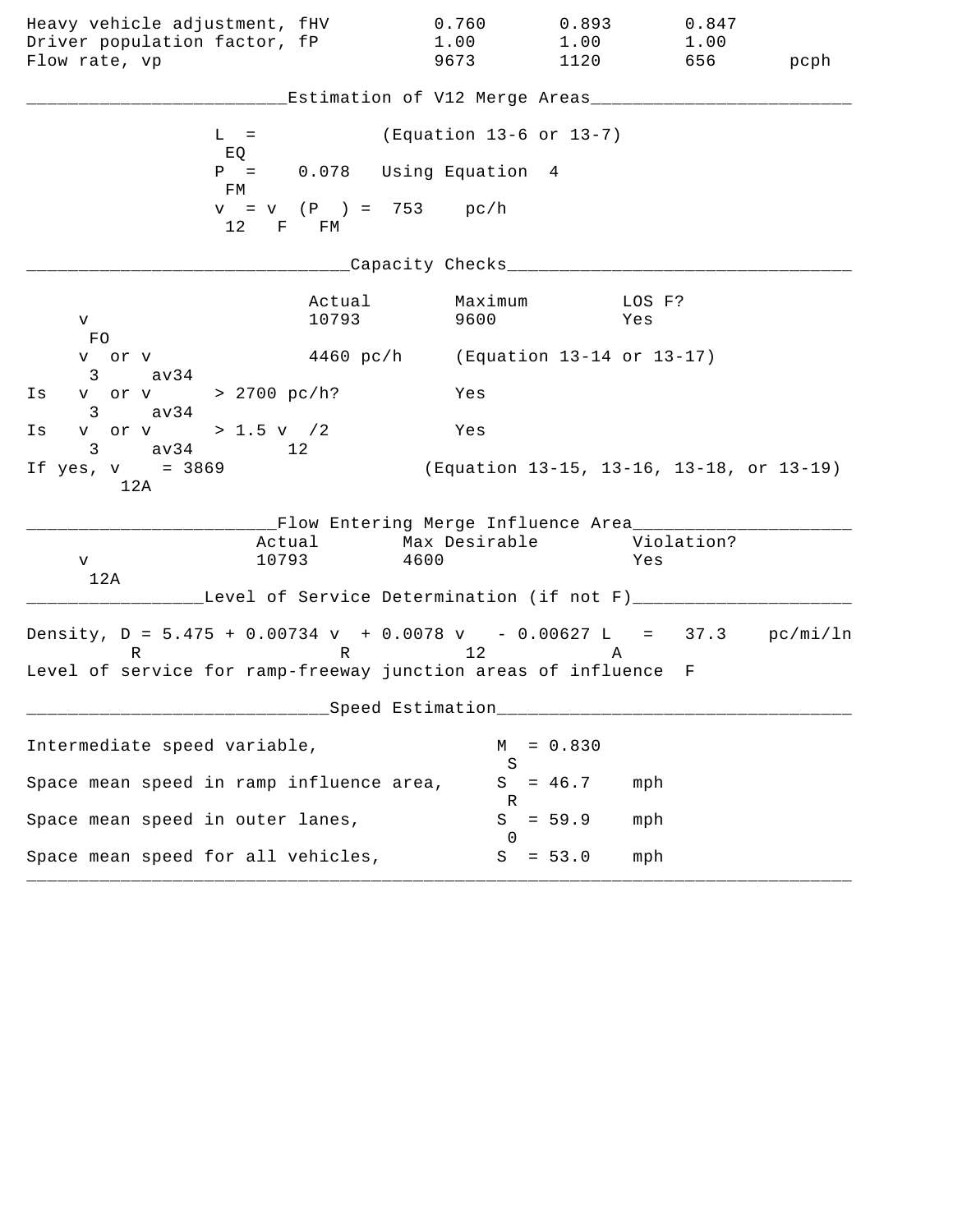Phone: Fax: E-mail: \_\_\_\_\_\_\_\_\_\_\_\_\_\_\_\_\_\_\_\_\_\_\_\_\_\_\_\_\_\_\_\_\_Merge Analysis\_\_\_\_\_\_\_\_\_\_\_\_\_\_\_\_\_\_\_\_\_\_\_\_\_\_\_\_\_\_\_\_ Analyst: JJL Agency/Co.: Qk4 Date performed: 12/28/2012 Analysis time period: PM Design Hour Freeway/Dir of Travel: Interstate 75 Northbound Junction: US 42 EB to I 75 NB Jurisdiction: FHWA Analysis Year: 2012 Build Description: Mall Road Interchange \_\_\_\_\_\_\_\_\_\_\_\_\_\_\_\_\_\_\_\_\_\_\_\_\_\_\_\_\_\_\_\_\_\_Freeway Data\_\_\_\_\_\_\_\_\_\_\_\_\_\_\_\_\_\_\_\_\_\_\_\_\_\_\_\_\_\_\_\_\_ Type of analysis and a series of analysis and a series of the Merge Number of lanes in freeway 14 Free-flow speed on freeway 70.0 mph Volume on freeway 5080 vph \_\_\_\_\_\_\_\_\_\_\_\_\_\_\_\_\_\_\_\_\_\_\_\_\_\_\_\_\_\_\_\_\_\_On Ramp Data\_\_\_\_\_\_\_\_\_\_\_\_\_\_\_\_\_\_\_\_\_\_\_\_\_\_\_\_\_\_\_\_\_ Side of freeway and the state of the state of the state of the state of the state of the state of the state of Number of lanes in ramp 1 Free-flow speed on ramp 30.0 mph Volume on ramp 550 vph Length of first accel/decel lane 1050 ft Length of second accel/decel lane ft \_\_\_\_\_\_\_\_\_\_\_\_\_\_\_\_\_\_\_\_\_\_\_\_\_Adjacent Ramp Data (if one exists)\_\_\_\_\_\_\_\_\_\_\_\_\_\_\_\_\_\_\_\_ Does adjacent ramp exist? Yes Volume on adjacent Ramp 760 vph Position of adjacent Ramp The Downstream Type of adjacent Ramp on Distance to adjacent Ramp 1900 ft \_\_\_\_\_\_\_\_\_\_\_\_\_\_\_\_\_\_\_\_Conversion to pc/h Under Base Conditions\_\_\_\_\_\_\_\_\_\_\_\_\_\_\_\_\_\_\_ Junction Components Freeway Ramp Adjacent Ramp Ramp and the state of the state of the state of the state of the state of the state of the state of the state of the state of the state of the state of the state of the state of the state of the state of the state of Volume, V (vph) 5080 550 760 vph Peak-hour factor, PHF 0.90 0.90 0.90 Peak 15-min volume, v15 1411 153 211 v Trucks and buses  $21$  and buses  $21$  and  $8$  and  $12$  and  $8$  are  $21$  and  $8$  are  $21$  and  $8$  are  $21$  and  $8$  are  $21$  and  $8$  are  $21$  and  $8$  are  $21$  and  $8$  are  $21$  and  $8$  are  $21$  and  $8$  are  $21$  and  $8$  are  $21$ Recreational vehicles and the control of the control of  $\sim$  0 0 0 % Terrain type:<br>
Grade<br>
Length<br>
The state<br>
The state<br>
The state<br>  $\begin{array}{ccc}\n\text{Rolling} & \text{Rolling} & \text{Rolling} \\
\text{\AA} & \text{\AA} & \text{\AA}\n\end{array}$ Grade  $\begin{matrix}3 \end{matrix}$   $\begin{matrix}6 \end{matrix}$   $\begin{matrix}6 \end{matrix}$   $\begin{matrix}6 \end{matrix}$   $\begin{matrix}6 \end{matrix}$   $\begin{matrix}6 \end{matrix}$   $\begin{matrix}6 \end{matrix}$   $\begin{matrix}6 \end{matrix}$   $\begin{matrix}6 \end{matrix}$   $\begin{matrix}6 \end{matrix}$   $\begin{matrix}6 \end{matrix}$   $\begin{matrix}6 \end{matrix}$   $\begin{matrix}6 \end{matrix}$   $\begin{matrix}6 \end{matrix}$   $\begin{matrix}6 \end{matrix}$   $\begin{matrix$  Length mi mi mi Trucks and buses PCE,  $ET$  2.5 2.5 2.5 Recreational vehicle PCE, ER 2.0 2.0 2.0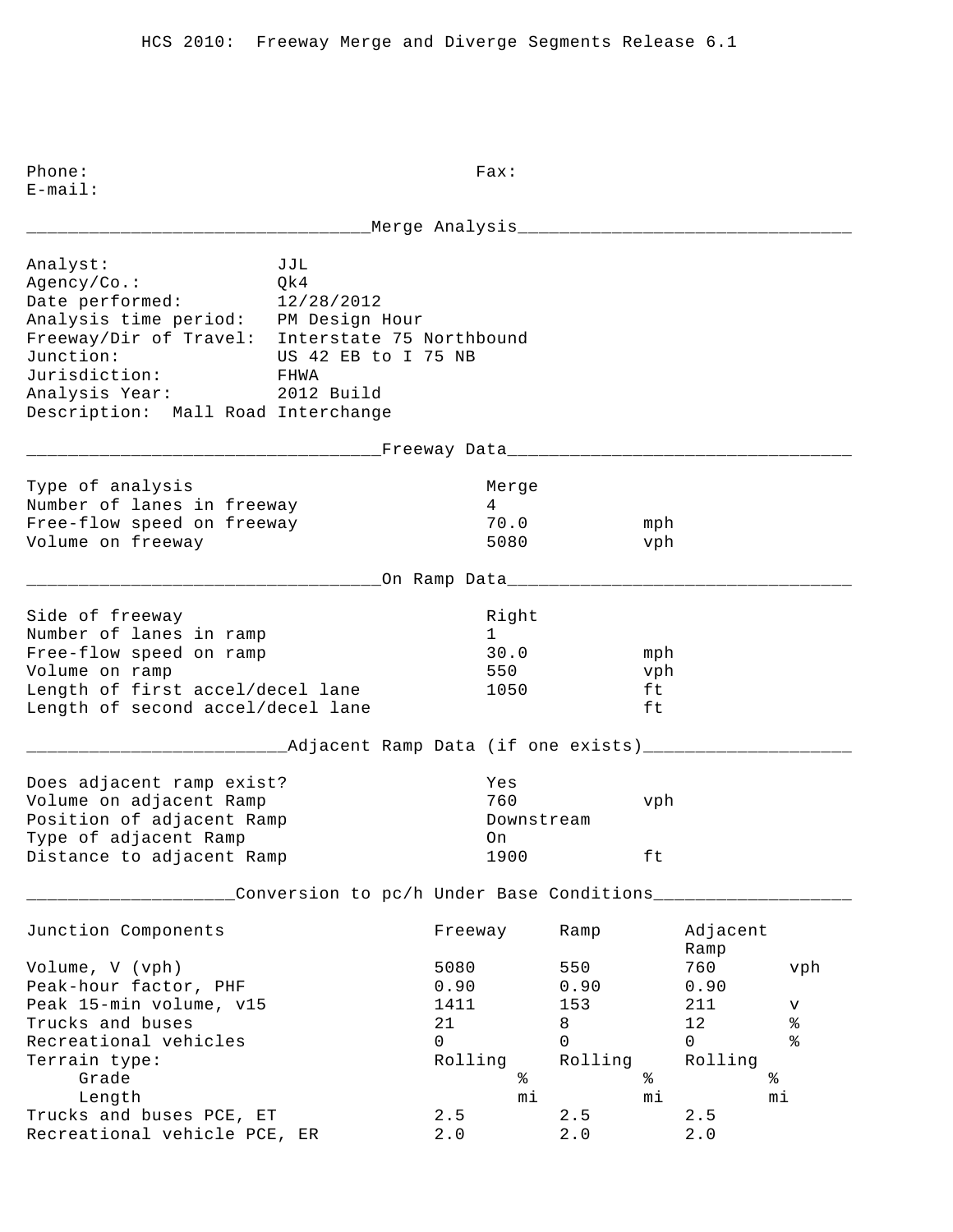| Heavy vehicle adjustment, fHV<br>Driver population factor, fP<br>Flow rate, vp |                | 0.760<br>1.00<br>7422                                              | 0.893<br>1.00<br>684 | 0.847<br>1.00<br>996                     | pcph |
|--------------------------------------------------------------------------------|----------------|--------------------------------------------------------------------|----------------------|------------------------------------------|------|
|                                                                                |                | Estimation of V12 Merge Areas_                                     |                      |                                          |      |
| $L =$<br>EQ                                                                    |                | (Equation 13-6 or 13-7)                                            |                      |                                          |      |
| $P =$<br>FM                                                                    |                | 0.132 Using Equation 4                                             |                      |                                          |      |
| 12                                                                             | F FM           | $v = v$ (P ) = 982 pc/h                                            |                      |                                          |      |
|                                                                                |                | Capacity Checks__                                                  |                      |                                          |      |
| V<br><b>FO</b>                                                                 | Actual<br>8106 | Maximum<br>9600                                                    |                      | LOS F?<br>No                             |      |
| v or v<br>3<br>av34                                                            |                | 3220 pc/h (Equation 13-14 or 13-17)                                |                      |                                          |      |
| v or v > 2700 pc/h?<br>Is<br>$3 \text{ av34}$                                  |                | Yes                                                                |                      |                                          |      |
| v or v > 1.5 v $/2$<br>Ιs<br>$3 \text{ av } 34$<br>$\sim$ 12                   |                | Yes                                                                |                      |                                          |      |
| If $yes, v = 2968$<br>12A                                                      |                |                                                                    |                      | (Equation 13-15, 13-16, 13-18, or 13-19) |      |
| Actual<br>8106<br>V<br>12A                                                     |                | __Flow Entering Merge Influence Area_____<br>Max Desirable<br>4600 |                      | Violation?<br>Νo                         |      |
| Density, $D = 5.475 + 0.00734 v + 0.0078 v - 0.00627 L = 27.1 pc/min/ln$       |                | Level of Service Determination (if not F)___                       |                      |                                          |      |
| R<br>Level of service for ramp-freeway junction areas of influence C           |                | R 12                                                               | Α                    |                                          |      |
|                                                                                |                | Speed Estimation                                                   |                      |                                          |      |
| Intermediate speed variable,                                                   |                | М<br>S                                                             | $= 0.408$            |                                          |      |
| Space mean speed in ramp influence area,                                       |                | S<br>R                                                             | $= 58.6$             | mph                                      |      |
| Space mean speed in outer lanes,                                               |                | S<br>$\left($                                                      | $= 63.8$             | mph                                      |      |
| Space mean speed for all vehicles,                                             |                | S                                                                  | $= 61.3$             | mph                                      |      |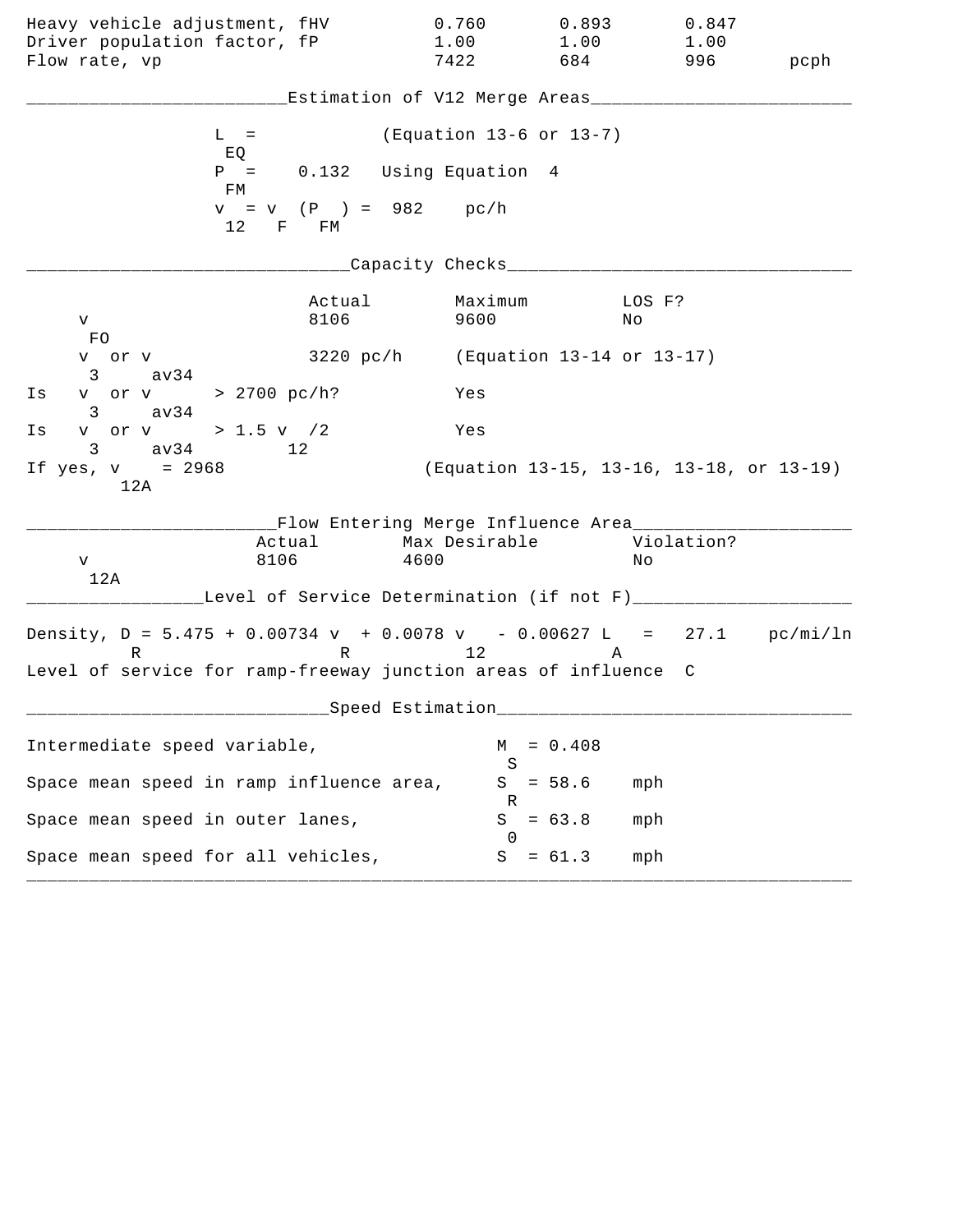Phone: Fax: E-mail: \_\_\_\_\_\_\_\_\_\_\_\_\_\_\_\_\_\_\_\_\_\_\_\_\_\_\_\_\_\_\_\_\_Merge Analysis\_\_\_\_\_\_\_\_\_\_\_\_\_\_\_\_\_\_\_\_\_\_\_\_\_\_\_\_\_\_\_\_ Analyst: JJL Agency/Co.: Qk4 Date performed: 12/28/2012 Analysis time period: PM Design Hour Freeway/Dir of Travel: Interstate 75 Northbound Junction: US 42 EB to I 75 NB Jurisdiction: FHWA Analysis Year: 2040 Build Description: Mall Road Interchange \_\_\_\_\_\_\_\_\_\_\_\_\_\_\_\_\_\_\_\_\_\_\_\_\_\_\_\_\_\_\_\_\_\_Freeway Data\_\_\_\_\_\_\_\_\_\_\_\_\_\_\_\_\_\_\_\_\_\_\_\_\_\_\_\_\_\_\_\_\_ Type of analysis and a series of analysis and a series of the Merge Number of lanes in freeway 14 Free-flow speed on freeway 70.0 mph Volume on freeway 6620 vph \_\_\_\_\_\_\_\_\_\_\_\_\_\_\_\_\_\_\_\_\_\_\_\_\_\_\_\_\_\_\_\_\_\_On Ramp Data\_\_\_\_\_\_\_\_\_\_\_\_\_\_\_\_\_\_\_\_\_\_\_\_\_\_\_\_\_\_\_\_\_ Side of freeway and the state of the state of the state of the state of the state of the state of the state of Number of lanes in ramp 1 Free-flow speed on ramp 30.0 mph Volume on ramp 550 vph Length of first accel/decel lane 1050 ft Length of second accel/decel lane ft \_\_\_\_\_\_\_\_\_\_\_\_\_\_Adjacent Ramp Data (if one exists)\_\_\_\_\_\_\_\_\_\_\_\_\_\_\_\_\_\_\_\_\_\_\_\_\_\_\_\_\_\_\_\_ Does adjacent ramp exist? Yes Volume on adjacent Ramp 950 vph Position of adjacent Ramp The Downstream Type of adjacent Ramp on Distance to adjacent Ramp 1900 ft \_\_\_\_\_\_\_\_\_\_\_\_\_\_\_\_\_\_\_\_Conversion to pc/h Under Base Conditions\_\_\_\_\_\_\_\_\_\_\_\_\_\_\_\_\_\_\_ Junction Components Freeway Ramp Adjacent Ramp Ramp and the state of the state of the state of the state of the state of the state of the state of the state of the state of the state of the state of the state of the state of the state of the state of the state of Volume, V (vph) 6620 550 950 vph Peak-hour factor, PHF 0.90 0.90 0.90 Peak 15-min volume, v15 1839 153 264 v Trucks and buses  $21$  and buses  $21$  and  $8$  and  $12$  and  $8$  are  $21$  and  $8$  are  $21$  and  $8$  are  $21$  and  $8$  are  $21$  and  $8$  are  $21$  and  $8$  are  $21$  and  $8$  are  $21$  and  $8$  are  $21$  and  $8$  are  $21$  and  $8$  are  $21$ Recreational vehicles and the control of the control of  $\sim$  0 0 0 % Terrain type:<br>
Grade<br>
Length<br>
The state<br>
The state<br>
The state<br>  $\begin{array}{ccc}\n\text{Rolling} & \text{Rolling} & \text{Rolling} \\
\text{\AA} & \text{\AA} & \text{\AA}\n\end{array}$ Grade  $\begin{matrix}3 \text{ rad} & 1 \end{matrix}$   $\begin{matrix}3 \text{ rad} & 1 \end{matrix}$   $\begin{matrix}3 \text{ rad} & 1 \end{matrix}$   $\begin{matrix}2 \text{ rad} & 1 \end{matrix}$   $\begin{matrix}2 \text{ rad} & 1 \end{matrix}$   $\begin{matrix}2 \text{ rad} & 1 \end{matrix}$   $\begin{matrix}2 \text{ rad} & 1 \end{matrix}$   $\begin{matrix}2 \text{ rad} & 1 \end{matrix}$   $\begin{matrix}2 \text{ rad} & 1 \end{matrix}$   $\begin{matrix}2 \text{ rad} & 1 \end$  Length mi mi mi Trucks and buses PCE,  $ET$  2.5 2.5 2.5 Recreational vehicle PCE, ER 2.0 2.0 2.0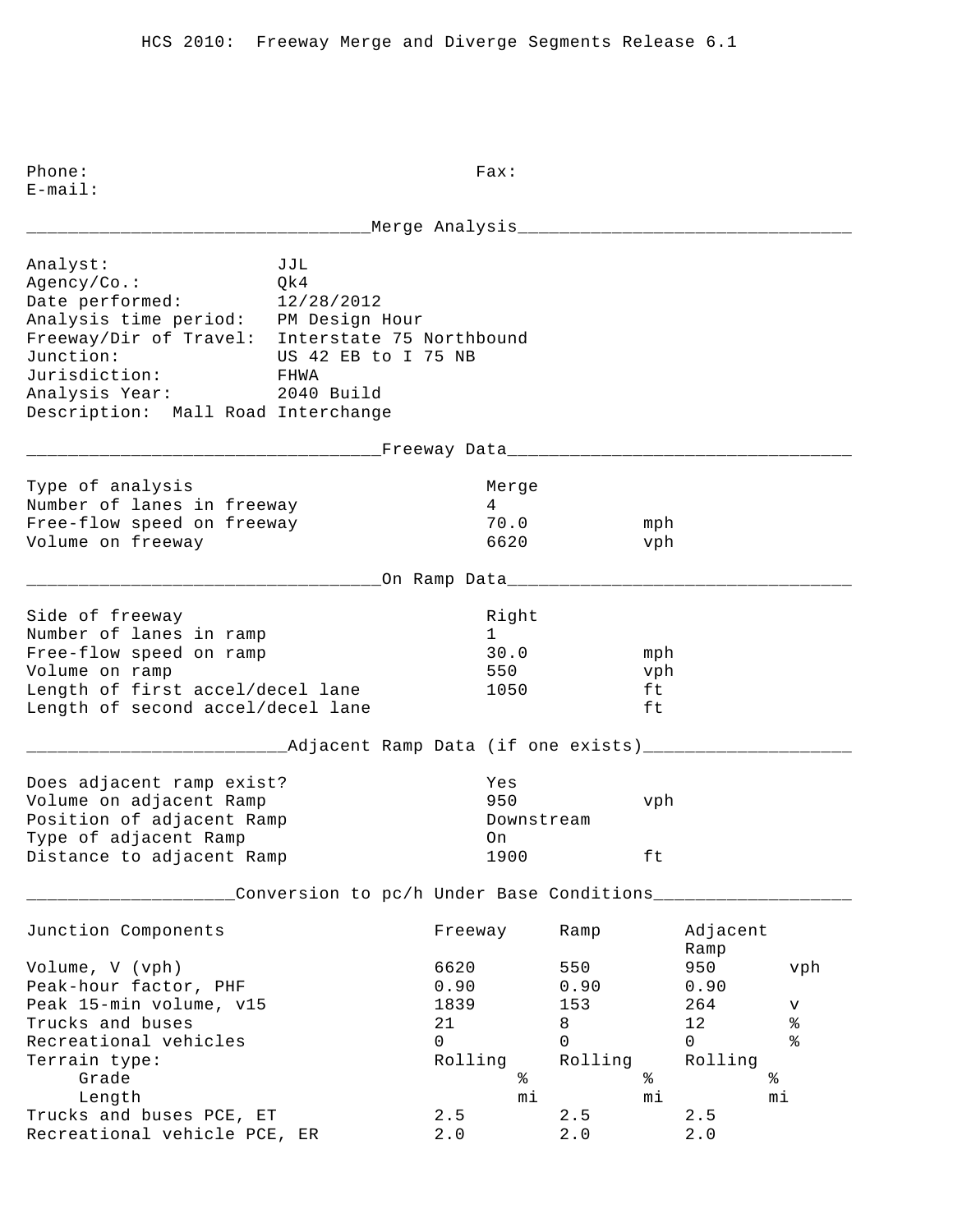| Heavy vehicle adjustment, fHV<br>Driver population factor, fP<br>Flow rate, vp                                                                   |                                                                             | 0.760<br>1.00<br>9673      | 0.893<br>1.00<br>684 | 0.847<br>1.00<br>1246                    | pcph |
|--------------------------------------------------------------------------------------------------------------------------------------------------|-----------------------------------------------------------------------------|----------------------------|----------------------|------------------------------------------|------|
|                                                                                                                                                  | Estimation of V12 Merge Areas___                                            |                            |                      |                                          |      |
| $L =$<br>EQ                                                                                                                                      |                                                                             | (Equation 13-6 or 13-7)    |                      |                                          |      |
| $P =$<br>FM                                                                                                                                      | 0.132 Using Equation 4                                                      |                            |                      |                                          |      |
| 12 F FM                                                                                                                                          | $v = v$ (P) = 1280 pc/h                                                     |                            |                      |                                          |      |
|                                                                                                                                                  |                                                                             | Capacity Checks___         |                      |                                          |      |
| V<br>FO.                                                                                                                                         | Actual<br>10357                                                             | Maximum<br>9600            |                      | LOS F?<br>Yes                            |      |
| v or v<br>3<br>av34                                                                                                                              | 4196 pc/h (Equation 13-14 or 13-17)                                         |                            |                      |                                          |      |
| v or v > 2700 pc/h?<br>Is<br>av34<br>$3 \sim$                                                                                                    |                                                                             | Yes                        |                      |                                          |      |
| v or v > 1.5 v /2<br>Is<br>$3 \text{ av } 34$<br>12                                                                                              |                                                                             | Yes                        |                      |                                          |      |
| If $yes, v = 3869$<br>12A                                                                                                                        |                                                                             |                            |                      | (Equation 13-15, 13-16, 13-18, or 13-19) |      |
| 10357<br>V<br>12A                                                                                                                                | __Flow Entering Merge Influence Area_______<br>Actual Max Desirable<br>4600 |                            |                      | Violation?<br>Νo                         |      |
|                                                                                                                                                  | Level of Service Determination (if not F)_____                              |                            |                      |                                          |      |
| Density, $D = 5.475 + 0.00734 v + 0.0078 v - 0.00627 L = 34.1 pc/min/ln$<br>R<br>Level of service for ramp-freeway junction areas of influence F |                                                                             | R 12                       | A                    |                                          |      |
|                                                                                                                                                  | Speed Estimation                                                            |                            |                      |                                          |      |
| Intermediate speed variable,                                                                                                                     |                                                                             | М                          | $= 0.628$            |                                          |      |
| Space mean speed in ramp influence area,                                                                                                         |                                                                             | S<br>S                     | $= 52.4$             | mph                                      |      |
| Space mean speed in outer lanes,                                                                                                                 |                                                                             | R<br>S<br>$\left( \right)$ | $= 59.9$             | mph                                      |      |
| Space mean speed for all vehicles,                                                                                                               |                                                                             | S                          | $= 56.3$             | mph                                      |      |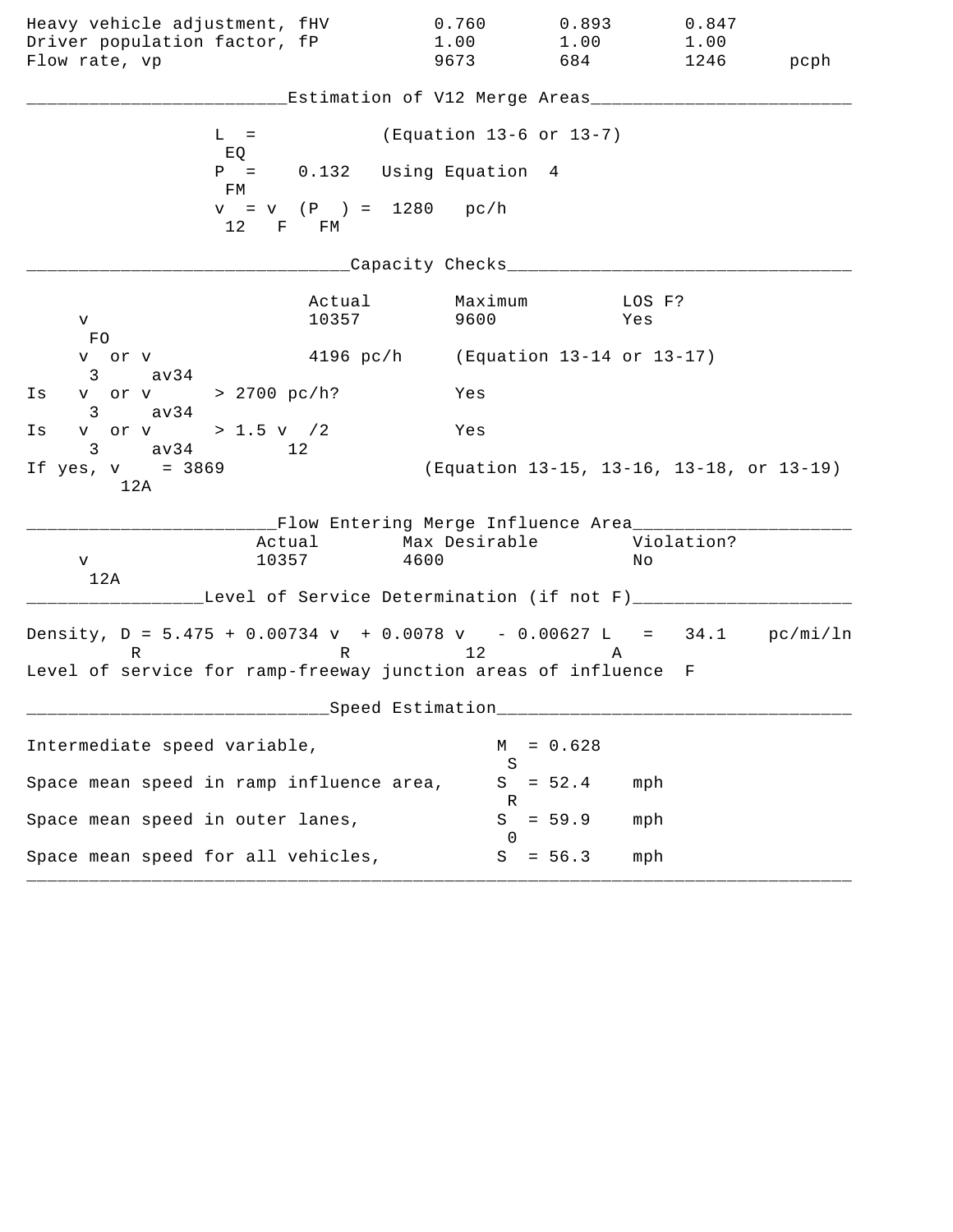E-mail: \_\_\_\_\_\_\_\_\_\_\_\_\_\_\_\_\_\_\_\_\_\_\_\_\_\_\_\_\_\_\_\_\_Merge Analysis\_\_\_\_\_\_\_\_\_\_\_\_\_\_\_\_\_\_\_\_\_\_\_\_\_\_\_\_\_\_\_\_ Analyst: JJL Agency/Co.: Qk4 Date performed: 12/28/2012 Analysis time period: AM Design Hour Freeway/Dir of Travel: Interstate 75 Northbound Junction: US 42 EB to I 75 NB Jurisdiction: FHWA Analysis Year: 2012 No Build Description: Mall Road Interchange \_\_\_\_\_\_\_\_\_\_\_\_\_\_\_\_\_\_\_\_\_\_\_\_\_\_\_\_\_\_\_\_\_\_Freeway Data\_\_\_\_\_\_\_\_\_\_\_\_\_\_\_\_\_\_\_\_\_\_\_\_\_\_\_\_\_\_\_\_\_ Type of analysis and a series of analysis and a series of the Merge Number of lanes in freeway 14 Free-flow speed on freeway 70.0 mph Volume on freeway 5090 vph \_\_\_\_\_\_\_\_\_\_\_\_\_\_\_\_\_\_\_\_\_\_\_\_\_\_\_\_\_\_\_\_\_\_On Ramp Data\_\_\_\_\_\_\_\_\_\_\_\_\_\_\_\_\_\_\_\_\_\_\_\_\_\_\_\_\_\_\_\_\_ Side of freeway and the state of the state of the state of the state of the state of the state of the state of Number of lanes in ramp 1 Free-flow speed on ramp 30.0 mph Volume on ramp  $\sim$  780 vph Length of first accel/decel lane 1050 ft Length of second accel/decel lane ft \_\_\_\_\_\_\_\_\_\_\_\_\_\_\_\_\_\_\_\_\_\_\_\_\_Adjacent Ramp Data (if one exists)\_\_\_\_\_\_\_\_\_\_\_\_\_\_\_\_\_\_\_\_ Does adjacent ramp exist? Yes Volume on adjacent Ramp 370 vph Position of adjacent Ramp The Downstream Type of adjacent Ramp on Distance to adjacent Ramp 1900 ft \_\_\_\_\_\_\_\_\_\_\_\_\_\_\_\_\_\_\_\_Conversion to pc/h Under Base Conditions\_\_\_\_\_\_\_\_\_\_\_\_\_\_\_\_\_\_\_ Junction Components Freeway Ramp Adjacent Ramp Ramp and the state of the state of the state of the state of the state of the state of the state of the state of the state of the state of the state of the state of the state of the state of the state of the state of Volume, V (vph) 5090 780 370 vph Peak-hour factor, PHF 0.90 0.90 0.90 0.90 Peak 15-min volume, v15 1414 1217 103 v Trucks and buses  $21$  and buses  $21$  and  $8$  and  $12$  and  $8$  are  $21$  and  $8$  are  $21$  and  $8$  are  $21$  and  $8$  are  $21$  and  $8$  are  $21$  and  $8$  are  $21$  and  $8$  are  $21$  and  $8$  are  $21$  and  $8$  are  $21$  and  $8$  are  $21$ Recreational vehicles and the control of the control of  $\sim$  0 0 0 % Terrain type: Rolling Rolling Rolling Grade  $\frac{1}{2}$   $\frac{1}{2}$   $\frac{1}{2}$   $\frac{1}{2}$   $\frac{1}{2}$   $\frac{1}{2}$   $\frac{1}{2}$   $\frac{1}{2}$   $\frac{1}{2}$   $\frac{1}{2}$   $\frac{1}{2}$   $\frac{1}{2}$   $\frac{1}{2}$   $\frac{1}{2}$   $\frac{1}{2}$   $\frac{1}{2}$   $\frac{1}{2}$   $\frac{1}{2}$   $\frac{1}{2}$   $\frac{1}{2}$   $\frac{1}{2}$   $\frac{1$  Length mi mi mi Trucks and buses PCE,  $ET$  2.5 2.5 2.5 Recreational vehicle PCE, ER 2.0 2.0 2.0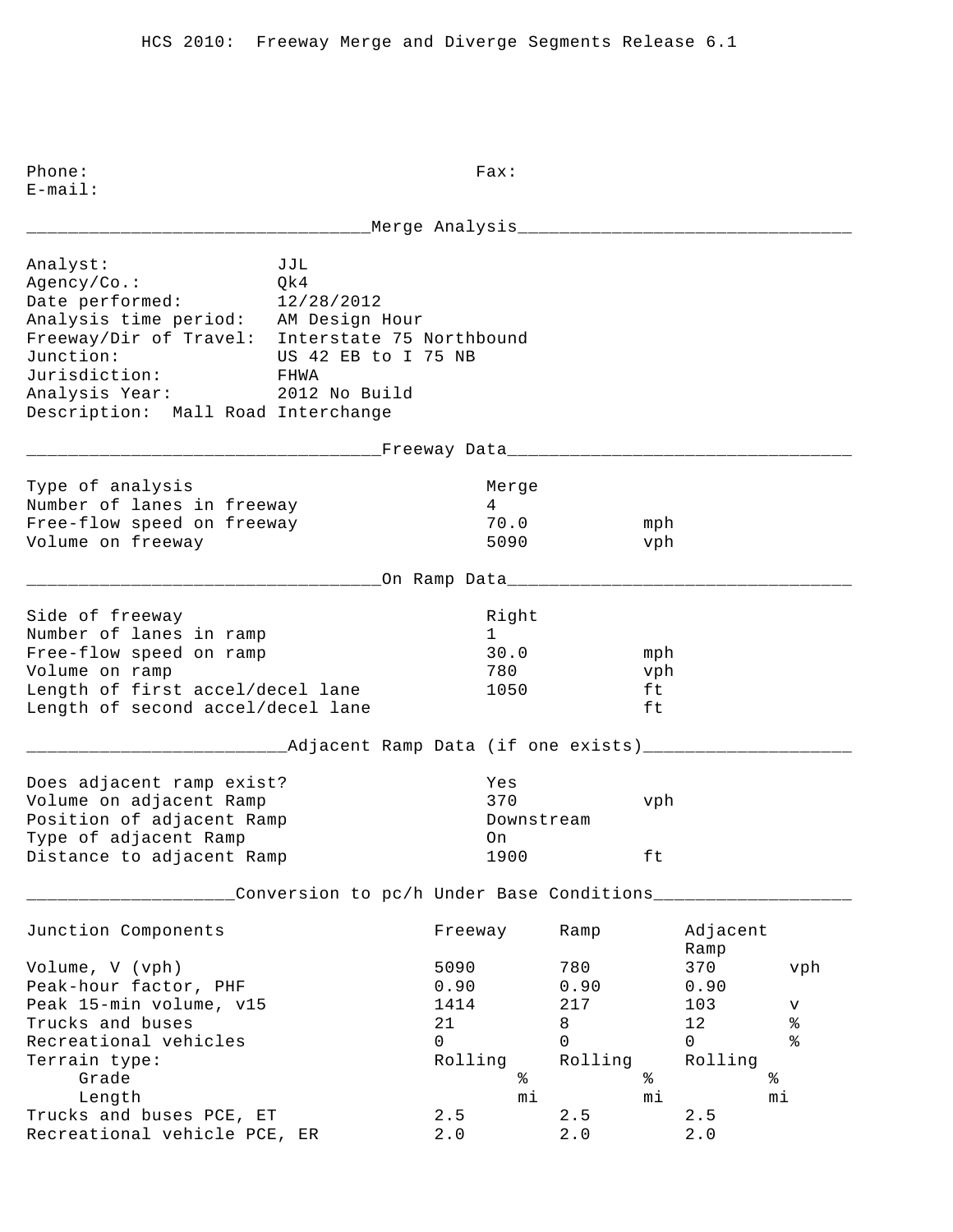| Heavy vehicle adjustment, fHV<br>Driver population factor, fP<br>Flow rate, vp                                                                            |                                | 0.760<br>1.00<br>7437                                                                                              | 0.893<br>1.00<br>971                     | 0.847<br>1.00<br>485 | pcph |
|-----------------------------------------------------------------------------------------------------------------------------------------------------------|--------------------------------|--------------------------------------------------------------------------------------------------------------------|------------------------------------------|----------------------|------|
|                                                                                                                                                           |                                | Estimation of V12 Merge Areas___                                                                                   |                                          |                      |      |
| $L =$<br>EQ                                                                                                                                               |                                | (Equation 13-6 or 13-7)                                                                                            |                                          |                      |      |
| $P =$<br>FM                                                                                                                                               |                                | 0.096 Using Equation 4                                                                                             |                                          |                      |      |
| 12                                                                                                                                                        | $v = v$ (P) = 717 pc/h<br>F FM |                                                                                                                    |                                          |                      |      |
|                                                                                                                                                           |                                | Capacity Checks___                                                                                                 |                                          |                      |      |
| V –<br>FO                                                                                                                                                 | Actual<br>8408                 | Maximum<br>9600                                                                                                    | Νo                                       | LOS F?               |      |
| v or v<br>3 av34                                                                                                                                          |                                | 3360 pc/h (Equation 13-14 or 13-17)                                                                                |                                          |                      |      |
| v or v > 2700 pc/h?<br>Is<br>$3 \text{ av34}$                                                                                                             |                                | Yes                                                                                                                |                                          |                      |      |
| v or v > 1.5 v $/2$<br>Is<br>$3 \text{ av } 34$<br>12                                                                                                     |                                | Yes                                                                                                                |                                          |                      |      |
| If $yes, v = 2974$<br>12A                                                                                                                                 |                                |                                                                                                                    | (Equation 13-15, 13-16, 13-18, or 13-19) |                      |      |
| Actual<br>8408<br>V<br>12A                                                                                                                                |                                | __Flow Entering Merge Influence Area_____<br>Max Desirable<br>4600<br>Level of Service Determination (if not F)___ |                                          | Violation?<br>Νo     |      |
| Density, $D = 5.475 + 0.00734 v + 0.0078 v - 0.00627 L = 29.2 pc/min/ln$<br>$R \sim 1$<br>Level of service for ramp-freeway junction areas of influence D |                                | R 12                                                                                                               | Α                                        |                      |      |
|                                                                                                                                                           |                                | ___Speed Estimation_                                                                                               |                                          |                      |      |
| Intermediate speed variable,                                                                                                                              |                                | M                                                                                                                  | $= 0.460$                                |                      |      |
| Space mean speed in ramp influence area,                                                                                                                  |                                | S<br>S                                                                                                             | $= 57.1$                                 | mph                  |      |
| Space mean speed in outer lanes,                                                                                                                          |                                | R<br>S<br>$\Omega$                                                                                                 | $= 63.8$                                 | mph                  |      |
| Space mean speed for all vehicles,                                                                                                                        |                                |                                                                                                                    | $S = 60.5$                               | mph                  |      |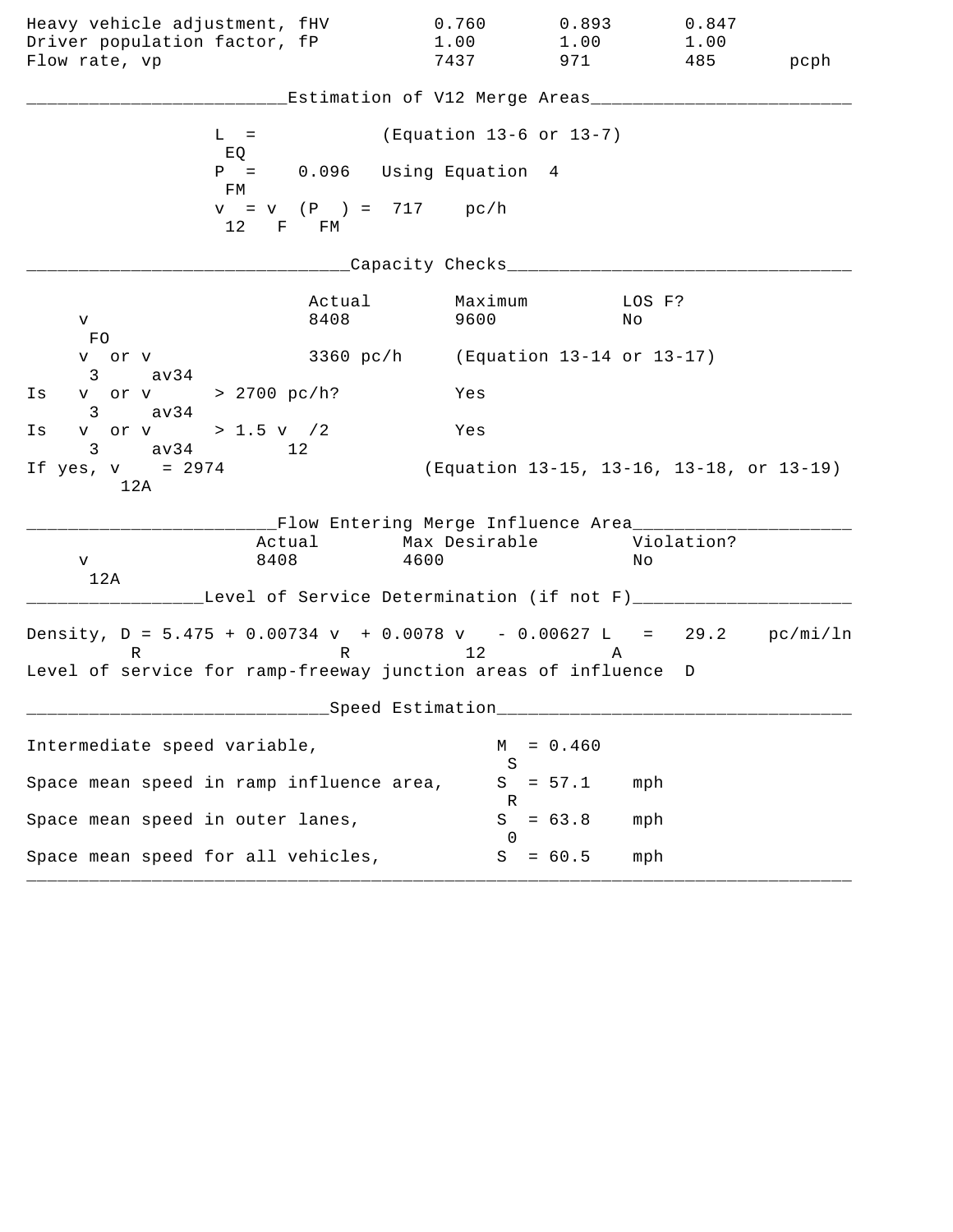E-mail: \_\_\_\_\_\_\_\_\_\_\_\_\_\_\_\_\_\_\_\_\_\_\_\_\_\_\_\_\_\_\_\_\_Merge Analysis\_\_\_\_\_\_\_\_\_\_\_\_\_\_\_\_\_\_\_\_\_\_\_\_\_\_\_\_\_\_\_\_ Analyst: JJL Agency/Co.: Qk4 Date performed: 12/28/2012 Analysis time period: AM Design Hour Freeway/Dir of Travel: Interstate 75 Northbound Junction: US 42 EB to I 75 NB Jurisdiction: FHWA Analysis Year: 2040 No Build Description: Mall Road Interchange \_\_\_\_\_\_\_\_\_\_\_\_\_\_\_\_\_\_\_\_\_\_\_\_\_\_\_\_\_\_\_\_\_\_Freeway Data\_\_\_\_\_\_\_\_\_\_\_\_\_\_\_\_\_\_\_\_\_\_\_\_\_\_\_\_\_\_\_\_\_ Type of analysis and a series of analysis and a series of the Merge Number of lanes in freeway 14 Free-flow speed on freeway 70.0 mph Volume on freeway and the control of  $\sim$  6740 vph \_\_\_\_\_\_\_\_\_\_\_\_\_\_\_\_\_\_\_\_\_\_\_\_\_\_\_\_\_\_\_\_\_\_On Ramp Data\_\_\_\_\_\_\_\_\_\_\_\_\_\_\_\_\_\_\_\_\_\_\_\_\_\_\_\_\_\_\_\_\_ Side of freeway and the state of the state of the state of the state of the state of the state of the state of Number of lanes in ramp 1 Free-flow speed on ramp 30.0 mph Volume on ramp  $1100$  vph Length of first accel/decel lane 1050 ft Length of second accel/decel lane ft \_\_\_\_\_\_\_\_\_\_\_\_\_\_\_\_\_\_\_\_\_\_\_\_\_Adjacent Ramp Data (if one exists)\_\_\_\_\_\_\_\_\_\_\_\_\_\_\_\_\_\_\_\_ Does adjacent ramp exist? Yes Volume on adjacent Ramp 500 vph Position of adjacent Ramp The Downstream Type of adjacent Ramp on Distance to adjacent Ramp 1900 ft \_\_\_\_\_\_\_\_\_\_\_\_\_\_\_\_\_\_\_\_Conversion to pc/h Under Base Conditions\_\_\_\_\_\_\_\_\_\_\_\_\_\_\_\_\_\_\_ Junction Components Freeway Ramp Adjacent Ramp Ramp and the state of the state of the state of the state of the state of the state of the state of the state of the state of the state of the state of the state of the state of the state of the state of the state of Volume, V (vph) 6740 1100 500 vph Peak-hour factor, PHF 0.90 0.90 0.90 Peak 15-min volume, v15 1872 306 139 v Trucks and buses  $21$  and buses  $21$  and  $8$  and  $12$  and  $8$  are  $21$  and  $8$  are  $21$  and  $8$  are  $21$  and  $8$  are  $21$  and  $8$  are  $21$  and  $8$  are  $21$  and  $8$  are  $21$  and  $8$  are  $21$  and  $8$  are  $21$  and  $8$  are  $21$ Recreational vehicles and the control of the control of  $\sim$  0 0 0 % Terrain type: Rolling Rolling Rolling Grade  $\frac{1}{2}$  Grade  $\frac{1}{2}$   $\frac{1}{2}$   $\frac{1}{2}$   $\frac{1}{2}$   $\frac{1}{2}$   $\frac{1}{2}$   $\frac{1}{2}$   $\frac{1}{2}$   $\frac{1}{2}$   $\frac{1}{2}$   $\frac{1}{2}$   $\frac{1}{2}$   $\frac{1}{2}$   $\frac{1}{2}$   $\frac{1}{2}$   $\frac{1}{2}$   $\frac{1}{2}$   $\frac{1}{2}$   $\frac{1}{2}$   $\frac{1}{2}$  Length mi mi mi Trucks and buses PCE,  $ET$  2.5 2.5 2.5 Recreational vehicle PCE, ER 2.0 2.0 2.0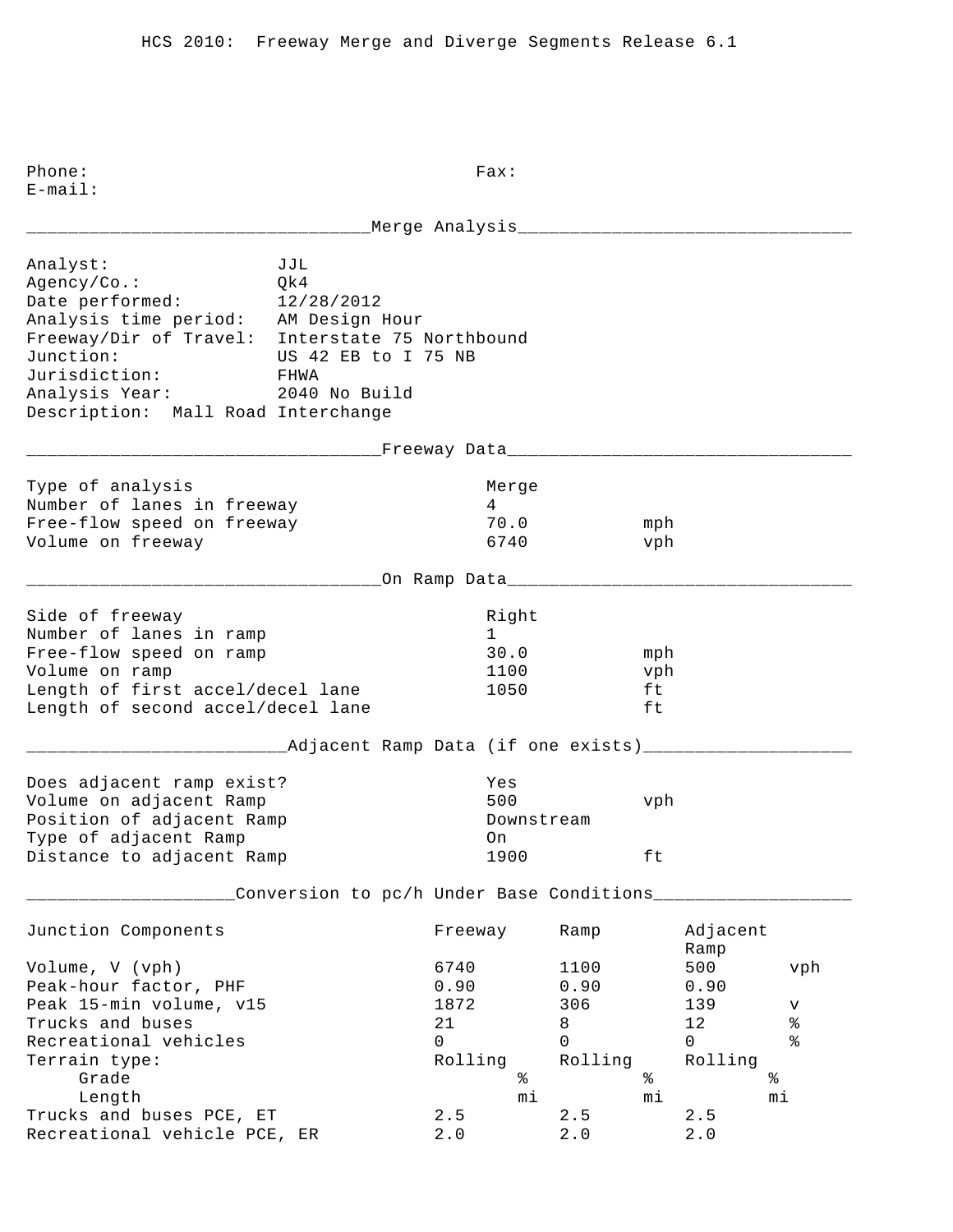| Heavy vehicle adjustment, fHV                                                                                                                    |                                                                     | 0.760<br>1.00                       | 0.893        | 0.847                                    |      |
|--------------------------------------------------------------------------------------------------------------------------------------------------|---------------------------------------------------------------------|-------------------------------------|--------------|------------------------------------------|------|
| Driver population factor, fP<br>Flow rate, vp                                                                                                    |                                                                     | 9848                                | 1.00<br>1369 | 1.00<br>656                              | pcph |
|                                                                                                                                                  | Estimation of V12 Merge Areas___                                    |                                     |              |                                          |      |
| $L =$<br>EQ                                                                                                                                      |                                                                     | (Equation 13-6 or 13-7)             |              |                                          |      |
| $P =$<br>FМ                                                                                                                                      | 0.047 Using Equation 4                                              |                                     |              |                                          |      |
| 12                                                                                                                                               | $v = v$ (P) = 460 pc/h<br>F FM                                      |                                     |              |                                          |      |
|                                                                                                                                                  |                                                                     | Capacity Checks___                  |              |                                          |      |
| V<br><b>FO</b>                                                                                                                                   | Actual<br>11217                                                     | Maximum<br>9600                     |              | LOS F?<br>Yes                            |      |
| v or v<br>$3 \text{ av34}$                                                                                                                       |                                                                     | 4694 pc/h (Equation 13-14 or 13-17) |              |                                          |      |
| v or v > 2700 pc/h?<br>Is<br>$3 \text{ av34}$                                                                                                    |                                                                     | Yes                                 |              |                                          |      |
| v or v > 1.5 v / 2<br>Ιs<br>$3 \text{ av } 34$                                                                                                   | 12                                                                  | Yes                                 |              |                                          |      |
| If $yes, v = 3939$<br>12A                                                                                                                        |                                                                     |                                     |              | (Equation 13-15, 13-16, 13-18, or 13-19) |      |
| 11217<br>V<br>12A                                                                                                                                | __Flow Entering Merge Influence Area_______<br>Actual Max Desirable | 4600                                |              | Violation?<br>Yes                        |      |
|                                                                                                                                                  | Level of Service Determination (if not F)____                       |                                     |              |                                          |      |
| Density, $D = 5.475 + 0.00734 v + 0.0078 v - 0.00627 L = 39.7 pc/min/ln$<br>R<br>Level of service for ramp-freeway junction areas of influence F | R 12                                                                |                                     | Α            |                                          |      |
|                                                                                                                                                  | Speed Estimation                                                    |                                     |              |                                          |      |
| Intermediate speed variable,                                                                                                                     |                                                                     | М                                   | $= 1.046$    |                                          |      |
| Space mean speed in ramp influence area,                                                                                                         |                                                                     | S<br>S                              | $= 40.7$     | mph                                      |      |
| Space mean speed in outer lanes,                                                                                                                 |                                                                     | ĸ<br>S                              | $= 59.5$     | mph                                      |      |
| Space mean speed for all vehicles,                                                                                                               |                                                                     | $\left( \right)$<br>S               | $= 48.9$     | mph                                      |      |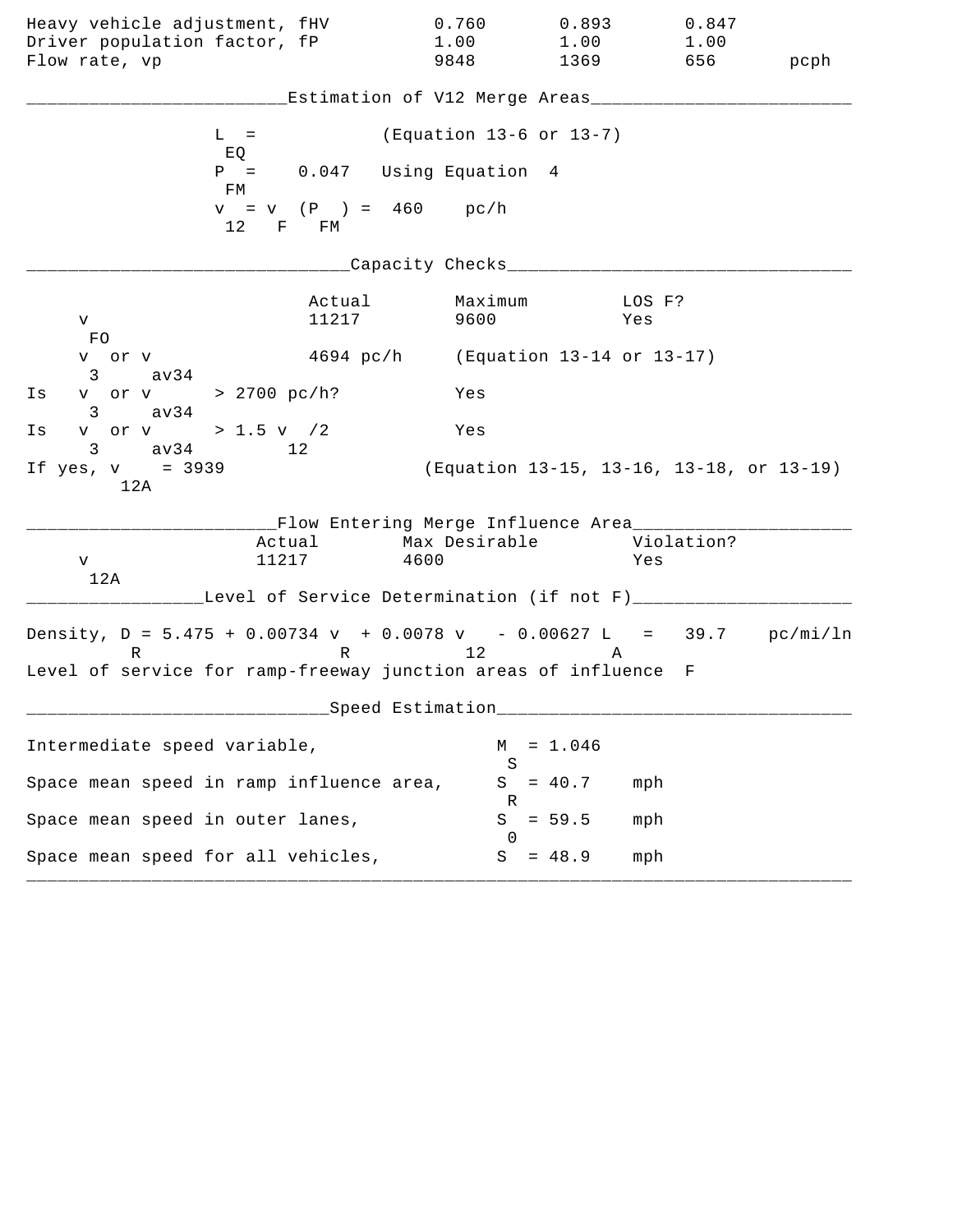E-mail: \_\_\_\_\_\_\_\_\_\_\_\_\_\_\_\_\_\_\_\_\_\_\_\_\_\_\_\_\_\_\_\_\_Merge Analysis\_\_\_\_\_\_\_\_\_\_\_\_\_\_\_\_\_\_\_\_\_\_\_\_\_\_\_\_\_\_\_\_ Analyst: JJL Agency/Co.: Qk4 Date performed: 12/28/2012 Analysis time period: PM Design Hour Freeway/Dir of Travel: Interstate 75 Northbound Junction: US 42 EB to I 75 NB Jurisdiction: FHWA Analysis Year: 2012 No Build Description: Mall Road Interchange \_\_\_\_\_\_\_\_\_\_\_\_\_\_\_\_\_\_\_\_\_\_\_\_\_\_\_\_\_\_\_\_\_\_Freeway Data\_\_\_\_\_\_\_\_\_\_\_\_\_\_\_\_\_\_\_\_\_\_\_\_\_\_\_\_\_\_\_\_\_ Type of analysis and a series of the Merge Number of lanes in freeway 14 Free-flow speed on freeway 70.0 mph Volume on freeway 5090 vph \_\_\_\_\_\_\_\_\_\_\_\_\_\_\_\_\_\_\_\_\_\_\_\_\_\_\_\_\_\_\_\_\_\_On Ramp Data\_\_\_\_\_\_\_\_\_\_\_\_\_\_\_\_\_\_\_\_\_\_\_\_\_\_\_\_\_\_\_\_\_ Side of freeway and the state of the state of the state of the state of the state of the state of the state of Number of lanes in ramp 1 Free-flow speed on ramp 30.0 mph Volume on ramp 550 vph Length of first accel/decel lane 1050 ft Length of second accel/decel lane ft \_\_\_\_\_\_\_\_\_\_\_\_\_\_\_\_\_\_\_\_\_\_\_\_\_Adjacent Ramp Data (if one exists)\_\_\_\_\_\_\_\_\_\_\_\_\_\_\_\_\_\_\_\_ Does adjacent ramp exist? Yes Volume on adjacent Ramp 750 vph Position of adjacent Ramp The Downstream Type of adjacent Ramp on Distance to adjacent Ramp 1900 ft \_\_\_\_\_\_\_\_\_\_\_\_\_\_\_\_\_\_\_\_Conversion to pc/h Under Base Conditions\_\_\_\_\_\_\_\_\_\_\_\_\_\_\_\_\_\_\_ Junction Components Freeway Ramp Adjacent Ramp Ramp and the state of the state of the state of the state of the state of the state of the state of the state of the state of the state of the state of the state of the state of the state of the state of the state of Volume, V (vph) 5090 550 750 vph Peak-hour factor, PHF 0.90 0.90 0.90 Peak 15-min volume, v15 1414 153 208 v Trucks and buses  $21$  and buses  $21$  and  $8$  and  $12$  and  $8$  are  $21$  and  $8$  are  $21$  and  $8$  are  $21$  and  $8$  are  $21$  and  $8$  are  $21$  and  $8$  are  $21$  and  $8$  are  $21$  and  $8$  are  $21$  and  $8$  are  $21$  and  $8$  are  $21$ Recreational vehicles and the control of the control of  $\sim$  0 0 0 % Terrain type:<br>
Grade<br>
Length<br>
The state<br>
The state<br>
The state<br>  $\begin{array}{ccc}\n\text{Rolling} & \text{Rolling} & \text{Rolling} \\
\text{\AA} & \text{\AA} & \text{\AA}\n\end{array}$ Grade  $\begin{matrix}3 \end{matrix}$   $\begin{matrix}6 \end{matrix}$   $\begin{matrix}6 \end{matrix}$   $\begin{matrix}6 \end{matrix}$   $\begin{matrix}6 \end{matrix}$   $\begin{matrix}6 \end{matrix}$   $\begin{matrix}6 \end{matrix}$   $\begin{matrix}6 \end{matrix}$   $\begin{matrix}6 \end{matrix}$   $\begin{matrix}6 \end{matrix}$   $\begin{matrix}6 \end{matrix}$   $\begin{matrix}6 \end{matrix}$   $\begin{matrix}6 \end{matrix}$   $\begin{matrix}6 \end{matrix}$   $\begin{matrix}6 \end{matrix}$   $\begin{matrix$  Length mi mi mi Trucks and buses PCE,  $ET$  2.5 2.5 2.5

Recreational vehicle PCE, ER  $2.0$   $2.0$   $2.0$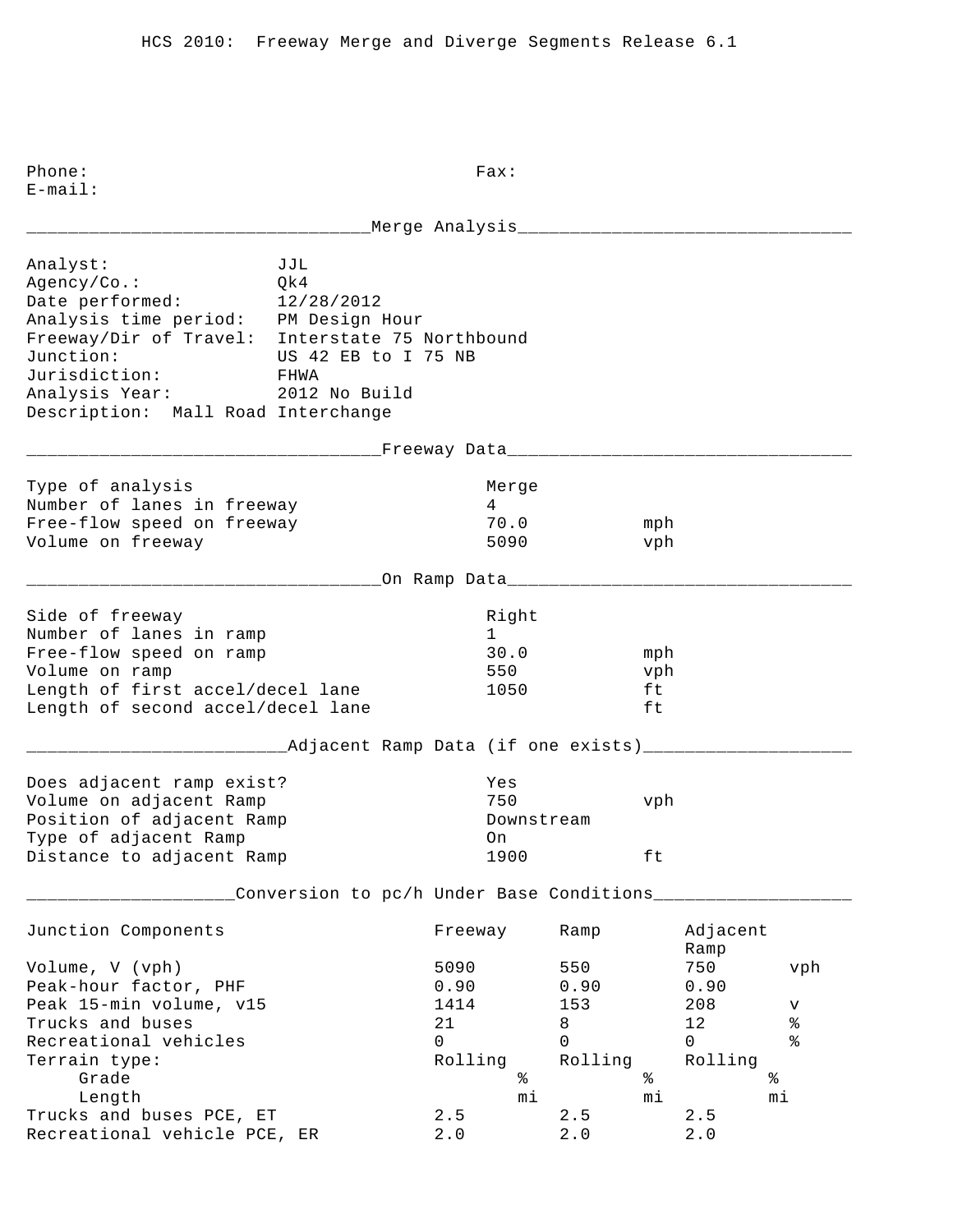| Heavy vehicle adjustment, fHV<br>Driver population factor, fP<br>Flow rate, vp |                | 0.760<br>1.00<br>7437                                             | 0.893<br>1.00<br>684                     | 0.847<br>1.00<br>983 | pcph |
|--------------------------------------------------------------------------------|----------------|-------------------------------------------------------------------|------------------------------------------|----------------------|------|
|                                                                                |                | Estimation of V12 Merge Areas___                                  |                                          |                      |      |
| $L =$<br>EQ                                                                    |                | (Equation 13-6 or 13-7)                                           |                                          |                      |      |
| $P =$<br>FM                                                                    |                | 0.132 Using Equation 4                                            |                                          |                      |      |
| 12 F FM                                                                        |                | $v = v$ (P) = 984 pc/h                                            |                                          |                      |      |
|                                                                                |                | Capacity Checks___                                                |                                          |                      |      |
| V.<br>FO.                                                                      | Actual<br>8121 | Maximum<br>9600                                                   | No                                       | LOS F?               |      |
| v or v<br>$3 \text{ av34}$                                                     |                | 3226 pc/h (Equation 13-14 or 13-17)                               |                                          |                      |      |
| v or v > 2700 pc/h?<br>Is<br>$3 \text{ av34}$                                  |                | Yes                                                               |                                          |                      |      |
| v or v > 1.5 v $/2$<br>Is<br>$3 \text{ av } 34$ 12                             |                | Yes                                                               |                                          |                      |      |
| If $yes, v = 2974$<br>12A                                                      |                |                                                                   | (Equation 13-15, 13-16, 13-18, or 13-19) |                      |      |
| Actual<br>8121<br>V<br>12A                                                     |                | __Flow Entering Merge Influence Area____<br>Max Desirable<br>4600 |                                          | Violation?<br>Νo     |      |
| Density, $D = 5.475 + 0.00734 v + 0.0078 v - 0.00627 L = 27.1 pc/min/ln$       |                | Level of Service Determination (if not F)___                      |                                          |                      |      |
| R<br>Level of service for ramp-freeway junction areas of influence             |                | R 12                                                              | Α                                        | C                    |      |
|                                                                                |                | ___Speed Estimation_                                              |                                          |                      |      |
| Intermediate speed variable,                                                   |                | M<br>S                                                            | $= 0.409$                                |                      |      |
| Space mean speed in ramp influence area,                                       |                | S<br>R                                                            | $= 58.5$                                 | mph                  |      |
| Space mean speed in outer lanes,                                               |                | S<br>$\Omega$                                                     | $= 63.8$                                 | mph                  |      |
| Space mean speed for all vehicles,                                             |                | S                                                                 | $= 61.3$                                 | mph                  |      |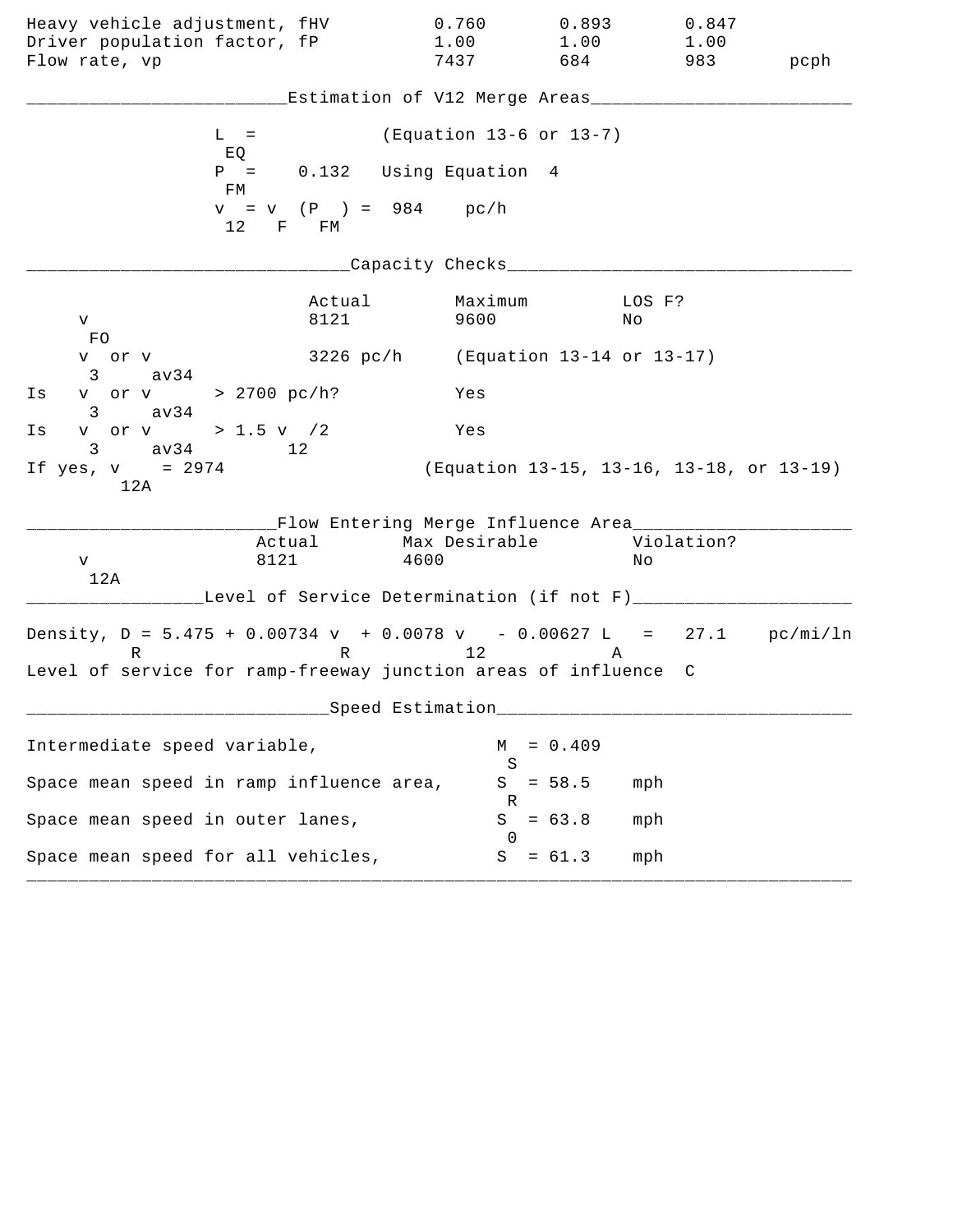E-mail: \_\_\_\_\_\_\_\_\_\_\_\_\_\_\_\_\_\_\_\_\_\_\_\_\_\_\_\_\_\_\_\_\_Merge Analysis\_\_\_\_\_\_\_\_\_\_\_\_\_\_\_\_\_\_\_\_\_\_\_\_\_\_\_\_\_\_\_\_ Analyst: JJL Agency/Co.: Qk4 Date performed: 12/28/2012 Analysis time period: PM Design Hour Freeway/Dir of Travel: Interstate 75 Northbound Junction: US 42 EB to I 75 NB Jurisdiction: FHWA Analysis Year: 2040 No Build Description: Mall Road Interchange \_\_\_\_\_\_\_\_\_\_\_\_\_\_\_\_\_\_\_\_\_\_\_\_\_\_\_\_\_\_\_\_\_\_Freeway Data\_\_\_\_\_\_\_\_\_\_\_\_\_\_\_\_\_\_\_\_\_\_\_\_\_\_\_\_\_\_\_\_\_ Type of analysis and a series of the Merge Number of lanes in freeway 14 Free-flow speed on freeway 70.0 mph Volume on freeway and the control of the control of the control of the vehicle of the vehicle of the vehicle of the vehicle of the vehicle of the vehicle of the vehicle of the vehicle of the vehicle of the vehicle of the v \_\_\_\_\_\_\_\_\_\_\_\_\_\_\_\_\_\_\_\_\_\_\_\_\_\_\_\_\_\_\_\_\_\_On Ramp Data\_\_\_\_\_\_\_\_\_\_\_\_\_\_\_\_\_\_\_\_\_\_\_\_\_\_\_\_\_\_\_\_\_ Side of freeway and the state of the state of the state of the state of the state of the state of the state of Number of lanes in ramp 1 Free-flow speed on ramp 30.0 mph Volume on ramp and the contract of the contract of the contract of the contract of the vibration of the vibration of the vibration of the vibration of the vibration of the vibration of the vibration of the vibration of the Length of first accel/decel lane 1050 ft Length of second accel/decel lane ft \_\_\_\_\_\_\_\_\_\_\_\_\_\_\_\_\_\_\_\_\_\_\_\_\_Adjacent Ramp Data (if one exists)\_\_\_\_\_\_\_\_\_\_\_\_\_\_\_\_\_\_\_\_ Does adjacent ramp exist? Yes Volume on adjacent Ramp 500 vph Position of adjacent Ramp The Downstream Type of adjacent Ramp on Distance to adjacent Ramp 1900 ft \_\_\_\_\_\_\_\_\_\_\_\_\_\_\_\_\_\_\_\_Conversion to pc/h Under Base Conditions\_\_\_\_\_\_\_\_\_\_\_\_\_\_\_\_\_\_\_ Junction Components Freeway Ramp Adjacent Ramp Ramp and the state of the state of the state of the state of the state of the state of the state of the state of the state of the state of the state of the state of the state of the state of the state of the state of Volume, V (vph) 6740 650 500 vph Peak-hour factor, PHF 0.90 0.90 0.90 Peak 15-min volume, v15 1872 181 139 v Trucks and buses 21 8 12 % Recreational vehicles and the control of the control of  $\sim$  0 0 0 % Terrain type: Rolling Rolling Rolling Grade  $\frac{1}{2}$  Grade  $\frac{1}{2}$   $\frac{1}{2}$   $\frac{1}{2}$   $\frac{1}{2}$   $\frac{1}{2}$   $\frac{1}{2}$   $\frac{1}{2}$   $\frac{1}{2}$   $\frac{1}{2}$   $\frac{1}{2}$   $\frac{1}{2}$   $\frac{1}{2}$   $\frac{1}{2}$   $\frac{1}{2}$   $\frac{1}{2}$   $\frac{1}{2}$   $\frac{1}{2}$   $\frac{1}{2}$   $\frac{1}{2}$   $\frac{1}{2}$  Length mi mi mi Trucks and buses PCE,  $ET$  2.5 2.5 2.5 Recreational vehicle PCE, ER 2.0 2.0 2.0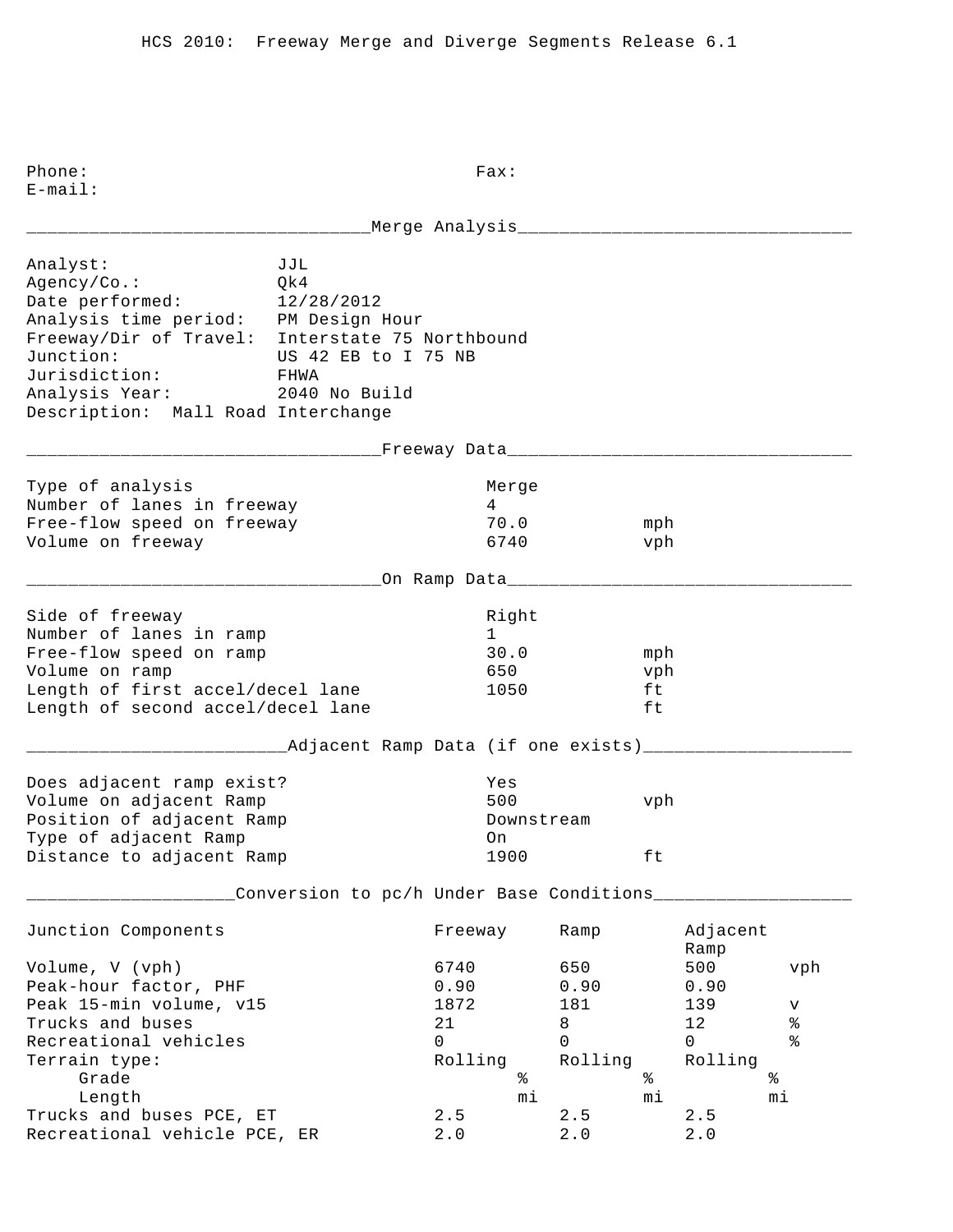| Heavy vehicle adjustment, fHV<br>Driver population factor, fP<br>Flow rate, vp                                                                   |                                                                     | 0.760<br>1.00<br>9848               | 0.893<br>1.00<br>809 | 0.847<br>1.00<br>656                     | pcph |
|--------------------------------------------------------------------------------------------------------------------------------------------------|---------------------------------------------------------------------|-------------------------------------|----------------------|------------------------------------------|------|
|                                                                                                                                                  | Estimation of V12 Merge Areas___                                    |                                     |                      |                                          |      |
| $L =$<br>EQ                                                                                                                                      |                                                                     | (Equation 13-6 or 13-7)             |                      |                                          |      |
| $P =$<br>FM                                                                                                                                      | 0.117 Using Equation 4                                              |                                     |                      |                                          |      |
| 12 F FM                                                                                                                                          | $v = v$ (P) = 1149 pc/h                                             |                                     |                      |                                          |      |
|                                                                                                                                                  |                                                                     | Capacity Checks___                  |                      |                                          |      |
| V<br>FO.                                                                                                                                         | Actual<br>10657                                                     | Maximum<br>9600                     |                      | LOS F?<br>Yes                            |      |
| v or v<br>$3 \sim$<br>av34                                                                                                                       |                                                                     | 4349 pc/h (Equation 13-14 or 13-17) |                      |                                          |      |
| v or v > 2700 pc/h?<br>Is<br>av34<br>$3 \sim$                                                                                                    |                                                                     | Yes                                 |                      |                                          |      |
| v or v > 1.5 v /2<br>Is<br>$3 \text{ av } 34$                                                                                                    | 12                                                                  | Yes                                 |                      |                                          |      |
| If $yes, v = 3939$<br>12A                                                                                                                        |                                                                     |                                     |                      | (Equation 13-15, 13-16, 13-18, or 13-19) |      |
| 10657<br>V<br>12A                                                                                                                                | __Flow Entering Merge Influence Area_______<br>Actual Max Desirable | 4600                                |                      | Violation?<br>Yes                        |      |
|                                                                                                                                                  | Level of Service Determination (if not F)_____                      |                                     |                      |                                          |      |
| Density, $D = 5.475 + 0.00734 v + 0.0078 v - 0.00627 L = 35.6 pc/min/ln$<br>R<br>Level of service for ramp-freeway junction areas of influence F |                                                                     | R 12                                | A                    |                                          |      |
|                                                                                                                                                  | Speed Estimation                                                    |                                     |                      |                                          |      |
| Intermediate speed variable,                                                                                                                     |                                                                     | М                                   | $= 0.708$            |                                          |      |
| Space mean speed in ramp influence area,                                                                                                         |                                                                     | S<br>S                              | $= 50.2$             | mph                                      |      |
| Space mean speed in outer lanes,                                                                                                                 |                                                                     | R<br>S<br>$\left( \right)$          | $= 59.5$             | mph                                      |      |
| Space mean speed for all vehicles,                                                                                                               |                                                                     | S                                   | $= 55.0$             | mph                                      |      |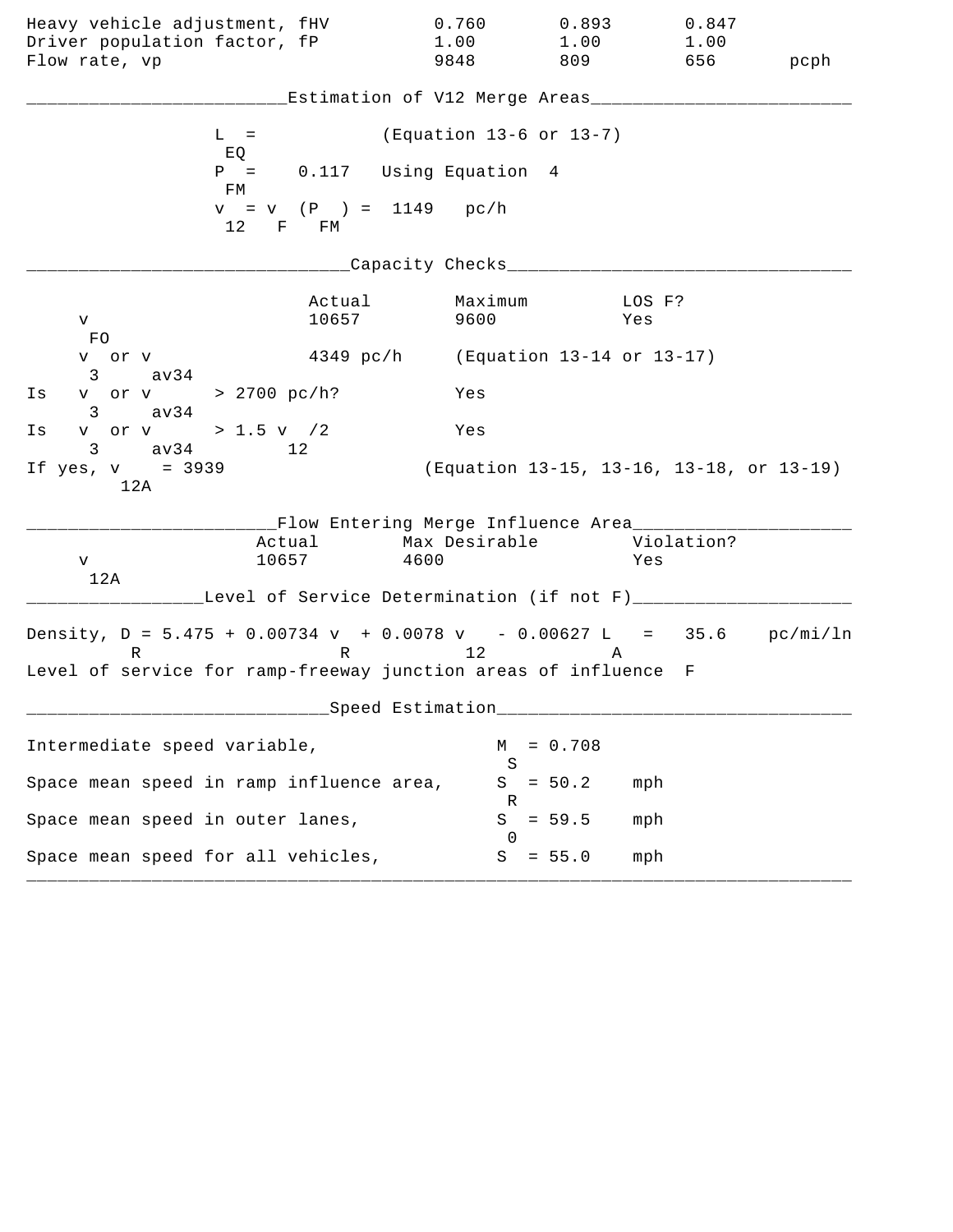Phone: Fax: E-mail: \_\_\_\_\_\_\_\_\_\_\_\_\_\_\_\_\_\_\_\_\_\_\_\_\_\_\_\_\_\_\_\_\_Merge Analysis\_\_\_\_\_\_\_\_\_\_\_\_\_\_\_\_\_\_\_\_\_\_\_\_\_\_\_\_\_\_\_\_ Analyst: JJL Agency/Co.: Qk4 Date performed: 12/28/2012 Analysis time period: AM Design Hour Freeway/Dir of Travel: Interstate 75 Northbound Junction: US 42 WB to I 75 NB Jurisdiction: FHWA Analysis Year: 2012 Build Description: Mall Road Interchange \_\_\_\_\_\_\_\_\_\_\_\_\_\_\_\_\_\_\_\_\_\_\_\_\_\_\_\_\_\_\_\_\_\_Freeway Data\_\_\_\_\_\_\_\_\_\_\_\_\_\_\_\_\_\_\_\_\_\_\_\_\_\_\_\_\_\_\_\_\_ Type of analysis and a series of the Merge Number of lanes in freeway 14 Free-flow speed on freeway 70.0 mph Volume on freeway 5880 vph \_\_\_\_\_\_\_\_\_\_\_\_\_\_\_\_\_\_\_\_\_\_\_\_\_\_\_\_\_\_\_\_\_\_On Ramp Data\_\_\_\_\_\_\_\_\_\_\_\_\_\_\_\_\_\_\_\_\_\_\_\_\_\_\_\_\_\_\_\_\_ Side of freeway and the state of the state of the state of the state of the state of the state of the state of Number of lanes in ramp 1 Free-flow speed on ramp 35.0 mph Volume on ramp  $\begin{array}{ccc} 400 & & \text{vph} \end{array}$ Length of first accel/decel lane 900 ft Length of second accel/decel lane ft \_\_\_\_\_\_\_\_\_\_\_\_\_\_\_\_\_\_\_\_\_\_\_\_\_Adjacent Ramp Data (if one exists)\_\_\_\_\_\_\_\_\_\_\_\_\_\_\_\_\_\_\_\_ Does adjacent ramp exist? Yes Volume on adjacent Ramp 850 vph Position of adjacent Ramp and Upstream Type of adjacent Ramp on Distance to adjacent Ramp  $270$  ft \_\_\_\_\_\_\_\_\_\_\_\_\_\_\_\_\_\_\_\_Conversion to pc/h Under Base Conditions\_\_\_\_\_\_\_\_\_\_\_\_\_\_\_\_\_\_\_ Junction Components Freeway Ramp Adjacent Ramp Ramp and the state of the state of the state of the state of the state of the state of the state of the state of the state of the state of the state of the state of the state of the state of the state of the state of Volume, V (vph) 5880 400 850 vph Peak-hour factor, PHF 0.90 0.90 0.90 0.90 Peak 15-min volume, v15 1633 111 236 v Prucks and buses and buses and buses the control of the control of the control of the control of the control o<br>
The control of the control of the control of the control of the control of the control of the control of the c Recreational vehicles and the control of the control of  $\sim$  0 0 0 % Terrain type: Terrain type: Terrain type: Rolling Rolling Rolling Grade  $\frac{1}{2}$  Grade  $\frac{1}{2}$   $\frac{1}{2}$   $\frac{1}{2}$   $\frac{1}{2}$   $\frac{1}{2}$   $\frac{1}{2}$   $\frac{1}{2}$   $\frac{1}{2}$   $\frac{1}{2}$   $\frac{1}{2}$   $\frac{1}{2}$   $\frac{1}{2}$   $\frac{1}{2}$   $\frac{1}{2}$   $\frac{1}{2}$   $\frac{1}{2}$   $\frac{1}{2}$   $\frac{1}{2}$   $\frac{1}{2}$   $\frac{1}{2}$  Length mi mi mi Trucks and buses PCE,  $ET$  2.5 2.5 2.5 Recreational vehicle PCE, ER 2.0 2.0 2.0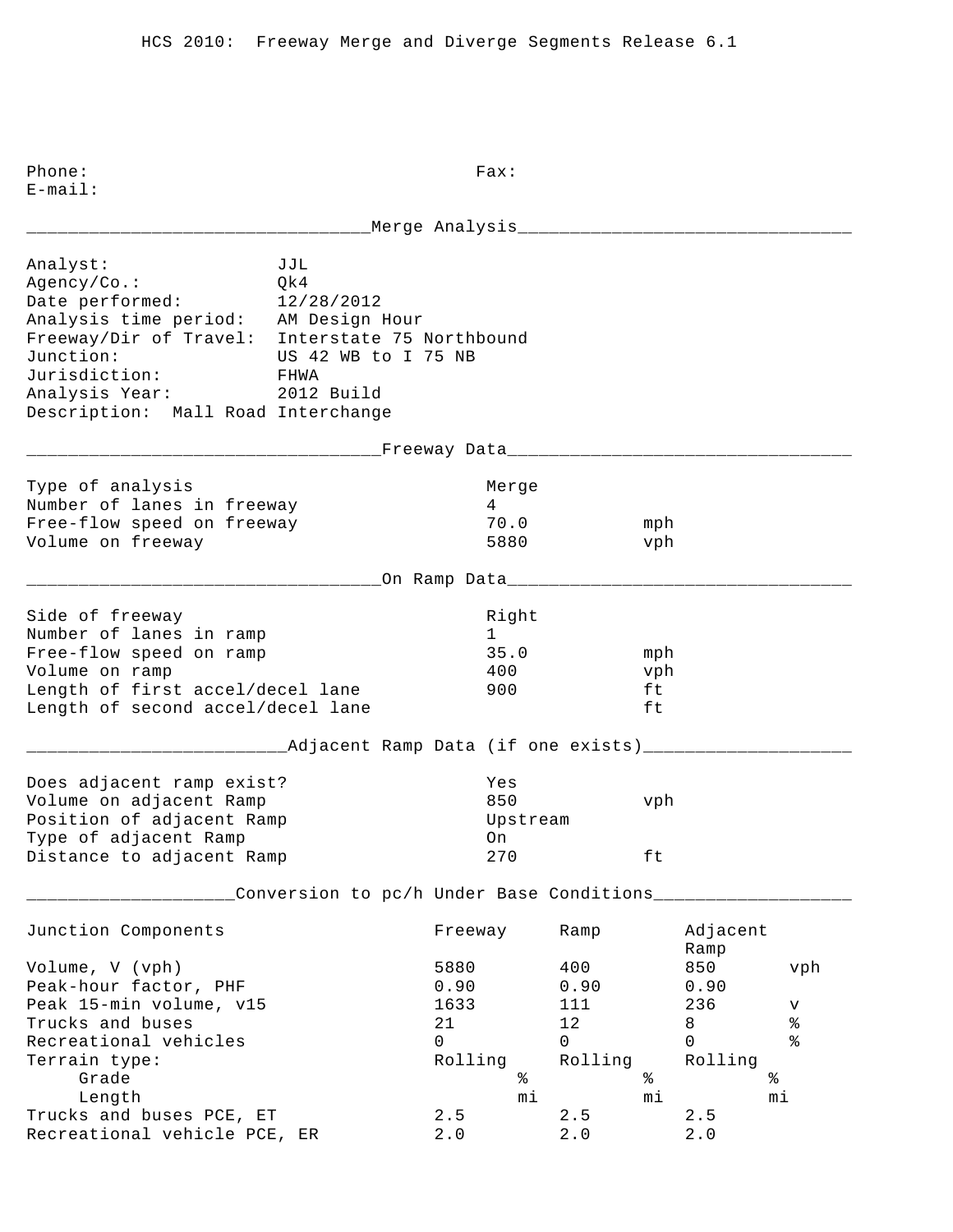| Heavy vehicle adjustment, fHV<br>Driver population factor, fP<br>Flow rate, vp                                                                   |                                                                      | 0.760<br>1.00<br>8591   | 0.847<br>1.00<br>524 | 0.893<br>1.00<br>1058                    | pcph |
|--------------------------------------------------------------------------------------------------------------------------------------------------|----------------------------------------------------------------------|-------------------------|----------------------|------------------------------------------|------|
|                                                                                                                                                  | Estimation of V12 Merge Areas___                                     |                         |                      |                                          |      |
| $L =$<br>EQ                                                                                                                                      |                                                                      | (Equation 13-6 or 13-7) |                      |                                          |      |
| $P =$<br>FM                                                                                                                                      | 0.152 Using Equation 4                                               |                         |                      |                                          |      |
| $12$ F FM                                                                                                                                        | $v = v$ (P) = 1308 pc/h                                              |                         |                      |                                          |      |
|                                                                                                                                                  |                                                                      | Capacity Checks___      |                      |                                          |      |
| V<br>FO.                                                                                                                                         | Actual<br>9115                                                       | Maximum<br>9600         |                      | LOS F?<br>No                             |      |
| v or v<br>$3 \sim$<br>av34                                                                                                                       | 3641 pc/h (Equation 13-14 or 13-17)                                  |                         |                      |                                          |      |
| v or v > 2700 pc/h?<br>Is<br>av34<br>$3 \sim$                                                                                                    |                                                                      | Yes                     |                      |                                          |      |
| v or v > 1.5 v $/2$<br>Is<br>$3 \text{ av } 34$<br>12                                                                                            |                                                                      | Yes                     |                      |                                          |      |
| If $yes, v = 3436$<br>12A                                                                                                                        |                                                                      |                         |                      | (Equation 13-15, 13-16, 13-18, or 13-19) |      |
| Actual<br>9115<br>V<br>12A                                                                                                                       | __Flow Entering Merge Influence Area_______<br>Max Desirable<br>4600 |                         |                      | Violation?<br>Νo                         |      |
|                                                                                                                                                  | Level of Service Determination (if not F)_____                       |                         |                      |                                          |      |
| Density, $D = 5.475 + 0.00734 v + 0.0078 v - 0.00627 L = 30.5 pc/min/ln$<br>R<br>Level of service for ramp-freeway junction areas of influence D |                                                                      | R 12                    | A                    |                                          |      |
|                                                                                                                                                  | Speed Estimation                                                     |                         |                      |                                          |      |
| Intermediate speed variable,                                                                                                                     |                                                                      | М                       | $= 0.463$            |                                          |      |
| Space mean speed in ramp influence area,                                                                                                         |                                                                      | S<br>S<br>R             | $= 57.0$             | mph                                      |      |
| Space mean speed in outer lanes,                                                                                                                 |                                                                      | S<br>$\left( \right)$   | $= 61.8$             | mph                                      |      |
| Space mean speed for all vehicles,                                                                                                               |                                                                      | S                       | $= 59.6$             | mph                                      |      |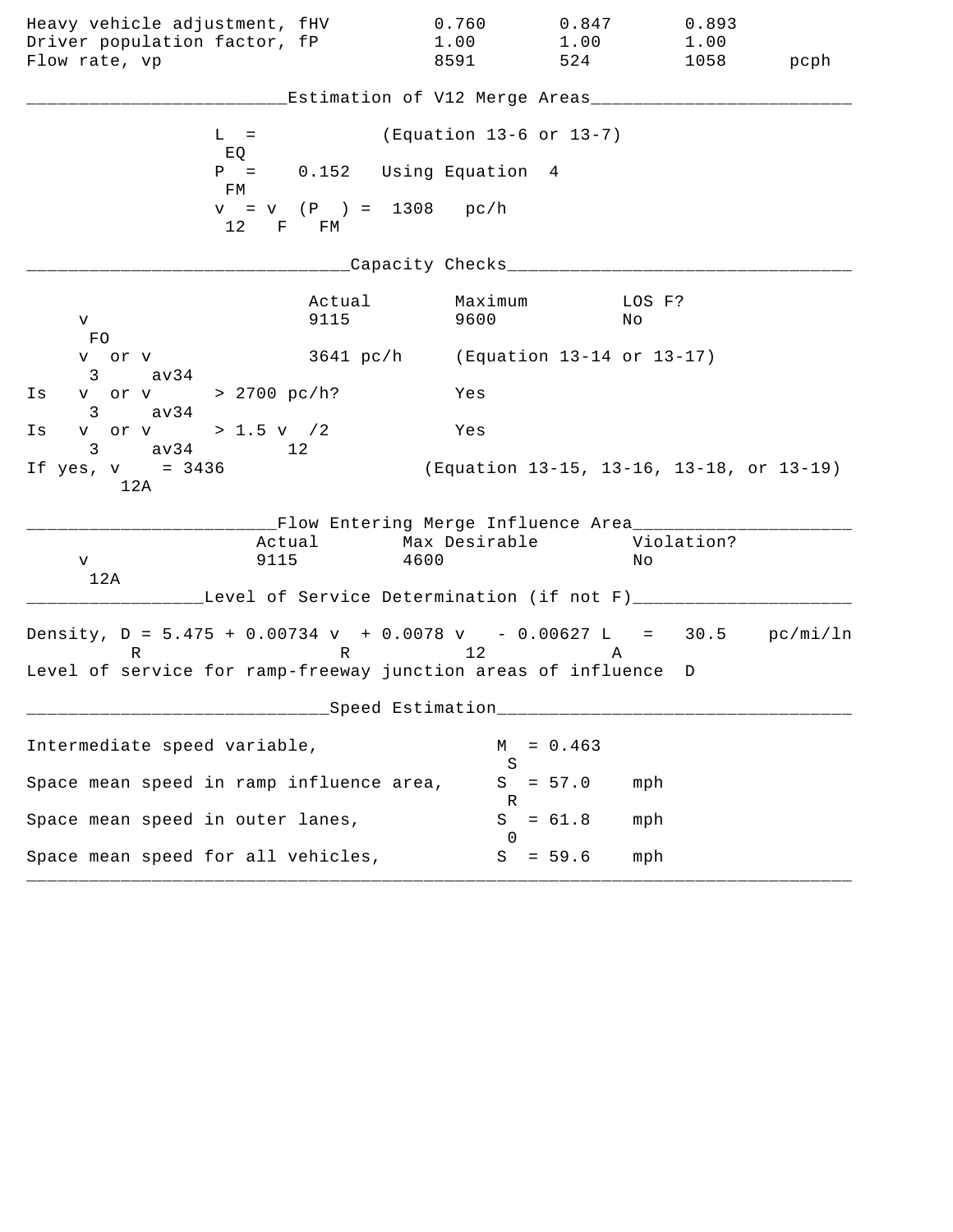Phone: Fax: E-mail: \_\_\_\_\_\_\_\_\_\_\_\_\_\_\_\_\_\_\_\_\_\_\_\_\_\_\_\_\_\_\_\_\_Merge Analysis\_\_\_\_\_\_\_\_\_\_\_\_\_\_\_\_\_\_\_\_\_\_\_\_\_\_\_\_\_\_\_\_ Analyst: JJL Agency/Co.: Qk4 Date performed: 12/28/2012 Analysis time period: AM Design Hour Freeway/Dir of Travel: Interstate 75 Northbound Junction: US 42 WB to I 75 NB Jurisdiction: FHWA Analysis Year: 2040 Build Description: Mall Road Interchange \_\_\_\_\_\_\_\_\_\_\_\_\_\_\_\_\_\_\_\_\_\_\_\_\_\_\_\_\_\_\_\_\_\_Freeway Data\_\_\_\_\_\_\_\_\_\_\_\_\_\_\_\_\_\_\_\_\_\_\_\_\_\_\_\_\_\_\_\_\_ Type of analysis and a series of the Merge Number of lanes in freeway 14 Free-flow speed on freeway 70.0 mph Volume on freeway 1680 vph \_\_\_\_\_\_\_\_\_\_\_\_\_\_\_\_\_\_\_\_\_\_\_\_\_\_\_\_\_\_\_\_\_\_On Ramp Data\_\_\_\_\_\_\_\_\_\_\_\_\_\_\_\_\_\_\_\_\_\_\_\_\_\_\_\_\_\_\_\_\_ Side of freeway and the state of the state of the state of the state of the state of the state of the state of Number of lanes in ramp 1 Free-flow speed on ramp 35.0 mph Volume on ramp 500 vph Length of first accel/decel lane 900 ft Length of second accel/decel lane ft \_\_\_\_\_\_\_\_\_\_\_\_\_\_Adjacent Ramp Data (if one exists)\_\_\_\_\_\_\_\_\_\_\_\_\_\_\_\_\_\_\_\_\_\_\_\_\_\_\_\_\_\_\_\_ Does adjacent ramp exist? Yes Volume on adjacent Ramp 900 vph Position of adjacent Ramp and Upstream Type of adjacent Ramp on Distance to adjacent Ramp  $270$  ft \_\_\_\_\_\_\_\_\_\_\_\_\_\_\_\_\_\_\_\_Conversion to pc/h Under Base Conditions\_\_\_\_\_\_\_\_\_\_\_\_\_\_\_\_\_\_\_ Junction Components Freeway Ramp Adjacent Ramp Ramp and the state of the state of the state of the state of the state of the state of the state of the state of the state of the state of the state of the state of the state of the state of the state of the state of Volume, V (vph) 7680 500 900 vph Peak-hour factor, PHF 0.90 0.90 0.90 Peak 15-min volume, v15 133 2133 139 250 v Trucks and buses  $21$  and buses  $21$  and  $21$  and  $21$  and  $2$  and  $2$  and  $2$  and  $2$  and  $2$  and  $2$  and  $2$  and  $2$  and  $2$  and  $2$  and  $2$  and  $2$  and  $2$  and  $2$  and  $2$  and  $2$  and  $2$  and  $2$  and  $2$  and  $2$  and  $2$ Recreational vehicles and the control of the control of  $\sim$  0 0 0 % Terrain type: Terrain type: Terrain type: Rolling Rolling Rolling Grade  $\frac{1}{2}$  Grade  $\frac{1}{2}$   $\frac{1}{2}$   $\frac{1}{2}$   $\frac{1}{2}$   $\frac{1}{2}$   $\frac{1}{2}$   $\frac{1}{2}$   $\frac{1}{2}$   $\frac{1}{2}$   $\frac{1}{2}$   $\frac{1}{2}$   $\frac{1}{2}$   $\frac{1}{2}$   $\frac{1}{2}$   $\frac{1}{2}$   $\frac{1}{2}$   $\frac{1}{2}$   $\frac{1}{2}$   $\frac{1}{2}$   $\frac{1}{2}$  Length mi mi mi Trucks and buses PCE,  $ET$  2.5 2.5 2.5 Recreational vehicle PCE, ER 2.0 2.0 2.0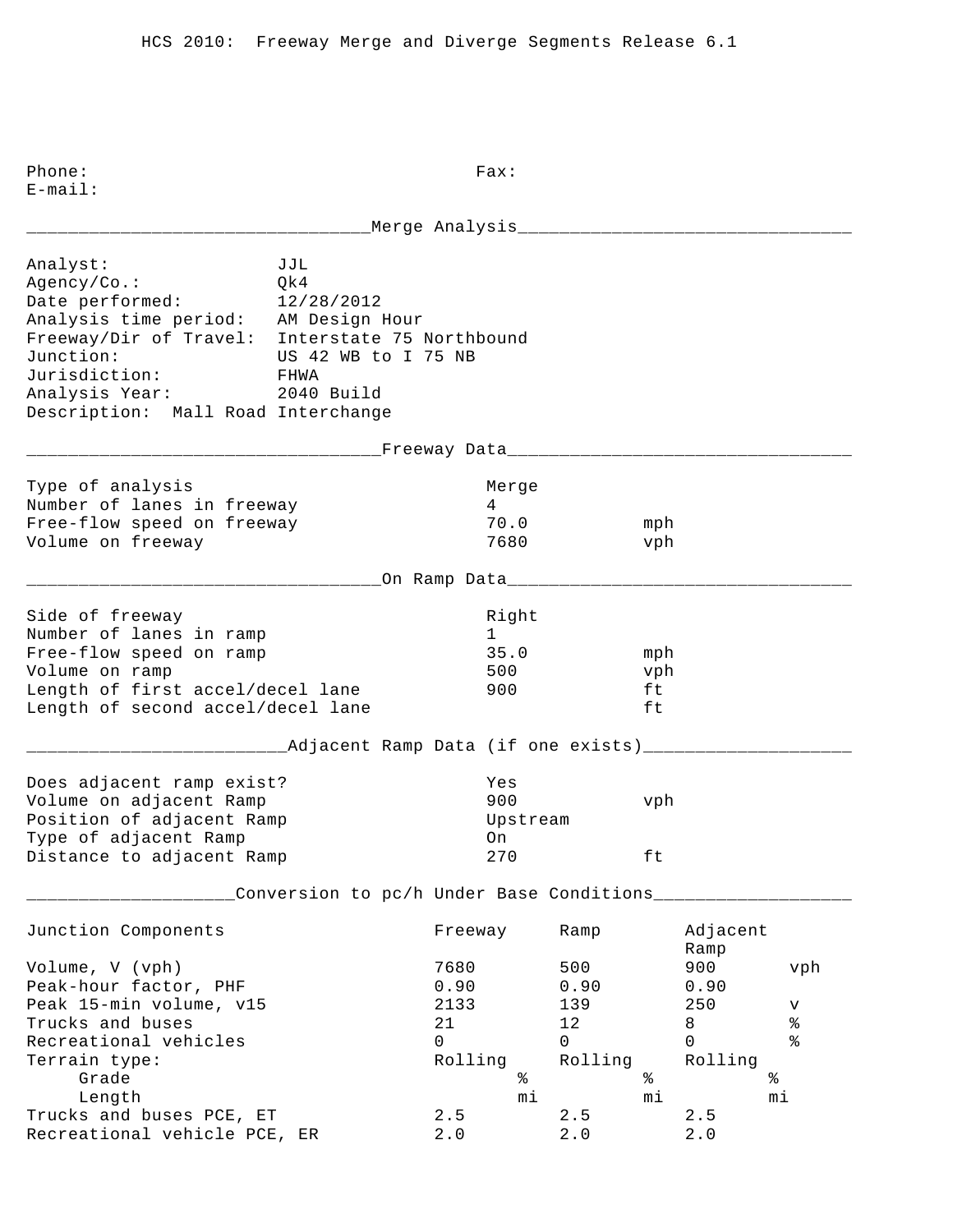| Heavy vehicle adjustment, fHV                                                          |                                                                                           | 0.760                               | 0.847                                    | 0.893  |      |
|----------------------------------------------------------------------------------------|-------------------------------------------------------------------------------------------|-------------------------------------|------------------------------------------|--------|------|
| Driver population factor, fP                                                           |                                                                                           | 1.00                                | 1.00                                     | 1.00   |      |
| Flow rate, vp                                                                          |                                                                                           | 11221                               | 656 100                                  | 1120   | pcph |
|                                                                                        |                                                                                           | Estimation of V12 Merge Areas___    |                                          |        |      |
| $L =$<br>EQ                                                                            |                                                                                           | (Equation 13-6 or 13-7)             |                                          |        |      |
| FM                                                                                     | $P = 0.136$ Using Equation 4                                                              |                                     |                                          |        |      |
|                                                                                        | $v = v$ (P) = 1524 pc/h<br>12 F FM                                                        |                                     |                                          |        |      |
|                                                                                        |                                                                                           | _Capacity Checks___________         |                                          |        |      |
| V                                                                                      | Actual<br>11877                                                                           | Maximum<br>9600                     | Yes                                      | LOS F? |      |
| FO<br>v or v<br>$3 \text{ av } 34$                                                     |                                                                                           | 4848 pc/h (Equation 13-14 or 13-17) |                                          |        |      |
| v or v > 2700 pc/h?<br>Is<br>$3 \text{ av}34$                                          |                                                                                           | Yes                                 |                                          |        |      |
| v or v > 1.5 v $/2$<br>Is<br>$3 \text{ av } 34$ 12                                     |                                                                                           | Yes                                 |                                          |        |      |
| If yes, $v = 4488$<br>12A                                                              |                                                                                           |                                     | (Equation 13-15, 13-16, 13-18, or 13-19) |        |      |
| V<br>12A                                                                               | __Flow Entering Merge Influence Area_________<br>Actual Max Desirable Violation?<br>11877 | 4600                                |                                          | Yes    |      |
|                                                                                        | Level of Service Determination (if not F)___                                              |                                     |                                          |        |      |
| Density, $D = 5.475 + 0.00734 v + 0.0078 v - 0.00627 L = 39.7 pc/min/ln$<br>$R \sim 1$ |                                                                                           | R 12                                | A                                        |        |      |
| Level of service for ramp-freeway junction areas of influence F                        |                                                                                           |                                     |                                          |        |      |
|                                                                                        |                                                                                           | Speed Estimation                    |                                          |        |      |
| Intermediate speed variable,                                                           |                                                                                           | М<br>S                              | $= 0.926$                                |        |      |
| Space mean speed in ramp influence area,                                               |                                                                                           | S<br>К                              | $= 44.1$                                 | mph    |      |
| Space mean speed in outer lanes,                                                       |                                                                                           | S<br>$\cup$                         | $= 57.1$                                 | mph    |      |
| Space mean speed for all vehicles,                                                     |                                                                                           | S                                   | $= 50.6$                                 | mph    |      |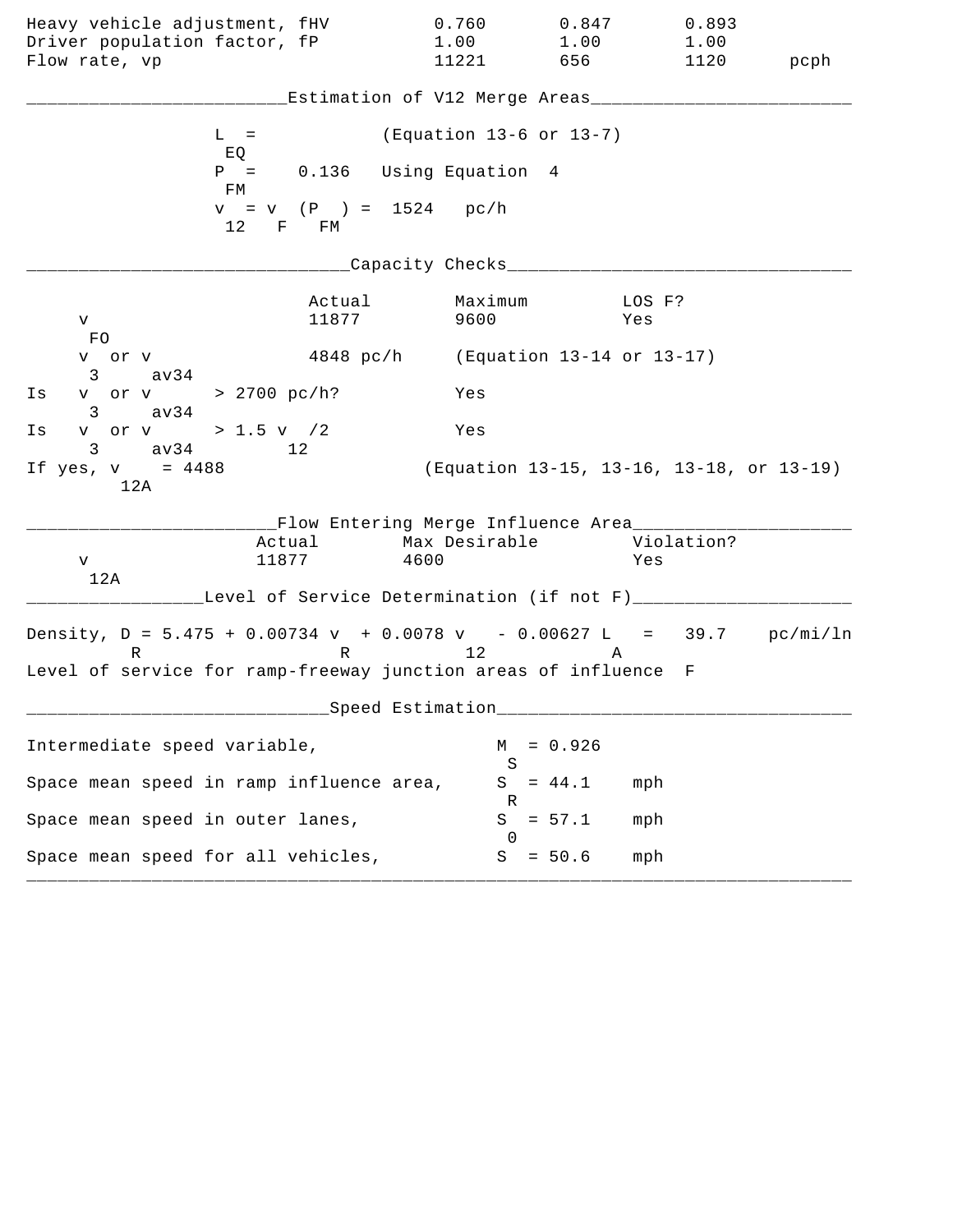Phone: Fax: E-mail: \_\_\_\_\_\_\_\_\_\_\_\_\_\_\_\_\_\_\_\_\_\_\_\_\_\_\_\_\_\_\_\_\_Merge Analysis\_\_\_\_\_\_\_\_\_\_\_\_\_\_\_\_\_\_\_\_\_\_\_\_\_\_\_\_\_\_\_\_ Analyst: JJL Agency/Co.: Qk4 Date performed: 12/28/2012 Analysis time period: PM Design Hour Freeway/Dir of Travel: Interstate 75 Northbound Junction: US 42 WB to I 75 NB Jurisdiction: FHWA Analysis Year: 2012 Build Description: Mall Road Interchange \_\_\_\_\_\_\_\_\_\_\_\_\_\_\_\_\_\_\_\_\_\_\_\_\_\_\_\_\_\_\_\_\_\_Freeway Data\_\_\_\_\_\_\_\_\_\_\_\_\_\_\_\_\_\_\_\_\_\_\_\_\_\_\_\_\_\_\_\_\_ Type of analysis and a series of the Merge Number of lanes in freeway 14 Free-flow speed on freeway 70.0 mph Volume on freeway 5880 vph \_\_\_\_\_\_\_\_\_\_\_\_\_\_\_\_\_\_\_\_\_\_\_\_\_\_\_\_\_\_\_\_\_\_On Ramp Data\_\_\_\_\_\_\_\_\_\_\_\_\_\_\_\_\_\_\_\_\_\_\_\_\_\_\_\_\_\_\_\_\_ Side of freeway and the state of the state of the state of the state of the state of the state of the state of Number of lanes in ramp 1 Free-flow speed on ramp 35.0 mph Volume on ramp  $\sim$  760 vph Length of first accel/decel lane 900 ft Length of second accel/decel lane ft \_\_\_\_\_\_\_\_\_\_\_\_\_\_\_\_\_\_\_\_\_\_\_\_\_Adjacent Ramp Data (if one exists)\_\_\_\_\_\_\_\_\_\_\_\_\_\_\_\_\_\_\_\_ Does adjacent ramp exist? Yes Volume on adjacent Ramp 550 vph Position of adjacent Ramp and Upstream Type of adjacent Ramp on Distance to adjacent Ramp  $270$  ft \_\_\_\_\_\_\_\_\_\_\_\_\_\_\_\_\_\_\_\_Conversion to pc/h Under Base Conditions\_\_\_\_\_\_\_\_\_\_\_\_\_\_\_\_\_\_\_ Junction Components Freeway Ramp Adjacent Ramp Ramp and the state of the state of the state of the state of the state of the state of the state of the state of the state of the state of the state of the state of the state of the state of the state of the state of Volume, V (vph) 5880 760 550 vph Peak-hour factor, PHF 0.90 0.90 0.90 Peak 15-min volume, v15 1633 211 153 v Prucks and buses and buses and buses the control of the control of the control of the control of the control o<br>
The control of the control of the control of the control of the control of the control of the control of the c Recreational vehicles and the control of the control of  $\sim$  0 0 0 % Terrain type: Terrain type: Terrain type: Rolling Rolling Rolling Grade % % % Length mi mi mi Trucks and buses PCE,  $ET$  2.5 2.5 2.5 Recreational vehicle PCE, ER 2.0 2.0 2.0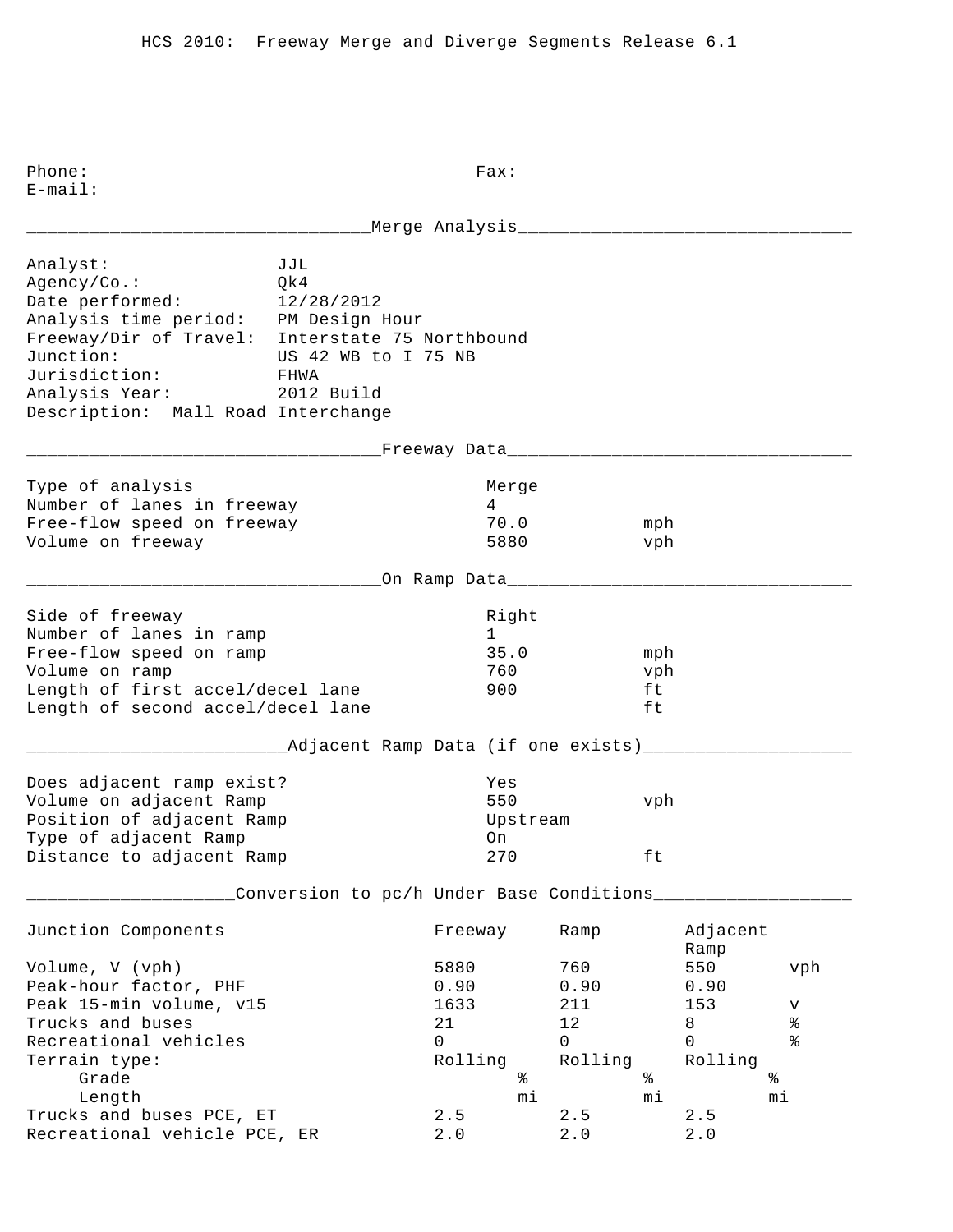| Heavy vehicle adjustment, fHV<br>Driver population factor, fP<br>Flow rate, vp                                                                   | 0.760<br>1.00<br>8591                                                | 0.847<br>1.00<br>996 — 19                | 0.893<br>1.00<br>684 | pcph |
|--------------------------------------------------------------------------------------------------------------------------------------------------|----------------------------------------------------------------------|------------------------------------------|----------------------|------|
|                                                                                                                                                  | Estimation of V12 Merge Areas___                                     |                                          |                      |      |
| $L =$<br>EQ                                                                                                                                      | (Equation 13-6 or 13-7)                                              |                                          |                      |      |
| $P =$<br>FM                                                                                                                                      | 0.093 Using Equation 4                                               |                                          |                      |      |
| $v = v (P) = 802$<br>12<br>F FM                                                                                                                  | pc/h                                                                 |                                          |                      |      |
|                                                                                                                                                  | Capacity Checks___                                                   |                                          |                      |      |
| Actual<br>9587<br>V<br>FO.                                                                                                                       | Maximum<br>9600                                                      | No                                       | LOS F?               |      |
| v or v<br>$3 \sim$<br>av34                                                                                                                       | 3894 $pc/h$ (Equation 13-14 or 13-17)                                |                                          |                      |      |
| v or v > 2700 pc/h?<br>Is<br>av34<br>$3 \sim$                                                                                                    | Yes                                                                  |                                          |                      |      |
| v or v > 1.5 v $/2$<br>Is<br>$3 \text{ av } 34$<br>12                                                                                            | Yes                                                                  |                                          |                      |      |
| If $yes, v = 3436$<br>12A                                                                                                                        |                                                                      | (Equation 13-15, 13-16, 13-18, or 13-19) |                      |      |
| Actual<br>9587<br>V<br>12A                                                                                                                       | __Flow Entering Merge Influence Area_______<br>Max Desirable<br>4600 |                                          | Violation?<br>Νo     |      |
| Level of Service Determination (if not F)_____                                                                                                   |                                                                      |                                          |                      |      |
| Density, $D = 5.475 + 0.00734 v + 0.0078 v - 0.00627 L = 33.9 pc/min/ln$<br>R<br>Level of service for ramp-freeway junction areas of influence D | R 12                                                                 | A                                        |                      |      |
|                                                                                                                                                  | Speed Estimation                                                     |                                          |                      |      |
| Intermediate speed variable,                                                                                                                     |                                                                      | $= 0.586$<br>М                           |                      |      |
| Space mean speed in ramp influence area,                                                                                                         |                                                                      | S<br>$= 53.6$<br>S                       | mph                  |      |
| Space mean speed in outer lanes,                                                                                                                 |                                                                      | R<br>S<br>$= 61.8$<br>$\left( \right)$   | mph                  |      |
| Space mean speed for all vehicles,                                                                                                               |                                                                      | $= 57.7$<br>S                            | mph                  |      |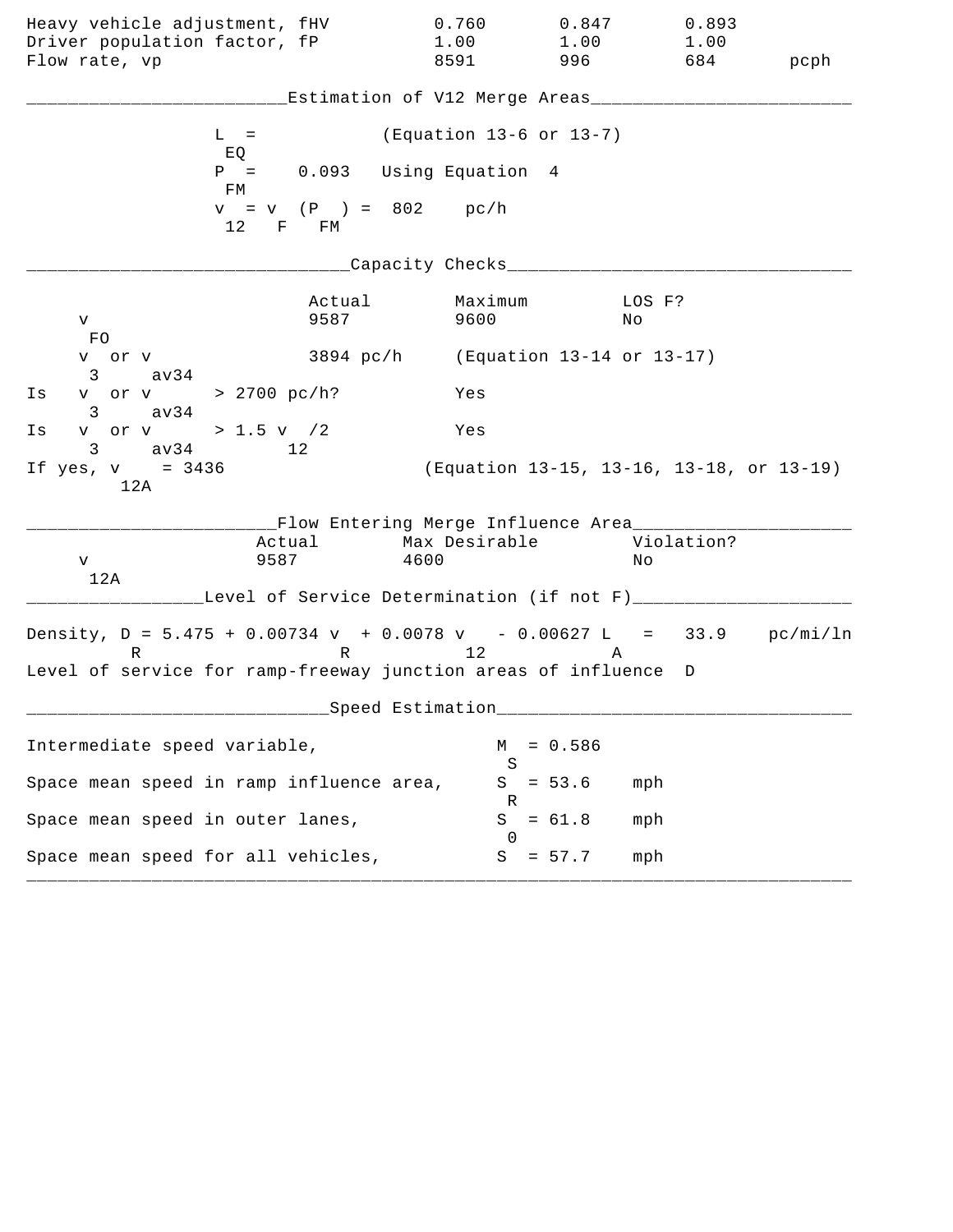Phone: Fax: E-mail: \_\_\_\_\_\_\_\_\_\_\_\_\_\_\_\_\_\_\_\_\_\_\_\_\_\_\_\_\_\_\_\_\_Merge Analysis\_\_\_\_\_\_\_\_\_\_\_\_\_\_\_\_\_\_\_\_\_\_\_\_\_\_\_\_\_\_\_\_ Analyst: JJL Agency/Co.: Qk4 Date performed: 12/28/2012 Analysis time period: PM Design Hour Freeway/Dir of Travel: Interstate 75 Northbound Junction: US 42 WB to I 75 NB Jurisdiction: FHWA Analysis Year: 2040 Build Description: Mall Road Interchange \_\_\_\_\_\_\_\_\_\_\_\_\_\_\_\_\_\_\_\_\_\_\_\_\_\_\_\_\_\_\_\_\_\_Freeway Data\_\_\_\_\_\_\_\_\_\_\_\_\_\_\_\_\_\_\_\_\_\_\_\_\_\_\_\_\_\_\_\_\_ Type of analysis and a series of analysis and a series of the Merge Number of lanes in freeway 14 Free-flow speed on freeway 70.0 mph Volume on freeway 1680 vph \_\_\_\_\_\_\_\_\_\_\_\_\_\_\_\_\_\_\_\_\_\_\_\_\_\_\_\_\_\_\_\_\_\_On Ramp Data\_\_\_\_\_\_\_\_\_\_\_\_\_\_\_\_\_\_\_\_\_\_\_\_\_\_\_\_\_\_\_\_\_ Side of freeway and the state of the state of the state of the state of the state of the state of the state of Number of lanes in ramp 1 Free-flow speed on ramp 35.0 mph Volume on ramp 950 vph Length of first accel/decel lane 900 ft Length of second accel/decel lane ft \_\_\_\_\_\_\_\_\_\_\_\_\_\_Adjacent Ramp Data (if one exists)\_\_\_\_\_\_\_\_\_\_\_\_\_\_\_\_\_\_\_\_\_\_\_\_\_\_\_\_\_\_\_\_ Does adjacent ramp exist? Yes Volume on adjacent Ramp 550 vph Position of adjacent Ramp and Upstream Type of adjacent Ramp on Distance to adjacent Ramp  $270$  ft \_\_\_\_\_\_\_\_\_\_\_\_\_\_\_\_\_\_\_\_Conversion to pc/h Under Base Conditions\_\_\_\_\_\_\_\_\_\_\_\_\_\_\_\_\_\_\_ Junction Components Freeway Ramp Adjacent Ramp Ramp and the state of the state of the state of the state of the state of the state of the state of the state of the state of the state of the state of the state of the state of the state of the state of the state of Volume, V (vph) 7680 950 550 vph Peak-hour factor, PHF 0.90 0.90 0.90 Peak 15-min volume, v15 2133 264 153 v Prucks and buses and buses and buses the control of the control of the control of the control of the control o<br>
The control of the control of the control of the control of the control of the control of the control of the c Recreational vehicles and the control of the control of  $\sim$  0 0 0 % Terrain type: Terrain type: Terrain type: Rolling Rolling Rolling Grade  $\frac{8}{1}$   $\frac{8}{1}$   $\frac{8}{1}$   $\frac{8}{1}$   $\frac{8}{1}$   $\frac{8}{1}$   $\frac{8}{1}$   $\frac{8}{1}$   $\frac{8}{1}$   $\frac{8}{1}$   $\frac{8}{1}$   $\frac{8}{1}$   $\frac{8}{1}$   $\frac{8}{1}$   $\frac{8}{1}$   $\frac{8}{1}$   $\frac{8}{1}$   $\frac{8}{1}$   $\frac{8}{1}$   $\frac{8}{1}$   $\frac{8}{1}$   $\frac{8$  Length mi mi mi Trucks and buses PCE,  $ET$  2.5 2.5 2.5 Recreational vehicle PCE, ER 2.0 2.0 2.0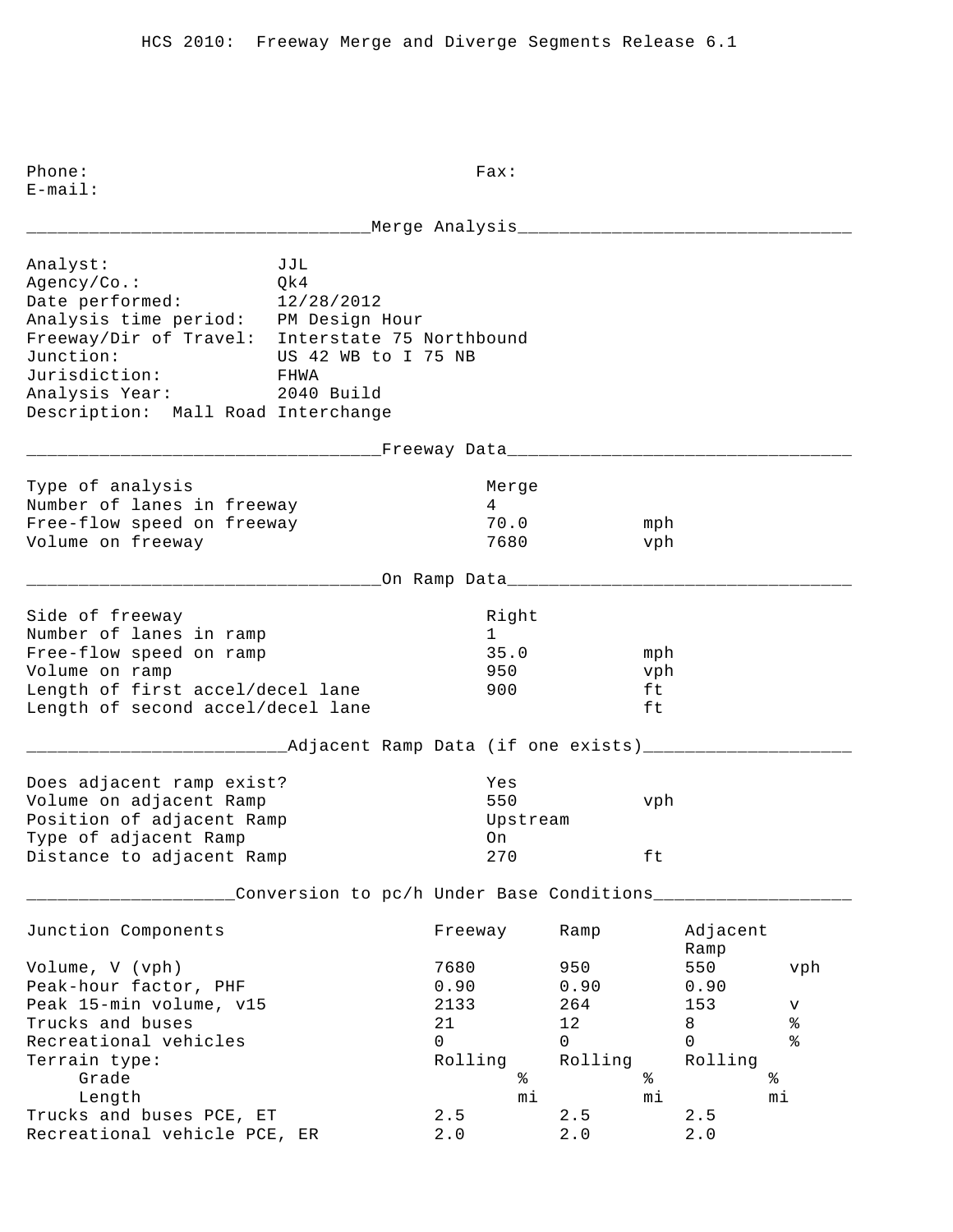| Heavy vehicle adjustment, fHV                                                                                                                    | 0.760                                                                       | 0.847                                    | 0.893             |      |
|--------------------------------------------------------------------------------------------------------------------------------------------------|-----------------------------------------------------------------------------|------------------------------------------|-------------------|------|
| Driver population factor, fP<br>Flow rate, vp                                                                                                    | 1.00<br>11221                                                               | 1.00<br>1246                             | 1.00<br>684       | pcph |
|                                                                                                                                                  | Estimation of V12 Merge Areas__                                             |                                          |                   |      |
| $L =$<br>EQ                                                                                                                                      |                                                                             | (Equation 13-6 or 13-7)                  |                   |      |
| $P =$<br>FМ                                                                                                                                      | 0.062 Using Equation 4                                                      |                                          |                   |      |
| 12<br>F FM                                                                                                                                       | $v = v$ (P) = 696 pc/h                                                      |                                          |                   |      |
|                                                                                                                                                  | Capacity Checks___                                                          |                                          |                   |      |
| Actual<br>12467<br>V<br>FO.                                                                                                                      | Maximum<br>9600                                                             |                                          | LOS F?<br>Yes     |      |
| v or v<br>$3 \text{ av34}$                                                                                                                       | 5262 pc/h (Equation 13-14 or 13-17)                                         |                                          |                   |      |
| v or v > 2700 pc/h?<br>Is<br>$3 \text{ av34}$                                                                                                    | Yes                                                                         |                                          |                   |      |
| v or v > 1.5 v / 2<br>Ιs<br>$3 \text{ av } 34$<br>12                                                                                             | Yes                                                                         |                                          |                   |      |
| If $yes, v = 4488$<br>12A                                                                                                                        |                                                                             | (Equation 13-15, 13-16, 13-18, or 13-19) |                   |      |
| 12467<br>V<br>12A                                                                                                                                | __Flow Entering Merge Influence Area_______<br>Actual Max Desirable<br>4600 |                                          | Violation?<br>Yes |      |
|                                                                                                                                                  | Level of Service Determination (if not F)____                               |                                          |                   |      |
| Density, $D = 5.475 + 0.00734 v + 0.0078 v - 0.00627 L = 44.0 pc/min/ln$<br>R<br>Level of service for ramp-freeway junction areas of influence F | R 12                                                                        | Α                                        |                   |      |
|                                                                                                                                                  | Speed Estimation                                                            |                                          |                   |      |
| Intermediate speed variable,                                                                                                                     |                                                                             | $= 1.464$<br>М                           |                   |      |
| Space mean speed in ramp influence area,                                                                                                         |                                                                             | S<br>$= 29.0$<br>S                       | mph               |      |
| Space mean speed in outer lanes,                                                                                                                 |                                                                             | ĸ<br>$= 57.1$<br>S                       | mph               |      |
| Space mean speed for all vehicles,                                                                                                               |                                                                             | $= 39.5$<br>S                            | mph               |      |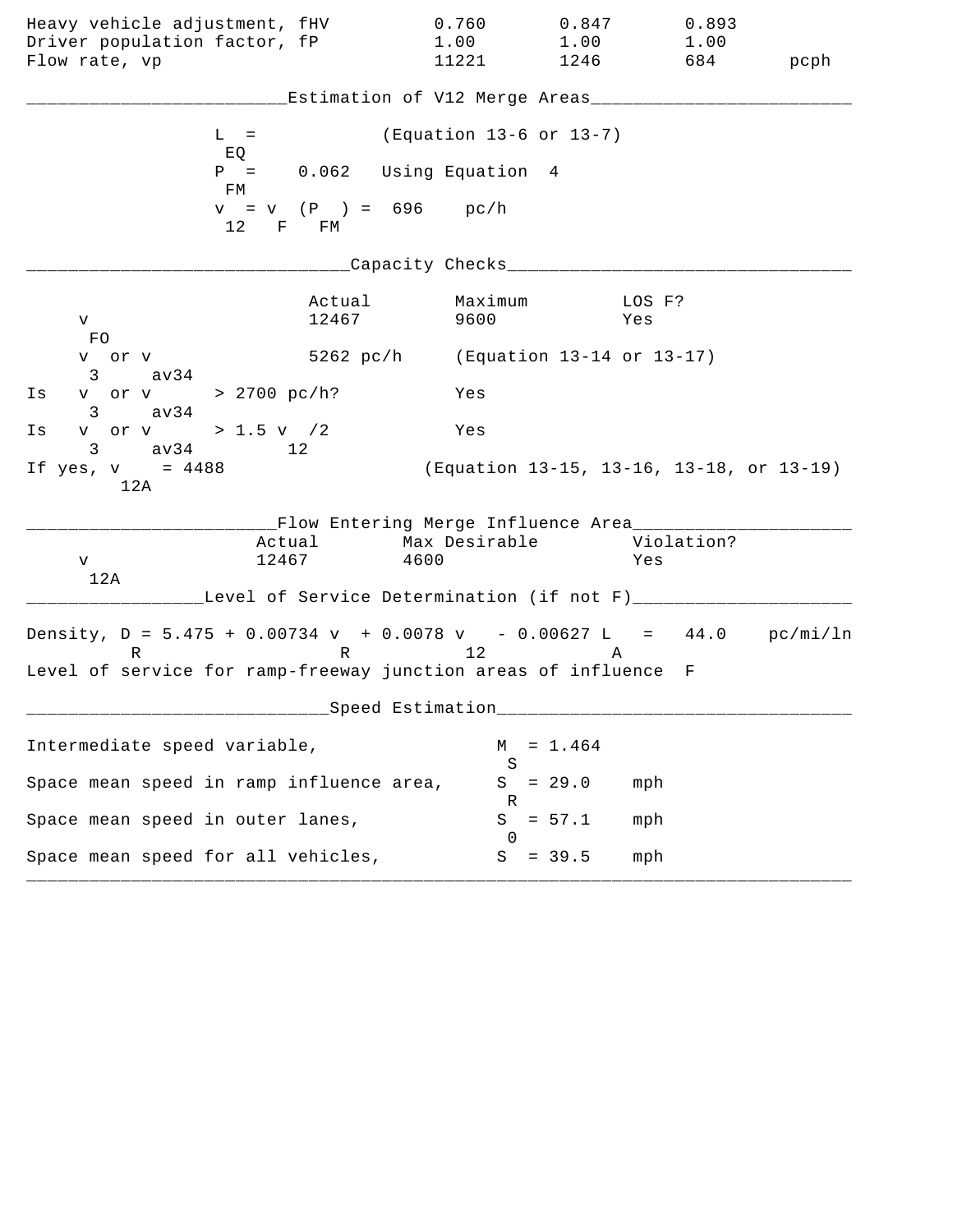E-mail: \_\_\_\_\_\_\_\_\_\_\_\_\_\_\_\_\_\_\_\_\_\_\_\_\_\_\_\_\_\_\_\_\_Merge Analysis\_\_\_\_\_\_\_\_\_\_\_\_\_\_\_\_\_\_\_\_\_\_\_\_\_\_\_\_\_\_\_\_ Analyst: JJL Agency/Co.: Qk4 Date performed: 12/28/2012 Analysis time period: AM Design Hour Freeway/Dir of Travel: Interstate 75 Northbound Junction: US 42 WB to I 75 NB Jurisdiction: FHWA Analysis Year: 2012 No Build Description: Mall Road Interchange \_\_\_\_\_\_\_\_\_\_\_\_\_\_\_\_\_\_\_\_\_\_\_\_\_\_\_\_\_\_\_\_\_\_Freeway Data\_\_\_\_\_\_\_\_\_\_\_\_\_\_\_\_\_\_\_\_\_\_\_\_\_\_\_\_\_\_\_\_\_ Type of analysis and a series of analysis and a series of the Merge Number of lanes in freeway 14 Free-flow speed on freeway 70.0 mph Volume on freeway 5830 vph \_\_\_\_\_\_\_\_\_\_\_\_\_\_\_\_\_\_\_\_\_\_\_\_\_\_\_\_\_\_\_\_\_\_On Ramp Data\_\_\_\_\_\_\_\_\_\_\_\_\_\_\_\_\_\_\_\_\_\_\_\_\_\_\_\_\_\_\_\_\_ Side of freeway and the state of the state of the state of the state of the state of the state of the state of Number of lanes in ramp 1 Free-flow speed on ramp 35.0 mph Volume on ramp  $\sim$  370 vph Length of first accel/decel lane 900 ft Length of second accel/decel lane ft \_\_\_\_\_\_\_\_\_\_\_\_\_\_\_\_\_\_\_\_\_\_\_\_\_Adjacent Ramp Data (if one exists)\_\_\_\_\_\_\_\_\_\_\_\_\_\_\_\_\_\_\_\_ Does adjacent ramp exist? Yes Volume on adjacent Ramp 780 vph Position of adjacent Ramp and Upstream Type of adjacent Ramp on Distance to adjacent Ramp  $270$  ft \_\_\_\_\_\_\_\_\_\_\_\_\_\_\_\_\_\_\_\_Conversion to pc/h Under Base Conditions\_\_\_\_\_\_\_\_\_\_\_\_\_\_\_\_\_\_\_ Junction Components Freeway Ramp Adjacent Ramp Ramp and the state of the state of the state of the state of the state of the state of the state of the state of the state of the state of the state of the state of the state of the state of the state of the state of Volume, V (vph) 5830 370 780 vph Peak-hour factor, PHF 0.90 0.90 0.90 0.90 Peak 15-min volume, v15 1619 1619 103 217 v Prucks and buses and buses and buses the control of the control of the control of the control of the control o<br>
The control of the control of the control of the control of the control of the control of the control of the c Recreational vehicles and the control of the control of  $\sim$  0 0 0 % Terrain type: Terrain type: Terrain type: Rolling Rolling Rolling Grade  $\frac{1}{8}$   $\frac{1}{8}$   $\frac{2}{8}$   $\frac{2}{8}$   $\frac{2}{8}$   $\frac{2}{8}$   $\frac{2}{8}$   $\frac{2}{8}$   $\frac{2}{8}$   $\frac{2}{8}$   $\frac{2}{8}$   $\frac{2}{8}$   $\frac{2}{8}$   $\frac{2}{8}$   $\frac{2}{8}$   $\frac{2}{8}$   $\frac{2}{8}$   $\frac{2}{8}$   $\frac{2}{8}$   $\frac{2}{8}$   $\frac{2}{8}$   $\frac{2$  Length mi mi mi Trucks and buses PCE,  $ET$  2.5 2.5 2.5 Recreational vehicle PCE, ER 2.0 2.0 2.0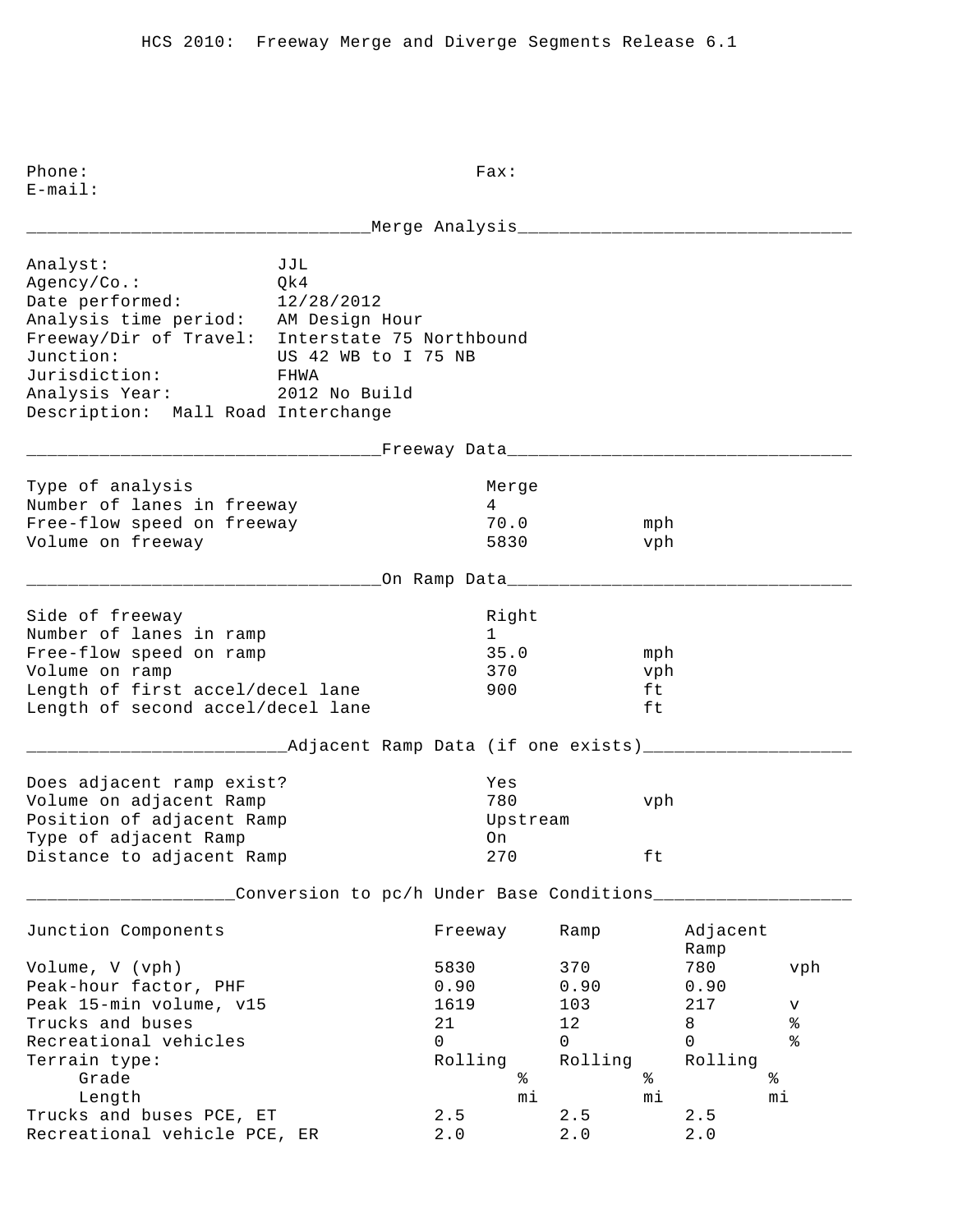| Heavy vehicle adjustment, fHV<br>Driver population factor, fP<br>Flow rate, vp                                                                   | 0.760<br>1.00<br>8518                                                | 0.847<br>1.00<br>485                   | 0.893<br>1.00<br>971                     | pcph |
|--------------------------------------------------------------------------------------------------------------------------------------------------|----------------------------------------------------------------------|----------------------------------------|------------------------------------------|------|
|                                                                                                                                                  | Estimation of V12 Merge Areas___                                     |                                        |                                          |      |
| $L =$<br>EQ                                                                                                                                      |                                                                      | (Equation 13-6 or 13-7)                |                                          |      |
| $P =$<br>FM                                                                                                                                      | 0.157 Using Equation 4                                               |                                        |                                          |      |
| $12$ F FM                                                                                                                                        | $v = v$ (P ) = 1339 pc/h                                             |                                        |                                          |      |
|                                                                                                                                                  | Capacity Checks___                                                   |                                        |                                          |      |
| Actual<br>9003<br>V<br>FO.                                                                                                                       | 9600                                                                 | Maximum                                | LOS F?<br>No                             |      |
| v or v<br>3<br>av34                                                                                                                              | 3589 pc/h (Equation 13-14 or 13-17)                                  |                                        |                                          |      |
| v or v > 2700 pc/h?<br>Is<br>av34<br>$3 \sim$                                                                                                    | Yes                                                                  |                                        |                                          |      |
| v or v > 1.5 v $/2$<br>Is<br>$3 \text{ av } 34$<br>12                                                                                            | Yes                                                                  |                                        |                                          |      |
| If $yes, v = 3407$<br>12A                                                                                                                        |                                                                      |                                        | (Equation 13-15, 13-16, 13-18, or 13-19) |      |
| Actual<br>9003<br>V<br>12A                                                                                                                       | __Flow Entering Merge Influence Area_______<br>Max Desirable<br>4600 |                                        | Violation?<br>Νo                         |      |
| Level of Service Determination (if not F)_____                                                                                                   |                                                                      |                                        |                                          |      |
| Density, $D = 5.475 + 0.00734 v + 0.0078 v - 0.00627 L = 30.0 pc/min/ln$<br>R<br>Level of service for ramp-freeway junction areas of influence D | R 12                                                                 |                                        | A                                        |      |
|                                                                                                                                                  | Speed Estimation                                                     |                                        |                                          |      |
| Intermediate speed variable,                                                                                                                     |                                                                      | $= 0.449$<br>М                         |                                          |      |
| Space mean speed in ramp influence area,                                                                                                         |                                                                      | S<br>$= 57.4$<br>S                     | mph                                      |      |
| Space mean speed in outer lanes,                                                                                                                 |                                                                      | R<br>S<br>$= 61.9$<br>$\left( \right)$ | mph                                      |      |
| Space mean speed for all vehicles,                                                                                                               |                                                                      | $= 59.9$<br>S                          | mph                                      |      |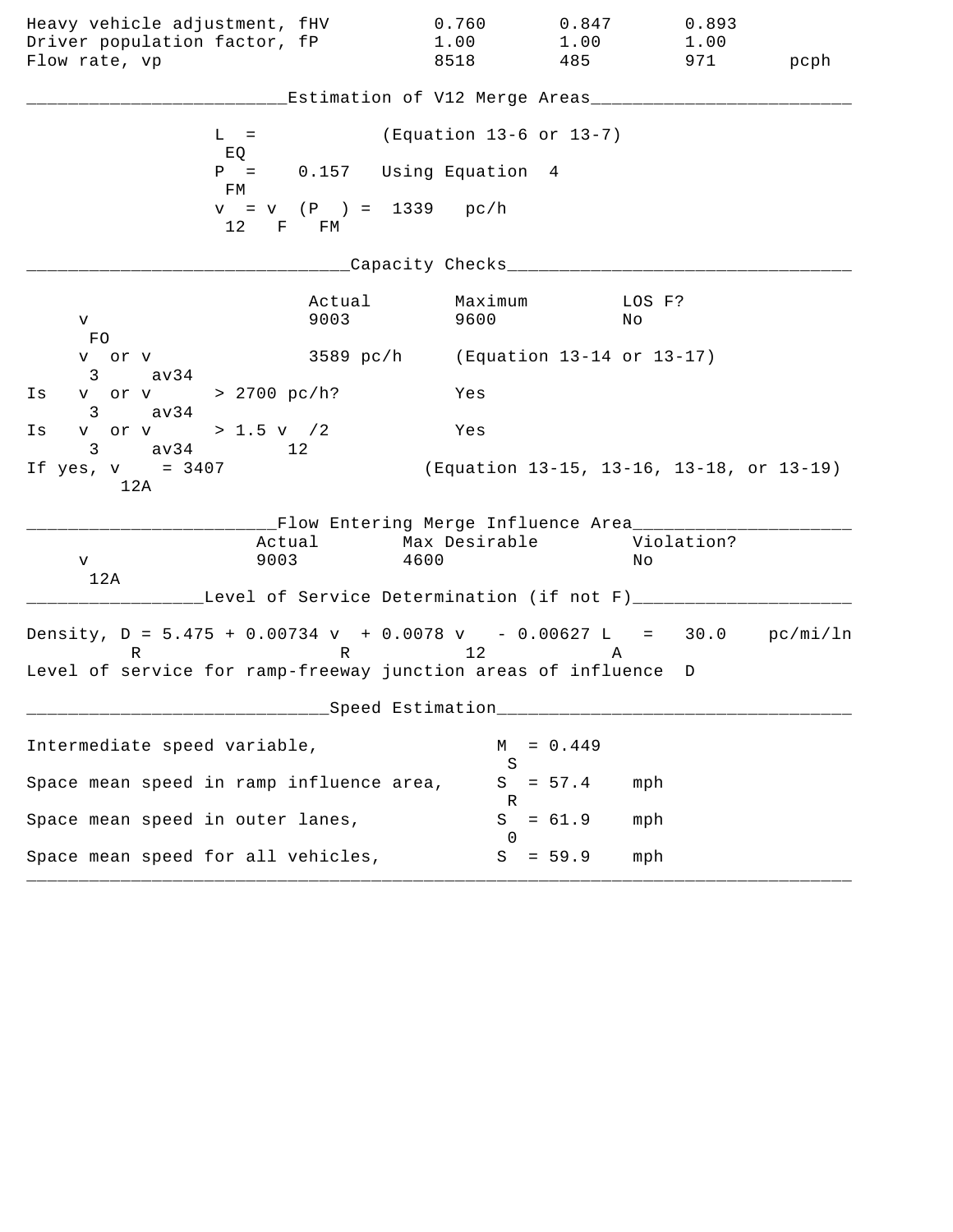Phone: Fax: E-mail: \_\_\_\_\_\_\_\_\_\_\_\_\_\_\_\_\_\_\_\_\_\_\_\_\_\_\_\_\_\_\_\_\_Merge Analysis\_\_\_\_\_\_\_\_\_\_\_\_\_\_\_\_\_\_\_\_\_\_\_\_\_\_\_\_\_\_\_\_ Analyst: JJL Agency/Co.: Qk4 Date performed: 12/28/2012 Analysis time period: AM Design Hour Freeway/Dir of Travel: Interstate 75 Northbound Junction: US 42 WB to I 75 NB Jurisdiction: FHWA Analysis Year: 2040 No Build Description: Mall Road Interchange \_\_\_\_\_\_\_\_\_\_\_\_\_\_\_\_\_\_\_\_\_\_\_\_\_\_\_\_\_\_\_\_\_\_Freeway Data\_\_\_\_\_\_\_\_\_\_\_\_\_\_\_\_\_\_\_\_\_\_\_\_\_\_\_\_\_\_\_\_\_ Type of analysis and a series of analysis and a series of the Merge Number of lanes in freeway 14 Free-flow speed on freeway 70.0 mph Volume on freeway 7730 vph \_\_\_\_\_\_\_\_\_\_\_\_\_\_\_\_\_\_\_\_\_\_\_\_\_\_\_\_\_\_\_\_\_\_On Ramp Data\_\_\_\_\_\_\_\_\_\_\_\_\_\_\_\_\_\_\_\_\_\_\_\_\_\_\_\_\_\_\_\_\_ Side of freeway and the state of the state of the state of the state of the state of the state of the state of Number of lanes in ramp 1 Free-flow speed on ramp 35.0 mph Volume on ramp<br>
Length of first accel/decel lane 500 500 ft Length of first accel/decel lane 900 ft Length of second accel/decel lane ft \_\_\_\_\_\_\_\_\_\_\_\_\_\_\_\_\_\_\_\_\_\_\_\_\_Adjacent Ramp Data (if one exists)\_\_\_\_\_\_\_\_\_\_\_\_\_\_\_\_\_\_\_\_ Does adjacent ramp exist? Yes Volume on adjacent Ramp 1100 vph Position of adjacent Ramp and Upstream Type of adjacent Ramp on Distance to adjacent Ramp  $270$  ft \_\_\_\_\_\_\_\_\_\_\_\_\_\_\_\_\_\_\_\_Conversion to pc/h Under Base Conditions\_\_\_\_\_\_\_\_\_\_\_\_\_\_\_\_\_\_\_ Junction Components Freeway Ramp Adjacent Ramp Ramp and the state of the state of the state of the state of the state of the state of the state of the state of the state of the state of the state of the state of the state of the state of the state of the state of Volume, V (vph) 7730 500 1100 vph Peak-hour factor, PHF 0.90 0.90 0.90 Peak 15-min volume, v15 1147 139 306 v Trucks and buses  $21$  and buses  $21$  and  $21$  and  $21$  and  $21$  and  $21$  and  $21$  and  $2$  and  $2$  and  $2$  and  $2$  and  $2$  and  $2$  and  $2$  and  $2$  and  $2$  and  $2$  and  $2$  and  $2$  and  $2$  and  $2$  and  $2$  and  $2$  and  $2$  and Recreational vehicles and the control of the control of  $\sim$  0 0 0 % Terrain type: Terrain type: Terrain type: Rolling Rolling Rolling Grade  $\frac{1}{8}$   $\frac{1}{8}$   $\frac{2}{8}$   $\frac{2}{8}$   $\frac{2}{8}$   $\frac{2}{8}$   $\frac{2}{8}$   $\frac{2}{8}$   $\frac{2}{8}$   $\frac{2}{8}$   $\frac{2}{8}$   $\frac{2}{8}$   $\frac{2}{8}$   $\frac{2}{8}$   $\frac{2}{8}$   $\frac{2}{8}$   $\frac{2}{8}$   $\frac{2}{8}$   $\frac{2}{8}$   $\frac{2}{8}$   $\frac{2}{8}$   $\frac{2$  Length mi mi mi Trucks and buses PCE,  $ET$  2.5 2.5 2.5 Recreational vehicle PCE, ER 2.0 2.0 2.0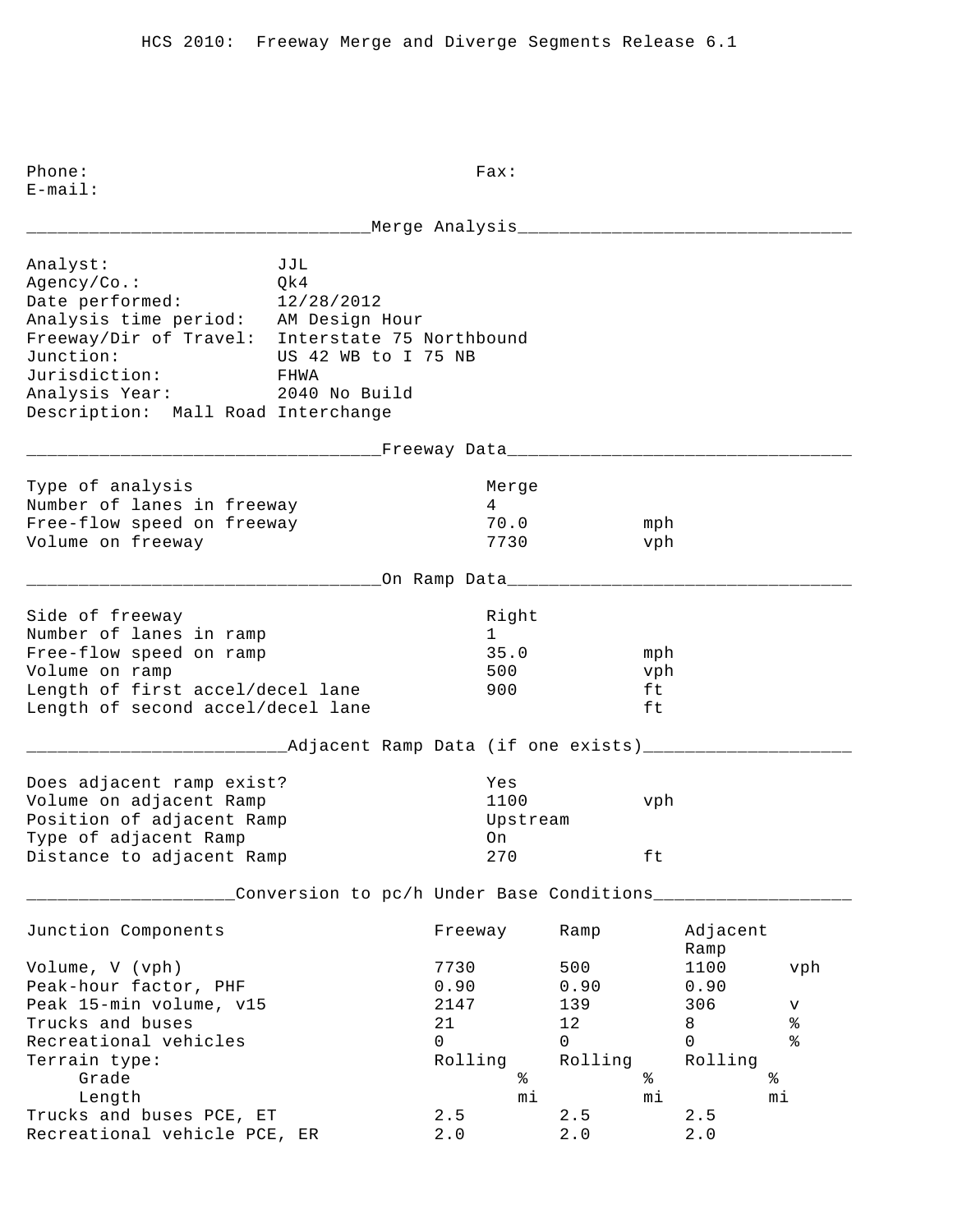| Heavy vehicle adjustment, fHV                                                 |                 | 0.760                                                                                   | 0.847           | 0.893                                    |           |
|-------------------------------------------------------------------------------|-----------------|-----------------------------------------------------------------------------------------|-----------------|------------------------------------------|-----------|
| Driver population factor, fP<br>Flow rate, vp                                 |                 | 1.00<br>11294                                                                           | 1.00<br>656 100 | 1.00                                     | 1369 pcph |
|                                                                               |                 |                                                                                         |                 |                                          |           |
|                                                                               |                 | Estimation of V12 Merge Areas___                                                        |                 |                                          |           |
| $L =$<br>EQ                                                                   |                 | (Equation 13-6 or 13-7)                                                                 |                 |                                          |           |
| FM                                                                            |                 | $P = 0.136$ Using Equation 4                                                            |                 |                                          |           |
| 12 F FM                                                                       |                 | $v = v$ (P) = 1534 pc/h                                                                 |                 |                                          |           |
|                                                                               |                 | Capacity Checks_________                                                                |                 |                                          |           |
| V                                                                             | Actual<br>11950 | Maximum<br>9600                                                                         |                 | LOS F?<br>Yes                            |           |
| FO<br>v or v<br>$3 \text{ av } 34$                                            |                 | 4880 pc/h (Equation 13-14 or 13-17)                                                     |                 |                                          |           |
| v or v > 2700 pc/h?<br>Is<br>$3 \text{ av } 34$                               |                 | Yes                                                                                     |                 |                                          |           |
| v or v > 1.5 v $/2$<br>Is<br>$3 \text{ av } 34$ 12                            |                 | Yes                                                                                     |                 |                                          |           |
| If yes, $v = 4517$<br>12A                                                     |                 |                                                                                         |                 | (Equation 13-15, 13-16, 13-18, or 13-19) |           |
| V                                                                             | 11950           | __Flow Entering Merge Influence Area________<br>Actual Max Desirable Violation?<br>4600 |                 | Yes                                      |           |
| 12A                                                                           |                 | Level of Service Determination (if not F)___                                            |                 |                                          |           |
| Density, $D = 5.475 + 0.00734 v + 0.0078 v - 0.00627 L = 39.9 pc/min/ln$<br>R |                 | R 12                                                                                    | A               |                                          |           |
| Level of service for ramp-freeway junction areas of influence F               |                 |                                                                                         |                 |                                          |           |
|                                                                               |                 | Speed Estimation                                                                        |                 |                                          |           |
| Intermediate speed variable,                                                  |                 | М<br>S                                                                                  | $= 0.946$       |                                          |           |
| Space mean speed in ramp influence area,                                      |                 | S<br>R                                                                                  | $= 43.5$        | mph                                      |           |
| Space mean speed in outer lanes,                                              |                 | S<br>$\cup$                                                                             | $= 56.9$        | mph                                      |           |
| Space mean speed for all vehicles,                                            |                 | S                                                                                       | $= 50.2$        | mph                                      |           |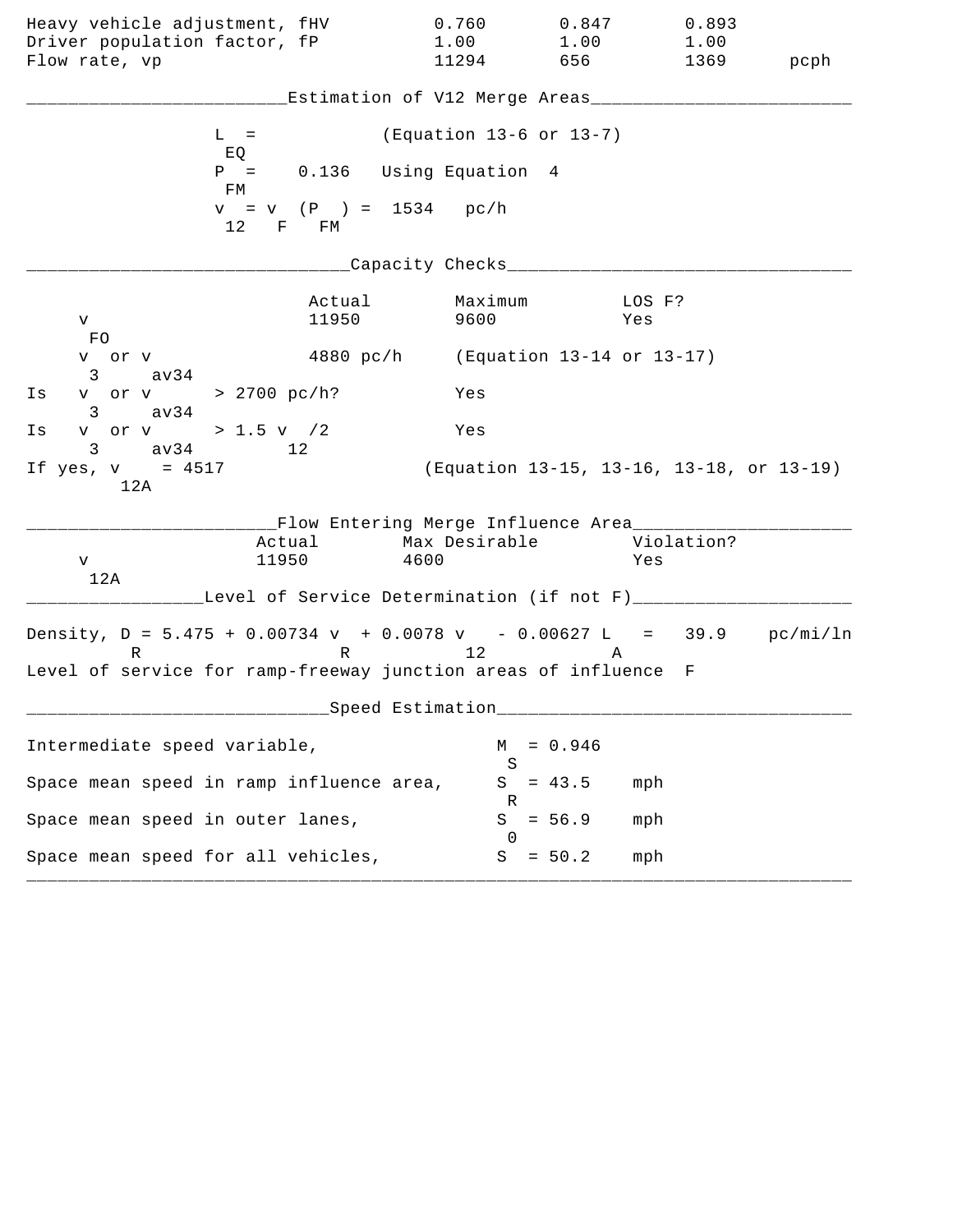E-mail: \_\_\_\_\_\_\_\_\_\_\_\_\_\_\_\_\_\_\_\_\_\_\_\_\_\_\_\_\_\_\_\_\_Merge Analysis\_\_\_\_\_\_\_\_\_\_\_\_\_\_\_\_\_\_\_\_\_\_\_\_\_\_\_\_\_\_\_\_ Analyst: JJL Agency/Co.: Qk4 Date performed: 12/28/2012 Analysis time period: PM Design Hour Freeway/Dir of Travel: Interstate 75 Northbound Junction: US 42 WB to I 75 NB Jurisdiction: FHWA Analysis Year: 2012 No Build Description: Mall Road Interchange \_\_\_\_\_\_\_\_\_\_\_\_\_\_\_\_\_\_\_\_\_\_\_\_\_\_\_\_\_\_\_\_\_\_Freeway Data\_\_\_\_\_\_\_\_\_\_\_\_\_\_\_\_\_\_\_\_\_\_\_\_\_\_\_\_\_\_\_\_\_ Type of analysis and a series of analysis and a series of the Merge Number of lanes in freeway 14 Free-flow speed on freeway 70.0 mph Volume on freeway 5830 vph \_\_\_\_\_\_\_\_\_\_\_\_\_\_\_\_\_\_\_\_\_\_\_\_\_\_\_\_\_\_\_\_\_\_On Ramp Data\_\_\_\_\_\_\_\_\_\_\_\_\_\_\_\_\_\_\_\_\_\_\_\_\_\_\_\_\_\_\_\_\_ Side of freeway and the state of the state of the state of the state of the state of the state of the state of Number of lanes in ramp 1 Free-flow speed on ramp 35.0 mph Volume on ramp  $\sim$  750 vph Length of first accel/decel lane 900 ft Length of second accel/decel lane ft \_\_\_\_\_\_\_\_\_\_\_\_\_\_\_\_\_\_\_\_\_\_\_\_\_Adjacent Ramp Data (if one exists)\_\_\_\_\_\_\_\_\_\_\_\_\_\_\_\_\_\_\_\_ Does adjacent ramp exist? Yes Volume on adjacent Ramp 550 vph Position of adjacent Ramp and Upstream Type of adjacent Ramp on Distance to adjacent Ramp  $270$  ft \_\_\_\_\_\_\_\_\_\_\_\_\_\_\_\_\_\_\_\_Conversion to pc/h Under Base Conditions\_\_\_\_\_\_\_\_\_\_\_\_\_\_\_\_\_\_\_ Junction Components Freeway Ramp Adjacent Ramp Ramp and the state of the state of the state of the state of the state of the state of the state of the state of the state of the state of the state of the state of the state of the state of the state of the state of Volume, V (vph) 5830 750 550 vph Peak-hour factor, PHF 0.90 0.90 0.90 0.90 Peak 15-min volume, v15 1619 1619 1208 153 v Prucks and buses and buses and buses the control of the control of the control of the control of the control o<br>
The control of the control of the control of the control of the control of the control of the control of the c Recreational vehicles and the control of the control of  $\sim$  0 0 0 % Terrain type: Terrain type: Terrain type: Rolling Rolling Rolling Grade  $\frac{1}{8}$   $\frac{1}{8}$   $\frac{2}{8}$   $\frac{2}{8}$   $\frac{2}{8}$   $\frac{2}{8}$   $\frac{2}{8}$   $\frac{2}{8}$   $\frac{2}{8}$   $\frac{2}{8}$   $\frac{2}{8}$   $\frac{2}{8}$   $\frac{2}{8}$   $\frac{2}{8}$   $\frac{2}{8}$   $\frac{2}{8}$   $\frac{2}{8}$   $\frac{2}{8}$   $\frac{2}{8}$   $\frac{2}{8}$   $\frac{2}{8}$   $\frac{2$  Length mi mi mi Trucks and buses PCE,  $ET$  2.5 2.5 2.5 Recreational vehicle PCE, ER 2.0 2.0 2.0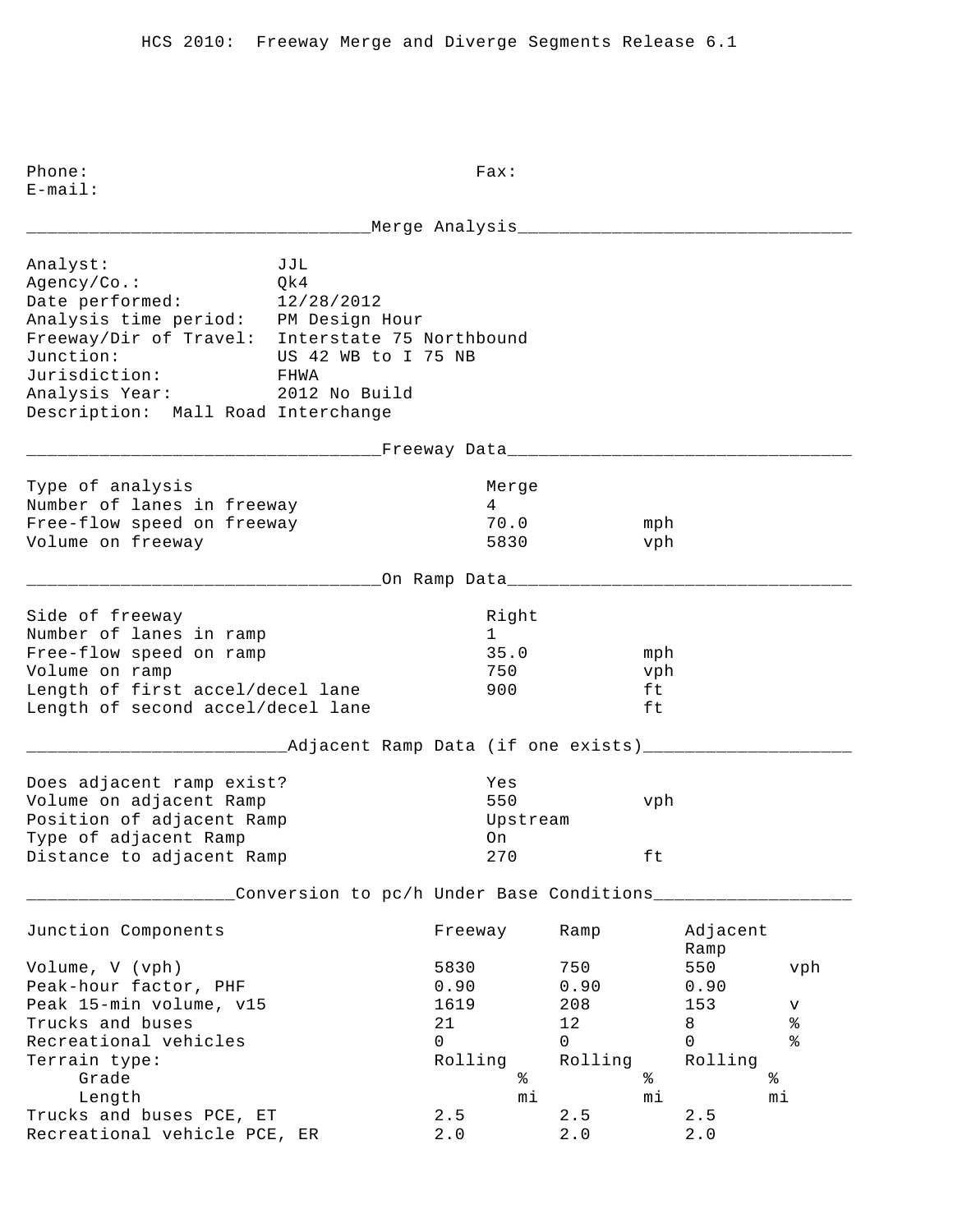| Heavy vehicle adjustment, fHV<br>Driver population factor, fP<br>Flow rate, vp                                                                   |                | 0.760<br>1.00<br>8518                                             | 0.847<br>1.00<br>983                     | 0.893<br>1.00<br>684 | pcph |
|--------------------------------------------------------------------------------------------------------------------------------------------------|----------------|-------------------------------------------------------------------|------------------------------------------|----------------------|------|
|                                                                                                                                                  |                | Estimation of V12 Merge Areas___                                  |                                          |                      |      |
| $L =$<br>EQ                                                                                                                                      |                | (Equation 13-6 or 13-7)                                           |                                          |                      |      |
| $P =$<br>FM                                                                                                                                      |                | 0.095 Using Equation 4                                            |                                          |                      |      |
| 12                                                                                                                                               | F FM           | $v = v$ (P ) = 809 pc/h                                           |                                          |                      |      |
|                                                                                                                                                  |                | Capacity Checks___                                                |                                          |                      |      |
| V.<br>FO.                                                                                                                                        | Actual<br>9501 | Maximum<br>9600                                                   | No                                       | LOS F?               |      |
| v or v<br>$3 \text{ av34}$                                                                                                                       |                | 3854 pc/h (Equation 13-14 or 13-17)                               |                                          |                      |      |
| v or v > 2700 pc/h?<br>Is<br>$3 \text{ av34}$                                                                                                    |                | Yes                                                               |                                          |                      |      |
| v or v > 1.5 v $/2$<br>Is<br>$3 \text{ av } 34$ 12                                                                                               |                | Yes                                                               |                                          |                      |      |
| If $yes, v = 3407$<br>12A                                                                                                                        |                |                                                                   | (Equation 13-15, 13-16, 13-18, or 13-19) |                      |      |
| Actual<br>9501<br>V<br>12A                                                                                                                       |                | __Flow Entering Merge Influence Area____<br>Max Desirable<br>4600 |                                          | Violation?<br>Νo     |      |
|                                                                                                                                                  |                | Level of Service Determination (if not F)___                      |                                          |                      |      |
| Density, $D = 5.475 + 0.00734 v + 0.0078 v - 0.00627 L = 33.6 pc/min/ln$<br>R<br>Level of service for ramp-freeway junction areas of influence D |                | R 12                                                              | Α                                        |                      |      |
|                                                                                                                                                  |                | ___Speed Estimation_                                              |                                          |                      |      |
| Intermediate speed variable,                                                                                                                     |                | M                                                                 | $= 0.572$                                |                      |      |
| Space mean speed in ramp influence area,                                                                                                         |                | S<br>S                                                            | $= 54.0$                                 | mph                  |      |
| Space mean speed in outer lanes,                                                                                                                 |                | R<br>S<br>()                                                      | $= 61.9$                                 | mph                  |      |
| Space mean speed for all vehicles,                                                                                                               |                | S                                                                 | $= 58.0$                                 | mph                  |      |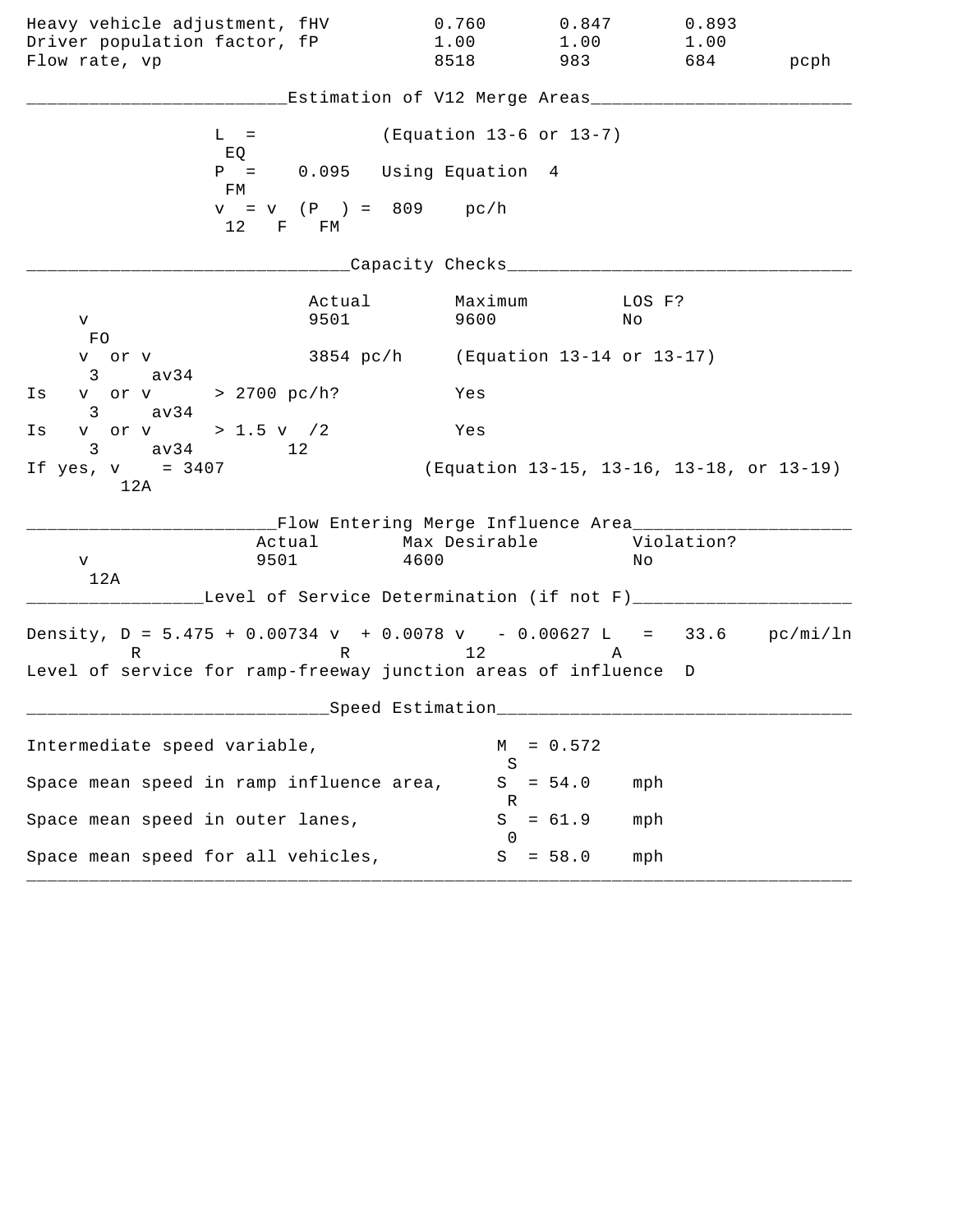E-mail: \_\_\_\_\_\_\_\_\_\_\_\_\_\_\_\_\_\_\_\_\_\_\_\_\_\_\_\_\_\_\_\_\_Merge Analysis\_\_\_\_\_\_\_\_\_\_\_\_\_\_\_\_\_\_\_\_\_\_\_\_\_\_\_\_\_\_\_\_ Analyst: JJL Agency/Co.: Qk4 Date performed: 12/28/2012 Analysis time period: PM Design Hour Freeway/Dir of Travel: Interstate 75 Northbound Junction: US 42 WB to I 75 NB Jurisdiction: FHWA Analysis Year: 2040 No Build Description: Mall Road Interchange \_\_\_\_\_\_\_\_\_\_\_\_\_\_\_\_\_\_\_\_\_\_\_\_\_\_\_\_\_\_\_\_\_\_Freeway Data\_\_\_\_\_\_\_\_\_\_\_\_\_\_\_\_\_\_\_\_\_\_\_\_\_\_\_\_\_\_\_\_\_ Type of analysis and a series of analysis and a series of the Merge Number of lanes in freeway 14 Free-flow speed on freeway 70.0 mph Volume on freeway 7730 vph \_\_\_\_\_\_\_\_\_\_\_\_\_\_\_\_\_\_\_\_\_\_\_\_\_\_\_\_\_\_\_\_\_\_On Ramp Data\_\_\_\_\_\_\_\_\_\_\_\_\_\_\_\_\_\_\_\_\_\_\_\_\_\_\_\_\_\_\_\_\_ Side of freeway and the state of the state of the state of the state of the state of the state of the state of Number of lanes in ramp 1 Free-flow speed on ramp 35.0 mph Volume on ramp<br>
Length of first accel/decel lane 500 500 ft Length of first accel/decel lane 900 ft Length of second accel/decel lane ft \_\_\_\_\_\_\_\_\_\_\_\_\_\_\_\_\_\_\_\_\_\_\_\_\_Adjacent Ramp Data (if one exists)\_\_\_\_\_\_\_\_\_\_\_\_\_\_\_\_\_\_\_\_ Does adjacent ramp exist? Yes Volume on adjacent Ramp 650 vph Position of adjacent Ramp and Upstream Type of adjacent Ramp on Distance to adjacent Ramp  $270$  ft \_\_\_\_\_\_\_\_\_\_\_\_\_\_\_\_\_\_\_\_Conversion to pc/h Under Base Conditions\_\_\_\_\_\_\_\_\_\_\_\_\_\_\_\_\_\_\_ Junction Components Freeway Ramp Adjacent Ramp Ramp and the state of the state of the state of the state of the state of the state of the state of the state of the state of the state of the state of the state of the state of the state of the state of the state of Volume, V (vph) 7730 500 650 vph Peak-hour factor, PHF 0.90 0.90 0.90 0.90 Peak 15-min volume, v15 1147 139 181 v Trucks and buses  $21$  and buses  $21$  and  $21$  and  $21$  and  $21$  and  $21$  and  $21$  and  $2$  and  $2$  and  $2$  and  $2$  and  $2$  and  $2$  and  $2$  and  $2$  and  $2$  and  $2$  and  $2$  and  $2$  and  $2$  and  $2$  and  $2$  and  $2$  and  $2$  and Recreational vehicles and the control of the control of  $\sim$  0 0 0 % Terrain type: Terrain type: Terrain type: Rolling Rolling Rolling Grade  $\frac{1}{8}$   $\frac{1}{8}$   $\frac{2}{8}$   $\frac{2}{8}$   $\frac{2}{8}$   $\frac{2}{8}$   $\frac{2}{8}$   $\frac{2}{8}$   $\frac{2}{8}$   $\frac{2}{8}$   $\frac{2}{8}$   $\frac{2}{8}$   $\frac{2}{8}$   $\frac{2}{8}$   $\frac{2}{8}$   $\frac{2}{8}$   $\frac{2}{8}$   $\frac{2}{8}$   $\frac{2}{8}$   $\frac{2}{8}$   $\frac{2}{8}$   $\frac{2$  Length mi mi mi Trucks and buses PCE,  $ET$  2.5 2.5 2.5 Recreational vehicle PCE, ER 2.0 2.0 2.0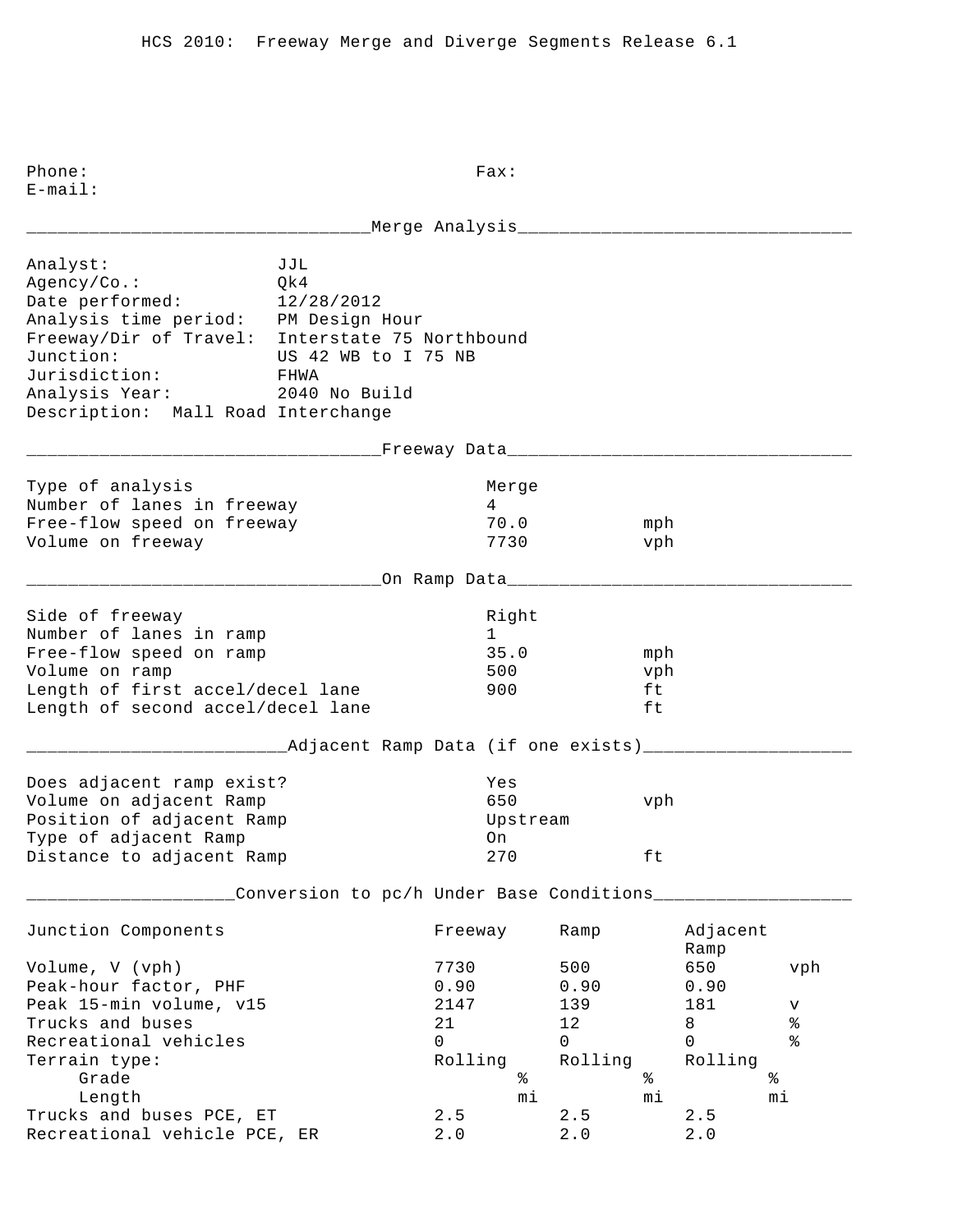| Heavy vehicle adjustment, fHV<br>Driver population factor, fP                                                                                    | 0.760<br>1.00                                                               | 0.847                                    | 0.893<br>1.00<br>1.00 |      |
|--------------------------------------------------------------------------------------------------------------------------------------------------|-----------------------------------------------------------------------------|------------------------------------------|-----------------------|------|
| Flow rate, vp                                                                                                                                    | 11294                                                                       | 656 10                                   | 809                   | pcph |
|                                                                                                                                                  | Estimation of V12 Merge Areas___                                            |                                          |                       |      |
| $L =$<br>EQ                                                                                                                                      |                                                                             | (Equation 13-6 or 13-7)                  |                       |      |
| $P =$<br>FM                                                                                                                                      | 0.136 Using Equation 4                                                      |                                          |                       |      |
| $12$ F FM                                                                                                                                        | $v = v$ (P) = 1534 pc/h                                                     |                                          |                       |      |
|                                                                                                                                                  | Capacity Checks___                                                          |                                          |                       |      |
| V<br>FO.                                                                                                                                         | Actual<br>11950                                                             | Maximum<br>9600                          | LOS F?<br>Yes         |      |
| v or v<br>$3 \sim$<br>av34                                                                                                                       | 4880 pc/h (Equation 13-14 or 13-17)                                         |                                          |                       |      |
| v or v > 2700 pc/h?<br>Is<br>av34<br>$3 \sim$                                                                                                    | Yes                                                                         |                                          |                       |      |
| v or v > 1.5 v /2<br>Is<br>$3 \text{ av } 34$ 12                                                                                                 | Yes                                                                         |                                          |                       |      |
| If $yes, v = 4517$<br>12A                                                                                                                        |                                                                             | (Equation 13-15, 13-16, 13-18, or 13-19) |                       |      |
| 11950<br>V<br>12A                                                                                                                                | __Flow Entering Merge Influence Area_______<br>Actual Max Desirable<br>4600 |                                          | Violation?<br>Yes     |      |
|                                                                                                                                                  | Level of Service Determination (if not F)______                             |                                          |                       |      |
| Density, $D = 5.475 + 0.00734 v + 0.0078 v - 0.00627 L = 39.9 pc/min/ln$<br>R<br>Level of service for ramp-freeway junction areas of influence F | R 12                                                                        |                                          | A                     |      |
|                                                                                                                                                  | Speed Estimation                                                            |                                          |                       |      |
| Intermediate speed variable,                                                                                                                     |                                                                             | $= 0.946$<br>М                           |                       |      |
| Space mean speed in ramp influence area,                                                                                                         |                                                                             | S<br>$= 43.5$<br>S                       | mph                   |      |
| Space mean speed in outer lanes,                                                                                                                 |                                                                             | R<br>S<br>$= 56.9$                       | mph                   |      |
| Space mean speed for all vehicles,                                                                                                               |                                                                             | $\left( \right)$<br>$= 50.2$<br>S        | mph                   |      |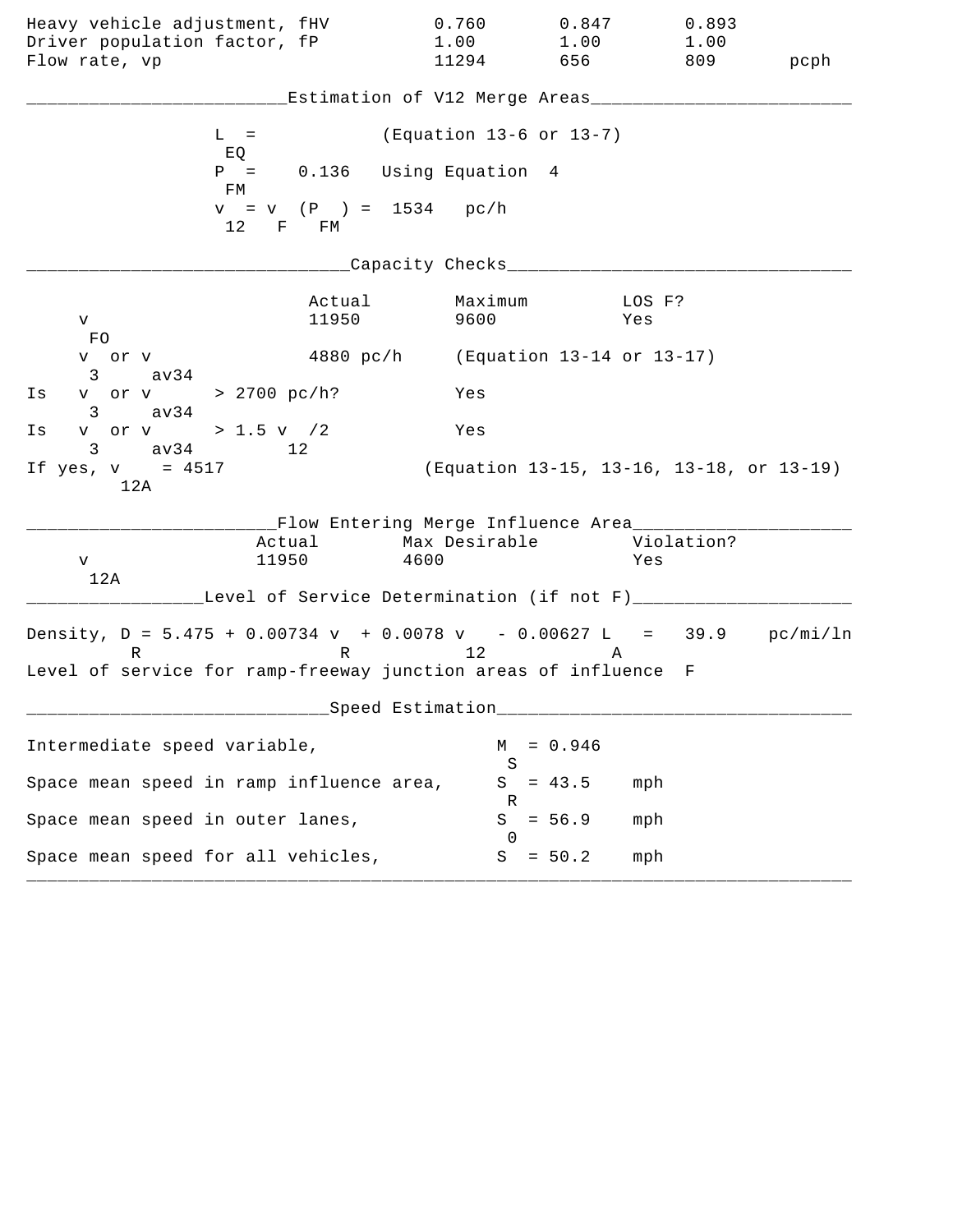There is no calibrated procedure for adapting the methodology of this chapter to freeways with more than five lanes in one direction. The approach of Equation 13-25 is, however, conceptually adaptable to such situations. A local calibration of the amount of traffic using Lanes 5+ would be needed. The remaining flow could then be modeled as if it were taking place on a four-lane (one direction) segment.

## **Major Merge Areas**

A major merge area is one in which two primary roadways, each having multiple lanes, merge to form a single freeway segment. Such junctions occur when two freeways join to form a single freeway or when a major multilane high-speed ramp joins with a freeway. Major merges are different from one- and two-lane on-ramps in that each of the merging roadways is generally at or near freeway design standards and no clear ramp or acceleration lane is involved in the merge.

Such merge areas come in a variety of geometries, all of which fall into one of two categories. In one geometry, the number of lanes leaving the merge area is one less than the total number of lanes entering it. In the other, the number of lanes leaving the merge area is the same as that entering it. These geometries are illustrated in Exhibit 13-18.





(a) Major Merge with One Lane Dropped

(b) Major Merge with No Lane Dropped

There are no effective models of performance for a major merge area. Therefore, analysis is limited to checking capacities on the approaching legs and the downstream freeway segment. A merge failure would be indicated by a  $v/c$ ratio in excess of 1.00. LOS cannot be determined for major merge areas. Problems in major merge areas usually result from insufficient capacity of the downstream freeway segment.

# **Major Diverge Areas**

The two common geometries for major diverge areas are illustrated in Exhibit 13-19. In the first case, the number of lanes leaving the diverge area is the same as the number entering it. In the second, the number of lanes leaving the diverge area is one more than the number entering it.

The principal analysis of a major diverge area involves checking the capacity of entering and departing roadways, all of which are generally built to mainline standards. A failure results when any of the demand flow rates exceeds the capacity of the segment.

Exhibit 13-18 Major Merge Areas Illustrated

LOS cannot be determined for major merge areas.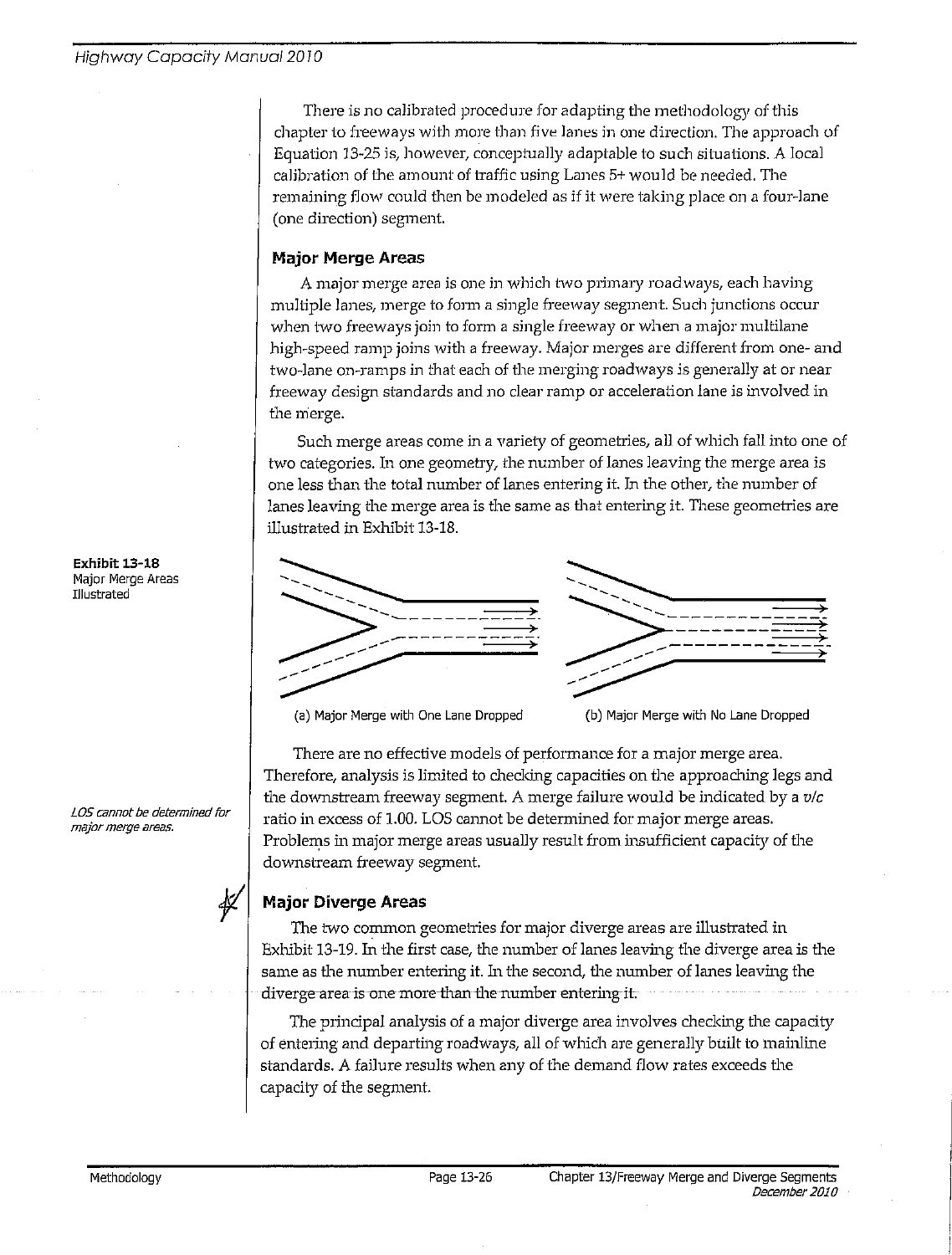



For major diverge areas, a model exists for computing the average density across all approaching freeway lanes within 1,500 ft of the diverge, as given in Equation 13-26:

$$
D_{MD} = 0.0175 \left(\frac{v_F}{N}\right)
$$

where

 $D_{MD}$  = density in the major diverge influence area (which includes all approaching freeway lanes) (pc/mi/ln),

- $v_F$  = demand flow rate immediately upstream of the major diverge influence area (pc/h), and
- $N =$  number of lanes approaching the major diverge.

The result can be compared with the criteria of Exhibit 13-2 to determine a LOS for the major diverge influence area. Note that the density and LOS estimates are only valid for stable cases (i.e., not in cases in which LOS F exists because of a capacity deficiency on the approaching or departing legs of the diverge).

#### **Effect of Ramp Control at On-Ramps**

For the purposes of this methodology, procedures are not modified in any way to account for the local effect of ramp control-except for the limitation that the ramp meter may have on the ramp demand flow rate. Research  $(5)$  has found that the breakdown of a merge area may be a probabilistic event based on the platoon characteristics of the arriving ramp vehicles. Ramp meters facilitate uniform gaps between entering ramp vehicles and may reduce the probability of a breakdown on the associated freeway mainline.

#### OVERLAPPING RAMP INFLUENCE AREAS

Whenever a series of ramps on a freeway is analyzed, the 1,500-ft ramp influence areas could overlap. In such cases, the operation in the overlapping region is determined by the ramp influence area having the highest density.

Equation 13-26

Exhibit 13-19

Major Diverge Areas Illustrated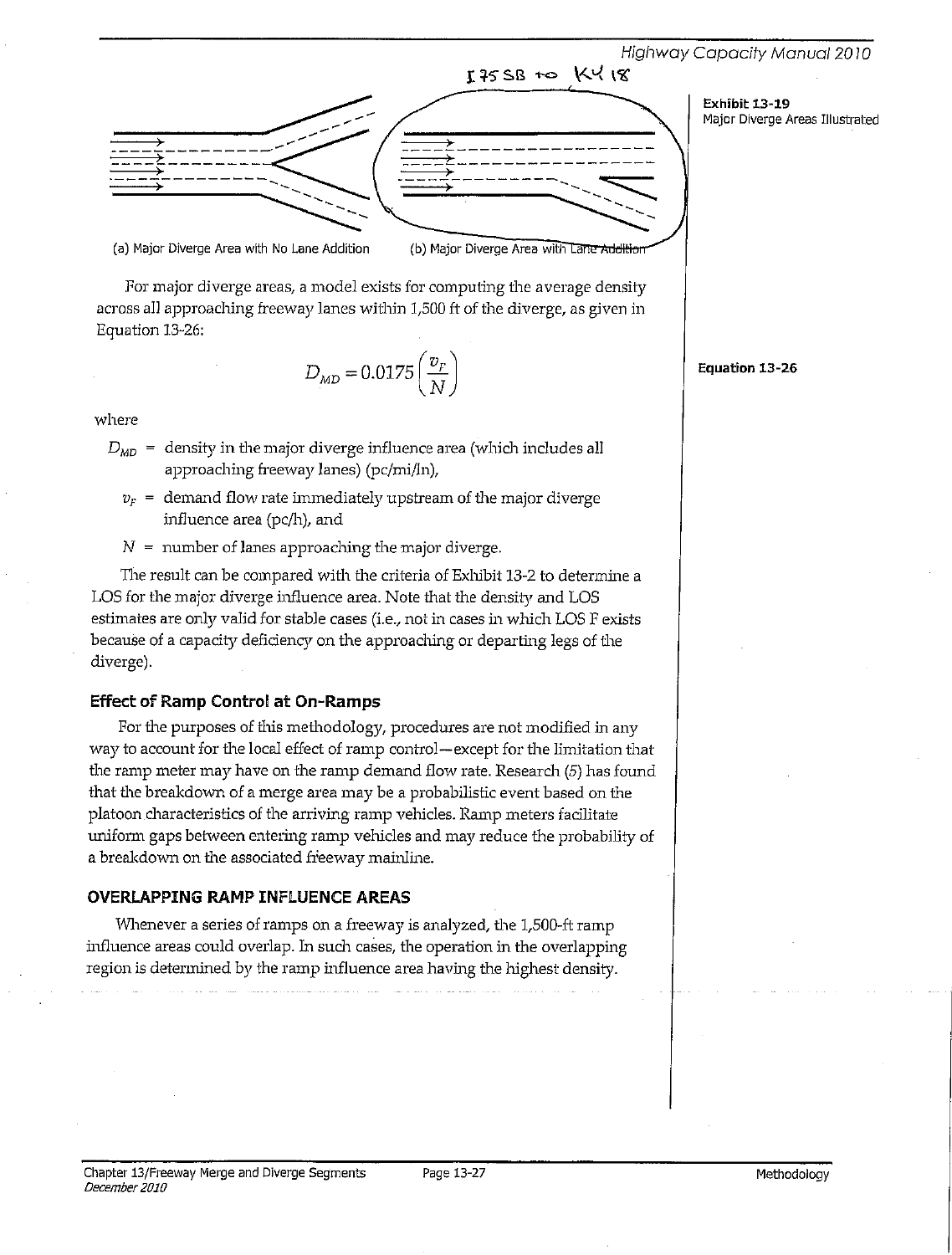- No heavy vehicles,
- 12-ft lanes,
- Adequate lateral clearances ( $\geq$ 6 ft), and
- Road users familiar with the facility (i.e.,  $f_n = 1.00$ ).

### LOS CRITERIA FOR MERGE AND DIVERGE SEGMENTS

Merge/diverge segment LOS is defined in terms of density for all cases of stable operation (LOS A-E). LOS F exists when the freeway demand exceeds the capacity of the upstream (diverges) or downstream (merges) freeway segment, or where the off-ramp demand exceeds the off-ramp capacity.

At LOS A, unrestricted operations exist, and the density is low enough to permit smooth merging or diverging with very little turbulence in the traffic stream. At LOS B, merging and diverging maneuvers become noticeable to through drivers, and minimal turbulence occurs. At LOS C, speed within the ramp influence area begins to decline as turbulence levels become much more noticeable. Both ramp and freeway vehicles begin to adjust their speeds to accomplish smooth transitions. At LOS D, turbulence levels in the influence area become intrusive, and virtually all vehicles slow to accommodate merging or diverging maneuvers. Some ramp queues may form at heavily used on-ramps, but freeway operation remains stable. LOS E represents operating conditions approaching or at capacity. Small changes in demand or disruptions within the traffic stream can cause both ramp and freeway queues to form.

LOS F defines operating conditions within queues that form on both the ramp and the freeway mainline when capacity is exceeded by demand. For onramps, LOS F exists when the total demand flow rate from the upstream freeway segment and the on-ramp exceeds the capacity of the downstream freeway segment. For off-ramps, LOS F exists when the total demand flow rate on the approaching upstream freeway segment exceeds the capacity of the upstream freeway segment. LOS F also occurs when the off-ramp demand exceeds the capacity of the off-ramp.

Exhibit 13-2 summarizes the LOS criteria for freeway merge and diverge segments. These criteria apply to all ramp-freeway junctions and may also be applied to major merges and diverges; high-speed, uncontrolled merge or diverge ramps on multilane highway sections; and merges and diverges on freeway C-D roadways. LOS is not defined for ramp roadways, while the LOS of a ramp-street junction is defined in Chapter 22, Interchange Ramp Terminals.

| LOS | Density $(pc/min/ln)$   | <b>Comments</b>                                       |
|-----|-------------------------|-------------------------------------------------------|
|     | $\leq 10$               | Unrestricted operations                               |
|     | $>10 - 20$              | Merging and diverging maneuvers noticeable to drivers |
|     | $>20-28$                | Influence area speeds begin to decline                |
|     | $>28 - 35$              | Influence area turbulence becomes intrusive           |
|     | >35                     | Turbulence felt by virtually all drivers              |
|     | Demand exceeds capacity | Ramp and freeway queues form                          |

LOS A-E is defined in terms of density; LOS F exists when demand exceeds capacity.

Exhibit 13-2

LOS Criteria for Freeway Merge and Diverge **Seaments**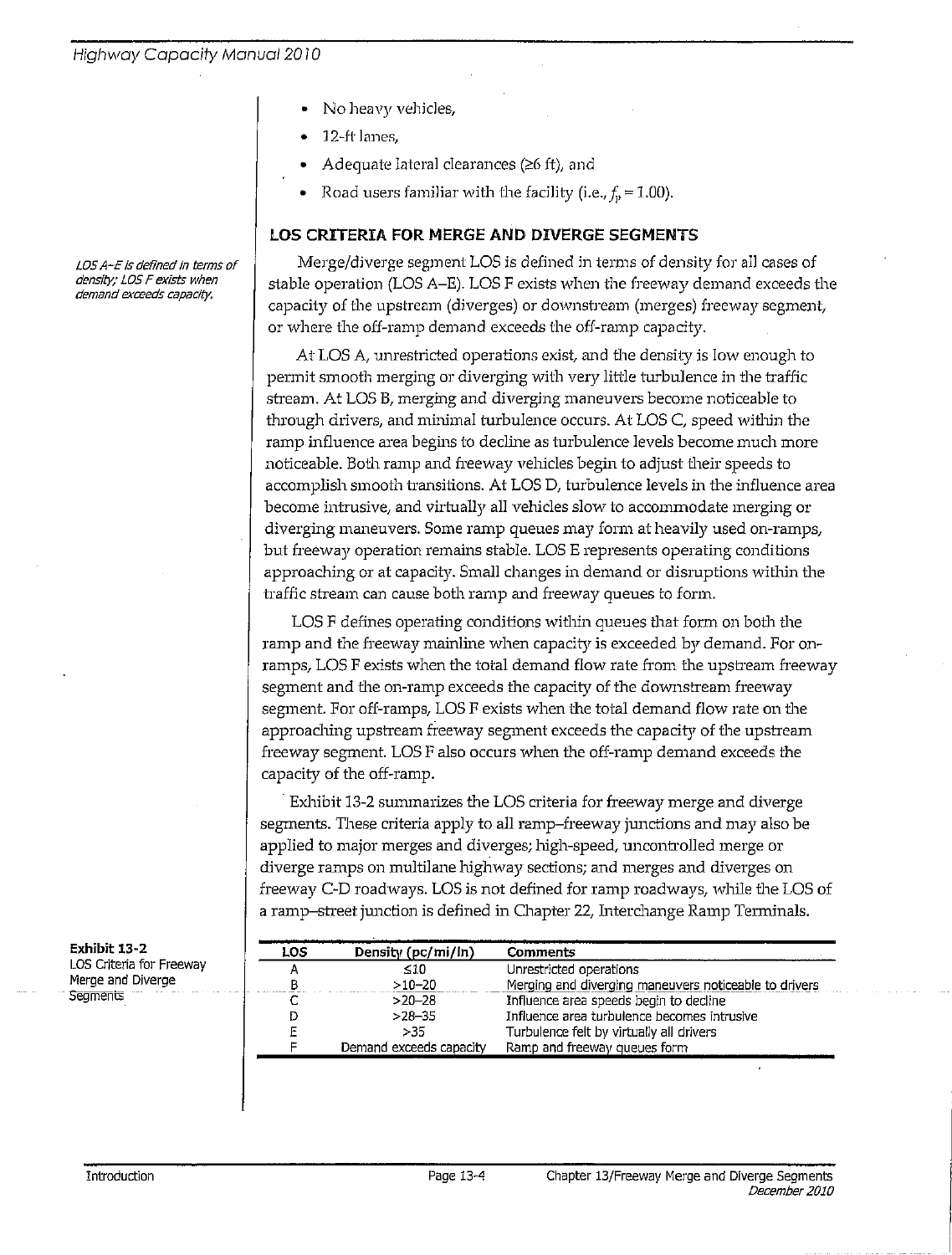$\leftarrow$ 4 lages  $5$  lenes  $\frac{1}{\sqrt{\frac{c_0}{c_1}}c_2}$ 21% Trucks on Mainline 13% Trucks on Rang NB 2012 Pessanger Cars Per 14005 Base Volumes  $7100$  $\frac{10.370}{93.50}$ <u>moo</u> 11540  $F = 5$  $\overline{11540}$  $800$ -ක**6**ල- $1560$  $\overline{1000}$ Density / Los  $\frac{45.4}{40.9}$  / F  $\frac{40.9/F}{40.9/F}$  $\frac{9.3 / A}{17.4 / B}$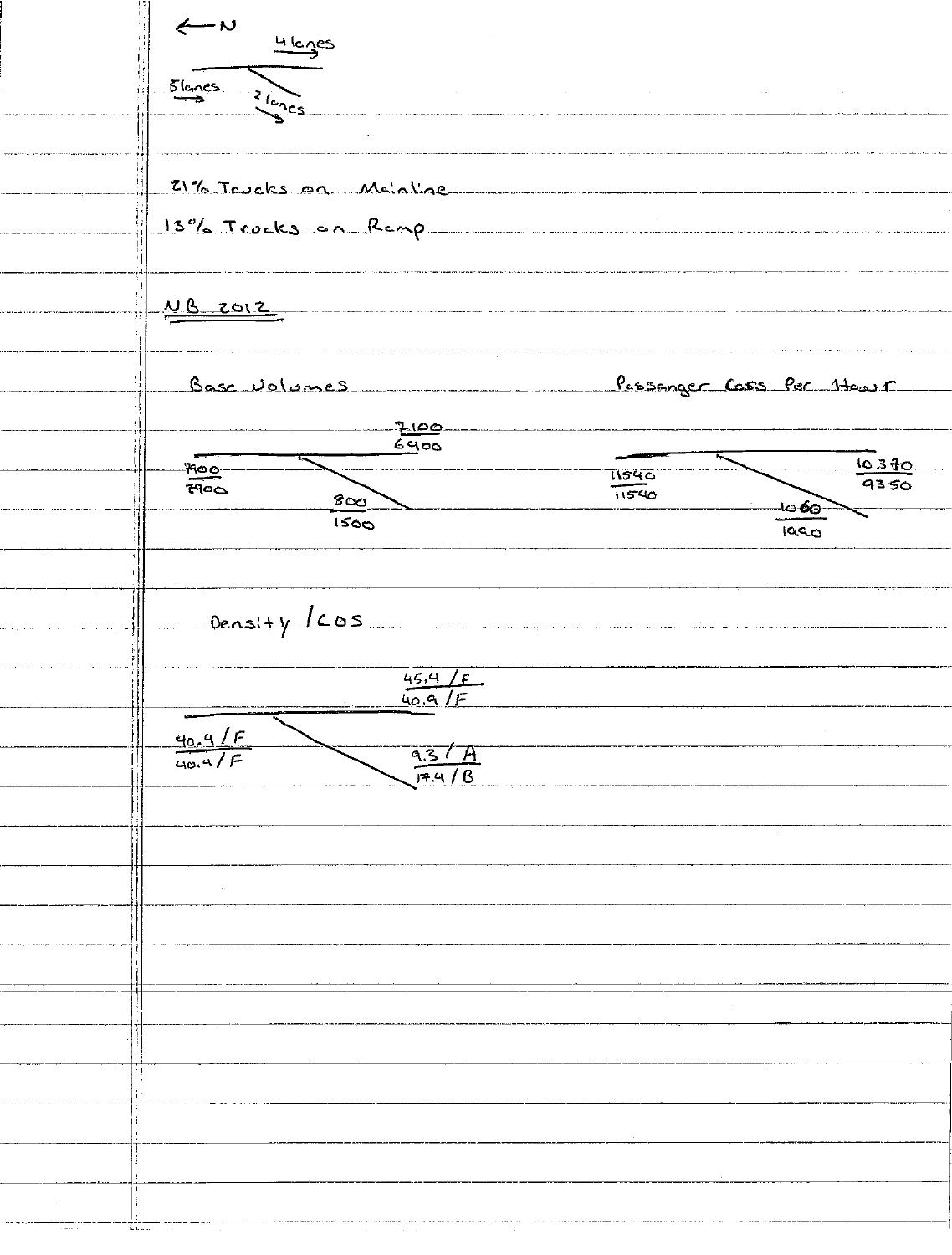